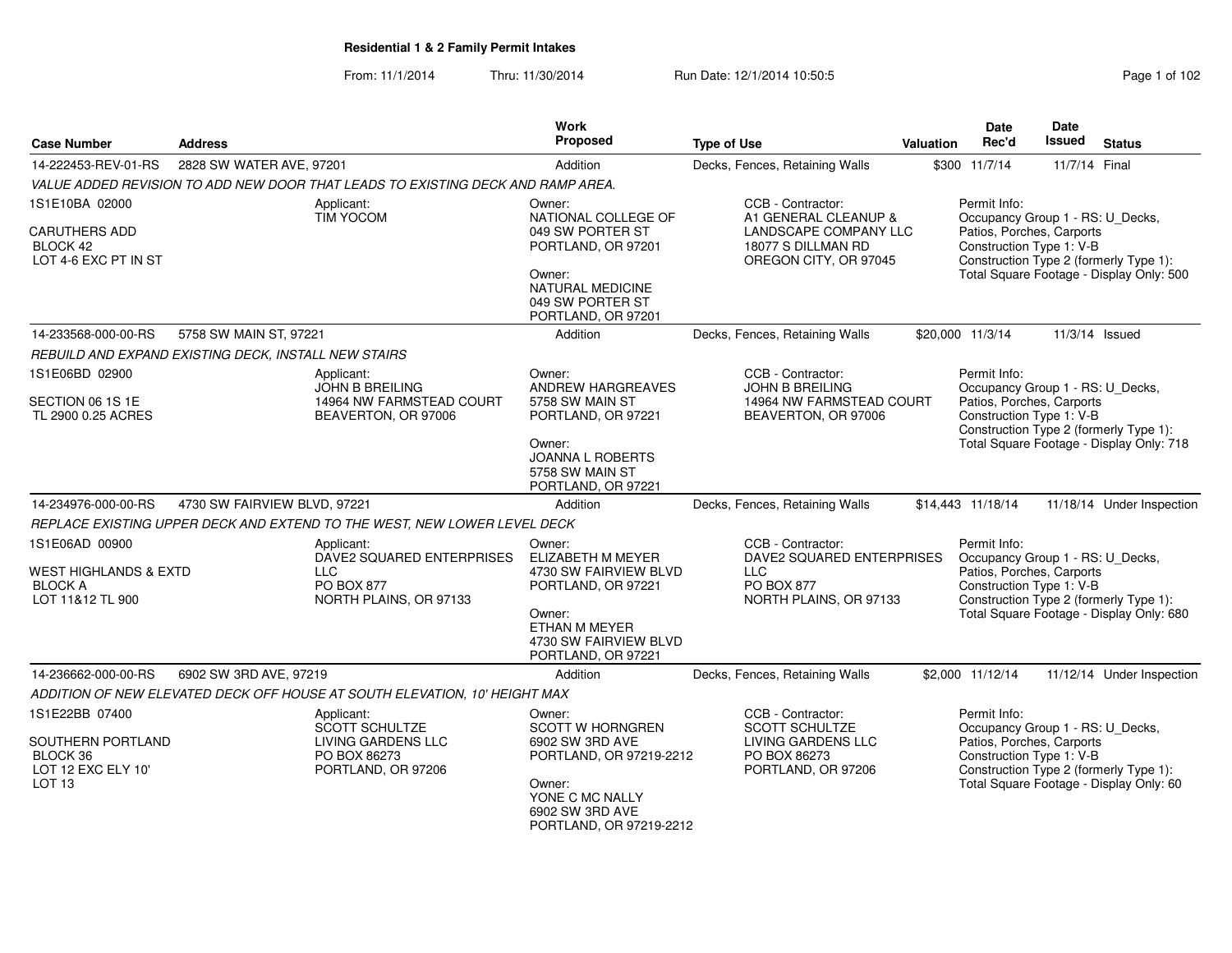From: 11/1/2014Thru: 11/30/2014 Run Date: 12/1/2014 10:50:5

|                                                                                                                                             |                               |                                                                                                 | <b>Work</b>                                                                                                                                                |                                                                                                                                   |           | <b>Date</b>                                                                                               | <b>Date</b>                                                                                                               |                                                                                                                                   |
|---------------------------------------------------------------------------------------------------------------------------------------------|-------------------------------|-------------------------------------------------------------------------------------------------|------------------------------------------------------------------------------------------------------------------------------------------------------------|-----------------------------------------------------------------------------------------------------------------------------------|-----------|-----------------------------------------------------------------------------------------------------------|---------------------------------------------------------------------------------------------------------------------------|-----------------------------------------------------------------------------------------------------------------------------------|
| <b>Case Number</b>                                                                                                                          | <b>Address</b>                |                                                                                                 | Proposed                                                                                                                                                   | <b>Type of Use</b>                                                                                                                | Valuation | Rec'd                                                                                                     | <b>Issued</b>                                                                                                             | <b>Status</b>                                                                                                                     |
| 14-236662-REV-01-RS                                                                                                                         | 6902 SW 3RD AVE, 97219        |                                                                                                 | Addition                                                                                                                                                   | Decks, Fences, Retaining Walls                                                                                                    |           | \$11/26/14                                                                                                | 11/26/14 Issued                                                                                                           |                                                                                                                                   |
| REVISION TO CHANGE FRAMING DETAIL OF DECK                                                                                                   |                               |                                                                                                 |                                                                                                                                                            |                                                                                                                                   |           |                                                                                                           |                                                                                                                           |                                                                                                                                   |
| 1S1E22BB 07400<br>SOUTHERN PORTLAND<br>BLOCK 36<br>LOT 12 EXC ELY 10'<br>LOT <sub>13</sub>                                                  |                               | Applicant:<br><b>SCOTT SCHULTZE</b><br>LIVING GARDENS LLC<br>PO BOX 86273<br>PORTLAND, OR 97206 | Owner:<br><b>SCOTT W HORNGREN</b><br>6902 SW 3RD AVE<br>PORTLAND, OR 97219-2212<br>Owner:<br>YONE C MC NALLY<br>6902 SW 3RD AVE<br>PORTLAND, OR 97219-2212 | CCB - Contractor:<br><b>SCOTT SCHULTZE</b><br>LIVING GARDENS LLC<br>PO BOX 86273<br>PORTLAND, OR 97206                            |           | Permit Info:<br>Occupancy Group 1 - RS: U Decks,<br>Patios, Porches, Carports<br>Construction Type 1: V-B |                                                                                                                           | Construction Type 2 (formerly Type 1):<br>Total Square Footage - Display Only: 60                                                 |
| 14-239932-000-00-RS                                                                                                                         | 9660 N SMITH ST               |                                                                                                 | Addition                                                                                                                                                   | Decks, Fences, Retaining Walls                                                                                                    |           | \$12,234 11/19/14                                                                                         | 11/19/14 Issued                                                                                                           |                                                                                                                                   |
|                                                                                                                                             |                               | REMOVE EXISTING MIAN LOWER DECK ROOF AND ADD SECOND STORY DECK                                  |                                                                                                                                                            |                                                                                                                                   |           |                                                                                                           |                                                                                                                           |                                                                                                                                   |
| 1N1W01CA 11101<br>PARTITION PLAT 2002-80<br>LOT 1                                                                                           |                               | Applicant:<br>ROBERT MACDONALD<br><b>EFC LLC</b><br>9660 N SMITH ST<br>OPRTLAND OR 97203        | Owner:<br>ROBERT MAC DONALD<br>9660 N SMITH ST<br>PORTLAND, OR 97203                                                                                       | CCB - Contractor:<br>YORCK MICHAEL FRANKEN<br>602 SE 47TH AVE<br>PORTLAND OR 972151713                                            |           | Permit Info:<br>Occupancy Group 1 - RS: U_Private<br>Garage\Utility Misc.<br>Construction Type 1: V-B     |                                                                                                                           | Construction Type 2 (formerly Type 1):<br>Total Square Footage - Display Only: 288                                                |
| 07-145376-REV-01-RS                                                                                                                         | 2523 SE MADISON ST, 97214     |                                                                                                 | Addition                                                                                                                                                   | <b>Duplex</b>                                                                                                                     |           | \$4,227 11/13/14                                                                                          | 11/13/14 Issued                                                                                                           |                                                                                                                                   |
|                                                                                                                                             |                               |                                                                                                 |                                                                                                                                                            |                                                                                                                                   |           |                                                                                                           |                                                                                                                           |                                                                                                                                   |
| ADDED VALUE REVISION TO CONVERT ATTIC TO LIVING SPACE AND INCLUDE NEW BATHROOM<br>1S1E01BC 11500<br>SECTION 01 1S 1E<br>TL 11500 0.14 ACRES |                               | Applicant:<br>RENEE J RENFROW<br>2519 SE MADISON ST<br>PORTLAND, OR 97214-3933                  | Owner:<br>JEFFREY C WALLACH<br>2519 SE MADISON ST<br>PORTLAND, OR 97214-3933<br>Owner:<br>RENEE J RENFROW<br>2519 SE MADISON ST<br>PORTLAND, OR 97214-3933 | CCB - Contractor:<br><b>GUY ANDERSON</b><br><b>ANDERSON &amp; CASE</b><br>REMODELING INC.<br>PO BOX 1731<br>LAKE OSWEGO, OR 97035 |           | Permit Info:<br>Construction Type 1: V-B                                                                  | Occupancy Group 1 - RS: R-3_Remodel<br>Construction Type 2 (formerly Type 1):<br>Total Square Footage - Display Only: 115 |                                                                                                                                   |
| 14-236639-000-00-RS                                                                                                                         | 6824 SE 34TH AVE, 97202       |                                                                                                 | Addition                                                                                                                                                   | Garage/Carport                                                                                                                    |           | \$9.200 11/12/14                                                                                          | 11/12/14 Issued                                                                                                           |                                                                                                                                   |
|                                                                                                                                             |                               | REMOVE AND REPLACE UPPER WALLS AND ROOF OF GARAGE DUE TO DRYROT, COVER EXISTING EXTERIOR STAIRS |                                                                                                                                                            |                                                                                                                                   |           |                                                                                                           |                                                                                                                           |                                                                                                                                   |
| 1S1E24AB 09200<br><b>EASTMORELAND</b><br>BLOCK 76<br>LOT 5&6                                                                                |                               | Applicant:<br>WEST COAST MASONRY INC<br>134 S 14TH ST<br>ST HELENS, OR 97051                    | Owner:<br>CHRISTOPHER M PATRICK<br>6824 SE 34TH AVE<br>PORTLAND, OR 97202<br>Owner:<br><b>SUZANNE T PATRICK</b><br>6824 SE 34TH AVE<br>PORTLAND, OR 97202  | CCB - Contractor:<br>WEST COAST MASONRY INC<br>134 S 14TH ST<br>ST HELENS, OR 97051                                               |           | Permit Info:<br>Occupancy Group 1 - RS: U Private<br>Garage\Utility Misc.<br>Construction Type 1: V-B     |                                                                                                                           | Construction Type 2 (formerly Type 1):                                                                                            |
| 11-116936-REV-01-RS                                                                                                                         | 12636 NE SAN RAFAEL ST, 97230 |                                                                                                 | Addition                                                                                                                                                   | Single Family Dwelling                                                                                                            |           | \$11/25/14                                                                                                | 11/25/14 Issued                                                                                                           |                                                                                                                                   |
|                                                                                                                                             |                               | REVISION - REMOVE 2 SINKS AND 2 SHOWERS CAP ASSOCIATED PLUMBING                                 |                                                                                                                                                            |                                                                                                                                   |           |                                                                                                           |                                                                                                                           |                                                                                                                                   |
| 1N2E26CD 08800<br><b>TALLY-HO</b><br><b>BLOCK1</b><br>LOT 25 EXC PT IN ST                                                                   |                               | Applicant:<br>SHARON K WOOD<br>12636 NE SAN RAFAEL ST<br>PORTLAND, OR 97230-1822                | Owner:<br>SHARON K WOOD<br>12636 NE SAN RAFAEL ST<br>PORTLAND, OR 97230-1822                                                                               | CCB - Contractor:<br>BURT WALTER CONSTRUCTION<br><b>INC</b><br>12586 SE 162ND AVE<br>HAPPY VALLEY, OR 97086                       |           | Permit Info:<br>One and Two Family<br>Construction Type 1: V-B                                            |                                                                                                                           | Occupancy Group 1 - RS: R-3_Residential<br>Construction Type 2 (formerly Type 1): V-B<br>Total Square Footage - Display Only: 927 |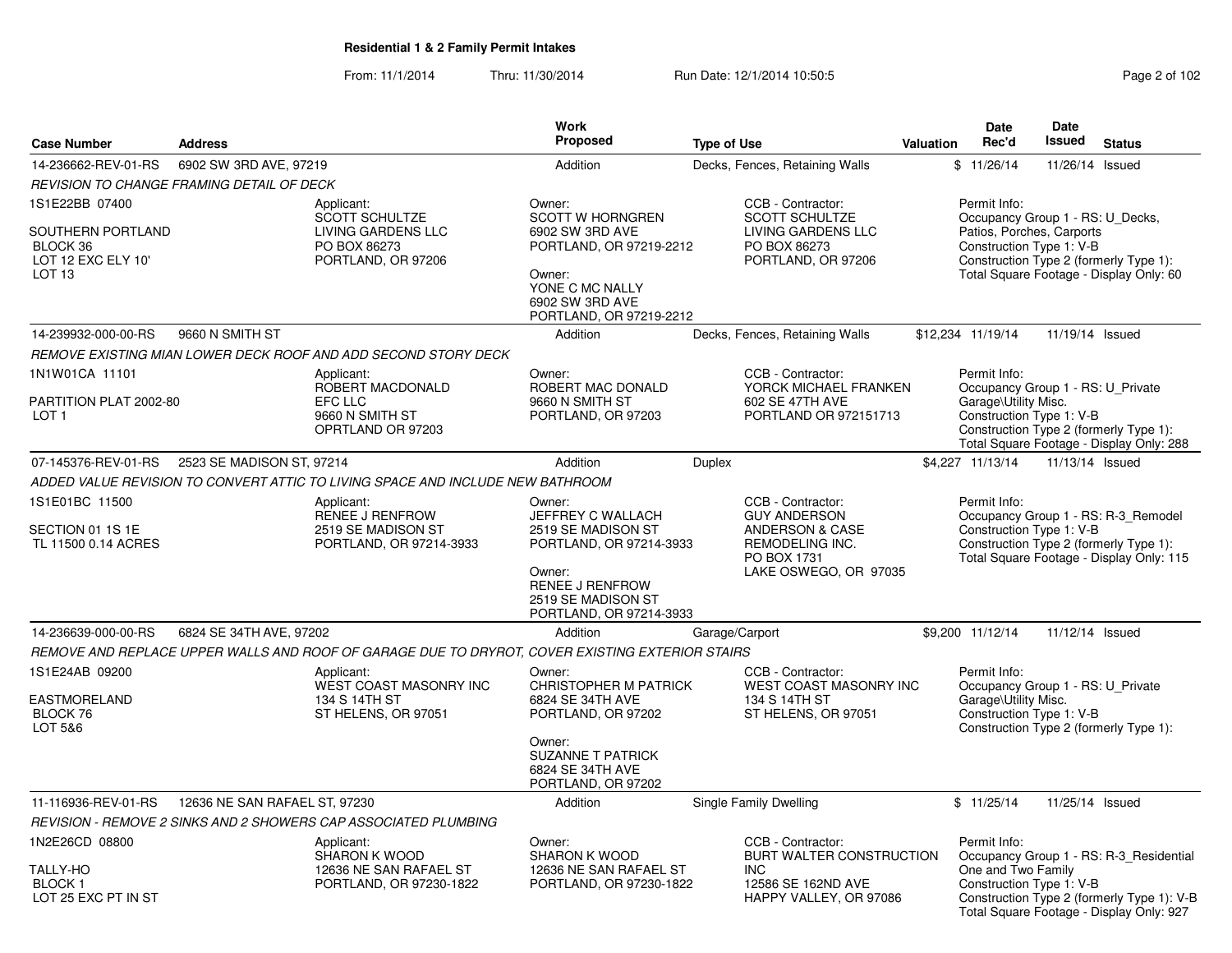From: 11/1/2014Thru: 11/30/2014 Run Date: 12/1/2014 10:50:5<br> **Page 3 of 102** 

| <b>Case Number</b>                                                          | <b>Address</b>                                                                                                                                                      | Work<br>Proposed                                                                                                                                                     | <b>Type of Use</b>                                                                                                                                                                                     | <b>Valuation</b> | <b>Date</b><br>Rec'd                                           | Date<br>Issued | <b>Status</b>                                                                                                                      |
|-----------------------------------------------------------------------------|---------------------------------------------------------------------------------------------------------------------------------------------------------------------|----------------------------------------------------------------------------------------------------------------------------------------------------------------------|--------------------------------------------------------------------------------------------------------------------------------------------------------------------------------------------------------|------------------|----------------------------------------------------------------|----------------|------------------------------------------------------------------------------------------------------------------------------------|
| 12-147542-REV-02-RS                                                         | 4407 NE THOMPSON ST - Unit A, 97213                                                                                                                                 | Addition                                                                                                                                                             | Single Family Dwelling                                                                                                                                                                                 |                  | \$11/12/14                                                     | 11/12/14 Final |                                                                                                                                    |
|                                                                             | REVISION TO CHANGE STRUCTURAL DETAILS, ROOF POST TO DECK                                                                                                            |                                                                                                                                                                      |                                                                                                                                                                                                        |                  |                                                                |                |                                                                                                                                    |
| 1N2E30CB 07900<br><b>ROSSMERE</b><br>BLOCK 18<br>W 1/2 OF LOT 11&12         | Applicant:<br><b>BOB SCHATZ</b><br>ALLUSA ARCHITECTURE<br>2118 SE DIVISION<br>PORTLAND OR 97202                                                                     | Owner:<br><b>JAMES C HLAVA</b><br>4407 NE THOMPSON ST<br>PORTLAND, OR 97213-1353<br>Owner:<br><b>LINDA S WYLIE</b><br>4407 NE THOMPSON ST<br>PORTLAND, OR 97213-1353 | CCB - Contractor:<br><b>KEITH SETTLE</b><br>SETTLE CONSTRUCTION INC<br>PO BOX 1148<br>SCAPPOOSE, OR 97056<br>CCB - Contractor:<br><b>HOME CARPENTRY LLC</b><br>9030 NE BRAZEE ST<br>PORTLAND, OR 97220 |                  | Permit Info:<br>One and Two Family<br>Construction Type 1: V-B |                | Occupancy Group 1 - RS: R-3_Residential<br>Construction Type 2 (formerly Type 1):<br>Total Square Footage - Display Only: 723      |
| 13-193030-REV-01-RS                                                         | 3428 N GANTENBEIN AVE, 97227                                                                                                                                        | Addition                                                                                                                                                             | Single Family Dwelling                                                                                                                                                                                 |                  | \$1,200 11/7/14                                                | 11/7/14 Final  |                                                                                                                                    |
|                                                                             | VALUE ADDED REVISION 1. NEW CONCRETE WALKWAY2. COVER FOR FRONT DECK3. RECONFIGURE SECOND FLOOR AREA CHANGE IN FIXTURE LAYOUT FOR BOTH BATHROOMS4. RECONF.           |                                                                                                                                                                      |                                                                                                                                                                                                        |                  |                                                                |                |                                                                                                                                    |
| 1N1E27AB 02300<br>SECTION 27 1N 1E<br>TL 2300 0.08 ACRES                    | Applicant:<br>ALEMSEGED A GEBREHIWOT<br>3428 N GANTENBEIN AVE<br>PORTLAND, OR 97227                                                                                 | Owner:<br>ALEMSEGED A GEBREHIWOT<br>3428 N GANTENBEIN AVE<br>PORTLAND, OR 97227                                                                                      |                                                                                                                                                                                                        |                  | Permit Info:<br>One and Two Family<br>Construction Type 1: V-B |                | Occupancy Group 1 - RS: R-3_Residential<br>Construction Type 2 (formerly Type 1):<br>Total Square Footage - Display Only: 2605     |
| 13-230802-REV-01-RS                                                         | 2107 SE 30TH AVE, 97214                                                                                                                                             | Addition                                                                                                                                                             | Single Family Dwelling                                                                                                                                                                                 |                  | \$11/7/14                                                      |                | <b>Under Review</b>                                                                                                                |
|                                                                             | REVISION - STRUCTURAL MODIFICATIONS THROUGH OUT SFR                                                                                                                 |                                                                                                                                                                      |                                                                                                                                                                                                        |                  |                                                                |                |                                                                                                                                    |
| 1S1E01CD 05600<br><b>BEAL HTS</b><br>BLOCK <sub>2</sub><br>LOT <sub>6</sub> | Applicant:<br><b>AMY GRIFFITH</b><br><b>BROKEN BOX DESIGN</b><br>1123 SE 34TH AVE<br>PORTLAND OR 97214                                                              | Owner:<br>BENJAMIN J HAWTHORNE<br>2107 SE 30TH AVE<br>PORTLAND, OR 97214-5614<br>Owner:<br><b>LORI BROWN</b><br>2107 SE 30TH AVE<br>PORTLAND, OR 97214-5614          |                                                                                                                                                                                                        |                  | Permit Info:<br>One and Two Family<br>Construction Type 1: V-B |                | Occupancy Group 1 - RS: R-3_Residential<br>Construction Type 2 (formerly Type 1): V-B<br>Total Square Footage - Display Only: 1181 |
| 14-132369-REV-01-RS                                                         | 1540 SE 35TH AVE, 97214                                                                                                                                             | Addition                                                                                                                                                             | Single Family Dwelling                                                                                                                                                                                 |                  | \$441 11/18/14                                                 |                | 11/18/14 Issued                                                                                                                    |
|                                                                             | REVISION TO CHANGE ROOF PITCH FROM 4/12 TO 3/12, REDUCE WINDOW AND DOOR SIZE AT BACK PORCH, EXTEND FOOT PRINT 6" AT EAST ELEVATION TO ALIGN WITH EXISTING FOUNDATI( |                                                                                                                                                                      |                                                                                                                                                                                                        |                  |                                                                |                |                                                                                                                                    |
| 1S1E01DB 12600<br><b>ROCHELLE</b><br>BLOCK 4<br>LOT <sub>5</sub>            | Applicant:<br>MICHAEL NEWMAN<br>WOODCHUCK CONSTRUCTION<br>PO BOX 12206<br>PORTLAND, OR 97212                                                                        | Owner:<br><b>DAVID S FINKEL</b><br>1540 SE 35TH AVE<br>PORTLAND, OR 97214                                                                                            | CCB - Contractor:<br><b>MICHAEL NEWMAN</b><br>WOODCHUCK CONSTRUCTION<br>PO BOX 12206<br>PORTLAND, OR 97212                                                                                             |                  | Permit Info:<br>One and Two Family<br>Construction Type 1: V-B |                | Occupancy Group 1 - RS: R-3_Residential<br>Construction Type 2 (formerly Type 1): V-B                                              |
|                                                                             |                                                                                                                                                                     |                                                                                                                                                                      |                                                                                                                                                                                                        |                  |                                                                |                | Total Square Footage - Display Only: 4                                                                                             |
| 14-151036-REV-01-RS                                                         | 2314 SW IDAHO ST, 97201                                                                                                                                             | Addition                                                                                                                                                             | <b>Single Family Dwelling</b>                                                                                                                                                                          |                  | \$150 11/14/14                                                 |                | 11/14/14 Issued                                                                                                                    |
| 1S1E16CC 09800                                                              | REVISION TO SHOW ANCHOR BOLTS ON EAST ELEVATION OF NEW GARAGE ROOF                                                                                                  |                                                                                                                                                                      |                                                                                                                                                                                                        |                  | Permit Info:                                                   |                |                                                                                                                                    |
| BERTHA<br>BLOCK <sub>2</sub><br>LOT <sub>9</sub>                            | Applicant:<br>KIMIYA JAHAN<br>7528 SW 36TH AVE<br>PORTLAND, OR                                                                                                      | Owner:<br><b>JEFFREY S PARKER</b><br>4558 SW ORMANDY WAY<br>PORTLAND, OR 97221-3114                                                                                  |                                                                                                                                                                                                        |                  | Construction Type 1: V-B                                       |                | Occupancy Group 1 - RS: R-3_Remodel<br>Construction Type 2 (formerly Type 1):<br>Total Square Footage - Display Only: 764          |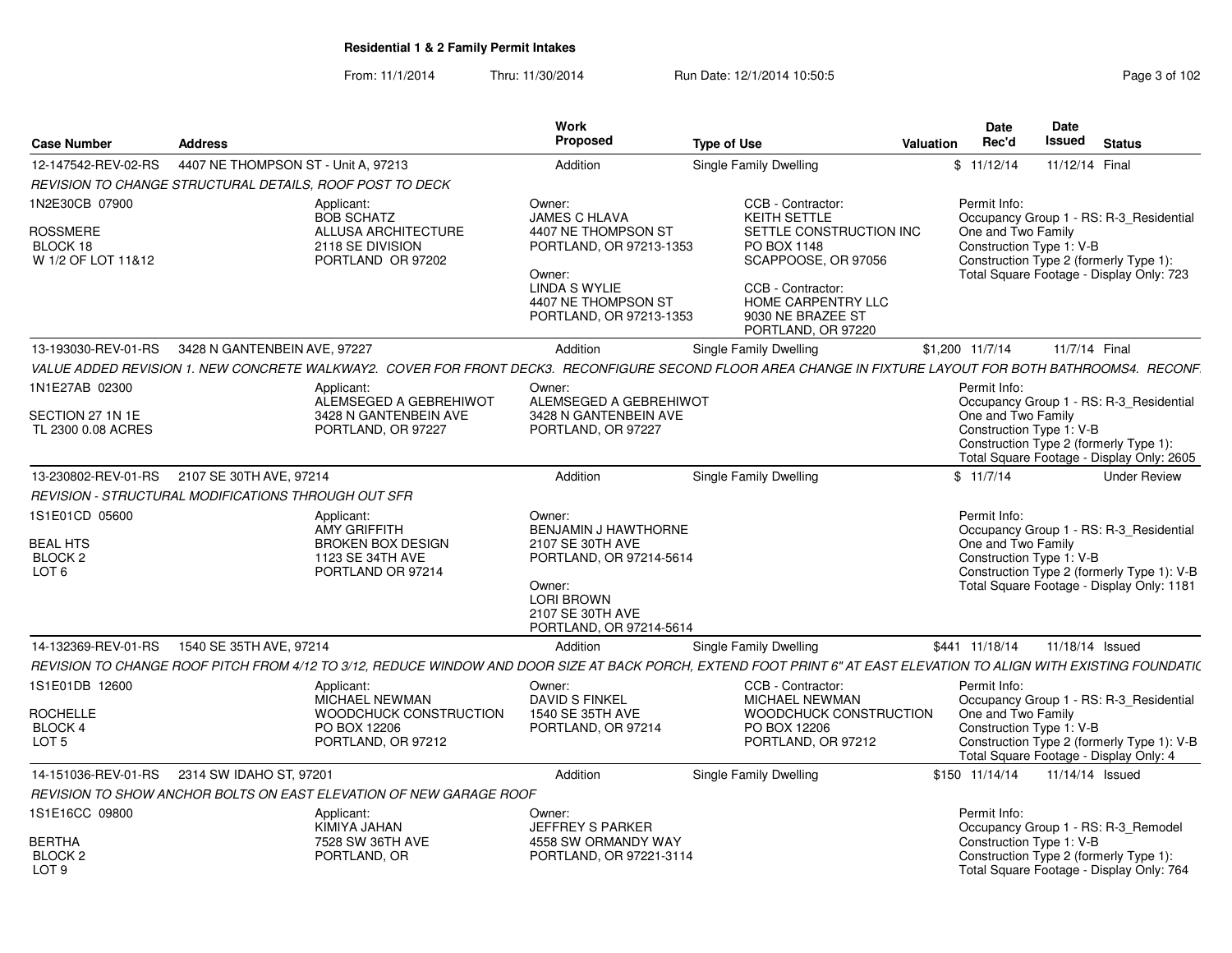From: 11/1/2014

Thru: 11/30/2014 Run Date: 12/1/2014 10:50:5<br> **Page 4 of 102** 

| <b>Case Number</b>                                                                                                             | <b>Address</b>                                         |                                                                                                                                                            | <b>Work</b><br><b>Proposed</b>                                                                                                                                           | <b>Type of Use</b> |                                                                                                                                           | Valuation | Date<br>Rec'd                                                  | Date<br><b>Issued</b> | <b>Status</b>                                                                                                                      |
|--------------------------------------------------------------------------------------------------------------------------------|--------------------------------------------------------|------------------------------------------------------------------------------------------------------------------------------------------------------------|--------------------------------------------------------------------------------------------------------------------------------------------------------------------------|--------------------|-------------------------------------------------------------------------------------------------------------------------------------------|-----------|----------------------------------------------------------------|-----------------------|------------------------------------------------------------------------------------------------------------------------------------|
| 14-153713-REV-01-RS                                                                                                            | 3732 NE 19TH AVE, 97212                                |                                                                                                                                                            | Addition                                                                                                                                                                 |                    | Single Family Dwelling                                                                                                                    |           | \$11/12/14                                                     | 11/12/14 Issued       |                                                                                                                                    |
|                                                                                                                                |                                                        | REVISION TO CHANGE THE FOUNDATION DETAIL BETWEEN GUEST BEDROOM AND CRAWL AND EAST WALL OF GUEST BEDROOM. ADD FOOTING AT NORTH WALL AND MOVE FOOTING AT SOU |                                                                                                                                                                          |                    |                                                                                                                                           |           |                                                                |                       |                                                                                                                                    |
| 1N1E23DD 06200<br><b>HOMEDALE</b><br>BLOCK <sub>5</sub><br>LOT <sub>14</sub>                                                   |                                                        | Applicant:<br><b>RAMIRO GAITAN</b><br><b>LAIDEA LIMITED LIABILITY</b><br><b>COMPANY</b><br>3707 NE 19TH AVE<br>PORTLAND, OR 97212                          | Owner:<br><b>DANIEL GAITAN</b><br><b>26 MORGANS BLF</b><br>SAN ANTONIO, TX 78216-8504                                                                                    |                    |                                                                                                                                           |           | Permit Info:<br>One and Two Family<br>Construction Type 1: V-B |                       | Occupancy Group 1 - RS: R-3 Residential<br>Construction Type 2 (formerly Type 1): V-B<br>Total Square Footage - Display Only: 3168 |
| 14-158981-000-00-RS                                                                                                            | 1512 NE ROSA PARKS WAY, 97211                          |                                                                                                                                                            | Addition                                                                                                                                                                 |                    | Single Family Dwelling                                                                                                                    |           | \$66,174 11/3/14                                               |                       | 11/3/14 Issued                                                                                                                     |
|                                                                                                                                | ADDITION-20 X 30 AT REAR OF HOUSE FOR (2) NEW BEDROOMS |                                                                                                                                                            |                                                                                                                                                                          |                    |                                                                                                                                           |           |                                                                |                       |                                                                                                                                    |
| 1N1E14DB 01600<br><b>COLUMBIA HTS</b><br>BLOCK 18<br>LOT <sub>7</sub>                                                          |                                                        | Applicant:<br>MIKE MONTGOMERY<br>5531 SW BUDDINGTON ST<br>PORTLAND, OR 97219                                                                               | Owner:<br>AMA M B BOATEMAH<br>1512 NE ROSA PARKS WAY<br>PORTLAND, OR 97211                                                                                               |                    | CCB - Contractor:<br>ALTAMIRANO CONSTRUCTION LL( Occupancy Group 1 - RS: R-3_Residential<br>75 NE TELIMA LN<br><b>BEND, OR 97701</b>      |           | Permit Info:<br>One and Two Family<br>Construction Type 1: V-B |                       | Construction Type 2 (formerly Type 1):<br>Total Square Footage - Display Only: 600                                                 |
| 14-163235-000-00-RS                                                                                                            | 1840 SW HAWTHORNE TER, 97201                           |                                                                                                                                                            | Addition                                                                                                                                                                 |                    | Single Family Dwelling                                                                                                                    |           | \$27,793 11/18/14                                              |                       | <b>Under Review</b>                                                                                                                |
|                                                                                                                                |                                                        | 2ND STORY ADDITION TO EXPAND MASTER BEDROOM, ADD BATHROOM AND CLOSET; CREATE COVERED PATIO BELOWSEPARATE TRADE PERMITS ARE REQUIRED                        |                                                                                                                                                                          |                    |                                                                                                                                           |           |                                                                |                       |                                                                                                                                    |
| 1S1E04CC 08000<br><b>GROVERS ADD</b><br>BLOCK 116<br>LOT 1 TL 8000                                                             |                                                        | Applicant:<br><b>DARREN MESSERLY</b><br><b>MPI AMERICA</b><br>2221 THOMPSON AVE<br>VANCOUVER, WA 98660                                                     | Owner:<br>JEFFREY S EHLEN<br>1840 SW HAWTHORNE TER<br>PORTLAND, OR 97201-1736<br>Owner:<br>CAROL K EHLEN<br>1840 SW HAWTHORNE TER<br>PORTLAND, OR 97201-1736             |                    | CCB - Contractor:<br><b>DARREN MESSERLY</b><br><b>MPI AMERICA</b><br>2221 THOMPSON AVE<br>VANCOUVER, WA 98660                             |           | Permit Info:<br>One and Two Family<br>Construction Type 1: V-B |                       | Occupancy Group 1 - RS: R-3 Residential<br>Construction Type 2 (formerly Type 1):<br>Total Square Footage - Display Only: 252      |
| 14-181201-REV-01-RS                                                                                                            | 2715 SW HUME ST, 97219                                 |                                                                                                                                                            | Addition                                                                                                                                                                 |                    | Single Family Dwelling                                                                                                                    |           | \$11/24/14                                                     |                       | 11/24/14 Issued                                                                                                                    |
|                                                                                                                                |                                                        | REVISION TO LEAVE CHIMNEY AT FRONT ELEVATION, ELIMINATE NEW AND REPLACED WINDOWS FROM SCOPE                                                                |                                                                                                                                                                          |                    |                                                                                                                                           |           |                                                                |                       |                                                                                                                                    |
| 1S1E20DA 10400<br><b>RYAN PL</b><br>BLOCK 10<br>S 100' OF E 10' OF LOT 8 EXC PT IN ST<br>S 100' OF W 60' OF LOT 9 EXC PT IN ST |                                                        | Applicant:<br><b>TERRY HELLEM</b><br>PROJECTIVE BUILDING DESIGNS<br>PO BOX 6542<br>BEAVERTON OR 97007                                                      | Owner:<br>ALAN D ALBRIGHT<br>2715 SW HUME ST<br>PORTLAND, OR 97219<br>Owner:<br><b>KAREN JO ALBRIGHT</b><br>2715 SW HUME ST<br>PORTLAND, OR 97219                        |                    |                                                                                                                                           |           | Permit Info:<br>One and Two Family<br>Construction Type 1: V-B |                       | Occupancy Group 1 - RS: R-3 Residential<br>Construction Type 2 (formerly Type 1):<br>Total Square Footage - Display Only: 80       |
| 14-184556-REV-01-RS                                                                                                            | 7243 SW 52ND AVE, 97219                                |                                                                                                                                                            | Addition                                                                                                                                                                 |                    | Single Family Dwelling                                                                                                                    |           | \$11/7/14                                                      |                       | 11/7/14 Issued                                                                                                                     |
|                                                                                                                                |                                                        | REVISION TO MOVE 2 HOLD DOWNS/ CHANGE DEPTH OF HOLD DOWNS, NEW CALCS PROVIDED                                                                              |                                                                                                                                                                          |                    |                                                                                                                                           |           |                                                                |                       |                                                                                                                                    |
| 1S1E19AC 02600<br><b>KIRCANNO</b><br>BLOCK <sub>3</sub><br>LOT <sub>36</sub>                                                   |                                                        | Applicant:<br><b>RUSSEL RAY BARTELS</b><br>RMH BARTELS CONSTRUCTION<br><b>INC</b><br>41173 SE VISTA LOOP DR<br>SANDY, OREGON 97055                         | Owner:<br>STEVEN C TACKETT-NELSON<br>366 WASHINGTON ST S<br><b>SALEM, OR 97302</b><br>Owner:<br>REGINA G TACKETT-NELSON<br>366 WASHINGTON ST S<br><b>SALEM, OR 97302</b> |                    | CCB - Contractor:<br><b>RUSSEL RAY BARTELS</b><br>RMH BARTELS CONSTRUCTION<br><b>INC</b><br>41173 SE VISTA LOOP DR<br>SANDY, OREGON 97055 |           | Permit Info:<br>One and Two Family<br>Construction Type 1: V-B |                       | Occupancy Group 1 - RS: R-3_Residential<br>Construction Type 2 (formerly Type 1): V-B<br>Total Square Footage - Display Only: 1533 |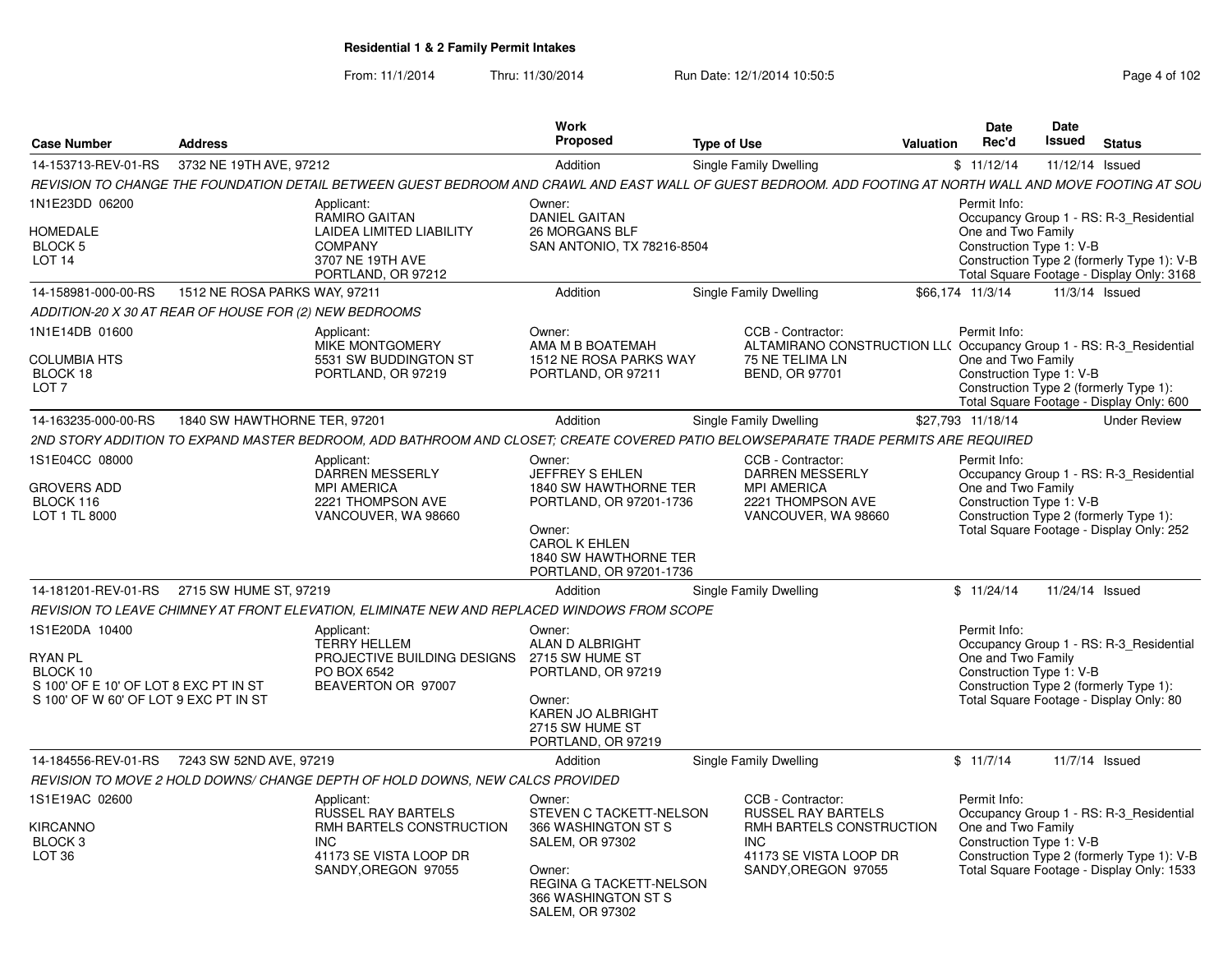From: 11/1/2014Thru: 11/30/2014 Run Date: 12/1/2014 10:50:5<br>
Page 5 of 102

| <b>Case Number</b>                                                     | <b>Address</b>             |                                                                                                    | <b>Work</b><br><b>Proposed</b>                                                    | <b>Type of Use</b>                                                                                                      | <b>Valuation</b> | <b>Date</b><br>Rec'd                                           | Date<br>Issued  | <b>Status</b>                                                                                                                      |
|------------------------------------------------------------------------|----------------------------|----------------------------------------------------------------------------------------------------|-----------------------------------------------------------------------------------|-------------------------------------------------------------------------------------------------------------------------|------------------|----------------------------------------------------------------|-----------------|------------------------------------------------------------------------------------------------------------------------------------|
| 14-187051-REV-01-RS                                                    | 5722 SE 52ND AVE, 97206    |                                                                                                    | Addition                                                                          | Single Family Dwelling                                                                                                  |                  | \$11/10/14                                                     | 11/10/14 Final  |                                                                                                                                    |
| <b>REVISION TO INCREASE BEAM SIZE</b>                                  |                            |                                                                                                    |                                                                                   |                                                                                                                         |                  |                                                                |                 |                                                                                                                                    |
| 1S2E18DB 07400<br>TREMONT PK<br>BLOCK <sub>2</sub><br>N 60' OF LOT 1-3 |                            | Applicant:<br>LORI B MORROW<br>5722 SE 52ND AVE<br>PORTLAND, OR 97206-6002                         | Owner:<br>LORI B MORROW<br>5722 SE 52ND AVE<br>PORTLAND, OR 97206-6002            |                                                                                                                         |                  | Permit Info:<br>One and Two Family<br>Construction Type 1: V-B |                 | Occupancy Group 1 - RS: R-3_Residential<br>Construction Type 2 (formerly Type 1): V-B<br>Total Square Footage - Display Only: 2201 |
| 14-188083-REV-01-RS                                                    | 8036 SE 7TH AVE, 97202     |                                                                                                    | Addition                                                                          | <b>Single Family Dwelling</b>                                                                                           |                  | \$11/21/14                                                     | 11/21/14 Issued |                                                                                                                                    |
|                                                                        |                            |                                                                                                    |                                                                                   | REVISION TO RECONFIGURE STAIRS/LANDING, ELIMINATE SLYLIGHT AT LAUNDRY ROOM, INFILL WINDOW ON FIRST FLOOR BENEATH STAIRS |                  |                                                                |                 |                                                                                                                                    |
| 1S1E23CB 12200<br>SELLWOOD<br>BLOCK 14<br>W 1/2 OF LOT 5               |                            | Applicant:<br><b>GREG E SHORTREED</b><br>8036 SE 7TH AVE<br>PORTLAND, OR 97202-6407                | Owner:<br><b>GREG E SHORTREED</b><br>8036 SE 7TH AVE<br>PORTLAND, OR 97202-6407   | CCB - Contractor:<br>BRIAN SCHMIDT BUILDER LLC<br>15450 SW BOONES FERRY RD<br>$9 - 545$<br>LAKE OSWEGO, OR 97035        |                  | Permit Info:<br>One and Two Family<br>Construction Type 1: V-B |                 | Occupancy Group 1 - RS: R-3 Residential<br>Construction Type 2 (formerly Type 1): V-B<br>Total Square Footage - Display Only: 672  |
| 14-188222-DFS-01-RS                                                    | 8404 NW THOMPSON RD, 97229 |                                                                                                    | Addition                                                                          | Single Family Dwelling                                                                                                  |                  | \$7,500 11/13/14                                               |                 | <b>Under Review</b>                                                                                                                |
| <b>DFS FOR FIRE SPRINKLERS</b>                                         |                            |                                                                                                    |                                                                                   |                                                                                                                         |                  |                                                                |                 |                                                                                                                                    |
| 1N1W25BC 01100                                                         |                            | Applicant:<br><b>BOB BRADSTREEET</b>                                                               | Owner:<br><b>MARTIN LOTTI</b>                                                     | CCB - Contractor:<br>PRUTTING & CO LLC                                                                                  |                  | Permit Info:                                                   |                 | Occupancy Group 1 - RS: R-3_Residential                                                                                            |
| <b>SKYLINE SUMMIT</b><br>BLOCK 1<br>LOT <sub>2</sub>                   |                            | PO BOX 2319<br>BATTLE GROUND WA 98604                                                              | 8404 NW THOMPSON RD<br>PORTLAND, OR 97229<br>Owner:                               | 2358 SE 58TH AVE<br>PORTLAND, OR 97215                                                                                  |                  | One and Two Family<br>Construction Type 1: V-B                 |                 | Construction Type 2 (formerly Type 1):<br>Total Square Footage - Display Only: 1167                                                |
|                                                                        |                            |                                                                                                    | <b>LINDA MAI-LOTTI</b><br>8404 NW THOMPSON RD<br>PORTLAND, OR 97229               |                                                                                                                         |                  |                                                                |                 |                                                                                                                                    |
| 14-192449-DFS-01-RS                                                    | 3715 SE WOODWARD ST, 97202 |                                                                                                    | Addition                                                                          | Single Family Dwelling                                                                                                  |                  | \$1,000 11/19/14                                               |                 | <b>Under Review</b>                                                                                                                |
| <b>DFS - TRUSSES</b>                                                   |                            |                                                                                                    |                                                                                   |                                                                                                                         |                  |                                                                |                 |                                                                                                                                    |
| 1S1E12AA 19600<br>WAVERLEIGH HTS<br>BLOCK 49<br>LOT 1&2                |                            | Applicant:<br><b>GEOFF WRIGHT</b><br>UTF CONSULTING<br>17740 SW FLORENCE ST<br>BEAVERTON, OR 97078 | Owner:<br>BAYLOR DEFINED BENEFIT<br>16915 NE 40TH AVE<br>VANCOUVER, WA 98686-1809 | CCB - Contractor:<br><b>WINNER ELECTRIC</b><br><b>CONSTRUCTION INC</b><br>17087 SE WILEY WAY<br>MILWAUKIE OR 97267      |                  | Permit Info:<br>One and Two Family<br>Construction Type 1: V-B |                 | Occupancy Group 1 - RS: R-3_Residential<br>Construction Type 2 (formerly Type 1): V-B                                              |
|                                                                        |                            |                                                                                                    | Owner:<br>PLAN AND TRUST<br>16915 NE 40TH AVE<br>VANCOUVER, WA 98686-1809         | CCB - Contractor:<br><b>FLORIN LACATUS</b><br>FRL CONSTRUCTION LLC<br>3409 SW 30TH ST<br>GRESHAM, OR 97080              |                  |                                                                |                 | Total Square Footage - Display Only: 1185                                                                                          |
| 14-195865-REV-01-RS                                                    | 7623 SE 17TH AVE, 97202    |                                                                                                    | Addition                                                                          | Single Family Dwelling                                                                                                  |                  | \$11/4/14                                                      |                 | 11/4/14 Issued                                                                                                                     |
|                                                                        |                            | REVISION TO ROOF FRAMING USING STICK BUILT FRAMING INSTEAD OF TRUSSES                              |                                                                                   |                                                                                                                         |                  |                                                                |                 |                                                                                                                                    |
| 1S1E23AC 19300                                                         |                            | Applicant:                                                                                         | Owner:                                                                            | CCB - Contractor:                                                                                                       |                  | Permit Info:                                                   |                 |                                                                                                                                    |
| WESTMORELAND<br>BLOCK 6<br>LOT <sub>6</sub>                            |                            | <b>ED DENNIS</b><br>3511 SE MILWAUKIE<br>PORTLAND, OR 97202                                        | JOHN LAUKA<br>7623 SE 17TH AVE<br>PORTLAND, OR 97202                              | PDR ASSOCIATES LLC<br>3511 SE MILWAUKIE<br>PORTLAND, OR 97202                                                           |                  | One and Two Family<br>Construction Type 1: V-B                 |                 | Occupancy Group 1 - RS: R-3_Residential<br>Construction Type 2 (formerly Type 1): V-B<br>Total Square Footage - Display Only: 560  |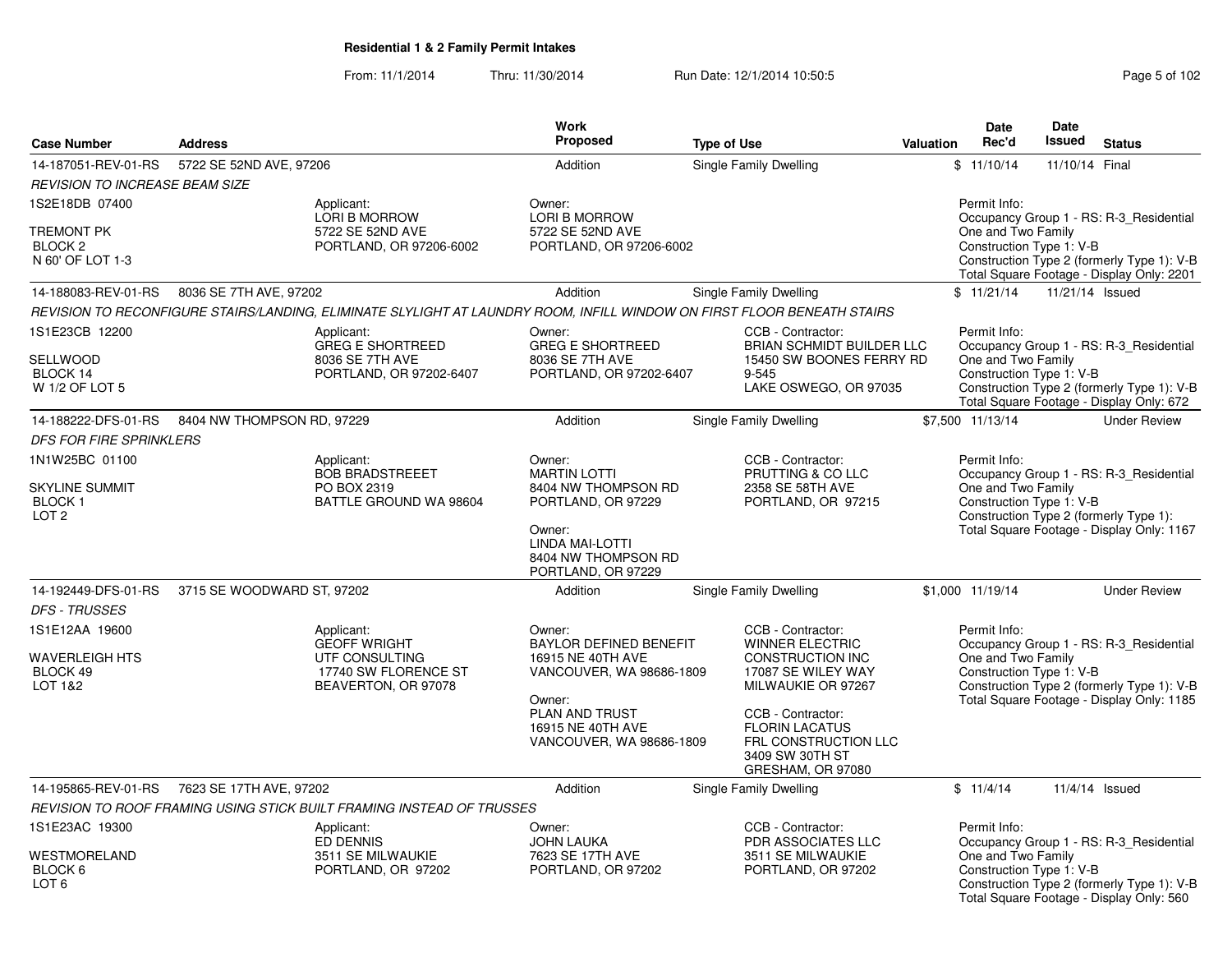From: 11/1/2014Thru: 11/30/2014 Run Date: 12/1/2014 10:50:5<br> **Page 6 of 102** 

| <b>Case Number</b>                                                                                     | <b>Address</b>                       |                                                                                                               | Work<br>Proposed                                                                                                                                          | <b>Type of Use</b>                                                                                                                                                                    | Date<br>Rec'd<br>Valuation         | <b>Date</b><br>Issued<br><b>Status</b>                                                                                                                                                       |
|--------------------------------------------------------------------------------------------------------|--------------------------------------|---------------------------------------------------------------------------------------------------------------|-----------------------------------------------------------------------------------------------------------------------------------------------------------|---------------------------------------------------------------------------------------------------------------------------------------------------------------------------------------|------------------------------------|----------------------------------------------------------------------------------------------------------------------------------------------------------------------------------------------|
| 14-199404-REV-03-RS 3545 SW DOSCH CT, 97221                                                            |                                      |                                                                                                               | Addition                                                                                                                                                  | <b>Single Family Dwelling</b>                                                                                                                                                         | \$11/4/14                          | 11/4/14 Issued                                                                                                                                                                               |
|                                                                                                        |                                      | REVISION TO ADD STRUCTURAL SUPPORT TO KITCHEN WALL. NO EXTERIOR CHANGES.                                      |                                                                                                                                                           |                                                                                                                                                                                       |                                    |                                                                                                                                                                                              |
| 1S1E08CA 00600                                                                                         |                                      | Applicant:                                                                                                    | Owner:                                                                                                                                                    | CCB - Contractor:                                                                                                                                                                     | Permit Info:                       |                                                                                                                                                                                              |
| TUNNELWOOD PK<br>LOT <sub>6</sub>                                                                      |                                      | DANIEL LEE DUNN JR<br>21932 S. SCHIEFFER ROAD<br>COLTON, OR 97017                                             | PHILIP ALLEN<br>3545 SW DOSCH CT<br>PORTLAND, OR 97221                                                                                                    | DANIEL LEE DUNN JR<br>21932 S. SCHIEFFER ROAD<br>COLTON, OR 97017                                                                                                                     | One and Two Family                 | Occupancy Group 1 - RS: R-3 Residential<br>Construction Type 1: V-B<br>Construction Type 2 (formerly Type 1):<br>Total Square Footage - Display Only: 64                                     |
| 14-210858-REV-01-RS 3140 N HALLECK ST, 97217                                                           |                                      |                                                                                                               | Addition                                                                                                                                                  | Single Family Dwelling                                                                                                                                                                | \$11/14/14                         | <b>Under Review</b>                                                                                                                                                                          |
| REVISION TO ALTER STEEL MOMENT FRAME AT ARCHWAY                                                        |                                      |                                                                                                               |                                                                                                                                                           |                                                                                                                                                                                       |                                    |                                                                                                                                                                                              |
| 1N1E09CB 10900<br><b>VICTORIA PK</b><br>BLOCK 3<br>LOT 15&16                                           |                                      | Applicant:<br>ALEXANDER PEMBERTON<br>6346 N DETROIT AVE<br>PORTLAND, OR 97217                                 | Owner:<br><b>VICKI PEMBERTON</b><br>6346 N DETROIT AVE<br>PORTLAND, OR 97217<br>Owner:<br>ALEXANDER PEMBERTON<br>6346 N DETROIT AVE<br>PORTLAND, OR 97217 |                                                                                                                                                                                       | Permit Info:<br>One and Two Family | Occupancy Group 1 - RS: R-3 Residential<br>Construction Type 1: V-B<br>Construction Type 2 (formerly Type 1): V-B<br>Total Square Footage - Display Only: 1787                               |
| 14-220367-000-00-RS                                                                                    | 7316 SW VIRGINIA AVE - Unit B, 97219 |                                                                                                               | Addition                                                                                                                                                  | Single Family Dwelling                                                                                                                                                                | \$65,181 11/7/14                   | 11/7/14 Issued                                                                                                                                                                               |
|                                                                                                        |                                      |                                                                                                               |                                                                                                                                                           | CONVERT BASEMENT TO ACCESSORY DWELLING UNIT. DEMO EXISTING OFFICE AND ADD WALLS FOR NEW BATHROOM, KITCHEN/LIVING ROOM AREA WITH ENLARGED WINDOW, CLOSET ANL                           |                                    |                                                                                                                                                                                              |
| 1S1E22BD 01200                                                                                         |                                      | Applicant:<br><b>JACK BARNES</b><br><b>JACK BARNES ARCHITECT</b><br>615 SE ALDER ST #304<br>PORTLAND OR 97215 | Owner:<br>STEPHEN P MALISZEWSKI<br>7316 SW VIRGINIA AVE<br>PORTLAND, OR 97219-3039                                                                        |                                                                                                                                                                                       | Permit Info:<br>One and Two Family | Occupancy Group 1 - RS: R-3_Residential<br>Construction Type 1: V-B<br>Construction Type 2 (formerly Type 1):<br>Total Square Footage - Display Only: 591<br>Number of New Dwelling Units: 1 |
| 14-220603-000-00-RS 2666 SW BRAE MAR CT, 9720                                                          |                                      |                                                                                                               | Addition                                                                                                                                                  | Single Family Dwelling                                                                                                                                                                | \$60,000 11/3/14                   | 11/3/14 Issued                                                                                                                                                                               |
|                                                                                                        |                                      |                                                                                                               |                                                                                                                                                           | CLOSET ADDITION TO THE NORTH SIDE OF THE HOUSE TO ADD CLOSET TO MASTER BEDROOM AND BEDROOM ON DAYLIGHT BASEMENT LEVEL; REMODEL KITCHEN AND REMOVE VESTIBUL                            |                                    |                                                                                                                                                                                              |
| 1S1E04CD 10400<br><b>GROVERS ADD</b><br>SUB BLK N & W 1/2 BLK M<br>BLOCK <sub>2</sub><br>S 5' OF LOT 6 |                                      | Applicant:<br>MIKE COYLE<br><b>FASTER PERMITS</b><br>14334 NW EAGLERIDGE LANE<br>PORTLAND, OR 97229           | Owner:<br>ANNA L GELLER<br>2666 SW BRAF MAR CT<br>PORTLAND, OR 97201                                                                                      | CCB - Contractor:<br><b>GRAND &amp; BENEDICTS</b><br>CONSTRUCTION INC<br>6140 SW MACADAM AVE<br>PORTLAND, OR 97239                                                                    | Permit Info:                       | Occupancy Group 1 - RS: R-3_Remodel<br>Construction Type 1: V-B<br>Construction Type 2 (formerly Type 1):                                                                                    |
| LOT 7 EXC PT IN ST                                                                                     |                                      |                                                                                                               |                                                                                                                                                           |                                                                                                                                                                                       |                                    |                                                                                                                                                                                              |
| 14-222769-000-00-RS                                                                                    | 724 SE 153RD AVE, 97233              |                                                                                                               | Addition                                                                                                                                                  | Single Family Dwelling<br>REAR ADDITION OF 625SF TO REAR OF HOUSE FOR NEW MASTER BEDROOM WITH BATHROOM, CREATE HALLWAY AT EXISTING BEDROOM FOR ACCESS TO ADDITION (2 BATHROOMS TOTAL) | \$68,931 11/4/14                   | 11/4/14 Issued                                                                                                                                                                               |
| 1S2E01AB 05200<br><b>DARTMOOR</b><br>BLOCK <sub>3</sub><br><b>LOT 15</b>                               |                                      | Applicant:<br>MIKE MONTGOMERY<br>5531 SW BUDDINGTON ST<br>PORTLAND, OR 97219                                  | Owner:<br><b>BARISO ASFAW</b><br>724 SE 153RD AVE<br>PORTLAND, OR 97233<br>Owner:<br>YETEMWORK GEMECHUE<br>724 SE 153RD AVE<br>PORTLAND, OR 97233         | CCB - Contractor:<br>75 NE TELIMA LN<br><b>BEND, OR 97701</b>                                                                                                                         | Permit Info:<br>One and Two Family | ALTAMIRANO CONSTRUCTION LL( Occupancy Group 1 - RS: R-3_Residential<br>Construction Type 1: V-B<br>Construction Type 2 (formerly Type 1):<br>Total Square Footage - Display Only: 625        |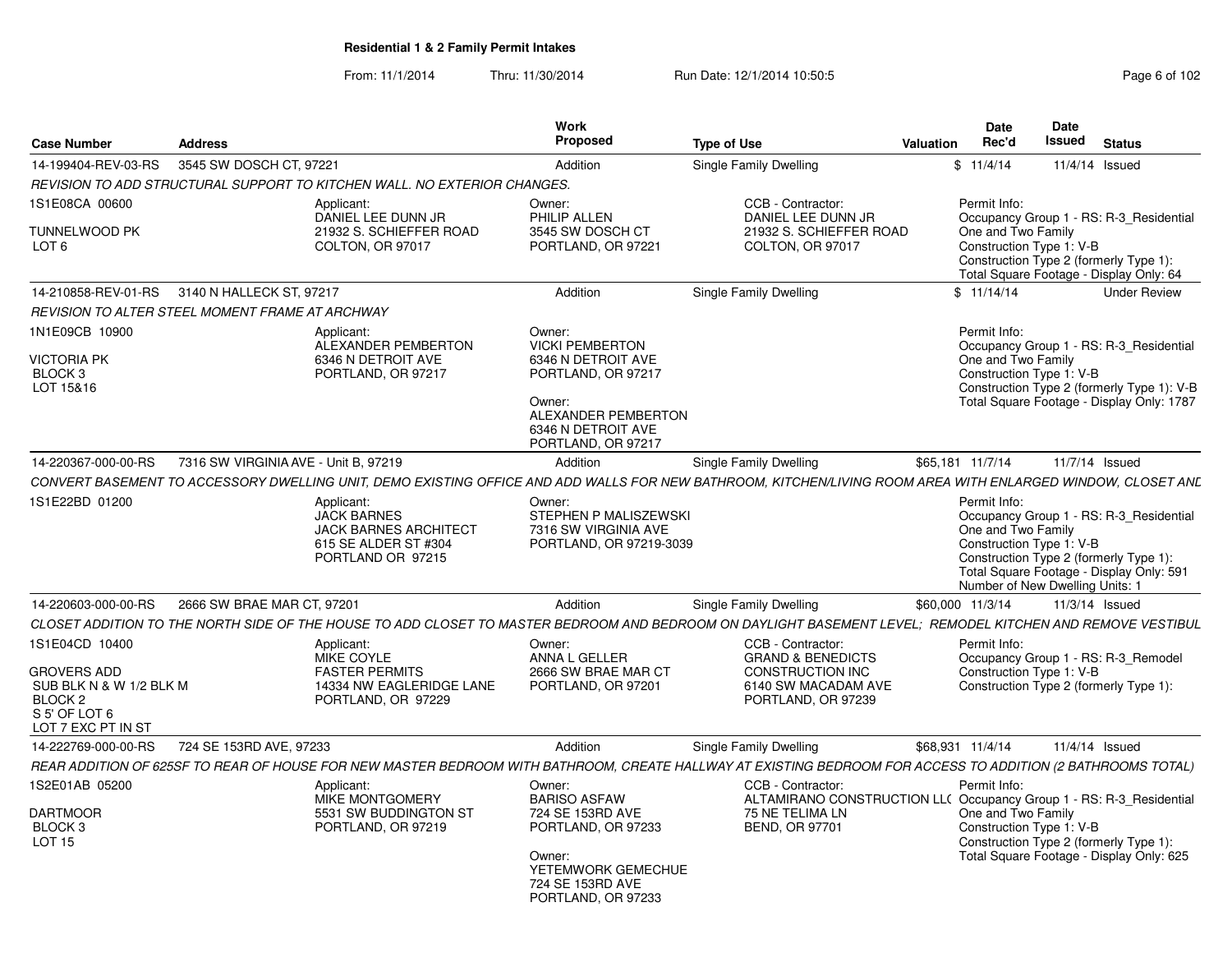From: 11/1/2014Thru: 11/30/2014 Run Date: 12/1/2014 10:50:5<br> **Page 7 of 102** 

| <b>Case Number</b>                                               | <b>Address</b>                    |                                                                                                               | Work<br>Proposed                                                                                                                                            | <b>Type of Use</b>                                                                                                                                                 | Valuation | <b>Date</b><br>Rec'd                 | Date<br><b>Issued</b><br><b>Status</b>                                                                                                                    |
|------------------------------------------------------------------|-----------------------------------|---------------------------------------------------------------------------------------------------------------|-------------------------------------------------------------------------------------------------------------------------------------------------------------|--------------------------------------------------------------------------------------------------------------------------------------------------------------------|-----------|--------------------------------------|-----------------------------------------------------------------------------------------------------------------------------------------------------------|
| 14-223377-000-00-RS                                              | 3431 NE 130TH AVE - Unit B, 97230 |                                                                                                               | Addition                                                                                                                                                    | Single Family Dwelling                                                                                                                                             |           | \$74,115 11/3/14                     | 11/3/14 Under Inspection                                                                                                                                  |
|                                                                  |                                   |                                                                                                               |                                                                                                                                                             | NEW SINGLE STORY ADDITION WITH BASEMENT TO NW SIDE OF HOUSE TO INCLUDE; LIVING ROOM, NEW BEDROOM, AND WALK IN CLOSET ON MAIN LEVEL. CONVERT EXISTING WEST BEDR(    |           |                                      |                                                                                                                                                           |
| 1N2E26BA 04100                                                   |                                   | Applicant:<br>MICHEAL SAWYER<br><b>RENOVATE INC</b><br>8425 SW CHARLOTTE DR<br>BEAVERTON, OR 97007            | Owner:<br><b>SCOT BISHOP-WALKER</b><br>3431 NE 130TH AVE<br>PORTLAND, OR 97230                                                                              | CCB - Contractor:<br><b>MICHEAL SAWYER</b><br><b>RENOVATE INC</b><br>8425 SW CHARLOTTE DR<br>BEAVERTON, OR 97007                                                   |           | Permit Info:<br>One and Two Family   | Occupancy Group 1 - RS: R-3 Residential<br>Construction Type 1: V-B<br>Construction Type 2 (formerly Type 1):<br>Total Square Footage - Display Only: 672 |
| 14-227158-000-00-RS                                              | 5611 SE 117TH AVE, 97266          |                                                                                                               | Addition                                                                                                                                                    | Single Family Dwelling                                                                                                                                             |           | \$16,992 11/7/14                     | 11/24/14 Issued                                                                                                                                           |
|                                                                  |                                   | ADDITION TO SOUTH SIDE OF THE HOUSE TO ADD ATTACHED GARAGE ON THE MAIN FLOOR                                  |                                                                                                                                                             |                                                                                                                                                                    |           |                                      |                                                                                                                                                           |
| 1S2E15DB 01301<br>PARTITION PLAT 1995-123<br>LOT <sub>1</sub>    |                                   | Applicant:<br>APRIL BEHRMAN<br>5611 SE 117TH AVE<br>PORTLAND, OR 97266                                        | Owner:<br>JAMES P BEHRMAN<br>5611 SE 117TH AVE<br>PORTLAND, OR 97266<br>Owner:<br>APRIL BEHRMAN<br>5611 SE 117TH AVE<br>PORTLAND, OR 97266                  |                                                                                                                                                                    |           | Permit Info:<br>Garage\Utility Misc. | Occupancy Group 1 - RS: U_Private<br>Construction Type 1: V-B<br>Construction Type 2 (formerly Type 1):<br>Total Square Footage - Display Only: 400       |
| 14-228882-000-00-RS                                              | 2903 N RUSSET ST, 97217           |                                                                                                               | Addition                                                                                                                                                    | <b>Single Family Dwelling</b>                                                                                                                                      |           | \$2,000 11/4/14                      | <b>Under Review</b>                                                                                                                                       |
|                                                                  |                                   |                                                                                                               |                                                                                                                                                             | ADDITION TO ADD BEDROOM W/CLOSET FULL BATHROOM, LAUNDRY ROOM AND EXTERIOR DOOR WITH STAIRS ON THE MAIN LEVEL, NEW CRAWL SPACE UNDER ADDITION***trades to be obtair |           |                                      |                                                                                                                                                           |
| 1N1E09CD 15100<br><b>FAIRFIELD</b><br><b>BLOCK 2</b><br>LOT 5&6  |                                   | Applicant:<br>HARRIS H MOHAMMAD<br>2903 N RUSSET ST<br>PORTLAND, OR 97217                                     | Owner:<br>HARRIS H MOHAMMAD<br>2903 N RUSSET ST<br>PORTLAND, OR 97217<br>Owner:<br><b>KELLY S MOHAMMAD</b><br>2903 N RUSSET ST<br>PORTLAND, OR 97217        | CCB - Contractor:<br><b>LADOIT SAMUEL TROUT</b><br>14325 SW CHERRY HILL DR<br>BEAVERTON, OR 97008                                                                  |           | Permit Info:<br>One and Two Family   | Occupancy Group 1 - RS: R-3_Residential<br>Construction Type 1: V-B<br>Construction Type 2 (formerly Type 1):                                             |
| 14-229355-REV-01-RS 2305 SE 47TH AVE, 97215                      |                                   |                                                                                                               | Addition                                                                                                                                                    | Single Family Dwelling                                                                                                                                             |           | \$11/25/14                           | 11/25/14 Issued                                                                                                                                           |
| REVISION TO FOOTINGS AND BEAMS                                   |                                   |                                                                                                               |                                                                                                                                                             |                                                                                                                                                                    |           |                                      |                                                                                                                                                           |
| 1S2E06CD 10300<br>DIVISION ST ADD<br>BLOCK 4<br>LOT <sub>9</sub> |                                   | Applicant:<br>Don Titus<br>Don R Titus, Residential Designer<br>7028 N St. Louis Avenue<br>Portland, OR 97203 | Owner:<br><b>SHARI SOKEL</b><br>2305 SE 47TH AVE<br>PORTLAND, OR 97215-3807<br>Owner:<br><b>WALTER SOKEL</b><br>2305 SE 47TH AVE<br>PORTLAND, OR 97215-3807 | CCB - Contractor:<br><b>CHAD GEARIN</b><br><b>GEARIN CONSTRUCTION</b><br>6464 SE 140TH AVE<br>PORTLAND, OR 97236                                                   |           | Permit Info:<br>One and Two Family   | Occupancy Group 1 - RS: R-3_Residential<br>Construction Type 1: V-B<br>Construction Type 2 (formerly Type 1):<br>Total Square Footage - Display Only: 96  |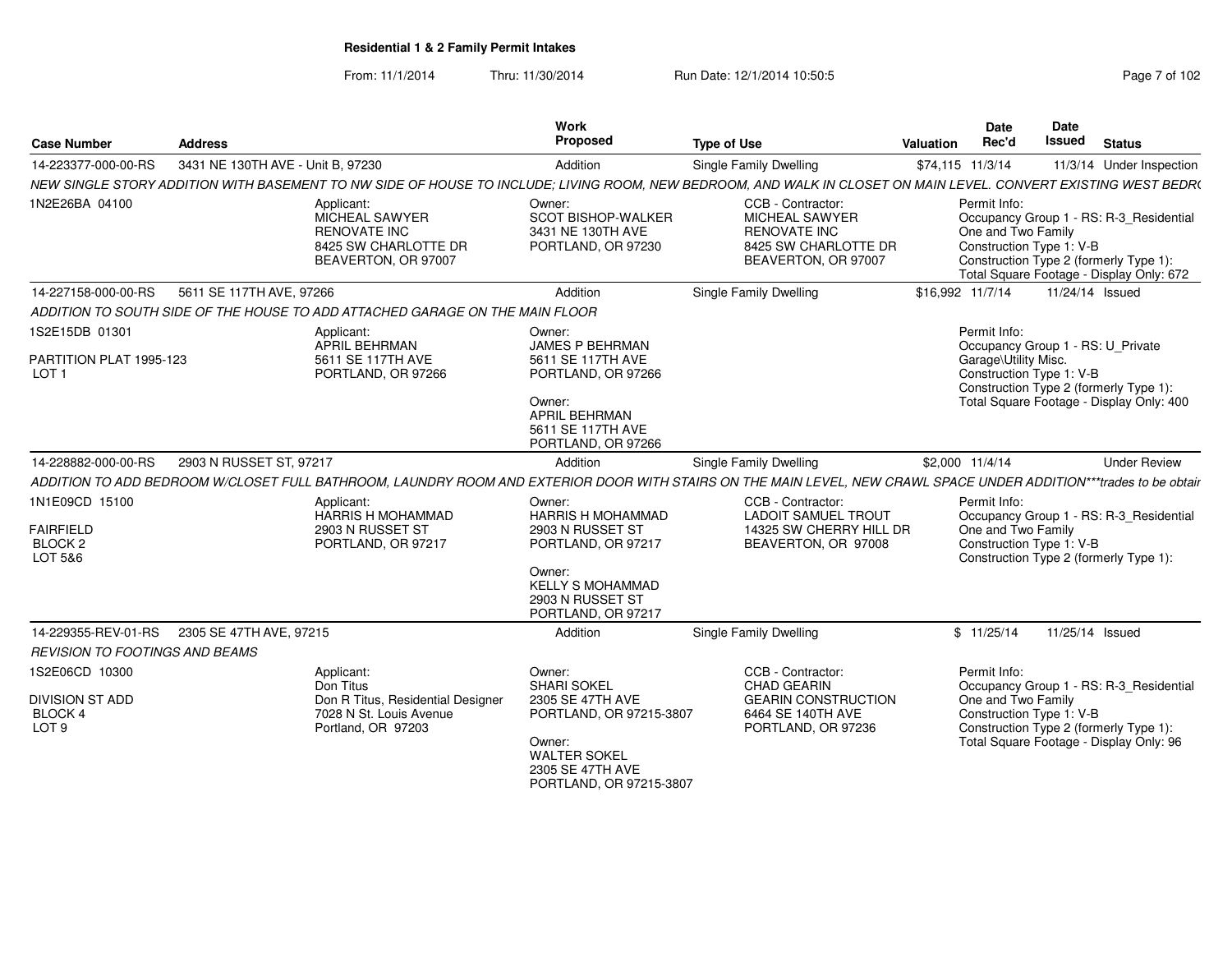From: 11/1/2014Thru: 11/30/2014 Run Date: 12/1/2014 10:50:5<br> **Page 8 of 102** 

| <b>Case Number</b>                                                             | <b>Address</b>                                                                                                                                              |                                                        | Work<br>Proposed                                                                                             | <b>Type of Use</b>                                                                                                          | Date<br>Rec'd<br>Valuation                                     | Date<br>Issued                         | <b>Status</b>                                                                                                                      |
|--------------------------------------------------------------------------------|-------------------------------------------------------------------------------------------------------------------------------------------------------------|--------------------------------------------------------|--------------------------------------------------------------------------------------------------------------|-----------------------------------------------------------------------------------------------------------------------------|----------------------------------------------------------------|----------------------------------------|------------------------------------------------------------------------------------------------------------------------------------|
|                                                                                | 14-229355-REV-02-RS 2305 SE 47TH AVE, 97215                                                                                                                 |                                                        | Addition                                                                                                     | <b>Single Family Dwelling</b>                                                                                               | \$11/26/14                                                     | 11/26/14 Issued                        |                                                                                                                                    |
|                                                                                | REVISION TO RELOCATE BEAMS AND FOOTINGS: DEMOLISHING SLAB AND INSTALLING NEW FOOTINGS                                                                       |                                                        |                                                                                                              |                                                                                                                             |                                                                |                                        |                                                                                                                                    |
| 1S2E06CD 10300<br><b>DIVISION ST ADD</b><br><b>BLOCK 4</b><br>LOT <sub>9</sub> | Applicant:<br>Don Titus<br>7028 N St. Louis Avenue<br>Portland, OR 97203                                                                                    | Don R Titus, Residential Designer                      | Owner:<br><b>SHARI SOKEL</b><br>2305 SE 47TH AVE<br>PORTLAND, OR 97215-3807<br>Owner:<br><b>WALTER SOKEL</b> | CCB - Contractor<br>CHAD GEARIN<br><b>GEARIN CONSTRUCTION</b><br>6464 SE 140TH AVE<br>PORTLAND, OR 97236                    | Permit Info:<br>One and Two Family<br>Construction Type 1: V-B | Construction Type 2 (formerly Type 1): | Occupancy Group 1 - RS: R-3_Residential<br>Total Square Footage - Display Only: 96                                                 |
|                                                                                |                                                                                                                                                             |                                                        | 2305 SE 47TH AVE<br>PORTLAND, OR 97215-3807                                                                  |                                                                                                                             |                                                                |                                        |                                                                                                                                    |
| 14-231061-000-00-RS                                                            | 6036 SW MADISON CT. 97221                                                                                                                                   |                                                        | Addition                                                                                                     | <b>Single Family Dwelling</b>                                                                                               | \$200,000 11/18/14                                             | 11/18/14 Issued                        |                                                                                                                                    |
|                                                                                | ADDITION OF NEW ATTACHED GARAGE AT EXISTING GARAGE. NEW WALLS FOR DINING ROOM AND BUMP OUT WALL.                                                            |                                                        |                                                                                                              |                                                                                                                             | REMODEL KITCHEN AND EXTEND WALL                                |                                        |                                                                                                                                    |
| 1S1E06BC 02000<br><b>SYLVAN HTS</b><br>BLOCK <sub>2</sub><br>LOT <sub>9</sub>  | Applicant:<br>DANIEL SCHMIDT<br>22115 NW IMBRIE DR 271<br>PORTLAND OR 97124                                                                                 | SHANNON CONTRACTING LLC                                | Owner:<br><b>HENRY A LANGFUS</b><br>6036 SW MADISON CT<br>PORTLAND, OR 97221-1530                            | CCB - Contractor:<br><b>DANIEL SCHMIDT</b><br><b>SHANNON CONTRACTING LLC</b><br>22115 NW IMBRIE DR 271<br>PORTLAND OR 97124 | Permit Info:<br>One and Two Family<br>Construction Type 1: V-B | Construction Type 2 (formerly Type 1): | Occupancy Group 1 - RS: R-3_Residential<br>Total Square Footage - Display Only: 335                                                |
| 14-232799-000-00-RS                                                            | 6716 N BORTHWICK AVE, 97217                                                                                                                                 |                                                        | Addition                                                                                                     | <b>Single Family Dwelling</b>                                                                                               | \$344,767 11/17/14                                             |                                        | <b>Under Review</b>                                                                                                                |
|                                                                                | ADDITION OF NEW 2ND FLOOR AND WHOLE HOUSE REMODEL; CONVERT BASEMENT TO ACCESSORY DWELLING UNIT TO INCLUDE BEDROOM, BATHROOM, KITCHEN, LAUNDRY AND LIVING RO |                                                        |                                                                                                              |                                                                                                                             |                                                                |                                        |                                                                                                                                    |
| 1N1E15BD 12000<br><b>LOCHINVAR ADD</b><br><b>BLOCK 2</b><br>LOT 12&13          | Applicant:<br><b>JENNIFER FARMER</b><br>PORTLAND OR 97211                                                                                                   | DOZER CONSTRUCTION LLC<br>126 NE ALBERTA ST. SUITE 206 | Owner:<br>DOZER CONSTRUCTION LLC<br>6716 N BORTHWICK AVE<br>PORTLAND, OR 97217                               | CCB - Contractor:<br>DOZER CONSTRUCTION LLC<br>5324 NE 28TH AVE<br>PORTLAND, OR 97211                                       | Permit Info:<br>One and Two Family<br>Construction Type 1: V-B |                                        | Occupancy Group 1 - RS: R-3_Residential<br>Construction Type 2 (formerly Type 1): V-B<br>Total Square Footage - Display Only: 3126 |
| 14-233531-000-00-RS                                                            | 9234 N CENTRAL ST, 97203                                                                                                                                    |                                                        | Addition                                                                                                     | <b>Single Family Dwelling</b>                                                                                               | \$22,058 11/3/14                                               | 11/3/14 Issued                         |                                                                                                                                    |
|                                                                                | ADDITION TO SINGLE LEVEL HOUSE: NEW MASTER BEDROOM AND BATHROOM: NEW ATTACHED GARAGE                                                                        |                                                        |                                                                                                              |                                                                                                                             |                                                                |                                        |                                                                                                                                    |
| 1N1W01CD 02200<br><b>HILLS ADD</b><br>BLOCK 1<br>LOT <sub>6</sub>              | Applicant:<br>CHERYL KINNEY<br>9234 N CENTRAL ST<br>PORTLAND, OR 97203                                                                                      |                                                        | Owner:<br><b>CHERYL KINNEY</b><br>9234 N CENTRAL ST<br>PORTLAND, OR 97203                                    |                                                                                                                             | Permit Info:<br>One and Two Family<br>Construction Type 1: V-B | Construction Type 2 (formerly Type 1): | Occupancy Group 1 - RS: R-3_Residential<br>Total Square Footage - Display Only: 200                                                |
| 14-234277-000-00-RS                                                            | 3204 NE CESAR E CHAVEZ BLVD. 97212                                                                                                                          |                                                        | Addition                                                                                                     | <b>Single Family Dwelling</b>                                                                                               | \$33,562 11/4/14                                               |                                        | <b>Under Review</b>                                                                                                                |
|                                                                                | NEW ADDITION AT FRONT AND REAR OF EXISTING DWELLING. NEW SHED DORMER. WHOLE HOUSE REMODEL TO INCLUDE 4 BEDROOMS AND 3 BATHROOMS AND POWDER ROOM ON MAIN I   |                                                        |                                                                                                              |                                                                                                                             |                                                                |                                        |                                                                                                                                    |
| 1N1E25AA 15300<br><b>BEAUMONT</b><br><b>BLOCK7</b><br><b>LOT 14</b>            | Applicant:<br>Oliver S. Olson<br>OLSON DESIGN BUILD<br>PO BOX 10323<br>PORTLAND OR 97296                                                                    |                                                        | Owner:<br>OLSON DESIGN BUILD INC<br>PO BOX 10323<br>PORTLAND, OR 97296-0323                                  | CCB - Contractor<br>Oliver Olson<br>OLSON DESIGN BUILD INC<br>PO BOX 10323<br>PORTLAND, OR 97296                            | Permit Info:<br>One and Two Family                             | Construction Type 1: V-B               | Occupancy Group 1 - RS: R-3_Residential<br>Construction Type 2 (formerly Type 1): V-B<br>Total Square Footage - Display Only: 532  |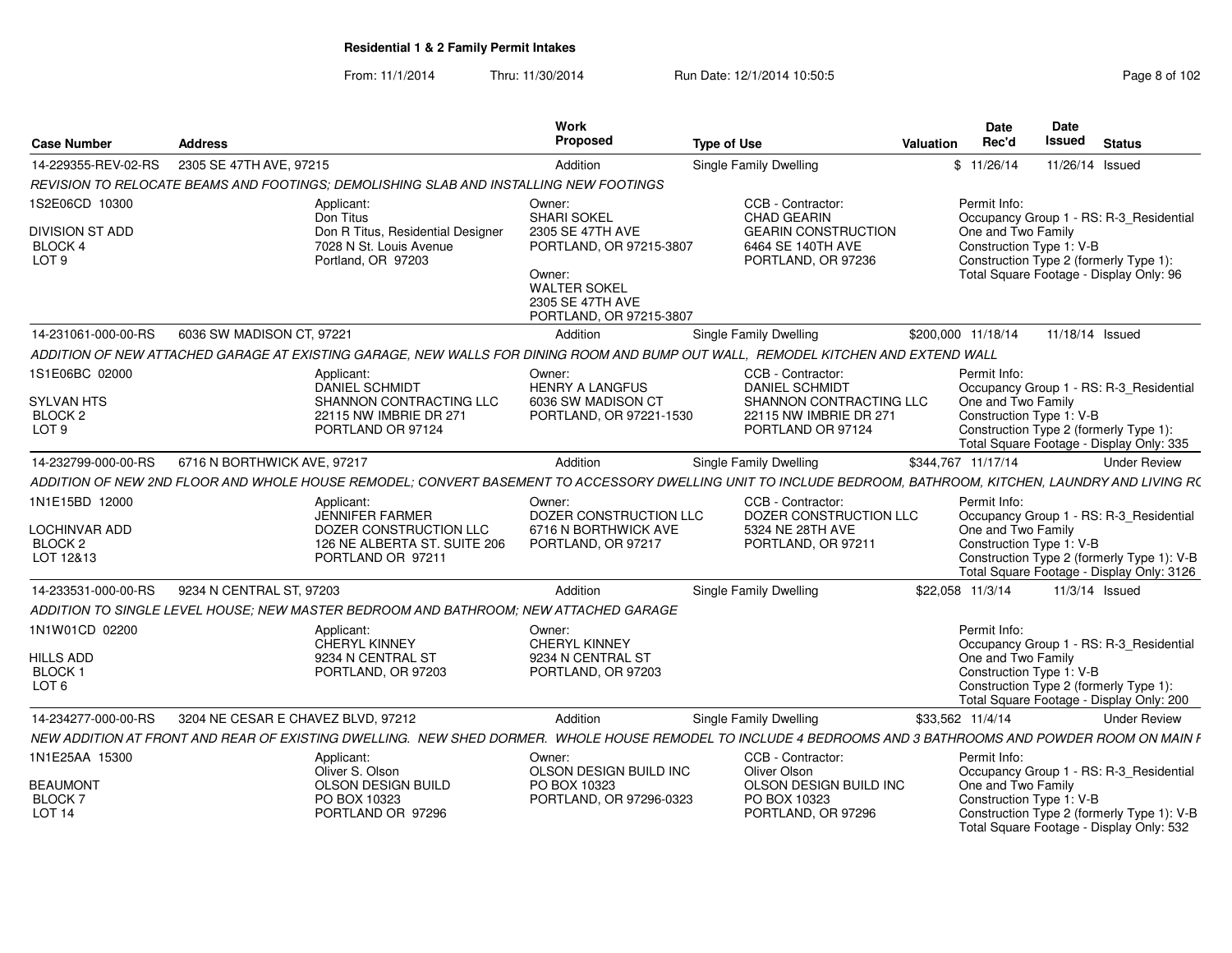From: 11/1/2014Thru: 11/30/2014 Run Date: 12/1/2014 10:50:5<br> **Page 9 of 102** 

| <b>Case Number</b>                                                   | <b>Address</b>                |                                                                                                                                                                 | <b>Work</b><br>Proposed                                                         | <b>Type of Use</b>                                | Valuation | Date<br>Rec'd                                         | <b>Date</b><br>Issued | <b>Status</b>                                                                           |
|----------------------------------------------------------------------|-------------------------------|-----------------------------------------------------------------------------------------------------------------------------------------------------------------|---------------------------------------------------------------------------------|---------------------------------------------------|-----------|-------------------------------------------------------|-----------------------|-----------------------------------------------------------------------------------------|
| 14-234654-000-00-RS                                                  | 6011 NE THOMPSON ST, 97213    |                                                                                                                                                                 | Addition                                                                        | Single Family Dwelling                            |           | \$5,735 11/7/14                                       |                       | 11/7/14 Under Inspection                                                                |
|                                                                      |                               | ADDITION OF 270 SF PATIO COVER AND INSTALL NEW FRENCH DOOR AT REAR OF HOUSE                                                                                     |                                                                                 |                                                   |           |                                                       |                       |                                                                                         |
| 1N2E30DA 08200                                                       |                               | Applicant:<br>LOS CONTRACTING. INC.                                                                                                                             | Owner:<br><b>MARY C MALONEY</b>                                                 | CCB - Contractor:<br>LOS CONTRACTING. INC.        |           | Permit Info:<br>Occupancy Group 1 - RS: U Decks,      |                       |                                                                                         |
| <b>HARLEM ADD</b><br>BLOCK <sub>2</sub><br>LOT 6&7<br>S 15' OF LOT 8 |                               | 4110 NE 122ND AVE SUITE#115<br>PORTLAND, OR 97220                                                                                                               | 6011 NE THOMPSON ST<br>PORTLAND, OR 97213                                       | 4110 NE 122ND AVE SUITE#115<br>PORTLAND, OR 97220 |           | Patios, Porches, Carports<br>Construction Type 1: V-B |                       | Construction Type 2 (formerly Type 1):<br>Total Square Footage - Display Only: 270      |
| 14-234681-000-00-RS                                                  | 10415 NE SKIDMORE ST, 97220   |                                                                                                                                                                 | Addition                                                                        | Single Family Dwelling                            |           | \$143.177 11/10/14                                    |                       | <b>Under Review</b>                                                                     |
|                                                                      |                               | SINGLE STORY ADDITIONS AT FRONT AND RIGHT SIDE FOR FAMILY ROOM, BEDROOM #3 AND GARAGE; AT BACK FOR MASTER BEDROOM AND BATHROOM. COMPLETE REMODEL OF EXISTIN     |                                                                                 |                                                   |           |                                                       |                       |                                                                                         |
| 1N2E22CB 02800                                                       |                               | Applicant:<br><b>KYM NGUYEN</b>                                                                                                                                 | Owner:<br>ROBERT LE                                                             |                                                   |           | Permit Info:                                          |                       | Occupancy Group 1 - RS: R-3_Residential                                                 |
| <b>PARKROSE &amp; RPLT</b><br>BLOCK 28                               |                               | CONCEPT DESIGN & ASSOCIATES 14607 SE CRYSTAL ST<br>PO BOX 8464                                                                                                  | PORTLAND, OR 97236                                                              |                                                   |           | One and Two Family<br>Construction Type 1: V-B        |                       |                                                                                         |
| E 50' OF S 1/2 OF LOT E                                              |                               | PORTLAND OR 97207                                                                                                                                               |                                                                                 |                                                   |           |                                                       |                       | Construction Type 2 (formerly Type 1): V-B<br>Total Square Footage - Display Only: 2164 |
| 14-234968-000-00-RS                                                  | 2650 SW FAIRMOUNT BLVD, 97201 |                                                                                                                                                                 | Addition                                                                        | <b>Single Family Dwelling</b>                     |           | \$37.278 11/10/14                                     |                       | <b>Under Review</b>                                                                     |
|                                                                      |                               | LEGALIZE ADDITION OF THE BEDROOM UNDER THE GARAGE; NEW EXTERIOR STAIRS AND NEW DOOR OPENING ON THE NE SIDE OF THE HOUSE ***see 14-142453-HS and 14-202295-AL*** |                                                                                 |                                                   |           |                                                       |                       |                                                                                         |
| 1S1E08AD 03300<br>WINTERWOOD                                         |                               | Applicant:<br>ROBERT G MARTIN<br>2650 SW FAIRMOUNT BLVD                                                                                                         | Owner:<br>ROBERT G MARTIN<br>2650 SW FAIRMOUNT BLVD                             |                                                   |           | Permit Info:<br>One and Two Family                    |                       | Occupancy Group 1 - RS: R-3 Residential                                                 |
| LOT 21&22 TL 3300                                                    |                               | PORTLAND, OR 97239                                                                                                                                              | PORTLAND, OR 97239                                                              |                                                   |           | Construction Type 1: V-B                              |                       | Construction Type 2 (formerly Type 1):                                                  |
|                                                                      |                               |                                                                                                                                                                 | Owner:<br><b>MARY E EDWARDS</b><br>2650 SW FAIRMOUNT BLVD<br>PORTLAND, OR 97239 |                                                   |           |                                                       |                       | Total Square Footage - Display Only: 338                                                |
| 14-235165-000-00-RS                                                  | 5305 NE 57TH AVE, 97218       |                                                                                                                                                                 | Addition                                                                        | <b>Single Family Dwelling</b>                     |           | \$10,984 11/10/14                                     | 11/10/14 Issued       |                                                                                         |
|                                                                      |                               | ADDITION OF COVERED PORCH TO SW SIDE OF THE HOUSE; ADD NEW BATHROOM ON THE MAIN LEVEL, REMODEL KITCHEN, REMOVE PORTION OF WALL IN DINING; ADD NEW WALLS ON THE  |                                                                                 |                                                   |           |                                                       |                       |                                                                                         |
| 1N2E19AB 01400                                                       |                               | Applicant:<br><b>CONOR DIVINE</b>                                                                                                                               | Owner:<br><b>CONOR DIVINE</b>                                                   |                                                   |           | Permit Info:                                          |                       | Occupancy Group 1 - RS: R-3 Remodel                                                     |
| SECTION 19 1N 2E<br>TL 1400 0.66 ACRES                               |                               | 5305 NE 57TH AVE<br>PORTLAND, OR 97218-2587                                                                                                                     | 5305 NE 57TH AVE<br>PORTLAND, OR 97218-2587                                     |                                                   |           | Construction Type 1: V-B                              |                       | Construction Type 2 (formerly Type 1): V-B<br>Total Square Footage - Display Only: 371  |
| 14-235587-000-00-RS                                                  | 1837 SW DOLPH ST, 97219       |                                                                                                                                                                 | Addition                                                                        | <b>Single Family Dwelling</b>                     |           | \$8,000 11/7/14                                       |                       | 11/7/14 Issued                                                                          |
|                                                                      |                               | ADDITION TO EXISTING MAIN LEVEL DECK, NEW CONCRETE PAD FOR HOT TUB                                                                                              |                                                                                 |                                                   |           |                                                       |                       |                                                                                         |
| 1S1E21CD 11100                                                       |                               | Applicant:<br><b>TERRY FRANKS</b>                                                                                                                               | Owner:<br><b>ANTHONY J PETRAGLIA</b>                                            | CCB - Contractor:<br>DAVID JOHN WALKER            |           | Permit Info:                                          |                       | Occupancy Group 1 - RS: R-3_Residential                                                 |
| <b>CAPITOL HILL</b><br>BLOCK 44<br>LOT <sub>11</sub>                 |                               | 1318 SE 48TH AVE<br>PORTLAND, OR 97215                                                                                                                          | 1837 SW DOLPH ST<br>PORTLAND, OR 97219<br>Owner:<br><b>JENNIFER PETRAGLIA</b>   | 8507 N ENDICOTT AVE<br>PORTLAND, OR 97217         |           | One and Two Family<br>Construction Type 1: V-B        |                       | Construction Type 2 (formerly Type 1):<br>Total Square Footage - Display Only: 64       |
|                                                                      |                               |                                                                                                                                                                 | 1837 SW DOLPH ST<br>PORTLAND, OR 97219                                          |                                                   |           |                                                       |                       |                                                                                         |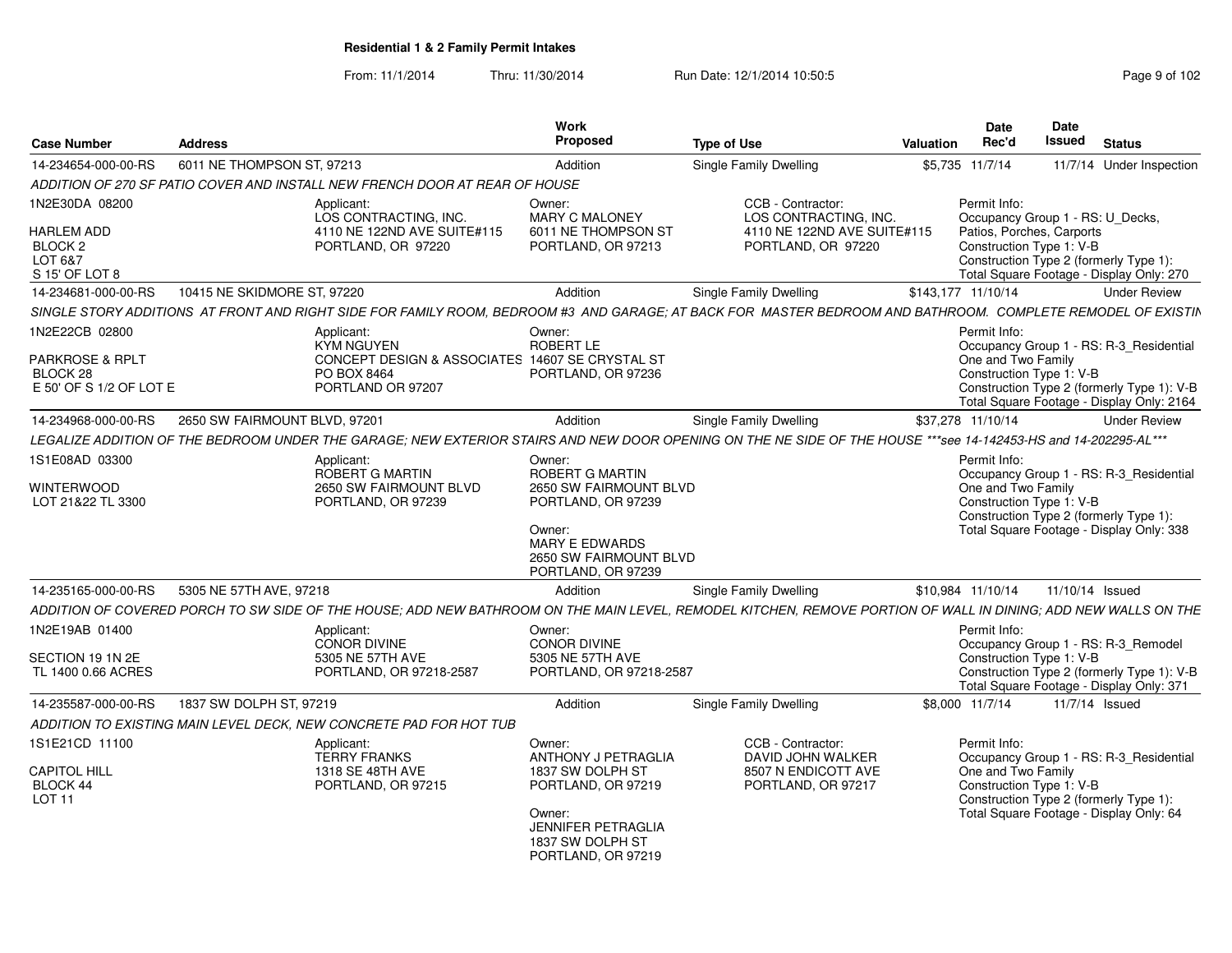From: 11/1/2014Thru: 11/30/2014 Run Date: 12/1/2014 10:50:5<br> **Page 10 of 102** 

| <b>Case Number</b>                          | <b>Address</b>            |                                                                                                                                                               | Work<br>Proposec                              | <b>Type of Use</b>                                                                              | Date<br>Valuation<br>Rec'd          | <b>Date</b><br>Issued<br><b>Status</b>                                             |
|---------------------------------------------|---------------------------|---------------------------------------------------------------------------------------------------------------------------------------------------------------|-----------------------------------------------|-------------------------------------------------------------------------------------------------|-------------------------------------|------------------------------------------------------------------------------------|
| 14-236614-000-00-RS                         | 2803 SE 37TH AVE, 97202   |                                                                                                                                                               | Addition                                      | Single Family Dwelling                                                                          | \$107,533 11/12/14 11/12/14 Issued  |                                                                                    |
|                                             |                           | ADDITION OF 2 STORIES TO REAR OF HOUSE, FRAME IN LAUNDRY ROOM IN BASEMENT WITH NEW WINDOW, NEW EGRESS WINDOW AND WELL AT UNFINISHED BASEMENT SPACE; MAIN FLOC |                                               |                                                                                                 |                                     |                                                                                    |
| 1S1E12AB 21000                              |                           | Applicant:                                                                                                                                                    | Owner:                                        | CCB - Contractor:                                                                               | Permit Info:                        |                                                                                    |
| <b>RAVENSWOOD</b>                           |                           | ADAM MCCANNA<br>AIM INVESTMENT SOLUTIONS                                                                                                                      | 20495 S DRIFTWOOD DR                          | AIM INVESTMENT SOLUTIONS INC FOX ROOFING & CONSTRUCTION Occupancy Group 1 - RS: R-3 Residential | One and Two Family                  |                                                                                    |
| BLOCK 6                                     |                           | 20495 DRIFTWOOD DR                                                                                                                                            | OREGON CITY, OR 97045-7359                    | PO BOX 1198                                                                                     |                                     | Construction Type 1: V-B                                                           |
| LOT 6                                       |                           | OREGON CITY, OR 97045                                                                                                                                         |                                               | GRESHAM OR 97030                                                                                |                                     | Construction Type 2 (formerly Type 1):<br>Total Square Footage - Display Only: 975 |
| 14-236813-000-00-RS                         | 8015 SE 28TH AVE, 97202   |                                                                                                                                                               | Addition                                      | Single Family Dwelling                                                                          | \$75,000 11/12/14  11/12/14  Issued |                                                                                    |
|                                             |                           | ADDITION TO CHANGE PITCH OF EXISTING SECOND FLOOR DORMER TO ALLOW FOR MORE HEADROOM IN BATHROOM; REFRAME ROOF IN SUNROOM AND REPLACE GLASS ROOF WITH WOO      |                                               |                                                                                                 |                                     |                                                                                    |
| 1S1E24CA 02000                              |                           | Applicant:                                                                                                                                                    | Owner:                                        | CCB - Contractor:                                                                               | Permit Info:                        |                                                                                    |
|                                             |                           | PAUL MARTO CONSTRUCTION LL( THOMAS W MCCLOSKEY                                                                                                                |                                               |                                                                                                 |                                     | PAUL MARTO CONSTRUCTION LL( Occupancy Group 1 - RS: R-3 Residential                |
| EASTMORELAND<br>BLOCK 4                     |                           | PO BOX 1950<br>LAKE OSWEGO, OR 97035                                                                                                                          | 4207 SE WOODSTOCK BLVD PMB PO BOX 1950<br>447 | LAKE OSWEGO, OR 97035                                                                           | One and Two Family                  | Construction Type 1: V-B                                                           |
| LOT 8                                       |                           |                                                                                                                                                               | PORTLAND, OR 97206                            |                                                                                                 |                                     | Construction Type 2 (formerly Type 1):                                             |
| S 24' OF LOT 9                              |                           |                                                                                                                                                               |                                               |                                                                                                 |                                     |                                                                                    |
|                                             |                           |                                                                                                                                                               | Owner:<br><b>SUSAN C MCCLOSKEY</b>            |                                                                                                 |                                     |                                                                                    |
|                                             |                           |                                                                                                                                                               | 4207 SE WOODSTOCK BLVD PMB                    |                                                                                                 |                                     |                                                                                    |
|                                             |                           |                                                                                                                                                               |                                               |                                                                                                 |                                     |                                                                                    |
|                                             |                           |                                                                                                                                                               | PORTLAND, OR 97206                            |                                                                                                 |                                     |                                                                                    |
| 14-237480-000-00-RS  2104 SW IOWA ST, 97201 |                           |                                                                                                                                                               | Addition                                      | Single Family Dwelling                                                                          | \$123,525 11/13/14                  | <b>Under Review</b>                                                                |
|                                             |                           | SECOND STORY ADDITION - ADD 3 BEDROOMS AND 2 BATHS WITH UTILITY UPSTAIRS. REMODEL KITCHEN AT MAIN FLOOR AND REMODEL BASEMENT. 4 WATER CLOSETS AFTER REMODEL   |                                               |                                                                                                 |                                     |                                                                                    |
| 1S1E16CC 02500                              |                           | Applicant:<br>NATHAN KRAUSE                                                                                                                                   | Owner:                                        | CCB - Contractor:<br>PDX RENOVATIONS LL                                                         | Permit Info:                        |                                                                                    |
| <b>BERTHA</b>                               |                           | <b>PDX RENOVATIONS</b>                                                                                                                                        | DANTE U SALVATI<br>6312 SW CAPITOL HWY #217   | PO BOX 66836                                                                                    | One and Two Family                  | Occupancy Group 1 - RS: R-3 Residential                                            |
| BLOCK 14                                    |                           | 3850 SE 82ND AVE                                                                                                                                              | PORTLAND, OR 97239                            | PORTLAND, OR 97290                                                                              |                                     | Construction Type 1: V-B                                                           |
| <b>LOT 20</b>                               |                           | PORTLAND, OR 97290                                                                                                                                            |                                               |                                                                                                 |                                     | Construction Type 2 (formerly Type 1):                                             |
|                                             |                           |                                                                                                                                                               |                                               |                                                                                                 |                                     | Total Square Footage - Display Only: 1120                                          |
| 14-237718-000-00-RS                         | 5356 SW MARTHA TER, 97201 |                                                                                                                                                               | Addition                                      | Single Family Dwelling                                                                          |                                     |                                                                                    |
|                                             |                           | REPLACE AND ENLARGE ELEVATED DECK AT REAR, NEW STORAGE ROOM BELOW WITH EXTERIOR ACCESS, ADDITION OF COVERED FRONT PORCH, EXTEND WALL TO ENLARGE AND REMOD     |                                               |                                                                                                 |                                     |                                                                                    |
| 1S1E17AC 10800                              |                           | Applicant:<br>MELISSA MCCALL                                                                                                                                  | Owner:<br>MICHAEL P BIESANZ                   | CCB - Contractor:<br>HELP HOME ENERGY LIFE                                                      | Permit Info:                        | Occupancy Group 1 - RS: U Decks,                                                   |
| <b>DOSCHDALE</b>                            |                           | <b>MCCALL DESIGN LLO</b>                                                                                                                                      | 5356 SW MARTHA TER                            | PERFORMANCE GROUP INC                                                                           |                                     | Patios, Porches, Carports                                                          |
| LOT 17                                      |                           | 4336 NE 65TH AVE                                                                                                                                              | PORTLAND, OR 97239-6911                       | 10006 SW CANYON RD                                                                              |                                     | Construction Type 1: V-B                                                           |
|                                             |                           | PORTLAND OR 97218                                                                                                                                             |                                               | PORTLAND, OR 97225                                                                              |                                     | Construction Type 2 (formerly Type 1):                                             |
|                                             |                           |                                                                                                                                                               | Owner:<br>JODI WALDER-BIESANZ                 |                                                                                                 |                                     | Total Square Footage - Display Only: 334                                           |
|                                             |                           |                                                                                                                                                               | 5356 SW MARTHA TER                            |                                                                                                 |                                     |                                                                                    |
|                                             |                           |                                                                                                                                                               | PORTLAND, OR 97239-6911                       |                                                                                                 |                                     |                                                                                    |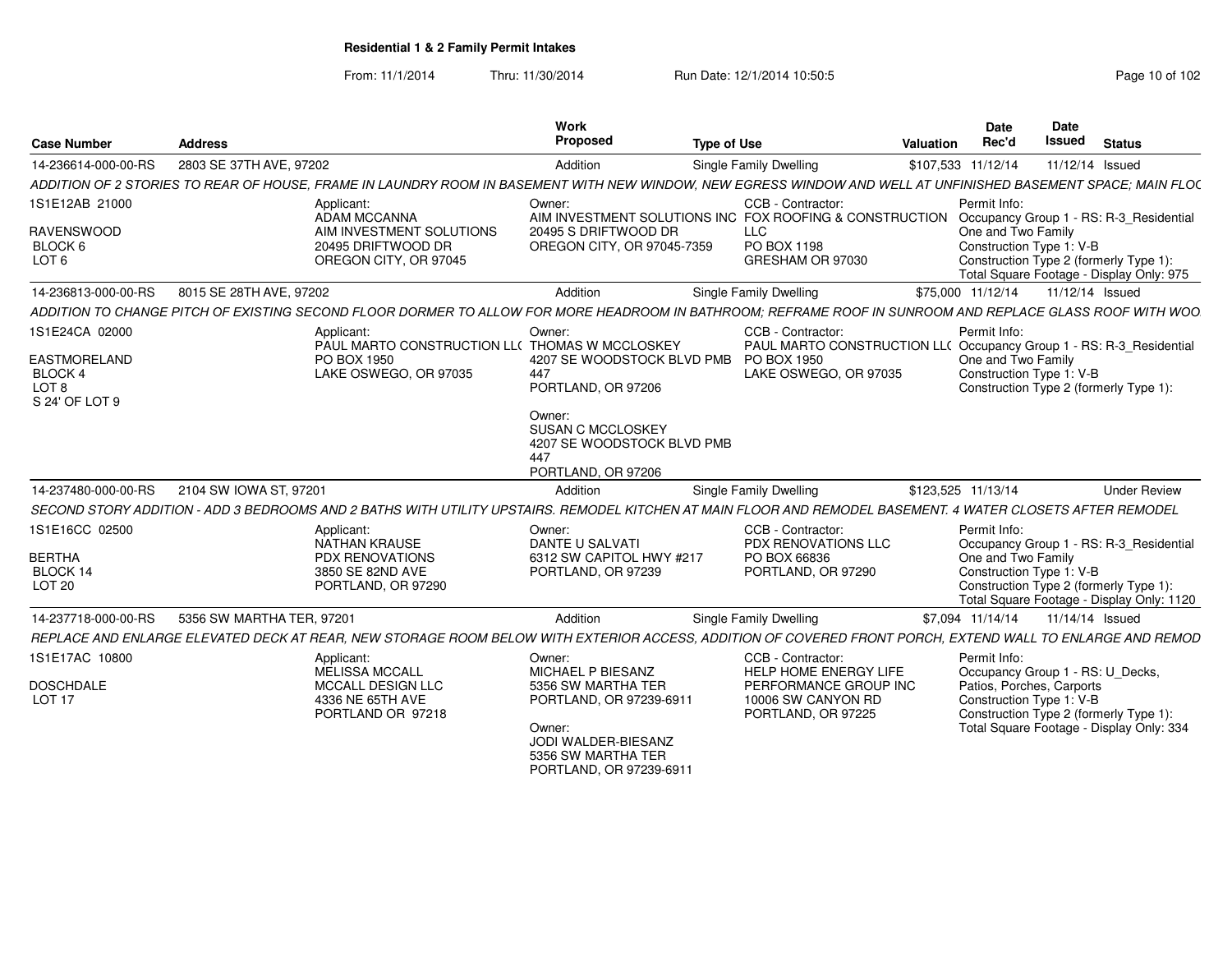From: 11/1/2014Thru: 11/30/2014 Run Date: 12/1/2014 10:50:5<br> **Page 11 of 102** 

| <b>Case Number</b>                                                          | <b>Address</b>                                                                                                                                               | Work<br>Proposed                                                          | <b>Type of Use</b>                                                                                                                                                         | <b>Valuation</b>   | Date<br>Date<br>Issued<br>Rec'd                                                   | <b>Status</b>                                                                                                                      |
|-----------------------------------------------------------------------------|--------------------------------------------------------------------------------------------------------------------------------------------------------------|---------------------------------------------------------------------------|----------------------------------------------------------------------------------------------------------------------------------------------------------------------------|--------------------|-----------------------------------------------------------------------------------|------------------------------------------------------------------------------------------------------------------------------------|
| 14-237944-000-00-RS                                                         | 6227 SW 32ND AVE, 97201                                                                                                                                      | Addition                                                                  | Single Family Dwelling                                                                                                                                                     | \$50,000 11/14/14  |                                                                                   | <b>Under Review</b>                                                                                                                |
|                                                                             | 2 STORY ADDITION TO EXPAND KITCHEN. ADD DINING ROOM.ADD MASTER BEDROOM WITH BALCONY AND RECONFIGURE MAIN FLOOR: ADD ART STUDIO AND BATHROOM ON LOWER LEVEL.  |                                                                           |                                                                                                                                                                            |                    |                                                                                   |                                                                                                                                    |
| 1S1E17DC 10200<br><b>GLENELYN</b><br>BLOCK <sub>3</sub><br>N 1/2 OF LOT 5-8 | Applicant:<br>MATT HENSLEY<br>HENSLEY CONSTR CO<br>PO BOX 2844<br>HILLSBORO, OR 97123                                                                        | Owner:<br>JEFFERY M EVANS<br>6227 SW 32ND AVE<br>PORTLAND, OR 97239-1023  | CCB - Contractor:<br><b>GL HEINTZ HEATING &amp; COOLING</b><br>INC.<br>20871 SW 216TH PL<br>SHERWOOD, OR 97140                                                             | Permit Info:       | One and Two Family<br>Construction Type 1: V-B                                    | Occupancy Group 1 - RS: R-3_Residential<br>Construction Type 2 (formerly Type 1):                                                  |
|                                                                             |                                                                                                                                                              |                                                                           | CCB - Contractor:<br><b>REA MECH INC</b><br>30330 SW GRABEL RD<br>HILLSBORO OR 97123<br>CCB - Contractor:<br>HENSLEY CONSTRUCTION CO<br>PO BOX 2844<br>HILLSBORO, OR 97123 |                    |                                                                                   |                                                                                                                                    |
| 14-238397-000-00-RS                                                         | 25602 NW REEDER RD                                                                                                                                           | Addition                                                                  | Single Family Dwelling                                                                                                                                                     | \$302,844 11/17/14 |                                                                                   | <b>Under Review</b>                                                                                                                |
|                                                                             | CONSTRUCT 2875 SQ. FT. TWO STORY ADDITION AT REAR OF HOUSE                                                                                                   |                                                                           |                                                                                                                                                                            |                    |                                                                                   |                                                                                                                                    |
| 3N1W26D 00300<br>SECTION 26 3N 1W<br>TL 300 9.09 ACRES                      | Applicant:<br>HAMMER AND HAND INC<br>1020 SE HARRISON<br>PORTLAND, OR 97214                                                                                  | Owner:<br>THOMAS S HICKS<br>25602 NW REEDER RD<br>PORTLAND, OR 97231-1423 | CCB - Contractor:<br>HAMMER AND HAND INC<br>1020 SE HARRISON<br>PORTLAND, OR 97214                                                                                         | Permit Info:       | One and Two Family<br>Construction Type 1: V-B                                    | Occupancy Group 1 - RS: R-3_Residential<br>Construction Type 2 (formerly Type 1): V-B<br>Total Square Footage - Display Only: 2875 |
| 14-238444-000-00-RS                                                         | 1807 N DEKUM ST, 97217                                                                                                                                       | Addition                                                                  | Single Family Dwelling                                                                                                                                                     | \$9,706 11/25/14   |                                                                                   | 11/25/14 Issued                                                                                                                    |
|                                                                             | CONVERT BASEMENT TO LIVING SPACE. RECONFIGURE CLOSETS AT BEDROOMS AND INSTALL EGRESS WINDOWS. RELOCATE WALL AT EXISTING BATHROOM: MAIN FLOOR ENCLOSE EXISTIN |                                                                           |                                                                                                                                                                            |                    |                                                                                   |                                                                                                                                    |
| 1N1E16AD 07600                                                              | Applicant:<br>MY FINANCIAL WORKOUT LLC                                                                                                                       | Owner:<br>MY FINANCIAL WORKOUT LLC                                        |                                                                                                                                                                            | Permit Info:       |                                                                                   | Occupancy Group 1 - RS: R-3_Residential                                                                                            |
| <b>WILBURTON</b><br><b>BLOCK7</b><br>LOT <sub>12</sub>                      | 4636 SW KELLY AVE<br>PORTLAND, OR 97239-4220                                                                                                                 | 4636 SW KELLY AVE<br>PORTLAND, OR 97239-4220                              |                                                                                                                                                                            |                    | One and Two Family<br>Construction Type 1: V-B<br>Number of New Dwelling Units: 1 | Construction Type 2 (formerly Type 1):<br>Total Square Footage - Display Only: 88                                                  |
| 14-238673-000-00-RS                                                         | 5716 NE 35TH AVE, 97211                                                                                                                                      | Addition                                                                  | <b>Single Family Dwelling</b>                                                                                                                                              | \$15,000 11/25/14  |                                                                                   | 11/25/14 Issued                                                                                                                    |
|                                                                             | ADDITION-ENLARGE EXISTING DORMER ON EAST ELEVATION OF HOME.                                                                                                  |                                                                           |                                                                                                                                                                            |                    |                                                                                   |                                                                                                                                    |
| 1N1E13DC 09000                                                              | Applicant:<br>SUSANNE LAUER                                                                                                                                  | Owner:<br><b>SUSANNE LAUER</b>                                            |                                                                                                                                                                            | Permit Info:       |                                                                                   | Occupancy Group 1 - RS: R-3_Residential                                                                                            |
| <b>KENNEDYS ADD</b><br>BLOCK 8<br>LOT <sub>2</sub>                          | 5716 NE 35TH AVE<br>PORTLAND, OR 97211-7329                                                                                                                  | 5716 NE 35TH AVE<br>PORTLAND, OR 97211-7329                               |                                                                                                                                                                            |                    | One and Two Family<br>Construction Type 1: V-B                                    | Construction Type 2 (formerly Type 1): V-B<br>Total Square Footage - Display Only: 186                                             |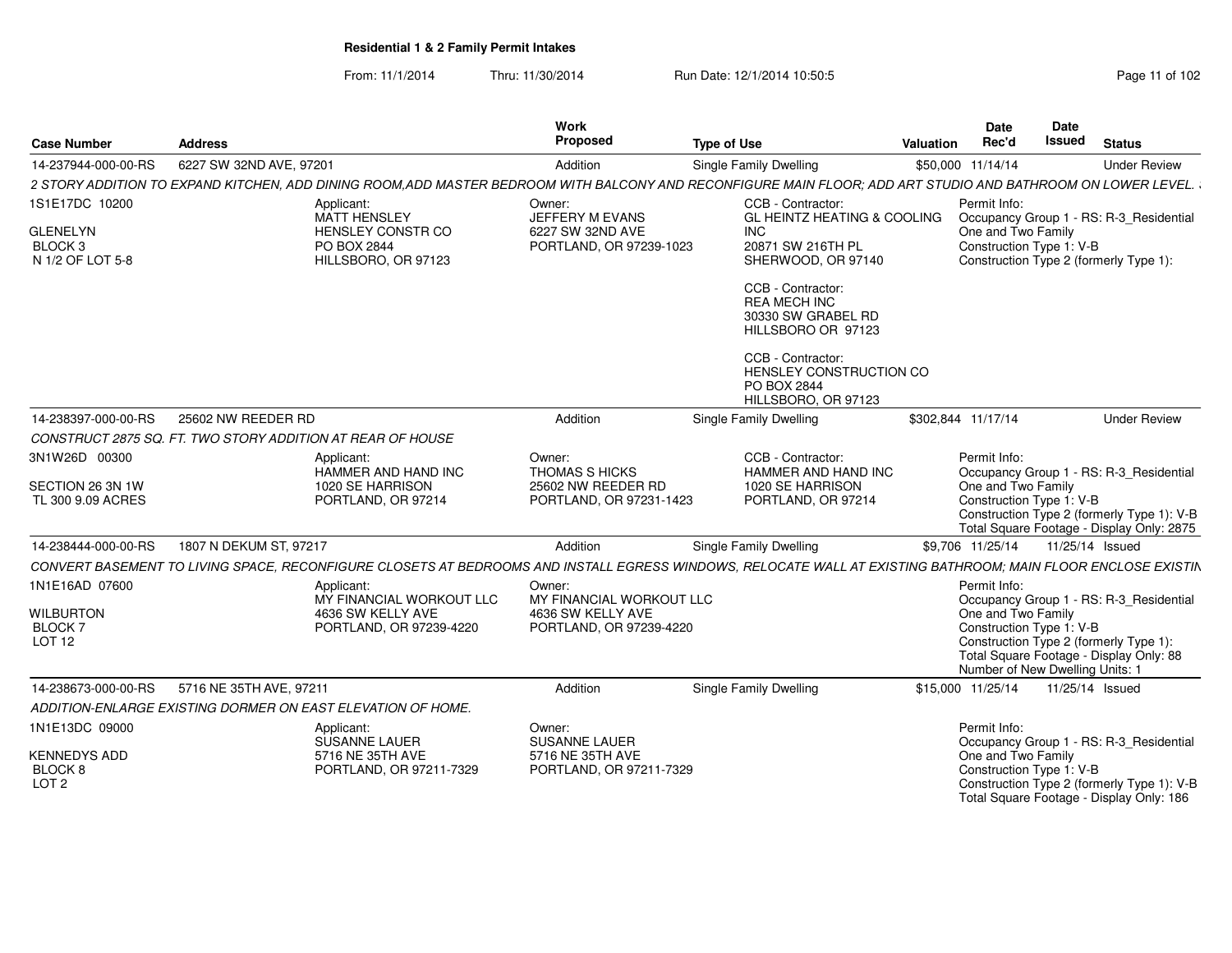From: 11/1/2014Thru: 11/30/2014 Run Date: 12/1/2014 10:50:5<br>
Page 12 of 102

| <b>Case Number</b>                                                   | <b>Address</b>                                                                                                                                                                                                          | Work<br>Proposed                                                                                                                                                 | <b>Type of Use</b>                                                                                                          | <b>Valuation</b>  | <b>Date</b><br>Rec'd                                           | <b>Date</b><br>Issued | <b>Status</b>                                                                                                                 |
|----------------------------------------------------------------------|-------------------------------------------------------------------------------------------------------------------------------------------------------------------------------------------------------------------------|------------------------------------------------------------------------------------------------------------------------------------------------------------------|-----------------------------------------------------------------------------------------------------------------------------|-------------------|----------------------------------------------------------------|-----------------------|-------------------------------------------------------------------------------------------------------------------------------|
| 14-238722-000-00-RS                                                  | 9332 SW 8TH DR, 97219                                                                                                                                                                                                   | Addition                                                                                                                                                         | Single Family Dwelling                                                                                                      | \$14,558 11/21/14 |                                                                | 11/21/14 Issued       |                                                                                                                               |
|                                                                      | ADDITION TO THE SFR; ENCLOSE EXISTING GARAGE ROOF TOP DECK; AND ADD COVER FOR THE FRONT PORCH***TRADES PERMITS TO BE OBTAINED SEPARATELY***                                                                             |                                                                                                                                                                  |                                                                                                                             |                   |                                                                |                       |                                                                                                                               |
| 1S1E28AC 03400<br>NORTHROP AC<br><b>BLOCK C</b><br>S 80' OF LOT 7    | Applicant:<br><b>TERRY HELLEM</b><br>PROJECTIVE BUILDING DESIGNS<br>PO BOX 6542<br>BEAVERTON OR 97007                                                                                                                   | Owner:<br><b>JOHN D RICHARTZ</b><br>9332 SW 8TH DR<br>PORTLAND, OR 97219-4755<br>Owner:<br><b>JOANNE M RICHARTZ</b><br>9332 SW 8TH DR<br>PORTLAND, OR 97219-4755 |                                                                                                                             |                   | Permit Info:<br>One and Two Family<br>Construction Type 1: V-B |                       | Occupancy Group 1 - RS: R-3 Residential<br>Construction Type 2 (formerly Type 1):<br>Total Square Footage - Display Only: 132 |
| 14-240940-000-00-RS                                                  | 5140 SW 43RD AVE, 97221                                                                                                                                                                                                 | Addition                                                                                                                                                         | Single Family Dwelling                                                                                                      | \$21,835 11/21/14 |                                                                | 11/21/14 Issued       |                                                                                                                               |
|                                                                      | ADDITION OF COVERED PORCH AT REAR, INTERIOR REMODEL TO CREATE ADDITIONAL BEDROOM, FOUNDATION REPLACEMENT, NEW ROOF WITH MANUFACTURED TRUSSES. TRUSSES TO B                                                              |                                                                                                                                                                  |                                                                                                                             |                   |                                                                |                       |                                                                                                                               |
| 1S1E17BC 02400<br>SECTION 17 1S 1E<br>TL 2400 0.03 ACRES             | Applicant:<br><b>RUBY NORTHWEST LLC</b><br>4300 SW FAIRVIEW CIRCUS<br>PORTLAND OR 97221                                                                                                                                 | Owner:<br><b>RUBY NORTHWEST LLC</b><br>PO BOX 25653<br>PORTLAND, OR 97298-0653                                                                                   | CCB - Contractor:<br><b>RUBY NORTHWEST LLC</b><br>4300 SW FAIRVIEW CIRCUS<br>PORTLAND OR 97221                              |                   | Permit Info:<br>Construction Type 1: V-B                       |                       | Occupancy Group 1 - RS: R-3 Remodel<br>Construction Type 2 (formerly Type 1):<br>Total Square Footage - Display Only: 594     |
| 14-241408-000-00-RS                                                  | 1741 SW HAWTHORNE TER, 97201                                                                                                                                                                                            | Addition                                                                                                                                                         | Single Family Dwelling                                                                                                      | \$110 11/22/14    |                                                                |                       | <b>Under Review</b>                                                                                                           |
|                                                                      | EXPAND LOWER LEVEL OVER EXISTING DECK TO EXPAND MASTER BEDROOM, AND EXPAND EXISTING MAIN LEVEL DECK OVER NEW ROOF. REMODEL EXISTING MASTER BATHROOM-CONVE                                                               |                                                                                                                                                                  |                                                                                                                             |                   |                                                                |                       |                                                                                                                               |
| 1S1E04CC 00200<br><b>GROVERS ADD</b><br>BLOCK 111<br>LOT 2 TL 200    | Applicant:<br><b>KARL RAPFOGEL</b><br><b>GREEN GABLES DESIGN &amp;</b><br>RESTORATION, INC.<br>PO BOX 4264<br>PORTLAND, OR 97208                                                                                        | Owner:<br>MICHAEL R GOLUB<br>1741 SW HAWTHORNE TER<br>PORTLAND, OR 97201-1733<br>Owner:<br>SUSAN L SHELHORSE<br>1741 SW HAWTHORNE TER<br>PORTLAND, OR 97201-1733 | CCB - Contractor:<br><b>GREEN GABLES DESIGN &amp;</b><br><b>RESTORATION, INC.</b><br>PO BOX 4264<br>PORTLAND, OR 97208      |                   | Permit Info:<br>One and Two Family<br>Construction Type 1: V-B |                       | Occupancy Group 1 - RS: R-3_Residential<br>Construction Type 2 (formerly Type 1):<br>Total Square Footage - Display Only: 1   |
| 14-242876-000-00-RS                                                  | 4521 SE KELLY ST, 97206                                                                                                                                                                                                 | Addition                                                                                                                                                         | Single Family Dwelling                                                                                                      | \$7,059 11/26/14  |                                                                |                       | <b>Under Review</b>                                                                                                           |
| 1S2E07BC 02100<br><b>BODLEY PL</b><br><b>BLOCK7</b><br><b>LOT 14</b> | 64 SF SECOND LEVEL ADDITIONTO REAR OF HOUSE TO INCREASE KITCHEN. RE-BUILD SECOND STORY DECK. REMODEL BATHROOM AND MUDROOM<br>Applicant:<br>PETRINA CONSTRUCTION INC.<br>4505 NE TILLAMOOK ST<br>PORTLAND, OR 97213-1319 | Owner:<br>NORMA C CALLAGHAN<br>4521 SE KELLY ST<br>PORTLAND, OR 97206-2219                                                                                       | CCB - Contractor:<br>PETRINA CONSTRUCTION INC<br>4505 NE TILLAMOOK ST<br>PORTLAND, OR 97213-1319                            |                   | Permit Info:<br>One and Two Family<br>Construction Type 1: V-B |                       | Occupancy Group 1 - RS: R-3_Residential<br>Construction Type 2 (formerly Type 1):<br>Total Square Footage - Display Only: 64  |
| 14-243124-000-00-RS                                                  | 4770 SE 140TH AVE, 97236                                                                                                                                                                                                | Addition                                                                                                                                                         | Single Family Dwelling                                                                                                      | \$3,500 11/26/14  |                                                                | 11/26/14 Issued       |                                                                                                                               |
|                                                                      | REPLACING TWO WINDOWS IN BEDROOMS 1 AND 2REPLACE SLIDING DOOR WITH MANDOOR. IN BEDROOM 1 ADDING BAY WINDOW AND ADD NEW HEADERS AND BRACE PANELS WHERE NEE                                                               |                                                                                                                                                                  |                                                                                                                             |                   |                                                                |                       |                                                                                                                               |
| 1S2E14AA 00701<br><b>VICTORYDALE</b><br>LOT 24&25                    | Applicant:<br><b>CECIL E SMITH</b><br><b>HEALTHY HOMEBUILDER COM</b><br>305 NE PALMBLAD DR<br>GRESHAM, OR 97030-1123                                                                                                    | Owner:<br><b>WILLIAM JUNGCK</b><br>4770 SE 140TH AVE<br>PORTLAND, OR 97236<br>Owner:<br><b>DIANA M JUNGCK</b><br>4770 SE 140TH AVE<br>PORTLAND, OR 97236         | CCB - Contractor:<br><b>CECIL E SMITH</b><br><b>HEALTHY HOMEBUILDER COM</b><br>305 NE PALMBLAD DR<br>GRESHAM, OR 97030-1123 |                   | Permit Info:<br>One and Two Family<br>Construction Type 1: V-B |                       | Occupancy Group 1 - RS: R-3 Residential<br>Construction Type 2 (formerly Type 1):                                             |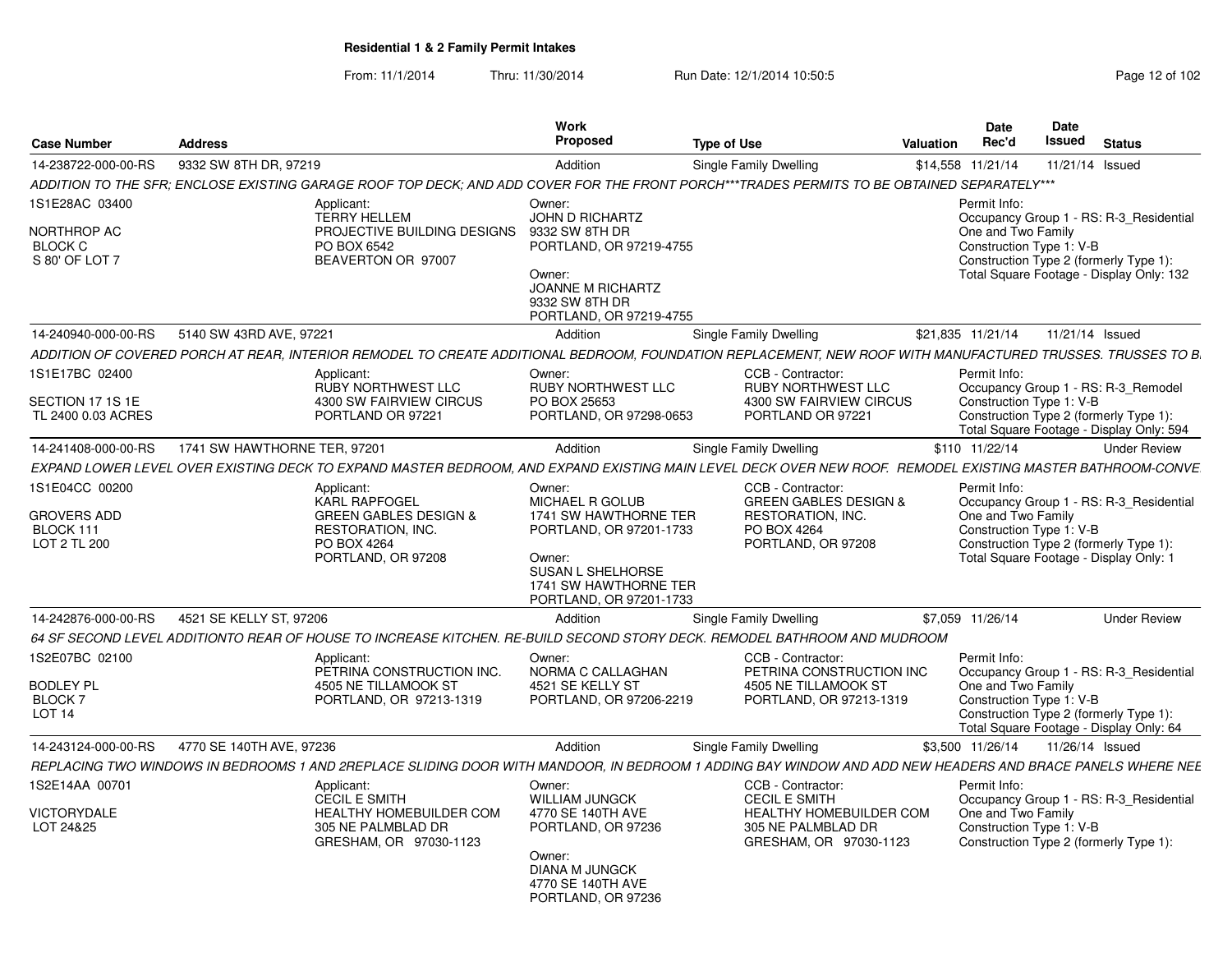From: 11/1/2014Thru: 11/30/2014 Run Date: 12/1/2014 10:50:5<br>
Page 13 of 102

| <b>Case Number</b>                                                                                      | <b>Address</b>                     |                                                                                                                                                               | Work<br><b>Proposed</b>                                                                                                                                 | <b>Type of Use</b>                                                                                                       | <b>Valuation</b>   | Date<br>Rec'd                                                  | <b>Date</b><br><b>Issued</b> | <b>Status</b>                                                                                                                  |
|---------------------------------------------------------------------------------------------------------|------------------------------------|---------------------------------------------------------------------------------------------------------------------------------------------------------------|---------------------------------------------------------------------------------------------------------------------------------------------------------|--------------------------------------------------------------------------------------------------------------------------|--------------------|----------------------------------------------------------------|------------------------------|--------------------------------------------------------------------------------------------------------------------------------|
| 14-243311-000-00-RS                                                                                     | 3426 NE 38TH AVE, 97212            |                                                                                                                                                               | Addition                                                                                                                                                | Single Family Dwelling                                                                                                   |                    | \$5,515 11/29/14                                               |                              | <b>Under Review</b>                                                                                                            |
|                                                                                                         |                                    | CONSTRUCT A 10FT WIDE DORMER AT REAR OF HOUSE FOR NEW BATHROOM IN EXISTING HABITABLE SECOND FLOOR. (total (2) toilets)                                        |                                                                                                                                                         |                                                                                                                          |                    |                                                                |                              |                                                                                                                                |
| 1N1E25AA 04700<br><b>BEAUMONT</b><br>BLOCK 43<br>LOT <sub>2</sub>                                       |                                    | Applicant:<br>JEFFREY BROMWELL<br>URBAN DESIGN BUILD COMPANY<br>1111 E Burnside #306<br>PORTLAND, OR 97214                                                    | Owner:<br>CHRISTOPHER A MARCH<br>3426 NE 38TH AVE<br>PORTLAND, OR 97212-1902                                                                            | CCB - Contractor:<br><b>JEFFREY BROMWELL</b><br>URBAN DESIGN BUILD COMPANY<br>1111 E Burnside #306<br>PORTLAND, OR 97214 |                    | Permit Info:<br>One and Two Family<br>Construction Type 1: V-B |                              | Occupancy Group 1 - RS: R-3_Residential<br>Construction Type 2 (formerly Type 1):<br>Total Square Footage - Display Only: 50   |
| 14-236881-000-00-RS                                                                                     | 2227 SE 174TH AVE                  |                                                                                                                                                               | Addition                                                                                                                                                | Townhouse (2 Units)                                                                                                      | \$111.724 11/14/14 |                                                                |                              | <b>Under Review</b>                                                                                                            |
|                                                                                                         |                                    | ADDITION TO NE SIDE OF TOWNHOUSE; NEW ADDITION TO INCLUDE 5 NEW RESIDENCE ROOMS AND ONE OFFICE; 2 NEW BATHROOMS. REMODEL MAIN FLOOR BATH AND ADD SHOWER. REP  |                                                                                                                                                         |                                                                                                                          |                    |                                                                |                              |                                                                                                                                |
| 1S3E06DC 07706<br><b>DIVISION STREET CORRAL ESTATES</b><br>LOT <sub>6</sub><br>POTENTIAL ADDITIONAL TAX |                                    | Applicant:<br>EPR DESIGN<br>919 NE 19TH AVE SUITE 155<br>PORTLAND OREGON 97232                                                                                | Owner:<br><b>EDGARDO F RIVERA</b><br>2227 SE 174TH AVE<br>PORTLAND, OR 97233<br>Owner:<br>ANA M RIVERA<br>2227 SE 174TH AVE<br>PORTLAND, OR 97233       | <b>Primary Contractor:</b><br><b>TO BID</b>                                                                              |                    | Permit Info:<br>One and Two Family<br>Construction Type 1: V-B |                              | Occupancy Group 1 - RS: R-3 Residential<br>Construction Type 2 (formerly Type 1):<br>Total Square Footage - Display Only: 1013 |
| Total # of RS Addition permit intakes: 58                                                               |                                    |                                                                                                                                                               |                                                                                                                                                         |                                                                                                                          |                    |                                                                |                              | Total valuation of RS Addition permit intakes: \$2,114,445                                                                     |
| 14-230452-000-00-RS                                                                                     | 3957 NE 14TH AVE - Unit B, 97212   |                                                                                                                                                               | Alteration                                                                                                                                              | <b>Accessory Dwelling Unit</b>                                                                                           | \$40,000 11/6/14   |                                                                |                              | 11/6/14 Under Inspection                                                                                                       |
|                                                                                                         |                                    | CONVERT EXISTING DETACHED GARAGE TO ACCESSORY DWELLING UNIT WITH STORAGE LOFT ABOVE. NEW WALLS FOR BATHROOM/LAUNDRY. INCLUDES KITCHEN AND LIVING AREA. INFILL |                                                                                                                                                         |                                                                                                                          |                    |                                                                |                              |                                                                                                                                |
| 1N1E23CD 01300                                                                                          |                                    | Applicant:<br>CHRIS DAVIS<br>CHRIS DAVIS DESIGN<br>3435 NE 45TH AVE STE H<br>PORTLAND OR 97213                                                                | Owner:<br>JAMES H LOEWENHERZ<br>3416 NE 13TH AVE<br>PORTLAND, OR 97212<br>Owner:<br><b>BRENDA SCEARCY</b><br>3416 NE 13TH AVE<br>PORTLAND, OR 97212     |                                                                                                                          |                    | Permit Info:<br>One and Two Family<br>Construction Type 1: V-B |                              | Occupancy Group 1 - RS: R-3_Residential<br>Construction Type 2 (formerly Type 1):<br>Number of New Dwelling Units: 1           |
| 14-233475-000-00-RS                                                                                     | 6303 SE CLINTON ST - Unit A. 97206 |                                                                                                                                                               | Alteration                                                                                                                                              | <b>Accessory Dwelling Unit</b>                                                                                           |                    | \$6,750 11/5/14                                                |                              | 11/5/14 Issued                                                                                                                 |
|                                                                                                         |                                    | SOLAR - 3.30kW ROOF TOP MOUNTED PHOTOVOLTAIC SYSTEM - NON-PRESCRIPTIVE.                                                                                       |                                                                                                                                                         |                                                                                                                          |                    |                                                                |                              |                                                                                                                                |
| 1S2E08BB 07500<br><b>WITTEN</b><br>BLOCK 4<br>LOT <sub>1</sub>                                          |                                    | Applicant:<br><b>DEREK EDWARDS</b><br>79 SE TAYLOR #401<br>PORTLAND, OR 97214                                                                                 | Owner:<br><b>MATTHEW T SEARS</b><br>6303 SE CLINTON ST<br>PORTLAND, OR 97206<br>Owner:<br>JODY L KATOPOTHIS<br>6303 SE CLINTON ST<br>PORTLAND, OR 97206 | CCB - Contractor:<br>SOLTERRA SYSTEMS INC<br>79 SE TAYLOR ST. STE 401<br>PORTLAND OR 97214                               |                    | Permit Info:<br>One and Two Family<br>Construction Type 1: V-B |                              | Occupancy Group 1 - RS: R-3_Residential<br>Construction Type 2 (formerly Type 1):                                              |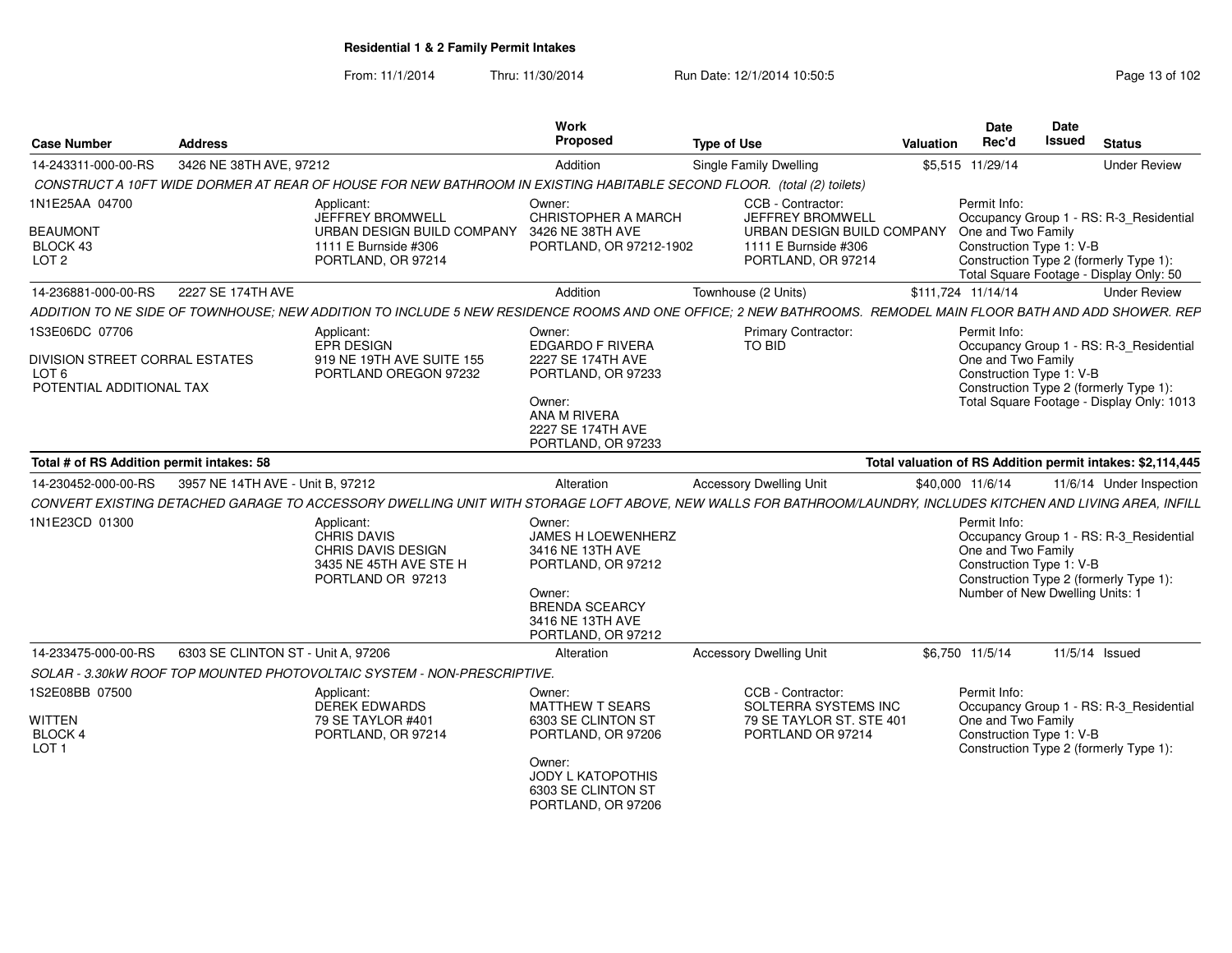From: 11/1/2014Thru: 11/30/2014 Run Date: 12/1/2014 10:50:5<br>
Page 14 of 102

| <b>Case Number</b>                                                        | <b>Address</b>                                        |                                                                                                                    | <b>Work</b><br>Proposed                                                                                                           | <b>Type of Use</b>                                                                                                                                         | Valuation | Date<br>Rec'd                                                               | Date<br><b>Issued</b> | <b>Status</b>                                                                                                             |
|---------------------------------------------------------------------------|-------------------------------------------------------|--------------------------------------------------------------------------------------------------------------------|-----------------------------------------------------------------------------------------------------------------------------------|------------------------------------------------------------------------------------------------------------------------------------------------------------|-----------|-----------------------------------------------------------------------------|-----------------------|---------------------------------------------------------------------------------------------------------------------------|
| 14-235446-000-00-RS                                                       | 6416 SE BOISE ST, 97206                               |                                                                                                                    | Alteration                                                                                                                        | <b>Accessory Dwelling Unit</b>                                                                                                                             |           | \$14,153 11/17/14                                                           |                       | 11/17/14 Issued                                                                                                           |
|                                                                           |                                                       |                                                                                                                    |                                                                                                                                   | CONVERT EXISTING DETACHED SINGLE STORY GARAGE TO ACCESSORY DWELLING UNIT, REMOVE EXISTING PAD AND RE-POUR WITH NEW FOOTINGS FOR STRUCTURAL SUPPORT, NEW WA |           |                                                                             |                       |                                                                                                                           |
| 1S2E08CC 18200                                                            |                                                       | Applicant:<br>HOLLY HUNTLEY<br><b>ENVIRONS LLC</b><br>5919 NE 10TH AVE<br>PORTLAND OR 97211                        | Owner:<br><b>REBEKAH J WITT</b><br>4204 SE 64TH AVE<br>PORTLAND, OR 97206-3628                                                    | CCB - Contractor:<br><b>HOLLY HUNTLEY</b><br><b>ENVIRONS LLC</b><br>5919 NE 10TH AVE<br>PORTLAND OR 97211                                                  |           | Permit Info:<br>Construction Type 1: V-B                                    |                       | Occupancy Group 1 - RS: R-3_Remodel<br>Construction Type 2 (formerly Type 1):<br>Total Square Footage - Display Only: 385 |
| 14-236008-000-00-RS                                                       | 951 NE 91ST AVE - Unit B, 97220                       |                                                                                                                    | Alteration                                                                                                                        | <b>Accessory Dwelling Unit</b>                                                                                                                             |           | \$15,000 11/17/14                                                           |                       | 11/17/14 Issued                                                                                                           |
|                                                                           |                                                       | CONVERT EXISTING ATTACHED GARAGE TO AN ADU***ELCT. PLUMB. & MECH. UNDER SEPRTAE PERMIT***                          |                                                                                                                                   |                                                                                                                                                            |           |                                                                             |                       |                                                                                                                           |
| 1N2E33BA 06000                                                            |                                                       | Applicant:<br>ALICE A MOLLO-CHRISTENSEN<br>951 NE 91ST AVE<br>PORTLAND, OR 97220-5755                              | Owner:<br>ALICE A MOLLO-CHRISTENSEN<br>951 NE 91ST AVE<br>PORTLAND, OR 97220-5755                                                 |                                                                                                                                                            |           | Permit Info:<br>Construction Type 1: V-B<br>Number of New Dwelling Units: 1 |                       | Occupancy Group 1 - RS: R-3 Remodel<br>Construction Type 2 (formerly Type 1):<br>Total Square Footage - Display Only: 312 |
| 14-217388-REV-01-RS                                                       | 2722 NW 81ST PL. 97229                                |                                                                                                                    | Alteration                                                                                                                        | Decks, Fences, Retaining Walls                                                                                                                             |           | \$11/7/14                                                                   |                       | 11/7/14 Issued                                                                                                            |
|                                                                           | <b>REVISION - MODIFY POSTS AND INCREASE BEAM SIZE</b> |                                                                                                                    |                                                                                                                                   |                                                                                                                                                            |           |                                                                             |                       |                                                                                                                           |
| 1N1W25BC 02600<br><b>PANAVISTA PARK</b><br><b>BLOCK1</b><br>LOT 10        |                                                       | Applicant:<br>AKIN RENOVATIONS LLC<br>11715 SHERIDAN AVE S.<br>TACOMA, WA 98444                                    | Owner:<br>YOUNGRAN RYU<br>2722 NW 81ST PL<br>PORTLAND, OR 97229-4106                                                              | CCB - Contractor:<br>AKIN RENOVATIONS LLC<br>11715 SHERIDAN AVE S.<br>TACOMA, WA 98444                                                                     |           | Permit Info:<br>Patios, Porches, Carports<br>Construction Type 1: V-B       |                       | Occupancy Group 1 - RS: U Decks,<br>Construction Type 2 (formerly Type 1):<br>Total Square Footage - Display Only: 480    |
| 14-224269-000-00-RS                                                       | 4600 SW WATER AVE, 97201                              |                                                                                                                    | Alteration                                                                                                                        | Decks, Fences, Retaining Walls                                                                                                                             |           | \$5,000 11/21/14                                                            |                       | 11/21/14 Issued                                                                                                           |
|                                                                           |                                                       | REMOVE PORTION OF REAR DECK, AND REPLACE FRAMING AND RAILING ON REMAINING PORTION.                                 |                                                                                                                                   |                                                                                                                                                            |           |                                                                             |                       |                                                                                                                           |
| 1S1E15BA 05100<br>PORTLAND HMSTD<br>SUB OF LOT 2 TL 5100 LOT 1&10 BLOCK 4 |                                                       | Applicant:<br><b>MARA TABLEMAN</b><br>4600 SW WATER AVE<br>PORTLAND, OR 97239-4032                                 | Owner:<br><b>MARA TABLEMAN</b><br>4600 SW WATER AVE<br>PORTLAND, OR 97239-4032                                                    |                                                                                                                                                            |           | Permit Info:<br>Patios, Porches, Carports<br>Construction Type 1: V-B       |                       | Occupancy Group 1 - RS: U Decks,<br>Construction Type 2 (formerly Type 1):<br>Total Square Footage - Display Only: 72     |
| 14-233349-000-00-RS                                                       | 7719 SE 140TH DR, 97236                               |                                                                                                                    | Alteration                                                                                                                        | Decks, Fences, Retaining Walls                                                                                                                             |           | \$20,000 11/7/14                                                            |                       | 11/7/14 Under Inspection                                                                                                  |
|                                                                           | REPLACE EXISTING UPPER LEVEL DECK WITH SMALLER DECK   |                                                                                                                    |                                                                                                                                   |                                                                                                                                                            |           |                                                                             |                       |                                                                                                                           |
| 1S2E23DA 05100<br><b>EASTRIDGE PARK</b><br><b>BLOCK1</b><br>LOT 55        |                                                       | Applicant:<br><b>RICKS CUSTOM FENCING &amp;</b><br><b>DECKING INC</b><br>4543 SE TV HIGHWAY<br>HILLSBORO, OR 97123 | Owner:<br>STEPHEN E BURGESS<br>7719 SE 140TH DR<br>PORTLAND, OR 97236-6606<br>Owner:<br><b>KATHRYN M KATO</b><br>7719 SE 140TH DR | CCB - Contractor:<br><b>RICKS CUSTOM FENCING &amp;</b><br><b>DECKING INC</b><br>4543 SE TV HIGHWAY<br>HILLSBORO, OR 97123                                  |           | Permit Info:<br>Construction Type 1: V-B                                    |                       | Occupancy Group 1 - RS: R-3 Remodel<br>Construction Type 2 (formerly Type 1):                                             |

PORTLAND, OR 97236-6606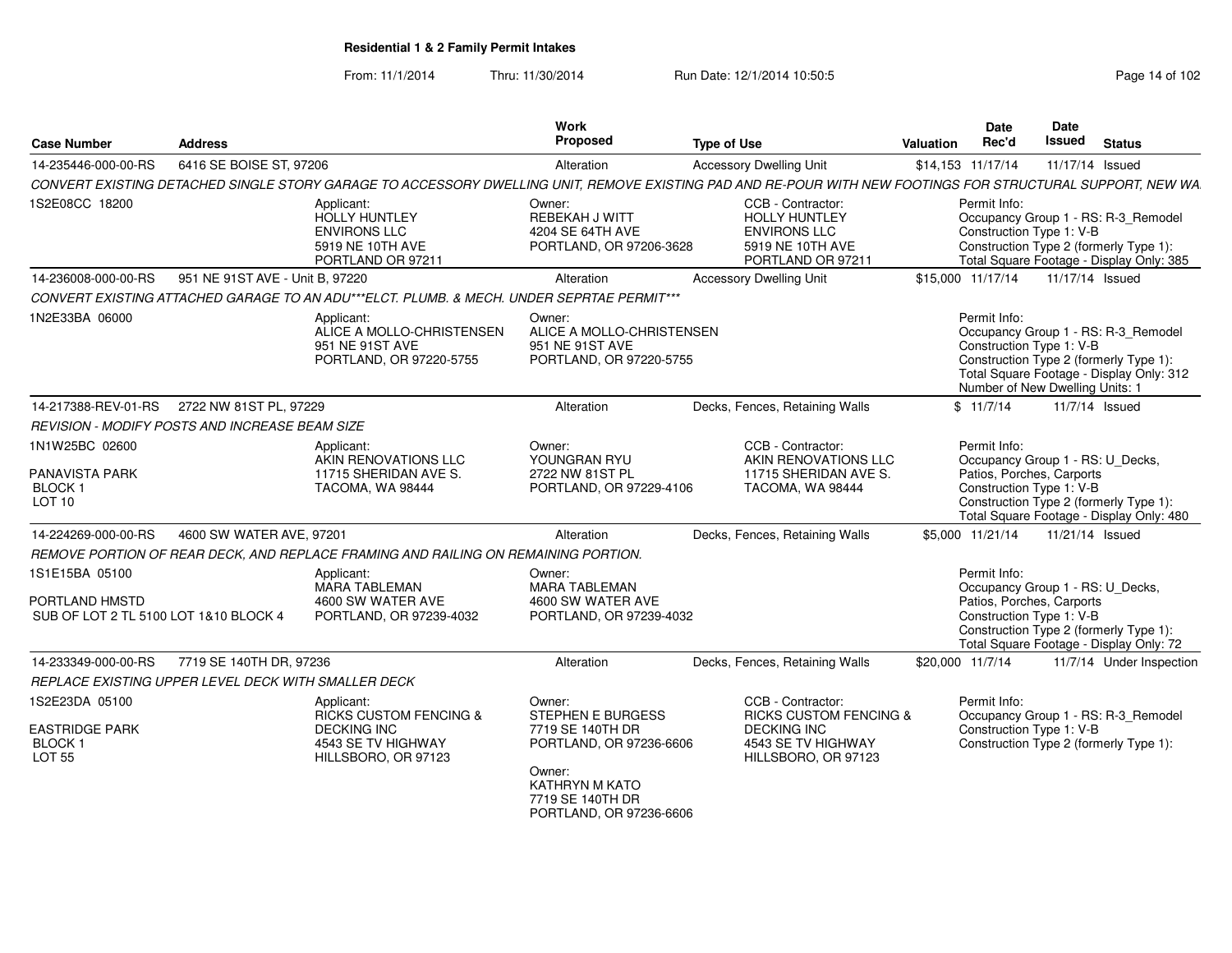From: 11/1/2014Thru: 11/30/2014 Run Date: 12/1/2014 10:50:5

| <b>Case Number</b>                                                                | <b>Address</b>                |                                                                                                                    | Work<br>Proposed                                                                     | <b>Type of Use</b>                                                                                                                               | Valuation | <b>Date</b><br>Rec'd                                                                                      | Date<br><b>Issued</b>                    | <b>Status</b>                                                                     |
|-----------------------------------------------------------------------------------|-------------------------------|--------------------------------------------------------------------------------------------------------------------|--------------------------------------------------------------------------------------|--------------------------------------------------------------------------------------------------------------------------------------------------|-----------|-----------------------------------------------------------------------------------------------------------|------------------------------------------|-----------------------------------------------------------------------------------|
| 14-235482-000-00-RS                                                               | 1832 SW COLLINS CT, 97219     |                                                                                                                    | Alteration                                                                           | Decks, Fences, Retaining Walls                                                                                                                   |           | \$9,388 11/7/14                                                                                           |                                          | 11/7/14 Issued                                                                    |
|                                                                                   |                               | REPLACE EXISTING DECK ON SOUTH SIDE OF HOUSE WITH NEW DECK OF SAME SIZE.                                           |                                                                                      |                                                                                                                                                  |           |                                                                                                           |                                          |                                                                                   |
| 1S1E28BD 03900                                                                    |                               | Applicant:<br>ORVILL EUGENE GARREN                                                                                 | Owner:<br><b>DAVID H OKARSKI</b>                                                     | CCB - Contractor:<br>ORVILL EUGENE GARREN                                                                                                        |           | Permit Info:<br>Occupancy Group 1 - RS: U_Decks,                                                          |                                          |                                                                                   |
| <b>SPENCER SUB</b><br>LOT 7                                                       |                               | 17557 SE HAIG DR<br>PORTLAND, OR 97236                                                                             | 1832 SW COLLINS CT<br>PORTLAND, OR 97219-6443                                        | 17557 SE HAIG DR<br>PORTLAND, OR 97236                                                                                                           |           | Patios, Porches, Carports<br>Construction Type 1: V-B                                                     |                                          | Construction Type 2 (formerly Type 1):                                            |
|                                                                                   |                               |                                                                                                                    | Owner:<br><b>DIANE A OKARSKI</b><br>1832 SW COLLINS CT<br>PORTLAND, OR 97219-6443    |                                                                                                                                                  |           |                                                                                                           | Total Square Footage - Display Only: 442 |                                                                                   |
| 14-235963-000-00-RS                                                               | 620 SW DOLPH ST, 97219        |                                                                                                                    | Alteration                                                                           | Decks, Fences, Retaining Walls                                                                                                                   |           | \$1.800 11/10/14                                                                                          | 11/10/14 Issued                          |                                                                                   |
|                                                                                   |                               | REPLACE EXISTING FIRE DAMAGED DECK WITH NEW DECK SAME PLACE AND SIZE                                               |                                                                                      |                                                                                                                                                  |           |                                                                                                           |                                          |                                                                                   |
| 1S1E21DD 09900                                                                    |                               | Applicant:<br>Robert Hayden<br><b>YBA</b> Architects<br>3344 NE 25th Avenue<br>Portland, OR 97212                  | Owner:<br><b>KENNETH L GILES</b><br>6812 SE 30TH AVE<br>PORTLAND, OR 97202<br>Owner: | CCB - Contractor:<br>NORTHWEST RESTORATION /<br><b>CONNIC ENTERPRISES INC</b><br>PO BOX 3264<br>TUALATIN OR 97062                                |           | Permit Info:<br>Occupancy Group 1 - RS: U_Decks,<br>Patios, Porches, Carports<br>Construction Type 1: V-B |                                          | Construction Type 2 (formerly Type 1):<br>Total Square Footage - Display Only: 50 |
|                                                                                   |                               |                                                                                                                    | <b>LORA GILES</b><br>6812 SE 30TH AVE<br>PORTLAND, OR 97202                          |                                                                                                                                                  |           |                                                                                                           |                                          |                                                                                   |
| 14-238576-000-00-RS                                                               | 4240 SW VIEW POINT TER, 97201 |                                                                                                                    | Alteration                                                                           | Decks, Fences, Retaining Walls                                                                                                                   |           | \$7,000 11/19/14                                                                                          | 11/19/14 Issued                          |                                                                                   |
|                                                                                   |                               |                                                                                                                    |                                                                                      | REMOVE AND REPLACE PT RIM JOIST AND LEDGER BOARD, RAILING W/NEW CEDAR RAILING, EXISTING DECK BOARDS W/NEW CEDAR BOARDS AT MIDDLE AND UPPER DECK. |           |                                                                                                           |                                          |                                                                                   |
| 1S1E10CC 01200                                                                    |                               | Applicant:<br><b>BO SINGLETON</b><br><b>LIFETIME EXTERIORS</b><br>6807 NE 79TH CT SUITE A<br>PORTLAND OREGON 97218 | Owner:<br>ANGELO BIFANO<br>113 NW GANDER CT<br>BEND, OR 97701-7534                   | CCB - Contractor:<br>PACIFIC NW CONSTRUCTION<br>SOLUTIONS LLC<br>2314 SE 146TH AVE<br>VANCOUVER WA 98683                                         |           | Permit Info:<br>Occupancy Group 1 - RS: U_Decks,<br>Patios, Porches, Carports<br>Construction Type 1: V-B |                                          | Construction Type 2 (formerly Type 1):                                            |
|                                                                                   |                               |                                                                                                                    | Owner:<br><b>ANNA BIFANO</b><br>113 NW GANDER CT<br>BEND, OR 97701-7534              |                                                                                                                                                  |           |                                                                                                           |                                          |                                                                                   |
| 14-239134-000-00-RS                                                               | 1622 NE 25TH AVE, 97232       |                                                                                                                    | Alteration                                                                           | Decks, Fences, Retaining Walls                                                                                                                   |           | \$2,500 11/18/14                                                                                          | 11/18/14 Final                           |                                                                                   |
|                                                                                   |                               | REPLACE EXISTING FRONT PORCH, SAME DESIGN AND FOOTPRINT                                                            |                                                                                      |                                                                                                                                                  |           |                                                                                                           |                                          |                                                                                   |
| 1N1E25CC 13800                                                                    |                               | Applicant:<br><b>SCOTT VINCENT ROWLAND</b>                                                                         | Owner:<br><b>BRUCE TROTTER</b>                                                       | CCB - Contractor:<br><b>SCOTT VINCENT ROWLAND</b>                                                                                                |           | Permit Info:<br>Occupancy Group 1 - RS: U_Decks,                                                          |                                          |                                                                                   |
| CARTERS ADD TO E P<br><b>BLOCK 5</b><br>S 40' OF W 1/2 OF LOT 3<br>S 40' OF LOT 4 |                               | 625 SW 90TH AVE<br>PORTLAND OR 97225                                                                               | 1622 NE 25TH AVE<br>PORTLAND, OR 97232                                               | 625 SW 90TH AVE<br>PORTLAND OR 97225                                                                                                             |           | Patios, Porches, Carports<br>Construction Type 1: V-B                                                     |                                          | Construction Type 2 (formerly Type 1):                                            |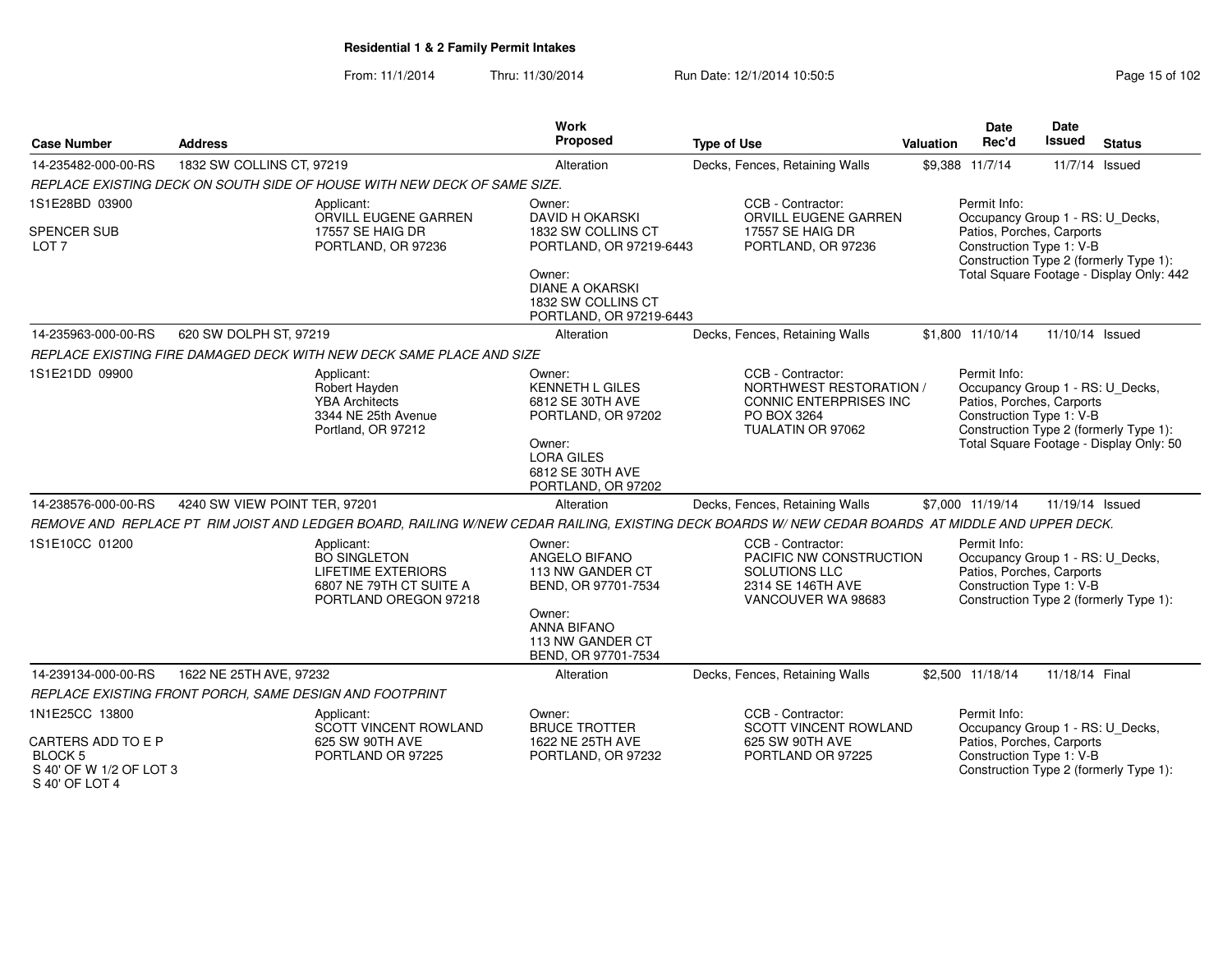From: 11/1/2014Thru: 11/30/2014 Run Date: 12/1/2014 10:50:5<br>
Page 16 of 102

| <b>Case Number</b>                                                                  | <b>Address</b>                                     |                                                                                                                              | Work<br>Proposed                                                                                                                                                | <b>Type of Use</b> |                                                                                                                           | <b>Valuation</b> | <b>Date</b><br>Rec'd                                                                                      | Date<br><b>Issued</b> | <b>Status</b>                                                                      |
|-------------------------------------------------------------------------------------|----------------------------------------------------|------------------------------------------------------------------------------------------------------------------------------|-----------------------------------------------------------------------------------------------------------------------------------------------------------------|--------------------|---------------------------------------------------------------------------------------------------------------------------|------------------|-----------------------------------------------------------------------------------------------------------|-----------------------|------------------------------------------------------------------------------------|
| 14-240361-000-00-RS                                                                 | 4077 SW CHESAPEAK AVE, 97201                       |                                                                                                                              | Alteration                                                                                                                                                      |                    | Decks, Fences, Retaining Walls                                                                                            |                  | \$5,416 11/20/14                                                                                          | 11/20/14 Issued       |                                                                                    |
|                                                                                     |                                                    | REPLACE EXISTING UPPER DECK AT THE REAR (SE CORNER) OF SINGLE FAMILY HOME                                                    |                                                                                                                                                                 |                    |                                                                                                                           |                  |                                                                                                           |                       |                                                                                    |
| 1S1E08DD 09200<br><b>COUNCIL CREST PK</b><br>BLOCK <sub>29</sub><br>LOT 1-3 TL 9200 |                                                    | Applicant:<br><b>BEATE IOANIDE-CULI</b><br>R&B DESIGN STUDIO, LLC<br>70 N FREMONT ST<br>PORTLAND, OR 97212                   | Owner:<br>PERRY KENIN<br>4077 SW CHESAPEAKE AVE<br>PORTLAND, OR 97239-1341<br>Owner:<br><b>ROBYN LUCHS</b><br>4077 SW CHESAPEAKE AVE<br>PORTLAND, OR 97239-1341 |                    | CCB - Contractor:<br>CHRISTIAN A IOANIDE<br><b>WESTERN OREGON BUILDERS</b><br>68 NE FREEMONT<br>PORTLAND, OR 97212        |                  | Permit Info:<br>Occupancy Group 1 - RS: U Decks,<br>Patios, Porches, Carports<br>Construction Type 1: V-B |                       | Construction Type 2 (formerly Type 1):<br>Total Square Footage - Display Only: 255 |
| 14-241801-000-00-RS                                                                 | 4631 SW MARTHA ST, 97221                           |                                                                                                                              | Alteration                                                                                                                                                      |                    | Decks, Fences, Retaining Walls                                                                                            |                  | \$500 11/24/14                                                                                            | 11/24/14 Issued       |                                                                                    |
|                                                                                     | REPLACE STRINGERS ON SECOND LEVEL OF EXISTING DECK |                                                                                                                              |                                                                                                                                                                 |                    |                                                                                                                           |                  |                                                                                                           |                       |                                                                                    |
| 1S1E18AD 02200                                                                      |                                                    | Applicant:<br><b>MARGARET BARICEVIC</b><br>39883 SW LAURELWOOD RD<br>GASTON, OR 97119-8531                                   | Owner:<br><b>MARGARET BARICEVIC</b><br>39883 SW LAURELWOOD RD<br>GASTON, OR 97119-8531                                                                          |                    |                                                                                                                           |                  | Permit Info:<br>Construction Type 1: V-B                                                                  |                       | Construction Type 2 (formerly Type 1):                                             |
| 14-242316-000-00-RS                                                                 | 2802 SE MORELAND LN, 97202                         |                                                                                                                              | Alteration                                                                                                                                                      |                    | Decks, Fences, Retaining Walls                                                                                            |                  | \$16,000 11/25/14                                                                                         | 11/25/14 Issued       |                                                                                    |
|                                                                                     |                                                    | REPLACE EXISTING ELEVATED REAR DECK, REMOVE EXISTING STAIRS AND ADD NEW STAIRS                                               |                                                                                                                                                                 |                    |                                                                                                                           |                  |                                                                                                           |                       |                                                                                    |
| 1S1E13CD 00700<br><b>LAKEVIEW</b><br>LOT 1&2 TL 700                                 |                                                    | Applicant:<br>DAVES DECKS & FENCING LLC<br>3187 NE 1ST PLACE<br>HILLSBORO, OR 97124                                          | Owner:<br><b>MARK R FERRIN</b><br>2802 SE MORELAND LN<br>PORTLAND, OR 97202                                                                                     |                    | CCB - Contractor:<br>DAVES DECKS & FENCING LLC<br>3187 NE 1ST PLACE<br>HILLSBORO, OR 97124                                |                  | Permit Info:<br>Occupancy Group 1 - RS: U_Decks,<br>Patios, Porches, Carports<br>Construction Type 1: V-B |                       | Construction Type 2 (formerly Type 1):                                             |
| 14-242383-000-00-RS                                                                 | 12118 SE BROOKSIDE DR. 97266                       |                                                                                                                              | Alteration                                                                                                                                                      |                    | Decks, Fences, Retaining Walls                                                                                            |                  | \$4.460 11/25/14                                                                                          | 11/25/14 Issued       |                                                                                    |
|                                                                                     | REMOVE AND REPLACE EXISTING DECK WITH SMALLER      |                                                                                                                              |                                                                                                                                                                 |                    |                                                                                                                           |                  |                                                                                                           |                       |                                                                                    |
| 1S2E22AA 05200<br><b>BROOKSIDE &amp; PLAT 2</b><br>LOT 25 TL 5200                   |                                                    | Applicant:<br><b>BRUCE LOVELL</b><br>RICKS CUSTOMER FENCING AND<br><b>DECKING</b><br>20132 SE STARK ST<br>PORTLAND, OR 97233 | Owner:<br><b>WILLIAM SCHOUTEN</b><br>2976 SUMMER SUN CT<br>ANCHORAGE, AK 99507                                                                                  |                    | CCB - Contractor:<br><b>RICKS CUSTOM FENCING &amp;</b><br><b>DECKING INC</b><br>4543 SE TV HIGHWAY<br>HILLSBORO, OR 97123 |                  | Permit Info:<br>Occupancy Group 1 - RS: U Decks,<br>Patios, Porches, Carports<br>Construction Type 1: V-B |                       | Construction Type 2 (formerly Type 1):<br>Total Square Footage - Display Only: 210 |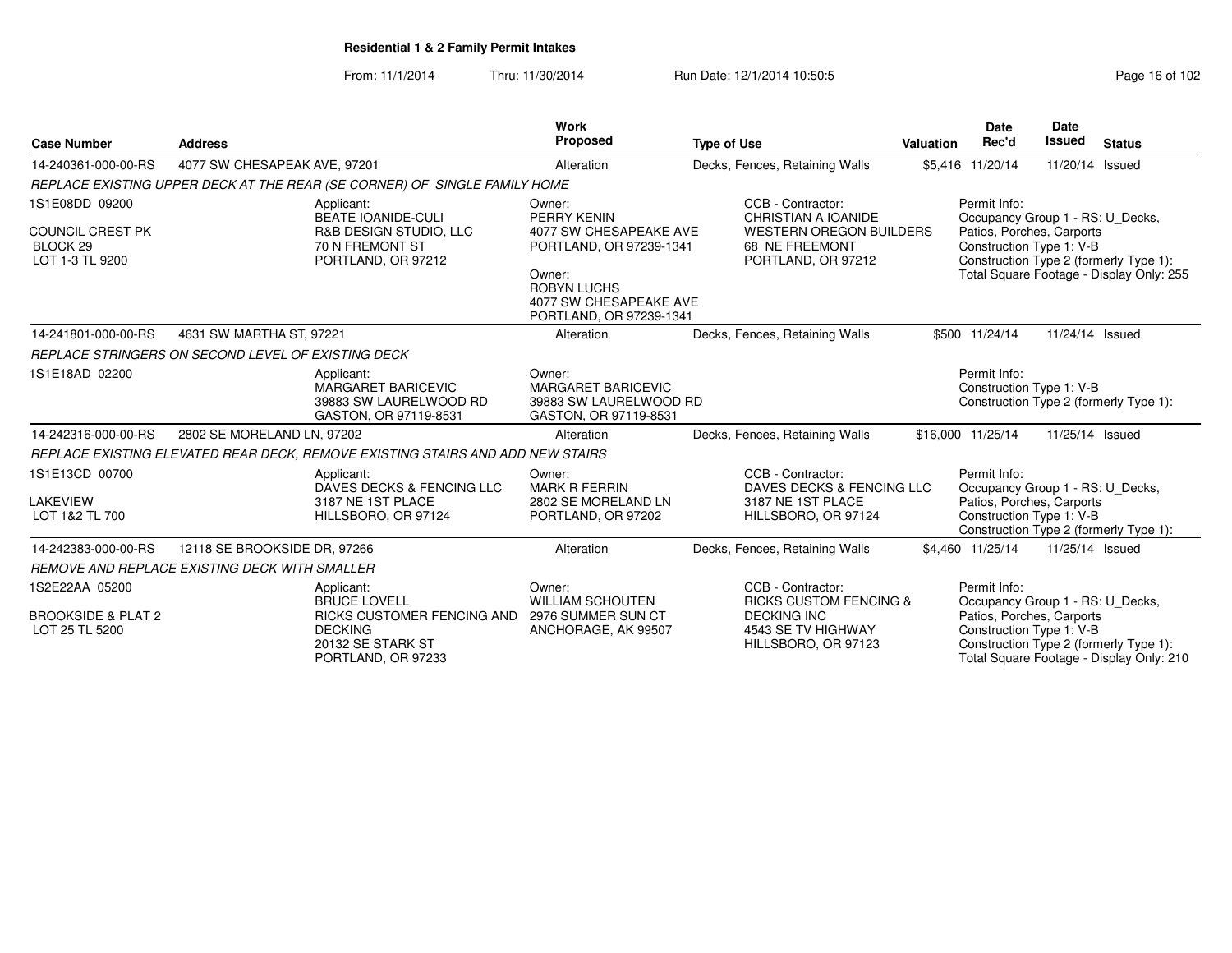From: 11/1/2014Thru: 11/30/2014 Run Date: 12/1/2014 10:50:5<br>
Page 17 of 102

| <b>Case Number</b>                                                                                    | <b>Address</b>                                                                                                                                                  | Work<br>Proposed                                                                     | <b>Type of Use</b>                                                 | <b>Valuation</b>                                                                               | Date<br>Rec'd                                                  | <b>Date</b><br><b>Issued</b> | <b>Status</b>                                                                                                             |
|-------------------------------------------------------------------------------------------------------|-----------------------------------------------------------------------------------------------------------------------------------------------------------------|--------------------------------------------------------------------------------------|--------------------------------------------------------------------|------------------------------------------------------------------------------------------------|----------------------------------------------------------------|------------------------------|---------------------------------------------------------------------------------------------------------------------------|
| 14-225227-000-00-RS                                                                                   | 3025 NE FLANDERS ST, 97232                                                                                                                                      | Alteration                                                                           | Duplex                                                             | \$14,410 11/6/14                                                                               |                                                                | 11/6/14 Final                |                                                                                                                           |
|                                                                                                       | CONVERT BASEMENT TO HABITABLE SPACE FOR MAIN LEVEL OF DUPLEX UNIT, INCLUDES BATHROOM, UTILITY ROOM, LIVING AREA WITH SINK. SECOND SINK COVENANT RECORDED.RESPOI |                                                                                      |                                                                    |                                                                                                |                                                                |                              |                                                                                                                           |
| 1N1E36CA 02900                                                                                        | Applicant:                                                                                                                                                      | Owner:                                                                               | CCB - Contractor:                                                  |                                                                                                | Permit Info:                                                   |                              |                                                                                                                           |
| HAWTHORNES 1ST ADD<br>BLOCK 6<br>LOT 10                                                               | 3374 SE BROOKLYN ST<br>PORTLAND, OR 97202                                                                                                                       | RESOURCEFUL RENOVATIONS LL EQUITY TRUST CO<br>6320 SE 30TH AVE<br>PORTLAND, OR 97202 | <b>INC</b><br>1834 SE 8TH AVE                                      | WEST SIDE ELECTRIC COMPANY<br>PORTLAND, OR 97214-3532                                          | Construction Type 1: V-B                                       |                              | Occupancy Group 1 - RS: R-3_Remodel<br>Construction Type 2 (formerly Type 1):<br>Total Square Footage - Display Only: 392 |
|                                                                                                       |                                                                                                                                                                 | Owner:<br>DAVID L MCBRIDE<br>6320 SE 30TH AVE<br>PORTLAND, OR 97202<br>Owner:        | CCB - Contractor:<br><b>BRIAN TAYLOR</b><br><b>SANDY, OR 97055</b> | PIONEER PLUMBING INC<br>41474 SE BEAVER DAM ST                                                 |                                                                |                              |                                                                                                                           |
|                                                                                                       |                                                                                                                                                                 | <b>CHARLOTTE J MCBRIDE</b><br>6320 SE 30TH AVE<br>PORTLAND, OR 97202                 | CCB - Contractor:<br>3374 SE BROOKLYN ST<br>PORTLAND, OR 97202     | <b>RESOURCEFUL RENOVATIONS LL</b>                                                              |                                                                |                              |                                                                                                                           |
| 14-230596-000-00-RS                                                                                   | 3126 NE 69TH AVE, 97213                                                                                                                                         | Alteration                                                                           | Duplex                                                             | \$25,000 11/5/14                                                                               |                                                                |                              | 11/5/14 Under Inspection                                                                                                  |
|                                                                                                       | CONVERT BASEMENT TO LIVING SPACE, FURR OUT WALLS AND ADD NEW WALLS TO CREATE 2 NEW BEDROOMS, NEW BATHROOM, NEW UTILITY ROOM, AND NEW HALL                       |                                                                                      |                                                                    |                                                                                                |                                                                |                              |                                                                                                                           |
| 1N2E29BA 09000<br>CREST VIEW VILLAS SUB<br><b>BLOCK B</b><br>SUB OF LOT 2&3<br>$5 - 7$<br>9-11 LOT 13 | Applicant:<br><b>JONATHON ZILKA</b><br>ZILKA DESIGN<br>2421 SE ASH ST<br>PORTLAND OR 97214                                                                      | Owner:<br>NATHAN J MCBEE<br>3132 NE 69TH AVE<br>PORTLAND, OR 97213-5226              | CCB - Contractor:<br>PORTLAND, OR 97232                            | OPAL CREEK CONSTRUCTION LLC Occupancy Group 1 - RS: R-3_Residential<br>3519 NE 15TH AVE PMB507 | Permit Info:<br>One and Two Family<br>Construction Type 1: V-B |                              | Construction Type 2 (formerly Type 1):                                                                                    |
| 14-239002-000-00-RS                                                                                   | 1912 NW 24TH PL                                                                                                                                                 | Alteration                                                                           | Duplex                                                             | \$1,200 11/21/14                                                                               |                                                                | 11/21/14 Issued              |                                                                                                                           |
|                                                                                                       | INSTALL 2 NEW SPRINKLER HEADS AT STAIRWELL, RE-INSTALL ONE                                                                                                      |                                                                                      |                                                                    |                                                                                                |                                                                |                              |                                                                                                                           |
| 1N1E28CC 02801                                                                                        | Applicant:<br><b>REBECCA M SCHARF</b><br>1912 NW 24TH PL<br>PORTLAND, OR 97210-2544                                                                             | Owner:<br><b>REBECCA M SCHARF</b><br>1912 NW 24TH PL<br>PORTLAND, OR 97210-2544      |                                                                    |                                                                                                | Permit Info:<br>One and Two Family<br>Construction Type 1: V-B |                              | Occupancy Group 1 - RS: R-3 Residential<br>Construction Type 2 (formerly Type 1):                                         |
| 14-234720-000-00-RS                                                                                   | 6320 N WILLAMETTE BLVD, 97203                                                                                                                                   | Alteration                                                                           | Garage/Carport                                                     | \$500 11/5/14                                                                                  |                                                                | 11/5/14 Issued               |                                                                                                                           |
|                                                                                                       | SOLAR - 3.64 KW PV SYSTEM, PRESCRIPTIVE. ELECTRICAL PERMIT TO BE OBTAINED SEPARATELY.                                                                           |                                                                                      |                                                                    |                                                                                                |                                                                |                              |                                                                                                                           |
| 1N1E07CD 06600                                                                                        | Applicant:<br><b>EVAN FESSLER</b>                                                                                                                               | Owner:<br><b>THOMAS F NORBERG</b>                                                    | CCB - Contractor:<br>REC SOLAR INC                                 |                                                                                                | Permit Info:                                                   |                              | Occupancy Group 1 - RS: R-3_Residential                                                                                   |
| <b>HARBOR VIEW ADD</b><br>BLOCK <sub>2</sub><br>LOT 7 TL 6600                                         | <b>SUNRUN</b><br>3380 SE 20TH AVE<br>PORTLAND, OR 97202                                                                                                         | 6320 N WILLAMETTE BLVD<br>PORTLAND, OR 97203                                         | 3380 SE 20TH AVE<br>PORTLAND, OR 97202                             |                                                                                                | One and Two Family<br>Construction Type 1: V-B                 |                              | Construction Type 2 (formerly Type 1):                                                                                    |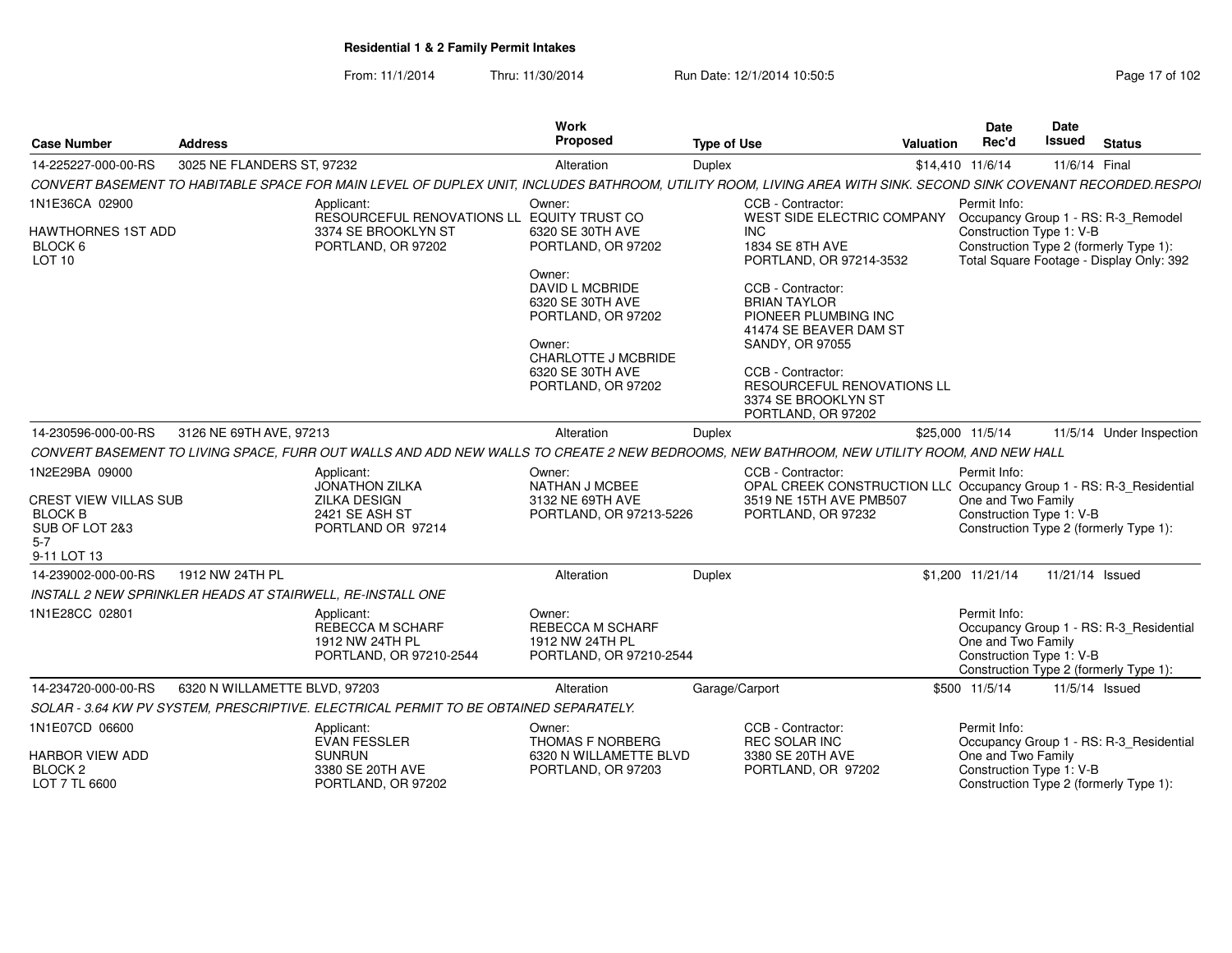From: 11/1/2014Thru: 11/30/2014 Run Date: 12/1/2014 10:50:5

| Page 18 of 102 |  |  |  |
|----------------|--|--|--|
|----------------|--|--|--|

| <b>Case Number</b>                                              | <b>Address</b>                                       |                                                                                                                                     | Work<br>Proposed                                                                | <b>Type of Use</b>                                                                                                               | <b>Valuation</b> | Date<br>Rec'd                                                                                         | <b>Date</b><br><b>Issued</b> | <b>Status</b>                                                                      |
|-----------------------------------------------------------------|------------------------------------------------------|-------------------------------------------------------------------------------------------------------------------------------------|---------------------------------------------------------------------------------|----------------------------------------------------------------------------------------------------------------------------------|------------------|-------------------------------------------------------------------------------------------------------|------------------------------|------------------------------------------------------------------------------------|
| 14-236750-000-00-RS                                             | 6902 N MISSOURI AVE, 97217                           |                                                                                                                                     | Alteration                                                                      | Garage/Carport                                                                                                                   |                  | \$500 11/12/14                                                                                        | 11/12/14 Issued              |                                                                                    |
|                                                                 |                                                      | SOLAR INSTALLATION, 3.06kW PV SYSTEM ON GARAGE ROOFTOP, PRESCRIPTIVE                                                                |                                                                                 |                                                                                                                                  |                  |                                                                                                       |                              |                                                                                    |
| 1N1E15BC 01900                                                  |                                                      | Applicant:<br><b>MELISSA BENTLEY</b>                                                                                                | Owner:<br><b>BRIAN WILKINSON</b>                                                | CCB - Contractor:<br>SOLARCITY CORPORATION                                                                                       |                  | Permit Info:<br>Occupancy Group 1 - RS: U_Decks,                                                      |                              |                                                                                    |
| PARKWAY<br>BLOCK <sub>2</sub><br>LOT <sub>19</sub>              |                                                      | SOLAR CITY CORPORATION<br>6132 NE 112TH AVE<br>PORTLAND, OR 97220                                                                   | 6902 N MISSOURI AVE<br>PORTLAND, OR 97217<br>Owner:<br><b>EMILY B WILKINSON</b> | 6132 NE 112th AVE<br>PORTLAND, OR 97220                                                                                          |                  | Patios, Porches, Carports<br>Construction Type 1: V-B                                                 |                              | Construction Type 2 (formerly Type 1):                                             |
|                                                                 |                                                      |                                                                                                                                     | 6902 N MISSOURI AVE<br>PORTLAND, OR 97217                                       |                                                                                                                                  |                  |                                                                                                       |                              |                                                                                    |
| 14-238804-000-00-RS                                             | 3533 SW BLACKSTONE LN, 97201                         |                                                                                                                                     | Alteration                                                                      | Garage/Carport                                                                                                                   |                  | \$22,000 11/17/14                                                                                     | 11/22/14 Issued              |                                                                                    |
|                                                                 | REMOVE AND REPLACE EXISTING ROOF ON EXISTING GARAGE. |                                                                                                                                     |                                                                                 |                                                                                                                                  |                  |                                                                                                       |                              |                                                                                    |
| 1S1E09CB 05100<br><b>COUNCIL CREST PK</b>                       |                                                      | Applicant:<br><b>STEPHEN AIGUIER</b><br><b>GREEN HAMMER INC</b>                                                                     | Owner:<br><b>MEGAN LEA</b><br>3533 SW BLACKSTONE LN                             | CCB - Contractor:<br><b>GREEN HAMMER INC</b><br>1323 SE 6TH AVE                                                                  |                  | Permit Info:<br>Occupancy Group 1 - RS: U_Private<br>Garage\Utility Misc.                             |                              |                                                                                    |
| BLOCK 6<br>LOT 4&14                                             |                                                      | 1323 SW 6th Ave<br>Portland, OR 97214                                                                                               | PORTLAND, OR 97239-1588                                                         | PORTLAND OR 97214                                                                                                                |                  | Construction Type 1: V-B                                                                              |                              | Construction Type 2 (formerly Type 1):                                             |
| SLY 10' OF LOT 15&16                                            |                                                      |                                                                                                                                     | Owner:<br><b>JESSE LEA</b><br>3533 SW BLACKSTONE LN<br>PORTLAND, OR 97239-1588  |                                                                                                                                  |                  |                                                                                                       |                              |                                                                                    |
| 14-239797-000-00-RS                                             | 4726 NE 20TH AVE, 97211                              |                                                                                                                                     | Alteration                                                                      | Garage/Carport                                                                                                                   |                  | \$15,000 11/19/14                                                                                     | 11/19/14 Issued              |                                                                                    |
|                                                                 |                                                      | STRUCTURAL REPAIRS TO DETACHED GARAGE, NEW ROOF - TRADE PERMITS WILL BE ADDED LATER.                                                |                                                                                 |                                                                                                                                  |                  |                                                                                                       |                              |                                                                                    |
| 1N1E23AD 11400<br><b>VERNON</b><br>BLOCK 52<br>LOT <sub>3</sub> |                                                      | Applicant:<br><b>JOSEPH PATRICK</b><br>ESSENTIAL HOME SERVICES LLC 4726 NE 20TH AVE<br>21745 S LEWELLEN RD<br>BEAVERCREEK, OR 97004 | Owner:<br><b>NATHAN B WHITE</b><br>PORTLAND, OR 97211                           | CCB - Contractor:<br><b>JOSEPH PATRICK</b><br><b>ESSENTIAL HOME SERVICES LLC</b><br>21745 S LEWELLEN RD<br>BEAVERCREEK, OR 97004 |                  | Permit Info:<br>Occupancy Group 1 - RS: U Private<br>Garage\Utility Misc.<br>Construction Type 1: V-B |                              | Construction Type 2 (formerly Type 1):                                             |
|                                                                 |                                                      |                                                                                                                                     | Owner:<br><b>MARY V WHITE</b><br>4726 NE 20TH AVE<br>PORTLAND, OR 97211         |                                                                                                                                  |                  |                                                                                                       |                              |                                                                                    |
| 14-241189-000-00-RS                                             | 10927 NE PRESCOTT ST, 97220                          |                                                                                                                                     | Alteration                                                                      | Garage/Carport                                                                                                                   |                  | \$1,500 11/21/14                                                                                      | 11/21/14 Issued              |                                                                                    |
|                                                                 |                                                      | RESTORATION OF EXISTING STRUCTURE, REMOVE SITED WORK FROM DETACHED GARAGE TO RESTORE USE BACK TO GARAGE TO RESPOND TO 14-199499CC   |                                                                                 |                                                                                                                                  |                  |                                                                                                       |                              |                                                                                    |
| 1N2E22BD 10900                                                  |                                                      | Applicant:<br><b>VINCENT CHIU</b>                                                                                                   | Owner:<br><b>BABUBHAI N PATEL</b>                                               |                                                                                                                                  |                  | Permit Info:<br>Occupancy Group 1 - RS: U_Private                                                     |                              |                                                                                    |
| PARKROSE & RPLT<br>BLOCK 18<br>LOT F TL 10900                   |                                                      | 5806 SE OGDEN<br>PORTLAND OREGON 97220                                                                                              | 11144 NE SANDY BLVD<br>PORTLAND, OR 97220-2554<br>Owner:                        |                                                                                                                                  |                  | Garage\Utility Misc.<br>Construction Type 1: V-B                                                      |                              | Construction Type 2 (formerly Type 1):<br>Total Square Footage - Display Only: 576 |
|                                                                 |                                                      |                                                                                                                                     | SAVITABEN B PATEL<br>11144 NE SANDY BLVD<br>PORTLAND, OR 97220-2554             |                                                                                                                                  |                  |                                                                                                       |                              |                                                                                    |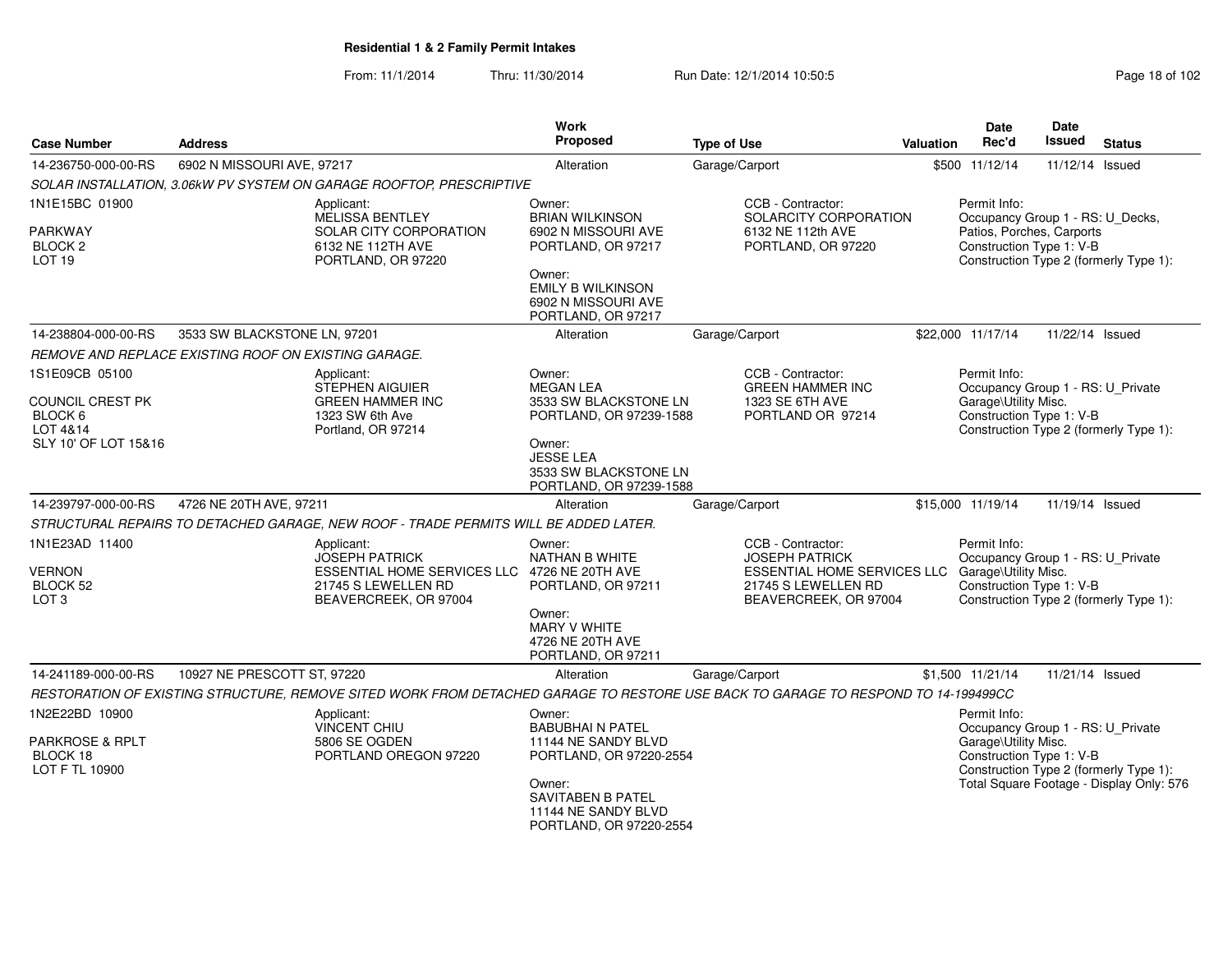From: 11/1/2014Thru: 11/30/2014 Run Date: 12/1/2014 10:50:5<br>
Page 19 of 102

|                                                                     |                                                                                                                                                              | Work                                                                              |                                                                                                              |                  | <b>Date</b>        | Date                                                        |                                                                                                                            |
|---------------------------------------------------------------------|--------------------------------------------------------------------------------------------------------------------------------------------------------------|-----------------------------------------------------------------------------------|--------------------------------------------------------------------------------------------------------------|------------------|--------------------|-------------------------------------------------------------|----------------------------------------------------------------------------------------------------------------------------|
| <b>Case Number</b>                                                  | <b>Address</b>                                                                                                                                               | Proposed                                                                          | <b>Type of Use</b>                                                                                           | Valuation        | Rec'd              | Issued                                                      | <b>Status</b>                                                                                                              |
| 11-140623-REV-01-RS                                                 | 6127 NE 12TH AVE, 97211                                                                                                                                      | Alteration                                                                        | Single Family Dwelling                                                                                       |                  | \$24.500 11/20/14  | 11/20/14 Issued                                             |                                                                                                                            |
|                                                                     | VALUE ADDED REVISION TO CONVERT EXISTING UNFINISHED BASEMENT TO LIVING SPACE, INCLUDES NEW BEDROOM, BATHROOM, MECHANICAL ROOM, FAMILY ROOM, LAUNDRY AREA AND |                                                                                   |                                                                                                              |                  |                    |                                                             |                                                                                                                            |
| 1N1E14CA 16600<br>HIGHLAND PK                                       | Applicant:<br><b>NATHANIEL WEST</b><br>6127 NE 12TH AVE                                                                                                      | Owner:<br><b>NATHANIEL WEST</b><br>6127 NE 12TH AVE                               | CCB - Contractor:<br>SIRI CONSTRUCTION LLC<br>6816 SE BELMONT ST                                             |                  | Permit Info:       | Construction Type 1: V-B                                    | Occupancy Group 1 - RS: R-3_Remodel                                                                                        |
| BLOCK <sub>3</sub><br><b>LOT 14</b>                                 | PORTLAND, OR 97211-4225                                                                                                                                      | PORTLAND, OR 97211-4225                                                           | PORTLAND, OR 97215                                                                                           |                  |                    |                                                             | Construction Type 2 (formerly Type 1):                                                                                     |
|                                                                     |                                                                                                                                                              | Owner:<br><b>SARAH WEST</b><br>6127 NE 12TH AVE<br>PORTLAND, OR 97211-4225        |                                                                                                              |                  |                    |                                                             |                                                                                                                            |
| 13-236188-REV-01-RS                                                 | 6044 SW MADISON CT, 97221                                                                                                                                    | Alteration                                                                        | Single Family Dwelling                                                                                       |                  | \$11/7/14          | 11/7/14 Final                                               |                                                                                                                            |
|                                                                     | REVISION TO SHOW BEAM SUPPORT CONNECTION TO CONCRETE WALL                                                                                                    |                                                                                   |                                                                                                              |                  |                    |                                                             |                                                                                                                            |
| 1S1E06BC 02100<br><b>SYLVAN HTS</b><br>BLOCK <sub>2</sub><br>LOT 10 | Applicant:<br><b>CARL BRINKLEY</b><br><b>HBC ENTERPRISES</b><br>11051 SE 105TH<br>PORTLAND OR 97266                                                          | Owner:<br><b>SIBYL B JARRETT</b><br>6044 SW MADISON CT<br>PORTLAND, OR 97221-1530 | CCB - Contractor:<br><b>CARL BRINKLEY</b><br><b>H B C ENTERPRISES</b><br>11051 SE 105TH<br>PORTLAND OR 97266 |                  | Permit Info:       | Patios, Porches, Carports<br>Construction Type 1: V-B       | Occupancy Group 1 - RS: U Decks,<br>Construction Type 2 (formerly Type 1):                                                 |
| 13-241284-000-00-RS                                                 | 4230 SW 6TH AVENUE DR - Unit B, 97201                                                                                                                        | Alteration                                                                        | Single Family Dwelling                                                                                       |                  |                    | \$125,000 11/21/14  11/21/14  Issued                        |                                                                                                                            |
|                                                                     | CONVERT DAYLIGHT BASEMENT TO ACCESSORY DWELLING UNIT WITH BATHROOM, KITCHEN, FAMILY ROOM, LAUNDRY ROOM, BEDROOM AND UTILITY AREA (4 BATHROOMS TOTAL). REMODE |                                                                                   |                                                                                                              |                  |                    |                                                             |                                                                                                                            |
| 1S1E09DD 01400                                                      |                                                                                                                                                              | Owner:                                                                            | CCB - Contractor:                                                                                            |                  | Permit Info:       |                                                             |                                                                                                                            |
|                                                                     | Applicant:<br><b>TONY KOACH</b><br>2301 NW THURMAN, STE K<br>PORTLAND, OR 97210                                                                              | <b>GARY D SHIPLEY</b><br>3277 BLACKTAIL DR<br><b>EUGENE, OR 97405</b><br>Owner:   | <b>TONY KOACH</b><br>PASADENA PROPERTIES LLC<br>2301 NW THURMAN<br>PORTLAND OR, 97210                        |                  |                    | Construction Type 1: V-B<br>Number of New Dwelling Units: 1 | Occupancy Group 1 - RS: R-3_Remodel<br>Construction Type 2 (formerly Type 1):<br>Total Square Footage - Display Only: 1600 |
|                                                                     |                                                                                                                                                              | ANN K SHIPLEY<br>3277 BLACKTAIL DR<br><b>EUGENE, OR 97405</b>                     |                                                                                                              |                  |                    |                                                             |                                                                                                                            |
| 14-174605-000-00-RS                                                 | 2304 NE EMERSON ST - Unit B. 97211                                                                                                                           | Alteration                                                                        | Single Family Dwelling                                                                                       |                  | \$17,093 11/20/14  | 11/20/14 Issued                                             |                                                                                                                            |
|                                                                     | LEGALIZE BASEMENT CONVERSION TO ACCESSORY DWELLING UNIT, INCLUDES STUDIO LIVING AREA, NEW BATHROOM, KITCHENETTE, NEW WINDOW WELL (2 BATHROOMS TOTAL)         |                                                                                   |                                                                                                              |                  |                    |                                                             |                                                                                                                            |
| 1N1E23AA 10300                                                      | Applicant:<br><b>GABRIEL F DOMINEK</b><br>2304 NE EMERSON ST<br>PORTLAND, OR 97211                                                                           | Owner:<br><b>GABRIEL F DOMINEK</b><br>2304 NE EMERSON ST<br>PORTLAND, OR 97211    |                                                                                                              |                  | Permit Info:       | Construction Type 1: V-B<br>Number of New Dwelling Units: 1 | Occupancy Group 1 - RS: R-3 Remodel<br>Construction Type 2 (formerly Type 1):<br>Total Square Footage - Display Only: 465  |
| 14-179089-REV-02-RS                                                 | 3956 SE CORA ST - Unit B, 97202                                                                                                                              | Alteration                                                                        | Single Family Dwelling                                                                                       | \$24,200 11/4/14 |                    |                                                             | 11/4/14 Issued                                                                                                             |
|                                                                     | ADDED VALUE REVISION TO CONVERT UNFINISHED BASEMENT TO ACCESSORY DWELLING UNIT; ADD NEW WALLS TO CREATE NEW LIVING ROOM, BEDROOM, BATHROOM, SHARED LAUNDRY   |                                                                                   |                                                                                                              |                  |                    |                                                             |                                                                                                                            |
| 1S1E12DD 05500                                                      | Applicant:                                                                                                                                                   | Owner:                                                                            |                                                                                                              |                  | Permit Info:       |                                                             |                                                                                                                            |
|                                                                     | ANDREW T MCCOY<br>3956 SE CORA ST<br>PORTLAND, OR 97202                                                                                                      | ANDREW T MCCOY<br>3956 SE CORA ST<br>PORTLAND, OR 97202                           |                                                                                                              |                  | One and Two Family | Construction Type 1: V-B                                    | Occupancy Group 1 - RS: R-3_Residential<br>Construction Type 2 (formerly Type 1):                                          |
|                                                                     |                                                                                                                                                              | Owner:<br><b>JOANNA S MORRILL</b><br>3956 SE CORA ST<br>PORTLAND, OR 97202        |                                                                                                              |                  |                    | Number of New Dwelling Units: 1                             | Total Square Footage - Display Only: 550                                                                                   |
|                                                                     |                                                                                                                                                              |                                                                                   |                                                                                                              |                  |                    |                                                             |                                                                                                                            |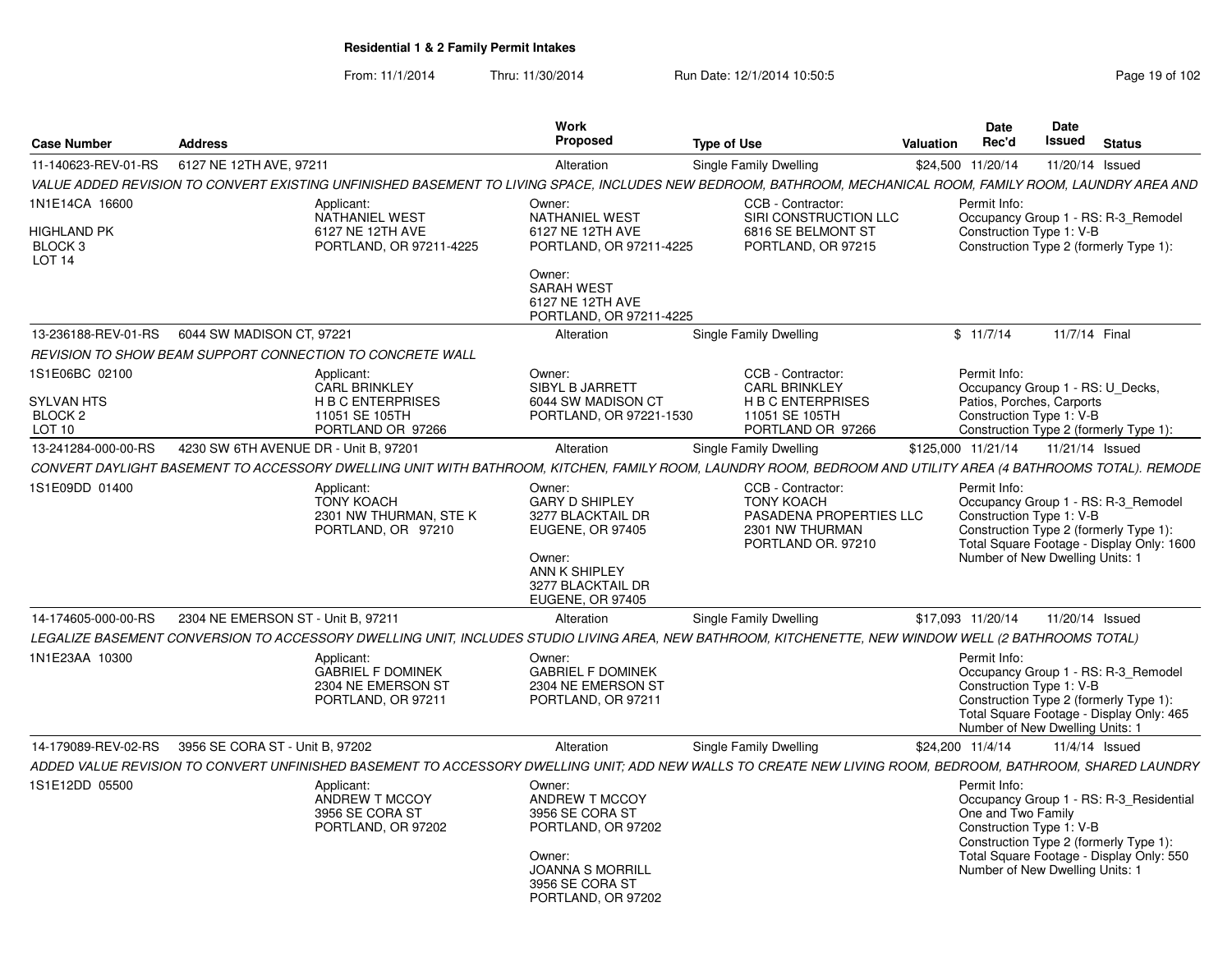From: 11/1/2014Thru: 11/30/2014 Run Date: 12/1/2014 10:50:5<br> **Page 20 of 102** 

| <b>Case Number</b>                                                         | <b>Address</b>                                                                                                                                                | Work<br>Proposed                                                                                | <b>Type of Use</b>                                                                                                 | Valuation | Date<br>Rec'd                                                                                             | Date<br><b>Issued</b> | <b>Status</b>                                                                     |
|----------------------------------------------------------------------------|---------------------------------------------------------------------------------------------------------------------------------------------------------------|-------------------------------------------------------------------------------------------------|--------------------------------------------------------------------------------------------------------------------|-----------|-----------------------------------------------------------------------------------------------------------|-----------------------|-----------------------------------------------------------------------------------|
| 14-195323-000-00-RS                                                        | 1904 SE UMATILLA ST, 97202                                                                                                                                    | Alteration                                                                                      | Single Family Dwelling                                                                                             |           | \$50,000 11/24/14                                                                                         |                       | 11/24/14 Under Inspection                                                         |
|                                                                            | CONVERT DUPLEX TO SINGLE FAMILY RESIDENCE: ADDING ON TO FRONT PORCH: FURR OUT WALL AND ADD NEW WALL TO CREATE BEDROOM. ADDING NEW WINDOWS IN DINING ROOM, PAF |                                                                                                 |                                                                                                                    |           |                                                                                                           |                       |                                                                                   |
| 1S1E23DD 09100                                                             | Applicant:                                                                                                                                                    | Owner:                                                                                          | CCB - Contractor:                                                                                                  |           | Permit Info:                                                                                              |                       |                                                                                   |
| SELLWOOD<br>BLOCK 98<br>LOT <sub>13</sub>                                  | <b>TODD LITTLEFIELD</b><br><b>1904 SE UMATILLA</b><br>PORTL;AND OR 97202                                                                                      | <b>MELISSA J TAKASUMI</b><br>1904 SE UMATILLA ST<br>PORTLAND, OR 97202                          | FOGLIO HOMES & DEVELOPMENT<br><b>INC</b><br>PO BOX 120<br>GLADSTONE, OR 97027                                      |           | One and Two Family<br>Construction Type 1: V-B                                                            |                       | Occupancy Group 1 - RS: R-3_Residential<br>Construction Type 2 (formerly Type 1): |
| 14-198373-000-00-RS                                                        | 800 NW SKYLINE CREST RD, 97229                                                                                                                                | Alteration                                                                                      | Single Family Dwelling                                                                                             |           | \$4.200 11/25/14                                                                                          | 11/25/14 Issued       |                                                                                   |
|                                                                            | REPLACE EXISTING DECK AT WEST SIDE OF HOUSE, RELOCATE KITCHEN DOOR AND INFILL EXISTING OPENING                                                                |                                                                                                 |                                                                                                                    |           |                                                                                                           |                       |                                                                                   |
| 1N1W36BD 00600<br>SECTION 36 1N 1W<br>TL 600 0.33 ACRES                    | Applicant:<br>ED LEBRUN<br>LEBRUN CONSTRUCTION INC<br>1005 S GINGER ST<br>CORNELIUS, OR 97113                                                                 | Owner:<br><b>MARK E INGALLS</b><br>800 NW SKYLINE CREST RD<br>PORTLAND, OR 97229-6835<br>Owner: | CCB - Contractor:<br>ED LEBRUN<br>LEBRUN CONSTRUCTION INC<br>1005 S GINGER ST<br>CORNELIUS, OR 97113               |           | Permit Info:<br>Occupancy Group 1 - RS: U_Decks,<br>Patios, Porches, Carports<br>Construction Type 1: V-B |                       | Construction Type 2 (formerly Type 1):                                            |
|                                                                            |                                                                                                                                                               | <b>KAREN S INGALLS</b><br>800 NW SKYLINE CREST RD<br>PORTLAND, OR 97229-6835                    |                                                                                                                    |           |                                                                                                           |                       |                                                                                   |
| 14-198427-REV-01-RS                                                        | 6211 SE 32ND AVE, 97202                                                                                                                                       | Alteration                                                                                      | Single Family Dwelling                                                                                             |           | \$11/17/14                                                                                                | 11/17/14 Final        |                                                                                   |
|                                                                            | REVISION TO CHANGE FROM 6.93KW SYSTEM TO 6.3KW PV ROOF MOUNTED SYSTEM                                                                                         |                                                                                                 |                                                                                                                    |           |                                                                                                           |                       |                                                                                   |
| 1S1E13CD 07600<br><b>EASTMORELAND</b><br><b>BLOCK 37</b><br>LOT 13 TL 7600 | Applicant:<br><b>JONATHAN COHEN</b><br><b>IMAGINE ENERGY, LLC</b><br>2409 N KERBY AVE<br>PORTLAND, OR 97227                                                   | Owner:<br><b>WILLIAM V MOWE</b><br>6211 SE 32ND AVE<br>PORTLAND, OR 97202-8504                  | CCB - Contractor:<br><b>JONATHAN COHEN</b><br><b>IMAGINE ENERGY, LLC</b><br>2409 N KERBY AVE<br>PORTLAND, OR 97227 |           | Permit Info:<br>One and Two Family<br>Construction Type 1: V-B                                            |                       | Occupancy Group 1 - RS: R-3 Residential<br>Construction Type 2 (formerly Type 1): |
|                                                                            |                                                                                                                                                               | Owner:<br>KATHERINE E SAITAS<br>6211 SE 32ND AVE<br>PORTLAND, OR 97202-8504                     | CCB - Contractor:<br>ALL WAYS ELECTRIC LLC<br>PO BOX 68456<br>MILWAUKIE, OR 97267                                  |           |                                                                                                           |                       |                                                                                   |
| 14-203592-000-00-RS                                                        | 2906 NE 56TH AVE, 97213                                                                                                                                       | Alteration                                                                                      | Single Family Dwelling                                                                                             |           | \$500 11/24/14                                                                                            | 11/24/14 Issued       |                                                                                   |
|                                                                            | SOLAR INSTALLATION, 3.3kW PV SYSTEM ON ROOFTOP, PRESCRIPTIVE                                                                                                  |                                                                                                 |                                                                                                                    |           |                                                                                                           |                       |                                                                                   |
| 1N2E30AC 00700<br>ROSE CITY PK<br>BLOCK 101                                | Applicant:<br>STELCOR ENERGY LLC<br>5028 E 22ND STREET<br><b>TUCSON, AZ 85711</b>                                                                             | Owner:<br><b>CHRISTOPHER CROSS</b><br>2906 NE 56TH AVE<br>PORTLAND, OR 97213                    | CCB - Contractor:<br><b>STELCOR ENERGY LLC</b><br>5028 E 22ND STREET<br><b>TUCSON, AZ 85711</b>                    |           | Permit Info:<br>One and Two Family<br>Construction Type 1: V-B                                            |                       | Occupancy Group 1 - RS: R-3_Residential                                           |
| <b>LOT 12</b>                                                              |                                                                                                                                                               | Owner:<br>ANDREE TREMOULET<br>2906 NE 56TH AVE<br>PORTLAND, OR 97213                            |                                                                                                                    |           |                                                                                                           |                       | Construction Type 2 (formerly Type 1):                                            |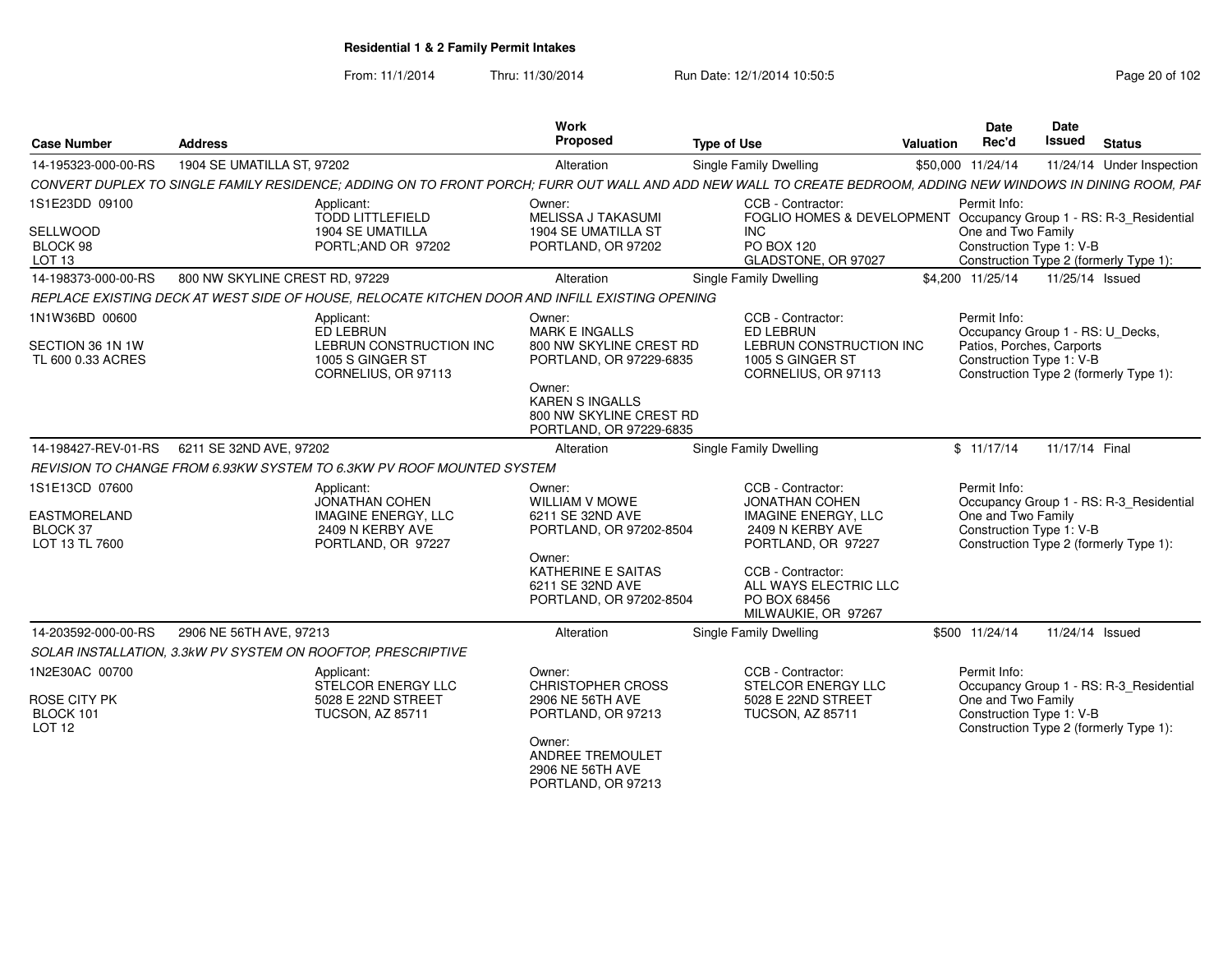From: 11/1/2014Thru: 11/30/2014 Run Date: 12/1/2014 10:50:5<br>
Page 21 of 102

| <b>Case Number</b>                                                                               | <b>Address</b>                                           |                                                                                                                  | Work<br>Proposed                                                                                                                                              | <b>Type of Use</b>                                                                                                                                                | <b>Valuation</b> | <b>Date</b><br>Rec'd                                           | <b>Date</b><br>Issued | <b>Status</b>                                                                                                             |
|--------------------------------------------------------------------------------------------------|----------------------------------------------------------|------------------------------------------------------------------------------------------------------------------|---------------------------------------------------------------------------------------------------------------------------------------------------------------|-------------------------------------------------------------------------------------------------------------------------------------------------------------------|------------------|----------------------------------------------------------------|-----------------------|---------------------------------------------------------------------------------------------------------------------------|
| 14-204913-000-00-RS                                                                              | 4815 NE 47TH AVE, 97218                                  |                                                                                                                  | Alteration                                                                                                                                                    | <b>Single Family Dwelling</b>                                                                                                                                     | \$500            | 11/13/14                                                       |                       | 11/13/14 Under Inspection                                                                                                 |
|                                                                                                  | SOLAR - 3.44KW ROOF TOP MOUNTED PV SYSTEM - PRESCRIPTIVE |                                                                                                                  |                                                                                                                                                               |                                                                                                                                                                   |                  |                                                                |                       |                                                                                                                           |
| 1N2E19BC 07900<br><b>LEICH ADD</b><br>BLOCK 3<br>N 50' OF S 100' OF LOT 1                        |                                                          | Applicant:<br><b>PRO STAT SERVICES LLC</b><br>8122 NE 91ST ST<br>VANCOUVER, WA 98662                             | Owner:<br><b>SUSAN BURNS</b><br>4815 NE 47TH AVE<br>PORTLAND, OR 97218-1619<br>Owner:<br>RACHAEL D COOK<br>4815 NE 47TH AVE<br>PORTLAND, OR 97218-1619        | CCB - Contractor:<br><b>PRO STAT SERVICES LLC</b><br>8122 NE 91ST ST<br>VANCOUVER, WA 98662                                                                       |                  | Permit Info:<br>One and Two Family<br>Construction Type 1: V-B |                       | Occupancy Group 1 - RS: R-3 Residential<br>Construction Type 2 (formerly Type 1):                                         |
| 14-205993-REV-01-RS                                                                              | 4451 SE KNAPP ST. 97206                                  |                                                                                                                  | Alteration                                                                                                                                                    | Single Family Dwelling                                                                                                                                            |                  | \$11/7/14                                                      | 11/7/14 Issued        |                                                                                                                           |
|                                                                                                  |                                                          | REVISION TO SOLAR INSTALLATION PER INSPECTOR, RELOCATE PLACEMENT OF 2ND MOUNTING PLANE, NO CHANGE TO KW SIZE     |                                                                                                                                                               |                                                                                                                                                                   |                  |                                                                |                       |                                                                                                                           |
| 1S2E19BC 03500<br><b>DOVER</b><br>BLOCK 18<br>LOT 23&24                                          |                                                          | Applicant:<br><b>MELISSA BENTLEY</b><br><b>SOLAR CITY CORPORATION</b><br>6132 NE 112TH AVE<br>PORTLAND, OR 97220 | Owner:<br>JORDAN L ANDERSON<br>4451 SE KNAPP ST<br>PORTLAND, OR 97206-8439<br>Owner:<br><b>SARAH S BUCKLEY</b><br>4451 SE KNAPP ST<br>PORTLAND, OR 97206-8439 | CCB - Contractor:<br>SOLARCITY CORPORATION<br>6132 NE 112th AVE<br>PORTLAND, OR 97220                                                                             |                  | Permit Info:<br>One and Two Family<br>Construction Type 1: V-B |                       | Occupancy Group 1 - RS: R-3 Residential<br>Construction Type 2 (formerly Type 1):                                         |
| 14-206987-REV-01-RS                                                                              | 4041 NE 79TH AVE, 97213                                  |                                                                                                                  | Alteration                                                                                                                                                    | <b>Single Family Dwelling</b>                                                                                                                                     |                  | \$5,000 11/10/14                                               | 11/10/14 Issued       |                                                                                                                           |
|                                                                                                  |                                                          |                                                                                                                  |                                                                                                                                                               | VALUE ADDED REVISION - CONVERT BASEMENT TO LIVING SPACE:, FRAME AND INSULATE AND ADD GAME ROOM, RELOCATE FURNACE TO LAUNDRY ROOM, RECONFIGURE SPACE, AND ADD      |                  |                                                                |                       |                                                                                                                           |
| 1N2E20DA 19400<br><b>MONTCLAIR</b><br>BLOCK 11<br>LOT 1&2                                        |                                                          | Applicant:<br><b>BNR HOMES LLC</b><br>6730 SW MCEWAN RD<br>LAKE OSWEGO, OR 97035-7816                            | Owner:<br><b>BNR HOMES LLC</b><br>6730 SW MCEWAN RD<br>LAKE OSWEGO, OR 97035-7816                                                                             | CCB - Contractor:<br>MO NEYMAN INVESTMENTS INC<br>870 NW 110TH AVE<br>PORTLAND, OR 97229                                                                          |                  | Permit Info:<br>Construction Type 1: V-B                       |                       | Occupancy Group 1 - RS: R-3 Remodel<br>Construction Type 2 (formerly Type 1):<br>Total Square Footage - Display Only: 450 |
| 14-216703-000-00-RS                                                                              | 7212 N WABASH AVE, 97217                                 |                                                                                                                  | Alteration                                                                                                                                                    | Single Family Dwelling                                                                                                                                            |                  | \$10,660 11/3/14                                               |                       | 11/3/14 Issued                                                                                                            |
|                                                                                                  |                                                          | ADD NEW BEDROOM TO BASEMENT **MECH. ELECT. AND PLUMB.  PERMITS TO BE OBTAIN SEPARATELY**                         |                                                                                                                                                               |                                                                                                                                                                   |                  |                                                                |                       |                                                                                                                           |
| 1N1E16BB 06400<br>ARBOR LODGE<br>BLOCK 22<br>INC PT VAC ST N 1/2 OF LOT 8<br>INC PT VAC ST LOT 9 |                                                          | Applicant:<br>TRICKS OF THE TRADE<br>4147 SE 64TH<br>PORTLAND OR 97206                                           | Owner:<br><b>AMIR NATHOO</b><br>7212 N WABASH AVE<br>PORTLAND, OR 97217-5854<br>Owner:<br><b>EMILY NATHOO</b><br>7212 N WABASH AVE<br>PORTLAND, OR 97217-5854 | CCB - Contractor:<br>TRICKS OF THE TRADE<br>4147 SE 64TH<br>PORTLAND OR 97206                                                                                     |                  | Permit Info:<br>Construction Type 1: V-B                       |                       | Occupancy Group 1 - RS: R-3 Remodel<br>Construction Type 2 (formerly Type 1):<br>Total Square Footage - Display Only: 290 |
| 14-218829-000-00-RS                                                                              | 4603 N ALBINA AVE, 97217                                 |                                                                                                                  | Alteration                                                                                                                                                    | Single Family Dwelling                                                                                                                                            |                  | \$12,500 11/14/14                                              | 11/14/14 Issued       |                                                                                                                           |
|                                                                                                  |                                                          |                                                                                                                  |                                                                                                                                                               | CONVERT EXISTING UNFINISHED BASEMENT TO LIVING SPACE, INCLUDES 2 BEDROOMS WITH NEW WINDOWS AND WELLS, BATHROOM, FAMILY ROOM, UTILITY CLOSET; MAIN FLOOR INFILL E. |                  |                                                                |                       |                                                                                                                           |
| 1N1E22BD 12000                                                                                   |                                                          | Applicant:<br><b>KLAAS DE JONGE</b>                                                                              | Owner:<br>SHIFT VACATION RENTALS LLC                                                                                                                          |                                                                                                                                                                   |                  | Permit Info:                                                   |                       | Occupancy Group 1 - RS: R-3 Residential                                                                                   |
| <b>CLIFFORD ADD</b><br>BLOCK 7<br>LOT <sub>8</sub>                                               |                                                          | 4623 NE 18TH AVE<br>PORTLAND OR 97211                                                                            | 4623 NE 18TH AVE<br>PORTLAND, OR 97211                                                                                                                        |                                                                                                                                                                   |                  | One and Two Family<br>Construction Type 1: V-B                 |                       | Construction Type 2 (formerly Type 1):                                                                                    |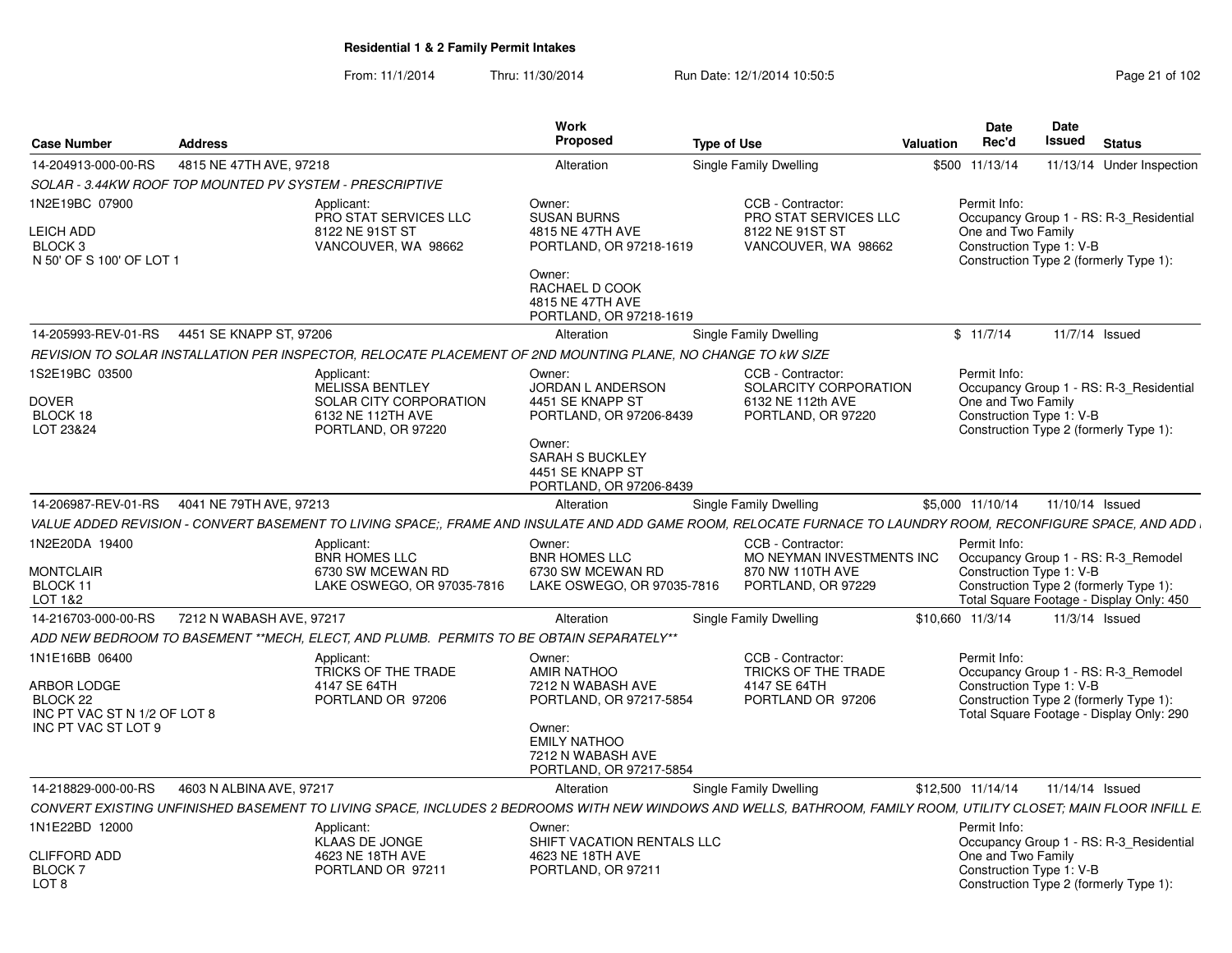From: 11/1/2014Thru: 11/30/2014 Run Date: 12/1/2014 10:50:5<br>
Page 22 of 102

| <b>Case Number</b>                                                          | <b>Address</b>                                                                                         |                                                                                             | Work<br><b>Proposed</b>                                                                                                                   | <b>Type of Use</b>                                                                                                                                             | Valuation | <b>Date</b><br>Rec'd                                           | Date<br>Issued | Status                                                                                                                                                       |
|-----------------------------------------------------------------------------|--------------------------------------------------------------------------------------------------------|---------------------------------------------------------------------------------------------|-------------------------------------------------------------------------------------------------------------------------------------------|----------------------------------------------------------------------------------------------------------------------------------------------------------------|-----------|----------------------------------------------------------------|----------------|--------------------------------------------------------------------------------------------------------------------------------------------------------------|
| 14-219327-000-00-RS                                                         | 814 SE 58TH AVE, 97215                                                                                 |                                                                                             | Alteration                                                                                                                                | Single Family Dwelling                                                                                                                                         |           | \$50,000 11/17/14                                              |                | 11/17/14 Issued                                                                                                                                              |
|                                                                             |                                                                                                        |                                                                                             |                                                                                                                                           | CONVERT BASEMENT TO LIVING SPACE. NEW WALLS FOR LAUNDRY ROOM. FAMILY ROOM AND NEW BATHROOM. FURR OUT WALLS: MAIN FLOOR REMOVE WALL BETWEEN KITCHEN AND DINI    |           |                                                                |                |                                                                                                                                                              |
| 1S2E06AA 08600<br>MT TABOR CENTRAL PK<br>BLOCK 4<br>S 50' OF N 1/2 OF LOT 1 | Applicant:                                                                                             | RHETT BUTLER<br>814 SE 58TH AVE<br>PORTLAND, OR 97215                                       | Owner:<br>RHETT BUTLER<br>814 SE 58TH AVE<br>PORTLAND, OR 97215<br>Owner:                                                                 | CCB - Contractor:<br><b>SSB ENTERPRISES LLC</b><br>20390 SE TILLSTROM<br>BORING, OR 970090000                                                                  |           | Permit Info:<br>One and Two Family<br>Construction Type 1: V-B |                | Occupancy Group 1 - RS: R-3_Residential<br>Construction Type 2 (formerly Type 1):<br>Total Square Footage - Display Only: 1058                               |
|                                                                             |                                                                                                        |                                                                                             | <b>KENT HATHAWAY</b><br>814 SE 58TH AVE<br>PORTLAND, OR 97215<br>Owner:<br><b>SUSAN HATHAWAY</b><br>814 SE 58TH AVE<br>PORTLAND, OR 97215 |                                                                                                                                                                |           |                                                                |                |                                                                                                                                                              |
| 14-220485-000-00-RS                                                         | 844 N BALDWIN ST, 97217                                                                                |                                                                                             | Alteration                                                                                                                                | Single Family Dwelling                                                                                                                                         |           | \$6,750 11/5/14                                                |                | 11/5/14 Issued                                                                                                                                               |
|                                                                             | SOLAR INSTALLATION. 3.57kW PV SYSTEM ON ROOFTOP, NON-PRESCRIPTIVE                                      |                                                                                             |                                                                                                                                           |                                                                                                                                                                |           |                                                                |                |                                                                                                                                                              |
| 1N1E10CD 13400<br><b>FAIRPORT</b><br>BLOCK 20<br>LOT 15&16                  | Applicant:                                                                                             | <b>MELISSA BENTLEY</b><br>SOLAR CITY CORPORATION<br>6132 NE 112TH AVE<br>PORTLAND, OR 97220 | Owner:<br><b>SHAWN R BROWN</b><br>844 N BALDWIN ST<br>PORTLAND, OR 97217                                                                  | CCB - Contractor:<br>SOLARCITY CORPORATION<br>6132 NE 112th AVE<br>PORTLAND, OR 97220                                                                          |           | Permit Info:<br>One and Two Family<br>Construction Type 1: V-B |                | Occupancy Group 1 - RS: R-3_Residential<br>Construction Type 2 (formerly Type 1):                                                                            |
| 14-221166-000-00-RS                                                         | 2136 NE SCHUYLER ST. 97212                                                                             |                                                                                             | Alteration                                                                                                                                | Single Family Dwelling                                                                                                                                         |           | \$1 11/17/14                                                   |                | 11/17/14 Final                                                                                                                                               |
|                                                                             |                                                                                                        |                                                                                             |                                                                                                                                           | CONVERT EXISTING DETACHED GARAGE WITH STUDIO ABOVE TO SINGLE FAMILY RESIDENCE WITH GARAGE.CONVERSION ONLY NO CONSTRUCTION WORK                                 |           |                                                                |                |                                                                                                                                                              |
| 1N1E26DD 08700                                                              | Applicant:<br><b>MARK ROSS</b>                                                                         |                                                                                             | Owner:<br><b>DORON RUTTERT</b><br>2134 NE SCHUYLER ST<br>PORTLAND, OR 97212                                                               |                                                                                                                                                                |           | Permit Info:<br>One and Two Family<br>Construction Type 1: V-B |                | Occupancy Group 1 - RS: R-3 Residential<br>Construction Type 2 (formerly Type 1):                                                                            |
|                                                                             |                                                                                                        |                                                                                             | Owner:<br>STEPHANIE RUTTERT<br>2134 NE SCHUYLER ST<br>PORTLAND, OR 97212                                                                  |                                                                                                                                                                |           |                                                                |                |                                                                                                                                                              |
|                                                                             | 14-223268-REV-01-RS 5220 NE ROSELAWN ST. 97218                                                         |                                                                                             | Alteration                                                                                                                                | Single Family Dwelling                                                                                                                                         |           | \$11/4/14                                                      |                | 11/4/14 Issued                                                                                                                                               |
|                                                                             | REVISION TO ELIMINATE DECK JOISTS AND USE EXISTING FLOOR JOISTS THAT EXTEND OVER 1ST FLOOR ROOM, BELOW |                                                                                             |                                                                                                                                           |                                                                                                                                                                |           |                                                                |                |                                                                                                                                                              |
| 1N2E19AB 06500                                                              | Applicant:                                                                                             | RICHARD MATZ                                                                                | Owner:<br>VALERIE L MC CONAUGHY                                                                                                           | CCB - Contractor:<br><b>RICHARD MATZ</b>                                                                                                                       |           | Permit Info:                                                   |                | Occupancy Group 1 - RS: R-3 Residential                                                                                                                      |
| SECTION 19 1N 2E<br>TL 6500 0.46 ACRES                                      |                                                                                                        | 13624 NE GLISAN ST<br>PORTLAND, OR 97230                                                    | 5220 NE ROSELAWN ST<br>PORTLAND, OR 97218-2512                                                                                            | 13624 NE GLISAN ST<br>PORTLAND, OR 97230                                                                                                                       |           | One and Two Family<br>Construction Type 1: V-B                 |                | Construction Type 2 (formerly Type 1):                                                                                                                       |
| 14-224155-000-00-RS                                                         | 78 NE FREMONT ST - Unit B, 97212                                                                       |                                                                                             | Alteration                                                                                                                                | Single Family Dwelling                                                                                                                                         |           | \$53,000 11/24/14                                              |                | 11/24/14 Issued                                                                                                                                              |
|                                                                             |                                                                                                        |                                                                                             |                                                                                                                                           | CONVERT BASEMENT TO ADU: FOUNDATION REPAIR; REMOVE FOUNDATION AND POUR NEW FOUNDATION; INFILL STAIRS INTERIOR STAIRS THAT LEAD FROM MAIN FLOOR TO BASEMENT; AD |           |                                                                |                |                                                                                                                                                              |
| 1N1E27AA 01500                                                              | Applicant:                                                                                             | <b>CHRISTOPHER FRICK</b><br>78 NE FREMONT<br>PORTLAND OR 97212                              | Owner:<br><b>CHRISTOPHER FRICK</b><br>223 NE GRAHAM ST<br>PORTLAND, OR 97212                                                              | CCB - Contractor:<br>CNW CONSTRUCTION INC<br>14505 SE TENINO ST<br>PORTLAND, OR 97236                                                                          |           | Permit Info:<br>Construction Type 1: V-B                       |                | Occupancy Group 1 - RS: R-3_Remodel<br>Construction Type 2 (formerly Type 1):<br>Total Square Footage - Display Only: 960<br>Number of New Dwelling Units: 1 |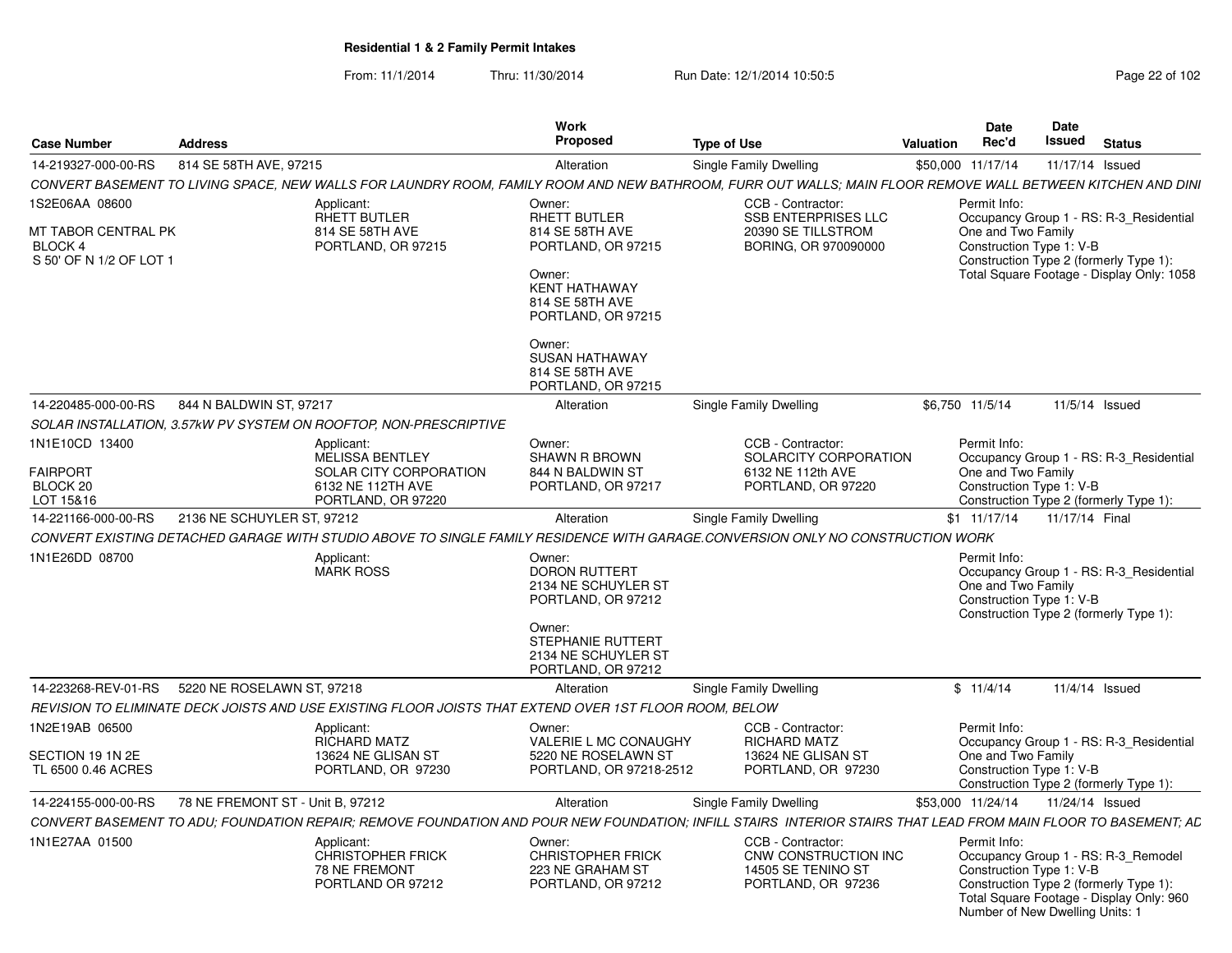From: 11/1/2014Thru: 11/30/2014 Run Date: 12/1/2014 10:50:5<br>
Page 23 of 102

| <b>Case Number</b>                                                                            | <b>Address</b>             |                                                                                                                                                               | Work<br>Proposed                                                                     | <b>Type of Use</b> |                                                                                                    | <b>Valuation</b> | <b>Date</b><br>Rec'd                           | Date<br><b>Issued</b> | <b>Status</b>                                                                                                            |
|-----------------------------------------------------------------------------------------------|----------------------------|---------------------------------------------------------------------------------------------------------------------------------------------------------------|--------------------------------------------------------------------------------------|--------------------|----------------------------------------------------------------------------------------------------|------------------|------------------------------------------------|-----------------------|--------------------------------------------------------------------------------------------------------------------------|
| 14-225813-REV-01-RS                                                                           | 5612 SE LINCOLN ST, 97215  |                                                                                                                                                               | Alteration                                                                           |                    | <b>Single Family Dwelling</b>                                                                      |                  | \$11/21/14                                     | 11/21/14 Issued       |                                                                                                                          |
|                                                                                               |                            | REVISION TO CHANGE FROM 9 PANEL TO 10, FROM2.52kW TO 2.80kW                                                                                                   |                                                                                      |                    |                                                                                                    |                  |                                                |                       |                                                                                                                          |
| 1S2E06DC 11200                                                                                |                            | Applicant:<br>STELCOR ENERGY LLC                                                                                                                              | Owner:<br>DYLAN J MAGIEREK                                                           |                    | CCB - Contractor:<br>STELCOR ENERGY LLC                                                            |                  | Permit Info:                                   |                       | Occupancy Group 1 - RS: R-3_Residential                                                                                  |
| <b>WACONDA</b><br>BLOCK 1                                                                     |                            | 5028 E 22ND STREET<br><b>TUCSON, AZ 85711</b>                                                                                                                 | 5612 SE LINCOLN ST<br>PORTLAND, OR 97215-4001                                        |                    | 5028 E 22ND STREET<br><b>TUCSON, AZ 85711</b>                                                      |                  | One and Two Family<br>Construction Type 1: V-B |                       |                                                                                                                          |
| E 80' OF LOT 1&2                                                                              |                            |                                                                                                                                                               |                                                                                      |                    |                                                                                                    |                  |                                                |                       | Construction Type 2 (formerly Type 1):                                                                                   |
| 14-226361-000-00-RS                                                                           | 5267 N BOWDOIN ST, 97203   | LEGALIZE BATHROOM ADDED TO 2ND FLOOR ***TRADES ASSOCIATED WITH VIOLATION UNDER SEPERATE PERMIT*** - SEE 14-187882-AL FOR ADDITIONAL FEES                      | Alteration                                                                           |                    | <b>Single Family Dwelling</b>                                                                      |                  | \$15,000 11/3/14                               | 11/3/14 Issued        |                                                                                                                          |
|                                                                                               |                            |                                                                                                                                                               |                                                                                      |                    |                                                                                                    |                  |                                                |                       |                                                                                                                          |
| 1N1E07DA 07500<br><b>UNIVERSITY PK</b><br>BLOCK 39<br>LOT <sub>17</sub><br>SELY 1/2 OF LOT 18 |                            | Applicant:<br><b>DON GUTTERY</b><br>2035 BANYAN CT NW<br><b>SALEM, OR 97304</b>                                                                               | Owner:<br>ROBERT SCHNEIDER<br>707 N HAYDEN ISLAND DR #316<br>PORTLAND, OR 97217-8155 |                    | <b>Primary Contractor:</b><br>TO BID                                                               |                  | Permit Info:<br>Construction Type 1: V-B       |                       | Occupancy Group 1 - RS: R-3 Remodel<br>Construction Type 2 (formerly Type 1):<br>Total Square Footage - Display Only: 47 |
| 14-227827-000-00-RS                                                                           | 6716 N WILLIAMS AVE, 97211 |                                                                                                                                                               | Alteration                                                                           |                    | Single Family Dwelling                                                                             |                  | \$24,000 11/4/14                               |                       | 11/4/14 Under Inspection                                                                                                 |
|                                                                                               |                            | REMOVAL OF WALLS AROUND STAIRCASE TO BASEMENT ADD NEW HALF WALLS IN SAME LOCATION; NEW HEADER TO REPLACE BEARING WALL                                         |                                                                                      |                    |                                                                                                    |                  |                                                |                       |                                                                                                                          |
| 1N1E15AD 21800                                                                                |                            | Applicant:<br>MICHAEL WALSH                                                                                                                                   | Owner:<br>MICHAEL WALSH                                                              |                    |                                                                                                    |                  | Permit Info:                                   |                       | Occupancy Group 1 - RS: R-3_Remodel                                                                                      |
| <b>NOCERA</b><br>BLOCK 1<br>LOT <sub>13</sub>                                                 |                            | 6716 N WILLIAMS AVE<br>PORTLAND, OR 97217                                                                                                                     | 6716 N WILLIAMS AVE<br>PORTLAND, OR 97217                                            |                    |                                                                                                    |                  | Construction Type 1: V-B                       |                       | Construction Type 2 (formerly Type 1):<br>Total Square Footage - Display Only: 142                                       |
|                                                                                               |                            |                                                                                                                                                               | Owner:<br><b>JENNIFER WALSH</b><br>6716 N WILLIAMS AVE<br>PORTLAND, OR 97217         |                    |                                                                                                    |                  |                                                |                       |                                                                                                                          |
| 14-228153-000-00-RS                                                                           | 320 SE 62ND AVE, 97215     |                                                                                                                                                               | Alteration                                                                           |                    | Single Family Dwelling                                                                             |                  | \$8,822 11/5/14                                |                       | 11/5/14 Under Inspection                                                                                                 |
|                                                                                               |                            | ALTERATIONS AT KITCHEN AREA, REMOVE WALL AND ADD SLIDING DOORS WITH BEAM ABOVE, OPEN UP WALL AND ADD BEAM ABOVE, ADD WALLS WITH OPENING AND HEADER ABOVE, REM |                                                                                      |                    |                                                                                                    |                  |                                                |                       |                                                                                                                          |
| 1N2E32CC 14100                                                                                |                            | Applicant:<br>ROBERT E MILLS                                                                                                                                  | Owner:<br><b>BARBARA C CANAVAN</b>                                                   |                    | CCB - Contractor:<br>ROBERT E MILLS                                                                |                  | Permit Info:                                   |                       | Occupancy Group 1 - RS: R-3_Remodel                                                                                      |
| <b>CRYSTAL SPR TR</b><br>N 62' OF LOT 5 EXC E 84.86'<br>S 1' OF W 160' OF LOT 6               |                            | R E MILLS CONSTRUCTION INC<br>3501 SE ROETHE RD<br>MILWAUKIE, OR 97267                                                                                        | 320 SE 62ND AVE<br>PORTLAND, OR 97215-1308                                           |                    | R E MILLS CONSTRUCTION INC<br>3501 SE ROETHE RD<br>MILWAUKIE, OR 97267                             |                  | Construction Type 1: V-B                       |                       | Construction Type 2 (formerly Type 1):<br>Total Square Footage - Display Only: 240                                       |
|                                                                                               |                            |                                                                                                                                                               | Owner:<br><b>DOUGLAS M BLOEM</b><br>320 SE 62ND AVE<br>PORTLAND, OR 97215-1308       |                    | CCB - Contractor:<br><b>STEIN ELECTRIC</b><br>17375 S SUNRISE LN<br>BEAVERCREEK, OR 97004-9692     |                  |                                                |                       |                                                                                                                          |
|                                                                                               |                            |                                                                                                                                                               |                                                                                      |                    | CCB - Contractor:<br>MIKE PATTERSON PLUMBING INC<br>15028 S MITCHELL LANE<br>OREGON CITY, OR 97045 |                  |                                                |                       |                                                                                                                          |
|                                                                                               |                            |                                                                                                                                                               |                                                                                      |                    |                                                                                                    |                  |                                                |                       |                                                                                                                          |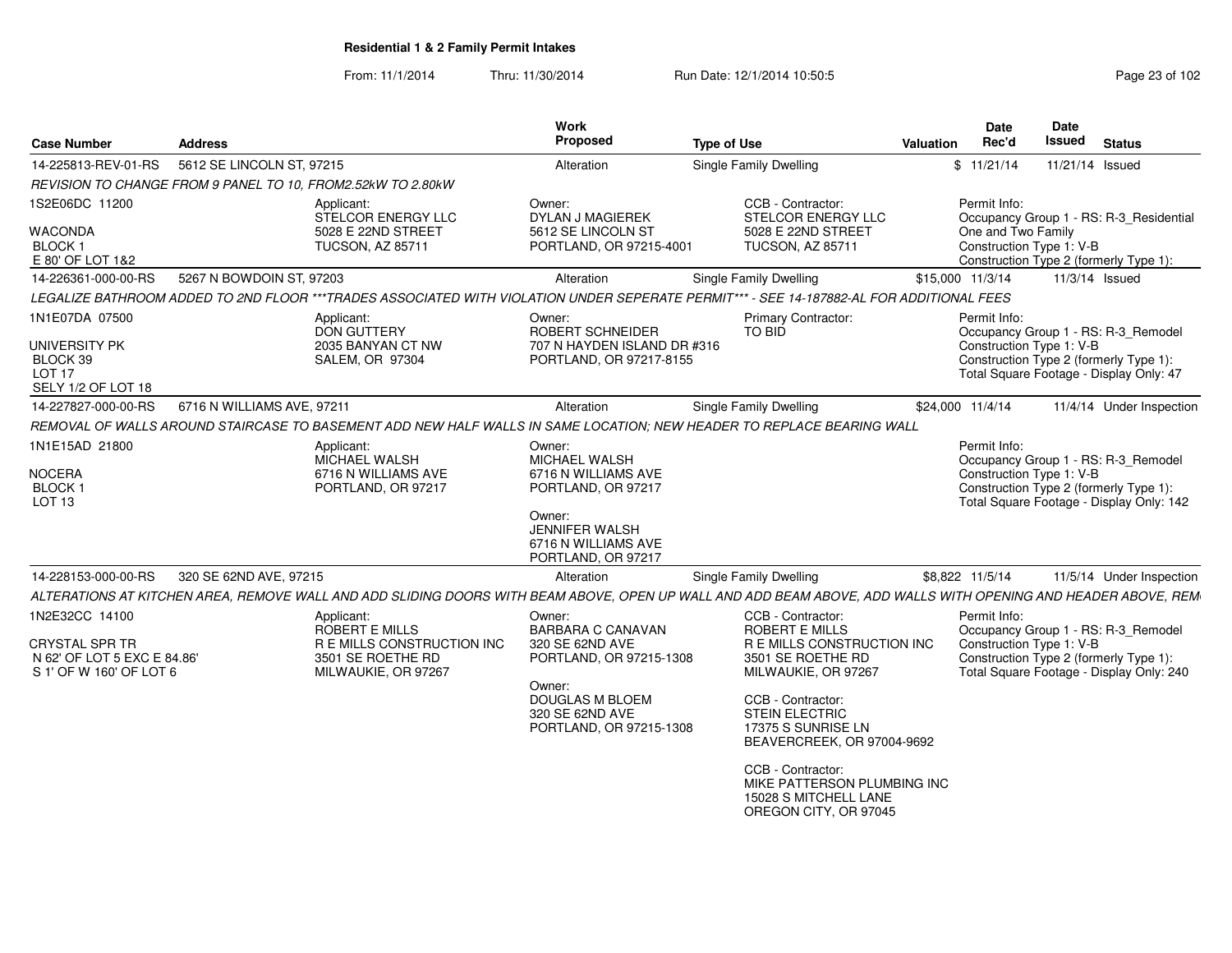From: 11/1/2014Thru: 11/30/2014 Run Date: 12/1/2014 10:50:5<br>
Page 24 of 102

|                                              |                         |                                                                                                            | Work                                      |                                                                                                                                                              | Date               | Date                                                               |
|----------------------------------------------|-------------------------|------------------------------------------------------------------------------------------------------------|-------------------------------------------|--------------------------------------------------------------------------------------------------------------------------------------------------------------|--------------------|--------------------------------------------------------------------|
| <b>Case Number</b>                           | <b>Address</b>          |                                                                                                            | Propose                                   | <b>Type of Use</b>                                                                                                                                           | Rec'd<br>Valuation | Issued<br><b>Status</b>                                            |
| 14-228389-000-00-RS                          | 3556 SE STARK ST, 97214 |                                                                                                            | Alteration                                | Single Family Dwelling                                                                                                                                       | \$52,787 11/7/14   | 11/7/14 Under Inspection                                           |
|                                              |                         |                                                                                                            |                                           | RETURNING THE HOUSE TO HABITABLE CONDITION FROM PURCHASE; ENLARGE BATHROOM ON MAIN FLOOR, ADD NEW BATHROOM TO MAIN FLOOR, REMOVE WALL AT HALF BATHROOM, A    |                    |                                                                    |
| 1S1E01AB 14100                               |                         | Applicant:                                                                                                 | Owner:                                    | CCB - Contractor                                                                                                                                             | Permit Info:       |                                                                    |
| <b>CROSIERS ADD</b>                          |                         | Jeffrey Dennis<br>Prescott Morris, LLC                                                                     | PRESCOTT MORRIS LLC<br>PO BOX 18056       | HIGH CREST CONSTRUCTION INC Occupancy Group 1 - RS: R-3 Remodel<br>23955 SW LADD HILL RD                                                                     |                    | Construction Type 1: V-B                                           |
| <b>BLOCK1</b>                                |                         | PO Box 18056                                                                                               | PORTLAND, OR 97218-0056                   | SHERWOOD, OR 97140                                                                                                                                           |                    | Construction Type 2 (formerly Type 1):                             |
| N 1/2 OF LOT 6                               |                         | Portland, OR 97218                                                                                         |                                           |                                                                                                                                                              |                    | Total Square Footage - Display Only: 1436                          |
| 14-228389-REV-01-RS 3556 SE STARK ST, 97214  |                         |                                                                                                            | Alteration                                | <b>Single Family Dwelling</b>                                                                                                                                |                    | \$ 11/25/14  11/25/14  Issued                                      |
| REVISION TO REPLACE 3 HEADERS AT DINING AREA |                         |                                                                                                            |                                           |                                                                                                                                                              |                    |                                                                    |
| 1S1E01AB 14100                               |                         | Applicant:                                                                                                 | Owner:                                    | CCB - Contractor:                                                                                                                                            | Permit Info:       |                                                                    |
|                                              |                         | Jeffrey Dennis                                                                                             | PRESCOTT MORRIS LLC                       | HIGH CREST CONSTRUCTION INC Occupancy Group 1 - RS: R-3 Remodel                                                                                              |                    |                                                                    |
| <b>CROSIERS ADD</b><br>BLOCK 1               |                         | Prescott Morris, LLC<br>PO Box 18056                                                                       | PO BOX 18056<br>PORTLAND, OR 97218-0056   | 23955 SW LADD HILL RD<br>SHERWOOD, OR 97140                                                                                                                  |                    | Construction Type 1: V-B<br>Construction Type 2 (formerly Type 1): |
| N 1/2 OF LOT 6                               |                         | Portland, OR 97218                                                                                         |                                           |                                                                                                                                                              |                    | Total Square Footage - Display Only: 1436                          |
| 14-229101-000-00-RS                          | 4712 SE REX DR, 97206   |                                                                                                            | Alteration                                | <b>Single Family Dwelling</b>                                                                                                                                | \$20,000 11/10/14  | 11/10/14 Under Inspection                                          |
|                                              |                         | REMODEL BATHROOM IN BASEMENT, STRUCTURAL UPGRADES TO BEAMS AND FOOTINGS                                    |                                           |                                                                                                                                                              |                    |                                                                    |
| 1S2E19CA 11600                               |                         | Applicant:                                                                                                 | Owner:                                    | CCB - Contractor:                                                                                                                                            | Permit Info:       |                                                                    |
|                                              |                         | <b>TIM COULTER</b>                                                                                         | <b>JAMES RUPPA</b>                        | <b>CALLAHAN ELECTRIC LLC</b>                                                                                                                                 |                    | Occupancy Group 1 - RS: R-3 Residential                            |
| <b>ERROL HTS</b><br>BLOCK 21                 |                         | <b>MARGIE MILLER ARCHITECTS</b><br>11434 SW 33RD AVE                                                       | 4712 SE REX DR<br>PORTLAND, OR 97206-9154 | 4830 SE LONG ST<br>PORTLAND, OR 97206                                                                                                                        | One and Two Family | Construction Type 1: V-B                                           |
| <b>LOT 10</b>                                |                         | PORTLAND, OR 97212                                                                                         |                                           |                                                                                                                                                              |                    | Construction Type 2 (formerly Type 1):                             |
|                                              |                         |                                                                                                            | Owner:<br><b>BARBARA R SIMON</b>          |                                                                                                                                                              |                    |                                                                    |
|                                              |                         |                                                                                                            | 4712 SE REX DR                            |                                                                                                                                                              |                    |                                                                    |
|                                              |                         |                                                                                                            | PORTLAND, OR 97206-9154                   |                                                                                                                                                              |                    |                                                                    |
| 14-229314-REV-01-RS 5130 SE 33RD PL, 97202   |                         |                                                                                                            | Alteration                                | Single Family Dwelling                                                                                                                                       | \$11/3/14          | 11/3/14 Issued                                                     |
|                                              |                         | REVISON TO ADD KITCHEN TO BASEMENT REC ROOM. NOT AN ADU. ADD COVENANT FOR SECOND SINK PER PLANNER REQUEST. |                                           |                                                                                                                                                              |                    |                                                                    |
| 1S1E13AC 06400                               |                         | Applicant:                                                                                                 | Owner:                                    | CCB - Contractor:                                                                                                                                            | Permit Info:       |                                                                    |
| <b>GREENWOOD</b>                             |                         | JOHN GRIGSBY<br>0836 SW CURRY ST #1308                                                                     | CHRIS A BEARD<br>5130 SE 33RD PL          | VAN GOGH RESTORATION LLC<br>11576 SE 59TH AVE                                                                                                                | One and Two Family | Occupancy Group 1 - RS: R-3 Residential                            |
| BLOCK 4                                      |                         | PORTLAND, OR 97239                                                                                         | PORTLAND, OR 97202                        | MILWAUKIE, OR 97222                                                                                                                                          |                    | Construction Type 1: V-B                                           |
| S 10' OF LOT                                 |                         |                                                                                                            |                                           |                                                                                                                                                              |                    | Construction Type 2 (formerly Type 1):                             |
| <b>LOT 10</b><br>N 25' OF LOT 11             |                         |                                                                                                            |                                           |                                                                                                                                                              |                    |                                                                    |
| 14-229891-000-00-RS                          | 6225 SE 70TH AVE, 97206 |                                                                                                            | Alteration                                | <b>Single Family Dwelling</b>                                                                                                                                | \$8.500 11/18/14   | 11/18/14 Issued                                                    |
|                                              |                         |                                                                                                            |                                           | FIRE DAMAGE REPAIR TO REPLACE ROOF AND LEGALIZE CONVERSION OF BASEMENT TO LIVING SPACE; BASEMENT TO INCLUDE NEW BEDROOM, LIVING ROOM, AND BATHROOM, REMOVE E |                    |                                                                    |
| 1S2E17CD 07600                               |                         | Applicant:                                                                                                 | Owner:                                    | CCB - Contractor:                                                                                                                                            | Permit Info:       |                                                                    |
|                                              |                         | Robert Havden                                                                                              | <b>ALAN C MARTINEZ</b>                    | <b>TOM HAMMONS</b>                                                                                                                                           |                    | Occupancy Group 1 - RS: R-3_Residential                            |
| <b>POMONA</b>                                |                         | Delta Studios, Architecture and                                                                            | 6225 SE 70TH AVE                          | CHARTER CONSTRUCTION INC                                                                                                                                     | One and Two Family |                                                                    |
| <b>BLOCK 5</b><br>LOT <sub>4</sub>           |                         | Planning, LLC<br>3344 NE 25th Avenue                                                                       | PORTLAND, OR 97206                        | 3747 SE 8TH AVE<br>PORTLAND, OR 97202                                                                                                                        |                    | Construction Type 1: V-B<br>Construction Type 2 (formerly Type 1): |
|                                              |                         | Portland, OR 97212                                                                                         |                                           |                                                                                                                                                              |                    |                                                                    |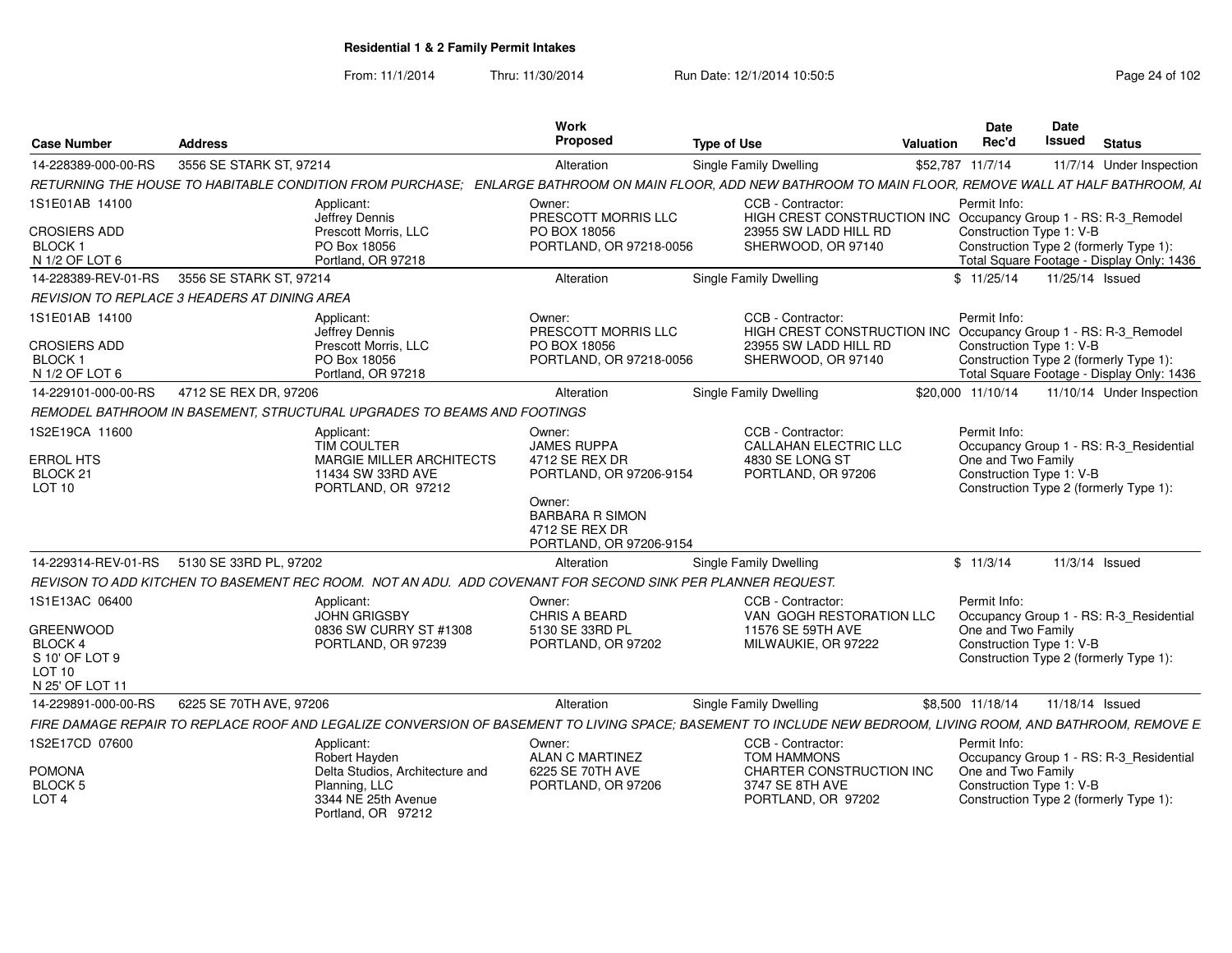From: 11/1/2014Thru: 11/30/2014 Run Date: 12/1/2014 10:50:5<br>
Page 25 of 102

| Case Number                                                         | <b>Address</b>                                      |                                                                                                   | <b>Work</b><br>Proposed                                                                                                                                             | <b>Type of Use</b>                                                                                                                                           | <b>Valuation</b> | Date<br>Rec'd                      | Date<br><b>Issued</b>    | <b>Status</b>                                                                     |
|---------------------------------------------------------------------|-----------------------------------------------------|---------------------------------------------------------------------------------------------------|---------------------------------------------------------------------------------------------------------------------------------------------------------------------|--------------------------------------------------------------------------------------------------------------------------------------------------------------|------------------|------------------------------------|--------------------------|-----------------------------------------------------------------------------------|
| 14-231427-000-00-RS                                                 | 2348 SE TAMARACK AVE, 97214                         |                                                                                                   | Alteration                                                                                                                                                          | Single Family Dwelling                                                                                                                                       | \$4,000 11/14/14 |                                    | 11/14/14 Issued          |                                                                                   |
|                                                                     |                                                     |                                                                                                   |                                                                                                                                                                     | FURING OUT WALLS IN BASEMENT LAUNDRY AREA AND ADDING NEW TO CREATE NEW BATHROOM: ENCLOSING WATER HEATERACKNOWLEDGEMMENT OF EXEMPTION FOR CEILING HEIGHT      |                  |                                    |                          |                                                                                   |
| 1S1E02DC 08700<br><b>LADDS ADD</b><br>BLOCK <sub>29</sub><br>LOT 25 |                                                     | Applicant:<br>ALYSSA I KRUEGER<br>2348 SE TAMARACK AVE<br>PORTLAND, OR 97214-5455                 | Owner:<br>ALYSSA I KRUEGER<br>2348 SE TAMARACK AVE<br>PORTLAND, OR 97214-5455<br>Owner:<br><b>ROBERT KRUEGER</b><br>2348 SE TAMARACK AVE<br>PORTLAND, OR 97214-5455 | CCB - Contractor:<br>CHRISTOPHER MICHAEL<br><b>UMEMOTO</b><br>780 NE 19TH ST<br>GRESHAM, OR 97030                                                            |                  | Permit Info:                       | Construction Type 1: V-B | Occupancy Group 1 - RS: R-3_Remodel<br>Construction Type 2 (formerly Type 1):     |
| 14-231819-000-00-RS                                                 | 215 N STAFFORD ST - Unit A                          |                                                                                                   | Alteration                                                                                                                                                          | Single Family Dwelling                                                                                                                                       |                  | \$500 11/13/14                     | 11/13/14 Issued          |                                                                                   |
|                                                                     | SOLAR - 5.04 KW ROOF MOUNTED PV ARRAY, PRESCRIPTIVE |                                                                                                   |                                                                                                                                                                     |                                                                                                                                                              |                  |                                    |                          |                                                                                   |
| 1N1E15AB 16702<br>PARTITION PLAT 2012-19<br>LOT <sub>2</sub>        |                                                     | Applicant:<br><b>GREG KAMPS</b><br>SYNCHRO SOLAR<br>1339 SE 8TH AVE SUITE B<br>PORTLAND, OR 97214 | Owner:<br>NANCI E LUNA JIMENEZ<br>215 N STAFFORD ST<br>PORTLAND, OR 97217-1541                                                                                      | CCB - Contractor:<br>SYNCHRO SOLAR, LLC.<br>1111 E BURNSIDE ST. #308<br>PORTLAND, OR 97214                                                                   |                  | Permit Info:<br>One and Two Family | Construction Type 1: V-B | Occupancy Group 1 - RS: R-3_Residential<br>Construction Type 2 (formerly Type 1): |
| 14-232255-000-00-RS                                                 | 2615 NE 37TH AVE, 97212                             |                                                                                                   | Alteration                                                                                                                                                          | Single Family Dwelling                                                                                                                                       | \$2,000 11/7/14  |                                    | 11/7/14 Final            |                                                                                   |
|                                                                     |                                                     |                                                                                                   |                                                                                                                                                                     | REBUILD EXISTING STAIRWAY TO THE BASEMENT; CHANGE RISE AND RUN TO MEET CURRENT CODE, SEE APPEAL 11291 FOR REDUCED HEADROOM. BASEMENT NOT APPROVED FOR HABITA |                  |                                    |                          |                                                                                   |
| 1N1E25AD 22400<br><b>BEAUMONT</b><br>BLOCK 42<br>LOT <sub>4</sub>   |                                                     | Applicant:<br><b>DAVID BENJAMIN ELLIS</b><br>3611 SE WASHINGTON ST<br>PORTLAND, OR 972143159      | Owner:<br><b>JOHN S TURNER</b><br>1717 FAIRFIELD DR<br>STILLWATER, OK 74074<br>Owner:<br><b>DORCAS A TURNER</b><br>1717 FAIRFIELD DR<br>STILLWATER, OK 74074        | CCB - Contractor:<br><b>DAVID BENJAMIN ELLIS</b><br>3611 SE WASHINGTON ST<br>PORTLAND, OR 972143159                                                          |                  | Permit Info:<br>One and Two Family | Construction Type 1: V-B | Occupancy Group 1 - RS: R-3 Residential<br>Construction Type 2 (formerly Type 1): |
| 14-233030-000-00-RS                                                 | 6803 SE 50TH AVE, 97206                             |                                                                                                   | Alteration                                                                                                                                                          | Single Family Dwelling                                                                                                                                       | \$10,000 11/3/14 |                                    |                          | 11/3/14 Under Inspection                                                          |
|                                                                     |                                                     |                                                                                                   |                                                                                                                                                                     | RECONFIGURE FLOOR LAYOUT AND ADD STRUCTURAL BEAMS; NEW FRONT PORCH LESS THAN 200 IN AREA AND NOT MORE THAN 30" ABOVE GRADE** MECHANICAL OBTAINED SEPARATELY* |                  |                                    |                          |                                                                                   |
| 1S2E19BA 12901<br>PARTITION PLAT 1994-126<br>LOT <sub>1</sub>       |                                                     | Applicant:<br>ALEC S HOLSER<br>1015 SUNNINGDALE RD<br>LAKE OSWEGO, OR 97034                       | Owner:<br>ALEC S HOLSER<br>1015 SUNNINGDALE RD<br>LAKE OSWEGO, OR 97034<br>Owner:<br><b>MARTHA N BINKLEY</b><br>1015 SUNNINGDALE RD<br>LAKE OSWEGO, OR 97034        | CCB - Contractor:<br><b>SHIPMANS QUALITY</b><br><b>CONSTRUCTION INC</b><br>30591 S FRAP LANE<br>MOLALLA, OR 97038                                            |                  | Permit Info:<br>One and Two Family | Construction Type 1: V-B | Occupancy Group 1 - RS: R-3 Residential<br>Construction Type 2 (formerly Type 1): |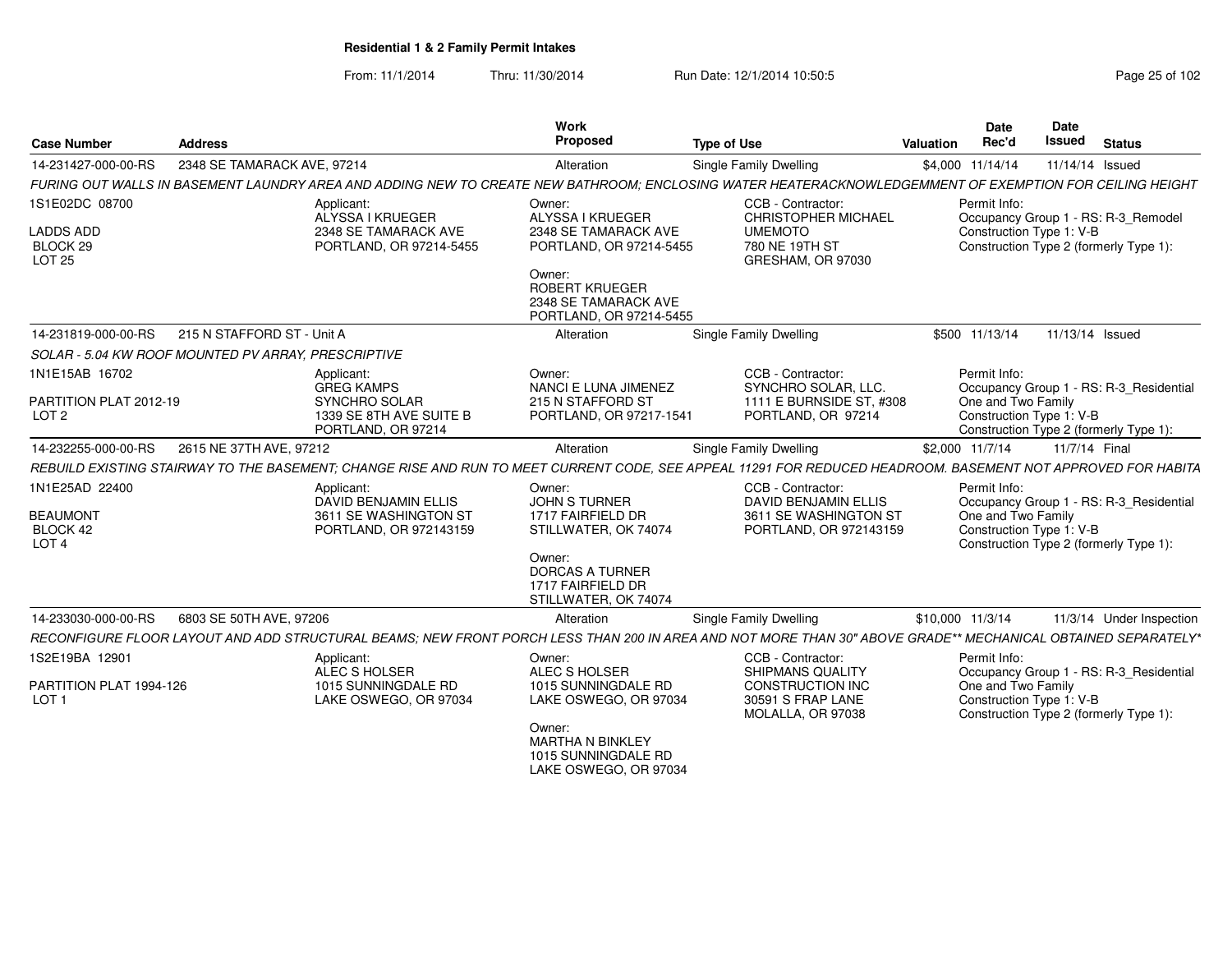From: 11/1/2014Thru: 11/30/2014 **Run Date: 12/1/2014 10:50:5** Page 26 of 102

| <b>Case Number</b>                                                    | <b>Address</b>          |                                                                                                                                                             | <b>Work</b><br><b>Proposed</b>                                                     | <b>Type of Use</b>                                                                                       | <b>Date</b><br>Rec'd<br>Valuation  | Date<br>Issued<br><b>Status</b>                                                                                                                      |
|-----------------------------------------------------------------------|-------------------------|-------------------------------------------------------------------------------------------------------------------------------------------------------------|------------------------------------------------------------------------------------|----------------------------------------------------------------------------------------------------------|------------------------------------|------------------------------------------------------------------------------------------------------------------------------------------------------|
| 14-233030-REV-01-RS                                                   | 6803 SE 50TH AVE, 97206 |                                                                                                                                                             | Alteration                                                                         | Single Family Dwelling                                                                                   | \$500 11/18/14                     | 11/18/14 Issued                                                                                                                                      |
|                                                                       |                         | ADDED VALUE REVISION TO EXTEND FOUNDATION WALL FOR FRONT OF HOUSE TO REPLACE DEFECTIVE EXISTING WALL                                                        |                                                                                    |                                                                                                          |                                    |                                                                                                                                                      |
| 1S2E19BA 12901                                                        |                         | Applicant:<br>ALEC S HOLSER                                                                                                                                 | Owner:<br>ALEC S HOLSER                                                            | CCB - Contractor:<br><b>SHIPMANS QUALITY</b>                                                             | Permit Info:                       | Occupancy Group 1 - RS: R-3_Residential                                                                                                              |
| PARTITION PLAT 1994-126<br>LOT <sub>1</sub>                           |                         | 1015 SUNNINGDALE RD<br>LAKE OSWEGO, OR 97034                                                                                                                | 1015 SUNNINGDALE RD<br>LAKE OSWEGO, OR 97034                                       | CONSTRUCTION INC<br>30591 S FRAP LANE<br>MOLALLA, OR 97038                                               | One and Two Family                 | Construction Type 1: V-B<br>Construction Type 2 (formerly Type 1):                                                                                   |
|                                                                       |                         |                                                                                                                                                             | Owner:<br><b>MARTHA N BINKLEY</b><br>1015 SUNNINGDALE RD<br>LAKE OSWEGO, OR 97034  |                                                                                                          |                                    |                                                                                                                                                      |
| 14-233227-000-00-RS                                                   | 814 SE MALDEN ST, 97202 |                                                                                                                                                             | Alteration                                                                         | Single Family Dwelling                                                                                   | \$2,500 11/3/14                    | $11/3/14$ Issued                                                                                                                                     |
|                                                                       |                         | ADD BATHROOM IN ATTIC (CONVERTED TO LIVING SPACE IN 1991) REPLACE MAIN BATH SINK AND TUB FAUCETS                                                            |                                                                                    |                                                                                                          |                                    |                                                                                                                                                      |
| 1S1E23BC 03300<br><b>CITY VIEW PK</b><br>BLOCK 21<br>LOT <sub>3</sub> |                         | Applicant:<br>MARK J LINDSTROM<br>814 SE MALDEN ST<br>PORTLAND, OR 97202-5910                                                                               | Owner:<br><b>MARK J LINDSTROM</b><br>814 SE MALDEN ST<br>PORTLAND, OR 97202-5910   |                                                                                                          | Permit Info:                       | Occupancy Group 1 - RS: R-3_Remodel<br>Construction Type 1: V-B<br>Construction Type 2 (formerly Type 1):<br>Total Square Footage - Display Only: 68 |
|                                                                       |                         |                                                                                                                                                             | Owner:<br><b>JANINE M LINDSTROM</b><br>814 SE MALDEN ST<br>PORTLAND, OR 97202-5910 |                                                                                                          |                                    |                                                                                                                                                      |
| 14-233388-000-00-RS                                                   | 636 N EMERSON ST, 97217 |                                                                                                                                                             | Alteration                                                                         | Single Family Dwelling                                                                                   | \$900 11/3/14                      | 11/3/14 Under Inspection                                                                                                                             |
|                                                                       |                         | ALTERATION-OPEN A 8' PORTION OF WALL TO CREATE A PASS THROUGH -BETWEEN KITCHEN AND DINING ROOM, INTERIOR WORK ONLY.                                         |                                                                                    |                                                                                                          |                                    |                                                                                                                                                      |
| 1N1E22BA 06900<br>M PATTONS & SUB<br>SUB TRACT K LOT 6 BLOCK 2        |                         | Applicant:<br>R. WILSON CONSTRUCTION CO                                                                                                                     | Owner:<br><b>NATHAN CALIES</b><br>636 N EMERSON ST<br>PORTLAND, OR 97217           | CCB - Contractor:<br>RAYMOND M WILSON<br>PO BOX 90041<br>PORTLAND, OR 97290                              | Permit Info:<br>One and Two Family | Occupancy Group 1 - RS: R-3_Residential<br>Construction Type 1: V-B<br>Construction Type 2 (formerly Type 1):                                        |
|                                                                       |                         |                                                                                                                                                             | Owner:<br><b>CARMEN DAHLBERG</b><br>636 N EMERSON ST<br>PORTLAND, OR 97217         |                                                                                                          |                                    |                                                                                                                                                      |
| 14-233418-000-00-RS                                                   | 5904 NE ALTON ST, 97213 |                                                                                                                                                             | Alteration                                                                         | Single Family Dwelling                                                                                   | \$75,000 11/4/14                   | 11/4/14 Issued                                                                                                                                       |
|                                                                       |                         | REMOVE WALLS AT KITCHEN AND ADD BEAMS TO OPEN UP SPACE, REMODEL KITCHEN, ADD NEW FULL HEIGHT WALL AT UPSTAIRS BATHROOM AND ADD NEW WINDOW, NEW STRUCTURAL S |                                                                                    |                                                                                                          |                                    |                                                                                                                                                      |
| 1N2E19DD 13700<br><b>BURFIELD ADD</b><br>BLOCK 6<br>LOT 31&32         |                         | Applicant:<br>FAWKES SUMMIT HOMES LLC<br>3439 NE SANDY BLVD #307<br>PORTLAND, OR 97232                                                                      | Owner:<br>AMANDA S HAWORTH<br>5904 NE ALTON ST<br>PORTLAND, OR 97213               | CCB - Contractor:<br>BRIDGETOWN ELECTRIC DBA<br>STEENSLID & CO<br>5701 N LOMBARD ST<br>PORTLAND OR 97203 | Permit Info:<br>One and Two Family | Occupancy Group 1 - RS: R-3_Residential<br>Construction Type 1: V-B<br>Construction Type 2 (formerly Type 1):                                        |
|                                                                       |                         |                                                                                                                                                             | Owner:<br><b>ERIK CLAMPITT</b><br>5904 NE ALTON ST<br>PORTLAND, OR 97213           | CCB - Contractor:<br><b>FAWKES SUMMIT HOMES LLC</b><br>3439 NE SANDY BLVD #307<br>PORTLAND, OR 97232     |                                    |                                                                                                                                                      |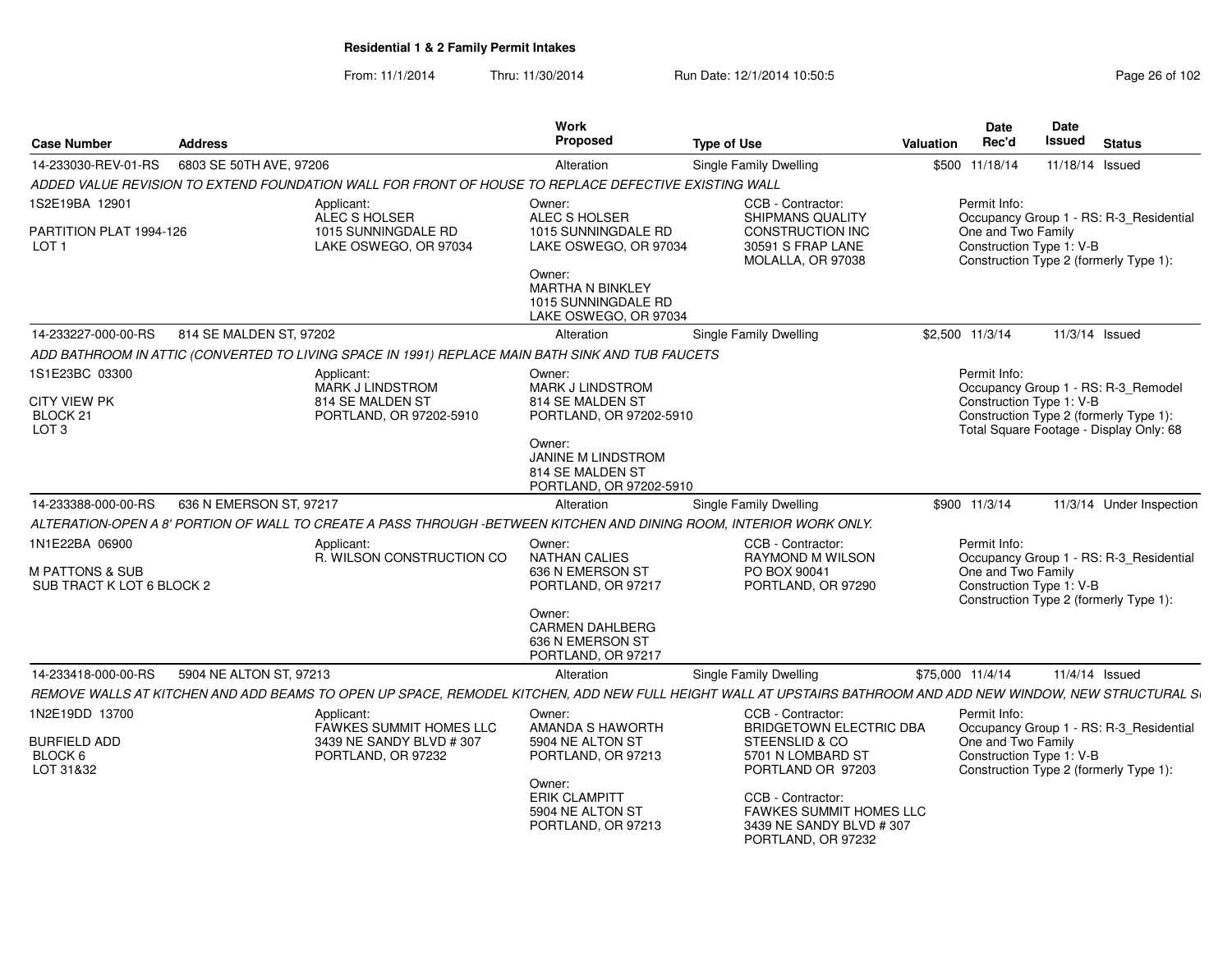From: 11/1/2014Thru: 11/30/2014 Run Date: 12/1/2014 10:50:5<br> **Page 27 of 102** 

| <b>Case Number</b>                                                                                      | <b>Address</b>                                                     |                                                                                                                                                   | Work<br>Proposed                                                                                                                                             | <b>Type of Use</b>                                                                                                                     | Valuation | <b>Date</b><br>Rec'd                                                                                     | <b>Date</b><br>Issued | <b>Status</b>                                                                 |
|---------------------------------------------------------------------------------------------------------|--------------------------------------------------------------------|---------------------------------------------------------------------------------------------------------------------------------------------------|--------------------------------------------------------------------------------------------------------------------------------------------------------------|----------------------------------------------------------------------------------------------------------------------------------------|-----------|----------------------------------------------------------------------------------------------------------|-----------------------|-------------------------------------------------------------------------------|
| 14-233418-REV-01-RS                                                                                     | 5904 NE ALTON ST, 97213                                            |                                                                                                                                                   | Alteration                                                                                                                                                   | <b>Single Family Dwelling</b>                                                                                                          |           | \$11/24/14                                                                                               | 11/24/14 Issued       |                                                                               |
|                                                                                                         | <b>REVISION TO LFB-1 BEAM IN BASEMENT &amp; FOUNDATION SUPPORT</b> |                                                                                                                                                   |                                                                                                                                                              |                                                                                                                                        |           |                                                                                                          |                       |                                                                               |
| 1N2E19DD 13700<br><b>BURFIELD ADD</b><br>BLOCK 6<br>LOT 31&32                                           |                                                                    | Applicant:<br><b>FAWKES SUMMIT HOMES LLC</b><br>3439 NE SANDY BLVD # 307<br>PORTLAND, OR 97232                                                    | Owner:<br>AMANDA S HAWORTH<br>5904 NE ALTON ST<br>PORTLAND, OR 97213                                                                                         | CCB - Contractor:<br><b>BRIDGETOWN ELECTRIC DBA</b><br>STEENSLID & CO<br>5701 N LOMBARD ST<br>PORTLAND OR 97203                        |           | Permit Info:<br>One and Two Family<br>Construction Type 1: V-B<br>Construction Type 2 (formerly Type 1): |                       | Occupancy Group 1 - RS: R-3_Residential                                       |
|                                                                                                         |                                                                    |                                                                                                                                                   | Owner:<br><b>ERIK CLAMPITT</b><br>5904 NE ALTON ST<br>PORTLAND, OR 97213                                                                                     | CCB - Contractor:<br><b>FAWKES SUMMIT HOMES LLC</b><br>3439 NE SANDY BLVD #307<br>PORTLAND, OR 97232                                   |           |                                                                                                          |                       |                                                                               |
| 14-233463-000-00-RS                                                                                     | 2946 NE 11TH AVE, 97212                                            |                                                                                                                                                   | Alteration                                                                                                                                                   | Single Family Dwelling                                                                                                                 |           | \$60,000 11/3/14                                                                                         | 11/4/14 Issued        |                                                                               |
|                                                                                                         |                                                                    |                                                                                                                                                   |                                                                                                                                                              | BASEMENT REMODEL FOR BEDROOM, BATHROOM, LAUNDRY, STORAGE AND FAMILY ROOM. REBUILD STAIRS TO CODE. NEW EGRESS WINDOW WELLS, NOT AN ADU  |           |                                                                                                          |                       |                                                                               |
| 1N1E26BD 03400<br><b>IRVINGTON</b><br>BLOCK 87<br><b>LOT 15</b>                                         |                                                                    | Applicant:<br>Tom Corvi<br>Right Angle Construction, Inc.<br>P.O. Box 587<br>OREGON CITY OR 97045<br>20126 S. Impala Lane<br>20126 S. Impala Lane | Owner:<br><b>ERIC M HEINRICH</b><br>2946 NE 11TH AVE<br>PORTLAND, OR 97212<br>Owner:<br><b>JENNIFER A HEINRICH</b><br>2946 NE 11TH AVE<br>PORTLAND, OR 97212 | CCB - Contractor:<br>RIGHT ANGLE CONSTRUCTION IN Occupancy Group 1 - RS: R-3_Residential<br>20126 S IMPALA LN<br>OREGON CITY, OR 97045 |           | Permit Info:<br>One and Two Family<br>Construction Type 1: V-B                                           |                       | Construction Type 2 (formerly Type 1):                                        |
| 14-233605-000-00-RS                                                                                     | 219 NE 141ST AVE, 97230                                            |                                                                                                                                                   | Alteration                                                                                                                                                   | Single Family Dwelling                                                                                                                 |           | \$6,500 11/3/14                                                                                          |                       | 11/3/14 Under Inspection                                                      |
|                                                                                                         |                                                                    | BUILD NEW WALLS AND EGRESS WINDOW IN BASEMENT TO CREATE BEDROOM. Electrical permit obtained separately.                                           |                                                                                                                                                              |                                                                                                                                        |           |                                                                                                          |                       |                                                                               |
| 1N2E35DA 04400<br><b>ASCOT AC</b><br>N 1/2 OF LOT 121 EXC E 136'<br>S 65' OF E 136' OF N 1/2 OF LOT 121 |                                                                    | Applicant:<br>DAVID W HALE<br>220 NE 139TH AVE<br>PORTLAND, OR 97230-3315                                                                         | Owner:<br>DAVID W HALE<br>220 NE 139TH AVE<br>PORTLAND, OR 97230-3315                                                                                        |                                                                                                                                        |           | Permit Info:<br>Construction Type 1: V-B                                                                 |                       | Occupancy Group 1 - RS: R-3_Remodel<br>Construction Type 2 (formerly Type 1): |
| 14-233702-000-00-RS                                                                                     | 5041 NE 36TH AVE, 97211                                            |                                                                                                                                                   | Alteration                                                                                                                                                   | Single Family Dwelling                                                                                                                 |           | \$11,000 11/5/14                                                                                         | 11/5/14 Final         |                                                                               |
|                                                                                                         |                                                                    |                                                                                                                                                   |                                                                                                                                                              | REPLACE BASEMENT WINDOW AND PROVIDE DEEPER WELL FOR EGRESS, AND INSTALL ONE NEW BASMENET EGRESS WINDOW AND WELL TO MATCH               |           |                                                                                                          |                       |                                                                               |
| 1N1E24AB 17600<br><b>WILLAMETTE ADD</b><br>BLOCK 19<br>E 1/2 OF LOT 37-40                               |                                                                    | Applicant:<br><b>ERIKA ALTENHOFEN</b><br>804 N. ALBERTA ST<br>PORTLAND OR 97217                                                                   | Owner:<br><b>JOSHUA B WOLFE</b><br>5041 NE 36TH AVE<br>PORTLAND, OR 97211-7623<br>Owner:<br>JOANNA V P WOLFE<br>5041 NE 36TH AVE                             | CCB - Contractor:<br>NEIL KELLY CO INC<br>804 N ALBERTA ST<br>PORTLAND, OR 97217-2693                                                  |           | Permit Info:<br>One and Two Family<br>Construction Type 1: V-B<br>Construction Type 2 (formerly Type 1): |                       | Occupancy Group 1 - RS: R-3 Residential                                       |

PORTLAND, OR 97211-7623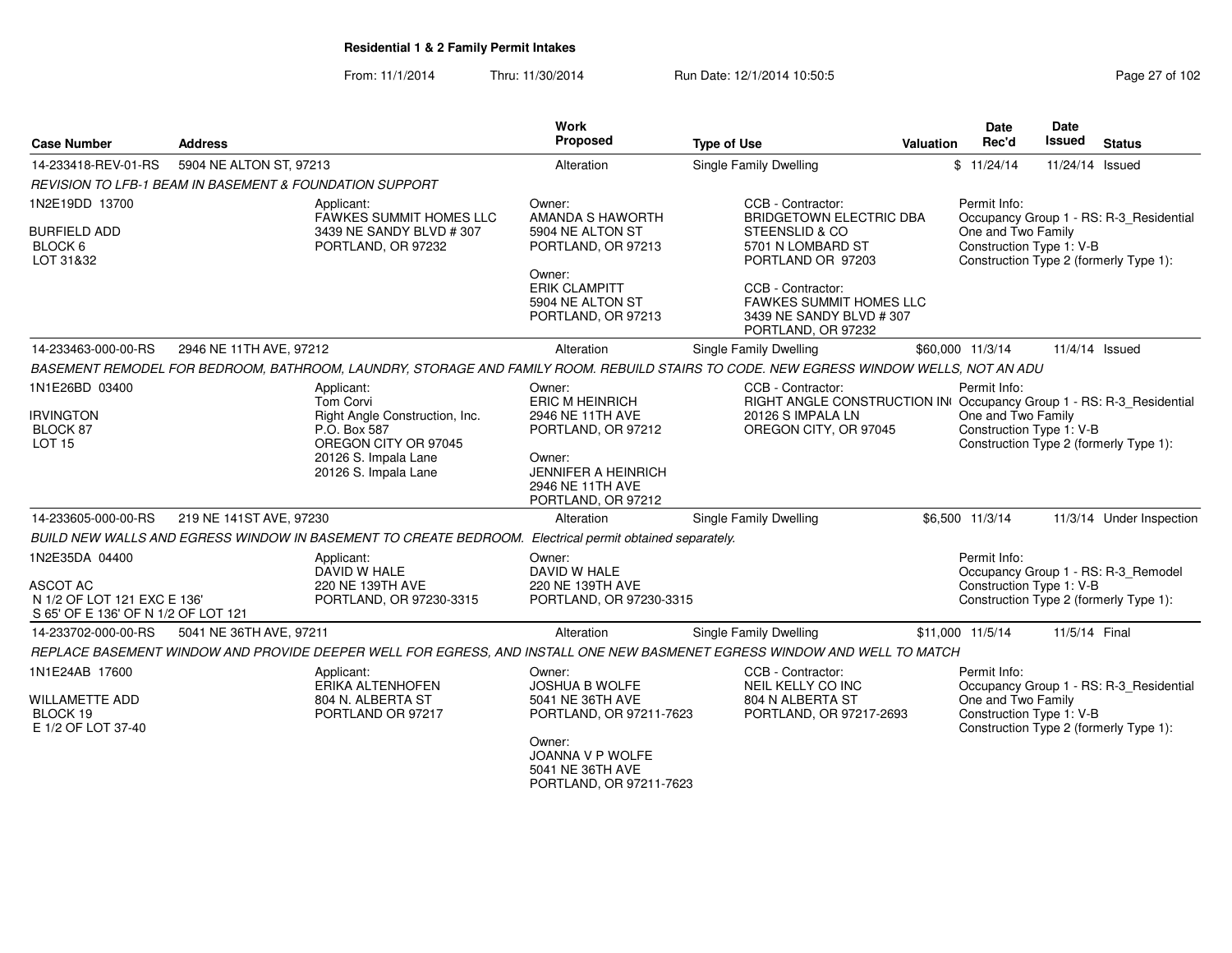From: 11/1/2014Thru: 11/30/2014 Run Date: 12/1/2014 10:50:5<br>
Page 28 of 102

| <b>Case Number</b>                                                  | <b>Address</b>           |                                                                                                                                                                         | Work<br>Proposed                                                                                                                 | <b>Type of Use</b>                                                                                                                   | Valuation |                  | <b>Date</b><br><b>Date</b><br>Rec'd            | <b>Issued</b> | <b>Status</b>                                                                                                             |
|---------------------------------------------------------------------|--------------------------|-------------------------------------------------------------------------------------------------------------------------------------------------------------------------|----------------------------------------------------------------------------------------------------------------------------------|--------------------------------------------------------------------------------------------------------------------------------------|-----------|------------------|------------------------------------------------|---------------|---------------------------------------------------------------------------------------------------------------------------|
| 14-234002-000-00-RS                                                 | 1535 SE 24TH AVE, 97214  |                                                                                                                                                                         | Alteration                                                                                                                       | <b>Single Family Dwelling</b>                                                                                                        |           | \$72,000 11/4/14 |                                                |               | 11/4/14 Issued                                                                                                            |
|                                                                     |                          | REMODEL KITCHEN.  CONVERT BASEMENT TO HABITABLE SPACE INCLUDING NEW LIVING ROOM AND BEDROOM WITH EGRESS WINDOWS.  EXPAND EXISTING DORMER TO EXPAND AND REM <sub>'</sub> |                                                                                                                                  |                                                                                                                                      |           |                  |                                                |               |                                                                                                                           |
| 1S1E02DA 00400                                                      |                          | Applicant:<br>WALLY COUTURE                                                                                                                                             | Owner:<br><b>AQUILA K VELONIS</b>                                                                                                | CCB - Contractor:<br>WALLY COUTURE                                                                                                   |           | Permit Info:     |                                                |               | Occupancy Group 1 - RS: R-3_Residential                                                                                   |
| COLONIAL HTS<br>BLOCK 4<br>LOT <sub>11</sub>                        |                          | <b>ECC REMODELING &amp;</b><br><b>CONSTRUCTION</b><br>10824 SE OAK ST #405<br>MILWAUKIE, OR 97222                                                                       | 1535 SE 24TH AVE<br>PORTLAND, OR 97214-4853<br>Owner:<br><b>HEATHER K VELONIS</b><br>1535 SE 24TH AVE<br>PORTLAND, OR 97214-4853 | <b>ECC REMODELING &amp;</b><br><b>CONSTRUCTION</b><br>10824 SE OAK ST #405<br>MILWAUKIE, OR 97222                                    |           |                  | One and Two Family<br>Construction Type 1: V-B |               | Construction Type 2 (formerly Type 1):                                                                                    |
| 14-234064-000-00-RS                                                 | 8206 SW 42ND AVE, 97219  |                                                                                                                                                                         | Alteration                                                                                                                       | Single Family Dwelling                                                                                                               |           | \$24,000 11/4/14 |                                                |               | 11/4/14 Under Inspection                                                                                                  |
|                                                                     |                          | FOUNDATION REPAIR AND CONVERT PORTION OF BASEMENT TO HABITABLE SPACE TO INCUDE FAMILY ROOM AND BATHROOOM (TOTAL 2 TOILETS)                                              |                                                                                                                                  |                                                                                                                                      |           |                  |                                                |               |                                                                                                                           |
| 1S1E20CC 02600<br>LUNALILO<br>BLOCK 4<br>LOT <sub>16</sub>          |                          | Applicant:<br><b>RJR CONSTRUCTION INC</b><br>PO BOX 1347<br>GRESHAM, OR 97030                                                                                           | Owner:<br><b>MELINDA E RUSSELL</b><br>8206 SW 42ND AVE<br>PORTLAND, OR 97219-3517<br>Owner:<br>PAUL E MEDLYN<br>8206 SW 42ND AVE | CCB - Contractor:<br><b>RJR CONSTRUCTION INC</b><br>PO BOX 1347<br>GRESHAM, OR 97030                                                 |           | Permit Info:     | One and Two Family<br>Construction Type 1: V-B |               | Occupancy Group 1 - RS: R-3 Residential<br>Construction Type 2 (formerly Type 1):                                         |
|                                                                     |                          |                                                                                                                                                                         | PORTLAND, OR 97219-3517                                                                                                          |                                                                                                                                      |           |                  |                                                |               |                                                                                                                           |
| 14-234108-000-00-RS                                                 | 2546 N BALDWIN ST, 97217 |                                                                                                                                                                         | Alteration                                                                                                                       | Single Family Dwelling                                                                                                               |           | \$5,146 11/4/14  |                                                |               | 11/4/14 Under Inspection                                                                                                  |
|                                                                     |                          | KITCHEN REMODEL, REMOVE EXISTING DOOR, REMOVE EXISTING WINDOW, REPLACE WINDOW WITH NEW DOOR, RECONFIGURE KITCHEN LAYOUT                                                 |                                                                                                                                  |                                                                                                                                      |           |                  |                                                |               |                                                                                                                           |
| 1N1E09CD 13000<br>FRANCES ADD<br>BLOCK <sub>2</sub><br>LOT 32&33    |                          | Applicant:<br><b>BRIAN CHARLES REXHOUSE JR</b><br>7141 N CAMPBELL AVE<br>PORTLAND, OR 97217                                                                             | Owner:<br><b>JOHN L CHEADLE</b><br>2546 N BALDWIN ST<br>PORTLAND, OR 97217-6208                                                  | CCB - Contractor:<br>HALL PLUMBING CO.<br>2800 SE 118TH AVE.<br>PORTLAND, OR 97266<br>CCB - Contractor:<br>BRIAN CHARLES REXHOUSE JR |           | Permit Info:     | Construction Type 1: V-B                       |               | Occupancy Group 1 - RS: R-3_Remodel<br>Construction Type 2 (formerly Type 1):<br>Total Square Footage - Display Only: 140 |
|                                                                     |                          |                                                                                                                                                                         |                                                                                                                                  | 7141 N CAMPBELL AVE<br>PORTLAND, OR 97217                                                                                            |           |                  |                                                |               |                                                                                                                           |
| 14-234127-000-00-RS                                                 | 3124 NE 35TH PL, 97212   |                                                                                                                                                                         | Alteration                                                                                                                       | Single Family Dwelling                                                                                                               |           | \$7,352 11/4/14  |                                                |               | 11/4/14 Issued                                                                                                            |
|                                                                     |                          | CONVERT BASEMENT TO LIVING SPACE AND TO INCLUDE LIVING ROOM; DEMO FIREPLACE ON THE MAIN FLOOR, REPLACE STAIRS THAT LEAD TO ATTIC, AND RELOCATE CLOSET DOORS IN AT       |                                                                                                                                  |                                                                                                                                      |           |                  |                                                |               |                                                                                                                           |
| 1N1E25AB 12100<br>MARYLAND HTS<br><b>BLOCK7</b><br>LOT <sub>8</sub> |                          | Applicant:<br><b>DARREN SINGER</b><br>3124 NE 35TH PL<br>PORTLAND, OR 97212-2728                                                                                        | Owner:<br>JENNIFER B KEARSLEY<br>3124 NE 35TH PL<br>PORTLAND, OR 97212-2728<br>Owner:<br><b>DARREN SINGER</b>                    |                                                                                                                                      |           | Permit Info:     | Construction Type 1: V-B                       |               | Occupancy Group 1 - RS: R-3_Remodel<br>Construction Type 2 (formerly Type 1):<br>Total Square Footage - Display Only: 200 |
|                                                                     |                          |                                                                                                                                                                         | 3124 NE 35TH PL<br>PORTLAND, OR 97212-2728                                                                                       |                                                                                                                                      |           |                  |                                                |               |                                                                                                                           |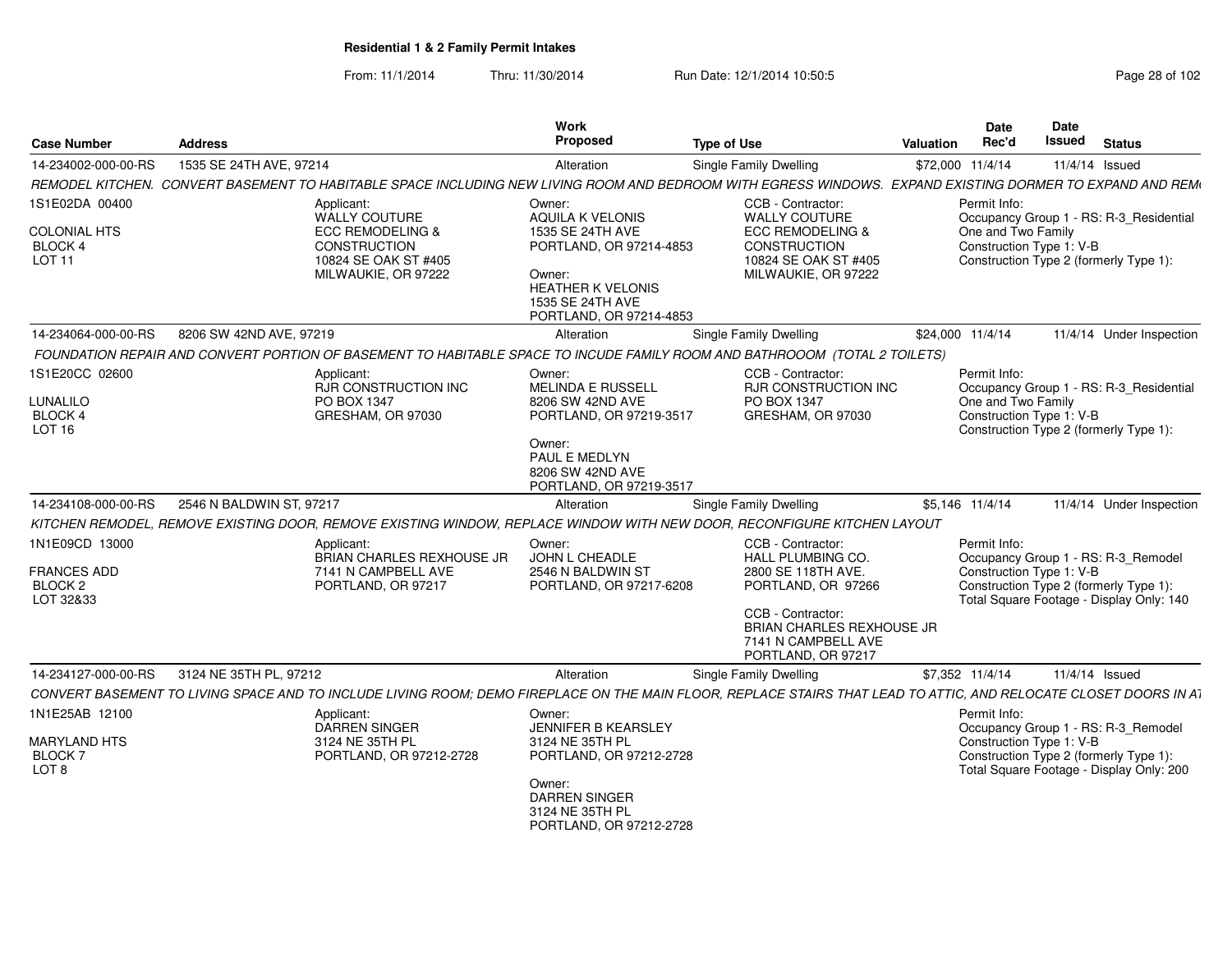From: 11/1/2014Thru: 11/30/2014 Run Date: 12/1/2014 10:50:5<br>
Page 29 of 102

| <b>Case Number</b>                                                      | <b>Address</b>                           |                                                                                                                                                   | <b>Work</b><br>Proposed                                                                                                                                     | <b>Type of Use</b>     |                                                                                                                                        | <b>Valuation</b> | Date<br>Rec'd                                                                         | Date<br><b>Issued</b> | <b>Status</b>                                                                     |
|-------------------------------------------------------------------------|------------------------------------------|---------------------------------------------------------------------------------------------------------------------------------------------------|-------------------------------------------------------------------------------------------------------------------------------------------------------------|------------------------|----------------------------------------------------------------------------------------------------------------------------------------|------------------|---------------------------------------------------------------------------------------|-----------------------|-----------------------------------------------------------------------------------|
| 14-234133-000-00-RS                                                     | 1326 SE ASH ST, 97214                    |                                                                                                                                                   | Alteration                                                                                                                                                  | Single Family Dwelling |                                                                                                                                        |                  | \$5,000 11/4/14                                                                       | 11/4/14 Issued        |                                                                                   |
|                                                                         |                                          | INSTALLING VOLUNTARY SUPPORT POST AND BEAMS TO SUPPORT THE FLOOR                                                                                  |                                                                                                                                                             |                        |                                                                                                                                        |                  |                                                                                       |                       |                                                                                   |
| 1N1E35CD 05600                                                          |                                          | Applicant:                                                                                                                                        | Owner:                                                                                                                                                      |                        | CCB - Contractor:                                                                                                                      |                  | Permit Info:                                                                          |                       |                                                                                   |
| AIKENS<br>BLOCK 279<br>W 1/2 OF LOT 8                                   |                                          | WESTERN CONSTRUCTION<br>SYSTEMS, LLC<br>6970 ZENA RD<br>RICKREALL, OR 97371                                                                       | WACHENBURG INVESTMENTS LLC WESTERN CONSTRUCTION<br>3902 RIVERS EDGE DR<br>LAKE OSWEGO, OR 97034                                                             |                        | SYSTEMS, LLC<br>6970 ZENA RD<br>RICKREALL, OR 97371                                                                                    |                  | One and Two Family<br>Construction Type 1: V-B                                        |                       | Occupancy Group 1 - RS: R-3 Residential<br>Construction Type 2 (formerly Type 1): |
| 14-234133-REV-01-RS                                                     | 1326 SE ASH ST, 97214                    |                                                                                                                                                   | Alteration                                                                                                                                                  | Single Family Dwelling |                                                                                                                                        |                  | \$11/7/14                                                                             | 11/7/14 Issued        |                                                                                   |
|                                                                         |                                          | VALUE ADDED REVISION TO INSTALL ADDITIONAL VOLUNTARY SUPPORT POST AND BEAM FOR FLOOR SUPPORT                                                      |                                                                                                                                                             |                        |                                                                                                                                        |                  |                                                                                       |                       |                                                                                   |
| 1N1E35CD 05600                                                          |                                          | Applicant:<br>WESTERN CONSTRUCTION                                                                                                                | Owner:<br>WACHENBURG INVESTMENTS LLC WESTERN CONSTRUCTION                                                                                                   |                        | CCB - Contractor:                                                                                                                      |                  | Permit Info:                                                                          |                       | Occupancy Group 1 - RS: R-3 Residential                                           |
| AIKENS<br>BLOCK 279<br>W 1/2 OF LOT 8                                   |                                          | SYSTEMS, LLC<br>6970 ZENA RD<br>RICKREALL, OR 97371                                                                                               | 3902 RIVERS EDGE DR<br>LAKE OSWEGO, OR 97034                                                                                                                |                        | SYSTEMS, LLC<br>6970 ZENA RD<br>RICKREALL, OR 97371                                                                                    |                  | One and Two Family<br>Construction Type 1: V-B                                        |                       | Construction Type 2 (formerly Type 1):                                            |
| 14-234180-000-00-RS                                                     | 3632 SW VERMONT ST, 97219                |                                                                                                                                                   | Alteration                                                                                                                                                  | Single Family Dwelling |                                                                                                                                        |                  | \$500 11/4/14                                                                         | 11/4/14 Final         |                                                                                   |
|                                                                         | PRESCRIPTIVE SOLAR-ROOF MOUNTED - 3.85kW |                                                                                                                                                   |                                                                                                                                                             |                        |                                                                                                                                        |                  |                                                                                       |                       |                                                                                   |
| 1S1E20BA 01900                                                          |                                          | Applicant:                                                                                                                                        | Owner:                                                                                                                                                      |                        | CCB - Contractor:                                                                                                                      |                  | Permit Info:                                                                          |                       |                                                                                   |
| LYNDHURST<br><b>BLOCK1</b><br>LOT 2-4&9-11 TL 1900                      |                                          | ELEMENTAL ENERGY LLC<br>830 NE HAZELFERN PL<br>PORTLAND, OR 97232                                                                                 | <b>GREGORY J DOUGLASS</b><br>3632 SW VERMONT ST<br>PORTLAND, OR 97219                                                                                       |                        | ELEMENTAL ENERGY LLC<br>830 NE HAZELFERN PL<br>PORTLAND, OR 97232                                                                      |                  | Occupancy Group 1 - RS: U_Private<br>Garage\Utility Misc.<br>Construction Type 1: V-B |                       | Construction Type 2 (formerly Type 1):                                            |
|                                                                         |                                          |                                                                                                                                                   | Owner:<br>JOSIANE Y DOUGLASS<br>3632 SW VERMONT ST<br>PORTLAND, OR 97219                                                                                    |                        | CCB - Contractor:<br>ALAMEDA ELECTRIC LLC<br>3415 NE 44TH<br>PORTLAND, OR 97213                                                        |                  |                                                                                       |                       |                                                                                   |
| 14-234268-000-00-RS                                                     | 7221 SW BRIER PL, 97219                  |                                                                                                                                                   | Alteration                                                                                                                                                  | Single Family Dwelling |                                                                                                                                        |                  | \$8,000 11/4/14                                                                       |                       | 11/4/14 Under Inspection                                                          |
|                                                                         |                                          | FRAME DORMER ON REAR OF HOUSE FOR ADDITIONAL HEADROOM HEIGHT AT LANDING.NO NEW BATHROOMS. 1 TOILET TOTAL.                                         |                                                                                                                                                             |                        |                                                                                                                                        |                  |                                                                                       |                       |                                                                                   |
| 1S1E22BC 05200<br>CORBETT TERR RPLT<br><b>BLOCK1</b><br>LOT 5&6 TL 5200 |                                          | Applicant:<br>Tom Corvi<br>Right Angle Construction, Inc.<br>P.O. Box 587<br>OREGON CITY OR 97045<br>20126 S. Impala Lane<br>20126 S. Impala Lane | Owner:<br><b>PAUL D SULLIVAN</b><br>7221 SW BRIER PL<br>PORTLAND, OR 97219-2263<br>Owner:<br>DANA M SULLIVAN<br>7221 SW BRIER PL<br>PORTLAND, OR 97219-2263 |                        | CCB - Contractor:<br>RIGHT ANGLE CONSTRUCTION IN Occupancy Group 1 - RS: R-3_Residential<br>20126 S IMPALA LN<br>OREGON CITY, OR 97045 |                  | Permit Info:<br>One and Two Family<br>Construction Type 1: V-B                        |                       | Construction Type 2 (formerly Type 1):                                            |
| 14-234280-000-00-RS                                                     | 4735 SW 26TH DR, 97201                   |                                                                                                                                                   | Alteration                                                                                                                                                  | Single Family Dwelling |                                                                                                                                        |                  | \$2,900 11/5/14                                                                       | 11/5/14 Final         |                                                                                   |
|                                                                         |                                          | CONVERT PORTION OF GARAGE TO NEW POWDER ROOM OFF THE KITCHEN (3 BATHROOMS TOTAL)                                                                  |                                                                                                                                                             |                        |                                                                                                                                        |                  |                                                                                       |                       |                                                                                   |
| 1S1E17AA 10000                                                          |                                          | Applicant:<br><b>JOSHUA SVAREN</b>                                                                                                                | Owner:<br><b>ADAM TUCKER</b>                                                                                                                                |                        |                                                                                                                                        |                  | Permit Info:                                                                          |                       | Occupancy Group 1 - RS: R-3_Residential                                           |
| <b>FERNCREST</b><br><b>BLOCK 5</b><br>LOT <sub>2</sub>                  |                                          | 1410 NW KEARNEY ST #719<br>PORTLAND, OR 97209                                                                                                     | PO BOX 4545<br>PORTLAND, OR 97208                                                                                                                           |                        |                                                                                                                                        |                  | One and Two Family<br>Construction Type 1: V-B                                        |                       | Construction Type 2 (formerly Type 1):                                            |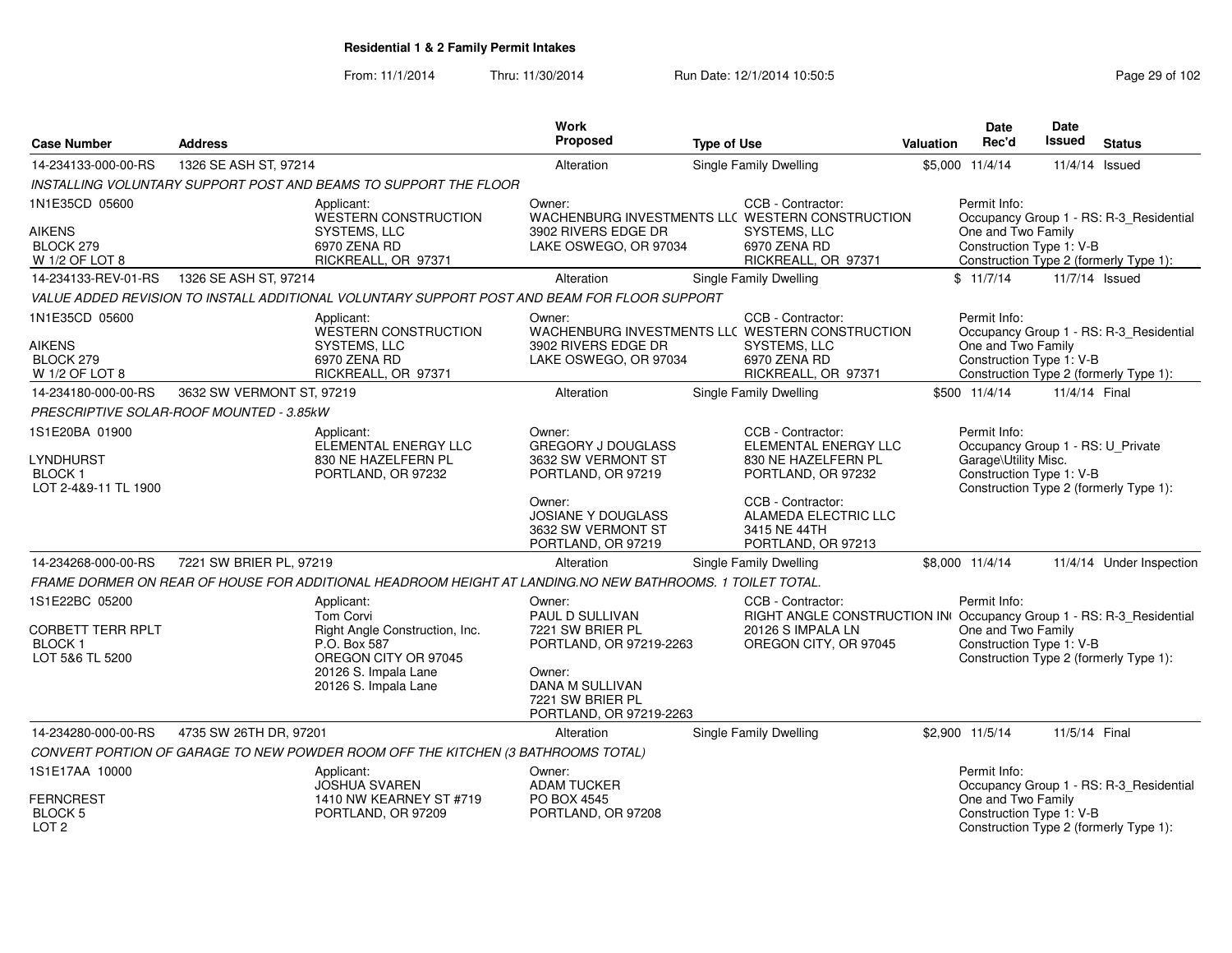From: 11/1/2014Thru: 11/30/2014 Run Date: 12/1/2014 10:50:5<br>
Page 30 of 102

| <b>Case Number</b>                                                                             | <b>Address</b>                                                                                                                                               | Work<br>Proposed                                                                                                   | <b>Type of Use</b>                                                                    | Valuation        | <b>Date</b><br>Rec'd                                                                                           | Date<br><b>Issued</b> | <b>Status</b>  |                                         |
|------------------------------------------------------------------------------------------------|--------------------------------------------------------------------------------------------------------------------------------------------------------------|--------------------------------------------------------------------------------------------------------------------|---------------------------------------------------------------------------------------|------------------|----------------------------------------------------------------------------------------------------------------|-----------------------|----------------|-----------------------------------------|
| 14-234358-000-00-RS                                                                            | 2730 NE 52ND AVE, 97213                                                                                                                                      | Alteration                                                                                                         | Single Family Dwelling                                                                | \$45,000 11/4/14 |                                                                                                                |                       |                | 11/4/14 Under Inspection                |
|                                                                                                | BASEMENT REMODEL. LOWERING OF BASEMENT FLOOR. NO NEW BATHROOM.                                                                                               |                                                                                                                    |                                                                                       |                  |                                                                                                                |                       |                |                                         |
| 1N2E30AC 06900                                                                                 |                                                                                                                                                              | Owner:<br>ANNE M KNUDSEN                                                                                           | CCB - Contractor:<br><b>DIXON REMODELING &amp;</b>                                    |                  | Permit Info:                                                                                                   |                       |                | Occupancy Group 1 - RS: R-3_Residential |
| ROSE CITY PK<br>BLOCK 96<br>LOT 13                                                             |                                                                                                                                                              | 2730 NE 52ND AVE<br>PORTLAND, OR 97213<br>Owner:<br>ROBERT SCHNEIDMILLER<br>2730 NE 52ND AVE<br>PORTLAND, OR 97213 | <b>RESTORATION</b><br>8050 SE 13TH SUITE 104<br>PORTLAND OR 97202                     |                  | One and Two Family<br>Construction Type 1: V-B<br>Construction Type 2 (formerly Type 1):                       |                       |                |                                         |
| 14-234456-000-00-RS                                                                            | 6210 NE 41ST AVE, 97211                                                                                                                                      | Alteration                                                                                                         | <b>Single Family Dwelling</b>                                                         |                  | \$500 11/5/14                                                                                                  |                       | 11/5/14 Final  |                                         |
|                                                                                                | SOLAR-NEW ROOF MOUNTED PV 2.55kW SYSTEM-PRESCRIPTIVE                                                                                                         |                                                                                                                    |                                                                                       |                  |                                                                                                                |                       |                |                                         |
| 1N1E13DA 02100<br>AINSWORTH PK ADD<br>BLOCK <sub>2</sub><br>LOT <sub>7</sub><br>S 1/2 OF LOT 9 | Applicant:<br>SOLARCITY CORPORATION<br>6132 NE 112th AVE<br>PORTLAND, OR 97220                                                                               | Owner:<br>DANIEL R OUDERKIRK<br>6210 NE 41ST AVE<br>PORTLAND, OR 97211-7939                                        | CCB - Contractor:<br>SOLARCITY CORPORATION<br>6132 NE 112th AVE<br>PORTLAND, OR 97220 |                  | Permit Info:<br>One and Two Family<br>Construction Type 1: V-B<br>Construction Type 2 (formerly Type 1):       |                       |                | Occupancy Group 1 - RS: R-3_Residential |
| 14-234468-000-00-RS                                                                            | 16704 SE MILL ST, 97233                                                                                                                                      | Alteration                                                                                                         | <b>Single Family Dwelling</b>                                                         |                  | \$500 11/5/14                                                                                                  |                       | 11/5/14 Issued |                                         |
|                                                                                                | SOLAR-NEW ROOF MOUNTED 15.045kW SYSTEM-PRESCRIPTIVE                                                                                                          |                                                                                                                    |                                                                                       |                  |                                                                                                                |                       |                |                                         |
| 1S3E06CA 03700<br><b>MILLBRAE</b><br>BLOCK <sub>2</sub><br>LOT <sub>1</sub>                    | Applicant:<br>SOLARCITY CORPORATION<br>6132 NE 112th AVE<br>PORTLAND, OR 97220                                                                               | Owner:<br><b>ILEANA B JEWELL</b><br><b>16704 SE MILL ST</b><br>PORTLAND, OR 97233-4436                             | CCB - Contractor:<br>SOLARCITY CORPORATION<br>6132 NE 112th AVE<br>PORTLAND, OR 97220 |                  | Permit Info:<br>One and Two Family<br>Construction Type 1: V-B<br>Construction Type 2 (formerly Type 1):       |                       |                | Occupancy Group 1 - RS: R-3 Residential |
| 14-234503-000-00-RS                                                                            | 1705 NE 54TH AVE, 97213                                                                                                                                      | Alteration                                                                                                         | Single Family Dwelling                                                                | \$4,000 11/5/14  |                                                                                                                |                       |                | 11/5/14 Under Inspection                |
|                                                                                                | ADD NEW BATHROOM, LAUNDRY ROOM, AND MECH ROOM. ADD SINK WITH ICE MACHINE AND IN BASEMENT - REMAING BASEMENT TO BE STORAGE, NON-HABITABLE SPACE ONLY. REPLACE |                                                                                                                    |                                                                                       |                  |                                                                                                                |                       |                |                                         |
| 1N2E30DC 08800<br><b>ELMHURST</b><br>BLOCK 16<br>LOT <sub>9</sub>                              | Applicant:<br><b>JOSEPH D BOWLES</b><br>1705 NE 54TH AVE<br>PORTLAND, OR 97213-2751                                                                          | Owner:<br><b>JOSEPH D BOWLES</b><br>1705 NE 54TH AVE<br>PORTLAND, OR 97213-2751                                    |                                                                                       |                  | Permit Info:<br>One and Two Family<br>Construction Type 1: V-B<br>Construction Type 2 (formerly Type 1):       |                       |                | Occupancy Group 1 - RS: R-3_Residential |
|                                                                                                |                                                                                                                                                              | Owner:<br><b>TRACY M BOWLES</b><br>1705 NE 54TH AVE<br>PORTLAND, OR 97213-2751                                     |                                                                                       |                  |                                                                                                                |                       |                |                                         |
| 14-234561-000-00-RS                                                                            | 4227 SE 75TH AVE, 97206                                                                                                                                      | Alteration                                                                                                         | <b>Single Family Dwelling</b>                                                         | \$31,540 11/5/14 |                                                                                                                |                       |                | 11/5/14 Under Inspection                |
|                                                                                                | CONVERT BASEMENT TO HABITABLE SPACE TO INCLUDE TWO NEW BEDROOMS, ONE NEW BATHROOM +++Plumbing, Electrical and Mechanical to be purchased seperate. +++       |                                                                                                                    |                                                                                       |                  |                                                                                                                |                       |                |                                         |
| 1S2E08DC 09200                                                                                 | Applicant:<br>MIKE MONTGOMERY                                                                                                                                | Owner:<br>MULTNOMAH COUNTY                                                                                         |                                                                                       |                  | Permit Info:<br>Occupancy Group 1 - RS: R-3_Remodel                                                            |                       |                |                                         |
| ESSEX PK<br>E 121' OF S 52.5' LOT 12 EXC PT IN ST                                              | 5531 SW BUDDINGTON ST<br>PORTLAND, OR 97219                                                                                                                  | PO BOX 2716<br>PORTLAND, OR 97208-2716                                                                             |                                                                                       |                  | Construction Type 1: V-B<br>Construction Type 2 (formerly Type 1):<br>Total Square Footage - Display Only: 858 |                       |                |                                         |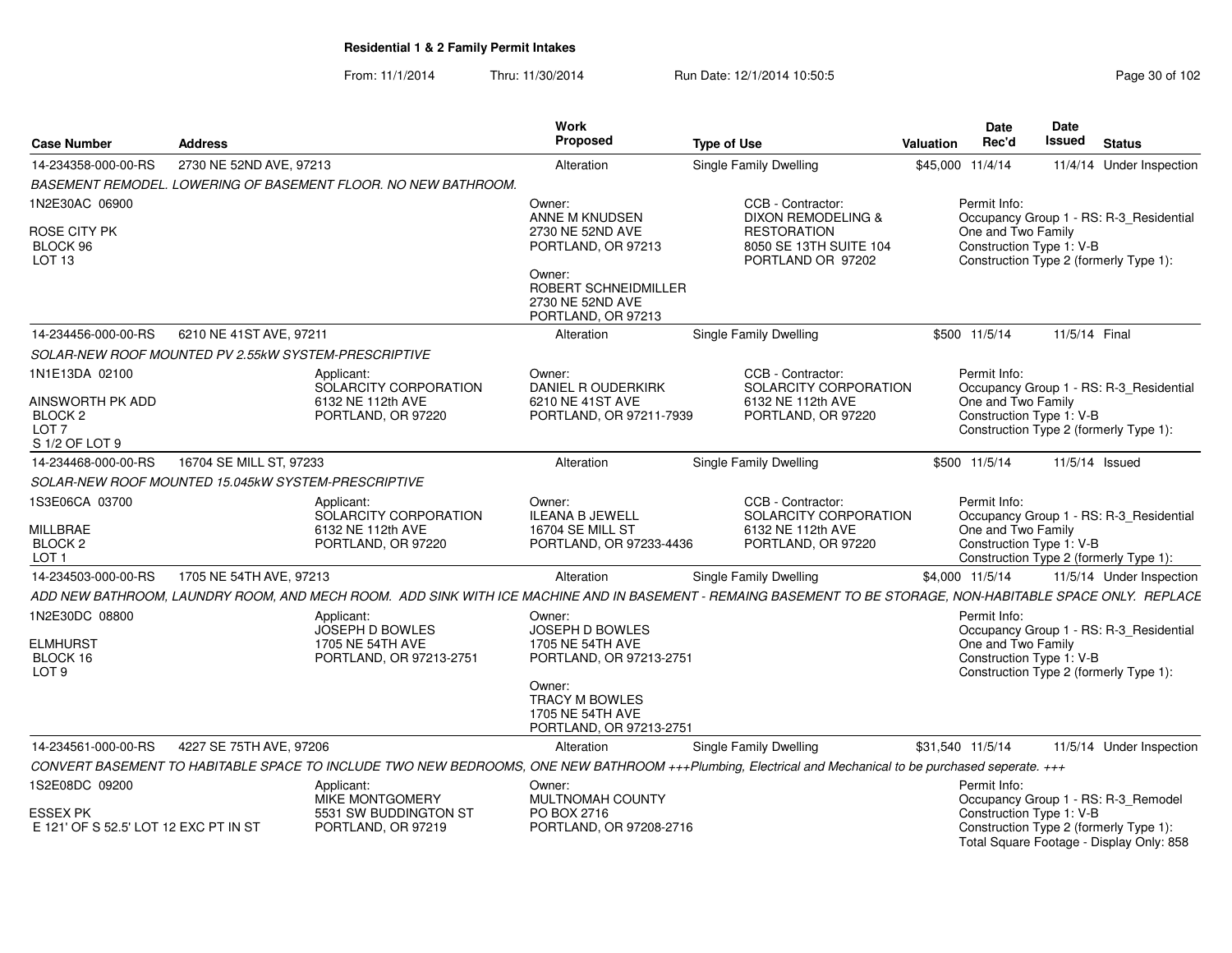From: 11/1/2014Thru: 11/30/2014 Run Date: 12/1/2014 10:50:5<br>
Page 31 of 102

| <b>Case Number</b>                                                                     | <b>Address</b>             |                                                                                           | Work<br><b>Proposed</b>                                                                                                                                              | <b>Type of Use</b>                                                                                          | <b>Valuation</b> | <b>Date</b><br>Rec'd                                           | <b>Date</b><br><b>Issued</b> | <b>Status</b>                                                                     |
|----------------------------------------------------------------------------------------|----------------------------|-------------------------------------------------------------------------------------------|----------------------------------------------------------------------------------------------------------------------------------------------------------------------|-------------------------------------------------------------------------------------------------------------|------------------|----------------------------------------------------------------|------------------------------|-----------------------------------------------------------------------------------|
| 14-234567-000-00-RS                                                                    | 3035 NW CORNELL RD, 97210  |                                                                                           | Alteration                                                                                                                                                           | Single Family Dwelling                                                                                      |                  | \$2,000 11/5/14                                                |                              | 11/5/14 Under Inspection                                                          |
| <b>VOLUNTARY SEISMIC UPGRADE</b>                                                       |                            |                                                                                           |                                                                                                                                                                      |                                                                                                             |                  |                                                                |                              |                                                                                   |
| 1N1E32AB 09100<br><b>WILLAMETTE HTS ADD</b><br>BLOCK <sub>3</sub><br>LOT <sub>18</sub> |                            | Applicant:<br>ANDREW OSBORN<br><b>NW SEISMIC</b><br>2649 SE STEPHENS<br>PORTLAND OR 97214 | Owner:<br><b>CHRISTOPHER KUNI</b><br>3035 NW CORNELL RD<br>PORTLAND, OR 97210-2744<br>Owner:<br><b>ELLEN M KUNI</b><br>3035 NW CORNELL RD<br>PORTLAND, OR 97210-2744 | CCB - Contractor:<br><b>MICHAEL WIEBER</b><br>ELYSIUM CONSTRUCTION LLC<br>PO BOX 12010<br>PORTLAND OR 97212 |                  | Permit Info:<br>One and Two Family<br>Construction Type 1: V-B |                              | Occupancy Group 1 - RS: R-3 Residential<br>Construction Type 2 (formerly Type 1): |
| 14-234567-REV-01-RS                                                                    | 3035 NW CORNELL RD, 97210  |                                                                                           | Alteration                                                                                                                                                           | Single Family Dwelling                                                                                      |                  | \$400 11/7/14                                                  |                              | 11/7/14 Issued                                                                    |
|                                                                                        |                            | VALUE ADDED REVISION TO ADD EXTERIOR SHEATHING AND USE LEDGER                             |                                                                                                                                                                      |                                                                                                             |                  |                                                                |                              |                                                                                   |
| 1N1E32AB 09100<br><b>WILLAMETTE HTS ADD</b><br>BLOCK <sub>3</sub><br>LOT <sub>18</sub> |                            | Applicant:<br>ANDREW OSBORN<br><b>NW SEISMIC</b><br>2649 SE STEPHENS<br>PORTLAND OR 97214 | Owner:<br><b>CHRISTOPHER KUNI</b><br>3035 NW CORNELL RD<br>PORTLAND, OR 97210-2744<br>Owner:<br><b>ELLEN M KUNI</b><br>3035 NW CORNELL RD<br>PORTLAND, OR 97210-2744 | CCB - Contractor:<br><b>MICHAEL WIEBER</b><br>ELYSIUM CONSTRUCTION LLC<br>PO BOX 12010<br>PORTLAND OR 97212 |                  | Permit Info:<br>One and Two Family<br>Construction Type 1: V-B |                              | Occupancy Group 1 - RS: R-3 Residential<br>Construction Type 2 (formerly Type 1): |
| 14-234571-000-00-RS                                                                    | 4274 SE MORRISON ST, 97215 |                                                                                           | Alteration                                                                                                                                                           | Single Family Dwelling                                                                                      |                  | \$2,000 11/5/14                                                | 11/5/14 Final                |                                                                                   |
| <b>SEISMIC-VOLUNTARY SEISMIC UPGRADE</b>                                               |                            |                                                                                           |                                                                                                                                                                      |                                                                                                             |                  |                                                                |                              |                                                                                   |
| 1S2E06BB 14800<br><b>CLARE ADD</b><br><b>BLOCK 4</b><br>LOT <sub>8</sub>               |                            | Applicant:<br>ANDREW OSBORN<br><b>NW SEISMIC</b><br>2649 SE STEPHENS<br>PORTLAND OR 97214 | Owner:<br><b>MATTHEW B NEIDICH</b><br>4274 SE MORRISON ST<br>PORTLAND, OR 97215-1638<br>Owner:<br>ALYCIA L NEIDICH<br>4274 SE MORRISON ST<br>PORTLAND, OR 97215-1638 | CCB - Contractor:<br><b>MICHAEL WIEBER</b><br>ELYSIUM CONSTRUCTION LLC<br>PO BOX 12010<br>PORTLAND OR 97212 |                  | Permit Info:<br>One and Two Family<br>Construction Type 1: V-B |                              | Occupancy Group 1 - RS: R-3 Residential<br>Construction Type 2 (formerly Type 1): |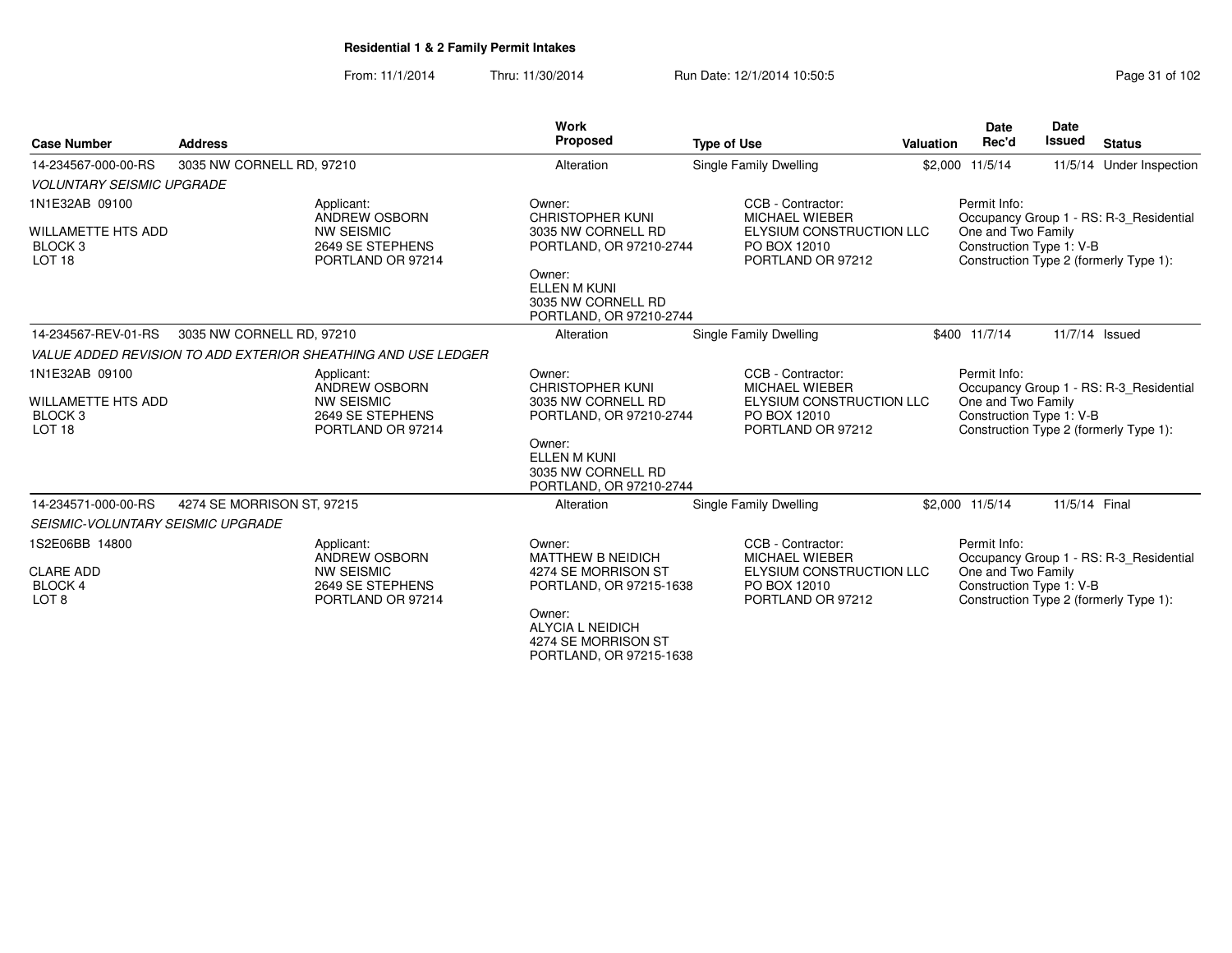From: 11/1/2014Thru: 11/30/2014 Run Date: 12/1/2014 10:50:5<br>
Page 32 of 102

|                                                                         |                                                    |                                                                                                                   | Work                                                                            |                                                                                                                          |                  | <b>Date</b>                                                    | Date            |                                                                                                                           |
|-------------------------------------------------------------------------|----------------------------------------------------|-------------------------------------------------------------------------------------------------------------------|---------------------------------------------------------------------------------|--------------------------------------------------------------------------------------------------------------------------|------------------|----------------------------------------------------------------|-----------------|---------------------------------------------------------------------------------------------------------------------------|
| <b>Case Number</b>                                                      | <b>Address</b>                                     |                                                                                                                   | <b>Proposed</b>                                                                 | <b>Type of Use</b>                                                                                                       | <b>Valuation</b> | Rec'd                                                          | <b>Issued</b>   | <b>Status</b>                                                                                                             |
| 14-234671-000-00-RS                                                     | 4807 SE OGDEN ST, 97206                            |                                                                                                                   | Alteration                                                                      | <b>Single Family Dwelling</b>                                                                                            |                  | \$25,000 11/5/14                                               |                 | 11/5/14 Under Inspection                                                                                                  |
|                                                                         | ADD BEDROOM, BATHROOM AND STORAGE AREA TO BASEMENT |                                                                                                                   |                                                                                 |                                                                                                                          |                  |                                                                |                 |                                                                                                                           |
| 1S2E19BD 15100<br><b>ERROL HTS</b><br><b>BLOCK 5</b><br>LOT 22 TL 15100 |                                                    | Applicant:<br><b>SEAN MONROE</b><br>SKYLINE CONTRACTING LLC<br>4315 SE CRYSTAL SPRINGS BLVD<br>PORTLAND, OR 97206 | Owner:<br><b>LESLEY CARLSTON</b><br>4807 SE OGDEN ST<br>PORTLAND, OR 97206-8351 | CCB - Contractor:<br><b>WINNER ELECTRIC</b><br><b>CONSTRUCTION INC</b><br>17087 SE WILEY WAY<br>MILWAUKIE OR 97267       |                  | Permit Info:<br>Construction Type 1: V-B                       |                 | Occupancy Group 1 - RS: R-3_Remodel<br>Construction Type 2 (formerly Type 1):<br>Total Square Footage - Display Only: 230 |
|                                                                         |                                                    |                                                                                                                   |                                                                                 | CCB - Contractor:<br>PRESTO PLUMBING LLC<br><b>ALOHA</b><br>P O BOX 7295<br>ALOHA OR 97007                               |                  |                                                                |                 |                                                                                                                           |
|                                                                         |                                                    |                                                                                                                   |                                                                                 | CCB - Contractor:<br><b>SEAN MONROE</b><br>SKYLINE CONTRACTING LLC<br>4315 SE CRYSTAL SPRINGS BLVD<br>PORTLAND, OR 97206 |                  |                                                                |                 |                                                                                                                           |
| 14-234693-000-00-RS                                                     | 6234 SE 30TH AVE, 97202                            |                                                                                                                   | Alteration                                                                      | Single Family Dwelling                                                                                                   |                  | \$5,300 11/5/14                                                |                 | 11/5/14 Under Inspection                                                                                                  |
|                                                                         |                                                    | CONVERT BASEMENT TO LIVING SPACE TO INCLUDE NEW LAUNDRY ROOM HOBBIE ROOM, FURR OUT WALLS                          |                                                                                 |                                                                                                                          |                  |                                                                |                 |                                                                                                                           |
| 1S1E13CD 05500<br><b>EASTMORELAND</b><br>BLOCK 36<br>S 37 1/2' OF LOT 3 |                                                    | Applicant:<br>JEREME GERNAND<br>S SQUARED ENTERPRISES<br>4238 SE MONROE<br>MILWAUKIE OR 97222                     | Owner:<br>ANTHONY MONTANARO<br>2930 SE CLAYBOURNE ST<br>PORTLAND, OR 97202-8740 | CCB - Contractor:<br><b>JEREME GERNAND</b><br>S SQUARED ENTERPRISES<br>4238 SE MONROE<br>MILWAUKIE OR 97222              |                  | Permit Info:<br>One and Two Family<br>Construction Type 1: V-B |                 | Occupancy Group 1 - RS: R-3_Residential<br>Construction Type 2 (formerly Type 1):                                         |
| N 1/2 OF LOT 4                                                          |                                                    |                                                                                                                   | Owner:<br>KAREN MONTANARO<br>2930 SE CLAYBOURNE ST<br>PORTLAND, OR 97202-8740   |                                                                                                                          |                  |                                                                |                 |                                                                                                                           |
| 14-234983-000-00-RS                                                     | 5770 SW SALMON ST, 97221                           |                                                                                                                   | Alteration                                                                      | Single Family Dwelling                                                                                                   |                  | \$20,218 11/19/14                                              | 11/19/14 Issued |                                                                                                                           |
|                                                                         |                                                    | CONVERT BASEMENT TO LIVING SPACE AND INCLUDE NEW BEDROOM AND NEW BATHROOM: NEW EGRESS WINDOW IN BEDROOM           |                                                                                 |                                                                                                                          |                  |                                                                |                 |                                                                                                                           |
| 1S1E06BD 02800<br>SECTION 06 1S 1E<br>TL 2800 0.38 ACRES                |                                                    | Applicant:<br><b>TYJOR LLC</b><br>1320 SE 84TH AVE<br>PORTLAND, OR 97216-1311                                     | Owner:<br><b>TYJOR LLC</b><br>1320 SE 84TH AVE<br>PORTLAND, OR 97216-1311       |                                                                                                                          |                  | Permit Info:<br>Construction Type 1: V-B                       |                 | Occupancy Group 1 - RS: R-3_Remodel<br>Construction Type 2 (formerly Type 1):<br>Total Square Footage - Display Only: 550 |
| 14-235090-000-00-RS                                                     | 3124 NE 16TH AVE, 97212                            |                                                                                                                   | Alteration                                                                      | <b>Single Family Dwelling</b>                                                                                            |                  | \$1,500 11/6/14                                                | 11/6/14 Final   |                                                                                                                           |
| <b>VOLUNTARY SEISMIC STRENGTHENING</b>                                  |                                                    |                                                                                                                   |                                                                                 |                                                                                                                          |                  |                                                                |                 |                                                                                                                           |
| 1N1E26AB 13900<br>IRVINGTON<br>BLOCK 55                                 |                                                    | Applicant:<br>MIKE ROSE CONTRACTING LLC<br>3543 SE FRANKLIN ST<br>PORTLAND, OR 97202                              | Owner:<br>RAYMOND C CABALLERO<br>3124 NE 16TH AVE<br>PORTLAND, OR 97212-2309    | CCB - Contractor:<br>MIKE ROSE CONTRACTING LLC<br>3543 SE FRANKLIN ST<br>PORTLAND, OR 97202                              |                  | Permit Info:<br>Construction Type 1: V-B                       |                 | Occupancy Group 1 - RS: R-3 Remodel<br>Construction Type 2 (formerly Type 1):                                             |
| LOT <sub>13</sub>                                                       |                                                    |                                                                                                                   | Owner:<br>MARY H CABALLERO<br>3124 NE 16TH AVE<br>PORTLAND, OR 97212-2309       |                                                                                                                          |                  |                                                                |                 |                                                                                                                           |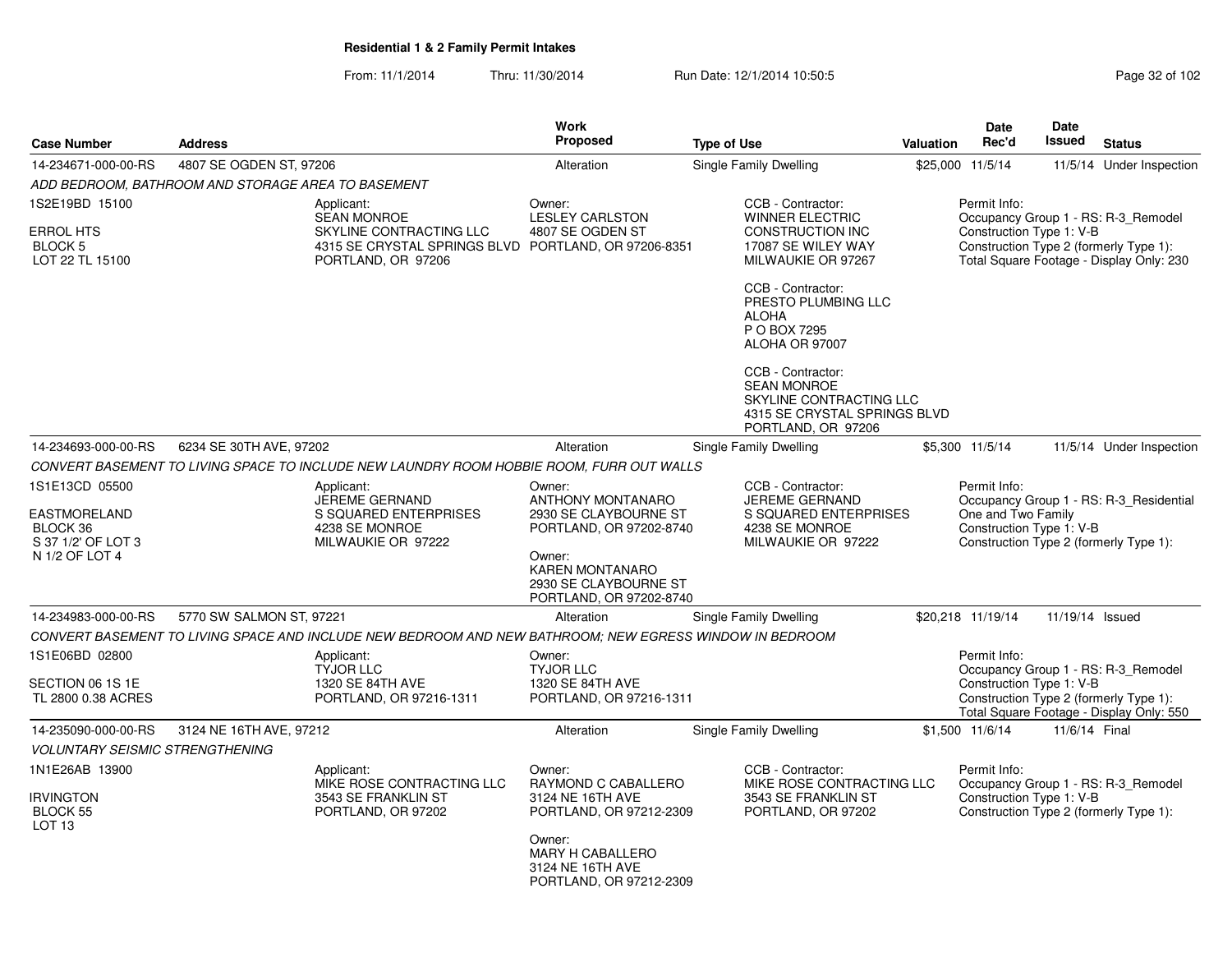From: 11/1/2014Thru: 11/30/2014 Run Date: 12/1/2014 10:50:5<br> **Page 33 of 102** 

| <b>Case Number</b>                                                                      | <b>Address</b>                                          |                                                                                                                                                                  | <b>Work</b><br><b>Proposed</b>                                                                                                                                             | <b>Type of Use</b>                                                                                                                             | Valuation | Date<br>Rec'd                                                  | Date<br>Issued  | <b>Status</b>                                                                     |
|-----------------------------------------------------------------------------------------|---------------------------------------------------------|------------------------------------------------------------------------------------------------------------------------------------------------------------------|----------------------------------------------------------------------------------------------------------------------------------------------------------------------------|------------------------------------------------------------------------------------------------------------------------------------------------|-----------|----------------------------------------------------------------|-----------------|-----------------------------------------------------------------------------------|
| 14-235190-000-00-RS                                                                     | 5118 N PRINCETON ST, 97203                              |                                                                                                                                                                  | Alteration                                                                                                                                                                 | Single Family Dwelling                                                                                                                         |           | \$2,300 11/6/14                                                |                 | 11/6/14 Under Inspection                                                          |
|                                                                                         |                                                         | KITCHEN REMODEL ENLARGE OPENING, TO INCLUDE ONE(1) BEAM. ELEC AND PLUMBING TO BE PULLED SEPERATE./***KITCHEN REMODEL - EXTERNAL VENT FOR MICRORANGE HOOD 11/17/1 |                                                                                                                                                                            |                                                                                                                                                |           |                                                                |                 |                                                                                   |
| 1N1E07DD 01700<br>UNIVERSITY PK<br>BLOCK 62<br>LOT <sub>3</sub><br>WLY 18 1/3' OF LOT 4 |                                                         | Applicant:<br>NORTHWEST HOME & REMODEL<br><b>INC</b><br>38954 PROCTOR BLVD 195<br><b>SANDY, OR 97055</b>                                                         | Owner:<br><b>KENNETH G DAVIS</b><br>5118 N PRINCETON ST<br>PORTLAND, OR 97203-4467<br>Owner:<br><b>CONSTANCE E DAVIS</b><br>5118 N PRINCETON ST<br>PORTLAND, OR 97203-4467 | CCB - Contractor:<br>NORTHWEST HOME & REMODEL<br>INC.<br>38954 PROCTOR BLVD 195<br><b>SANDY, OR 97055</b>                                      |           | Permit Info:<br>One and Two Family<br>Construction Type 1: V-B |                 | Occupancy Group 1 - RS: R-3_Residential<br>Construction Type 2 (formerly Type 1): |
| 14-235210-000-00-RS                                                                     | 1336 SE SPOKANE ST, 97202                               |                                                                                                                                                                  | Alteration                                                                                                                                                                 | <b>Single Family Dwelling</b>                                                                                                                  |           | \$1,600 11/18/14                                               | 11/18/14 Issued |                                                                                   |
|                                                                                         |                                                         | REPLACE EXISTING SECOND STORY BALCONY TO MASTER BEDROOM-ADD NEW LANDING NEW EXTERIOR STAIR ACCESS.                                                               |                                                                                                                                                                            |                                                                                                                                                |           |                                                                |                 |                                                                                   |
| 1S1E23CD 00400<br>SELLWOOD<br><b>BLOCK 55</b><br><b>LOT 15</b><br>W 16' OF LOT 16       |                                                         | Applicant:<br><b>TERRY HELLEM</b><br>PROJECTIVE BUILDING DESIGNS<br>PO BOX 6542<br>BEAVERTON OR 97007                                                            | Owner:<br>RICHARD F BLOOM<br>1336 SE SPOKANE ST<br>PORTLAND, OR 97202-6634<br>Owner:<br>DEBORAH S BLOOM<br>1336 SE SPOKANE ST<br>PORTLAND, OR 97202-6634                   | CCB - Contractor:<br>THOMAS ALVAH HUCKABEE<br>1343 SE SPOKANE ST<br>PORTLAND, OR 97202                                                         |           | Permit Info:<br>One and Two Family<br>Construction Type 1: V-B |                 | Occupancy Group 1 - RS: R-3 Residential<br>Construction Type 2 (formerly Type 1): |
| 14-235278-000-00-RS                                                                     | 1240 NW SUMMIT AVE, 97210                               |                                                                                                                                                                  | Alteration                                                                                                                                                                 | Single Family Dwelling                                                                                                                         |           | \$150,000 11/6/14                                              |                 | 11/6/14 Issued                                                                    |
|                                                                                         |                                                         | INTERIOR REMODEL. INSTALL STAIRCASE TO ATTIC FOR ATTIC CONVERSION. NO TOILETS ADDED.                                                                             |                                                                                                                                                                            |                                                                                                                                                |           |                                                                |                 |                                                                                   |
| 1N1E32AA 12500<br>FORDHAM HTS<br><b>BLOCK 2</b><br>LOT 2&3 TL 12500                     |                                                         | Applicant:<br>Joshua Salinger<br>BIRDSMOUTH CONSTRUCTION LLE 1240 NW SUMMIT AVE<br>1633 SE 55TH AVE<br>PORTLAND, OR 97215                                        | Owner:<br><b>TYLER PARENT</b><br>PORTLAND, OR 97210-2822<br>Owner:<br><b>ROSA PARENT</b><br>1240 NW SUMMIT AVE<br>PORTLAND, OR 97210-2822                                  | CCB - Contractor:<br>BIRDSMOUTH CONSTRUCTION LL <sup>1</sup> Occupancy Group 1 - RS: R-3_Residential<br>1633 SE 55TH AVE<br>PORTLAND, OR 97215 |           | Permit Info:<br>One and Two Family<br>Construction Type 1: V-B |                 | Construction Type 2 (formerly Type 1):                                            |
| 14-235377-000-00-RS                                                                     | 3307 NE 11TH AVE, 97212                                 |                                                                                                                                                                  | Alteration                                                                                                                                                                 | Single Family Dwelling                                                                                                                         |           | \$35,000 11/6/14                                               |                 | <b>Under Review</b>                                                               |
|                                                                                         | REMODEL KITCHEN. EXTERIOR ALTERATIONS PER LU 14-215567. |                                                                                                                                                                  |                                                                                                                                                                            |                                                                                                                                                |           |                                                                |                 |                                                                                   |
| 1N1E26BA 07000<br><b>IRVINGTON</b><br>BLOCK 98<br>LOT <sub>10</sub>                     |                                                         | Applicant:<br><b>JOE MOONEY</b><br>MOONEY CONSTRUCTION AND<br>DEVELOPMENT LLC<br>3439 NE SANDY BLVD<br>PORTLAND OR 97232                                         | Owner:<br><b>RAYMOND P ASKEW</b><br>3307 NE 11TH AVE<br>PORTLAND, OR 97212<br>Owner:<br>MICHELLE C DODGE<br>3307 NE 11TH AVE<br>PORTLAND, OR 97212                         | CCB - Contractor:<br><b>JOE MOONEY</b><br>MOONEY CONSTRUCTION AND<br>DEVELOPMENT LLC<br>3439 NE SANDY BLVD<br>PORTLAND OR 97232                |           | Permit Info:<br>One and Two Family<br>Construction Type 1: V-B |                 | Occupancy Group 1 - RS: R-3_Residential<br>Construction Type 2 (formerly Type 1): |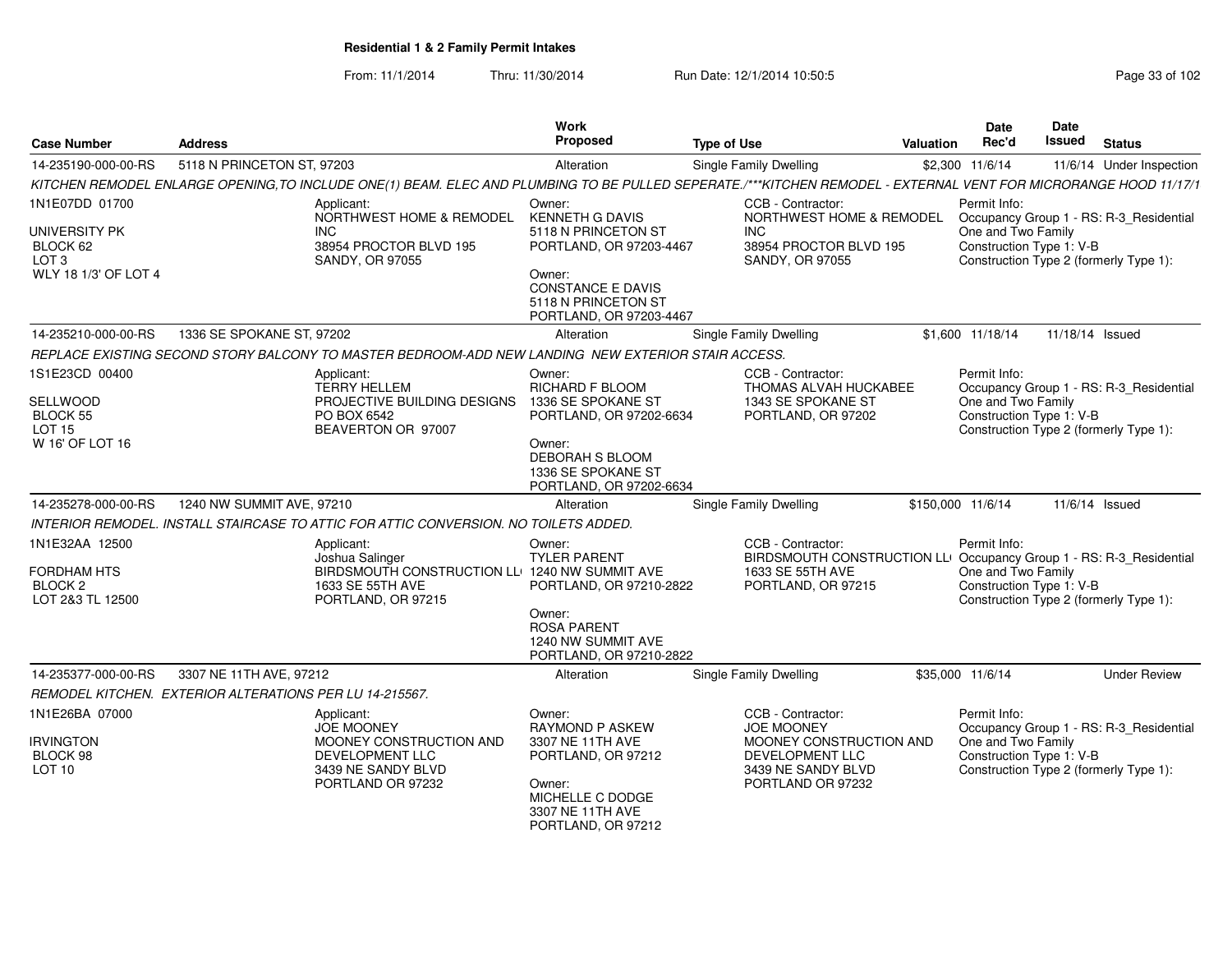From: 11/1/2014Thru: 11/30/2014 Run Date: 12/1/2014 10:50:5<br>
Page 34 of 102

| <b>Address</b>                        |                                                                                             | Proposed                                                                                                      | <b>Type of Use</b>                                                                                      | Valuation                                                                                                                     | Date<br>Rec'd                                                                                                                                             | <b>Date</b><br>Issued                                                                                                                                       | <b>Status</b>                                                                                                                                                                                                                                                                                                                                                                                                                                                                                                                                                                                                                                                                                                                                                                                                                                                                                                                |
|---------------------------------------|---------------------------------------------------------------------------------------------|---------------------------------------------------------------------------------------------------------------|---------------------------------------------------------------------------------------------------------|-------------------------------------------------------------------------------------------------------------------------------|-----------------------------------------------------------------------------------------------------------------------------------------------------------|-------------------------------------------------------------------------------------------------------------------------------------------------------------|------------------------------------------------------------------------------------------------------------------------------------------------------------------------------------------------------------------------------------------------------------------------------------------------------------------------------------------------------------------------------------------------------------------------------------------------------------------------------------------------------------------------------------------------------------------------------------------------------------------------------------------------------------------------------------------------------------------------------------------------------------------------------------------------------------------------------------------------------------------------------------------------------------------------------|
|                                       |                                                                                             | Alteration                                                                                                    | <b>Single Family Dwelling</b>                                                                           |                                                                                                                               |                                                                                                                                                           |                                                                                                                                                             |                                                                                                                                                                                                                                                                                                                                                                                                                                                                                                                                                                                                                                                                                                                                                                                                                                                                                                                              |
| REPAIR PORTION OF EXISTING FOUNDATION |                                                                                             |                                                                                                               |                                                                                                         |                                                                                                                               |                                                                                                                                                           |                                                                                                                                                             |                                                                                                                                                                                                                                                                                                                                                                                                                                                                                                                                                                                                                                                                                                                                                                                                                                                                                                                              |
|                                       | Applicant:<br><b>NORA COLBURN</b><br>RAM JACK OF OREGON<br>PO BOX 11701<br>EUGENE, OR 97440 | Owner:<br>EVALENA L BAER<br>4470 60TH AVE NE<br><b>SALEM, OR 97305</b>                                        | CCB - Contractor:<br><b>RAMJACK OF OREGON</b><br>PO BOX 11701<br>EUGENE, OR 97440                       |                                                                                                                               |                                                                                                                                                           |                                                                                                                                                             |                                                                                                                                                                                                                                                                                                                                                                                                                                                                                                                                                                                                                                                                                                                                                                                                                                                                                                                              |
|                                       |                                                                                             | Alteration                                                                                                    | <b>Single Family Dwelling</b>                                                                           |                                                                                                                               |                                                                                                                                                           |                                                                                                                                                             | 11/7/14 Under Inspection                                                                                                                                                                                                                                                                                                                                                                                                                                                                                                                                                                                                                                                                                                                                                                                                                                                                                                     |
|                                       |                                                                                             |                                                                                                               |                                                                                                         |                                                                                                                               |                                                                                                                                                           |                                                                                                                                                             |                                                                                                                                                                                                                                                                                                                                                                                                                                                                                                                                                                                                                                                                                                                                                                                                                                                                                                                              |
| INC 1/2 VAC BOUNDARY AVE N OF & ADJ   | Applicant:<br><b>JULIET BRITTON</b><br>1725 SW LOBELIA ST<br>PORTLAND, OR 97219-4141        | Owner:<br><b>JULIET BRITTON</b><br>1725 SW LOBELIA ST<br>Owner:<br><b>AARON BRITTON</b><br>1725 SW LOBELIA ST |                                                                                                         |                                                                                                                               |                                                                                                                                                           |                                                                                                                                                             |                                                                                                                                                                                                                                                                                                                                                                                                                                                                                                                                                                                                                                                                                                                                                                                                                                                                                                                              |
|                                       |                                                                                             | Alteration                                                                                                    | Single Family Dwelling                                                                                  |                                                                                                                               |                                                                                                                                                           |                                                                                                                                                             | 11/7/14 Under Inspection                                                                                                                                                                                                                                                                                                                                                                                                                                                                                                                                                                                                                                                                                                                                                                                                                                                                                                     |
|                                       |                                                                                             |                                                                                                               |                                                                                                         |                                                                                                                               |                                                                                                                                                           |                                                                                                                                                             |                                                                                                                                                                                                                                                                                                                                                                                                                                                                                                                                                                                                                                                                                                                                                                                                                                                                                                                              |
|                                       | Applicant:<br>MICHAEL D KOCH<br>4528 SE STEELE ST<br>PORTLAND, OR 97206                     | Owner:<br>MICHAEL D KOCH<br>4528 SE STEELE ST<br>PORTLAND, OR 97206                                           |                                                                                                         |                                                                                                                               |                                                                                                                                                           |                                                                                                                                                             |                                                                                                                                                                                                                                                                                                                                                                                                                                                                                                                                                                                                                                                                                                                                                                                                                                                                                                                              |
|                                       |                                                                                             | Alteration                                                                                                    | Single Family Dwelling                                                                                  |                                                                                                                               |                                                                                                                                                           |                                                                                                                                                             | 11/10/14 Under Inspection                                                                                                                                                                                                                                                                                                                                                                                                                                                                                                                                                                                                                                                                                                                                                                                                                                                                                                    |
|                                       |                                                                                             |                                                                                                               |                                                                                                         |                                                                                                                               |                                                                                                                                                           |                                                                                                                                                             |                                                                                                                                                                                                                                                                                                                                                                                                                                                                                                                                                                                                                                                                                                                                                                                                                                                                                                                              |
|                                       | Applicant:<br>ABRAM ROY ROSENTHAL<br>1804 N COLFAX<br>PORTLAND, OR 97217-4731               | Owner:<br><b>LYLE J JORGENSON</b><br>1805 N CRAMER ST<br>Owner:<br>APRIL M D JORGENSON<br>1805 N CRAMER ST    | 258-113<br>CCB - Contractor:<br>PO BOX 10041<br>PORTLAND OR 97296<br>CCB - Contractor:<br>1804 N COLFAX |                                                                                                                               |                                                                                                                                                           |                                                                                                                                                             |                                                                                                                                                                                                                                                                                                                                                                                                                                                                                                                                                                                                                                                                                                                                                                                                                                                                                                                              |
|                                       |                                                                                             | 4721 SE 70TH AVE, 97206<br>1725 SW LOBELIA ST, 97219<br>4528 SE STEELE ST, 97206<br>1805 N CRAMER ST, 97217   | CONVERT PORTION OF BASEMENT TO HABITABLE SPACE FOR NEW BEDROOM AND NEW BATHROOM                         | PORTLAND, OR 97219-4141<br>PORTLAND, OR 97219-4141<br>CCB - Contractor:<br>PORTLAND, OR 97217-4738<br>PORTLAND, OR 97217-4738 | DEKORTE ELECTRIC INC<br>5331 SW MACADAM AVE, SUITE<br>PORTLAND OR 97239<br><b>EVENFLOW PLUMBING INC</b><br>ABRAM ROY ROSENTHAL<br>PORTLAND, OR 97217-4731 | <b>Work</b><br>\$5,250 11/7/14<br>Permit Info:<br>\$11,090 11/7/14<br>Permit Info:<br>\$10,000 11/7/14<br>Permit Info:<br>\$30,000 11/10/14<br>Permit Info: | 11/7/14 Final<br>Occupancy Group 1 - RS: R-3 Residential<br>One and Two Family<br>Construction Type 1: V-B<br>Construction Type 2 (formerly Type 1):<br>Occupancy Group 1 - RS: R-3 Remodel<br>Construction Type 1: V-B<br>Construction Type 2 (formerly Type 1):<br>Total Square Footage - Display Only: 250<br>CONVERT BASEMENT TO LIVING SPACE WITH TWO NEW BEDROOMS; LIVING ROOM, ENTERTAINMENT ROOM; EGRESS WINDOWS ON SOUTH SIDE*****SEE COMMENTS*****<br>Occupancy Group 1 - RS: R-3_Residential<br>One and Two Family<br>Construction Type 1: V-B<br>Construction Type 2 (formerly Type 1):<br>CONVERT EXISTING GARAGE TO OFFICE SPACE TO INCLUDE NEW OFFICE AREA, BATHROOM AND LAUNDRY ROOM. WORK INCLUDES DRIVEWAY EXTENSION AND NEW 9X18 PARKING PAD FO.<br>Occupancy Group 1 - RS: R-3_Remodel<br>Construction Type 1: V-B<br>Construction Type 2 (formerly Type 1):<br>Total Square Footage - Display Only: 300 |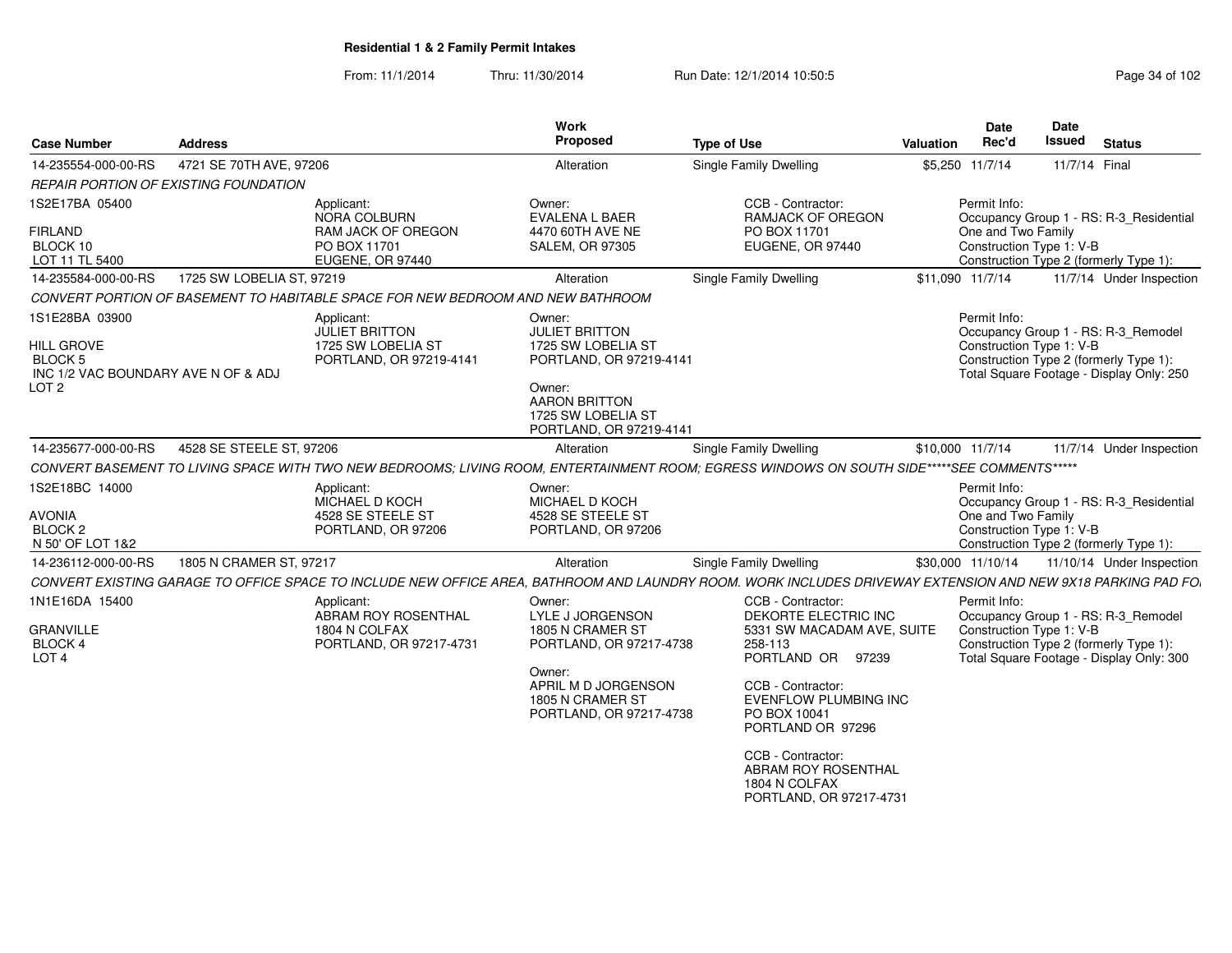From: 11/1/2014Thru: 11/30/2014 Run Date: 12/1/2014 10:50:5<br>
Page 35 of 102

|                                                                                   |                                                                                    |                                                                                                                                        | Work                                                                                    |                                                                                             |                                                                                                                                                     | <b>Date</b>                                                                                                                                         | <b>Date</b>     |                                         |  |
|-----------------------------------------------------------------------------------|------------------------------------------------------------------------------------|----------------------------------------------------------------------------------------------------------------------------------------|-----------------------------------------------------------------------------------------|---------------------------------------------------------------------------------------------|-----------------------------------------------------------------------------------------------------------------------------------------------------|-----------------------------------------------------------------------------------------------------------------------------------------------------|-----------------|-----------------------------------------|--|
| <b>Case Number</b>                                                                | <b>Address</b>                                                                     |                                                                                                                                        | Proposed                                                                                | <b>Type of Use</b>                                                                          | <b>Valuation</b>                                                                                                                                    | Rec'd                                                                                                                                               | Issued          | <b>Status</b>                           |  |
| 14-236150-000-00-RS                                                               | 6027 SE MAIN ST, 97215                                                             |                                                                                                                                        | Alteration                                                                              | <b>Single Family Dwelling</b>                                                               |                                                                                                                                                     | \$25,000 11/21/14                                                                                                                                   | 11/21/14 Issued |                                         |  |
|                                                                                   |                                                                                    | ENLARGE EXISTING DEN INTO THE GARAGE TO CREATE LARGER DEN, NO CHANGE TO THE FOOTPRINT OF THE HOME, ADD NEW BATHROOM, 4 BATHROOMS TOTAL |                                                                                         |                                                                                             |                                                                                                                                                     |                                                                                                                                                     |                 |                                         |  |
| 1S2E06AD 11500<br><b>WESTDALE</b><br>LOT <sub>6</sub>                             | Applicant:<br><b>DANIEL R BERGER</b><br>6027 SE MAIN ST<br>PORTLAND, OR 97215-2812 |                                                                                                                                        | Owner:<br>DANIEL R BERGER<br>6027 SE MAIN ST<br>PORTLAND, OR 97215-2812                 | CCB - Contractor:<br>MICK PETER STRADER MILLER<br>1605 NE HIGHLAND ST<br>PORTLAND, OR 97211 |                                                                                                                                                     | Permit Info:<br>Occupancy Group 1 - RS: R-3_Residential<br>One and Two Family<br>Construction Type 1: V-B<br>Construction Type 2 (formerly Type 1): |                 |                                         |  |
|                                                                                   |                                                                                    |                                                                                                                                        | Owner:<br><b>KERI A ROBERTS</b><br>6027 SE MAIN ST<br>PORTLAND, OR 97215-2812           |                                                                                             |                                                                                                                                                     |                                                                                                                                                     |                 |                                         |  |
| 14-236158-000-00-RS                                                               | 1725 SE 22ND AVE, 97214                                                            |                                                                                                                                        | Alteration                                                                              | Single Family Dwelling                                                                      |                                                                                                                                                     | \$1,500 11/10/14                                                                                                                                    | 11/10/14 Final  |                                         |  |
| <b>VOLUNTARY SEISMIC STRENGTHENING</b>                                            |                                                                                    |                                                                                                                                        |                                                                                         |                                                                                             |                                                                                                                                                     |                                                                                                                                                     |                 |                                         |  |
| 1S1E02DA 09300<br><b>COLONIAL HTS</b><br><b>BLOCK7</b><br>LOT <sub>14</sub>       |                                                                                    | Applicant:<br>MIKE ROSE CONTRACTING LLC<br>3543 SE FRANKLIN ST<br>PORTLAND, OR 97202                                                   | Owner:<br>LUIS J BALDIVIESO<br>1725 SE 22ND AVE<br>PORTLAND, OR 97214-4847              | CCB - Contractor:<br>MIKE ROSE CONTRACTING LLC<br>3543 SE FRANKLIN ST<br>PORTLAND, OR 97202 | Permit Info:<br>Occupancy Group 1 - RS: R-3_Residential<br>One and Two Family<br>Construction Type 1: V-B<br>Construction Type 2 (formerly Type 1): |                                                                                                                                                     |                 |                                         |  |
|                                                                                   |                                                                                    |                                                                                                                                        | Owner:<br>FRANCESCA M MONGA<br>1725 SE 22ND AVE<br>PORTLAND, OR 97214-4847              |                                                                                             |                                                                                                                                                     |                                                                                                                                                     |                 |                                         |  |
| 14-236163-000-00-RS                                                               | 5136 SE 52ND AVE, 97206                                                            |                                                                                                                                        | Alteration                                                                              | Single Family Dwelling                                                                      |                                                                                                                                                     | \$1,800 11/10/14                                                                                                                                    | 11/10/14 Final  |                                         |  |
|                                                                                   | CONVERT EXISTING WINDOW TO EGRESS WINDOW                                           |                                                                                                                                        |                                                                                         |                                                                                             |                                                                                                                                                     |                                                                                                                                                     |                 |                                         |  |
| 1S2E18AC 02600<br><b>OVERTON PK</b><br><b>BLOCK A</b><br>S 50' OF W 100' OF LOT 8 |                                                                                    | Applicant:<br>SUNDANCE OREGON INC<br>7705 SE FLAVEL<br>PORTLAND OR 97206                                                               | Owner:<br><b>GERALD E HOWE</b><br>3401 SE KELLY ST<br>PORTLAND, OR 97202-1838<br>Owner: | CCB - Contractor:<br>SUNDANCE OREGON INC<br>7705 SE FLAVEL<br>PORTLAND OR 97206             |                                                                                                                                                     | Permit Info:<br>Occupancy Group 1 - RS: R-3_Residential<br>One and Two Family<br>Construction Type 1: V-B<br>Construction Type 2 (formerly Type 1): |                 |                                         |  |
|                                                                                   |                                                                                    |                                                                                                                                        | JOAN M HOWE<br>3401 SE KELLY ST<br>PORTLAND, OR 97202-1838                              |                                                                                             |                                                                                                                                                     |                                                                                                                                                     |                 |                                         |  |
| 14-236165-000-00-RS                                                               | 12130 SE OGDEN CT, 97266                                                           |                                                                                                                                        | Alteration                                                                              | <b>Single Family Dwelling</b>                                                               |                                                                                                                                                     | \$1,800 11/10/14                                                                                                                                    | 11/10/14 Final  |                                         |  |
|                                                                                   | CONVERT EXISTING WINDOW TO EGRESS WINDOW                                           |                                                                                                                                        |                                                                                         |                                                                                             |                                                                                                                                                     |                                                                                                                                                     |                 |                                         |  |
| 1S2E22AD 00400                                                                    |                                                                                    | Applicant:<br>SUNDANCE OREGON INC                                                                                                      | Owner:<br><b>CHAD A LUDWIG</b>                                                          | CCB - Contractor:<br>SUNDANCE OREGON INC                                                    |                                                                                                                                                     | Permit Info:                                                                                                                                        |                 | Occupancy Group 1 - RS: R-3_Residential |  |
| <b>TRUE HAVEN</b><br>BLOCK <sub>3</sub><br>LOT <sub>8</sub>                       | 7705 SE FLAVEL<br>PORTLAND OR 97206                                                |                                                                                                                                        | 12130 SE OGDEN CT<br>PORTLAND, OR 97266-4945                                            | 7705 SE FLAVEL<br>PORTLAND OR 97206                                                         |                                                                                                                                                     | One and Two Family<br>Construction Type 1: V-B<br>Construction Type 2 (formerly Type 1):                                                            |                 |                                         |  |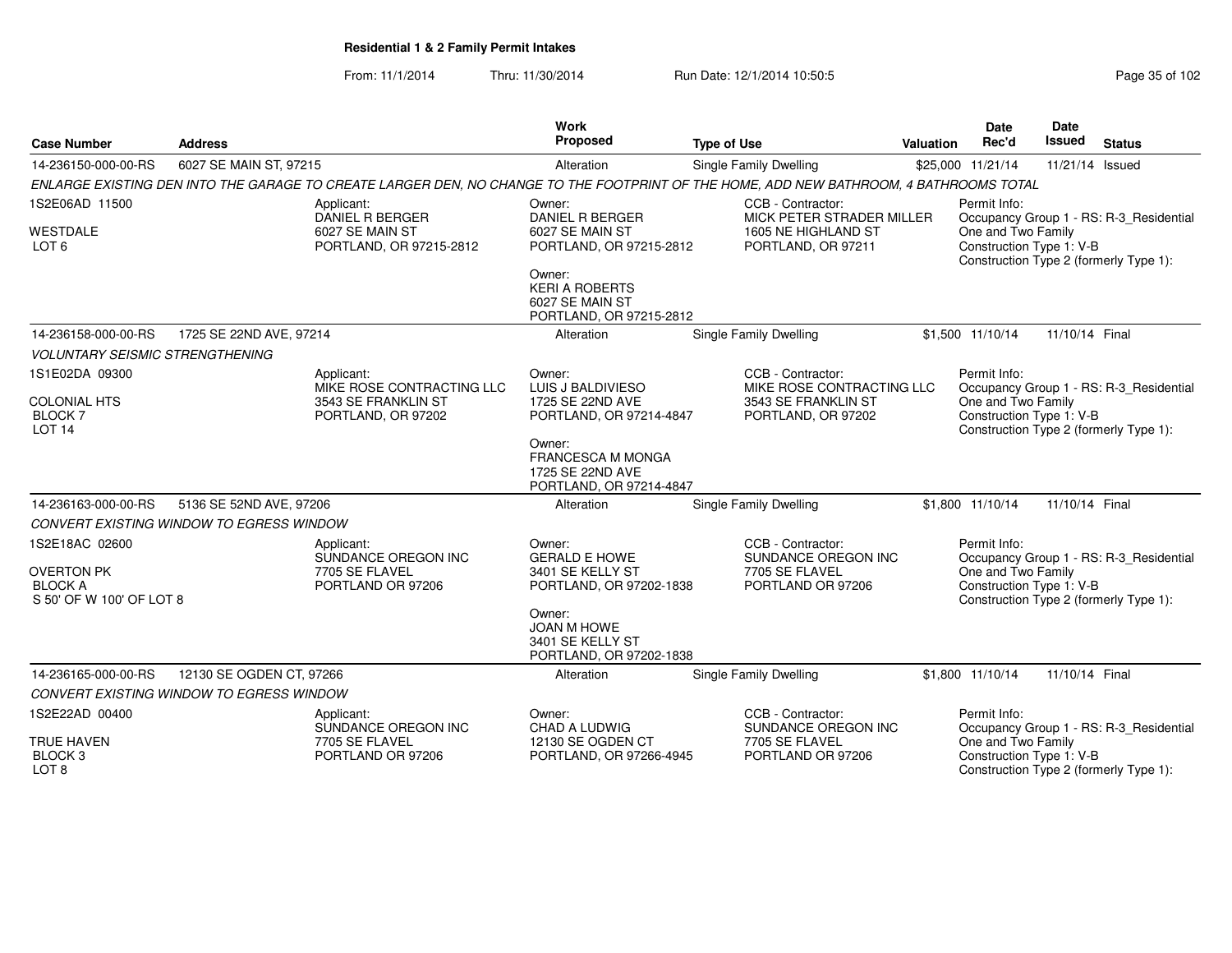From: 11/1/2014Thru: 11/30/2014 Run Date: 12/1/2014 10:50:5<br>
Page 36 of 102

| <b>Case Number</b>                                                                      | <b>Address</b>                         |                                                                                                                                                                      | <b>Work</b><br><b>Proposed</b>                                                                                                                                                                              | <b>Type of Use</b>                                                                  | Valuation | <b>Date</b><br>Rec'd                                           | <b>Date</b><br>Issued | <b>Status</b>                                                                     |
|-----------------------------------------------------------------------------------------|----------------------------------------|----------------------------------------------------------------------------------------------------------------------------------------------------------------------|-------------------------------------------------------------------------------------------------------------------------------------------------------------------------------------------------------------|-------------------------------------------------------------------------------------|-----------|----------------------------------------------------------------|-----------------------|-----------------------------------------------------------------------------------|
| 14-236268-000-00-RS                                                                     | 6322 SE RAMONA ST, 97206               |                                                                                                                                                                      | Alteration                                                                                                                                                                                                  | Single Family Dwelling                                                              |           | \$500 11/10/14                                                 | 11/10/14 Issued       |                                                                                   |
|                                                                                         |                                        | SOLAR - 6.24 KW ROOF TOP MOUNTED PV SYSTEM: PRESCRIPTIVE                                                                                                             |                                                                                                                                                                                                             |                                                                                     |           |                                                                |                       |                                                                                   |
| 1S2E17CB 09900<br><b>TREMONT PL</b><br>BLOCK 22<br>W 1/2 OF LOT 19<br>LOT <sub>20</sub> |                                        | Applicant:<br><b>REC SOLAR INC</b><br>3380 SE 20TH AVE<br>PORTLAND, OR 97202                                                                                         | Owner:<br><b>BRYAN N RAMOS</b><br>6322 SE RAMONA ST<br>PORTLAND, OR 97206<br>Owner:<br><b>LENA RAMOS</b><br>6322 SE RAMONA ST<br>PORTLAND, OR 97206                                                         | CCB - Contractor:<br><b>REC SOLAR INC</b><br>3380 SE 20TH AVE<br>PORTLAND, OR 97202 |           | Permit Info:<br>One and Two Family<br>Construction Type 1: V-B |                       | Occupancy Group 1 - RS: R-3 Residential<br>Construction Type 2 (formerly Type 1): |
| 14-236309-000-00-RS                                                                     | 2416 SE CLINTON ST                     |                                                                                                                                                                      | Alteration                                                                                                                                                                                                  | Single Family Dwelling                                                              |           | \$6,000 11/10/14                                               |                       | 11/10/14 Under Inspection                                                         |
|                                                                                         |                                        | CONVERTING BASEMENT TO LIVING SPACE; REMOVE WALL TO EXTEND INTERIOR GARAGE SPACE; FURING OUT AND BUILDING NEW WALL TO CREATE FAMILY ROOM Trade permits pulled separe |                                                                                                                                                                                                             |                                                                                     |           |                                                                |                       |                                                                                   |
| 1S1E11AA                                                                                |                                        | Applicant:<br><b>KATHRYN G O'BRIEN</b><br>2416 SE CLINTON ST<br>PORTLAND, OR 97202                                                                                   | Owner:<br><b>KATHRYN G O'BRIEN</b><br>2416 SE CLINTON ST<br>PORTLAND, OR 97202<br>Owner:<br><b>PATRICK TO'BRIEN</b><br>2416 SE CLINTON ST<br>PORTLAND, OR 97202                                             |                                                                                     |           | Permit Info:<br>One and Two Family<br>Construction Type 1: V-B |                       | Occupancy Group 1 - RS: R-3 Residential<br>Construction Type 2 (formerly Type 1): |
| 14-236566-000-00-RS                                                                     | 10715 SW SOUTHRIDGE DR, 97219          |                                                                                                                                                                      | Alteration                                                                                                                                                                                                  | Single Family Dwelling                                                              |           | \$50,000 11/12/14                                              | 11/17/14 Issued       |                                                                                   |
|                                                                                         | REMODEL EXISTING PLAYROOM AND BATHROOM |                                                                                                                                                                      |                                                                                                                                                                                                             |                                                                                     |           |                                                                |                       |                                                                                   |
| 1S1E27CD 05700                                                                          |                                        | Applicant:<br><b>JEFFREY BROMWELL</b>                                                                                                                                | Owner:<br><b>JEFFREY A KAYE</b>                                                                                                                                                                             | CCB - Contractor:<br><b>JEFFREY BROMWELL</b>                                        |           | Permit Info:                                                   |                       | Occupancy Group 1 - RS: R-3 Residential                                           |
| <b>SOUTH RIDGE</b><br>LOT <sub>87</sub>                                                 |                                        | URBAN DESIGN BUILD COMPANY<br>1111 E Burnside #306<br>PORTLAND, OR 97214                                                                                             | 10715 SW SOUTHRIDGE DR<br>URBAN DESIGN BUILD COMPANY<br>1111 E Burnside #306<br>PORTLAND, OR 97219<br>PORTLAND, OR 97214<br>Owner:<br><b>KENDRA ROTHERT</b><br>10715 SW SOUTHRIDGE DR<br>PORTLAND, OR 97219 |                                                                                     |           | One and Two Family<br>Construction Type 1: V-B                 |                       | Construction Type 2 (formerly Type 1):                                            |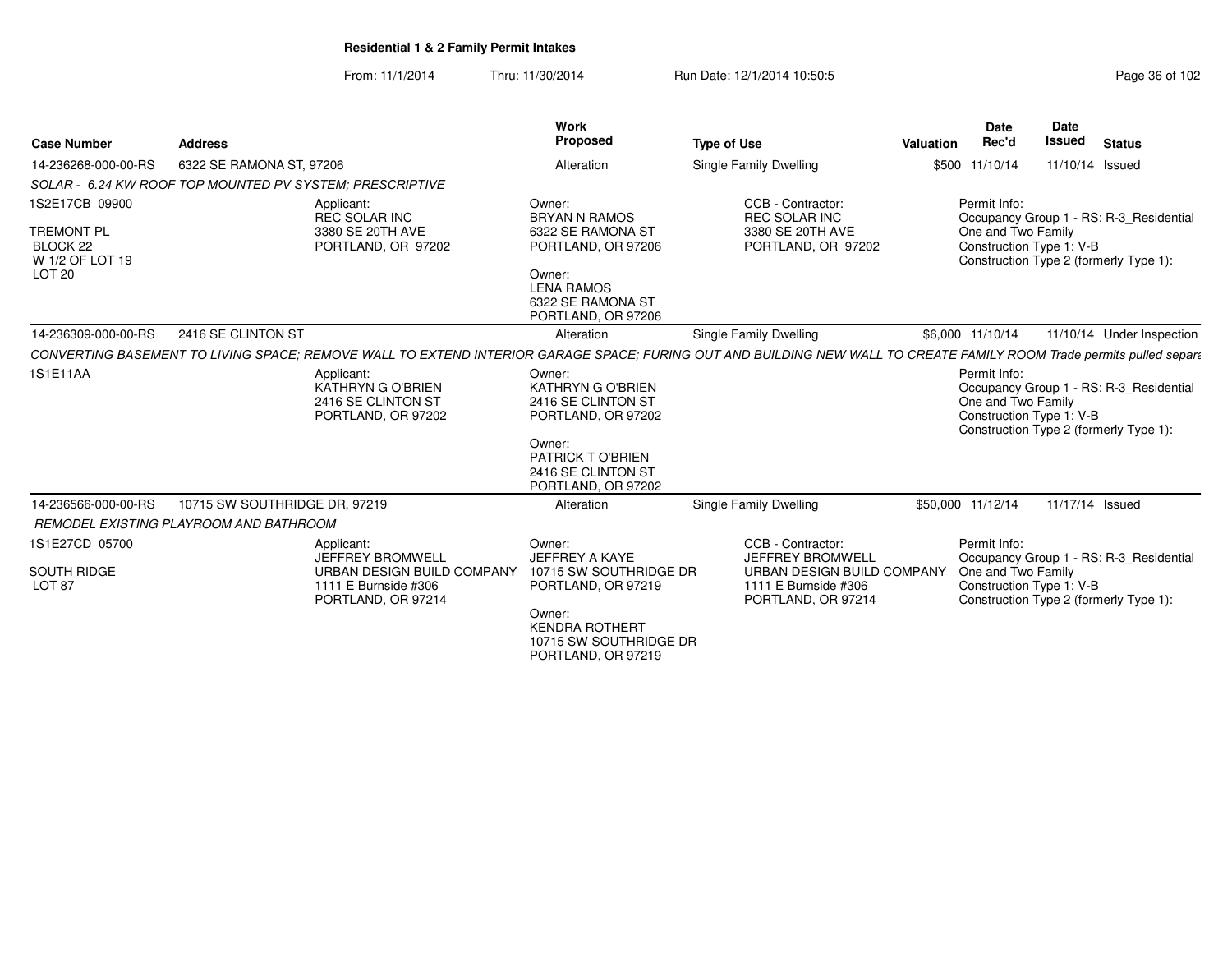From: 11/1/2014Thru: 11/30/2014 Run Date: 12/1/2014 10:50:5

| Page 37 of 102 |  |  |  |  |
|----------------|--|--|--|--|
|----------------|--|--|--|--|

| <b>Case Number</b>                                                           | <b>Address</b>                                                                                                                                             | Work<br>Proposed                                                                                                                       | <b>Type of Use</b>                                                                                                                                                                                                                                                                                                                                                                    | Valuation | <b>Date</b><br>Rec'd               | <b>Date</b><br>Issued    | <b>Status</b>                                                                     |
|------------------------------------------------------------------------------|------------------------------------------------------------------------------------------------------------------------------------------------------------|----------------------------------------------------------------------------------------------------------------------------------------|---------------------------------------------------------------------------------------------------------------------------------------------------------------------------------------------------------------------------------------------------------------------------------------------------------------------------------------------------------------------------------------|-----------|------------------------------------|--------------------------|-----------------------------------------------------------------------------------|
| 14-236568-000-00-RS                                                          | 2534 NW PETTYGROVE ST, 97210                                                                                                                               | Alteration                                                                                                                             | Single Family Dwelling                                                                                                                                                                                                                                                                                                                                                                |           | \$141,000 11/12/14                 |                          | 11/17/14 Under Inspection                                                         |
|                                                                              | CONVERT BASEMENT TO HABITABLE SPACE, INCLUDING NEW BEDROOM WITH EGRESS WINDOW AND BATHROOM.                                                                |                                                                                                                                        |                                                                                                                                                                                                                                                                                                                                                                                       |           |                                    |                          |                                                                                   |
| 1N1E32AA 06700                                                               | Applicant:<br><b>ADAM</b>                                                                                                                                  | Owner:<br><b>CARRIE MILLIGAN</b>                                                                                                       | CCB - Contractor:<br><b>RICK L CHARRIERE</b>                                                                                                                                                                                                                                                                                                                                          |           | Permit Info:                       |                          | Occupancy Group 1 - RS: R-3_Residential                                           |
| <b>GOLDSMITHS ADD</b><br>BLOCK 18<br>LOT <sub>8</sub>                        | <b>ARCIFORM LLC</b><br>2303 N RANDOLPH AVE<br>PORTLAND, OR 97227                                                                                           | 2534 NW PETTYGROVE ST<br>PORTLAND, OR 97210-2445<br>Owner:<br><b>CRAIGAN USHER</b><br>2534 NW PETTYGROVE ST<br>PORTLAND, OR 97210-2445 | MILWAUKIE PLUMBING CO dba<br>MP PLUMBING CO<br>PO BOX 393<br>CLACKAMAS, OR 97015<br>CCB - Contractor:<br>MASTER TECH ELECTRIC INC<br>PO BX 99<br>EAGLE CREEK OR 97022<br>CCB - Contractor:<br><b>ADAM</b><br><b>ARCIFORM LLC</b><br>2303 N RANDOLPH AVE<br>PORTLAND, OR 97227<br>CCB - Contractor:<br><b>RAINBOW HEATING COMPANY LLO</b><br>360 2 CLARENDON ST<br>GLADSTONE, OR 97027 |           | One and Two Family                 | Construction Type 1: V-B | Construction Type 2 (formerly Type 1):                                            |
| 14-236653-000-00-RS                                                          | 2155 SW EDGEWOOD RD, 97201                                                                                                                                 | Alteration                                                                                                                             | Single Family Dwelling                                                                                                                                                                                                                                                                                                                                                                |           | \$15,000 11/12/14                  | 11/12/14 Issued          |                                                                                   |
|                                                                              | REMOVE WALL BETWEEN KITCHEN AND DINING ROOM ON MAIN FLOOR TO OPEN UP SPACE, NEW POSTS/COLUMN/JOISTS AT BASEMENT LEVEL, RELOCATE BATHROOM INTO NEW SPACE ON |                                                                                                                                        |                                                                                                                                                                                                                                                                                                                                                                                       |           |                                    |                          |                                                                                   |
| 1S1E04CC 13700                                                               | Applicant:<br>AWARE CONSTRUCTION INC                                                                                                                       | Owner:<br><b>GARY W GUINN</b>                                                                                                          | CCB - Contractor:<br>AWARE CONSTRUCTION INC                                                                                                                                                                                                                                                                                                                                           |           | Permit Info:                       |                          | Occupancy Group 1 - RS: R-3_Remodel                                               |
| SECTION 04 1S 1E<br>TL 13700 0.19 ACRES                                      | 23930 SE SCOTT RIDGE TERR<br>SHERWOOD OR 97140                                                                                                             | 3042 SW NOTTINGHAM DR<br>PORTLAND, OR 97201-1682                                                                                       | 23930 SE SCOTT RIDGE TERR<br>SHERWOOD OR 97140                                                                                                                                                                                                                                                                                                                                        |           |                                    | Construction Type 1: V-B | Construction Type 2 (formerly Type 1):                                            |
|                                                                              |                                                                                                                                                            | Owner:<br><b>GWYNNE WOODWARD</b><br>3042 SW NOTTINGHAM DR<br>PORTLAND, OR 97201-1682                                                   |                                                                                                                                                                                                                                                                                                                                                                                       |           |                                    |                          |                                                                                   |
| 14-236669-000-00-RS                                                          | 3923 SE KELLY ST, 97202                                                                                                                                    | Alteration                                                                                                                             | Single Family Dwelling                                                                                                                                                                                                                                                                                                                                                                |           | \$3,000 11/12/14                   | 11/12/14 Issued          |                                                                                   |
|                                                                              | REPLACE (SW CORNER) ROOF SHEATHING, AND ROOF RAFTERS THAT GOT DAMAGED BY TREE FALL                                                                         |                                                                                                                                        |                                                                                                                                                                                                                                                                                                                                                                                       |           |                                    |                          |                                                                                   |
| 1S1E12AD 03600<br><b>MUIRS ADD</b><br>BLOCK <sub>1</sub><br>LOT <sub>3</sub> | Applicant:<br><b>KEN OLIPHANT</b><br>1022 SW SALMON ST<br>PORTLAND OR 97205                                                                                | Owner:<br><b>RICHARD A GORHAM</b><br>832 QUIVERA ST<br>LAGUNA BEACH, CA 92651                                                          | CCB - Contractor:<br><b>TOM HAMMONS</b><br>CHARTER CONSTRUCTION INC<br>3747 SE 8TH AVE<br>PORTLAND, OR 97202                                                                                                                                                                                                                                                                          |           | Permit Info:<br>One and Two Family | Construction Type 1: V-B | Occupancy Group 1 - RS: R-3 Residential<br>Construction Type 2 (formerly Type 1): |
| W 1/2 OF LOT 4                                                               |                                                                                                                                                            | Owner:<br><b>ABRAHAM SANCHEZ</b><br>832 QUIVERA ST<br>LAGUNA BEACH, CA 92651                                                           |                                                                                                                                                                                                                                                                                                                                                                                       |           |                                    |                          |                                                                                   |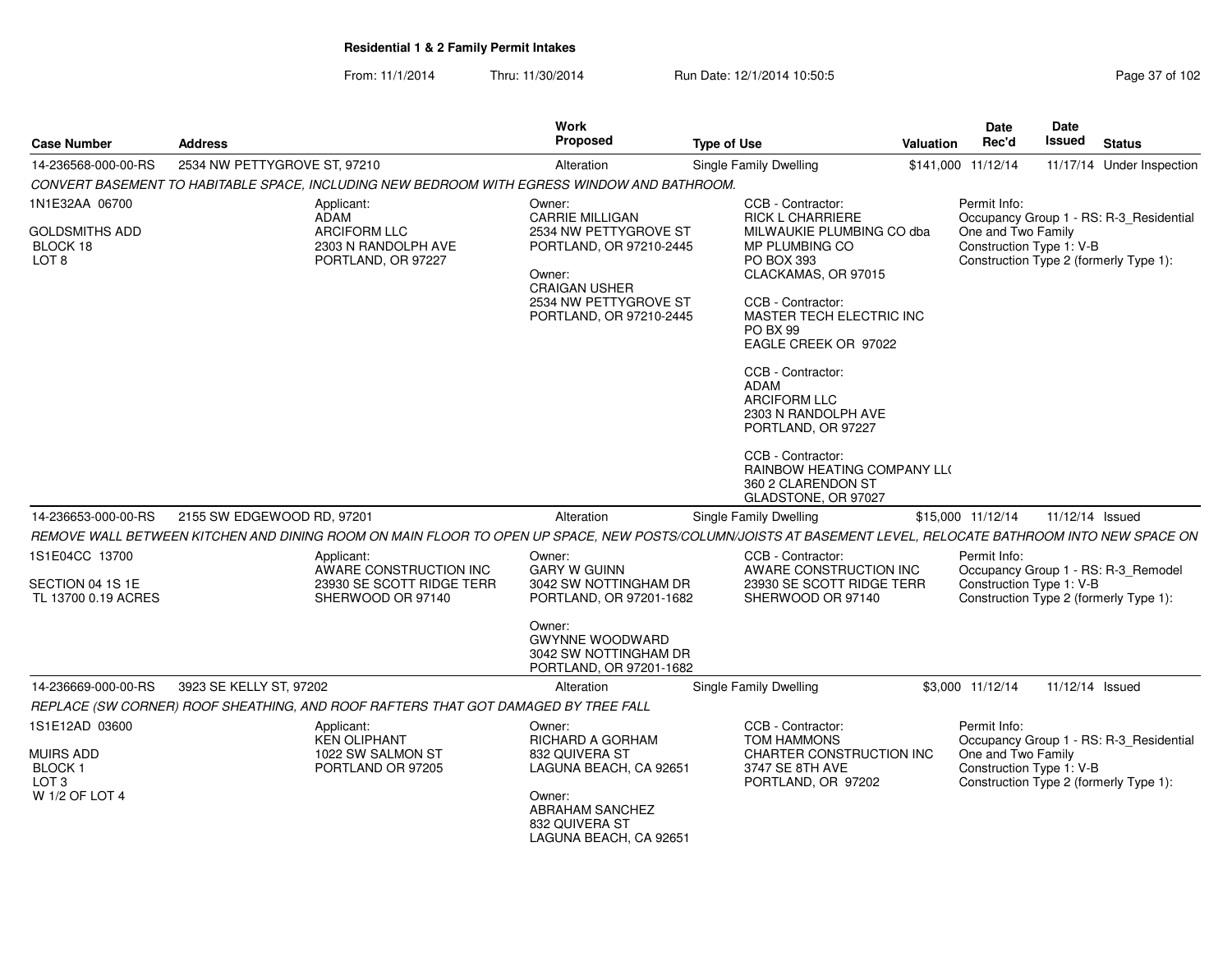From: 11/1/2014Thru: 11/30/2014 Run Date: 12/1/2014 10:50:5<br>
Page 38 of 102

| <b>Case Number</b>                                       | <b>Address</b>            |                                                                                                                                                                 | <b>Work</b><br><b>Proposed</b>                                                                                         | <b>Type of Use</b>                                                                                 | <b>Valuation</b> | Date<br>Rec'd                                  | Date<br>Issued  | <b>Status</b>                                                                       |
|----------------------------------------------------------|---------------------------|-----------------------------------------------------------------------------------------------------------------------------------------------------------------|------------------------------------------------------------------------------------------------------------------------|----------------------------------------------------------------------------------------------------|------------------|------------------------------------------------|-----------------|-------------------------------------------------------------------------------------|
| 14-236764-000-00-RS                                      | 16625 NW WAPATO DR        |                                                                                                                                                                 | Alteration                                                                                                             | Single Family Dwelling                                                                             |                  | \$25,000 11/12/14                              | 11/12/14 Issued |                                                                                     |
|                                                          |                           | REMOVE WALL IN BASEMENT, ADD NEW FOOTINGS AND BEAM FOR SUPPORT, MAIN FLOOR REMOVE POSTS AT STAIRS & CONSTRUCT NEW STRAIGHT RUN STAIR, ADDITION OF FLOOR JOIST:  |                                                                                                                        |                                                                                                    |                  |                                                |                 |                                                                                     |
| 2N1W20BD 03300                                           |                           | Applicant:<br>NEAL MOYER                                                                                                                                        | Owner:<br><b>NEAL MOYER</b>                                                                                            | CCB - Contractor:<br><b>CHARLES P MITCHELL II</b>                                                  |                  | Permit Info:                                   |                 | Occupancy Group 1 - RS: R-3_Residential                                             |
| <b>BURLINGTON</b><br>BLOCK 15<br>LOT 7-8&19&20           |                           | 16625 NW WAPATO DR<br>PORTLAND, OR 97231-2102                                                                                                                   | 16625 NW WAPATO DR<br>PORTLAND, OR 97231-2102                                                                          | 1000 E 2ND ST<br>YAMHILL, OR 97148                                                                 |                  | One and Two Family<br>Construction Type 1: V-B |                 | Construction Type 2 (formerly Type 1):                                              |
| 14-236829-000-00-RS                                      | 3568 NE HANCOCK ST, 97212 |                                                                                                                                                                 | Alteration                                                                                                             | Single Family Dwelling                                                                             |                  | \$500 11/12/14                                 | 11/12/14 Final  |                                                                                     |
|                                                          |                           | SOLAR - INSTALLATION OF NEW ROOF MOUNTED 5.5KW PV ARRAY: PERSCRIPTIVE                                                                                           |                                                                                                                        |                                                                                                    |                  |                                                |                 |                                                                                     |
| 1N1E25DC 09100                                           |                           | Applicant:<br>SYNCHRO SOLAR, LLC.                                                                                                                               | Owner:<br><b>JEDEDIAH ROSENZWEIG</b>                                                                                   | CCB - Contractor:<br>SYNCHRO SOLAR, LLC.                                                           |                  | Permit Info:                                   |                 | Occupancy Group 1 - RS: R-3 Residential                                             |
| <b>HANCOCK ST ADD</b><br>BLOCK 5<br>LOT <sub>3</sub>     |                           | 1111 E BURNSIDE ST. #308<br>PORTLAND, OR 97214                                                                                                                  | 3568 NE HANCOCK ST<br>PORTLAND, OR 97212<br>Owner:<br><b>MEGHAN O'NEIL</b><br>3568 NE HANCOCK ST<br>PORTLAND, OR 97212 | 1111 E BURNSIDE ST. #308<br>PORTLAND, OR 97214                                                     |                  | One and Two Family<br>Construction Type 1: V-B |                 | Construction Type 2 (formerly Type 1):                                              |
| 14-236851-000-00-RS                                      | 5905 N HAIGHT AVE, 97217  |                                                                                                                                                                 | Alteration                                                                                                             | Single Family Dwelling                                                                             |                  | \$15,000 11/17/14                              |                 | 11/17/14 Under Inspection                                                           |
|                                                          |                           | CONVERT ATTIC SPACE TO LIVING SPACE AND TO INCLUDE NEW BATHROOM AND MASTER SUITE. Electrical permit to be obtained separately.                                  |                                                                                                                        |                                                                                                    |                  |                                                |                 |                                                                                     |
| 1N1E15DC 04900                                           |                           | Applicant:                                                                                                                                                      | Owner:                                                                                                                 | CCB - Contractor:                                                                                  |                  | Permit Info:                                   |                 |                                                                                     |
| <b>PIEDMONT</b><br>BLOCK 29<br>LOT <sub>5</sub>          |                           | <b>WILLAMETTE VALLEY</b><br><b>REDEVELOPMENT</b><br>6040 SE BREWSTER PL<br>MILWAULIE, OR 97267                                                                  | WILLAMETTE VALLEY PROPERTY WILLAMETTE VALLEY<br>15559 VILLAGE DR<br>LAKE OSWEGO, OR 97034-3759                         | <b>REDEVELOPMENT</b><br>6040 SE BREWSTER PL<br>MILWAULIE, OR 97267                                 |                  | One and Two Family<br>Construction Type 1: V-B |                 | Occupancy Group 1 - RS: R-3 Residential<br>Construction Type 2 (formerly Type 1):   |
| 14-236924-000-00-RS                                      | 2213 SE 52ND AVE, 97215   |                                                                                                                                                                 | Alteration                                                                                                             | Single Family Dwelling                                                                             |                  | \$70,000 11/12/14                              |                 | 11/12/14 Under Inspection                                                           |
|                                                          |                           | REMODEL - MAIN FLOOR TO INCLUDE REMOVAL OF WALL IN THE KITCHEN AND CLOSE OFF ONE DOOR OPENING. REVISE BOTTOM 3 TREADS TO A STRAIGHT RUN: SECOND FLOOR TO INCLUL |                                                                                                                        |                                                                                                    |                  |                                                |                 |                                                                                     |
| 1S2E06DC 03300                                           |                           | Applicant:<br>CHAD RAYON                                                                                                                                        | Owner:<br><b>LUCI CORPORATION</b>                                                                                      | CCB - Contractor:<br><b>CHAD RAYON</b>                                                             |                  | Permit Info:                                   |                 | Occupancy Group 1 - RS: R-3_Remodel                                                 |
| <b>GROVELAND PK</b><br><b>BLOCK7</b><br>LOT <sub>7</sub> |                           | <b>FROM START TO FINISH</b><br><b>CONSTRUCTION LLC</b><br>7511 SE HARMONY RD<br>MILWAUKIE OR 97222                                                              | 6740 SW RALEIGHWOOD LN<br>PORTLAND, OR 97225-1923                                                                      | <b>FROM START TO FINISH</b><br><b>CONSTRUCTION LLC</b><br>7511 SE HARMONY RD<br>MILWAUKIE OR 97222 |                  | Construction Type 1: V-B                       |                 | Construction Type 2 (formerly Type 1):<br>Total Square Footage - Display Only: 1200 |
|                                                          |                           |                                                                                                                                                                 |                                                                                                                        | CCB - Contractor:<br><b>UPMF LLC</b><br>17201 BEATON RD SE<br>MONROE, WA 98272                     |                  |                                                |                 |                                                                                     |
| 14-236991-000-00-RS                                      | 462 SE 52ND AVE           |                                                                                                                                                                 | Alteration                                                                                                             | Single Family Dwelling                                                                             |                  | \$11,500 11/12/14                              |                 | 11/12/14 Under Inspection                                                           |
|                                                          |                           | INSTALL THREE NEW WINDOWS ON THE SOUTH SIDE OF 3 STORY HOUSE                                                                                                    |                                                                                                                        |                                                                                                    |                  |                                                |                 |                                                                                     |
| 1N2E31DC 19003                                           |                           | Applicant:                                                                                                                                                      | Owner:<br>SETH B DE L'ISLE                                                                                             | CCB - Contractor:<br><b>BRENDAN JAMES HUTCHINS</b>                                                 |                  | Permit Info:                                   |                 | Occupancy Group 1 - RS: R-3_Residential                                             |
| PARTITION PLAT 2012-18<br>LOT <sub>3</sub>               |                           | BRENDAN JAMES HUTCHINS<br>6533 SW VIRGINIA AVE APT G<br>PORTLAND, OR 97239                                                                                      | 462 SE 52ND AVE<br>PORTLAND, OR 97215                                                                                  | 6533 SW VIRGINIA AVE APT G<br>PORTLAND, OR 97239                                                   |                  | One and Two Family<br>Construction Type 1: V-B |                 | Construction Type 2 (formerly Type 1):                                              |
|                                                          |                           |                                                                                                                                                                 | Owner:<br>AIDA S DE L'ISLE<br>462 SE 52ND AVE<br>PORTLAND, OR 97215                                                    |                                                                                                    |                  |                                                |                 |                                                                                     |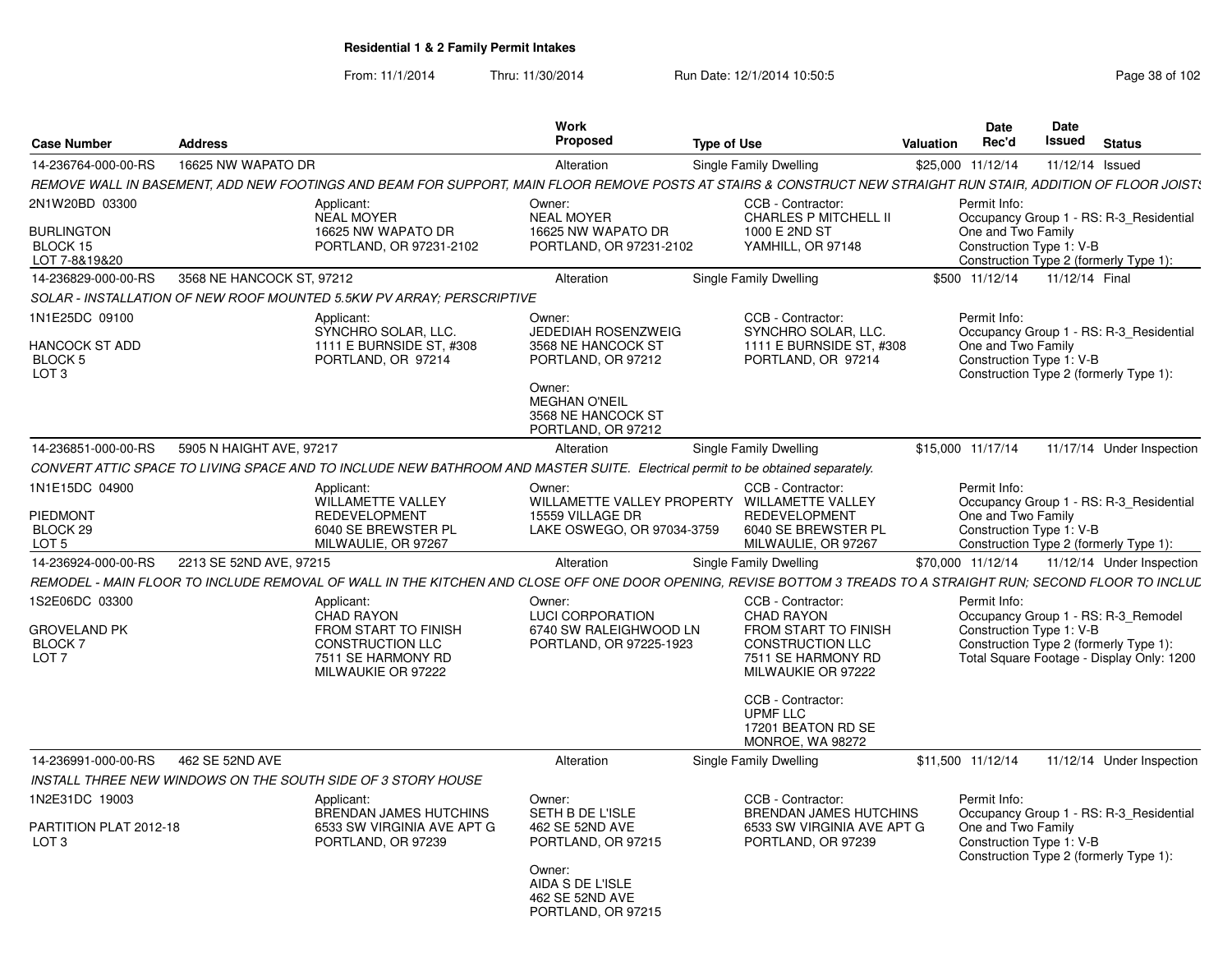From: 11/1/2014Thru: 11/30/2014 Run Date: 12/1/2014 10:50:5<br>
Page 39 of 102

| <b>Case Number</b>                                                     | <b>Address</b>                      |                                                                                                                                   | <b>Work</b><br><b>Proposed</b>                                                                     | <b>Type of Use</b>                                                                | <b>Valuation</b> | <b>Date</b><br>Rec'd                                           | <b>Date</b><br>Issued | <b>Status</b>                                                                     |
|------------------------------------------------------------------------|-------------------------------------|-----------------------------------------------------------------------------------------------------------------------------------|----------------------------------------------------------------------------------------------------|-----------------------------------------------------------------------------------|------------------|----------------------------------------------------------------|-----------------------|-----------------------------------------------------------------------------------|
| 14-236991-REV-01-RS                                                    | 462 SE 52ND AVE                     |                                                                                                                                   | Alteration                                                                                         | <b>Single Family Dwelling</b>                                                     |                  | \$11/24/14                                                     | 11/24/14 Issued       |                                                                                   |
|                                                                        |                                     | REVISION, SPACE TO BE USED AS FAMILY ROOM, NOT STORAGE. 3 STORY HOUSE                                                             |                                                                                                    |                                                                                   |                  |                                                                |                       |                                                                                   |
| 1N2E31DC 19003                                                         |                                     | Applicant:                                                                                                                        | Owner:                                                                                             | CCB - Contractor:                                                                 |                  | Permit Info:                                                   |                       |                                                                                   |
| PARTITION PLAT 2012-18<br>LOT <sub>3</sub>                             |                                     | BRENDAN JAMES HUTCHINS<br>6533 SW VIRGINIA AVE APT G<br>PORTLAND, OR 97239                                                        | SETH B DE L'ISLE<br>462 SE 52ND AVE<br>PORTLAND, OR 97215                                          | <b>BRENDAN JAMES HUTCHINS</b><br>6533 SW VIRGINIA AVE APT G<br>PORTLAND, OR 97239 |                  | One and Two Family<br>Construction Type 1: V-B                 |                       | Occupancy Group 1 - RS: R-3_Residential<br>Construction Type 2 (formerly Type 1): |
|                                                                        |                                     |                                                                                                                                   | Owner:<br>AIDA S DE L'ISLE<br>462 SE 52ND AVE<br>PORTLAND, OR 97215                                |                                                                                   |                  |                                                                |                       |                                                                                   |
| 14-237297-000-00-RS                                                    | 2516 NE 25TH AVE, 97212             |                                                                                                                                   | Alteration                                                                                         | Single Family Dwelling                                                            |                  | \$5,000 11/13/14                                               |                       | 11/13/14 Under Inspection                                                         |
|                                                                        |                                     | REMOVE WALLS AT EXISTING KITCHEN AREA TO OPEN UP SPACE, ADD BEAM ABOVE, REMODEL KITCHEN (TRADE PERMITS TO BE OBTAINED SEPARATELY) |                                                                                                    |                                                                                   |                  |                                                                |                       |                                                                                   |
| 1N1E25CB 03400<br><b>BRAZEE ST ADD</b><br><b>BLOCK 4</b><br>LOT 3&4    |                                     | Applicant:<br><b>NEAL VAN ZANTE</b><br>17335 LAKE HAVEN DRIVE<br>LAKE OSWEGO, OR 970350000                                        | Owner:<br>KATHERINE R BLACK<br>2516 NE 25TH AVE<br>PORTLAND, OR 97212                              |                                                                                   |                  | Permit Info:<br>One and Two Family<br>Construction Type 1: V-B |                       | Occupancy Group 1 - RS: R-3_Residential<br>Construction Type 2 (formerly Type 1): |
|                                                                        |                                     |                                                                                                                                   | Owner:<br>JONATHAN A BLACK<br>2516 NE 25TH AVE<br>PORTLAND, OR 97212                               |                                                                                   |                  |                                                                |                       |                                                                                   |
| 14-237324-000-00-RS                                                    | 2972 SW CHAMPLAIN DR, 97201         |                                                                                                                                   | Alteration                                                                                         | <b>Single Family Dwelling</b>                                                     |                  | \$11,780 11/13/14                                              |                       | 11/13/14 Under Inspection                                                         |
|                                                                        |                                     | CONVERT BASEMENT TO LIVING SPACE INCLUDE NEW BATHROOM***TRADES TO BE OBTAINED SEPARATELY***                                       |                                                                                                    |                                                                                   |                  |                                                                |                       |                                                                                   |
| 1N1E32DC 10300<br>ARLINGTON HTS & RPLT<br>BLOCK 18<br>$E 1/2$ OF LOT 4 |                                     | Applicant:<br>MICHAEL D SAUSE<br>2972 SW CHAMPLAIN DR<br>PORTLAND, OR 97205-5875                                                  | Owner:<br>MICHAEL D SAUSE<br>2972 SW CHAMPLAIN DR<br>PORTLAND, OR 97205-5875                       |                                                                                   |                  | Permit Info:<br>Construction Type 1: V-B                       |                       | Occupancy Group 1 - RS: R-3_Remodel<br>Construction Type 2 (formerly Type 1):     |
| LOT <sub>5</sub>                                                       |                                     |                                                                                                                                   | Owner:<br><b>KAREN R THOMPSON</b><br>2972 SW CHAMPLAIN DR<br>PORTLAND, OR 97205-5875               |                                                                                   |                  |                                                                |                       |                                                                                   |
| 14-237380-000-00-RS                                                    | 4227 SE CRYSTAL SPRINGS BLVD, 97206 |                                                                                                                                   | Alteration                                                                                         | <b>Single Family Dwelling</b>                                                     |                  | \$2,000 11/14/14                                               | 11/14/14 Issued       |                                                                                   |
|                                                                        |                                     | ADD WALL IN EXISTING FINISHED BASEMENT TO CREAT FAMILY ROOM, ENLARGE EXISTING BASEMENT WINDOW ADJACENT TO DRIVEWAY.               |                                                                                                    |                                                                                   |                  |                                                                |                       |                                                                                   |
| 1S2E19CB 12900<br>STANFORD HTS                                         |                                     | Applicant:<br>ANGELA J SCHUG<br>8424 SE 19TH AVE                                                                                  | Owner:<br>REUBEN R SCHUG<br>8424 SE 19TH AVE                                                       |                                                                                   |                  | Permit Info:<br>Construction Type 1: V-B                       |                       | Occupancy Group 1 - RS: R-3_Remodel                                               |
| BLOCK <sub>8</sub><br>E 5' OF LOT 22<br>LOT 23&24                      |                                     | PORTLAND, OR 97202-7313                                                                                                           | PORTLAND, OR 97202-7313<br>Owner:<br>ANGELA J SCHUG<br>8424 SE 19TH AVE<br>PORTLAND, OR 97202-7313 |                                                                                   |                  |                                                                |                       | Construction Type 2 (formerly Type 1):                                            |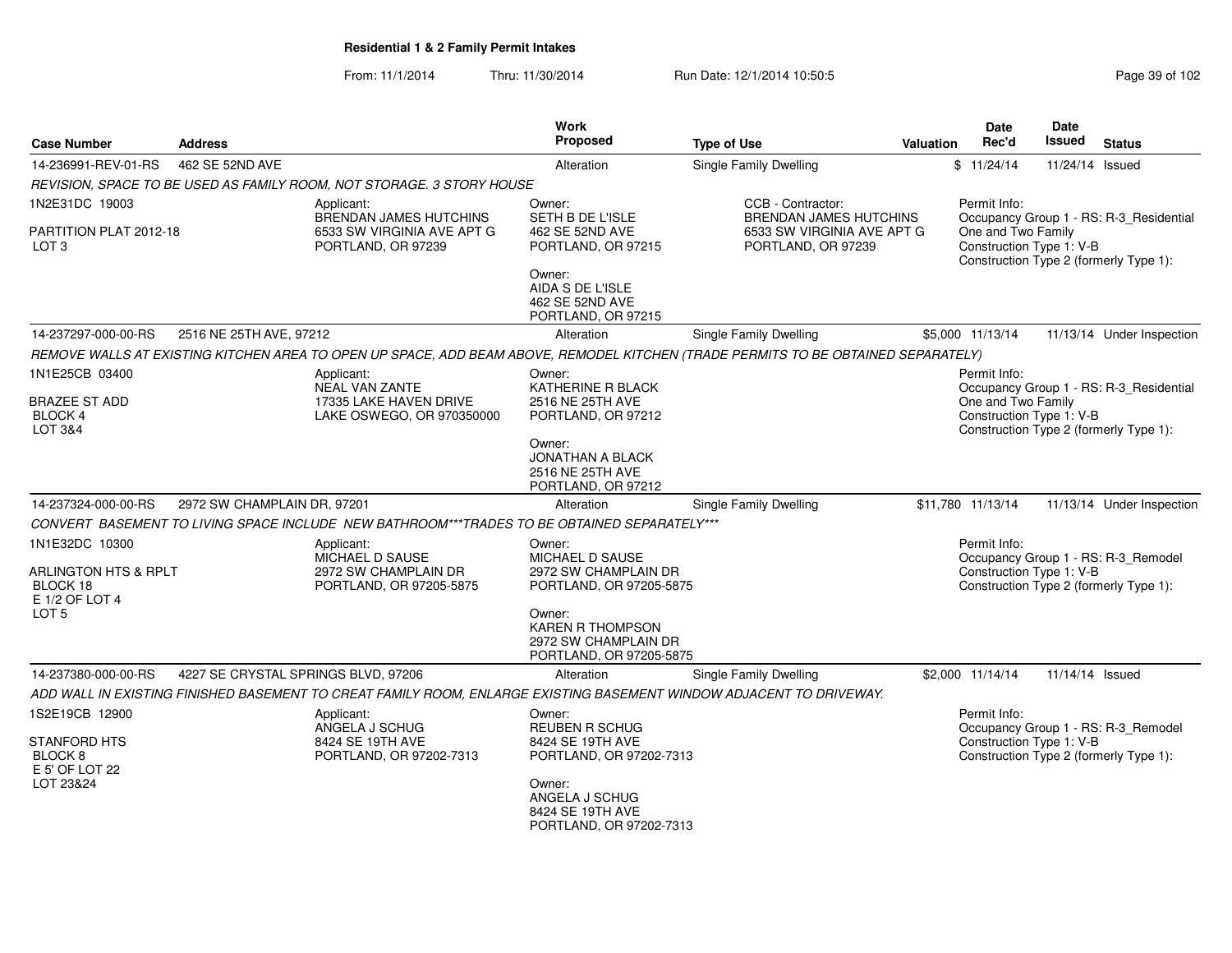From: 11/1/2014Thru: 11/30/2014 Run Date: 12/1/2014 10:50:5<br>
Page 40 of 102

|                                                                                                          |                                                    |                                                                                                               | Work                                                                                                                                                                   |                                                                                                                                                            | Date                               | <b>Date</b>                                                                                                   |
|----------------------------------------------------------------------------------------------------------|----------------------------------------------------|---------------------------------------------------------------------------------------------------------------|------------------------------------------------------------------------------------------------------------------------------------------------------------------------|------------------------------------------------------------------------------------------------------------------------------------------------------------|------------------------------------|---------------------------------------------------------------------------------------------------------------|
| <b>Case Number</b>                                                                                       | <b>Address</b>                                     |                                                                                                               | Proposed                                                                                                                                                               | <b>Type of Use</b>                                                                                                                                         | Rec'd<br>Valuation                 | <b>Issued</b><br><b>Status</b>                                                                                |
| 14-237417-000-00-RS                                                                                      | 1217 NW 25TH AVE, 97210                            |                                                                                                               | Alteration                                                                                                                                                             | Single Family Dwelling                                                                                                                                     | \$150,000 11/26/14                 | 11/26/14 Issued                                                                                               |
|                                                                                                          |                                                    |                                                                                                               |                                                                                                                                                                        | WHOLE HOUSE REMODEL. BASEMENT TO INCLUDE NEW PARTITION WALLS FOR MUDROOM AND MECHANICAL ROOM. FURR OUT WALLS AND CONVERT BASEMENT TO LIVING SPACE: 1ST FLC |                                    |                                                                                                               |
| 1N1E32AA 08600<br><b>GOLDSMITHS ADD</b><br>BLOCK 17<br>N 38 1/3' OF LOT 2<br>N 38 1/3' OF E 20' OF LOT 6 |                                                    | Applicant:<br><b>DAVE DIMOFF</b><br><b>DIMOFF DESIGNS</b><br>2032 NE 53RD<br>PORTLAND, OR 97213               | Owner:<br>ERIC H SAMUELS<br>1217 NW 25TH AVE<br>PORTLAND, OR 97210<br>Owner:                                                                                           | CCB - Contractor:<br>WALKER HOME IMPROVEMENT<br><b>INC</b><br>3014 NE 16TH AV<br>PORTLAND, OR 97212                                                        | Permit Info:<br>One and Two Family | Occupancy Group 1 - RS: R-3 Residential<br>Construction Type 1: V-B<br>Construction Type 2 (formerly Type 1): |
|                                                                                                          |                                                    |                                                                                                               | <b>CHRISTINE CHANG</b><br>1217 NW 25TH AVE<br>PORTLAND, OR 97210                                                                                                       |                                                                                                                                                            |                                    |                                                                                                               |
|                                                                                                          | 14-237587-000-00-RS 2724 NE 51ST AVE, 97213        |                                                                                                               | Alteration                                                                                                                                                             | <b>Single Family Dwelling</b>                                                                                                                              | \$60,000 11/13/14                  | 11/13/14 Under Inspection                                                                                     |
|                                                                                                          |                                                    | EXCAVATE BASEMENT TO INCREASE CEILING HEIGHT. VOLUNTARY SEISMIC UPGRADE                                       |                                                                                                                                                                        |                                                                                                                                                            |                                    |                                                                                                               |
| 1N2E30BD 14000<br>ROSE CITY PK<br>BLOCK 137<br>LOT 13                                                    |                                                    | Applicant:<br>STEVE GEMMELL<br><b>GEMMELL CONSTRUCTION LLC</b><br>3817 N WILLIAMS<br>PORTLAND OR 97227        | Owner:<br><b>NANCY A LYLE</b><br>2724 NE 51ST AVE<br>PORTLAND, OR 97213-2534                                                                                           | CCB - Contractor:<br><b>STEVE GEMMELI</b><br>GEMMELL CONSTRUCTION LLC<br>3817 N WILLIAMS<br>PORTLAND OR 97227                                              | Permit Info:<br>One and Two Family | Occupancy Group 1 - RS: R-3_Residential<br>Construction Type 1: V-B<br>Construction Type 2 (formerly Type 1): |
|                                                                                                          | 14-237657-000-00-RS 2542 SE 35TH AVE, 97202        |                                                                                                               | Alteration                                                                                                                                                             | Single Family Dwelling                                                                                                                                     |                                    | \$70,000 11/14/14  11/14/14  Issued                                                                           |
|                                                                                                          |                                                    | CONVERT BASEMENT TO HABITABLE SPACE. TO INCLUDE BEDROOM AND BATHROOM, TOTAL (3) TOILETS                       |                                                                                                                                                                        |                                                                                                                                                            |                                    |                                                                                                               |
| 1S1E12AB 05700<br>WAVERLY<br>BLOCK 61<br>LOT 1&2                                                         |                                                    | Applicant:<br>AUTUMN PARDEE<br>SUN DOG CONSTRUCTION INC<br>4110 SE Hawthorne #625<br>PORTLAND OR 97214        | Owner:<br><b>KELLY C LYDEM</b><br>2542 SE 35TH AVE<br>PORTLAND, OR 97202-1502<br>Owner:<br>TORRANCE LYDEM<br>2542 SE 35TH AVE<br>PORTLAND, OR 97202-1502               | CCB - Contractor:<br>SUN DOG CONSTRUCTION INC<br>545 SE 68TH AVE<br>PORTLAND OR 97215                                                                      | Permit Info:<br>One and Two Family | Occupancy Group 1 - RS: R-3_Residential<br>Construction Type 1: V-B<br>Construction Type 2 (formerly Type 1): |
|                                                                                                          | 14-237685-000-00-RS   2865 SW FAIRVIEW BLVD, 97201 |                                                                                                               | Alteration                                                                                                                                                             | Single Family Dwelling                                                                                                                                     |                                    | \$3,050 11/14/14  11/15/14  Issued                                                                            |
| <b>VOLUNTARY SEISMIC UPGRADE.</b>                                                                        |                                                    |                                                                                                               |                                                                                                                                                                        |                                                                                                                                                            |                                    |                                                                                                               |
| 1N1E32DC 04500<br><b>ARLINGTON HTS &amp; RPLT</b><br>BLOCK 10<br>LOT 7&8 TL 4500                         |                                                    | Applicant:<br><b>STEVE GEMMELL</b><br><b>GEMMELL CONSTRUCTION LLC</b><br>3817 N WILLIAMS<br>PORTLAND OR 97227 | Owner:<br><b>FABIAN TILLIER</b><br>2865 SW FAIRVIEW BLVD<br>PORTLAND, OR 97205-5872<br>Owner:<br>ABIGAIL C TILLIER<br>2865 SW FAIRVIEW BLVD<br>PORTLAND, OR 97205-5872 | CCB - Contractor:<br><b>STEVE GEMMELL</b><br><b>GEMMELL CONSTRUCTION LLC</b><br>3817 N WILLIAMS<br>PORTLAND OR 97227                                       | Permit Info:<br>One and Two Family | Occupancy Group 1 - RS: R-3_Residential<br>Construction Type 1: V-B<br>Construction Type 2 (formerly Type 1): |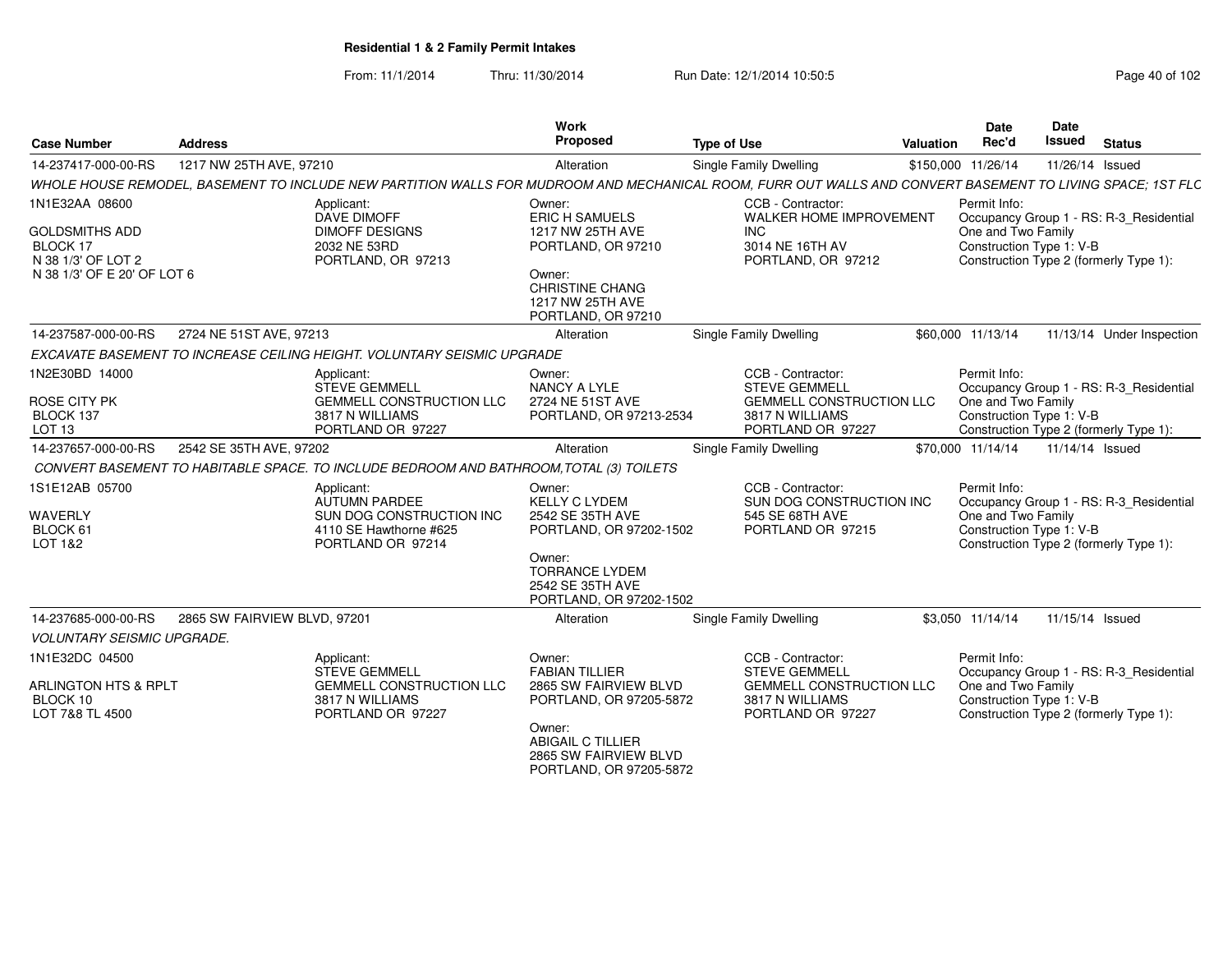From: 11/1/2014Thru: 11/30/2014 Run Date: 12/1/2014 10:50:5<br>
Page 41 of 102

| <b>Case Number</b>                                                      | <b>Address</b>             |                                                                                                                                                             | Work<br><b>Proposed</b>                                                                                                                     |                                                                                                                                                                                                                                                                                                                     | Valuation | <b>Date</b><br>Rec'd                                           | Date<br>Issued | <b>Status</b>                                                                                                              |
|-------------------------------------------------------------------------|----------------------------|-------------------------------------------------------------------------------------------------------------------------------------------------------------|---------------------------------------------------------------------------------------------------------------------------------------------|---------------------------------------------------------------------------------------------------------------------------------------------------------------------------------------------------------------------------------------------------------------------------------------------------------------------|-----------|----------------------------------------------------------------|----------------|----------------------------------------------------------------------------------------------------------------------------|
| 14-237846-000-00-RS                                                     | 830 NE IMPERIAL AVE, 97232 |                                                                                                                                                             | Alteration                                                                                                                                  | <b>Type of Use</b><br>Single Family Dwelling                                                                                                                                                                                                                                                                        |           | \$35,000 11/19/14                                              |                | 11/19/14 Issued                                                                                                            |
|                                                                         |                            | CONVERT BASEMENT TO LIVING SPACE, NEW WALLS TO CREATE BEDROOM, FAMILY ROOM, LAUNDRY ROOM, BATHROOM, PANTRY AND MECHANICAL ROOM, REMOVE AND REBUILD EXISTING |                                                                                                                                             |                                                                                                                                                                                                                                                                                                                     |           |                                                                |                |                                                                                                                            |
| 1N1E36AD 18000<br>LAURELHURST<br>BLOCK <sub>9</sub><br>LOT <sub>1</sub> |                            | Applicant:<br><b>JENNIFER KORBICH</b><br>KORBICH ARCHITECTS<br>2235 NE KLICKITAT STREET<br>PORTLAND, OR 97212                                               | Owner:<br>STEPHEN A KAUTZ<br>830 NE IMPERIAL AVE<br>PORTLAND, OR 97232-2638<br>Owner:<br><b>MARIE E RUST</b><br>830 NE IMPERIAL AVE         | CCB - Contractor:<br>MAPLELEAF CARPENTRY LLC<br>4906 ne siskiyou<br>portland or                                                                                                                                                                                                                                     |           | Permit Info:<br>Construction Type 1: V-B                       |                | Occupancy Group 1 - RS: R-3_Remodel<br>Construction Type 2 (formerly Type 1):<br>Total Square Footage - Display Only: 1025 |
|                                                                         |                            |                                                                                                                                                             | PORTLAND, OR 97232-2638                                                                                                                     |                                                                                                                                                                                                                                                                                                                     |           |                                                                |                |                                                                                                                            |
| 14-237924-000-00-RS                                                     | 7708 SE GRANT ST, 97215    |                                                                                                                                                             | Alteration                                                                                                                                  | <b>Single Family Dwelling</b>                                                                                                                                                                                                                                                                                       |           | \$6,750 11/14/14                                               |                | 11/14/14 Issued                                                                                                            |
|                                                                         |                            | SOLAR INSTALLATION OF 2.75 KW ROOFTOP SOLAR INSTALLATION - ENGINEERED                                                                                       |                                                                                                                                             |                                                                                                                                                                                                                                                                                                                     |           |                                                                |                |                                                                                                                            |
| 1S2E05DD 04600<br><b>ALTENHEIM ADD</b><br>BLOCK 4<br>LOT <sub>2</sub>   |                            | Applicant:<br>ERIKA ALTENHOFEN<br><b>NEIL KELLY</b><br>804 N ALBERTA ST<br>PORTLAND, OR 97217                                                               | Owner:<br>CATHERINE B SCOTT<br>7708 SE GRANT ST<br>PORTLAND, OR 97215-4117                                                                  | CCB - Contractor:<br>NEIL KELLY CO INC<br>804 N ALBERTA ST<br>PORTLAND, OR 97217-2693                                                                                                                                                                                                                               |           | Permit Info:<br>One and Two Family<br>Construction Type 1: V-B |                | Occupancy Group 1 - RS: R-3 Residential<br>Construction Type 2 (formerly Type 1):                                          |
| 14-237927-000-00-RS                                                     | 6905 SW 7TH AVE, 97219     |                                                                                                                                                             | Alteration                                                                                                                                  | Single Family Dwelling                                                                                                                                                                                                                                                                                              |           | \$15,000 11/14/14                                              |                | 11/14/14 Under Inspection                                                                                                  |
| ADD BEDROOM AND BATH IN BASEMENT.                                       |                            |                                                                                                                                                             |                                                                                                                                             |                                                                                                                                                                                                                                                                                                                     |           |                                                                |                |                                                                                                                            |
| 1S1E21AA 05400<br><b>BURLINGAME</b><br>BLOCK 28<br>LOT 11-13 TL 5400    |                            | Applicant:<br>THOMAS L CHAMPION<br>TOM CHAMPION BUILDERS LLC<br>PO BOX 14646<br>PORTLAND, OR 97293                                                          | Owner:<br>KATHERINE A GIACHETTI<br>6905 SW 7TH AVE<br>PORTLAND, OR 97219-2103                                                               | CCB - Contractor:<br><b>CENTURY ELECTRIC</b><br>PO BOX 10646<br>PORTLAND, OR 97296<br>CCB - Contractor:<br><b>LEONARD'S PLUMBING &amp;</b><br>CONSTRUCTION<br>14310 SE CRYSTAL CT<br>PORTLAND OR 97236<br>CCB - Contractor:<br>THOMAS L CHAMPION<br>TOM CHAMPION BUILDERS LLC<br>PO BOX 14646<br>PORTLAND, OR 97293 |           | Permit Info:<br>One and Two Family<br>Construction Type 1: V-B |                | Occupancy Group 1 - RS: R-3_Residential<br>Construction Type 2 (formerly Type 1):                                          |
| 14-237928-000-00-RS                                                     | 4004 SE 14TH AVE, 97202    |                                                                                                                                                             | Alteration                                                                                                                                  | Single Family Dwelling                                                                                                                                                                                                                                                                                              |           | \$21,137 11/14/14                                              |                | 11/14/14 Issued                                                                                                            |
|                                                                         |                            | CONVERT BASEMENT TO LIVING SPACE, NEW PARTITION WALLS TO CREATE TWO NEW BEDROOMS WITH EGRESS WINDOWS AND TWO NEW BATHROOMS                                  |                                                                                                                                             |                                                                                                                                                                                                                                                                                                                     |           |                                                                |                |                                                                                                                            |
| 1S1E11DC 03900<br><b>BOISES ADD</b><br>BLOCK <sub>2</sub><br>LOT 1&2    |                            | Applicant:<br>MARK C FUNKHOUSER<br>2627 NE 144TH AVE<br>PORTLAND, OR 97230                                                                                  | Owner:<br>JEFFREY H KLEEN<br>4004 SE 14TH AVE<br>PORTLAND, OR 97202<br>Owner:<br><b>MYONG P O</b><br>4004 SE 14TH AVE<br>PORTLAND, OR 97202 | CCB - Contractor:<br><b>MARK C FUNKHOUSER</b><br>2627 NE 144TH AVE<br>PORTLAND, OR 97230                                                                                                                                                                                                                            |           | Permit Info:<br>Construction Type 1: V-B                       |                | Occupancy Group 1 - RS: R-3_Remodel<br>Construction Type 2 (formerly Type 1):<br>Total Square Footage - Display Only: 575  |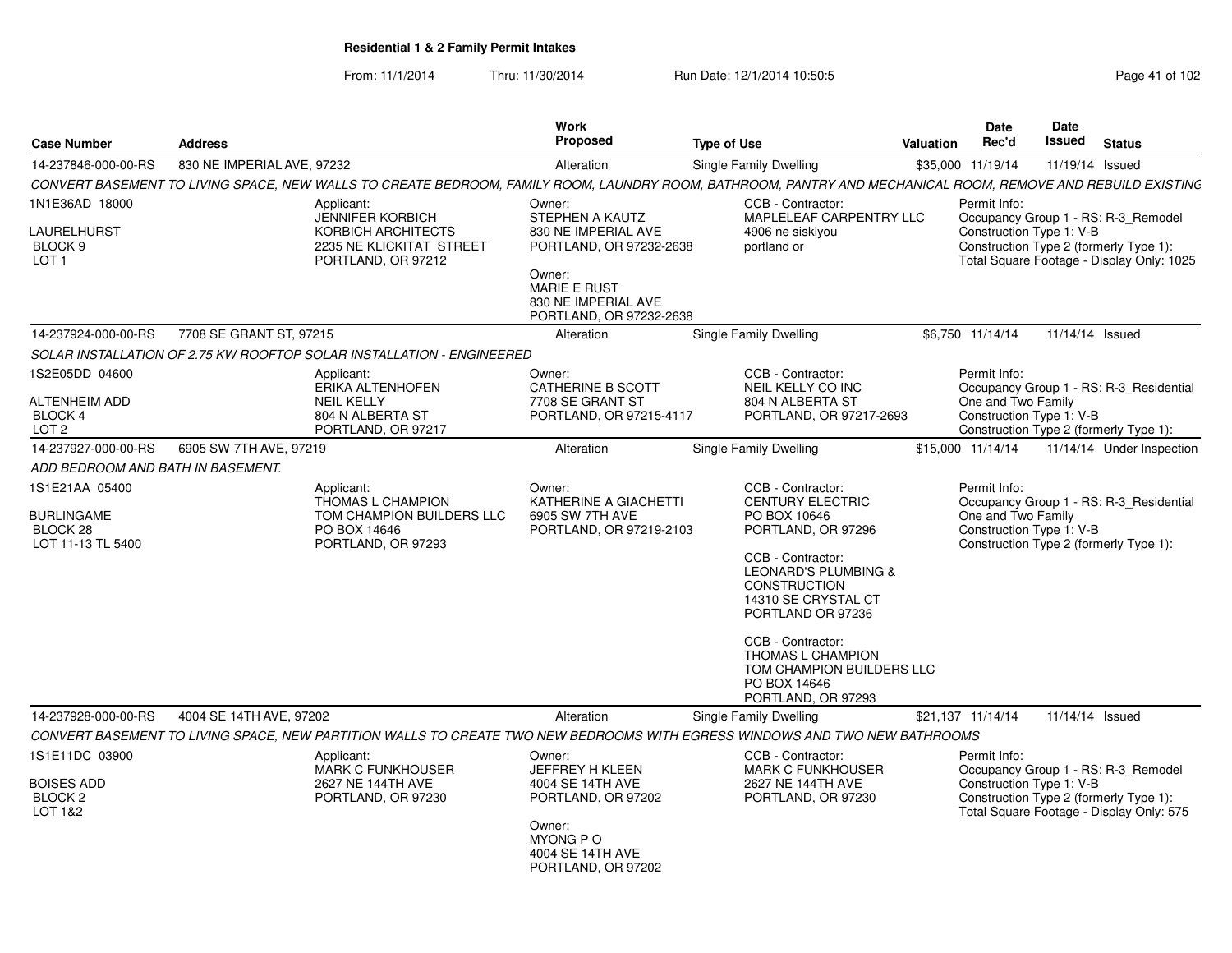From: 11/1/2014Thru: 11/30/2014 Run Date: 12/1/2014 10:50:5<br>
Page 42 of 102

| <b>Case Number</b><br><b>Address</b>         |                                                                                                     | Work<br>Proposed                              | <b>Type of Use</b>                              | Date<br>Date<br><b>Issued</b> Status<br>Valuation Rec'd<br>the control of the control of the                                                                        |
|----------------------------------------------|-----------------------------------------------------------------------------------------------------|-----------------------------------------------|-------------------------------------------------|---------------------------------------------------------------------------------------------------------------------------------------------------------------------|
|                                              |                                                                                                     | Alteration                                    | <b>Single Family Dwelling</b>                   | \$19,336 11/14/14   11/14/14   Issued                                                                                                                               |
|                                              | LEGALIZE BASEMENT CONVERSION, NEW INTERIOR WALLS TO CREATE 2 BEDROOMS AND 1 BATHROOM, LAUNDRY ROOM. |                                               |                                                 |                                                                                                                                                                     |
| 1N1E16DA 10500                               | Applicant:                                                                                          | Owner:                                        | CCB - Contractor:                               | Permit Info:                                                                                                                                                        |
| ROSALIND ADD                                 | <b>MARK C FUNKHOUSER</b><br>2627 NF 144TH AVF                                                       | <b>BRIGITTE N HUNEKE</b><br>1756 N HOLMAN ST  | <b>MARK C FUNKHOUSER</b><br>2627 NE 144TH AVE   | Occupancy Group 1 - RS: R-3_Remodel<br>Construction Type 1: V-B                                                                                                     |
| BLOCK 5                                      | PORTLAND, OR 97230                                                                                  | PORTLAND, OR 97217                            | PORTLAND, OR 97230                              | Construction Type 2 (formerly Type 1):                                                                                                                              |
| $\bigcap$ 6                                  |                                                                                                     |                                               |                                                 | Total Square Footage - Display Only: 526                                                                                                                            |
| 14-237979-000-00-RS 7420 SE HAROLD ST, 97206 |                                                                                                     | Alteration                                    | <b>Single Family Dwelling</b>                   | \$10,000 11/14/14  11/14/14  Under Inspection                                                                                                                       |
|                                              |                                                                                                     |                                               |                                                 | LEGALIZE CONVERSION OF ATTACHED GARAGE TO LIVING SPACE, INFILL EXISTING OVERHEAD DOOR AND REPLACE WITH WINDOW, NEW WALL AT BACK TO CREATE LAUNDRY AREA              |
| 1S2E17DB 01100                               | Applicant:                                                                                          | Owner:                                        |                                                 | Permit Info:                                                                                                                                                        |
| WOODMERE                                     | MICHAEL T JONES<br>4717 SE 73RD AVE                                                                 | MICHAEL T JONES<br>4717 SE 73RD AVE           |                                                 | Occupancy Group 1 - RS: R-3_Residential<br>One and Two Family                                                                                                       |
| BLOCK 2                                      | PORTLAND, OR 97206                                                                                  | PORTLAND, OR 97206                            |                                                 | Construction Type 1: V-B                                                                                                                                            |
| LOT 10                                       |                                                                                                     |                                               |                                                 | Construction Type 2 (formerly Type 1):                                                                                                                              |
| 14-237996-000-00-RS   6435 SW PARKHILL WAY   |                                                                                                     | Alteration                                    | Single Family Dwelling                          | \$6,750 11/17/14 11/17/14 Final                                                                                                                                     |
|                                              | SOLAR INSTALLATION, 4.3kW PV SYSTEM ON ROOFTOP, NON-PRESCRIPTIVE                                    |                                               |                                                 |                                                                                                                                                                     |
| 1S1E15CC 07801                               | Applicant:<br>JOHN GRIESER                                                                          | Owner:<br>DANIEL R DAIGNEAUL                  | CCB - Contractor:<br><b>ELEMENTAL ENERGY LL</b> | Permit Info:<br>Occupancy Group 1 - RS: R-3_Residential                                                                                                             |
| PARKHILL & RPLT                              | ELELMENTAL ENERGY LLC                                                                               | 1633 SW CUSTER ST                             | 830 NE HAZELFERN PL                             | One and Two Family                                                                                                                                                  |
| INC PT VAC ST LOT 154                        | 14500 SW 92ND AVE                                                                                   | PORTLAND, OR 97219                            | PORTLAND, OR 97232                              | Construction Type 1: V-B                                                                                                                                            |
|                                              | <b>TIGARD, OR 97224</b>                                                                             | Owner:                                        |                                                 | Construction Type 2 (formerly Type 1):                                                                                                                              |
|                                              |                                                                                                     | CAROL B DAIGNEAULT                            |                                                 |                                                                                                                                                                     |
|                                              |                                                                                                     | 1633 SW CUSTER ST                             |                                                 |                                                                                                                                                                     |
|                                              |                                                                                                     | PORTLAND, OR 97219                            |                                                 |                                                                                                                                                                     |
|                                              |                                                                                                     | Owner:                                        |                                                 |                                                                                                                                                                     |
|                                              |                                                                                                     | <b>EVAN D DAIGNEAULT</b><br>1633 SW CUSTER ST |                                                 |                                                                                                                                                                     |
|                                              |                                                                                                     | PORTLAND, OR 97219                            |                                                 |                                                                                                                                                                     |
| 14-238070-000-00-RS 2419 NW QUIMBY ST, 97210 |                                                                                                     | Alteration                                    | Single Family Dwelling                          | \$186,006 11/14/14<br><b>Under Review</b>                                                                                                                           |
|                                              |                                                                                                     |                                               |                                                 | RECONFIGURATION OF INTERIOR WALLS FOR REMODEL OF FIRST, AND SECOND FLOORS FOR REMODEL AND CONVERSION OF ATTIC TO LIVING SPACE; NEW BATHROOMS ON SECOND AND $\prime$ |
| 1N1E28CC 15900                               | Applicant:                                                                                          | Owner:                                        | CCB - Contractor:                               | Permit Info:                                                                                                                                                        |
|                                              | BRETT SCHULTZ                                                                                       | <b>WEST ASSOCIATES LLO</b>                    | TERRAFIRMA BUILDING INC                         | Occupancy Group 1 - RS: R-3_Remodel                                                                                                                                 |
|                                              |                                                                                                     | 1111 E. BURNSIDE ST., SUITE 303 PO BOX 10559  | 4303 N ALBINA AV<br>PORTLAND OR 97217           | Construction Type 1: V-B<br>Construction Type 2 (formerly Type 1):                                                                                                  |
|                                              | PORTLAND OR 97214                                                                                   | PORTLAND, OR 97296-0559                       |                                                 | Total Square Footage - Display Only: 5060                                                                                                                           |
| 14-238079-000-00-RS  9029 SW 7TH AVE, 97219  |                                                                                                     | Alteration                                    | <b>Single Family Dwelling</b>                   | \$60,000 11/19/14  11/19/14  Issued                                                                                                                                 |
|                                              |                                                                                                     |                                               |                                                 | WHOLE HOUSE REMODEL; REPLACE WALLS AND RECONFIGURE WALLS THROUGH OUT THE HOUSE; REPAIR EXTERIOR FIRE DAMAGE ON SE CORNER OF THE HOUSE***TRADES TO BE OBTAI.         |
| 1S1E28AA 10800                               | Applicant:                                                                                          | Owner:                                        | CCB - Contractor:                               | Permit Info:                                                                                                                                                        |
|                                              | ERIK L KOUE                                                                                         | JENNIFER N HENRY                              | ERIK L KOUE                                     | Occupancy Group 1 - RS: R-3_Residential                                                                                                                             |
| KILPATRICK COLLINS TRACT<br>BLOCK 10         | 7205 NW 19TH<br>TERREBONNE, OR 97760                                                                | 9029 SW 7TH AVE<br>PORTLAND, OR 97219         | 7205 NW 19TH<br>TERREBONNE, OR 97760            | One and Two Family<br>Construction Type 1: V-B                                                                                                                      |
| LOT 3                                        |                                                                                                     |                                               |                                                 | Construction Type 2 (formerly Type 1):                                                                                                                              |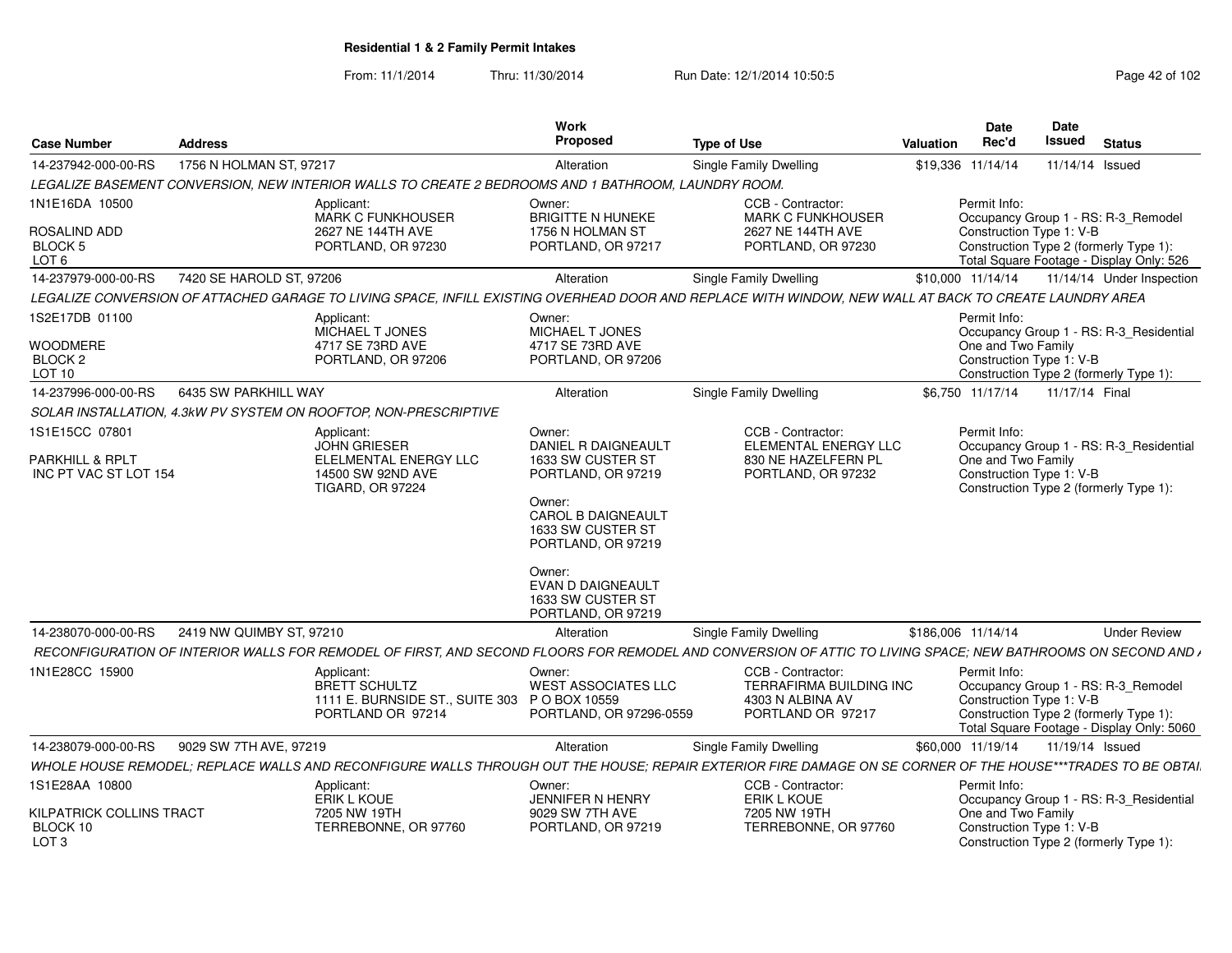From: 11/1/2014Thru: 11/30/2014 Run Date: 12/1/2014 10:50:5<br>
Page 43 of 102

| <b>Case Number</b>                                                           | <b>Address</b>              |                                                                                                               | <b>Work</b><br><b>Proposed</b>                                          | <b>Type of Use</b>                                                                                                    | <b>Valuation</b> | <b>Date</b><br>Rec'd                                           | Date<br><b>Issued</b> | <b>Status</b>                                                                     |
|------------------------------------------------------------------------------|-----------------------------|---------------------------------------------------------------------------------------------------------------|-------------------------------------------------------------------------|-----------------------------------------------------------------------------------------------------------------------|------------------|----------------------------------------------------------------|-----------------------|-----------------------------------------------------------------------------------|
| 14-238082-000-00-RS                                                          | 1528 SE HOLGATE BLVD, 97202 |                                                                                                               | Alteration                                                              | Single Family Dwelling                                                                                                |                  | \$5,000 11/21/14                                               | 11/21/14              | Issued                                                                            |
|                                                                              |                             |                                                                                                               |                                                                         | PARTIAL CHANGE OF OCCUPANCY TO TWO FRONT ROOMS OF MAIN LEVEL FOR NEW DISPENSARY, LIVE WORK PER ORSC R101.2 EXCEPT 1.5 |                  |                                                                |                       |                                                                                   |
| 1S1E14AB 01300                                                               |                             | Applicant:<br><b>HILARY MACKENZIE</b>                                                                         | Owner:<br>ALONA K FEATHER                                               |                                                                                                                       |                  | Permit Info:                                                   |                       | Occupancy Group 1 - RS: R-3_Residential                                           |
| <b>GARDNER</b><br><b>BLOCK1</b><br>LOT <sub>6</sub>                          |                             | MACKENZIE ARCHITECTURE INC<br>2827 NE M L KING BLVD<br>PORTLAND OR 97212                                      | 1415 SE TACOMA ST<br>PORTLAND, OR 97202                                 |                                                                                                                       |                  | One and Two Family<br>Construction Type 1: V-B                 |                       | Construction Type 2 (formerly Type 1):                                            |
| 14-238351-000-00-RS                                                          | 1919 SW ELIZABETH ST, 97201 |                                                                                                               | Alteration                                                              | Single Family Dwelling                                                                                                |                  | \$121,057 11/15/14                                             | 11/15/14 Issued       |                                                                                   |
| REMODEL TWO EXISTING BATHROOMS AND KITCHEN.                                  |                             |                                                                                                               |                                                                         |                                                                                                                       |                  |                                                                |                       |                                                                                   |
| 1S1E04CB 10300                                                               |                             | Applicant:                                                                                                    | Owner:                                                                  | CCB - Contractor:                                                                                                     |                  | Permit Info:                                                   |                       |                                                                                   |
| <b>GROVERS ADD</b><br>BLOCK 104<br>LOT <sub>2</sub>                          |                             | <b>DAVID R RUSH</b><br>3610 NE Hancock<br>PORTLAND OR 97212-5224                                              | <b>SANDRA CAMPBELL</b><br>1919 SW ELIZABETH ST<br>PORTLAND, OR 97201    | MODERN PLUMBING CO<br>11120 SW INDUSTRIAL WAY<br>TUALATIN, OR 97062<br>CCB - Contractor:                              |                  | One and Two Family<br>Construction Type 1: V-B                 |                       | Occupancy Group 1 - RS: R-3 Residential<br>Construction Type 2 (formerly Type 1): |
|                                                                              |                             |                                                                                                               |                                                                         | <b>DAVID R RUSH</b><br>3610 NE Hancock<br>PORTLAND OR 97212-5224                                                      |                  |                                                                |                       |                                                                                   |
| 14-238353-000-00-RS                                                          | 2734 SE 32ND AVE, 97202     |                                                                                                               | Alteration                                                              | Single Family Dwelling                                                                                                |                  | \$24.500 11/15/14                                              |                       | 11/17/14 Under Inspection                                                         |
|                                                                              |                             | CONVERT PORTION OF BASEMENT TO HABITABLE SPACE-NEW BEDROOM WITH EGRESS WINDOW. NEW BASEMENT BATHROOM.         |                                                                         |                                                                                                                       |                  |                                                                |                       |                                                                                   |
| 1S1E12BA 12500                                                               |                             | Applicant:<br>Paul Johnson                                                                                    | Owner:<br><b>CHARLES M GINSBERG</b>                                     | CCB - Contractor:<br>PAUL B. JOHNSON                                                                                  |                  | Permit Info:                                                   |                       | Occupancy Group 1 - RS: R-3_Residential                                           |
| <b>EAST PORTLAND HTS</b><br>BLOCK 13<br>LOT <sub>13</sub>                    |                             | PAUL JOHNSON CARPENTRY &<br><b>REMODELING</b><br>1141 TROON RD<br>LAKE OSWEGO OR 97034-2835                   | 2734 SE 32ND AVE<br>PORTLAND, OR 97202                                  | 1141 TROON RD<br>LAKE OSWEGO, OR 97034                                                                                |                  | One and Two Family<br>Construction Type 1: V-B                 |                       | Construction Type 2 (formerly Type 1):                                            |
| 14-238407-000-00-RS                                                          | 5715 NE 17TH AVE, 97211     |                                                                                                               | Alteration                                                              | <b>Single Family Dwelling</b>                                                                                         |                  | \$3.650 11/17/14                                               | 11/17/14 Issued       |                                                                                   |
| <b>VOLUNTARY SEISMIC UPGRADE.</b>                                            |                             |                                                                                                               |                                                                         |                                                                                                                       |                  |                                                                |                       |                                                                                   |
| 1N1E14DC 17800<br><b>OAKHURST</b><br>BLOCK <sub>3</sub><br>LOT <sub>20</sub> |                             | Applicant:<br><b>STEVE GEMMELL</b><br><b>GEMMELL CONSTRUCTION LLC</b><br>3817 N WILLIAMS<br>PORTLAND OR 97227 | Owner:<br>KATHLEEN A SULLIVAN<br>5715 NE 17TH AVE<br>PORTLAND, OR 97211 | CCB - Contractor:<br><b>STEVE GEMMELL</b><br><b>GEMMELL CONSTRUCTION LLC</b><br>3817 N WILLIAMS<br>PORTLAND OR 97227  |                  | Permit Info:<br>One and Two Family<br>Construction Type 1: V-B |                       | Occupancy Group 1 - RS: R-3_Residential<br>Construction Type 2 (formerly Type 1): |
|                                                                              |                             |                                                                                                               | Owner:<br>SAMIR F SANKARI<br>5715 NE 17TH AVE<br>PORTLAND, OR 97211     |                                                                                                                       |                  |                                                                |                       |                                                                                   |
| 14-238411-000-00-RS                                                          | 6825 N ATLANTIC AVE, 97217  |                                                                                                               | Alteration                                                              | Single Family Dwelling                                                                                                |                  | \$2,097 11/17/14                                               | 11/18/14 Final        |                                                                                   |
| <b>VOLUNTARY SEISMIC UPGRADE.</b>                                            |                             |                                                                                                               |                                                                         |                                                                                                                       |                  |                                                                |                       |                                                                                   |
| 1N1E16BD 04000                                                               |                             | Applicant:<br><b>STEVE GEMMELL</b>                                                                            | Owner:<br><b>PATRICIA A LARKIN</b>                                      | CCB - Contractor:<br><b>STEVE GEMMELL</b>                                                                             |                  | Permit Info:                                                   |                       | Occupancy Group 1 - RS: R-3_Residential                                           |
| <b>BURRAGE TR</b><br>BLOCK 19<br>LOT <sub>10</sub>                           |                             | <b>GEMMELL CONSTRUCTION LLC</b><br>3817 N WILLIAMS<br>PORTLAND OR 97227                                       | 6825 N ATLANTIC AVE<br>PORTLAND, OR 97217-5201                          | <b>GEMMELL CONSTRUCTION LLC</b><br>3817 N WILLIAMS<br>PORTLAND OR 97227                                               |                  | One and Two Family<br>Construction Type 1: V-B                 |                       | Construction Type 2 (formerly Type 1):                                            |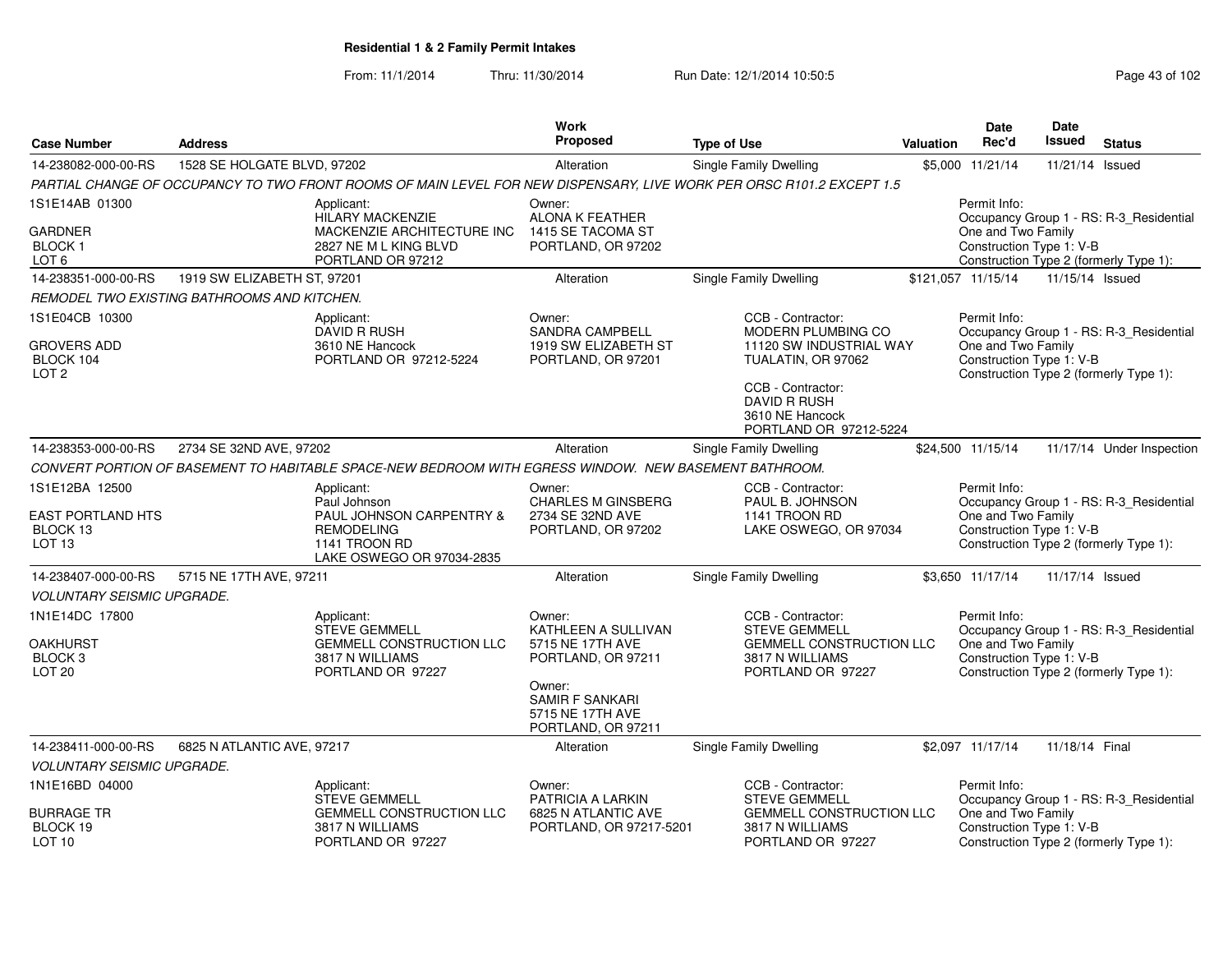From: 11/1/2014Thru: 11/30/2014 Run Date: 12/1/2014 10:50:5<br>
Page 44 of 102

| <b>Case Number</b>                                                         | <b>Address</b>                                          |                                                                                                                              | Work<br>Proposed                                                                                                                                                                                                     | <b>Type of Use</b>                                                                                                                  | <b>Valuation</b> | Date<br>Rec'd                                                  | Date<br><b>Issued</b> | <b>Status</b>                                                                     |
|----------------------------------------------------------------------------|---------------------------------------------------------|------------------------------------------------------------------------------------------------------------------------------|----------------------------------------------------------------------------------------------------------------------------------------------------------------------------------------------------------------------|-------------------------------------------------------------------------------------------------------------------------------------|------------------|----------------------------------------------------------------|-----------------------|-----------------------------------------------------------------------------------|
| 14-238415-000-00-RS                                                        | 3230 SE SHERMAN ST, 97214                               |                                                                                                                              | Alteration                                                                                                                                                                                                           | <b>Single Family Dwelling</b>                                                                                                       |                  | \$3,820 11/17/14                                               | 11/21/14 Final        |                                                                                   |
| <b>VOLUNTARY SEISMIC UPGRADE.</b>                                          |                                                         |                                                                                                                              |                                                                                                                                                                                                                      |                                                                                                                                     |                  |                                                                |                       |                                                                                   |
| 1S1E01CD 20600                                                             |                                                         | Applicant:<br><b>STEVE GEMMELL</b>                                                                                           | Owner:<br><b>FRANCES DAVISON</b>                                                                                                                                                                                     | CCB - Contractor:<br><b>STEVE GEMMELL</b>                                                                                           |                  | Permit Info:                                                   |                       | Occupancy Group 1 - RS: R-3_Residential                                           |
| Horizon<br>BLOCK <sub>3</sub><br>W 22' OF LOT 3<br>LOT 4&5                 |                                                         | <b>GEMMELL CONSTRUCTION LLC</b><br>3817 N WILLIAMS<br>PORTLAND OR 97227                                                      | 3230 SE SHERMAN ST<br>PORTLAND, OR 97214<br>Owner:<br><b>CRAIG MOSBAEK</b><br>3230 SE SHERMAN ST                                                                                                                     | GEMMELL CONSTRUCTION LLC<br>3817 N WILLIAMS<br>PORTLAND OR 97227                                                                    |                  | One and Two Family<br>Construction Type 1: V-B                 |                       | Construction Type 2 (formerly Type 1):                                            |
| 14-238469-000-00-RS                                                        | 11747 SE MALL ST, 97266                                 |                                                                                                                              | PORTLAND, OR 97214<br>Alteration                                                                                                                                                                                     | Single Family Dwelling                                                                                                              |                  | \$500 11/17/14                                                 | 11/17/14 Final        |                                                                                   |
|                                                                            |                                                         | SOLAR INSTALLATION, 6.63kW PV SYSTEM ON ROOFTOP, PRESCRIPTIVE                                                                |                                                                                                                                                                                                                      |                                                                                                                                     |                  |                                                                |                       |                                                                                   |
| 1S2E10DD 04200<br>MINDORO PK<br>BLOCK <sub>2</sub><br>LOT <sub>3</sub>     |                                                         | Applicant:<br><b>MELISSA BENTLEY</b><br>SOLAR CITY CORPORATION<br>6132 NE 112TH AVE<br>PORTLAND, OR 97220                    | Owner:<br><b>GRETCHEN B GROVES</b><br>11747 SE MALL ST<br>PORTLAND, OR 97266                                                                                                                                         | CCB - Contractor:<br>SOLARCITY CORPORATION<br>6132 NE 112th AVE<br>PORTLAND, OR 97220                                               |                  | Permit Info:<br>One and Two Family<br>Construction Type 1: V-B |                       | Occupancy Group 1 - RS: R-3 Residential<br>Construction Type 2 (formerly Type 1): |
| 14-238615-000-00-RS                                                        | 5234 NE 72ND AVE, 97218                                 |                                                                                                                              | Alteration                                                                                                                                                                                                           | <b>Single Family Dwelling</b>                                                                                                       |                  | \$1,500 11/19/14                                               |                       | 11/19/14 Under Inspection                                                         |
|                                                                            |                                                         | ADD 3 x 5 LANDING AT EXISITNG WINDOW WITH A STAIRCASE AT THE REAR OF SINGLE FAMILY RESIDENCE.                                |                                                                                                                                                                                                                      |                                                                                                                                     |                  |                                                                |                       |                                                                                   |
| 1N2E20AB 05700<br><b>GRACE ADD</b><br><b>BLOCK1</b><br>INC PT VAC ST LOT 1 |                                                         | Applicant:<br><b>GARY MENGIS</b><br><b>GARY F MENGIS CONTRACTING</b><br><b>INC</b><br>PO BOX 82336<br>PORTLAND OR 97282-2336 | Owner:<br><b>IDA KIROS</b><br>5234 NE 72ND AVE<br>PORTLAND, OR 97218<br>Owner:<br><b>KIROS HAGOS</b><br>5234 NE 72ND AVE<br>PORTLAND, OR 97218<br>Owner:<br>MULUNESH ALENE<br>5234 NE 72ND AVE<br>PORTLAND, OR 97218 | CCB - Contractor:<br><b>GARY MENGIS</b><br><b>GARY F MENGIS CONTRACTING</b><br><b>INC</b><br>PO BOX 82336<br>PORTLAND OR 97282-2336 |                  | Permit Info:<br>One and Two Family<br>Construction Type 1: V-B |                       | Occupancy Group 1 - RS: R-3_Residential<br>Construction Type 2 (formerly Type 1): |
| 14-238714-000-00-RS                                                        | 8260 NE PACIFIC ST, 97220                               |                                                                                                                              | Alteration                                                                                                                                                                                                           | Single Family Dwelling                                                                                                              |                  | \$500 11/17/14                                                 | 11/17/14 Issued       |                                                                                   |
|                                                                            | SOLAR - 4.2KW ROOF TOP MOUNTED PV SYSTEM - PRESCRIPTIVE |                                                                                                                              |                                                                                                                                                                                                                      |                                                                                                                                     |                  |                                                                |                       |                                                                                   |
| 1N2E33BC 03100<br>PARK TERR HMS<br>BLOCK <sub>3</sub><br>LOT <sub>6</sub>  |                                                         | Applicant:<br>ELEMENTAL ENERGY LLC<br>830 NE HAZELFERN PL<br>PORTLAND, OR 97232                                              | Owner:<br><b>MIKE C T RAY</b><br>8260 NE PACIFIC ST<br>PORTLAND, OR 97220                                                                                                                                            | CCB - Contractor:<br>ELEMENTAL ENERGY LLC<br>830 NE HAZELFERN PL<br>PORTLAND, OR 97232                                              |                  | Permit Info:<br>One and Two Family<br>Construction Type 1: V-B |                       | Occupancy Group 1 - RS: R-3_Residential<br>Construction Type 2 (formerly Type 1): |
|                                                                            |                                                         |                                                                                                                              | Owner:<br><b>CARIS A RODRIGUEZ</b><br>8260 NE PACIFIC ST<br>PORTLAND, OR 97220                                                                                                                                       |                                                                                                                                     |                  |                                                                |                       |                                                                                   |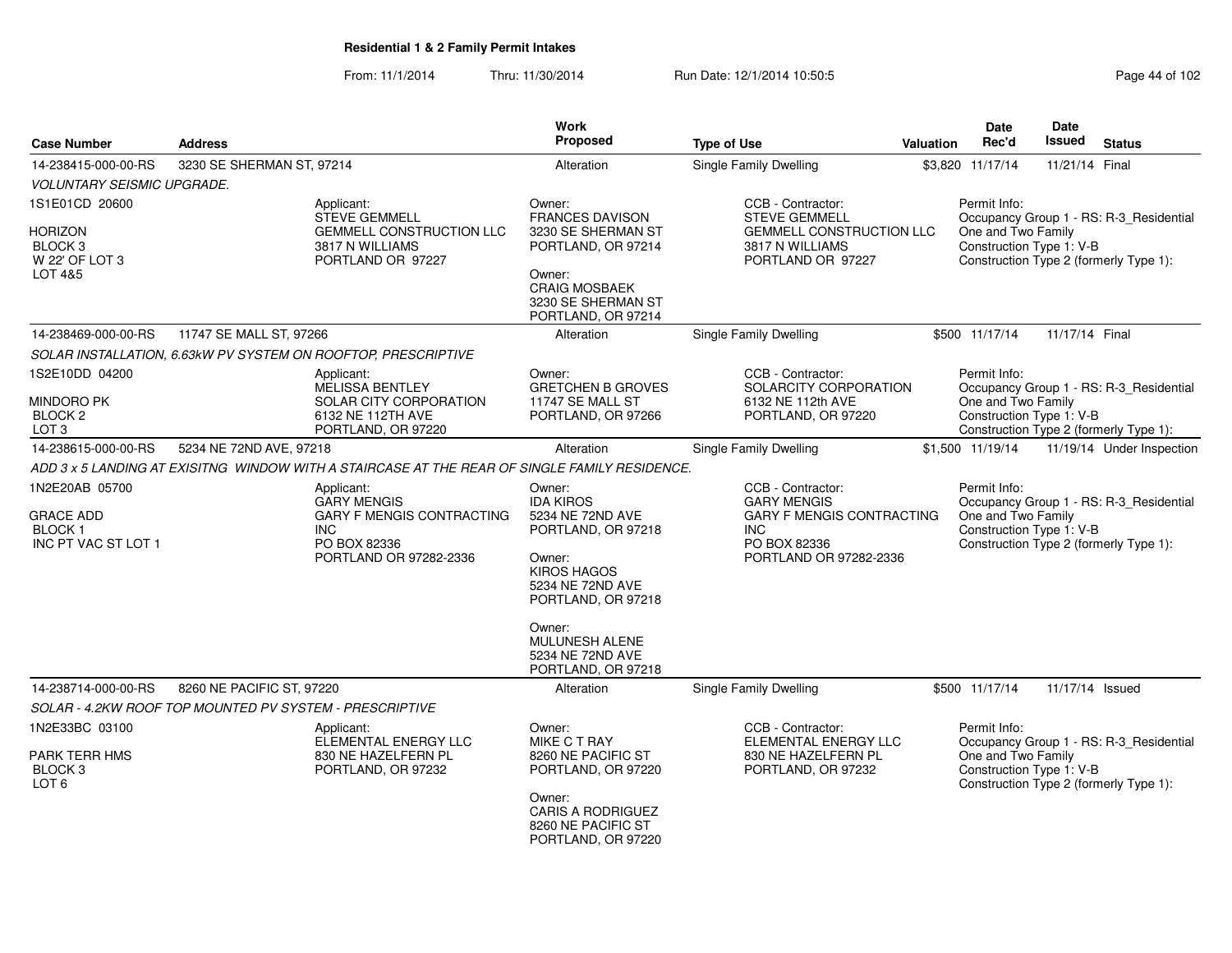From: 11/1/2014Thru: 11/30/2014 Run Date: 12/1/2014 10:50:5<br> **Page 45 of 102** 

| <b>Case Number</b>                                                                           | <b>Address</b>                                                                                                                                           | <b>Work</b><br>Proposed                                                                                                                                                | <b>Type of Use</b>                                                                                                     | <b>Valuation</b> | <b>Date</b><br>Rec'd                                           | <b>Date</b><br>Issued | <b>Status</b>                                                                                                             |
|----------------------------------------------------------------------------------------------|----------------------------------------------------------------------------------------------------------------------------------------------------------|------------------------------------------------------------------------------------------------------------------------------------------------------------------------|------------------------------------------------------------------------------------------------------------------------|------------------|----------------------------------------------------------------|-----------------------|---------------------------------------------------------------------------------------------------------------------------|
| 14-238957-000-00-RS                                                                          | 7621 SE 104TH AVE, 97266                                                                                                                                 | Alteration                                                                                                                                                             | Single Family Dwelling                                                                                                 |                  | \$900 11/21/14                                                 | 11/21/14 Issued       |                                                                                                                           |
|                                                                                              | REPLACE AND ENLARGE WINDOW AT BEDROOM 1 ON UPPER LEVEL, NORTH ELEVATION                                                                                  |                                                                                                                                                                        |                                                                                                                        |                  |                                                                |                       |                                                                                                                           |
| 1S2E22CB 10700<br>LE ROY HTS<br>BLOCK <sub>2</sub><br>N 16'8' OF LOT 19<br>LOT <sub>20</sub> | Applicant:<br>MIKE MONTGOMERY<br>5531 SW BUDDINGTON ST<br>PORTLAND, OR 97219                                                                             | Owner:<br><b>CHARLES D KRIEGH</b><br>7621 SE 104TH AVE<br>PORTLAND, OR 97266                                                                                           | CCB - Contractor:<br><b>WESTERN AMERICAN GLASS</b><br><b>ENTERPRISES INC</b><br>14710 SE LEE AVE<br>PORTLAND, OR 97267 |                  | Permit Info:<br>Construction Type 1: V-B                       |                       | Occupancy Group 1 - RS: R-3_Remodel<br>Construction Type 2 (formerly Type 1):                                             |
| 14-239207-000-00-RS                                                                          | 3001 NE 37TH AVE, 97212                                                                                                                                  | Alteration                                                                                                                                                             | Single Family Dwelling                                                                                                 |                  | \$55,000 11/19/14                                              | 11/19/14 Issued       |                                                                                                                           |
|                                                                                              | REMODEL SECOND FLOOR BY CONVERTING EXISTING BEDROOM TO NEW BATHROOM AND ADD NEW WALLS FOR EXISTING SECOND FLOOR BATHROOM; ADD NEW FIREPLACE ON THE SECOI |                                                                                                                                                                        |                                                                                                                        |                  |                                                                |                       |                                                                                                                           |
| 1N1E25AB 13700<br><b>BEAUMONT</b><br>BLOCK 46<br>LOT 5 TL 13700                              | Applicant:<br>KURT HETTLE<br>5332 NE 32ND PL<br>PORTLAND OR 97211                                                                                        | Owner:<br><b>KURT HETTLE</b><br>5332 NE 32ND PL<br>PORTLAND OR 97211                                                                                                   |                                                                                                                        |                  | Permit Info:<br>Construction Type 1: V-B                       |                       | Occupancy Group 1 - RS: R-3_Remodel<br>Construction Type 2 (formerly Type 1):<br>Total Square Footage - Display Only: 389 |
| 14-239214-000-00-RS                                                                          | 3107 NE KLICKITAT ST, 97212                                                                                                                              | Alteration                                                                                                                                                             | <b>Single Family Dwelling</b>                                                                                          |                  | \$2,000 11/18/14                                               | 11/18/14 Final        |                                                                                                                           |
|                                                                                              | <b>VOLUNTARY SEISMIC STRENGTHENING AT FOUNDATION</b>                                                                                                     |                                                                                                                                                                        |                                                                                                                        |                  |                                                                |                       |                                                                                                                           |
| 1N1E25BA 05000<br><b>TOWN OF WAYNE</b><br><b>BLOCK 3 TL 5000</b>                             | Applicant:<br>ANDREW OSBORN<br><b>NW SEISMIC</b><br>2649 SE STEPHENS<br>PORTLAND OR 97214                                                                | Owner:<br><b>BOBBY E ROBERTS</b><br>3107 NE KLICKITAT ST<br>PORTLAND, OR 97212<br>Owner:<br><b>TOMMY J ROBERTS</b><br>3107 NE KLICKITAT ST<br>PORTLAND, OR 97212       | CCB - Contractor:<br><b>MICHAEL WIEBER</b><br>ELYSIUM CONSTRUCTION LLC<br>PO BOX 12010<br>PORTLAND OR 97212            |                  | Permit Info:<br>One and Two Family<br>Construction Type 1: V-B |                       | Occupancy Group 1 - RS: R-3_Residential<br>Construction Type 2 (formerly Type 1):                                         |
| 14-239217-000-00-RS                                                                          | 9960 N LEONARD ST, 97203                                                                                                                                 | Alteration                                                                                                                                                             | <b>Single Family Dwelling</b>                                                                                          |                  | \$2,000 11/18/14                                               | 11/18/14 Issued       |                                                                                                                           |
|                                                                                              | <b>VOLUNTARY SEISMIC STRENGTHENING AT FOUNDATION</b>                                                                                                     |                                                                                                                                                                        |                                                                                                                        |                  |                                                                |                       |                                                                                                                           |
| 1N1W01BC 09700<br><b>HOLBROOKS ADD</b><br>BLOCK <sub>25</sub><br>LOT <sub>7</sub>            | Applicant:<br><b>ANDREW OSBORN</b><br><b>NW SEISMIC</b><br>2649 SE STEPHENS<br>PORTLAND OR 97214                                                         | Owner:<br><b>MATTHEW J MARTIN</b><br>9960 N LEONARD ST<br>PORTLAND, OR 97203-1526<br>Owner:<br><b>JACQUELYN MARTIN</b><br>9960 N LEONARD ST<br>PORTLAND, OR 97203-1526 | CCB - Contractor:<br><b>MICHAEL WIEBER</b><br>ELYSIUM CONSTRUCTION LLC<br>PO BOX 12010<br>PORTLAND OR 97212            |                  | Permit Info:<br>One and Two Family<br>Construction Type 1: V-B |                       | Occupancy Group 1 - RS: R-3_Residential<br>Construction Type 2 (formerly Type 1):                                         |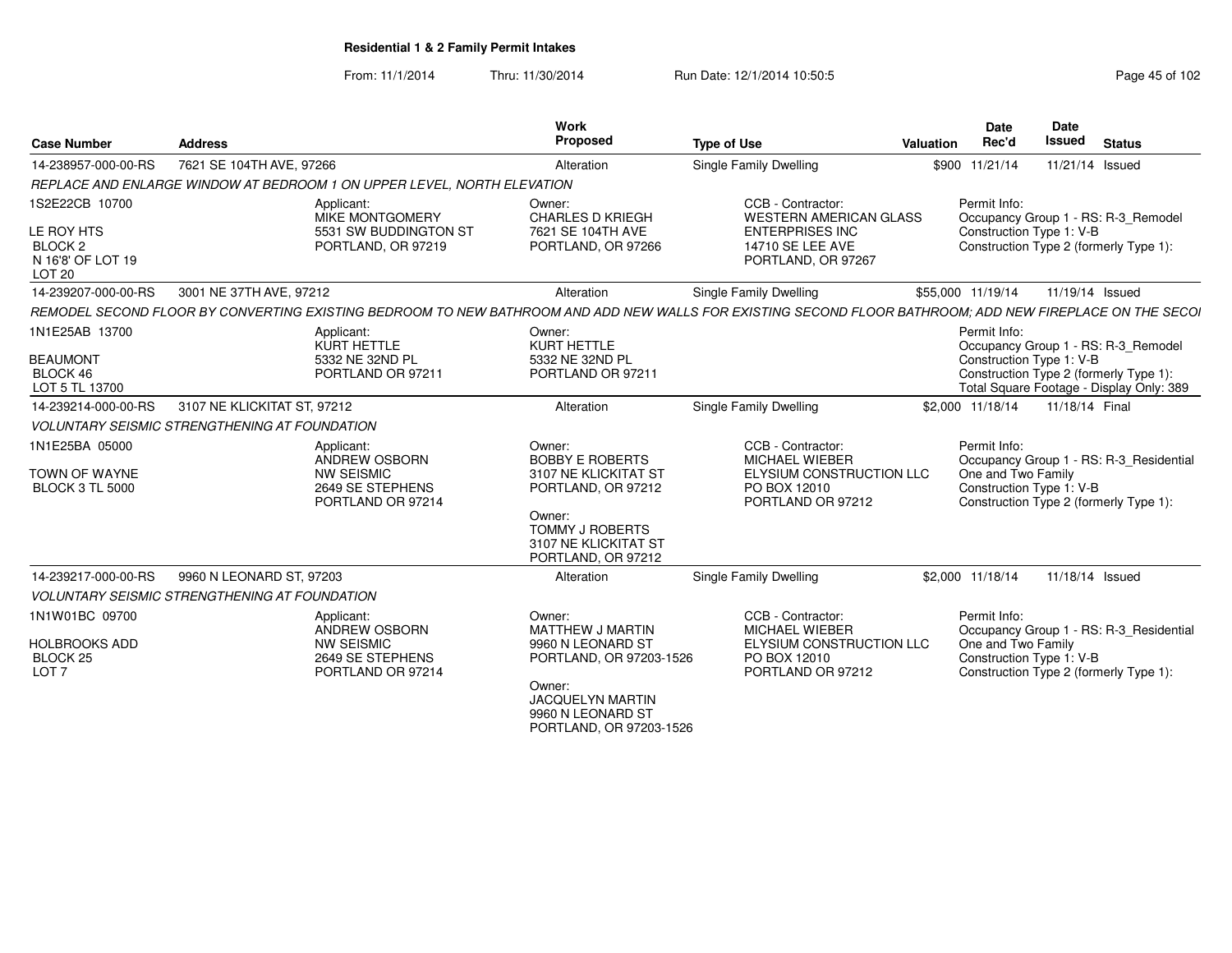From: 11/1/2014Thru: 11/30/2014 Run Date: 12/1/2014 10:50:5<br>
Page 46 of 102

| <b>Case Number</b>                                                       | <b>Address</b>                  |                                                                                                                                                            | Work<br>Proposed                                                                                                                                                                  | <b>Type of Use</b>                                                                                                                                                                                                                                                                                                                                                                  | <b>Valuation</b> | Date<br>Rec'd                                                                                            | Date<br>Issued  | <b>Status</b>                                                                     |
|--------------------------------------------------------------------------|---------------------------------|------------------------------------------------------------------------------------------------------------------------------------------------------------|-----------------------------------------------------------------------------------------------------------------------------------------------------------------------------------|-------------------------------------------------------------------------------------------------------------------------------------------------------------------------------------------------------------------------------------------------------------------------------------------------------------------------------------------------------------------------------------|------------------|----------------------------------------------------------------------------------------------------------|-----------------|-----------------------------------------------------------------------------------|
| 14-239498-000-00-RS                                                      | 1735 SE 56TH AVE, 97215         |                                                                                                                                                            | Alteration                                                                                                                                                                        | Single Family Dwelling                                                                                                                                                                                                                                                                                                                                                              |                  | \$55,000 11/18/14                                                                                        | 11/18/14        | Issued                                                                            |
|                                                                          |                                 | CONVERT BASEMENT TO HABITABLE SPACE INCLUDING FAMILY ROOM AND BEDROOM WITH EGRESS WINDOW. NEW BASEMENT BATHROOM AND LAUNDRY ROOM.                          |                                                                                                                                                                                   |                                                                                                                                                                                                                                                                                                                                                                                     |                  |                                                                                                          |                 |                                                                                   |
| 1S2E06DB 05200<br>NIXON TERR & PLAT 2 & 3<br>LOT <sub>5</sub>            |                                 | Applicant:<br>JAMES KREIPE<br>SQUARE DEAL REMODELING CO<br><b>INC</b><br>8603 SE STARK AVE<br>PORTLAND, OR 97216                                           | Owner:<br>JOHN P NUSBAUM<br>1735 SE 56TH AVE<br>PORTLAND, OR 97215<br>Owner:<br><b>KARLA J ZIRBES</b><br>1735 SE 56TH AVE<br>PORTLAND, OR 97215                                   | CCB - Contractor:<br><b>DALE BELL</b><br>SKY HEATING & AIR<br>CONDITIONING INC<br>1635 SE NEHALEM ST<br>PORTLAND, OR 97202-6707<br>CCB - Contractor:<br>NORTHWEST CENTRAL<br>PLUMBING CO INC<br>2870 SE 75TH AVE, #206<br>HILLSBORO, OR 971236715<br>CCB - Contractor:<br><b>JAMES KREIPE</b><br>SQUARE DEAL REMODELING CO<br><b>INC</b><br>8603 SE STARK AVE<br>PORTLAND, OR 97216 |                  | Permit Info:<br>One and Two Family<br>Construction Type 1: V-B<br>Construction Type 2 (formerly Type 1): |                 | Occupancy Group 1 - RS: R-3_Residential                                           |
| 14-239695-000-00-RS                                                      | 01545 SW MARY FAILING CT, 97219 |                                                                                                                                                            | Alteration                                                                                                                                                                        | <b>Single Family Dwelling</b>                                                                                                                                                                                                                                                                                                                                                       |                  | \$35,000 11/19/14                                                                                        |                 | Approved to Issue                                                                 |
|                                                                          |                                 | REDO MASTER BATHROOM THAT CURRENTLY EXISTS. NEW FIXTURES. NO NEW BATHROOMS/TOILETS.                                                                        |                                                                                                                                                                                   |                                                                                                                                                                                                                                                                                                                                                                                     |                  |                                                                                                          |                 |                                                                                   |
| 1S1E34DA 03500<br><b>STRAHORN ADD</b><br>LOT <sub>4</sub>                |                                 | Applicant:<br><b>Tom Corvi</b><br>Right Angle Construction, Inc.<br>P.O. Box 587<br>OREGON CITY OR 97045<br>20126 S. Impala Lane<br>20126 S. Impala Lane   | Owner:<br><b>CARL D GREBERT</b><br>01545 SW MARY FAILING CT<br>PORTLAND, OR 97219-8373<br>Owner:<br><b>KAREN G GREBERT</b><br>01545 SW MARY FAILING CT<br>PORTLAND, OR 97219-8373 | CCB - Contractor:<br>RIGHT ANGLE CONSTRUCTION IN<br>20126 S IMPALA LN<br>OREGON CITY, OR 97045                                                                                                                                                                                                                                                                                      |                  | Permit Info:<br>One and Two Family<br>Construction Type 1: V-B                                           |                 | Occupancy Group 1 - RS: R-3 Residential<br>Construction Type 2 (formerly Type 1): |
| 14-239712-000-00-RS                                                      | 467 NE HAZELFERN PL, 97232      |                                                                                                                                                            | Alteration                                                                                                                                                                        | Single Family Dwelling                                                                                                                                                                                                                                                                                                                                                              |                  | \$10,000 11/19/14                                                                                        | 11/19/14 Issued |                                                                                   |
|                                                                          |                                 | CONVERTING BASEMENT TO LIVING SPACE WITH NEW BEDROOM, FAMILY ROOM, AND BATHROOM; NEW EGRESS WINDOWS ON NORTH AND SOUTH SIDES; TRADES TO BE PULLED SEPARATE |                                                                                                                                                                                   |                                                                                                                                                                                                                                                                                                                                                                                     |                  |                                                                                                          |                 |                                                                                   |
| 1N1E36DB 04000<br><b>LAURELHURST</b><br>BLOCK 72<br>LOT 11               |                                 | Applicant:<br>RAYMOND M WILSON<br>PO BOX 90041<br>PORTLAND, OR 97290                                                                                       | Owner:<br>CHRISTOPHER J WHITE<br>467 NE HAZELFERN PL<br>PORTLAND, OR 97232-3327                                                                                                   | CCB - Contractor:<br>RAYMOND M WILSON<br>PO BOX 90041<br>PORTLAND, OR 97290                                                                                                                                                                                                                                                                                                         |                  | Permit Info:<br>One and Two Family<br>Construction Type 1: V-B<br>Construction Type 2 (formerly Type 1): |                 | Occupancy Group 1 - RS: R-3_Residential                                           |
| 14-239722-000-00-RS                                                      | 2333 SE 60TH AVE, 97215         |                                                                                                                                                            | Alteration                                                                                                                                                                        | Single Family Dwelling                                                                                                                                                                                                                                                                                                                                                              |                  | \$40,000 11/19/14                                                                                        | 11/19/14 Issued |                                                                                   |
|                                                                          |                                 | RECONFIGURE STAIRS BETWEEN MAIN AND UPPER LEVELS, REMOVE WALLS AND INSTALL BEAM IN KITCHEN. TRADE PERMITS TO BE OBTAINED SEPARATELY.                       |                                                                                                                                                                                   |                                                                                                                                                                                                                                                                                                                                                                                     |                  |                                                                                                          |                 |                                                                                   |
| 1S2E06DD 10500<br>HUTCHINSONS ADD<br>BLOCK <sub>8</sub><br><b>LOT 15</b> |                                 | Applicant:<br>BRADLEY COOLEY<br>2333 SE 60TH AVE<br>PORTLAND, OR 97215-4021                                                                                | Owner:<br><b>BRADLEY COOLEY</b><br>2333 SE 60TH AVE<br>PORTLAND, OR 97215-4021<br>Owner:<br>VAN COOLEY<br>2333 SE 60TH AVE<br>PORTLAND, OR 97215-4021                             |                                                                                                                                                                                                                                                                                                                                                                                     |                  | Permit Info:<br>One and Two Family<br>Construction Type 1: V-B<br>Construction Type 2 (formerly Type 1): |                 | Occupancy Group 1 - RS: R-3 Residential                                           |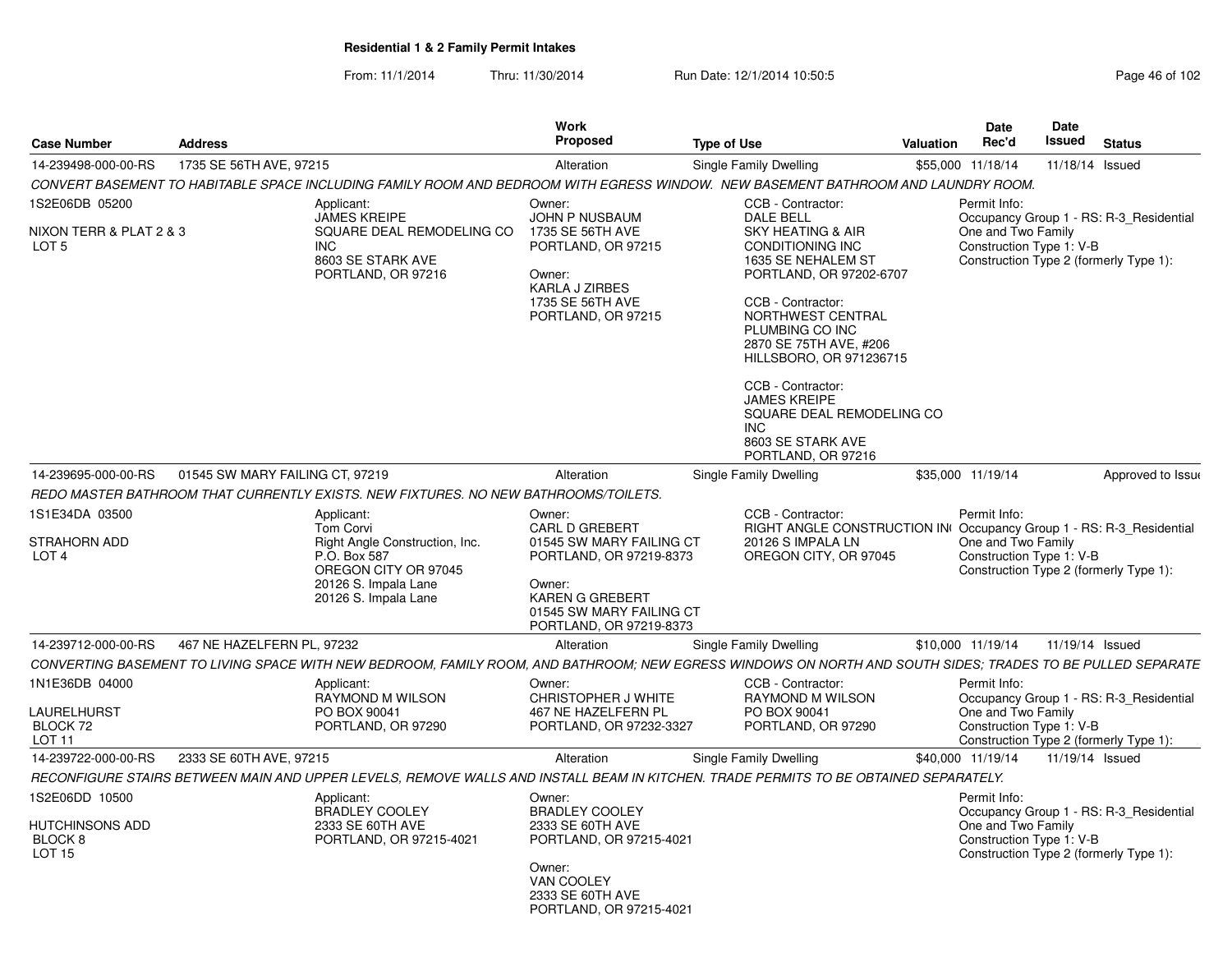From: 11/1/2014Thru: 11/30/2014 Run Date: 12/1/2014 10:50:5<br>
Page 47 of 102

| <b>Case Number</b>                                                   | <b>Address</b>                                                                                                                                                  | <b>Work</b><br>Proposed                                                                                                                                      | <b>Type of Use</b>                                                                                                                     | Valuation          | <b>Date</b><br>Rec'd                                           | Date<br>Issued | <b>Status</b>                                                                     |
|----------------------------------------------------------------------|-----------------------------------------------------------------------------------------------------------------------------------------------------------------|--------------------------------------------------------------------------------------------------------------------------------------------------------------|----------------------------------------------------------------------------------------------------------------------------------------|--------------------|----------------------------------------------------------------|----------------|-----------------------------------------------------------------------------------|
| 14-239819-000-00-RS                                                  | 707 SW WESTWOOD DR, 97201                                                                                                                                       | Alteration                                                                                                                                                   | Single Family Dwelling                                                                                                                 | \$200,000 11/21/14 |                                                                |                | <b>Under Review</b>                                                               |
|                                                                      | WHOLE HOUSE REMODEL FOR FIRE DAMAGE: BASEMENT TO BE FINISHED STORAGE WITH BATHROOM: RECONFIGURATION OF MAIN AND SECOND FLOORS AND NEW BATHROOM ON SECONL        |                                                                                                                                                              |                                                                                                                                        |                    |                                                                |                |                                                                                   |
| 1S1E16DA 05300<br><b>TERWILLIGER HTS</b><br>BLOCK 8<br><b>LOT 14</b> | Applicant:<br>SCOTT COLLINS<br><b>BRIDGETOWN EQUITY</b><br><b>CONSTRUCTION</b><br>3602 NE 75TH AVE<br>PORTLAND, OR 97213                                        | Owner:<br><b>BRIDGETOWN EQUITY</b><br>347 NE 92ND AVE<br>PORTLAND, OR 97220-4503<br>Owner:<br>CONSTRUCTION INC<br>347 NE 92ND AVE<br>PORTLAND, OR 97220-4503 | CCB - Contractor:<br><b>SCOTT COLLINS</b><br><b>BRIDGETOWN EQUITY</b><br><b>CONSTRUCTION</b><br>3602 NE 75TH AVE<br>PORTLAND, OR 97213 |                    | Permit Info:<br>One and Two Family<br>Construction Type 1: V-B |                | Occupancy Group 1 - RS: R-3_Residential<br>Construction Type 2 (formerly Type 1): |
| 14-239863-000-00-RS                                                  | 11208 SE PINE CT, 97216                                                                                                                                         | Alteration                                                                                                                                                   | <b>Single Family Dwelling</b>                                                                                                          |                    | \$25,000 11/19/14                                              |                | 11/19/14 Issued                                                                   |
|                                                                      | CONVERT BASEMENT TO LIVING SPACE: FURR OUT ALL EXISTING WALLS AND ADD NEW WALLS TO CREATE 2 NEW BEDROOMS. FAMILY ROOM. BATHROOM. AND OFFICE: RECONFIGURE WALL   |                                                                                                                                                              |                                                                                                                                        |                    |                                                                |                |                                                                                   |
| 1N2E34DC 06400<br>ANDERSON AC<br><b>BLOCK1</b><br>LOT <sub>9</sub>   | Applicant:<br>NICHOLAS ELLINGSON<br>11208 SE PINE CT<br>PORTLAND, OR 97216                                                                                      | Owner:<br>NICHOLAS ELLINGSON<br>11208 SE PINE CT<br>PORTLAND, OR 97216<br>Owner:<br><b>AMANDA ELLINGSON</b><br>11208 SE PINE CT<br>PORTLAND, OR 97216        |                                                                                                                                        |                    | Permit Info:<br>One and Two Family<br>Construction Type 1: V-B |                | Occupancy Group 1 - RS: R-3 Residential<br>Construction Type 2 (formerly Type 1): |
| 14-239943-000-00-RS                                                  | 10509 SE REX ST. 97266                                                                                                                                          | Alteration                                                                                                                                                   | Single Family Dwelling                                                                                                                 |                    | \$2,500 11/19/14                                               |                | 11/19/14 Issued                                                                   |
|                                                                      | ALTERATION TO CONVERT GARAGE TO LIVING SPACE TO INCLUDE TWO BEDROOMS AND STORAGE. PORTION OF THE LOWER LEVEL IS EXISTING LIVING SPACETRADE PERMITS TO BE OBTAIL |                                                                                                                                                              |                                                                                                                                        |                    |                                                                |                |                                                                                   |
| 1S2E22CB 00800<br>LOCKWOOD HTS<br><b>BLOCK B</b><br>LOT 2 EXC W 15'  | Applicant:<br><b>ZACK NOLAN</b><br>10509 SE REX ST<br>PORTLAND, OR 97266                                                                                        | Owner:<br><b>TERRY W EMMERT</b><br>11811 SE HIGHWAY 212<br>CLACKAMAS, OR 97015-9038                                                                          | CCB - Contractor:<br>VISCOUNTE CONSTRUCTION LLC<br>2723 SE MALCOLM ST<br>MILWAUKIE, OR 97222                                           |                    | Permit Info:<br>One and Two Family<br>Construction Type 1: V-B |                | Occupancy Group 1 - RS: R-3_Residential<br>Construction Type 2 (formerly Type 1): |
| 14-240004-000-00-RS                                                  | 2136 NE 22ND AVE, 97212                                                                                                                                         | Alteration                                                                                                                                                   | Single Family Dwelling                                                                                                                 |                    | \$5.298 11/19/14                                               | 11/19/14 Final |                                                                                   |
|                                                                      | UPGRADE SEISMIC STABILITY OF RESIDENCE.                                                                                                                         |                                                                                                                                                              |                                                                                                                                        |                    |                                                                |                |                                                                                   |
| 1N1E26DA 11200<br><b>IRVINGTON</b><br>BLOCK 8<br><b>LOT 14</b>       | Applicant:<br><b>STEVE GEMMELL</b><br><b>GEMMELL CONSTRUCTION LLC</b><br>3817 N WILLIAMS<br>PORTLAND OR 97227                                                   | Owner:<br><b>EDWARD L MARXER</b><br>2136 NE 22ND AVE<br>PORTLAND, OR 97212-4709<br>Owner:<br>SUSAN H MARXER<br>2136 NE 22ND AVE<br>PORTLAND, OR 97212-4709   | CCB - Contractor:<br><b>STEVE GEMMELL</b><br><b>GEMMELL CONSTRUCTION LLC</b><br>3817 N WILLIAMS<br>PORTLAND OR 97227                   |                    | Permit Info:<br>One and Two Family<br>Construction Type 1: V-B |                | Occupancy Group 1 - RS: R-3_Residential<br>Construction Type 2 (formerly Type 1): |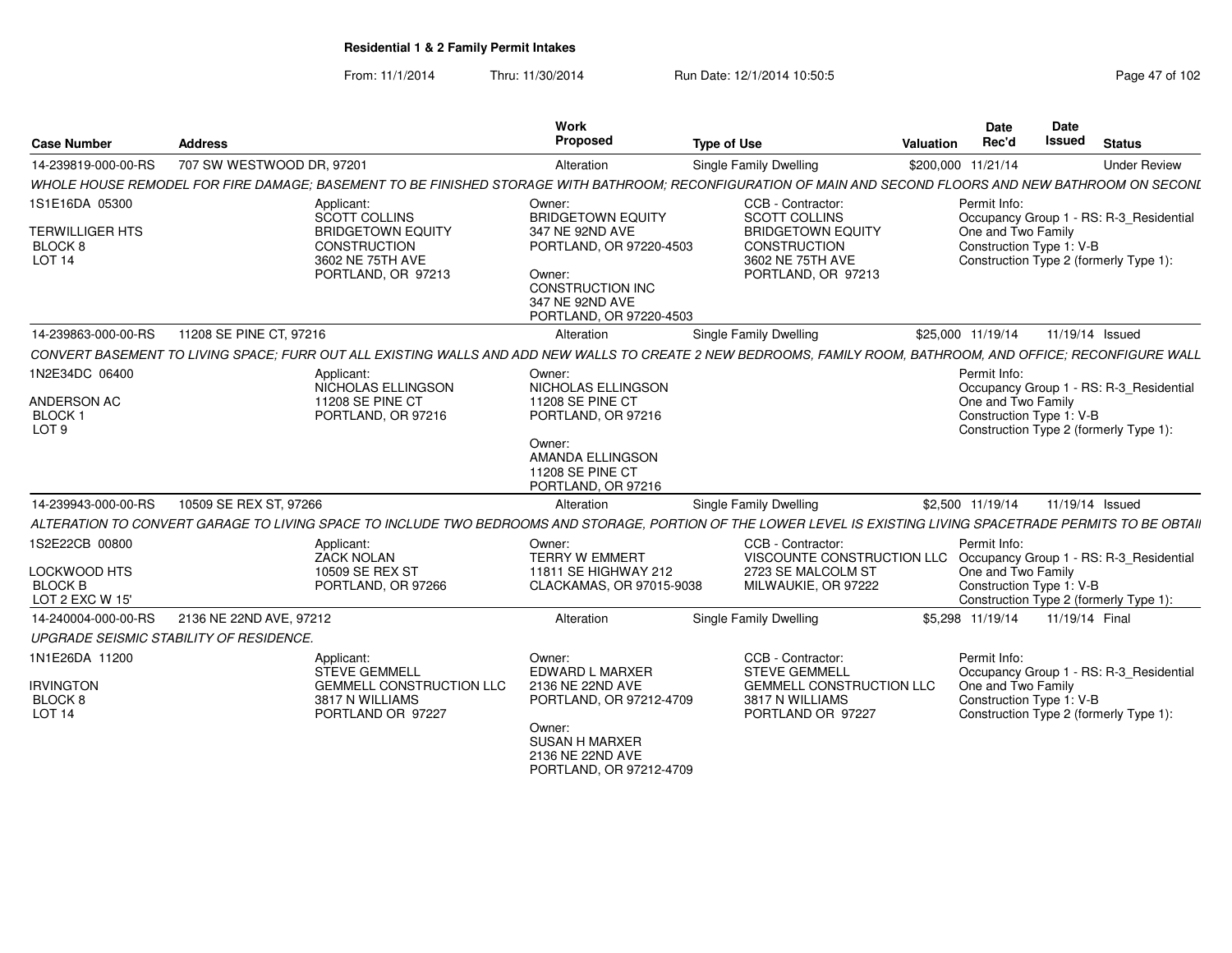From: 11/1/2014Thru: 11/30/2014 Run Date: 12/1/2014 10:50:5<br>
Page 48 of 102

| <b>Case Number</b>                                                | <b>Address</b>                          |                                                                                                                                                                | <b>Work</b><br>Proposed                                                                 | <b>Type of Use</b>                                                                                   | Valuation | <b>Date</b><br>Rec'd                           | Date<br><b>Issued</b> | <b>Status</b>                                                                      |
|-------------------------------------------------------------------|-----------------------------------------|----------------------------------------------------------------------------------------------------------------------------------------------------------------|-----------------------------------------------------------------------------------------|------------------------------------------------------------------------------------------------------|-----------|------------------------------------------------|-----------------------|------------------------------------------------------------------------------------|
| 14-240253-000-00-RS                                               | 804 NW SKYLINE CREST RD, 97229          |                                                                                                                                                                | Alteration                                                                              | <b>Single Family Dwelling</b>                                                                        |           | \$27,000 11/20/14                              |                       | 11/20/14 Under Inspection                                                          |
|                                                                   |                                         | BATHROOM REMODEL FOR EXISTING BATH. NO ADDED TOILETS OR BATHROOMS.                                                                                             |                                                                                         |                                                                                                      |           |                                                |                       |                                                                                    |
| 1N1W36BD 00400                                                    |                                         | Applicant:<br><b>BRAD BOWSHER</b>                                                                                                                              | Owner:<br><b>MURALI KRISHNA</b>                                                         | CCB - Contractor:<br><b>BRAD BOWSHER</b>                                                             |           | Permit Info:                                   |                       | Occupancy Group 1 - RS: R-3_Residential                                            |
| SECTION 36 1N 1W<br>TL 400 0.56 ACRES                             |                                         | <b>SITKA PROJECTS</b><br>10157 SW BARBUR BLVD.<br>SUITE 100C                                                                                                   | 804 NW SKYLINE CREST RD<br>PORTLAND, OR 97229-6835                                      | <b>SITKA PROJECTS</b><br>10157 SW BARBUR BLVD.<br>SUITE 100C                                         |           | One and Two Family<br>Construction Type 1: V-B |                       | Construction Type 2 (formerly Type 1):                                             |
|                                                                   |                                         | PORTLAND, OR 97219-5910                                                                                                                                        | Owner:<br><b>SARAMATI KRISHNA</b><br>804 NW SKYLINE CREST RD<br>PORTLAND, OR 97229-6835 | PORTLAND, OR 97219-5910                                                                              |           |                                                |                       |                                                                                    |
| 14-240285-000-00-RS                                               | 2320 NE CLACKAMAS ST. 97232             |                                                                                                                                                                | Alteration                                                                              | <b>Single Family Dwelling</b>                                                                        |           | \$15,000 11/20/14                              | 11/20/14 Issued       |                                                                                    |
|                                                                   |                                         | MAIN FLOOR REMODEL. NEW FRENCH DOORS OFF FAMILY ROOM. OPEN UP WALL INTO KITCHEN AND FROM KITCHEN INTO DINING ROOM. ELIMINATE WINDOW AT NOOK AREA. KITCHEN REMC |                                                                                         |                                                                                                      |           |                                                |                       |                                                                                    |
| 1N1E35AA 02800                                                    |                                         | Applicant:<br><b>MIKE ANDREYUK</b>                                                                                                                             | Owner:<br><b>MAXIMILIAN HECKSCHER</b>                                                   | CCB - Contractor:<br>ANCTIL HEATING & COOLING                                                        |           | Permit Info:                                   |                       | Occupancy Group 1 - RS: R-3_Remodel                                                |
| <b>HOLLADAY PK &amp; 1ST ADD</b><br>BLOCK 15<br>LOT <sub>14</sub> |                                         | <b>RECRAFT</b><br>5506 NE 32ND PL<br>PORTLAND, OR 97211                                                                                                        | 2320 NE CLACKAMAS ST<br>PORTLAND, OR 97232-1638                                         | 4320 N WILLIAMS AVE<br>PORTLAND, OR 97217-2952                                                       |           | Construction Type 1: V-B                       |                       | Construction Type 2 (formerly Type 1):                                             |
|                                                                   |                                         |                                                                                                                                                                | Owner:<br><b>NEGAR HECKSCHER</b><br>2320 NE CLACKAMAS ST<br>PORTLAND, OR 97232-1638     | CCB - Contractor:<br><b>MIKE ANDREYUK</b><br><b>RECRAFT</b><br>5506 NE 32ND PL<br>PORTLAND, OR 97211 |           |                                                |                       |                                                                                    |
| 14-240488-000-00-RS                                               | 5524 NE 30TH AVE, 97211                 |                                                                                                                                                                | Alteration                                                                              | Single Family Dwelling                                                                               |           | \$2,860 11/20/14                               | 11/20/14 Issued       |                                                                                    |
|                                                                   | REPLACE FOOTING AND POST AT FRONT PORCH |                                                                                                                                                                |                                                                                         |                                                                                                      |           |                                                |                       |                                                                                    |
| 1N1E13CD 14900                                                    |                                         | Applicant:<br>EMPOWERED HANDS LLC                                                                                                                              | Owner:<br><b>CHARLES B EARLE</b>                                                        | CCB - Contractor:<br><b>EMPOWERED HANDS LLC</b>                                                      |           | Permit Info:                                   |                       | Occupancy Group 1 - RS: R-3 Residential                                            |
| <b>IRVINGTON PK</b><br>BLOCK 39<br>LOT 33&35&37                   |                                         | 4437 NE 76TH AVE<br>PORTLAND OR 97218                                                                                                                          | 5524 NE 30TH AVE<br>PORTLAND, OR 97211                                                  | 4437 NE 76TH AVE<br>PORTLAND OR 97218                                                                |           | One and Two Family<br>Construction Type 1: V-B |                       | Construction Type 2 (formerly Type 1):                                             |
|                                                                   |                                         |                                                                                                                                                                | Owner:<br>SANDRA L EARLE<br>5524 NE 30TH AVE<br>PORTLAND, OR 97211                      |                                                                                                      |           |                                                |                       |                                                                                    |
| 14-240544-000-00-RS                                               | 3228 SE BROOKLYN ST, 97202              |                                                                                                                                                                | Alteration                                                                              | <b>Single Family Dwelling</b>                                                                        |           | \$5,735 11/21/14                               | 11/21/14 Issued       |                                                                                    |
|                                                                   |                                         | CONVERT SOUTH PORTION OF EXISTING FINISHED SECOND STORY TO BEDROOM OR SITTING AREA. ELECTRICAL PERMIT TO BE OBTAINED SEPARATELY.                               |                                                                                         |                                                                                                      |           |                                                |                       |                                                                                    |
| 1S1E12BD 10500                                                    |                                         | Applicant:<br>CASCADE BUILDERS WEST INC                                                                                                                        | Owner:<br><b>LISA K STEVENS</b>                                                         | CCB - Contractor:<br>CASCADE BUILDERS WEST INC                                                       |           | Permit Info:                                   |                       | Occupancy Group 1 - RS: R-3 Remodel                                                |
| <b>WAVERLEIGH HTS</b><br>BLOCK 21<br>LOT <sub>13</sub>            |                                         | 6944 SE STARK ST<br>PORTLAND, OR 97215                                                                                                                         | 3228 SE BROOKLYN ST<br>PORTLAND, OR 97202-1925                                          | 6944 SE STARK ST<br>PORTLAND, OR 97215                                                               |           | Construction Type 1: V-B                       |                       | Construction Type 2 (formerly Type 1):<br>Total Square Footage - Display Only: 156 |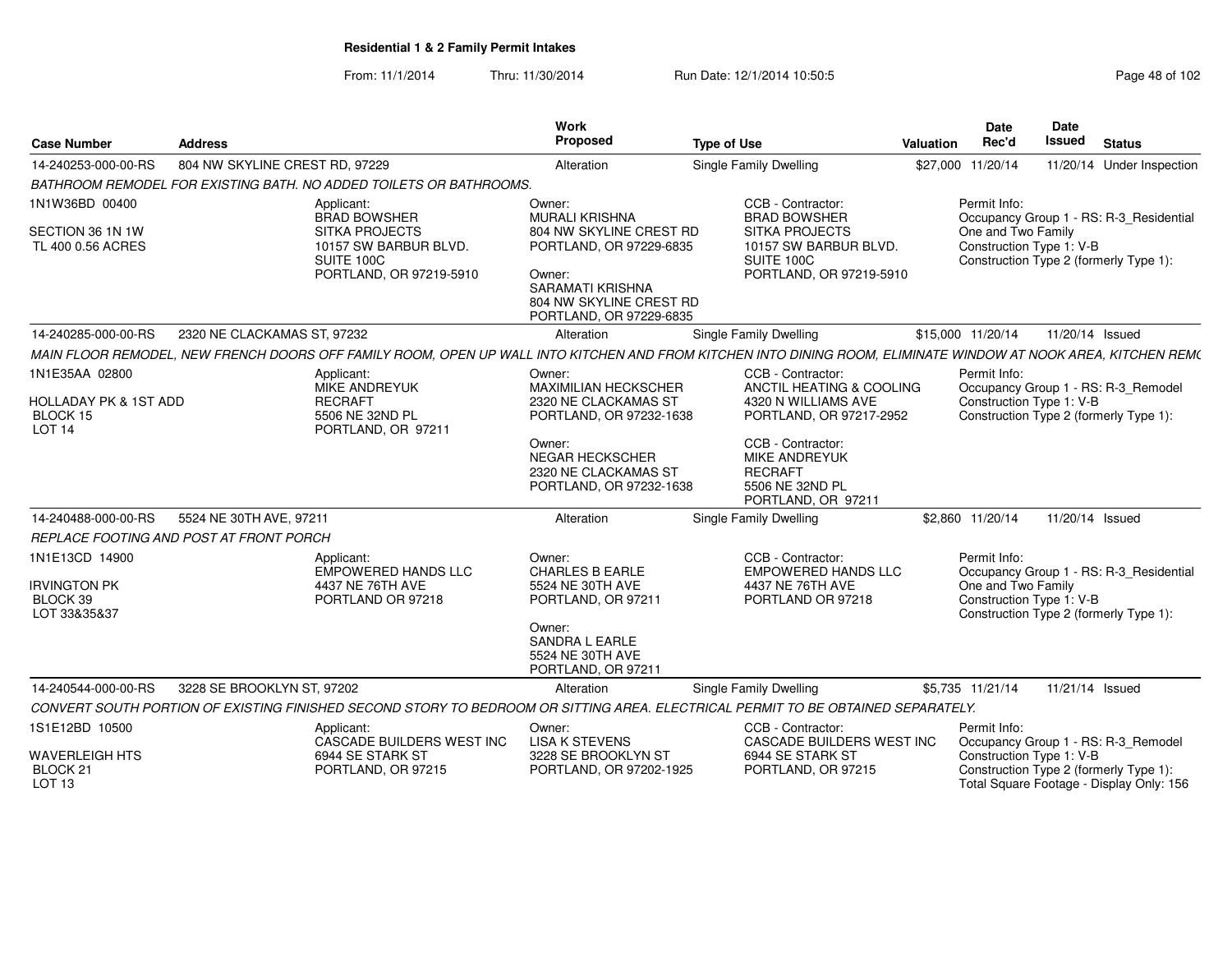From: 11/1/2014Thru: 11/30/2014 Run Date: 12/1/2014 10:50:5<br>
Page 49 of 102

| <b>Case Number</b>                                 | <b>Address</b>                                                                                                                                                | <b>Work</b><br><b>Proposed</b>                                                      | <b>Type of Use</b>                                                | Date<br>Rec'd<br><b>Valuation</b>              | Date<br>Issued<br><b>Status</b>         |
|----------------------------------------------------|---------------------------------------------------------------------------------------------------------------------------------------------------------------|-------------------------------------------------------------------------------------|-------------------------------------------------------------------|------------------------------------------------|-----------------------------------------|
| 14-240908-000-00-RS                                | 4210 SW TORR LN, 97221                                                                                                                                        | Alteration                                                                          | <b>Single Family Dwelling</b>                                     | \$150,000 11/25/14                             | 11/25/14 Issued                         |
|                                                    | GENERAL REMODEL, RECONFIGURE WALLS IN KITCHEN AND BATHROOMS, CONVERT OPEN AREA ABOVE STAIRS TO FLOOR TO CREATE LIVING SPACE, ADD WINDOW IN DINING ROOM, ADD E |                                                                                     |                                                                   |                                                |                                         |
| 1S1E05CB 00900                                     | Applicant:<br><b>BRIAN STEVENSON</b>                                                                                                                          | Owner:<br><b>TERRY D MURPHY</b>                                                     | CCB - Contractor:<br><b>BRIAN STEVENSON</b>                       | Permit Info:                                   | Occupancy Group 1 - RS: R-3_Residential |
| PARTITION PLAT 1991-8<br>LOT <sub>2</sub>          | <b>CONSTRUCTION LLC</b><br>3123 NE KNOTT ST<br>PORTLAND, OR 97212                                                                                             | 3447 SW BRENTWOOD DR<br>PORTLAND, OR 97201                                          | <b>CONSTRUCTION LLC</b><br>3123 NE KNOTT ST<br>PORTLAND, OR 97212 | One and Two Family<br>Construction Type 1: V-B | Construction Type 2 (formerly Type 1):  |
|                                                    |                                                                                                                                                               | Owner:<br><b>CAROLYN P MURPHY</b><br>3447 SW BRENTWOOD DR<br>PORTLAND, OR 97201     |                                                                   |                                                |                                         |
| 14-240933-000-00-RS                                | 6414 SE FLAVEL ST. 97206                                                                                                                                      | Alteration                                                                          | Single Family Dwelling                                            | \$6,750 11/21/14                               | 11/21/14 Issued                         |
|                                                    | SOLAR - 3.3 KW ROOFTOP SOLAR ARRAY; NON-PRESCRIPTIVE                                                                                                          |                                                                                     |                                                                   |                                                |                                         |
| 1S2E20CB 04500                                     | Applicant:<br>NEIL KELLY CO INC                                                                                                                               | Owner:<br><b>SATISH V PALSHIKAR</b>                                                 | CCB - Contractor:<br>NEIL KELLY CO INC                            | Permit Info:                                   | Occupancy Group 1 - RS: R-3_Residential |
| <b>BRIGHTON PK ADD</b><br>BLOCK 4<br><b>LOT 15</b> | 804 N ALBERTA ST<br>PORTLAND, OR 97217-2693                                                                                                                   | 6414 SE FLAVEL ST<br>PORTLAND, OR 97206-8055                                        | 804 N ALBERTA ST<br>PORTLAND, OR 97217-2693                       | One and Two Family<br>Construction Type 1: V-B | Construction Type 2 (formerly Type 1):  |
|                                                    |                                                                                                                                                               | Owner:<br><b>ARLENE B PALSHIKAR</b><br>6414 SE FLAVEL ST<br>PORTLAND, OR 97206-8055 |                                                                   |                                                |                                         |
| 14-240967-000-00-RS                                | 3723 SE MALDEN ST. 97202                                                                                                                                      | Alteration                                                                          | Single Family Dwelling                                            | \$500 11/21/14                                 | 11/21/14 Issued                         |
|                                                    | SOLAR-INSTALL NEW SOLAR PV SYSTEM 7.52PRESCRIPTIVE                                                                                                            |                                                                                     |                                                                   |                                                |                                         |
| 1S1E24DA 16500                                     | Applicant:                                                                                                                                                    | Owner:                                                                              | CCB - Contractor:                                                 | Permit Info:                                   |                                         |
|                                                    | <b>JOSHUA MARSH</b>                                                                                                                                           | DANA JACOBSEN                                                                       | STELCOR ENERGY LLC                                                |                                                | Occupancy Group 1 - RS: R-3_Residential |
| <b>BERKELEY</b><br>BLOCK 23                        | 9150 SW PIONEER COURT SUITE I 3723 SE MALDEN ST<br>WILSONVILLE OR 97070                                                                                       | PORTLAND, OR 97202                                                                  | 5028 E 22ND STREET<br><b>TUCSON, AZ 85711</b>                     | One and Two Family<br>Construction Type 1: V-B |                                         |
| LOT <sub>21</sub>                                  |                                                                                                                                                               |                                                                                     |                                                                   |                                                | Construction Type 2 (formerly Type 1):  |
| LOT 22 EXC E 11'                                   |                                                                                                                                                               | Owner:<br>REBECCA JACOBSEN<br>3723 SE MALDEN ST<br>PORTLAND, OR 97202               |                                                                   |                                                |                                         |
| 14-240982-000-00-RS                                | 4409 SE 66TH AVE, 97206                                                                                                                                       | Alteration                                                                          | <b>Single Family Dwelling</b>                                     | \$500 11/21/14                                 | 11/21/14 Issued                         |
|                                                    | SOLAR-INSTALL NEW PV SOLAR 3.36kW ROOF MOUNTEDPRESCRIPTIVE                                                                                                    |                                                                                     |                                                                   |                                                |                                         |
| 1S2E08CC 22400                                     | Applicant:<br><b>JOSHUA MARSH</b>                                                                                                                             | Owner:<br>MARISSA S WOLFHEART                                                       | CCB - Contractor:<br>STELCOR ENERGY LLC                           | Permit Info:                                   | Occupancy Group 1 - RS: R-3_Residential |
| LAURELWOOD<br><b>BLOCK7</b><br>LOT 19              | 9150 SW PIONEER COURT SUITE I 4409 SE 66TH AVE<br>WILSONVILLE OR 97070                                                                                        | PORTLAND, OR 97206                                                                  | 5028 E 22ND STREET<br>TUCSON, AZ 85711                            | One and Two Family<br>Construction Type 1: V-B | Construction Type 2 (formerly Type 1):  |
|                                                    |                                                                                                                                                               | Owner:<br>ZACHARY P WOLFHEART<br>4409 SE 66TH AVE<br>PORTLAND, OR 97206             |                                                                   |                                                |                                         |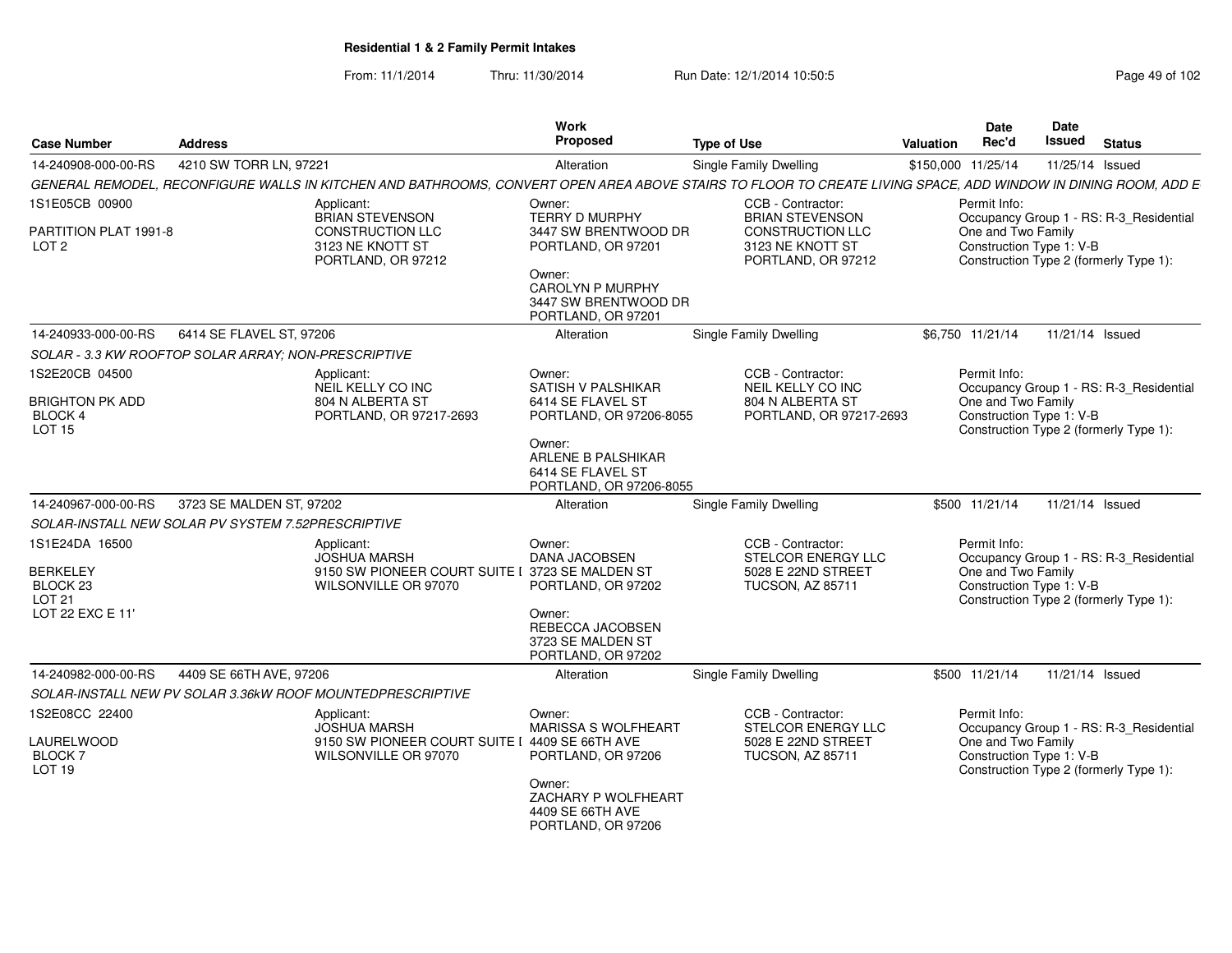From: 11/1/2014Thru: 11/30/2014 Run Date: 12/1/2014 10:50:5<br>
Page 50 of 102

| <b>Case Number</b>                                  | <b>Address</b>             |                                                                                                                                                                        | Work<br><b>Proposed</b>                                                        | <b>Type of Use</b>                    | Valuation                                                          | <b>Date</b><br>Rec'd                           | Date<br>Issued  | <b>Status</b>                                                                      |
|-----------------------------------------------------|----------------------------|------------------------------------------------------------------------------------------------------------------------------------------------------------------------|--------------------------------------------------------------------------------|---------------------------------------|--------------------------------------------------------------------|------------------------------------------------|-----------------|------------------------------------------------------------------------------------|
| 14-241023-000-00-RS                                 | 2843 SW PLUM CT, 97219     |                                                                                                                                                                        | Alteration                                                                     | Single Family Dwelling                |                                                                    | \$1,000 11/21/14                               | 11/21/14 Issued |                                                                                    |
|                                                     |                            | CONVERT BEDROOMS BACK TO TWO CAR GARAGE, REMOVE BATHROOM CLOSETS, HALL WALLS, REMOVE SLIDING GLASS DOORS AND REPLACE WITH WINDOWS, GARAGE DOORS STILL IN               |                                                                                |                                       |                                                                    |                                                |                 |                                                                                    |
| 1S1E29AD 10300                                      |                            | Applicant:<br>JASON W SNELL                                                                                                                                            | Owner:<br><b>JASON W SNELL</b>                                                 |                                       |                                                                    | Permit Info:                                   |                 | Occupancy Group 1 - RS: R-3_Residential                                            |
| <b>NDIAN HILLS</b><br>BLOCK 11<br>LOT 19            |                            | 2843 SW PLUM CT<br>PORTLAND, OR 97219                                                                                                                                  | 2843 SW PLUM CT<br>PORTLAND, OR 97219                                          |                                       |                                                                    | One and Two Family<br>Construction Type 1: V-B |                 | Construction Type 2 (formerly Type 1):                                             |
|                                                     |                            |                                                                                                                                                                        | Owner:<br>AMANDA N GARCIA-SNELL<br>2843 SW PLUM CT<br>PORTLAND, OR 97219       |                                       |                                                                    |                                                |                 |                                                                                    |
| 14-241081-000-00-RS                                 | 7023 N WILBUR AVE, 97217   |                                                                                                                                                                        | Alteration                                                                     | Single Family Dwelling                |                                                                    | \$2,000 11/24/14                               | 11/24/14 Issued |                                                                                    |
|                                                     |                            | CONVERT BASEMENT TO FINISHED STORAGE SPACE (NOT A BEDROOM AND NOT HABITABLE SPACE), ADD EGRESS WINDOW AND WELL, INSULATE AND FURR OUT WALLS +++PLUMBING, ELE           |                                                                                |                                       |                                                                    |                                                |                 |                                                                                    |
| 1N1E16BA 12800                                      |                            | Applicant:<br>CATHEDRAL CONSTRUCTION LLC TINUJEI D YOUNG                                                                                                               | Owner:                                                                         | CCB - Contractor:                     | CATHEDRAL CONSTRUCTION LLC Occupancy Group 1 - RS: R-3_Residential | Permit Info:                                   |                 |                                                                                    |
| <b>BURRAGE TR</b><br><b>BLOCK7</b><br><b>LOT 10</b> |                            | 7920 N FOSS AVE<br>PORTLAND, OR 97203                                                                                                                                  | 7023 N WILBUR AVE<br>PORTLAND, OR 97217-5254                                   | 7920 N FOSS AVE<br>PORTLAND, OR 97203 |                                                                    | One and Two Family<br>Construction Type 1: V-B |                 | Construction Type 2 (formerly Type 1):                                             |
|                                                     |                            |                                                                                                                                                                        | Owner:<br><b>JESSE J YOUNG</b><br>7023 N WILBUR AVE<br>PORTLAND, OR 97217-5254 |                                       |                                                                    |                                                |                 |                                                                                    |
| 14-241148-000-00-RS                                 | 1616 NW NORTHRUP ST, 97209 |                                                                                                                                                                        | Alteration                                                                     | Single Family Dwelling                |                                                                    | \$14,336 11/25/14                              | 11/25/14 Issued |                                                                                    |
|                                                     |                            | REMODEL EXISTING FINISHED BASEMENT AREA, ADD BATHROOM, ADD TWO WALLS , EGRESS WINDOW, NEW WINDOWS IN DEN, EXPAND DOOR THAT EXITS TO EGRESS WELL AREA, CHANGE           |                                                                                |                                       |                                                                    |                                                |                 |                                                                                    |
| 1N1E33AB 00800                                      |                            | Applicant:                                                                                                                                                             | Owner:                                                                         |                                       |                                                                    | Permit Info:                                   |                 |                                                                                    |
| <b>COUCHS ADD</b>                                   |                            | <b>MARIA A CLOWARD</b><br>PO BOX 96085                                                                                                                                 | <b>MARIA A CLOWARD</b><br>PO BOX 96085                                         |                                       |                                                                    | Construction Type 1: V-B                       |                 | Occupancy Group 1 - RS: R-3_Remodel                                                |
| BLOPCK 206<br>W 36.2' OF LOT 8                      |                            | PORTLAND, OR 97296-6002                                                                                                                                                | PORTLAND, OR 97296-6002                                                        |                                       |                                                                    |                                                |                 | Construction Type 2 (formerly Type 1):<br>Total Square Footage - Display Only: 390 |
|                                                     |                            |                                                                                                                                                                        | Owner:<br>DEAN M CLOWARD<br>PO BOX 96085<br>PORTLAND, OR 97296-6002            |                                       |                                                                    |                                                |                 |                                                                                    |
| 14-241178-000-00-RS                                 | 1635 SE RHONE ST, 97202    |                                                                                                                                                                        | Alteration                                                                     | Single Family Dwelling                |                                                                    | \$450 11/21/14                                 | 11/21/14 Issued |                                                                                    |
|                                                     |                            | ADD SMALLER ATTIC WINDOW IN SAME LOCATION - NON-HABITABLE, UNHEATED ATTIC TO REMAIN - SEE 10-191413-HS/****ADD 200A SVR/FDR AND (3) CIRCUITS TO LEGALIZE PREVIOUS WORK |                                                                                |                                       |                                                                    |                                                |                 |                                                                                    |
| 1S1E11DB 05300                                      |                            | Applicant:                                                                                                                                                             | Owner:                                                                         |                                       |                                                                    | Permit Info:                                   |                 |                                                                                    |
|                                                     |                            | EUGENE I BOOTH                                                                                                                                                         | <b>MICHAEL WATT</b>                                                            |                                       |                                                                    |                                                |                 | Occupancy Group 1 - RS: R-3_Residential                                            |
| <b>FEURERS ADD</b><br>BLOCK 23<br>E 60' OF LOT 7    |                            | <b>CATHY E</b>                                                                                                                                                         | 3625 SE 17TH AVE<br>PORTLAND, OR 97202-3831                                    |                                       |                                                                    | One and Two Family<br>Construction Type 1: V-B |                 | Construction Type 2 (formerly Type 1):                                             |
|                                                     |                            |                                                                                                                                                                        | Owner:<br><b>BONNIE S KLEIN</b><br>3625 SE 17TH AVE<br>PORTLAND, OR 97202-3831 |                                       |                                                                    |                                                |                 |                                                                                    |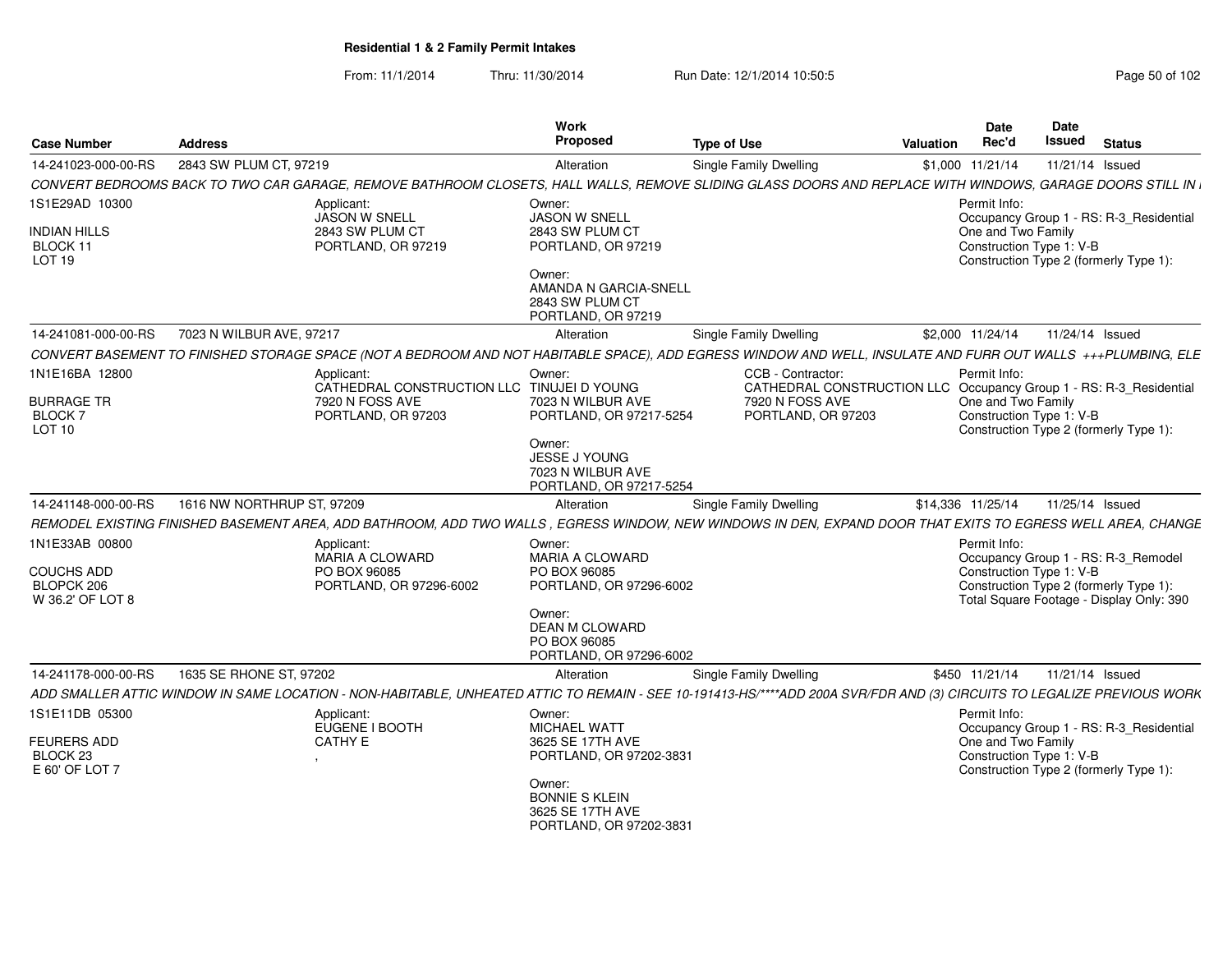From: 11/1/2014Thru: 11/30/2014 Run Date: 12/1/2014 10:50:5<br>
Page 51 of 102

| <b>Case Number</b>                                                     | <b>Address</b>              |                                                                                                                                                                | Work<br><b>Proposed</b>                                                                                                                                         | <b>Type of Use</b>                                                                                    | Valuation | Date<br>Rec'd                                                  | Date<br>Issued  | <b>Status</b>                                                                                                                 |
|------------------------------------------------------------------------|-----------------------------|----------------------------------------------------------------------------------------------------------------------------------------------------------------|-----------------------------------------------------------------------------------------------------------------------------------------------------------------|-------------------------------------------------------------------------------------------------------|-----------|----------------------------------------------------------------|-----------------|-------------------------------------------------------------------------------------------------------------------------------|
| 14-241210-000-00-RS                                                    | 7505 SE 17TH AVE, 97202     |                                                                                                                                                                | Alteration                                                                                                                                                      | Single Family Dwelling                                                                                |           | \$90,000 11/24/14                                              | 11/24/14 Issued |                                                                                                                               |
|                                                                        |                             | KITCHEN REMODEL: REMOVE WALL AND ADD 1NEW WINDOW, REPLACE 2 WINDOWS, AND FILL IN ONE WINDOW                                                                    |                                                                                                                                                                 |                                                                                                       |           |                                                                |                 |                                                                                                                               |
| 1S1E23AC 03900<br>WESTMORELAND<br>BLOCK 5<br>N 25' OF LOT 15<br>LOT 16 |                             | Applicant:<br><b>KEITH DAILY</b><br>SODERSTROM ARCHITECTS, P.C. 7505 SE 17TH AVE<br>1200 NW NAITO PARKWAY STE 41 PORTLAND, OR 97202-6124<br>PORTLAND, OR 97209 | Owner:<br><b>SCOTT T SCHAUERMANN</b><br>Owner:                                                                                                                  | CCB - Contractor:<br>PINEHURST HOMES COMPANY<br>16869 SW 65TH AVE #191<br>LAKE OSWEGO, OR 97035       |           | Permit Info:<br>One and Two Family<br>Construction Type 1: V-B |                 | Occupancy Group 1 - RS: R-3 Residential<br>Construction Type 2 (formerly Type 1):                                             |
|                                                                        |                             |                                                                                                                                                                | ELIZABETH A SCHAUERMANN<br>7505 SE 17TH AVE<br>PORTLAND, OR 97202-6124                                                                                          |                                                                                                       |           |                                                                |                 |                                                                                                                               |
| 14-241234-000-00-RS                                                    | 1100 SW SKYLINE BLVD, 97221 |                                                                                                                                                                | Alteration                                                                                                                                                      | <b>Single Family Dwelling</b>                                                                         |           | \$128,000 11/25/14                                             | 11/25/14 Issued |                                                                                                                               |
|                                                                        |                             | INTERIOR REMODEL OF KITCHEN AND BATHROOM, ADD NEW WALL TO CREATE STUDY, MODIFY OPENING BETWEEN KITCHEN AND DINING ROOM; MEP trade permits separate             |                                                                                                                                                                 |                                                                                                       |           |                                                                |                 |                                                                                                                               |
| 1S1E06 00200                                                           |                             | Applicant:<br>PATRICK KIRKHUFF DESIGN                                                                                                                          | Owner:<br>ARIC A WOOD                                                                                                                                           | CCB - Contractor:<br>PATRICK KIRKHUFF DESIGN                                                          |           | Permit Info:                                                   |                 | Occupancy Group 1 - RS: R-3_Residential                                                                                       |
| SECTION 06 1S 1E<br>TL 200 3.77 ACRES                                  |                             | 2626 SE CARUTHERS ST<br>PORTLAND, OR 97214                                                                                                                     | 1100 SW SKYLINE BLVD<br>PORTLAND, OR 97221-2657                                                                                                                 | 2626 SE CARUTHERS ST<br>PORTLAND, OR 97214                                                            |           | One and Two Family<br>Construction Type 1: V-B                 |                 | Construction Type 2 (formerly Type 1):                                                                                        |
| 14-241418-000-00-RS                                                    | 1969 SE 25TH AVE, 97214     |                                                                                                                                                                | Alteration                                                                                                                                                      | <b>Single Family Dwelling</b>                                                                         |           | \$10,000 11/22/14                                              |                 | 11/22/14 Under Inspection                                                                                                     |
|                                                                        |                             | LEGALIZE EXISTING UPPER FLOOR AND UPPER FLOOR BATHROOM(TOTAL TWO TOILETS)                                                                                      |                                                                                                                                                                 |                                                                                                       |           |                                                                |                 |                                                                                                                               |
| 1S1E01CB 11000<br>HELEN L STRATTONS ADD<br>BLOCK 5<br>LOT <sub>7</sub> |                             | Applicant:<br>RMJ CONSTRUCTION AND<br>DEVELOPMENT INC<br>9619 SW 3RD AVE<br>PORTLAND, OR 97219                                                                 | Owner:<br>ADONNA J AMOROSO<br>918 WILLOW GLEN WAY<br>SAN JOSE, CA 95125-3343<br>Owner:<br><b>MARY L VELLA</b><br>918 WILLOW GLEN WAY<br>SAN JOSE, CA 95125-3343 | CCB - Contractor:<br>RMJ CONSTRUCTION AND<br>DEVELOPMENT INC<br>9619 SW 3RD AVE<br>PORTLAND, OR 97219 |           | Permit Info:<br>One and Two Family<br>Construction Type 1: V-B |                 | Occupancy Group 1 - RS: R-3 Residential<br>Construction Type 2 (formerly Type 1):                                             |
| 14-241551-000-00-RS                                                    | 5424 N FESSENDEN ST. 97203  |                                                                                                                                                                | Alteration                                                                                                                                                      | Single Family Dwelling                                                                                |           | \$20,000 11/24/14                                              | 11/24/14 Issued |                                                                                                                               |
|                                                                        |                             | CONVERT BASEMENT TO LIVING SPACE, INCLUDES NEW BATHROOM, BEDROOM WITH EGRESS WINDOW AND FAMILY ROOM 2 BATHROOMS TOTAL/****ADD 5 BRANCH CIRCUITS AND INVESTIC   |                                                                                                                                                                 |                                                                                                       |           |                                                                |                 |                                                                                                                               |
| 1N1E08BB 02000<br>COLLEGE PL<br>BLOCK 10<br>E 1/2 OF LOT 37-40         |                             | Applicant:<br>MICHAEL EUGENE DO<br>2980 SW 123RD AVE<br>BEAVERTON, OR 97005                                                                                    | Owner:<br><b>TYSON D CROSS</b><br>5424 N FESSENDEN ST<br>PORTLAND, OR 97203<br>Owner:<br><b>TANISHA F CROSS</b><br>5424 N FESSENDEN ST<br>PORTLAND, OR 97203    | CCB - Contractor:<br>MICHAEL EUGENE DO<br>2980 SW 123RD AVE<br>BEAVERTON, OR 97005                    |           | Permit Info:<br>One and Two Family<br>Construction Type 1: V-B |                 | Occupancy Group 1 - RS: R-3_Residential<br>Construction Type 2 (formerly Type 1):<br>Total Square Footage - Display Only: 624 |
| 14-241572-000-00-RS                                                    | 4513 NE 18TH AVE, 97211     |                                                                                                                                                                | Alteration                                                                                                                                                      | Single Family Dwelling                                                                                |           | \$1,000 11/24/14                                               | 11/24/14 Issued |                                                                                                                               |
|                                                                        |                             | RELOCATE EAST WALL IN BATHROOM 10" TO THE EAST, ON MAIN FLOOR                                                                                                  |                                                                                                                                                                 |                                                                                                       |           |                                                                |                 |                                                                                                                               |
| 1N1E23AC 21200                                                         |                             | Applicant:<br>JOHN H RIGGS                                                                                                                                     | Owner:<br><b>JOHN H RIGGS</b>                                                                                                                                   |                                                                                                       |           | Permit Info:                                                   |                 | Occupancy Group 1 - RS: R-3 Residential                                                                                       |
| VERNON<br>BLOCK 62<br>LOT <sub>8</sub>                                 |                             | 4701 PARKVIEW DR #C<br>LAKE OSWEGO, OR 97035                                                                                                                   | 4701 PARKVIEW DR #C<br>LAKE OSWEGO, OR 97035                                                                                                                    |                                                                                                       |           | One and Two Family<br>Construction Type 1: V-B                 |                 | Construction Type 2 (formerly Type 1):                                                                                        |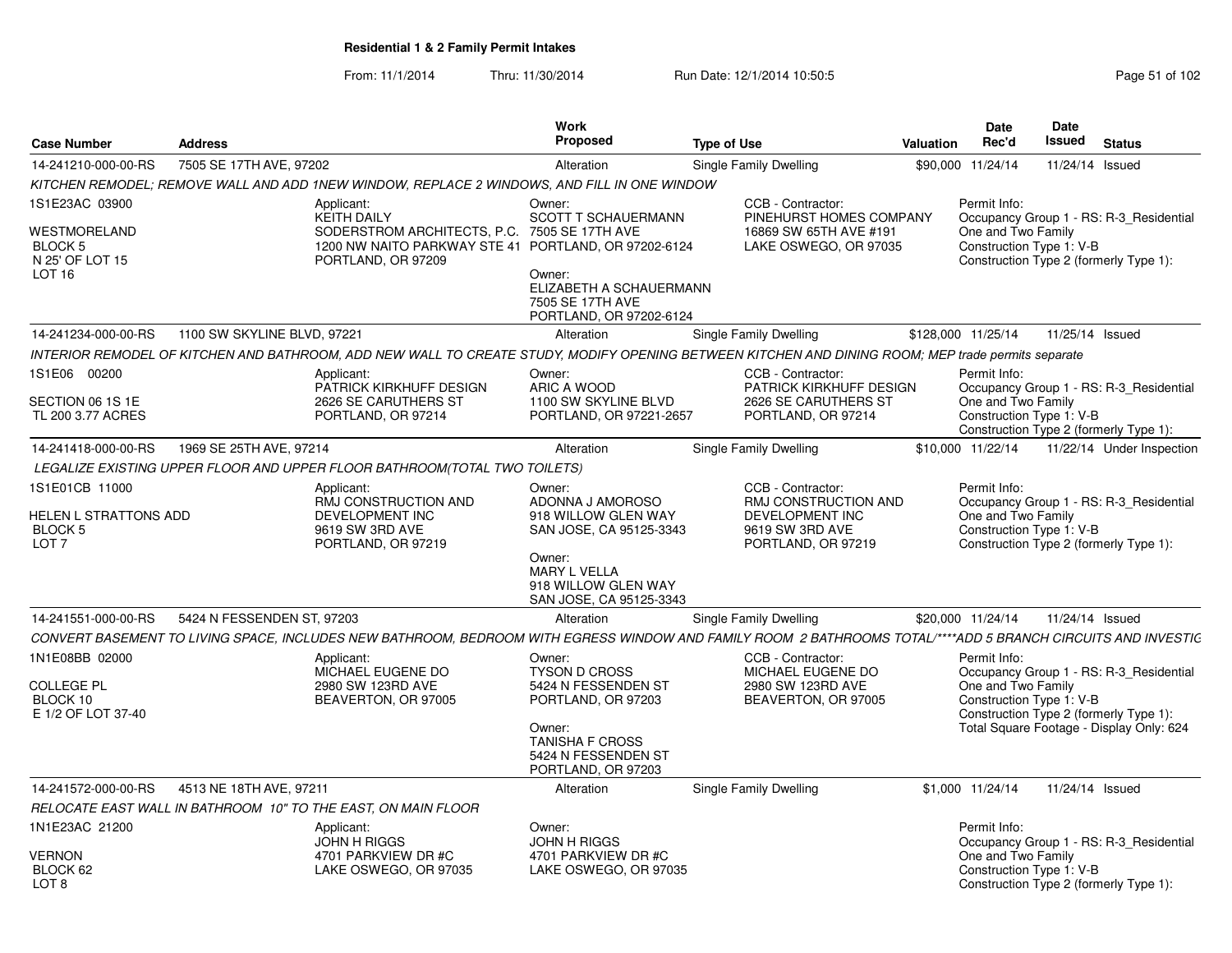From: 11/1/2014Thru: 11/30/2014 Run Date: 12/1/2014 10:50:5<br>
Page 52 of 102

| <b>Case Number</b>                                                 | <b>Address</b>                    |                                                                                                                 | Work<br>Proposed                                                                                                             | <b>Type of Use</b>     |                                                                                                                        | Valuation | <b>Date</b><br>Rec'd                                           | <b>Date</b><br><b>Issued</b> | <b>Status</b>                                                                     |
|--------------------------------------------------------------------|-----------------------------------|-----------------------------------------------------------------------------------------------------------------|------------------------------------------------------------------------------------------------------------------------------|------------------------|------------------------------------------------------------------------------------------------------------------------|-----------|----------------------------------------------------------------|------------------------------|-----------------------------------------------------------------------------------|
| 14-241659-000-00-RS                                                | 7421 SE 30TH AVE, 97202           |                                                                                                                 | Alteration                                                                                                                   | Single Family Dwelling |                                                                                                                        |           | \$500 11/24/14                                                 | 11/24/14 Issued              |                                                                                   |
|                                                                    |                                   | ADDING RAILING TO OPEN SIDE OF STAIRS FROM FIRST FLOOR TO BASEMENT: SEE 14-227531-HO                            |                                                                                                                              |                        |                                                                                                                        |           |                                                                |                              |                                                                                   |
| 1S1E24BD 07200<br><b>EASTMORELAND</b><br>BLOCK 11<br><b>LOT 25</b> |                                   | Applicant:<br>CLINE CONSTRUCTION LLC<br>7142 NE MLK BLVD<br>PORTLAND, OR 97211                                  | Owner:<br>MICHAEL MUZIKANT<br>7421 SE 30TH AVE<br>PORTLAND, OR 97202-8838<br>Owner:<br><b>DIANE LUND</b><br>7421 SE 30TH AVE |                        | CCB - Contractor:<br>CLINE CONSTRUCTION LLC<br>7142 NE MLK BLVD<br>PORTLAND, OR 97211                                  |           | Permit Info:<br>One and Two Family<br>Construction Type 1: V-B |                              | Occupancy Group 1 - RS: R-3_Residential<br>Construction Type 2 (formerly Type 1): |
|                                                                    |                                   |                                                                                                                 | PORTLAND, OR 97202-8838                                                                                                      |                        |                                                                                                                        |           |                                                                |                              |                                                                                   |
| 14-241682-000-00-RS                                                | 3521 SE JOHNSON CREEK BLVD, 97222 |                                                                                                                 | Alteration                                                                                                                   |                        | Single Family Dwelling                                                                                                 |           | \$1,850 11/24/14                                               |                              | 11/24/14 Under Inspection                                                         |
| <b>VOLUNTARY SEISMIC STRENGTHENING</b>                             |                                   |                                                                                                                 |                                                                                                                              |                        |                                                                                                                        |           |                                                                |                              |                                                                                   |
| 1S1E24DC 03900<br>SECTION 24 1S 1E<br>TL 3900 0.73 ACRES           |                                   | Applicant:<br><b>HELP HOME ENERGY LIFE</b><br>PERFORMANCE GROUP INC<br>10006 SW CANYON RD<br>PORTLAND, OR 97225 | Owner:<br><b>JULEE A WELCH</b><br>3521 SE JOHNSON CREEK BLVD<br>PORTLAND, OR 97222-9214<br>Owner:                            |                        | CCB - Contractor:<br><b>HELP HOME ENERGY LIFE</b><br>PERFORMANCE GROUP INC<br>10006 SW CANYON RD<br>PORTLAND, OR 97225 |           | Permit Info:<br>One and Two Family<br>Construction Type 1: V-B |                              | Occupancy Group 1 - RS: R-3_Residential<br>Construction Type 2 (formerly Type 1): |
|                                                                    |                                   |                                                                                                                 | <b>CAMERON A MACLEAN</b><br>3521 SE JOHNSON CREEK BLVD<br>PORTLAND, OR 97222-9214                                            |                        |                                                                                                                        |           |                                                                |                              |                                                                                   |
| 14-241686-000-00-RS                                                | 3716 N LONGVIEW AVE, 97227        |                                                                                                                 | Alteration                                                                                                                   |                        | Single Family Dwelling                                                                                                 |           | \$1,850 11/24/14                                               | 11/24/14 Issued              |                                                                                   |
| <b>VOLUNTARY SEISMIC STRENGTHENING</b>                             |                                   |                                                                                                                 |                                                                                                                              |                        |                                                                                                                        |           |                                                                |                              |                                                                                   |
| 1N1E21DD 11000                                                     |                                   | Applicant:<br><b>HELP HOME ENERGY LIFE</b>                                                                      | Owner:<br>JOHN L COSTELLO                                                                                                    |                        | CCB - Contractor:<br><b>HELP HOME ENERGY LIFE</b>                                                                      |           | Permit Info:                                                   |                              | Occupancy Group 1 - RS: R-3_Residential                                           |
| <b>OVERLOOK</b><br>BLOCK <sub>23</sub><br>LOT <sub>10</sub>        |                                   | PERFORMANCE GROUP INC<br>10006 SW CANYON RD<br>PORTLAND, OR 97225                                               | 3716 N LONGVIEW AVE<br>PORTLAND, OR 97227-1022<br>Owner:                                                                     |                        | PERFORMANCE GROUP INC<br>10006 SW CANYON RD<br>PORTLAND, OR 97225                                                      |           | One and Two Family<br>Construction Type 1: V-B                 |                              | Construction Type 2 (formerly Type 1):                                            |
|                                                                    |                                   |                                                                                                                 | <b>VICKIE W COSTELLO</b><br>3716 N LONGVIEW AVE<br>PORTLAND, OR 97227-1022                                                   |                        |                                                                                                                        |           |                                                                |                              |                                                                                   |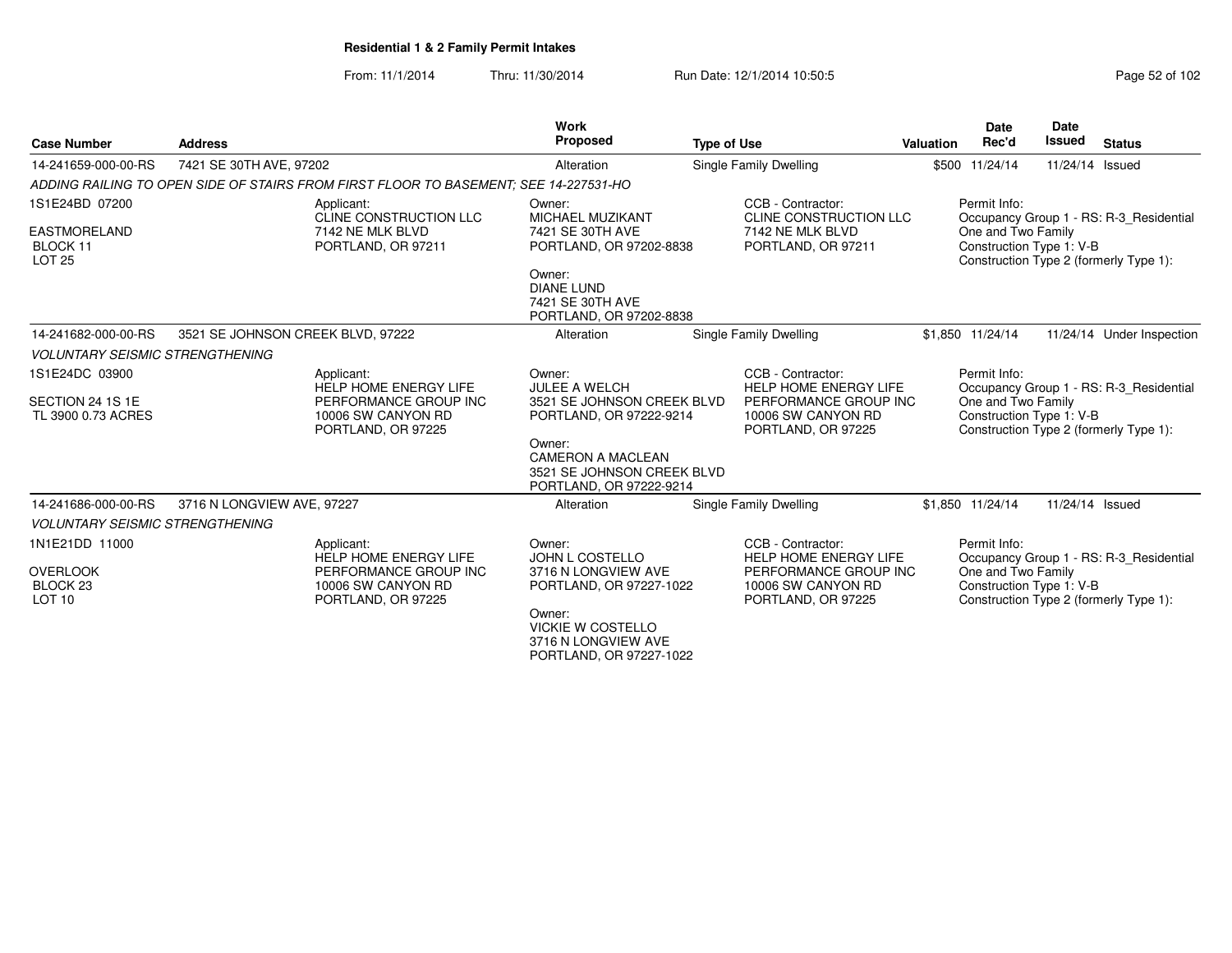From: 11/1/2014Thru: 11/30/2014 Run Date: 12/1/2014 10:50:5<br> **Thru: 11/30/2014** Page 53 of 102

| <b>Case Number</b>                       | <b>Address</b>                         |                                                                                       | <b>Work</b><br><b>Proposed</b>                  | <b>Type of Use</b>                          | <b>Valuation</b> | <b>Date</b><br>Rec'd | <b>Date</b><br><b>Issued</b> | <b>Status</b>                           |
|------------------------------------------|----------------------------------------|---------------------------------------------------------------------------------------|-------------------------------------------------|---------------------------------------------|------------------|----------------------|------------------------------|-----------------------------------------|
| 14-241982-000-00-RS                      | 5159 NE AINSWORTH ST, 97218            |                                                                                       | Alteration                                      | Single Family Dwelling                      |                  | \$8,900 11/26/14     | 11/26/14 Issued              |                                         |
|                                          |                                        | KITCHEN REMODEL; RAISE WINDOW; ADD NEW WINDOW AND REMOVE CLOSET WALLS AND INFILL DOOR |                                                 |                                             |                  |                      |                              |                                         |
| 1N2E18CA 03800                           |                                        | Applicant:                                                                            | Owner:                                          | CCB - Contractor:                           |                  | Permit Info:         |                              |                                         |
|                                          |                                        | OCONNELL W DICKSON                                                                    | ANNE-MARIE LAGASSE                              | OCONNELL W DICKSON                          |                  |                      |                              | Occupancy Group 1 - RS: R-3_Residential |
| <b>ZWAHLEN HOME SITES</b>                |                                        | 28525 SE LUSTED RD                                                                    | 5159 NE AINSWORTH ST                            | 28525 SE LUSTED RD                          |                  | One and Two Family   |                              |                                         |
| BLOCK 3<br>S 100' OF LOT 6 EXC W 55'     |                                        | GRESHAM, OR 97080                                                                     | PORTLAND, OR 97218-1826                         | GRESHAM, OR 97080                           |                  |                      | Construction Type 1: V-B     | Construction Type 2 (formerly Type 1):  |
|                                          |                                        |                                                                                       | Owner:                                          | CCB - Contractor:                           |                  |                      |                              |                                         |
|                                          |                                        |                                                                                       | KIMBERLY L STREET                               | <b>RANDY ROGERS PLBG</b>                    |                  |                      |                              |                                         |
|                                          |                                        |                                                                                       | 5159 NE AINSWORTH ST<br>PORTLAND, OR 97218-1826 | 44265 SE KLEINSMITH RD<br>P O BOX 358       |                  |                      |                              |                                         |
|                                          |                                        |                                                                                       |                                                 | SANDY OR 970558638                          |                  |                      |                              |                                         |
|                                          |                                        |                                                                                       |                                                 | CCB - Contractor:                           |                  |                      |                              |                                         |
|                                          |                                        |                                                                                       |                                                 | <b>ROBERT MCQUAID</b>                       |                  |                      |                              |                                         |
|                                          |                                        |                                                                                       |                                                 | ROBERTS ELECTRIC INC<br>5759 SW 48TH AVE    |                  |                      |                              |                                         |
|                                          |                                        |                                                                                       |                                                 | PORTLAND, OR 97221-2904                     |                  |                      |                              |                                         |
|                                          |                                        |                                                                                       |                                                 | CCB - Contractor:                           |                  |                      |                              |                                         |
|                                          |                                        |                                                                                       |                                                 | <b>JAMES LEE GLUECK</b>                     |                  |                      |                              |                                         |
|                                          |                                        |                                                                                       |                                                 | PO BOX 469<br>CORBETT, OR 97019             |                  |                      |                              |                                         |
| 14-242093-000-00-RS                      | 8034 SE 60TH AVE, 97206                |                                                                                       | Alteration                                      | Single Family Dwelling                      | \$6,750 11/25/14 |                      | 11/25/14 Issued              |                                         |
|                                          |                                        | SOLAR INSTALLATION, 3.25kw PV SYSTEM ON ROOFTOP, NON-PRESCRIPTIVE                     |                                                 |                                             |                  |                      |                              |                                         |
| 1S2E19DA 09200                           |                                        | Applicant:                                                                            | Owner:                                          | CCB - Contractor:                           |                  | Permit Info:         |                              |                                         |
|                                          |                                        | KATIE MARTIN                                                                          | <b>RUTH E LUCK</b>                              | NEIL KELLY CO INC                           |                  |                      |                              | Occupancy Group 1 - RS: R-3_Remodel     |
| <b>DARLINGTON</b><br>BLOCK <sub>20</sub> |                                        | NEIL KELLY COMPANY<br>804 N ALBERTA ST                                                | 8034 SE 60TH AVE<br>PORTLAND, OR 97206-8908     | 804 N ALBERTA ST<br>PORTLAND, OR 97217-2693 |                  |                      | Construction Type 1: V-B     | Construction Type 2 (formerly Type 1):  |
| S 90' OF LOT 1 EXC PT IN ST              |                                        | PORTLAND, OR 97217                                                                    |                                                 |                                             |                  |                      |                              |                                         |
| 14-242095-000-00-RS                      | 7217 N OMAHA AVE, 97217                |                                                                                       | Alteration                                      | Single Family Dwelling                      | \$3,000 11/25/14 |                      | 11/25/14 Issued              |                                         |
|                                          | ATTACHMENT OF SILL PLATE TO FOUNDATION |                                                                                       |                                                 |                                             |                  |                      |                              |                                         |
| 1N1E16AB 07300                           |                                        | Applicant:                                                                            | Owner:                                          | CCB - Contractor:                           |                  | Permit Info:         |                              |                                         |
| FIRST ELECTRIC ADD                       |                                        | ERIKA ALTENHOFEN<br><b>NEIL KELLY</b>                                                 | <b>LAURA PARISI</b><br>7217 N OMAHA AVE         | NEIL KELLY CO INC<br>804 N ALBERTA ST       |                  |                      | Construction Type 1: V-B     | Occupancy Group 1 - RS: R-3_Remodel     |
| BLOCK 9                                  |                                        | 804 N ALBERTA ST                                                                      | PORTLAND, OR 97217                              | PORTLAND, OR 97217-2693                     |                  |                      |                              | Construction Type 2 (formerly Type 1):  |
| LOT 45&46                                |                                        | PORTLAND, OR 97217                                                                    |                                                 |                                             |                  |                      |                              |                                         |
| 14-242096-000-00-RS                      | 2725 NE 68TH AVE, 97213                |                                                                                       | Alteration                                      | Single Family Dwelling                      | \$3,000 11/25/14 |                      | 11/25/14 Issued              |                                         |
|                                          | ATTACHMENT OF SILL PLATE TO FOUNDATION |                                                                                       |                                                 |                                             |                  |                      |                              |                                         |
| 1N2E29BD 16700                           |                                        | Applicant:<br><b>ERIKA ALTENHOFEN</b>                                                 | Owner:<br>ROBERTA AUGUST                        | CCB - Contractor:<br>NEIL KELLY CO INC      |                  | Permit Info:         |                              | Occupancy Group 1 - RS: R-3_Remodel     |
| <b>BELLE CREST</b>                       |                                        | <b>NEIL KELLY</b>                                                                     | 2725 NE 68TH AVE                                | 804 N ALBERTA ST                            |                  |                      | Construction Type 1: V-B     |                                         |
| BLOCK 15                                 |                                        | 804 N ALBERTA ST                                                                      | PORTLAND, OR 97213-4649                         | PORTLAND, OR 97217-2693                     |                  |                      |                              | Construction Type 2 (formerly Type 1):  |
| LOT 7                                    |                                        | PORTLAND, OR 97217                                                                    |                                                 |                                             |                  |                      |                              |                                         |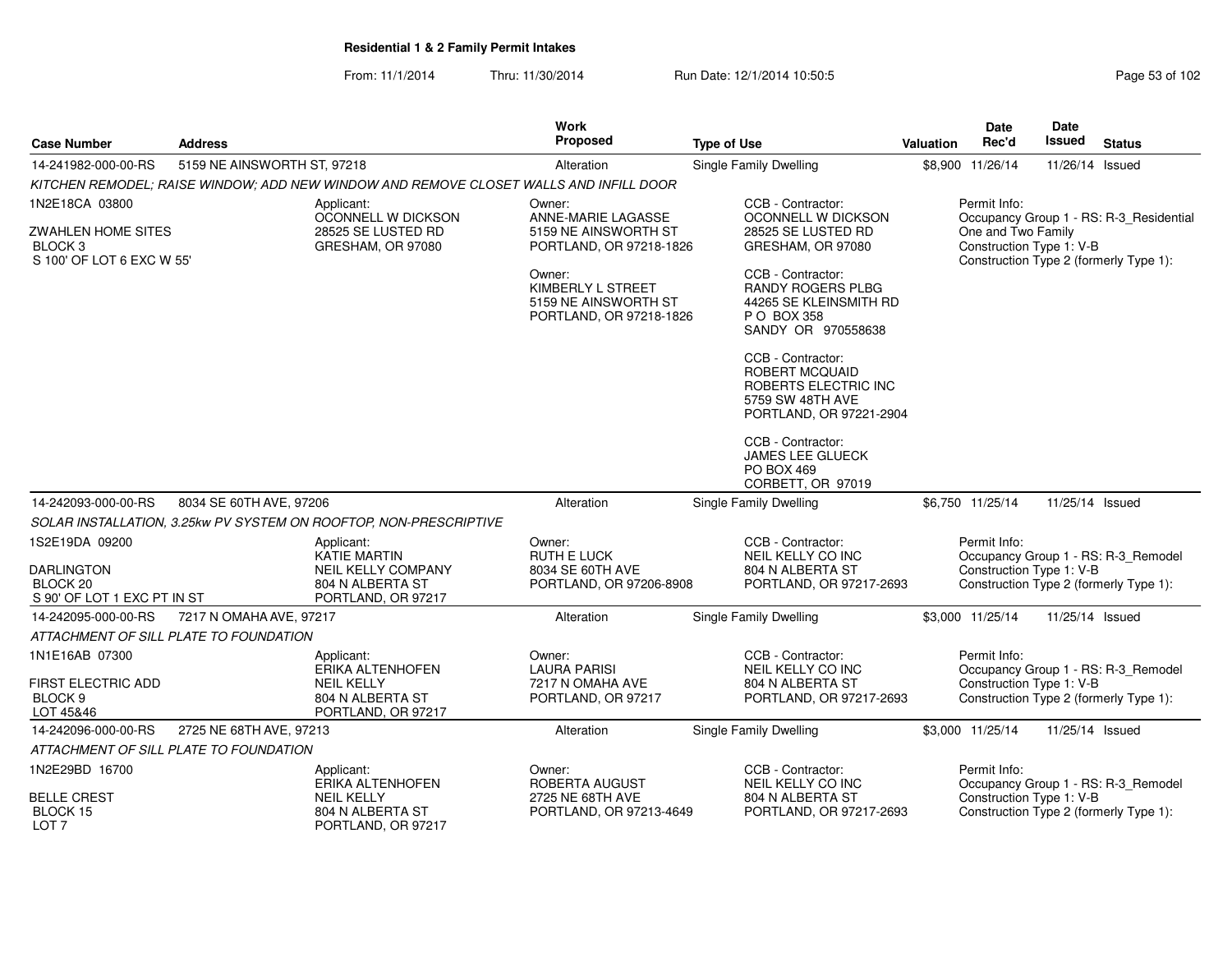From: 11/1/2014Thru: 11/30/2014 Run Date: 12/1/2014 10:50:5<br>
Page 54 of 102

|                                                                             |                                                                                            |                                                | <b>Work</b>                                                                                                                                                                                   |                    |                                                                                                                 |                  | <b>Date</b>                                                    | Date            |                                                                                                                          |
|-----------------------------------------------------------------------------|--------------------------------------------------------------------------------------------|------------------------------------------------|-----------------------------------------------------------------------------------------------------------------------------------------------------------------------------------------------|--------------------|-----------------------------------------------------------------------------------------------------------------|------------------|----------------------------------------------------------------|-----------------|--------------------------------------------------------------------------------------------------------------------------|
| <b>Case Number</b>                                                          | <b>Address</b>                                                                             |                                                | <b>Proposed</b>                                                                                                                                                                               | <b>Type of Use</b> |                                                                                                                 | <b>Valuation</b> | Rec'd                                                          | <b>Issued</b>   | <b>Status</b>                                                                                                            |
| 14-242262-000-00-RS                                                         | 6106 SE CESAR E CHAVEZ BLVD, 97202                                                         |                                                | Alteration                                                                                                                                                                                    |                    | Single Family Dwelling                                                                                          |                  | \$1,000 11/25/14                                               | 11/25/14 Issued |                                                                                                                          |
|                                                                             | REMOVE EXISTING BEAM AND POST IN BASEMENT AND REINFORCE EXISTING JOISTS WITH STEEL CHANNEL |                                                |                                                                                                                                                                                               |                    |                                                                                                                 |                  |                                                                |                 |                                                                                                                          |
| 1S1E13DD 05300<br>WOODSTOCK<br>BLOCK 74<br>N 1/2 OF LOT 4                   | Applicant:<br><b>MANUEL J LEON</b><br>315 NW 107TH AVE                                     | M LEON CONSTRUCTION<br>PORTLAND, OR 97229-0000 | Owner:<br><b>WHITNEY R MENZEL</b><br>6106 SE CESAR E CHAVEZ BLVD<br>PORTLAND, OR 97202-7610<br>Owner:<br><b>JESSICA SIENKIEWICZ</b><br>6106 SE CESAR E CHAVEZ BLVD<br>PORTLAND, OR 97202-7610 |                    | CCB - Contractor:<br><b>MANUEL J LEON</b><br>M LEON CONSTRUCTION<br>315 NW 107TH AVE<br>PORTLAND, OR 97229-0000 |                  | Permit Info:<br>One and Two Family<br>Construction Type 1: V-B |                 | Occupancy Group 1 - RS: R-3 Residential<br>Construction Type 2 (formerly Type 1):                                        |
| 14-242343-000-00-RS                                                         | 2324 NE 8TH AVE, 97212                                                                     |                                                | Alteration                                                                                                                                                                                    |                    | Single Family Dwelling                                                                                          |                  | \$2,000 11/25/14                                               | 11/25/14 Issued |                                                                                                                          |
|                                                                             | VOLUNTARY SEISMIC STRENGTHENING - NO EXTERIOR WORK                                         |                                                |                                                                                                                                                                                               |                    |                                                                                                                 |                  |                                                                |                 |                                                                                                                          |
| 1N1E26CB 11000<br><b>IRVINGTON</b><br>BLOCK 107<br><b>LOT 13</b>            | Applicant:<br>ANDREW OSBORN<br><b>NW SEISMIC</b><br>2649 SE STEPHENS<br>PORTLAND OR 97214  |                                                | Owner:<br><b>GEORGE V GVAKHARIA</b><br>2324 NE 8TH AVE<br>PORTLAND, OR 97212-3858                                                                                                             |                    | CCB - Contractor:<br><b>MICHAEL WIEBER</b><br>ELYSIUM CONSTRUCTION LLC<br>PO BOX 12010<br>PORTLAND OR 97212     |                  | Permit Info:<br>One and Two Family<br>Construction Type 1: V-B |                 | Occupancy Group 1 - RS: R-3_Residential<br>Construction Type 2 (formerly Type 1):                                        |
| 14-242344-000-00-RS                                                         | 7515 SW 34TH AVE, 97219                                                                    |                                                | Alteration                                                                                                                                                                                    |                    | Single Family Dwelling                                                                                          |                  | \$2,000 11/25/14                                               |                 | 11/25/14 Under Inspection                                                                                                |
|                                                                             | <b>VOLUNTARY FOUNDATION ANCHORING - NO EXTERIOR WORK</b>                                   |                                                |                                                                                                                                                                                               |                    |                                                                                                                 |                  |                                                                |                 |                                                                                                                          |
| 1S1E20AC 08400<br>SECTION 20 1S 1E<br>TL 8400 0.27 ACRES                    | Applicant:<br>ANDREW OSBORN<br><b>NW SEISMIC</b><br>2649 SE STEPHENS<br>PORTLAND OR 97214  |                                                | Owner:<br><b>JAMES H WITHGOTT</b><br>7515 SW 34TH AVE<br>PORTLAND, OR 97219-1721<br>Owner:<br><b>SUSAN E MASTA</b><br>7515 SW 34TH AVE<br>PORTLAND, OR 97219-1721                             |                    | CCB - Contractor:<br>MICHAEL WIEBER<br>ELYSIUM CONSTRUCTION LLC<br>PO BOX 12010<br>PORTLAND OR 97212            |                  | Permit Info:<br>One and Two Family<br>Construction Type 1: V-B |                 | Occupancy Group 1 - RS: R-3_Residential<br>Construction Type 2 (formerly Type 1):                                        |
| 14-242372-000-00-RS                                                         | 3315 NE 43RD AVE, 97213                                                                    |                                                | Alteration                                                                                                                                                                                    |                    | Single Family Dwelling                                                                                          |                  | \$500 11/25/14                                                 | 11/25/14 Issued |                                                                                                                          |
|                                                                             | ADD EGRESS WINDOW INTO UNFINISHED BASEMENT AND ADD DECK WITH RAILINGS.                     |                                                |                                                                                                                                                                                               |                    |                                                                                                                 |                  |                                                                |                 |                                                                                                                          |
| 1N2E30BB 07100<br><b>BEAUMONT</b><br>BLOCK <sub>3</sub><br>LOT <sub>7</sub> | Applicant:<br><b>JOSH PATRICK</b><br>211 NE WEILDER<br>PORTLAND, OR 97236                  |                                                | Owner:<br>211 NE WEIDLER ST<br>PORTLAND, OR 97232-1155                                                                                                                                        |                    | CCB - Contractor:<br>METRO HOMES NORTHWEST LLC AFFORDABLE NEW HOMES LLC<br>211 NE WEIDER<br>PORTLAND, OR 97232  |                  | Permit Info:<br>One and Two Family<br>Construction Type 1: V-B |                 | Occupancy Group 1 - RS: R-3_Residential<br>Construction Type 2 (formerly Type 1):                                        |
| 14-242431-000-00-RS                                                         | 5932 NE 32ND AVE, 97211                                                                    |                                                | Alteration                                                                                                                                                                                    |                    | Single Family Dwelling                                                                                          |                  | \$2.389 11/25/14                                               | 11/25/14 Issued |                                                                                                                          |
|                                                                             | REMOVE MASTER CLOSET AND EXTEND EXISTING SECOND FLOOR BATHROOM TO ADD A SHOWER             |                                                |                                                                                                                                                                                               |                    |                                                                                                                 |                  |                                                                |                 |                                                                                                                          |
| 1N1E13CD 04400<br><b>IRVINGTON PK</b><br>BLOCK 48<br>LOT 9&11               | Applicant:<br><b>JOSEPH R LOOMIS</b><br>5932 NE 32ND AVE<br>PORTLAND, OR 97211             |                                                | Owner:<br><b>JENI L WOODS</b><br>5932 NE 32ND AVE<br>PORTLAND, OR 97211<br>Owner:<br><b>JOSEPH R LOOMIS</b><br>5932 NE 32ND AVE<br>PORTLAND, OR 97211                                         |                    |                                                                                                                 |                  | Permit Info:<br>Construction Type 1: V-B                       |                 | Occupancy Group 1 - RS: R-3_Remodel<br>Construction Type 2 (formerly Type 1):<br>Total Square Footage - Display Only: 65 |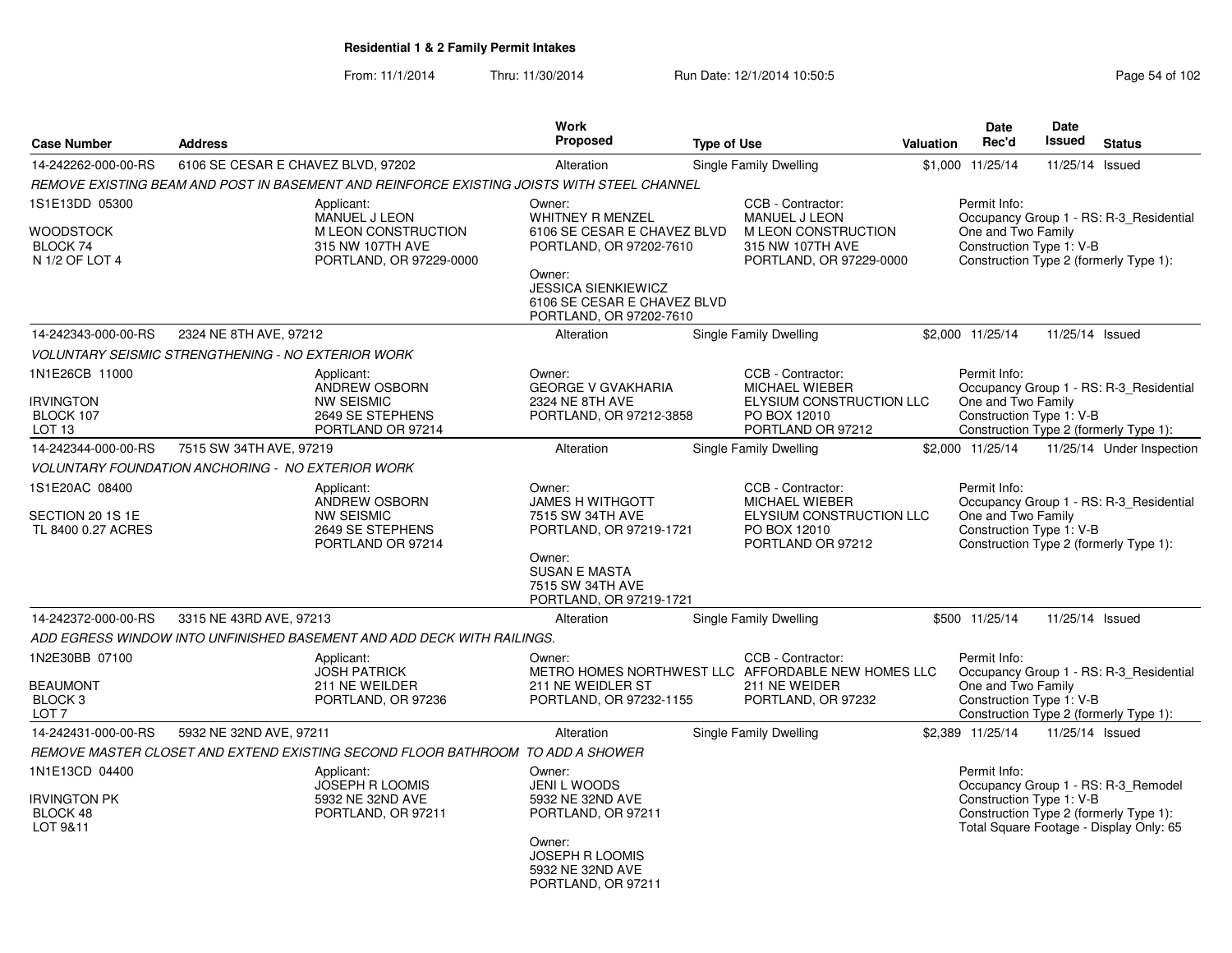From: 11/1/2014Thru: 11/30/2014 Run Date: 12/1/2014 10:50:5<br>
Page 55 of 102

|                                                                                       |                                 |                                                                                                               | <b>Work</b>                                                                                                                                                       |                                                                                                                                                       |           | <b>Date</b>                                                    | <b>Date</b>     |                                                                                                                            |
|---------------------------------------------------------------------------------------|---------------------------------|---------------------------------------------------------------------------------------------------------------|-------------------------------------------------------------------------------------------------------------------------------------------------------------------|-------------------------------------------------------------------------------------------------------------------------------------------------------|-----------|----------------------------------------------------------------|-----------------|----------------------------------------------------------------------------------------------------------------------------|
| <b>Case Number</b>                                                                    | <b>Address</b>                  |                                                                                                               | <b>Proposed</b>                                                                                                                                                   | <b>Type of Use</b>                                                                                                                                    | Valuation | Rec'd                                                          | Issued          | <b>Status</b>                                                                                                              |
| 14-242522-000-00-RS                                                                   | 11060 SE MADISON DR, 97216      |                                                                                                               | Alteration                                                                                                                                                        | Single Family Dwelling                                                                                                                                |           | \$4,200 11/25/14                                               | 11/25/14 Issued |                                                                                                                            |
|                                                                                       |                                 |                                                                                                               |                                                                                                                                                                   | ADD TWO LARGER EGRESS WINDOWS AND NEW WINDOW WELL TO REPLACE EXISTING WINDOW WELLS AT BASEMENT ON WEST ELEVATION                                      |           |                                                                |                 |                                                                                                                            |
| 1S2E03BD 04500<br>VERMADA PK<br><b>BLOCK 4</b><br>N 3.5' OF LOT 3<br>LOT <sub>4</sub> |                                 | Applicant:<br><b>BRYAN BROSIUS</b><br>CHAMPION WINDOW CO<br>13009 NE DAVID CIRCLE<br>PORTLAND OR 97230        | Owner:<br>JOHN S ELLIS<br>11060 SE MADISON DR<br>PORTLAND, OR 97216-3572<br>Owner:<br><b>CHRISTINE E WEAVER</b><br>11060 SE MADISON DR<br>PORTLAND, OR 97216-3572 | CCB - Contractor:<br><b>BRYAN BROSIUS</b><br>CHAMPION WINDOW CO<br>13009 NE DAVID CIRCLE<br>PORTLAND OR 97230                                         |           | Permit Info:<br>One and Two Family<br>Construction Type 1: V-B |                 | Occupancy Group 1 - RS: R-3_Residential<br>Construction Type 2 (formerly Type 1):                                          |
| 14-242790-000-00-RS                                                                   | 2428 NE ALAMEDA ST, 97212       |                                                                                                               | Alteration                                                                                                                                                        | Single Family Dwelling                                                                                                                                |           | \$3,145 11/26/14                                               | 11/26/14 Issued |                                                                                                                            |
| <b>VOLUNTARY SEISMIC RETROFIT</b>                                                     |                                 |                                                                                                               |                                                                                                                                                                   |                                                                                                                                                       |           |                                                                |                 |                                                                                                                            |
| 1N1E23DD 00300<br><b>ALAMEDA PARK</b><br>BLOCK 65<br>LOT 10                           |                                 | Applicant:<br><b>STEVE GEMMELL</b><br><b>GEMMELL CONSTRUCTION LLC</b><br>3817 N WILLIAMS<br>PORTLAND OR 97227 | Owner:<br><b>LAURIE M VISCHER</b><br>2428 NE ALAMEDA ST<br>PORTLAND, OR 97212-1554                                                                                | CCB - Contractor:<br><b>STEVE GEMMELL</b><br><b>GEMMELL CONSTRUCTION LLC</b><br>3817 N WILLIAMS<br>PORTLAND OR 97227                                  |           | Permit Info:<br>One and Two Family<br>Construction Type 1: V-B |                 | Occupancy Group 1 - RS: R-3_Residential<br>Construction Type 2 (formerly Type 1):                                          |
| 14-242820-000-00-RS                                                                   | 2440 NE 25TH AVE, 97212         |                                                                                                               | Alteration                                                                                                                                                        | Single Family Dwelling                                                                                                                                |           | \$8,200 11/26/14                                               | 11/26/14 Issued |                                                                                                                            |
|                                                                                       |                                 | CONVERT BASEMENT TO LIVING SPACE WITH NEW FMAILY ROOM, BATHROOM, AND STUDIO SPACE                             |                                                                                                                                                                   |                                                                                                                                                       |           |                                                                |                 |                                                                                                                            |
| 1N1E25CB 06000<br><b>BRAZEE ST ADD</b><br>BLOCK <sub>3</sub><br>LOT 1-3               |                                 | Applicant:<br>MIKE ANDREYUK<br><b>RECRAFT</b><br>5506 NE 32ND PL<br>PORTLAND, OR 97211                        | Owner:<br><b>CHERYL STRAYED</b><br>2440 NE 25TH AVE<br>PORTLAND, OR 97212-4836                                                                                    | CCB - Contractor:<br><b>MIKE ANDREYUK</b><br><b>RECRAFT</b><br>5506 NE 32ND PL<br>PORTLAND, OR 97211                                                  |           | Permit Info:<br>Construction Type 1: V-B                       |                 | Occupancy Group 1 - RS: R-3 Remodel<br>Construction Type 2 (formerly Type 1):<br>Total Square Footage - Display Only: 1600 |
|                                                                                       |                                 |                                                                                                               | Owner:<br><b>BRIAN LINDSTROM</b><br>2440 NE 25TH AVE<br>PORTLAND, OR 97212-4836                                                                                   |                                                                                                                                                       |           |                                                                |                 |                                                                                                                            |
| 14-242887-000-00-RS                                                                   | 1842 SE 45TH AVE, 97215         |                                                                                                               | Alteration                                                                                                                                                        | Single Family Dwelling                                                                                                                                |           | \$15,000 11/26/14                                              | 11/26/14 Issued |                                                                                                                            |
|                                                                                       |                                 |                                                                                                               |                                                                                                                                                                   | CONVERTING BASEMENT TO LIVING SPACE WITH NEW BATHROOM AND FAMILY ROOM: NEW BATHROOM ON SECOND LEVEL; NEW BASEMENT EGRESS WINDOW ON NORTH SIDE         |           |                                                                |                 |                                                                                                                            |
| 1S2E06CB 03700<br><b>FAILING ADD</b><br>BLOCK <sub>2</sub><br>S 35' OF LOT 13         |                                 | Applicant:<br>THOMAS W SCOTT<br>1842 SE 45TH AVE<br>PORTLAND, OR 97215-3137                                   | Owner:<br><b>THOMAS W SCOTT</b><br>1842 SE 45TH AVE<br>PORTLAND, OR 97215-3137                                                                                    |                                                                                                                                                       |           | Permit Info:<br>One and Two Family<br>Construction Type 1: V-B |                 | Occupancy Group 1 - RS: R-3 Residential<br>Construction Type 2 (formerly Type 1):                                          |
|                                                                                       |                                 |                                                                                                               | Owner:<br>SHELLIE F HOLK<br>1842 SE 45TH AVE<br>PORTLAND, OR 97215-3137                                                                                           |                                                                                                                                                       |           |                                                                |                 |                                                                                                                            |
| 14-243018-000-00-RS                                                                   | 4205 N MASSACHUSETTS AVE, 97217 |                                                                                                               | Alteration                                                                                                                                                        | Single Family Dwelling                                                                                                                                |           | \$4,000 11/26/14                                               | 11/26/14 Issued |                                                                                                                            |
|                                                                                       |                                 |                                                                                                               |                                                                                                                                                                   | ADD WALLS IN FINISHED BASEMENT TO CREATE TWO NEW BEDROOMS, NEW EGRESS WINDOWS, AND LEGALIZE THE INSTALLATION OF A BATHROOM IN BASEMENT (3RD IN HOUSE) |           |                                                                |                 |                                                                                                                            |
| 1N1E21DA 05000<br><b>OVERLOOK</b><br>BLOCK <sub>2</sub><br>LOT <sub>5</sub>           |                                 | Applicant:<br><b>MEHMET KALYONCUOGLU</b><br>4205 N MASSACHUSETTS AVE<br>PORTLAND, OR 97217-3232               | Owner:<br><b>MEHMET KALYONCUOGLU</b><br>4205 N MASSACHUSETTS AVE<br>PORTLAND, OR 97217-3232                                                                       |                                                                                                                                                       |           | Permit Info:<br>One and Two Family<br>Construction Type 1: V-B |                 | Occupancy Group 1 - RS: R-3_Residential<br>Construction Type 2 (formerly Type 1):                                          |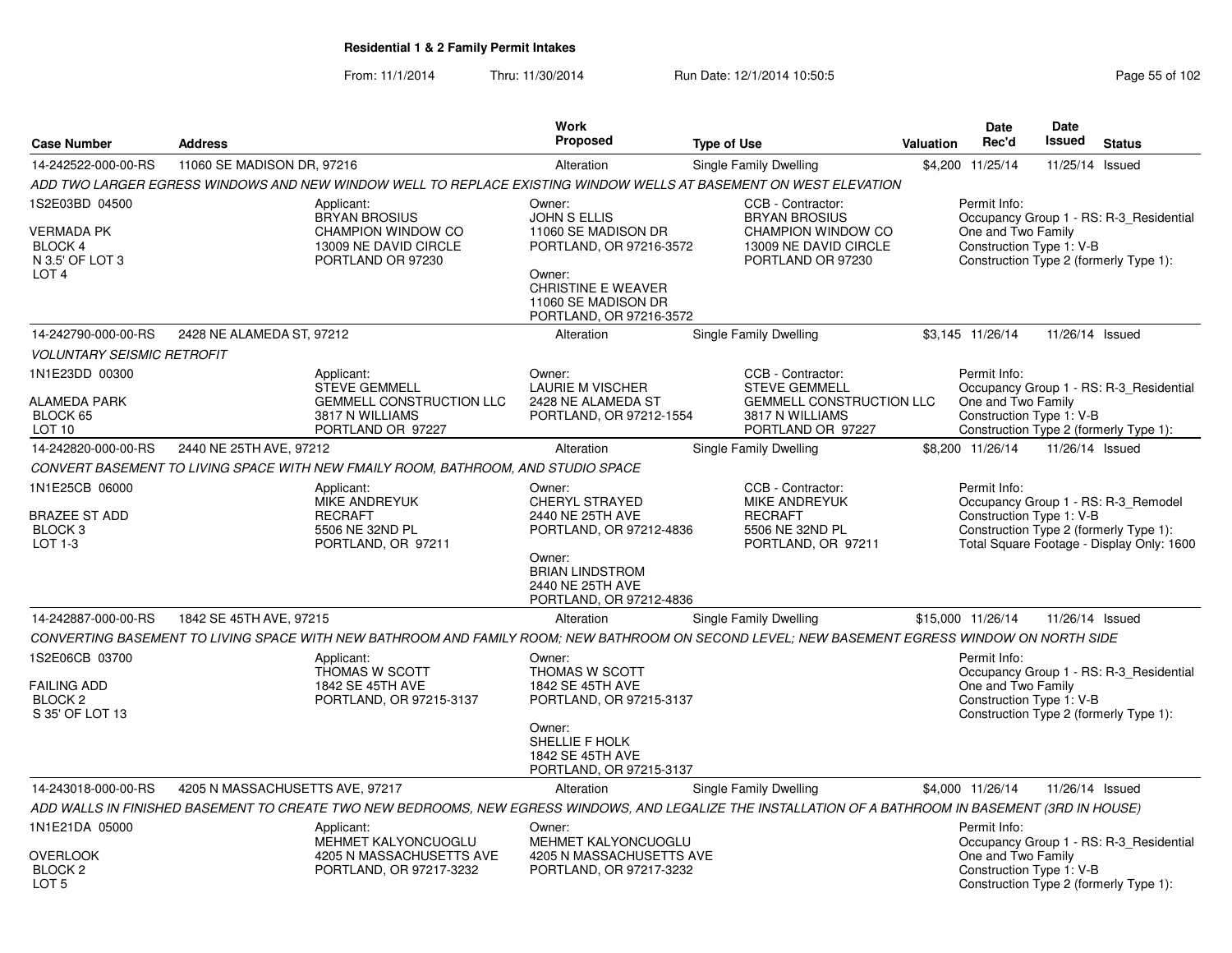From: 11/1/2014Thru: 11/30/2014 Run Date: 12/1/2014 10:50:5<br>
Page 56 of 102

| <b>Case Number</b>                                                            | <b>Address</b>                                         |                                                                                              | Work<br>Proposed                                                                                                                                                 | <b>Type of Use</b>                                                                                                                                           | Valuation | <b>Date</b><br>Rec'd               | Date<br>Issued           | <b>Status</b>                                                                                                             |
|-------------------------------------------------------------------------------|--------------------------------------------------------|----------------------------------------------------------------------------------------------|------------------------------------------------------------------------------------------------------------------------------------------------------------------|--------------------------------------------------------------------------------------------------------------------------------------------------------------|-----------|------------------------------------|--------------------------|---------------------------------------------------------------------------------------------------------------------------|
| 14-243050-000-00-RS                                                           | 3219 SE 22ND AVE, 97202                                |                                                                                              | Alteration                                                                                                                                                       | Single Family Dwelling                                                                                                                                       |           | \$6,750 11/26/14                   |                          | 11/26/14 Issued                                                                                                           |
| <b>SOLAR-ROOF MOUNTED PV SYSTEM 5kW</b>                                       |                                                        |                                                                                              |                                                                                                                                                                  |                                                                                                                                                              |           |                                    |                          |                                                                                                                           |
| 1S1E11AD 12900<br><b>AMSTERDAM</b><br>BLOCK <sub>1</sub><br>LOT <sub>13</sub> |                                                        | Applicant:<br>SOLARCITY CORPORATION<br>6132 NE 112th AVE<br>PORTLAND, OR 97220               | Owner:<br><b>LOGAN M SMITH</b><br>3219 SE 22ND AVE<br>PORTLAND, OR 97202<br>Owner:<br><b>MARET T SMITH</b><br>3219 SE 22ND AVE<br>PORTLAND, OR 97202             | CCB - Contractor:<br>SOLARCITY CORPORATION<br>6132 NE 112th AVE<br>PORTLAND, OR 97220                                                                        |           | Permit Info:<br>One and Two Family | Construction Type 1: V-B | Occupancy Group 1 - RS: R-3_Residential<br>Construction Type 2 (formerly Type 1):                                         |
| 14-243058-000-00-RS                                                           | 1924 SE 46TH AVE, 97215                                |                                                                                              | Alteration                                                                                                                                                       | <b>Single Family Dwelling</b>                                                                                                                                |           | \$500 11/26/14                     |                          | 11/26/14 Issued                                                                                                           |
|                                                                               | SOLAR-ROOF MOUNTED PRESCRIPTIVE SOLAR-3.06             |                                                                                              |                                                                                                                                                                  |                                                                                                                                                              |           |                                    |                          |                                                                                                                           |
| 1S2E06CA 25500<br><b>FAILING ADD</b><br>BLOCK <sub>1</sub><br>N 40' OF LOT 9  |                                                        | Applicant:<br>SOLARCITY CORPORATION<br>6132 NE 112th AVE<br>PORTLAND, OR 97220               | Owner:<br><b>CAMERON YOURKOWSKI</b><br>1924 SE 46TH AVE<br>PORTLAND, OR 97215                                                                                    | CCB - Contractor:<br>SOLARCITY CORPORATION<br>6132 NE 112th AVE<br>PORTLAND, OR 97220                                                                        |           | Permit Info:<br>One and Two Family | Construction Type 1: V-B | Occupancy Group 1 - RS: R-3_Residential<br>Construction Type 2 (formerly Type 1):                                         |
| 14-243067-000-00-RS                                                           | 2535 NE 38TH AVE, 97212                                |                                                                                              | Alteration                                                                                                                                                       | Single Family Dwelling                                                                                                                                       |           | \$8.565 11/26/14                   |                          | 11/26/14 Issued                                                                                                           |
|                                                                               |                                                        | CONVERT PORTION OF BASEMENT TO LIVING SPACE TO INCLUDE NEW BATHROOM. AND BEDROOM             |                                                                                                                                                                  |                                                                                                                                                              |           |                                    |                          |                                                                                                                           |
| 1N1E25AD 20500<br><b>BEAUMONT</b><br>BLOCK 41<br>LOT 7                        |                                                        | Applicant:<br><b>SHARI WHITE</b><br>2535 NE 38TH AVE<br>PORTLAND, OR 97212-2920              | Owner:<br><b>SHARI WHITE</b><br>2535 NE 38TH AVE<br>PORTLAND, OR 97212-2920                                                                                      |                                                                                                                                                              |           | Permit Info:                       | Construction Type 1: V-B | Occupancy Group 1 - RS: R-3 Remodel<br>Construction Type 2 (formerly Type 1):<br>Total Square Footage - Display Only: 233 |
| 14-243139-000-00-RS                                                           | 7603 SW 34TH AVE, 97219                                |                                                                                              | Alteration                                                                                                                                                       | Single Family Dwelling                                                                                                                                       |           | \$15,000 11/26/14                  |                          | 11/26/14 Issued                                                                                                           |
|                                                                               |                                                        |                                                                                              |                                                                                                                                                                  | INTERIOR ONLY-REMODEL ONE BATHROOM, FIXTURE REPLACEMENT ON UPSTAIRS BATH, BUILD NEW WALL IN EXISTING BASEMENT BATHROOM, CHANGE OUT FIXTURES IN BOTH BASEMENT |           |                                    |                          |                                                                                                                           |
| 1S1E20AC 09100<br>SECTION 20 1S 1E<br>TL 9100 0.22 ACRES                      |                                                        | Applicant:<br>ANDREW CHARLES JOHNSON<br>2724 SE 70TH AVE<br>PORTLAND, OR 97206               | Owner:<br><b>AVITAL Y O'GLASSER</b><br>7603 SW 34TH AVE<br>PORTLAND, OR 97219<br>Owner:<br><b>BENJAMIN P O'GLASSER</b><br>7603 SW 34TH AVE<br>PORTLAND, OR 97219 | CCB - Contractor:<br>ANDREW CHARLES JOHNSON<br>2724 SE 70TH AVE<br>PORTLAND, OR 97206                                                                        |           | Permit Info:<br>One and Two Family | Construction Type 1: V-B | Occupancy Group 1 - RS: R-3_Residential<br>Construction Type 2 (formerly Type 1):                                         |
| 14-243184-000-00-RS                                                           | 7228 SE SCHILLER ST                                    |                                                                                              | Alteration                                                                                                                                                       | Single Family Dwelling                                                                                                                                       |           | \$500 11/26/14                     |                          | 11/26/14 Issued                                                                                                           |
|                                                                               | SOLAR-INSTALLATION OF A 3.12 SOLAR SYSTEM PRESCRIPTIVE |                                                                                              |                                                                                                                                                                  |                                                                                                                                                              |           |                                    |                          |                                                                                                                           |
| 1S2E17AB 11701<br>PARTITION PLAT 2001-139<br>LOT <sub>1</sub>                 |                                                        | Applicant:<br><b>EVAN FESSLER</b><br><b>SUNRUN</b><br>3380 SE 20TH AVE<br>PORTLAND, OR 97202 | Owner:<br>TIMOTHY OWENS<br>7228 SE SCHILLER ST<br>PORTLAND, OR 97206-4442<br>Owner:<br>ANNA M T OWENS                                                            | CCB - Contractor:<br><b>REC SOLAR INC</b><br>3380 SE 20TH AVE<br>PORTLAND, OR 97202                                                                          |           | Permit Info:<br>One and Two Family | Construction Type 1: V-B | Occupancy Group 1 - RS: R-3 Residential<br>Construction Type 2 (formerly Type 1):                                         |
|                                                                               |                                                        |                                                                                              | 7228 SE SCHILLER ST<br>PORTLAND, OR 97206-4442                                                                                                                   |                                                                                                                                                              |           |                                    |                          |                                                                                                                           |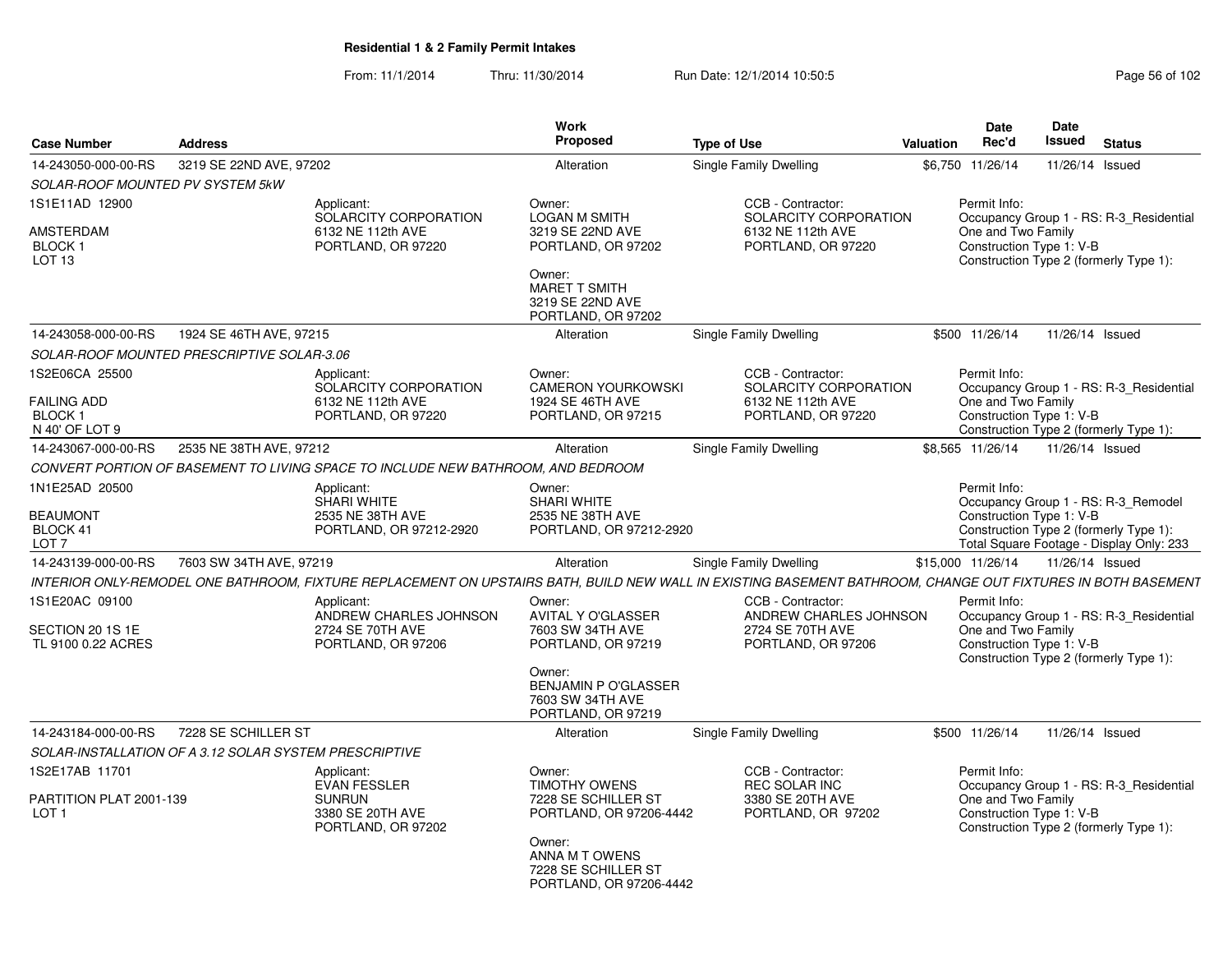From: 11/1/2014Thru: 11/30/2014 Run Date: 12/1/2014 10:50:5<br>
Page 57 of 102

| <b>Case Number</b>                                                       | <b>Address</b>                  |                                                                                                                         | <b>Work</b><br>Proposed                                                                                                                               | <b>Type of Use</b> |                                                                                                             | Valuation | <b>Date</b><br>Rec'd                                                                                      | <b>Date</b><br>Issued | <b>Status</b>                                                                     |
|--------------------------------------------------------------------------|---------------------------------|-------------------------------------------------------------------------------------------------------------------------|-------------------------------------------------------------------------------------------------------------------------------------------------------|--------------------|-------------------------------------------------------------------------------------------------------------|-----------|-----------------------------------------------------------------------------------------------------------|-----------------------|-----------------------------------------------------------------------------------|
| 14-243200-000-00-RS                                                      | 2312 NE WASCO ST, 97232         |                                                                                                                         | Alteration                                                                                                                                            |                    | Single Family Dwelling                                                                                      |           | \$25,500 11/26/14                                                                                         | 11/26/14 Issued       |                                                                                   |
|                                                                          |                                 | REMOVE EXISTING PORCH IN BACKYARD, BUILD NEW PORCH WITH NEW FOUNDATION.                                                 |                                                                                                                                                       |                    |                                                                                                             |           |                                                                                                           |                       |                                                                                   |
| 1N1E35AA 06600<br>HOLLADAY PK & 1ST ADD<br>BLOCK 16<br>LOT <sub>14</sub> |                                 | Applicant:<br><b>HAYES BROTHERS LLC</b><br>5423 NE 36TH AVE<br>PORTLAND OR 97211                                        | Owner:<br>KENNETH D FINK<br>2312 NE WASCO ST<br>PORTLAND, OR 97232-1644                                                                               |                    | CCB - Contractor:<br>HAYES BROTHERS LLC<br>5423 NE 36TH AVE<br>PORTLAND OR 97211                            |           | Permit Info:<br>One and Two Family<br>Construction Type 1: V-B                                            |                       | Occupancy Group 1 - RS: R-3_Residential<br>Construction Type 2 (formerly Type 1): |
|                                                                          |                                 |                                                                                                                         | Owner:<br>KATHLEEN G FINK<br>2312 NE WASCO ST<br>PORTLAND, OR 97232-1644                                                                              |                    |                                                                                                             |           |                                                                                                           |                       |                                                                                   |
| Total # of RS Alteration permit intakes: 185                             |                                 |                                                                                                                         |                                                                                                                                                       |                    |                                                                                                             |           |                                                                                                           |                       | Total valuation of RS Alteration permit intakes: \$3,647,047                      |
| 14-238505-000-00-RS                                                      | 5006 SE OGDEN ST, 97206         |                                                                                                                         | Demolition                                                                                                                                            |                    | <b>Accessory Structure</b>                                                                                  |           | \$1,000 11/17/14                                                                                          | 11/17/14 Issued       |                                                                                   |
|                                                                          |                                 | DEMOLISH SHED OVER 200SF - WITH SFR DEMOLITION 14-238465RS***REMOVE ALL DEBRIS***                                       |                                                                                                                                                       |                    |                                                                                                             |           |                                                                                                           |                       |                                                                                   |
| 1S2E19BD 02600<br>ERROL HTS<br>BLOCK 7<br>LOT 17&18                      |                                 | Applicant:<br><b>KEVIN PARTAIN</b><br><b>URBAN VISIONS</b><br>223 NE 56TH AVE<br>PORTLAND, OR 97213                     | Owner:<br><b>MAXIMILLIAN RODMAN</b><br>4844 LOWER DR #B<br>LAKE OSWEGO, OR 97034                                                                      |                    | CCB - Contractor:<br><b>DAVID RODMAN</b><br><b>MDR CONSTRUCTION</b><br>PO BOX 1246<br>LAKE OSWEGO, OR 97035 |           | Permit Info:<br>Occupancy Group 1 - RS: U_Private<br>Garage\Utility Misc.<br>Construction Type 1: V-B     |                       | Construction Type 2 (formerly Type 1):                                            |
| 14-239948-000-00-RS                                                      | 3710 SW SCHOLLS FERRY RD, 97221 |                                                                                                                         | Demolition                                                                                                                                            |                    | <b>Accessory Structure</b>                                                                                  |           | \$7,000 11/20/14                                                                                          | 11/20/14 Issued       |                                                                                   |
| DEMO POOL / REMOVE ALL DEBRIS / CAP UTILITIES                            |                                 |                                                                                                                         |                                                                                                                                                       |                    |                                                                                                             |           |                                                                                                           |                       |                                                                                   |
| 1S1E07CB 02000<br>SECTION 07 1S 1E<br>TL 2000 1.16 ACRES                 |                                 | Applicant:<br>M & M CONCRETE CONSTRUCTIOI SEAN CUSICK<br>4036 NE Grand Ave<br>Portland, OR 97212                        | Owner:<br>3710 SW SCHOLLS FERRY RD<br>PORTLAND, OR 97221-1248<br>Owner:<br><b>SARAH CUSICK</b><br>3710 SW SCHOLLS FERRY RD<br>PORTLAND, OR 97221-1248 |                    | CCB - Contractor:<br><b>MELIPONE MAUKOLOA</b><br>4036 NE GRAND AV<br>PORTLAND, OR 97212                     |           | Permit Info:<br>Occupancy Group 1 - RS: U_Decks,<br>Patios, Porches, Carports<br>Construction Type 1: V-B |                       | Construction Type 2 (formerly Type 1):                                            |
| 14-240405-000-00-RS                                                      | 15912 SE CLATSOP ST, 97236      |                                                                                                                         | Demolition                                                                                                                                            |                    | <b>Accessory Structure</b>                                                                                  |           | \$5,000 11/20/14                                                                                          |                       | <b>Under Review</b>                                                               |
| <b>DEMO OF POLE BARN</b>                                                 |                                 |                                                                                                                         |                                                                                                                                                       |                    |                                                                                                             |           |                                                                                                           |                       |                                                                                   |
| 12E25A 00101                                                             |                                 | Applicant:<br><b>ELI CALLISON</b><br>BUREAU OF ENVIRONMENTAL<br><b>SERVICES</b><br>1120 SW 5TH AV<br>PORTLAND, OR 97207 |                                                                                                                                                       |                    | Primary Contractor:<br>TO BID                                                                               |           | Permit Info:<br>Occupancy Group 1 - RS: U Private<br>Garage\Utility Misc.<br>Construction Type 1: V-B     |                       | Construction Type 2 (formerly Type 1):                                            |
| 14-240410-000-00-RS                                                      | .97219                          |                                                                                                                         | Demolition                                                                                                                                            |                    | <b>Accessory Structure</b>                                                                                  |           | \$12,000 11/20/14                                                                                         |                       | <b>Under Review</b>                                                               |
|                                                                          |                                 | DEMOLISH BARN STRUCTURE, DECONSTRUCT BY HAND, REMOVE ALL DEBRIS                                                         |                                                                                                                                                       |                    |                                                                                                             |           |                                                                                                           |                       |                                                                                   |
| 1S1E33BB 01900                                                           |                                 | Applicant:<br><b>LISA MOSCINSKI</b>                                                                                     | Owner:<br>PORTLAND CITY OF                                                                                                                            |                    | Primary Contractor:<br>TO BID                                                                               |           | Permit Info:<br>Occupancy Group 1 - RS: U_Private                                                         |                       |                                                                                   |
| COTTAGE PLACE<br>LOT <sub>3</sub>                                        |                                 | <b>BES</b>                                                                                                              | 1120 SW 5TH AVE #1000<br>PORTLAND, OR 97204-1912                                                                                                      |                    |                                                                                                             |           | Garage\Utility Misc.<br>Construction Type 1: V-B                                                          |                       | Construction Type 2 (formerly Type 1):                                            |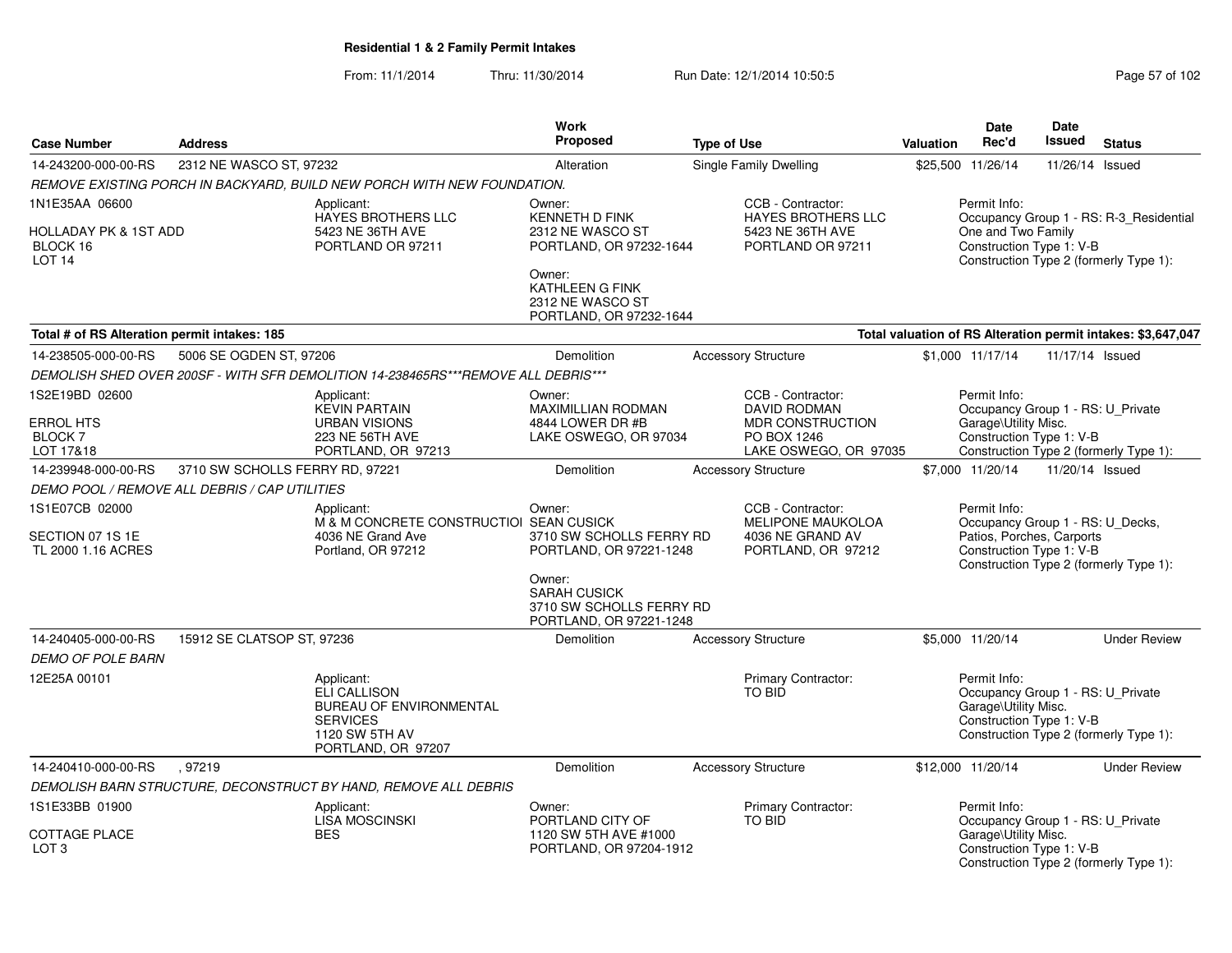From: 11/1/2014Thru: 11/30/2014 Run Date: 12/1/2014 10:50:5<br>
Page 58 of 102

| <b>Case Number</b>                                                  | <b>Address</b>                                           |                                                                                                                                                     | <b>Work</b><br>Proposed                                               | <b>Type of Use</b> |                                                                                      | Valuation | Date<br>Rec'd                                                                                             | <b>Date</b><br>Issued | <b>Status</b>                                                               |
|---------------------------------------------------------------------|----------------------------------------------------------|-----------------------------------------------------------------------------------------------------------------------------------------------------|-----------------------------------------------------------------------|--------------------|--------------------------------------------------------------------------------------|-----------|-----------------------------------------------------------------------------------------------------------|-----------------------|-----------------------------------------------------------------------------|
| 14-171871-000-00-RS                                                 | 6732 N KNOWLES AVE                                       |                                                                                                                                                     | Demolition                                                            |                    | Garage/Carport                                                                       |           | \$1,000 11/12/14                                                                                          | 11/12/14 Issued       |                                                                             |
| <b>DEMO DETACHED GARAGE</b>                                         |                                                          |                                                                                                                                                     |                                                                       |                    |                                                                                      |           |                                                                                                           |                       |                                                                             |
| 1N1E16BC 08602                                                      |                                                          | Applicant:<br><b>KEVIN PARTAIN</b><br><b>URBAN VISIONS</b><br>223 NE 56TH AVE<br>PORTLAND, OR 97213                                                 | Owner:<br>KIMCO PROPERTIES LTD<br>PO BOX 1540<br>SANDY, OR 97055-1540 |                    | CCB - Contractor:<br>KIMCO PROPERTIES LTD<br>22060 SE 442ND<br><b>SANDY OR 97055</b> |           | Permit Info:<br>Garage\Utility Misc.<br>Construction Type 1: V-B                                          |                       | Occupancy Group 1 - RS: U_Private<br>Construction Type 2 (formerly Type 1): |
| 14-232883-000-00-RS                                                 | 10330 SE PARDEE ST, 97266                                |                                                                                                                                                     | Demolition                                                            |                    | Garage/Carport                                                                       |           | \$1,000 11/14/14                                                                                          | 11/14/14 Issued       |                                                                             |
|                                                                     | DEMOLISH EXISTING DETACHED SHOP, REMOVE ALL DEBRIS       |                                                                                                                                                     |                                                                       |                    |                                                                                      |           |                                                                                                           |                       |                                                                             |
| 1S2E15BB 13700                                                      |                                                          | Applicant:<br>Kym Nguyen                                                                                                                            | Owner:<br>DK HOMES LLC                                                |                    | CCB - Contractor:<br><b>DAMIR KARIN</b>                                              |           | Permit Info:                                                                                              |                       | Occupancy Group 1 - RS: U_Private                                           |
| <b>HAYMAN</b><br>LOT <sub>3</sub>                                   |                                                          | Concept Design and Associates<br>P.O. BOX 8464<br>PORTLAND OR                                                                                       | 12259 SE GREINER LN<br>HAPPY VALLEY, OR 97086-6260                    |                    | DK HOMES LLC<br>PO BOX 90277<br>PORTLAND, OR 97290                                   |           | Garage\Utility Misc.<br>Construction Type 1: V-B                                                          |                       | Construction Type 2 (formerly Type 1):                                      |
| 14-232982-000-00-RS                                                 | 5238 N AMHERST ST, 97203                                 |                                                                                                                                                     | <b>Demolition</b>                                                     |                    | Garage/Carport                                                                       |           | \$500 11/4/14                                                                                             |                       | 11/4/14 Issued                                                              |
| <b>DEMO DETACHED GARAGE</b>                                         |                                                          |                                                                                                                                                     |                                                                       |                    |                                                                                      |           |                                                                                                           |                       |                                                                             |
| 1N1E07DD 03200                                                      |                                                          | Applicant:<br><b>KYM NGUYEN</b>                                                                                                                     | Owner:<br>DK HOMES LLC                                                |                    | CCB - Contractor:<br><b>DAMIR KARIN</b>                                              |           | Permit Info:                                                                                              |                       | Occupancy Group 1 - RS: U_Private                                           |
| UNIVERSITY PK                                                       |                                                          | CONCEPT DESIGN AND                                                                                                                                  | PO BOX 90277                                                          |                    | DK HOMES LLC                                                                         |           | Garage\Utility Misc.                                                                                      |                       |                                                                             |
| BLOCK 50<br>LOT $1-3$                                               |                                                          | <b>ASSOCIATES</b><br>PO BOX 8464<br>PORTLAND, OR 97207                                                                                              | PORTLAND, OR 97290-0277                                               |                    | PO BOX 90277<br>PORTLAND, OR 97290                                                   |           | Construction Type 1: V-B                                                                                  |                       | Construction Type 2 (formerly Type 1):                                      |
| 14-233224-000-00-RS                                                 | 4530 SE 72ND AVE - Unit A, 97206                         |                                                                                                                                                     | Demolition                                                            |                    | Garage/Carport                                                                       |           | \$500 11/3/14                                                                                             |                       | 11/3/14 Issued                                                              |
|                                                                     | DEMOLISH FREESTANDING CARPORT, 368 SF, REMOVE ALL DEBRIS |                                                                                                                                                     |                                                                       |                    |                                                                                      |           |                                                                                                           |                       |                                                                             |
| 1S2E17AB 08800<br><b>FIRLAND</b><br><b>BLOCK 5</b><br><b>LOT 21</b> |                                                          | Applicant:<br>JEFFREY R PAYSON<br>4530 SE 72ND AVE<br>PORTLAND, OR 97206                                                                            | Owner:<br>JEFFREY R PAYSON<br>4530 SE 72ND AVE<br>PORTLAND, OR 97206  |                    |                                                                                      |           | Permit Info:<br>Occupancy Group 1 - RS: U_Decks,<br>Patios, Porches, Carports<br>Construction Type 1: V-B |                       | Construction Type 2 (formerly Type 1):                                      |
| 14-233235-000-00-RS                                                 | 3429 NE CESAR E CHAVEZ BLVD, 97212                       |                                                                                                                                                     | <b>Demolition</b>                                                     |                    | Garage/Carport                                                                       |           | \$500 11/3/14                                                                                             | 11/3/14 Final         |                                                                             |
|                                                                     | DEMOLISH 260 SF SINGLE CAR GARAGE, REMOVE ALL DEBRIS     |                                                                                                                                                     |                                                                       |                    |                                                                                      |           |                                                                                                           |                       |                                                                             |
| 1N1E25AA 04400                                                      |                                                          | Applicant:<br><b>KEVIN FISCHER</b>                                                                                                                  | Owner:<br>ELIZABETH A ANDERSON                                        |                    | CCB - Contractor:<br>YORCK MICHAEL FRANKEN                                           |           | Permit Info:                                                                                              |                       | Occupancy Group 1 - RS: U_Private                                           |
| <b>BEAUMONT</b><br>BLOCK 43<br><b>LOT 15</b>                        |                                                          | <b>ALICE DESIGN</b><br>4803 NE 32ND AVENUE<br>PORTLAND OR 97211                                                                                     | 3429 NE CESAR E CHAVEZ BLVD<br>PORTLAND, OR 97212-1907                |                    | 602 SE 47TH AVE<br>PORTLAND OR 972151713                                             |           | Garage\Utility Misc.<br>Construction Type 1: V-B                                                          |                       | Construction Type 2 (formerly Type 1):                                      |
| 14-234006-000-00-RS                                                 | 1405 NE 52ND AVE, 97213                                  |                                                                                                                                                     | Demolition                                                            |                    | Garage/Carport                                                                       |           | \$3,000 11/4/14                                                                                           |                       | 11/4/14 Issued                                                              |
|                                                                     |                                                          | DEMO GARAGE & DRIVEWAY, REMOVE FOUNDATION AND ALL DEBRIS*** DECOMMISSIONING REQUIRED **** Septic Decommissioning Required. Call for Inspection 842. |                                                                       |                    |                                                                                      |           |                                                                                                           |                       |                                                                             |
| 1N2E31BA 00900                                                      |                                                          | Applicant:<br>Dave Spitzer                                                                                                                          | Owner:<br>CATHERINE E HENNEKE-BUTLER TO BID                           |                    | Primary Contractor:                                                                  |           | Permit Info:                                                                                              |                       | Occupancy Group 1 - RS: U_Private                                           |
| <b>ELECTRIC HTS</b><br><b>BLOCK1</b><br>S 1/2 OF LOT 9&10           |                                                          | DMS Architects Inc.<br>2325 NE 19TH AVE<br>PORTLAND, OR 97212                                                                                       | 716 KATIES LN<br>HOOD RIVER, OR 97031                                 |                    |                                                                                      |           | Garage\Utility Misc.<br>Construction Type 1: V-B                                                          |                       | Construction Type 2 (formerly Type 1):                                      |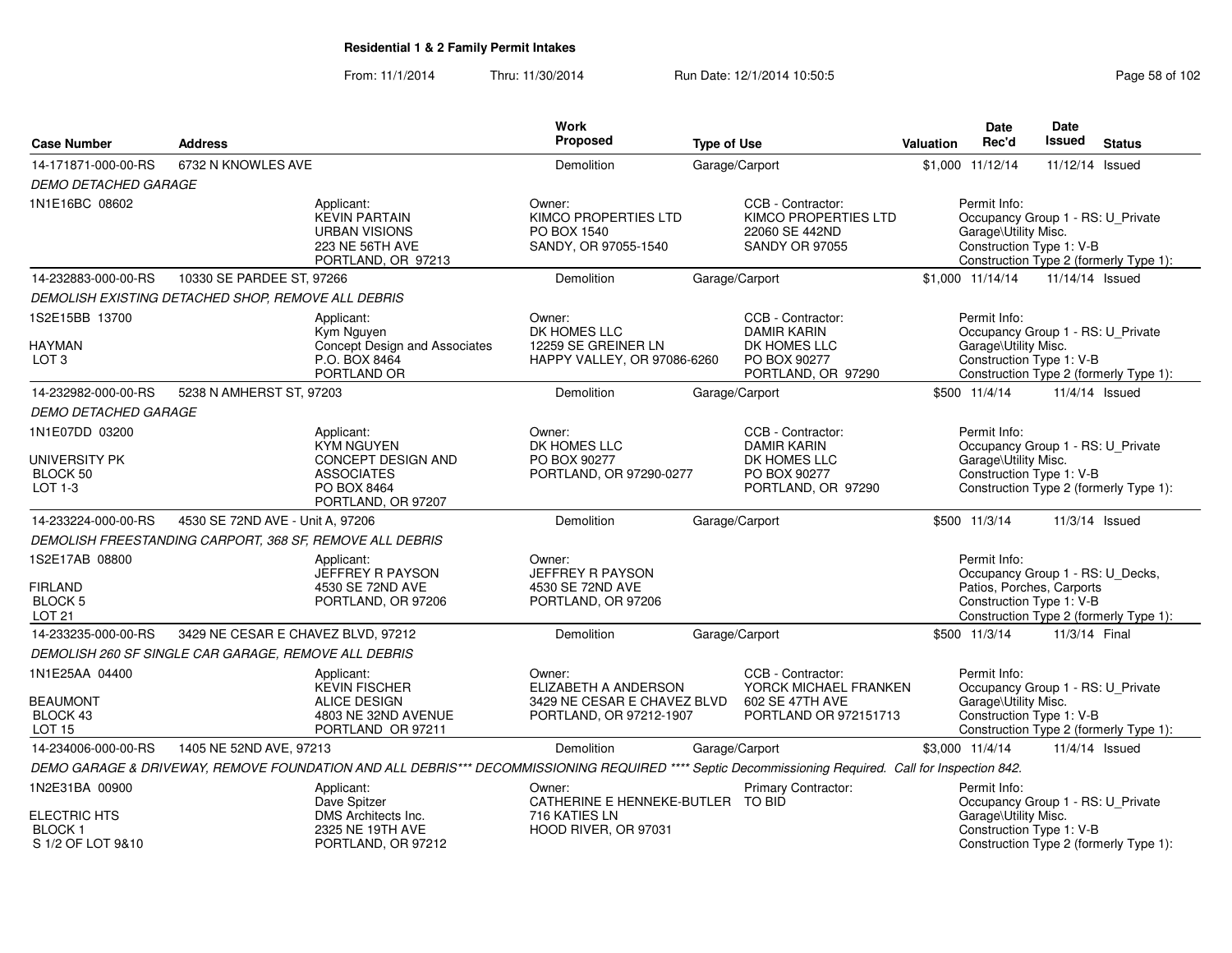From: 11/1/2014Thru: 11/30/2014 Run Date: 12/1/2014 10:50:5

| Page 59 of 102 |  |  |
|----------------|--|--|
|----------------|--|--|

| <b>Case Number</b>                                                    | <b>Address</b>                      |                                                                                                              | Work<br>Proposed                                                                  | <b>Type of Use</b> |                                                                                         | Valuation | Date<br>Rec'd                                                                                         | <b>Date</b><br>Issued | <b>Status</b>                          |
|-----------------------------------------------------------------------|-------------------------------------|--------------------------------------------------------------------------------------------------------------|-----------------------------------------------------------------------------------|--------------------|-----------------------------------------------------------------------------------------|-----------|-------------------------------------------------------------------------------------------------------|-----------------------|----------------------------------------|
| 14-235039-000-00-RS                                                   | 6416 N CAMPBELL AVE - Unit B, 97217 |                                                                                                              | Demolition                                                                        |                    | Garage/Carport                                                                          |           | \$500 11/6/14                                                                                         |                       | 11/6/14 Under Inspection               |
|                                                                       |                                     | DEMO DETACHED GARAGE Septic Decommissioning Required. Call for Inspection 842.                               |                                                                                   |                    |                                                                                         |           |                                                                                                       |                       |                                        |
| 1N1E16DA 03900                                                        |                                     | Applicant:<br><b>BRETT NANCE</b><br>6416 N CAMPBELL AVE<br>PORTLAND, OR 97217                                | Owner:<br><b>JESSICA ARENDT</b><br>6416 N CAMPBELL AVE<br>PORTLAND, OR 97217-4917 |                    |                                                                                         |           | Permit Info:<br>Occupancy Group 1 - RS: U_Private<br>Garage\Utility Misc.<br>Construction Type 1: V-B |                       | Construction Type 2 (formerly Type 1): |
|                                                                       |                                     |                                                                                                              | Owner:<br><b>BRETT A NANCE</b><br>6416 N CAMPBELL AVE<br>PORTLAND, OR 97217-4917  |                    |                                                                                         |           |                                                                                                       |                       |                                        |
| 14-235048-000-00-RS                                                   | 4237 SE 76TH AVE                    |                                                                                                              | Demolition                                                                        |                    | Garage/Carport                                                                          |           | \$100 11/6/14                                                                                         |                       | 11/6/14 Issued                         |
|                                                                       |                                     | DEMO CARPORT THAT WAS BUILT WITHOUT PERMIT***see 14-199879-HS***                                             |                                                                                   |                    |                                                                                         |           |                                                                                                       |                       |                                        |
| 1S2E08DC 04702                                                        |                                     | Applicant:<br><b>TIM STABIO</b>                                                                              | Owner:<br><b>TIM STABIO</b>                                                       |                    |                                                                                         |           | Permit Info:<br>Occupancy Group 1 - RS: U_Decks,                                                      |                       |                                        |
| PARTITION PLAT 2001-67<br>LOT 2 EXC PT IN ST                          |                                     | 4237 SE 76TH AVE<br>PORTLAND, OR 97206                                                                       | 4237 SE 76TH AVE<br>PORTLAND, OR 97206                                            |                    |                                                                                         |           | Patios, Porches, Carports<br>Construction Type 1: V-B                                                 |                       | Construction Type 2 (formerly Type 1): |
|                                                                       |                                     |                                                                                                              | Owner:<br><b>ANNA STABIO</b><br>4237 SE 76TH AVE<br>PORTLAND, OR 97206            |                    |                                                                                         |           |                                                                                                       |                       |                                        |
| 14-235717-000-00-RS                                                   | 6327 SE CLINTON ST, 97206           |                                                                                                              | Demolition                                                                        |                    | Garage/Carport                                                                          |           | \$1,000 11/7/14                                                                                       |                       | <b>Under Review</b>                    |
| <b>DEMO DETACHED GARAGE</b>                                           |                                     |                                                                                                              |                                                                                   |                    |                                                                                         |           |                                                                                                       |                       |                                        |
| 1S2E08BB 07200<br><b>WITTEN</b><br><b>BLOCK 4</b><br>LOT <sub>4</sub> |                                     | Applicant:<br><b>ROB HUMPHREY</b><br><b>FASTER PERMITS</b><br>14334 NW EAGLERIDGE LANE<br>PORTLAND, OR 97229 | Owner:<br>SATTERBERG CONSTRUCTION<br>CORP<br>PO BOX 42111<br>PORTLAND, OR 97242   |                    | CCB - Contractor:<br>SATTERBERG CONSTRUCTION<br>PO BOX 42111<br>PORTLAND, OR 97242      |           | Permit Info:<br>Occupancy Group 1 - RS: U_Private<br>Garage\Utility Misc.<br>Construction Type 1: V-B |                       | Construction Type 2 (formerly Type 1): |
| 14-238173-000-00-RS                                                   | 2023 SW MONTGOMERY DR, 97201        |                                                                                                              | Demolition                                                                        |                    | Garage/Carport                                                                          |           | \$500 11/14/14                                                                                        | 11/14/14 Issued       |                                        |
| <b>DEMO OF DETACHED GARAGE</b>                                        |                                     |                                                                                                              |                                                                                   |                    |                                                                                         |           |                                                                                                       |                       |                                        |
| 1S1E04BC 01100                                                        |                                     | Applicant:                                                                                                   | Owner:                                                                            |                    | CCB - Contractor:                                                                       |           | Permit Info:                                                                                          |                       |                                        |
| CARTERS ADD TO P<br>BLOCK 65<br>LOT 4&5 TL 1100                       |                                     | <b>ARAM IRWIN</b><br>8 NE ROSA PARKS WAY<br>PORTLAND OR 97211                                                | <b>JASON R GUPPY</b><br>0301 SW NEBRASKA ST<br>PORTLAND, OR 97239                 |                    | <b>RANDY CHANDLER</b><br>RANDALL RAY CHANDLER<br>3523 NE MULTNOMAH<br>PORTLAND OR 97232 |           | Occupancy Group 1 - RS: U_Private<br>Garage\Utility Misc.<br>Construction Type 1: V-B                 |                       | Construction Type 2 (formerly Type 1): |
|                                                                       |                                     |                                                                                                              | Owner:<br><b>DINA S GUPPY</b><br>0301 SW NEBRASKA ST<br>PORTLAND, OR 97239        |                    |                                                                                         |           |                                                                                                       |                       |                                        |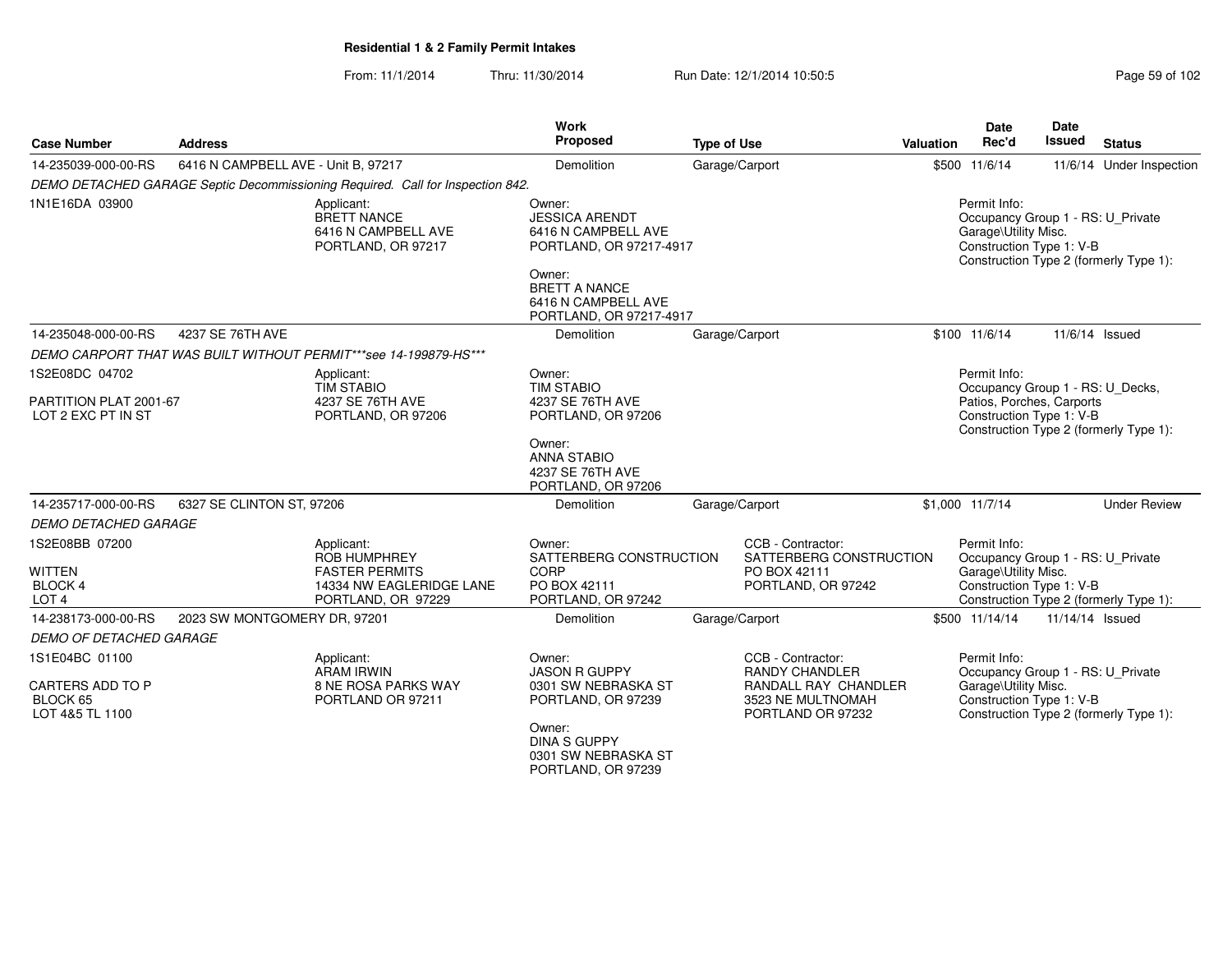From: 11/1/2014Thru: 11/30/2014 Run Date: 12/1/2014 10:50:5<br>
Page 60 of 102

|                                                                              | <b>Address</b>                              |                                                                                                                                                                                                            | Work<br><b>Proposed</b>                                                                                                                                                         |                    |                                                                                                                              | Valuation | Date<br>Rec'd                                                                                         | <b>Date</b><br><b>Issued</b> | <b>Status</b>                          |
|------------------------------------------------------------------------------|---------------------------------------------|------------------------------------------------------------------------------------------------------------------------------------------------------------------------------------------------------------|---------------------------------------------------------------------------------------------------------------------------------------------------------------------------------|--------------------|------------------------------------------------------------------------------------------------------------------------------|-----------|-------------------------------------------------------------------------------------------------------|------------------------------|----------------------------------------|
| <b>Case Number</b>                                                           |                                             |                                                                                                                                                                                                            |                                                                                                                                                                                 | <b>Type of Use</b> |                                                                                                                              |           |                                                                                                       |                              |                                        |
| 14-238799-000-00-RS                                                          | 3823 NE COUCH ST, 97232                     |                                                                                                                                                                                                            | Demolition                                                                                                                                                                      | Garage/Carport     |                                                                                                                              |           | \$500 11/18/14                                                                                        | 11/18/14 Issued              |                                        |
| 1N1E36DA 14200                                                               |                                             | DEMO DETACHED GARAGE AND REMOVE DRIVEWAY APPROACH, SEE PERMIT 14-238793 FOR MAIN HOUSE DEMO PERMIT<br>Applicant:<br>Dan Williams<br><b>FASTER PERMITS</b><br>14334 NW EAGLERIDGE LANE<br>PORTLAND OR 97229 | Owner:<br>SHERMAN W HOLMES<br>1545 SE 223RD AVE #341<br>GRESHAM, OR 97030-2571<br>Owner:<br>E LAURENE HOLMES<br>1545 SE 223RD AVE #341<br>GRESHAM, OR 97030-2571                |                    | CCB - Contractor:<br><b>VIC REMMERS</b><br><b>EVERETT CUSTOM HOMES INC</b><br>735 SW 158TH AVE STE 180<br>BEAVERTON OR 97008 |           | Permit Info:<br>Occupancy Group 1 - RS: U Private<br>Garage\Utility Misc.<br>Construction Type 1: V-B |                              | Construction Type 2 (formerly Type 1): |
| 14-239978-000-00-RS                                                          | 4824 SE 63RD AVE, 97206                     |                                                                                                                                                                                                            | <b>Demolition</b>                                                                                                                                                               | Garage/Carport     |                                                                                                                              |           | \$1,000 11/19/14                                                                                      | 11/19/14 Issued              |                                        |
|                                                                              |                                             | DEMOLISH ONE STORY GARAGE, DEMO MAIN HOUSE ON PERMIT 14-239973-Replacement house under permit 14-239949-RS-No fill greater than 24"-Remove all foundations and debris -Cap utilities-Scop                  |                                                                                                                                                                                 |                    |                                                                                                                              |           |                                                                                                       |                              |                                        |
| 1S2E17BB 13800<br>ARLETA PK3<br>BLOCK <sub>3</sub><br>LOT 18&19              |                                             | Applicant:<br><b>NIZAR SLIM</b><br>PO BOX 6602<br>PORTLAND OR 97228                                                                                                                                        | Owner:<br><b>MATE SKORO</b><br>PO BOX 3219<br>CLACKAMAS, OR 97015-3219                                                                                                          |                    | CCB - Contractor:<br><b>MATE SKORO</b><br>SKORO CONSTRUCTION LLC<br>11390 SE 222ND DR<br>DAMASCUS, OR 97089                  |           | Permit Info:<br>Occupancy Group 1 - RS: U_Private<br>Garage\Utility Misc.<br>Construction Type 1: V-B |                              | Construction Type 2 (formerly Type 1): |
| 14-240242-000-00-RS                                                          | 7604 SE CLAY ST, 97215                      |                                                                                                                                                                                                            | Demolition                                                                                                                                                                      | Garage/Carport     |                                                                                                                              |           | \$1,000 11/20/14                                                                                      |                              | <b>Under Review</b>                    |
|                                                                              | DEMOLISH DETACHED GARAGE, REMOVE ALL DEBRIS |                                                                                                                                                                                                            |                                                                                                                                                                                 |                    |                                                                                                                              |           |                                                                                                       |                              |                                        |
| 1S2E05DB 00700<br><b>TABORSIDE</b><br>BLOCK <sub>9</sub><br>LOT <sub>1</sub> |                                             | Applicant:<br><b>KEVIN PARTAIN</b><br><b>URBAN VISIONS</b><br>223 NE 56TH AVE<br>PORTLAND, OR 97213                                                                                                        | Owner:<br>TIMOTHY J MANICKAM<br>3029 NE ROCKY BUTTE RD<br>PORTLAND, OR 97220-3617<br>Owner:<br><b>GAIL A MANICKAM</b><br>3029 NE ROCKY BUTTE RD<br>PORTLAND, OR 97220-3617      |                    | Primary Contractor:<br><b>TO BID</b>                                                                                         |           | Permit Info:<br>Occupancy Group 1 - RS: U Private<br>Garage\Utility Misc.<br>Construction Type 1: V-B |                              | Construction Type 2 (formerly Type 1): |
| 14-240246-000-00-RS                                                          | 7112 N OMAHA AVE, 97217                     |                                                                                                                                                                                                            | Demolition                                                                                                                                                                      | Garage/Carport     |                                                                                                                              |           | \$1,000 11/20/14                                                                                      |                              | <b>Under Review</b>                    |
|                                                                              | DEMOLISH DETACHED GARAGE, REMOVE ALL DEBRIS |                                                                                                                                                                                                            |                                                                                                                                                                                 |                    |                                                                                                                              |           |                                                                                                       |                              |                                        |
| 1N1E16AB 15700<br>FIRST ELECTRIC ADD<br>BLOCK <sub>3</sub><br>LOT 14-16      |                                             | Applicant:<br><b>KEVIN PARTAIN</b><br><b>URBAN VISIONS</b><br>223 NE 56TH AVE<br>PORTLAND, OR 97213                                                                                                        | Owner:<br><b>JOSEPH L KINNAMAN</b><br>10646 SE 129TH AVE<br>HAPPY VALLEY, OR 97086-6218<br>Owner:<br><b>JOY A KINNAMAN</b><br>10646 SE 129TH AVE<br>HAPPY VALLEY, OR 97086-6218 |                    | CCB - Contractor:<br><b>EDUARD SHTOGRIN</b><br>ROYAL CUSTOM HOMES INC.<br>13543 SE WILLINGHAM COURT<br>CLACKAMAS, OR 97015   |           | Permit Info:<br>Occupancy Group 1 - RS: U_Private<br>Garage\Utility Misc.<br>Construction Type 1: V-B |                              | Construction Type 2 (formerly Type 1): |
| 14-240395-000-00-RS                                                          | 15341 SE FOSTER RD, 97236                   |                                                                                                                                                                                                            | Demolition                                                                                                                                                                      | Garage/Carport     |                                                                                                                              |           | \$5,000 11/20/14                                                                                      |                              | <b>Under Review</b>                    |
| <b>DEMOLITION OF DETACHED GARAGE</b>                                         |                                             |                                                                                                                                                                                                            |                                                                                                                                                                                 |                    |                                                                                                                              |           |                                                                                                       |                              |                                        |
| 1S2E13DC 00900<br>SYCAMORE AC<br>LOT 25&27-29 TL 900                         |                                             | Applicant:<br><b>ELI CALLISON</b><br><b>BUREAU OF ENVIRONMENTAL</b><br><b>SERVICES</b><br>1120 SW 5TH AV<br>PORTLAND, OR 97207                                                                             | Owner:<br>PORTLAND CITY OF<br>1120 SW 5TH AVE #1000<br>PORTLAND, OR 97204-1912                                                                                                  |                    | <b>Primary Contractor:</b><br>TO BID                                                                                         |           | Permit Info:<br>Occupancy Group 1 - RS: U Private<br>Garage\Utility Misc.<br>Construction Type 1: V-B |                              | Construction Type 2 (formerly Type 1): |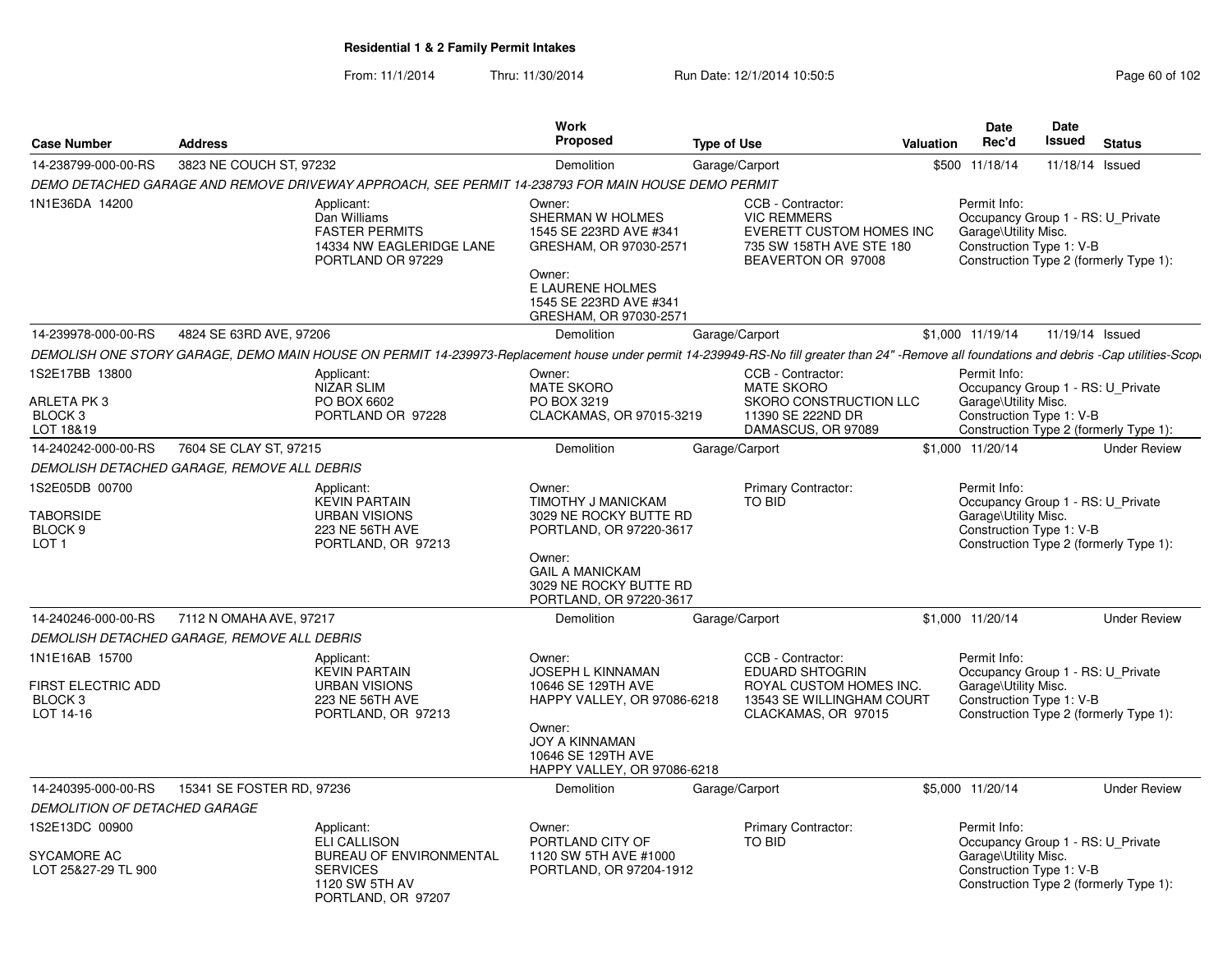From: 11/1/2014Thru: 11/30/2014 Run Date: 12/1/2014 10:50:5<br>
Page 61 of 102

|                                                 |                            |                                                                        | <b>Work</b>                                                                                              |                                                                                                                                                                |                  | <b>Date</b>                                                                                           | Date            |                                         |
|-------------------------------------------------|----------------------------|------------------------------------------------------------------------|----------------------------------------------------------------------------------------------------------|----------------------------------------------------------------------------------------------------------------------------------------------------------------|------------------|-------------------------------------------------------------------------------------------------------|-----------------|-----------------------------------------|
| <b>Case Number</b>                              | <b>Address</b>             |                                                                        | Proposed                                                                                                 | <b>Type of Use</b>                                                                                                                                             | <b>Valuation</b> | Rec'd                                                                                                 | <b>Issued</b>   | <b>Status</b>                           |
| 14-242249-000-00-RS                             | 8211 SE 162ND AVE, 97236   |                                                                        | Demolition                                                                                               | Garage/Carport                                                                                                                                                 |                  | \$500 11/25/14                                                                                        | 11/25/14 Issued |                                         |
| <b>DEMOLITION OF EXISTING GARAGE</b>            |                            |                                                                        |                                                                                                          |                                                                                                                                                                |                  |                                                                                                       |                 |                                         |
| 1S2E24DD 00600<br>SECTION 24 1S 2E              |                            | Applicant:<br>MASON C SMITH<br>8211 SE 162ND AVE                       | Owner:<br><b>MASON C SMITH</b><br>8211 SE 162ND AVE                                                      |                                                                                                                                                                |                  | Permit Info:<br>Occupancy Group 1 - RS: U_Private<br>Garage\Utility Misc.                             |                 |                                         |
| TL 600 0.50 ACRES                               |                            | PORTLAND, OR 97236                                                     | PORTLAND, OR 97236                                                                                       |                                                                                                                                                                |                  | Construction Type 1: V-B                                                                              |                 | Construction Type 2 (formerly Type 1):  |
|                                                 |                            |                                                                        | Owner:<br><b>LINDA P SMITH</b><br>8211 SE 162ND AVE<br>PORTLAND, OR 97236                                |                                                                                                                                                                |                  |                                                                                                       |                 |                                         |
| 14-242584-000-00-RS                             | 139 NE 30TH AVE, 97232     |                                                                        | Demolition                                                                                               | Garage/Carport                                                                                                                                                 |                  | \$1,000 11/26/14                                                                                      | 11/26/14 Issued |                                         |
| <b>DEMO DETACHED GARAGE</b>                     |                            |                                                                        |                                                                                                          |                                                                                                                                                                |                  |                                                                                                       |                 |                                         |
| 1N1E36CA 15500                                  |                            | Applicant:<br><b>Brint Riggs</b><br>5835 N Omaha<br>Portland, OR 97217 | Owner:<br>SIMON J COOPER<br>1245 CHANDLER RD 2946 NE<br>DAVIS ST<br>PORTLAND, OR 97232-3237              | CCB - Contractor:<br><b>TIM LABUNSKY</b><br>TL REMODEL AND<br>CONSTRUCTION INC<br>PO BOX 1996<br>LAKE OSWEGO OR 97035                                          |                  | Permit Info:<br>Occupancy Group 1 - RS: U Private<br>Garage\Utility Misc.<br>Construction Type 1: V-B |                 | Construction Type 2 (formerly Type 1):  |
|                                                 |                            |                                                                        | Owner:<br><b>MARY A COOPER</b><br>1245 CHANDLER RD 2946 NE<br><b>DAVIS ST</b><br>PORTLAND, OR 97232-3237 |                                                                                                                                                                |                  |                                                                                                       |                 |                                         |
| 14-243041-000-00-RS                             | 5518 SE 56TH AVE, 97206    |                                                                        | Demolition                                                                                               | Garage/Carport                                                                                                                                                 |                  | \$500 11/26/14                                                                                        | 11/26/14 Issued |                                         |
|                                                 |                            |                                                                        |                                                                                                          | DEMOLISH ONE DETACHED GARAGE - REMOVE ALL DEBRIS**WITH SFR DEMO 14-243030-RS**RESIDENTIAL COMPREHENSIVE PLAN DESIGNATION. ONE NEW SINGLE FAMILY RESIDENCE PERM |                  |                                                                                                       |                 |                                         |
| 1S2E18DB 01300                                  |                            | Applicant:<br><b>JOSH PATRICK</b>                                      | Owner:<br><b>RICHARD L ELLINGSON</b>                                                                     | CCB - Contractor:<br>AFFORDABLE NEW HOMES LLC                                                                                                                  |                  | Permit Info:<br>Occupancy Group 1 - RS: U Private                                                     |                 |                                         |
| <b>TREMONT PK</b>                               |                            | METRO HOMES NW LLC                                                     | 5518 SE 56TH AVE                                                                                         | 211 NE WEIDER                                                                                                                                                  |                  | Garage\Utility Misc.                                                                                  |                 |                                         |
| BLOCK 9                                         |                            | 211 NE WEIDLER                                                         | PORTLAND, OR 97206                                                                                       | PORTLAND, OR 97232                                                                                                                                             |                  | Construction Type 1: V-B                                                                              |                 |                                         |
| W 71.43' OF LOT 3<br>N 30' OF W 71.43' OF LOT 4 |                            | PORTLAND, OR 97232                                                     | Owner:<br><b>LILLIAN M ELLINGSON</b><br>5518 SE 56TH AVE<br>PORTLAND, OR 97206                           |                                                                                                                                                                |                  |                                                                                                       |                 | Construction Type 2 (formerly Type 1):  |
| 14-102492-REV-01-RS                             | 4524 N MICHIGAN AVE, 97217 |                                                                        | Demolition                                                                                               | Single Family Dwelling                                                                                                                                         |                  | \$11/6/14                                                                                             |                 | 11/6/14 Issued                          |
|                                                 |                            |                                                                        |                                                                                                          | REVISION TO LEAVE BASEMENT FOR FUTURE HOUSE - Includes Future Compaction Agreement. Site to have 8' perimeter fence while excavation is open.                  |                  |                                                                                                       |                 |                                         |
| 1N1E22BD 16400                                  |                            | Applicant:<br><b>JOSH PATRICK</b>                                      | Owner:                                                                                                   | CCB - Contractor:<br>METRO HOMES NORTHWEST LLC AFFORDABLE NEW HOMES LLC                                                                                        |                  | Permit Info:                                                                                          |                 | Occupancy Group 1 - RS: R-3 Residential |
| <b>CLIFFORD ADD</b>                             |                            | METRO HOMES NW LLC                                                     | 211 NE WEIDLER ST                                                                                        | 211 NE WEIDER                                                                                                                                                  |                  | One and Two Family                                                                                    |                 |                                         |
| BLOCK 1<br>INC STRIP W OF & ADJ LOT 3           |                            | 211 NE WEIDLER<br>PORTLAND, OR 97232                                   | PORTLAND, OR 97232-1155                                                                                  | PORTLAND, OR 97232                                                                                                                                             |                  | Construction Type 1: V-B                                                                              |                 | Construction Type 2 (formerly Type 1):  |
| 14-232878-000-00-RS                             | 10330 SE PARDEE ST, 97266  |                                                                        | <b>Demolition</b>                                                                                        | Single Family Dwelling                                                                                                                                         |                  | \$2,000 11/14/14                                                                                      | 11/14/14 Issued |                                         |
|                                                 |                            |                                                                        |                                                                                                          | DEMOLISH SINGLE FAMILY RESIDENCE, NO BASEMENT, CAP SEWER, REMOVE ALL DEBRIS Septic Decommissioning Required. Call for Inspection 842.                          |                  |                                                                                                       |                 |                                         |
| 1S2E15BB 13700                                  |                            | Applicant:                                                             | Owner:                                                                                                   | CCB - Contractor:                                                                                                                                              |                  | Permit Info:                                                                                          |                 |                                         |
| <b>HAYMAN</b><br>LOT <sub>3</sub>               |                            | Kym Nguyen<br>Concept Design and Associates<br>P.O. BOX 8464           | DK HOMES LLC<br>12259 SE GREINER LN<br>HAPPY VALLEY, OR 97086-6260                                       | <b>DAMIR KARIN</b><br>DK HOMES LLC<br>PO BOX 90277                                                                                                             |                  | One and Two Family<br>Construction Type 1: V-B                                                        |                 | Occupancy Group 1 - RS: R-3_Residential |
|                                                 |                            | PORTLAND OR                                                            |                                                                                                          | PORTLAND, OR 97290                                                                                                                                             |                  |                                                                                                       |                 | Construction Type 2 (formerly Type 1):  |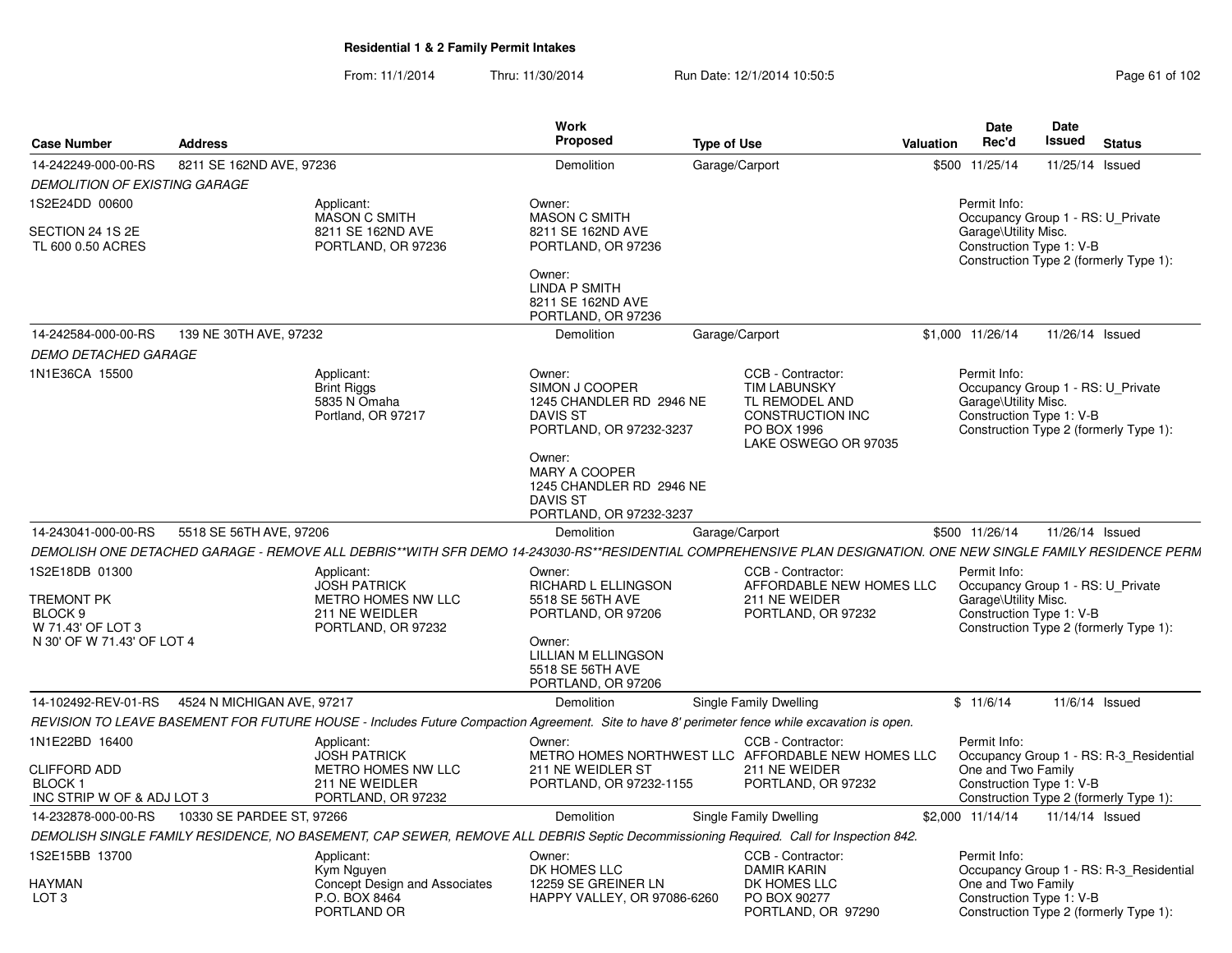From: 11/1/2014

Thru: 11/30/2014 Run Date: 12/1/2014 10:50:5<br>
Page 62 of 102

| <b>Case Number</b>                                                                         | <b>Address</b>             |                                                                                                                              | Work<br>Proposed                                                                                    | <b>Type of Use</b>                                                                                                                                                        | <b>Valuation</b> | <b>Date</b><br>Rec'd                                           | Date<br><b>Issued</b> | <b>Status</b>                                                                     |
|--------------------------------------------------------------------------------------------|----------------------------|------------------------------------------------------------------------------------------------------------------------------|-----------------------------------------------------------------------------------------------------|---------------------------------------------------------------------------------------------------------------------------------------------------------------------------|------------------|----------------------------------------------------------------|-----------------------|-----------------------------------------------------------------------------------|
| 14-232975-000-00-RS                                                                        | 5238 N AMHERST ST, 97203   |                                                                                                                              | Demolition                                                                                          | Single Family Dwelling                                                                                                                                                    |                  | \$3,000 11/4/14                                                |                       | 11/4/14 Issued                                                                    |
|                                                                                            |                            | DEMO SINGLE FAMILY RESIDENCE - NO BASEMENT - DECOMMISSION CESSPOOL Septic Decommissioning Required. Call for Inspection 842. |                                                                                                     |                                                                                                                                                                           |                  |                                                                |                       |                                                                                   |
| 1N1E07DD 03200                                                                             |                            | Applicant:<br>KYM NGUYEN                                                                                                     | Owner:<br>DK HOMES LLC                                                                              | CCB - Contractor:<br><b>DAMIR KARIN</b>                                                                                                                                   |                  | Permit Info:                                                   |                       | Occupancy Group 1 - RS: R-3 Residential                                           |
| UNIVERSITY PK<br>BLOCK 50<br>LOT 1-3                                                       |                            | CONCEPT DESIGN AND<br><b>ASSOCIATES</b><br>PO BOX 8464<br>PORTLAND, OR 97207                                                 | PO BOX 90277<br>PORTLAND, OR 97290-0277                                                             | DK HOMES LLC<br>PO BOX 90277<br>PORTLAND, OR 97290                                                                                                                        |                  | One and Two Family<br>Construction Type 1: V-B                 |                       | Construction Type 2 (formerly Type 1):                                            |
| 14-234140-000-00-RS                                                                        | 7461 SW 52ND AVE, 97219    |                                                                                                                              | Demolition                                                                                          | Single Family Dwelling                                                                                                                                                    |                  | \$1,000 11/4/14                                                |                       | 11/4/14 Issued                                                                    |
|                                                                                            |                            |                                                                                                                              |                                                                                                     | DEMO SINGLE FAMILY RESIDENCE, NO BASEMENT. REPLACEMENT HOUSE UNDER PERMIT 14-228850-RS Remove all foundations and debris. Cap utilities                                   |                  |                                                                |                       |                                                                                   |
| 1S1E19AC 03200<br>KIRCANNO<br>BLOCK <sub>3</sub><br>N 45' OF LOT 25<br>LOT 26 EXC PT IN ST |                            | Applicant:<br>Mike Coyle<br><b>Faster Permits</b><br>14334 NW Eagleridge<br>Portland, OR 97229                               | Owner:<br><b>EVERETT CUSTOM HOMES</b><br>735 SW 158TH AVE #180<br>BEAVERTON, OR 97006-4952          | CCB - Contractor:<br><b>VIC REMMERS</b><br>EVERETT CUSTOM HOMES INC<br>735 SW 158TH AVE STE 180<br>BEAVERTON OR 97008                                                     |                  | Permit Info:<br>One and Two Family<br>Construction Type 1: V-B |                       | Occupancy Group 1 - RS: R-3_Residential<br>Construction Type 2 (formerly Type 1): |
| 14-234154-000-00-RS                                                                        | 4421 SE TIBBETTS ST, 97206 |                                                                                                                              | Demolition                                                                                          | Single Family Dwelling                                                                                                                                                    |                  | $$1,000$ $11/4/14$                                             |                       | 11/4/14 Issued                                                                    |
|                                                                                            |                            |                                                                                                                              |                                                                                                     | DEMO SINGLE FAMILY RESIDENCE, INCLUDE FUTURE BASEMENT COMPACTION AGREEMENT. REPLACEMENT HOUSE PERMIT UNDER 14-228598-RSSite to have 8' perimeter fence while excavation i |                  |                                                                |                       |                                                                                   |
| 1S2E07BC 06800<br><b>PLAINFIELD</b><br>BLOCK <sub>3</sub><br>E 25.35' OF LOT 18<br>LOT 19  |                            | Applicant:<br>MIKE COYLE<br><b>FASTER PERMITS</b><br>14334 NW EAGLERIDGE LANE<br>PORTLAND, OR 97229                          | Owner:<br><b>EVERETT CUSTOM HOMES</b><br>735 SW 158TH AVE #180<br>BEAVERTON, OR 97006-4952          | CCB - Contractor:<br><b>VIC REMMERS</b><br><b>EVERETT CUSTOM HOMES INC</b><br>735 SW 158TH AVE STE 180<br>BEAVERTON OR 97008                                              |                  | Permit Info:<br>One and Two Family<br>Construction Type 1: V-B |                       | Occupancy Group 1 - RS: R-3_Residential<br>Construction Type 2 (formerly Type 1): |
| 14-234298-000-00-RS                                                                        | 01897 SW GREENWOOD RD      |                                                                                                                              | Demolition                                                                                          | Single Family Dwelling                                                                                                                                                    |                  | \$1.000 11/5/14                                                |                       | <b>Under Review</b>                                                               |
|                                                                                            |                            |                                                                                                                              |                                                                                                     | DEMOLITION OF SINGLE FAMILY WITH BASEMENT-FILL BASEMENT REMOVE ALL DEBRIS.SUBJECT TO 35-DAY DEMOLITION DELAY. RESIDENTIAL COMPREHENSIVE PLAN DESIGNATION WITH M           |                  |                                                                |                       |                                                                                   |
| 1S1E35CB 02701<br>PARTITION PLAT 1997-122                                                  |                            | Applicant:<br><b>DAN WILLIAMS</b><br><b>FASTER PERMITS</b>                                                                   | Owner:<br><b>K5 URBAN PROPERTIES</b><br>1897 SW GREENWOOD RD                                        | CCB - Contractor:<br><b>JIM MCGEHEE</b><br>MCGEHEE CONSTRUCTION LLC                                                                                                       |                  | Permit Info:<br>One and Two Family                             |                       | Occupancy Group 1 - RS: R-3 Residential                                           |
| LOT <sub>1</sub>                                                                           |                            | 14334 NW EAGLERIDGE LANE<br>PORTLAND, OR 97229                                                                               | PORTLAND, OR 97219<br>Owner:<br><b>MANAGEMENT LLC</b><br>1897 SW GREENWOOD RD<br>PORTLAND, OR 97219 | PO BOX 25571<br>Portland, Oregon 97298                                                                                                                                    |                  | Construction Type 1: V-B                                       |                       | Construction Type 2 (formerly Type 1):                                            |
| 14-234413-000-00-RS                                                                        | 4612 NE RODNEY AVE, 97211  |                                                                                                                              | Demolition                                                                                          | Single Family Dwelling                                                                                                                                                    |                  | \$4,000 11/5/14                                                |                       | 11/5/14 Issued                                                                    |
|                                                                                            |                            |                                                                                                                              |                                                                                                     | DEMO OF SINGLE FAMILY DWELLING WITH BASEMENT **RESIDENTIAL COMPREHENSIVE PLAN DESIGNATION. ONE NEW SINGLE FAMILY RESIDENCE PERMIT #14-234169. NOT SUBJECT TO 35-D         |                  |                                                                |                       |                                                                                   |
| 1N1E22AD 12300<br><b>MAEGLY HIGHLAND</b>                                                   |                            | Applicant:<br><b>KEVIN PARTAIN</b><br><b>URBAN VISIONS</b>                                                                   | Owner:<br><b>MADDIE M RICHMOND</b><br>4612 NE RODNEY AVE                                            | CCB - Contractor:<br><b>RENAISSANCE CUSTOM HOMES</b><br><b>LLC</b>                                                                                                        |                  | Permit Info:<br>One and Two Family                             |                       | Occupancy Group 1 - RS: R-3 Residential                                           |
| BLOCK 8<br>LOT 10<br>S 1/2 OF LOT 11                                                       |                            | 223 NE 56TH AVE<br>PORTLAND OR 97213                                                                                         | PORTLAND, OR 97211-2736                                                                             | 16771 Boones Ferry Rd<br>Lake Oswego, OR 97035                                                                                                                            |                  | Construction Type 1: V-B                                       |                       | Construction Type 2 (formerly Type 1):                                            |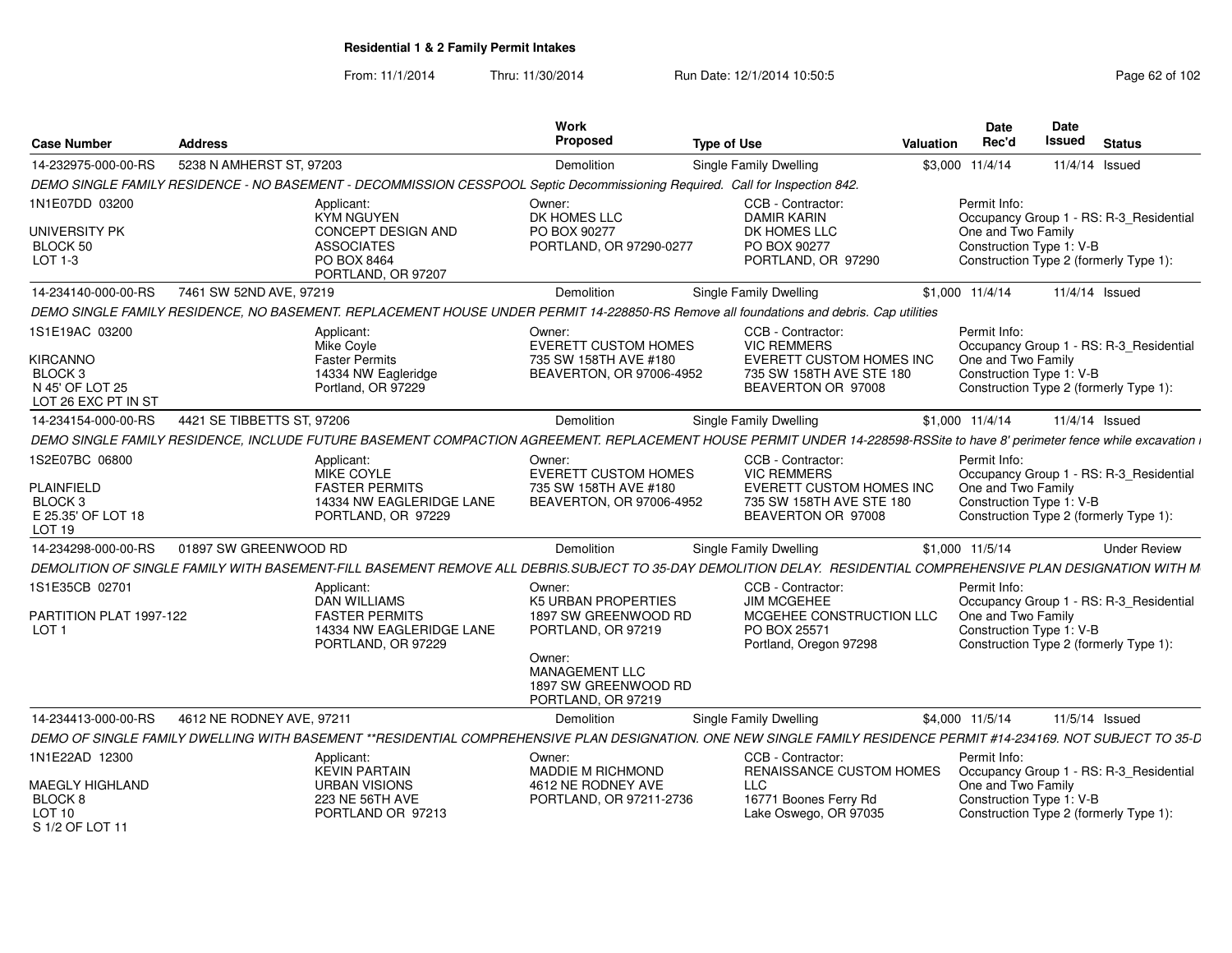From: 11/1/2014Thru: 11/30/2014 Run Date: 12/1/2014 10:50:5<br>
Page 63 of 102

| <b>Case Number</b>                     | <b>Address</b>              |                                                | <b>Work</b><br><b>Proposed</b>                                                 | <b>Type of Use</b>                                                                                                                                                                                        | Valuation | Date<br>Rec'd                                  | Date<br>Issued  | <b>Status</b>                           |
|----------------------------------------|-----------------------------|------------------------------------------------|--------------------------------------------------------------------------------|-----------------------------------------------------------------------------------------------------------------------------------------------------------------------------------------------------------|-----------|------------------------------------------------|-----------------|-----------------------------------------|
| 14-234782-000-00-RS                    | 2902 N HALLECK ST. 97217    |                                                | Demolition                                                                     | Single Family Dwelling                                                                                                                                                                                    |           | \$3.000 11/5/14                                | 11/5/14 Issued  |                                         |
|                                        |                             |                                                |                                                                                | Demolish SFR with basement. Basement excavation (and/or foundations) to be re-used for new house to be built on lot. See Dangerous Building folder for monitoring information. - CAP SEWER - REMOVE ALL L |           |                                                |                 |                                         |
| 1N1E09CA 10300                         |                             | Applicant:<br>DOZER CONSTRUCTION LLC           | Owner:<br><b>GEZA DEVELOPMENT LLC</b>                                          | CCB - Contractor:<br>DOZER CONSTRUCTION LLC                                                                                                                                                               |           | Permit Info:                                   |                 | Occupancy Group 1 - RS: R-3_Residential |
| PENINSULAR ADD<br>BLOCK 8<br>LOT 39&40 |                             | 5324 NE 28TH AVE<br>PORTLAND, OR 97211         | 126 NE ALBERTA ST #206<br>PORTLAND, OR 97211-2665                              | 5324 NE 28TH AVE<br>PORTLAND, OR 97211                                                                                                                                                                    |           | One and Two Family<br>Construction Type 1: V-B |                 | Construction Type 2 (formerly Type 1):  |
| 14-235104-000-00-RS                    | 8606 SE 16TH AVE            |                                                | Demolition                                                                     | <b>Single Family Dwelling</b>                                                                                                                                                                             |           | \$1,000 11/7/14                                |                 | <b>Under Review</b>                     |
|                                        |                             |                                                |                                                                                | DEMO SINGLE FAMILY RESIDENCE WITH BASEMENT/SUBJECT TO 35 DAY DEMO DELAY. Demo delay expires 2014.12.12. Special Inspection Soils is required.                                                             |           |                                                |                 |                                         |
| 1S1E26AB 08000                         |                             | Applicant:<br>AFFORDABLE NEW HOMES LLC         | Owner:                                                                         | CCB - Contractor:<br>METRO HOMES NORTHWEST LLC AFFORDABLE NEW HOMES LLC                                                                                                                                   |           | Permit Info:                                   |                 | Occupancy Group 1 - RS: R-3 Residential |
| <b>SELLWOOD</b><br>BLOCK 81<br>LOT 13  |                             | 211 NE WEIDER<br>PORTLAND, OR 97232            | 211 NE WEIDLER ST<br>PORTLAND, OR 97232-1155                                   | 211 NE WEIDER<br>PORTLAND, OR 97232                                                                                                                                                                       |           | One and Two Family<br>Construction Type 1: V-B |                 | Construction Type 2 (formerly Type 1):  |
| 14-235576-000-00-RS                    | 6109 SE 77TH AVE, 97206     |                                                | Demolition                                                                     | Single Family Dwelling                                                                                                                                                                                    |           | \$10,000 11/7/14                               |                 | <b>Under Review</b>                     |
|                                        |                             |                                                |                                                                                | DEMO SINGLE FAMILY RESIDENCE - NO BASEMENT SUBJECT TO 35-DAY DEMOLITION DELAY. RESIDENTIAL COMPREHENSIVE PLAN DESIGNATION WITH NO NEW SINGLE FAMILY RESIDENCE I                                           |           |                                                |                 |                                         |
| 1S2E17DC 02200                         |                             | Applicant:<br><b>JOE SCHIEWE</b>               | Owner:<br>PRIVATE INVESTMENT                                                   | Primary Contractor:<br>TO BID                                                                                                                                                                             |           | Permit Info:                                   |                 | Occupancy Group 1 - RS: R-3 Residential |
| <b>WOODMERE</b><br>BLOCK 14            | LLC                         | MUSTARD SEED ENTERPRISES                       | 848 N RAINBOW BLVD #2747<br>LAS VEGAS, NV 89107-1103                           |                                                                                                                                                                                                           |           | One and Two Family<br>Construction Type 1: V-B |                 |                                         |
| LOT 1&2                                |                             | 1213 SE 13TH PL<br>CANBY OR 97013              | Owner:<br>PARTNERS LLC<br>848 N RAINBOW BLVD #2747<br>LAS VEGAS, NV 89107-1103 |                                                                                                                                                                                                           |           |                                                |                 | Construction Type 2 (formerly Type 1):  |
| 14-235713-000-00-RS                    | 6327 SE CLINTON ST, 97206   |                                                | Demolition                                                                     | <b>Single Family Dwelling</b>                                                                                                                                                                             |           | \$5,000 11/7/14                                |                 | <b>Under Review</b>                     |
|                                        |                             |                                                |                                                                                | DEMO SFR WITH BASEMENT; BASEMENT TO BE FILLED; DECOMMISSION ONSITE SEPTIC.SUBJECT TO 35-DAY DEMOLITION DELAY. RESIDENTIAL COMPREHENSIVE PLAN DESIGNATION WITH N                                           |           |                                                |                 |                                         |
| 1S2E08BB 07200                         |                             | Applicant:<br><b>ROB HUMPHREY</b>              | Owner:<br>SATTERBERG CONSTRUCTION                                              | CCB - Contractor:<br>SATTERBERG CONSTRUCTION                                                                                                                                                              |           | Permit Info:                                   |                 | Occupancy Group 1 - RS: R-3_Residential |
| WITTEN                                 |                             | <b>FASTER PERMITS</b>                          | CORP                                                                           | PO BOX 42111                                                                                                                                                                                              |           | One and Two Family                             |                 |                                         |
| <b>BLOCK 4</b><br>LOT <sub>4</sub>     |                             | 14334 NW EAGLERIDGE LANE<br>PORTLAND, OR 97229 | PO BOX 42111<br>PORTLAND, OR 97242                                             | PORTLAND, OR 97242                                                                                                                                                                                        |           | Construction Type 1: V-B                       |                 | Construction Type 2 (formerly Type 1):  |
| 14-235726-000-00-RS                    | 10035 SE CLINTON ST, 97266  |                                                | Demolition                                                                     | Single Family Dwelling                                                                                                                                                                                    |           | \$2.000 11/14/14                               | 11/14/14 Issued |                                         |
|                                        |                             |                                                |                                                                                | DEMOLISH SINGLE FAMILY ONE STORY RESIDENCE - NO BASEMENT - CAP SEWER - REMOVE ALL DEBRIS ***ASSOCIATED WITH NSFR 14-235719-RS*** Septic Decommissioning Required. Call for Ir                             |           |                                                |                 |                                         |
| 1S2E09AA 06005                         |                             | Applicant:                                     | Owner:                                                                         | CCB - Contractor:                                                                                                                                                                                         |           | Permit Info:                                   |                 |                                         |
|                                        |                             | Kym Nguyen                                     | DK HOMES LLC                                                                   | <b>DAMIR KARIN</b>                                                                                                                                                                                        |           |                                                |                 | Occupancy Group 1 - RS: R-3 Residential |
| <b>CHAN'S PROP</b>                     |                             | Concept Design and Associates                  | PO BOX 90277                                                                   | DK HOMES LLC                                                                                                                                                                                              |           | One and Two Family                             |                 |                                         |
| LOT <sub>5</sub>                       |                             | P.O. BOX 8464<br>PORTLAND OR                   | PORTLAND, OR 97290-0277                                                        | PO BOX 90277<br>PORTLAND, OR 97290                                                                                                                                                                        |           | Construction Type 1: V-B                       |                 | Construction Type 2 (formerly Type 1):  |
| 14-236219-000-00-RS                    | 6615 SW VIRGINIA AVE, 97201 |                                                | Demolition                                                                     | Single Family Dwelling                                                                                                                                                                                    |           | \$4,000 11/10/14                               | 11/10/14 Issued |                                         |
|                                        |                             |                                                |                                                                                | DEMOLISH SFR WITH BASEMENT;Includes Future Compaction Agreement. Site to have 8' perimeter fence while excavation is open. Replacement house under permit 14-233538-RS. CESSPOOL DECOMMIS                 |           |                                                |                 |                                         |
| 1S1E15CD 11800                         |                             | Applicant:                                     | Owner:                                                                         | CCB - Contractor:                                                                                                                                                                                         |           | Permit Info:                                   |                 |                                         |
| SOUTHERN PORTLAND                      |                             | <b>KEVIN PARTAIN</b><br><b>URBAN VISIONS</b>   | RENAISSANCE CUSTOM HOMES<br><b>LLC</b>                                         | RENAISSANCE CUSTOM HOMES<br>LLC                                                                                                                                                                           |           | One and Two Family                             |                 | Occupancy Group 1 - RS: R-3_Residential |
|                                        |                             |                                                |                                                                                |                                                                                                                                                                                                           |           |                                                |                 |                                         |
| BLOCK <sub>21</sub>                    |                             | <b>223 NE 56TH AVE</b>                         | 16771 BOONES FERRY RD                                                          | 16771 Boones Ferry Rd                                                                                                                                                                                     |           | Construction Type 1: V-B                       |                 |                                         |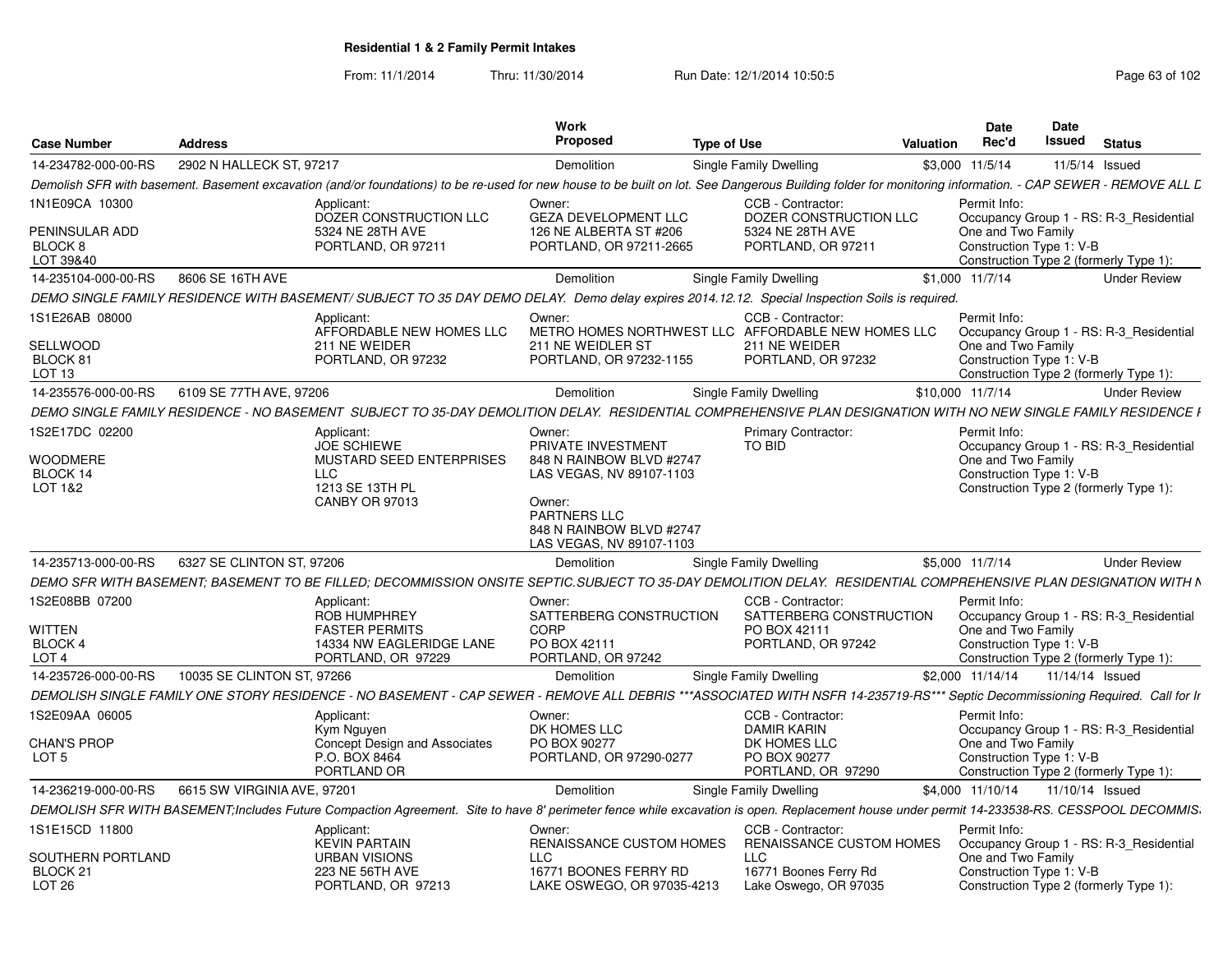From: 11/1/2014Thru: 11/30/2014 Run Date: 12/1/2014 10:50:5<br>
Page 64 of 102

| <b>Case Number</b>                                                                                     | <b>Address</b>                                     |                                                                                                                                                                                             | Work<br><b>Proposed</b>                                                                                                                                    | <b>Type of Use</b>                                                                                                                | Valuation | <b>Date</b><br>Rec'd                                           | <b>Date</b><br>Issued | <b>Status</b>                                                                     |
|--------------------------------------------------------------------------------------------------------|----------------------------------------------------|---------------------------------------------------------------------------------------------------------------------------------------------------------------------------------------------|------------------------------------------------------------------------------------------------------------------------------------------------------------|-----------------------------------------------------------------------------------------------------------------------------------|-----------|----------------------------------------------------------------|-----------------------|-----------------------------------------------------------------------------------|
| 14-237021-000-00-RS                                                                                    | 10435 N MIDWAY AVE, 97203                          |                                                                                                                                                                                             | Demolition                                                                                                                                                 | <b>Single Family Dwelling</b>                                                                                                     |           | \$1,000 11/12/14                                               |                       | <b>Under Review</b>                                                               |
|                                                                                                        |                                                    | DEMO SINGLE FAMILY RESIDENCE/NO BASEMENT/SUBJECT TO 35 DAY DEMO DELAYDemo Delay as per Title 24. Do not issue this permit prior to December 17, 2014 (the date that is 35 days after intake |                                                                                                                                                            |                                                                                                                                   |           |                                                                |                       |                                                                                   |
| 1N1E06BD 01400<br><b>EAST ST JOHNS</b><br>BLOCK 26<br>INC VAC PT OF ALLEY ADJ & ACCR THTO<br>LOT 19-21 |                                                    | Applicant:<br>MICHAEL VAUGHN<br>URBAN REVIVAL LLC<br>1824 SW EVANS ST<br>PORTLAND OR 97219                                                                                                  | Owner:<br><b>SCOT HARGER</b><br>1510 SE 72ND AVE<br>PORTLAND, OR 97215-2914                                                                                | CCB - Contractor:<br>MICHAEL VAUGHN<br>URBAN REVIVAL LLC<br>1824 SW EVANS ST<br>PORTLAND OR 97219                                 |           | Permit Info:<br>One and Two Family<br>Construction Type 1: V-B |                       | Occupancy Group 1 - RS: R-3_Residential<br>Construction Type 2 (formerly Type 1): |
| 14-237229-000-00-RS                                                                                    | 1604 N DEKUM ST, 97217                             |                                                                                                                                                                                             | Demolition                                                                                                                                                 | <b>Single Family Dwelling</b>                                                                                                     |           | \$7,000 11/14/14                                               |                       | 11/14/14 Issued                                                                   |
|                                                                                                        |                                                    | DEMOLISH ONE ONE STORY SINGLE FAMILY RESIDENCE - CAP SEWER - REMOVE ALL DEBRIS**ASSOCIATED WITH NSFR 14-237220-RS*****COMPACTED FILL PER TITLE 24 STANDARDS, SOILS S                        |                                                                                                                                                            |                                                                                                                                   |           |                                                                |                       |                                                                                   |
| 1N1E16AD 20200<br><b>WILBURTON</b><br>BLOCK <sub>2</sub><br>E 1/2 OF LOT 1                             |                                                    | Applicant:<br><b>TODD LASHER</b><br><b>LASHER DESIGN</b><br>5632 N ATLANTIC AVE<br>PORTLAND, OR 97217                                                                                       | Owner:<br><b>CREO PROEPRTIES LLC</b><br>PO BOX 20275<br>PORTLAND, OR 97294-0275                                                                            | CCB - Contractor:<br>DREAM MAKERS CONSTRUCTION<br>8707 NE FREMONT<br>PORTLAND, OR 97220                                           |           | Permit Info:<br>One and Two Family<br>Construction Type 1: V-B |                       | Occupancy Group 1 - RS: R-3_Residential<br>Construction Type 2 (formerly Type 1): |
| 14-238027-000-00-RS                                                                                    | 4816 NE 35TH AVE, 97211                            |                                                                                                                                                                                             | Demolition                                                                                                                                                 | Single Family Dwelling                                                                                                            |           | \$500 11/14/14                                                 |                       | <b>Under Review</b>                                                               |
|                                                                                                        |                                                    | DEMOLISH SINGLE FAMILY RESIDENCE ON ONE LOT WITH BASEMENT. RETAIN BASEMENT CAVITY FOR FUTURE DEVELOPMENT. CAP SEWER, REMOVE ALL DEBRIS. INCLUDES FUTURE COMF                                |                                                                                                                                                            |                                                                                                                                   |           |                                                                |                       |                                                                                   |
| 1N1E24AC 08800<br><b>WILLAMETTE ADD</b><br>BLOCK 13<br>LOT 7-9                                         |                                                    | Applicant:<br>MIKE COYLE<br><b>FASTER PERMITS</b><br>14334 NW EAGLERIDGE LANE<br>PORTLAND, OR 97229                                                                                         | Owner:<br><b>MARY S CULP</b><br>4816 NE 35TH AVE<br>PORTLAND, OR 97211-7612<br>Owner:<br><b>JACK R CULP</b><br>4816 NE 35TH AVE<br>PORTLAND, OR 97211-7612 | CCB - Contractor:<br>METRO HOMES NORTHWEST LLC Occupancy Group 1 - RS: R-3_Residential<br>211 NE WEIDLER ST<br>PORTLAND, OR 97232 |           | Permit Info:<br>One and Two Family<br>Construction Type 1: V-B |                       | Construction Type 2 (formerly Type 1):                                            |
| 14-238168-000-00-RS                                                                                    | 2023 SW MONTGOMERY DR, 97201                       |                                                                                                                                                                                             | Demolition                                                                                                                                                 | Single Family Dwelling                                                                                                            |           | \$1,000 11/14/14                                               |                       | 11/14/14 Issued                                                                   |
|                                                                                                        | DEMO OF FOUNDATION FOR HOUSE MOVE ON SAME PROPERTY |                                                                                                                                                                                             |                                                                                                                                                            |                                                                                                                                   |           |                                                                |                       |                                                                                   |
| 1S1E04BC 01100<br>CARTERS ADD TO P<br>BLOCK 65<br>LOT 4&5 TL 1100                                      |                                                    | Applicant:<br><b>ARAM IRWIN</b><br><b>8 NE ROSA PARKS WAY</b><br>PORTLAND OR 97211                                                                                                          | Owner:<br><b>JASON R GUPPY</b><br>0301 SW NEBRASKA ST<br>PORTLAND, OR 97239<br>Owner:<br><b>DINA S GUPPY</b><br>0301 SW NEBRASKA ST<br>PORTLAND, OR 97239  | CCB - Contractor:<br><b>RANDY CHANDLER</b><br>RANDALL RAY CHANDLER<br>3523 NE MULTNOMAH<br>PORTLAND OR 97232                      |           | Permit Info:<br>One and Two Family<br>Construction Type 1: V-B |                       | Occupancy Group 1 - RS: R-3_Residential<br>Construction Type 2 (formerly Type 1): |
| 14-238465-000-00-RS                                                                                    | 5006 SE OGDEN ST, 97206                            |                                                                                                                                                                                             | Demolition                                                                                                                                                 | Single Family Dwelling                                                                                                            |           | \$4,000 11/17/14                                               |                       | 11/17/14 Issued                                                                   |
|                                                                                                        |                                                    | DEMOLISH ONE SINGLE FAMILY RESIDENCE - REMOVE ALL DEBRIS - CAP SEWER - ASSOCIATED WITH NSFR 14-238428RS ***RESIDENTIAL COMPREHENSIVE PLAN DESIGNATION. ONE NEW SIN                          |                                                                                                                                                            |                                                                                                                                   |           |                                                                |                       |                                                                                   |
| 1S2E19BD 02600                                                                                         |                                                    | Applicant:<br><b>KEVIN PARTAIN</b>                                                                                                                                                          | Owner:<br><b>MAXIMILLIAN RODMAN</b>                                                                                                                        | CCB - Contractor:<br><b>DAVID RODMAN</b>                                                                                          |           | Permit Info:                                                   |                       | Occupancy Group 1 - RS: R-3_Residential                                           |
| ERROL HTS<br>BLOCK <sub>7</sub><br>LOT 17&18                                                           |                                                    | <b>URBAN VISIONS</b><br>223 NE 56TH AVE<br>PORTLAND, OR 97213                                                                                                                               | 4844 LOWER DR #B<br>LAKE OSWEGO, OR 97034                                                                                                                  | MDR CONSTRUCTION<br>PO BOX 1246<br>LAKE OSWEGO, OR 97035                                                                          |           | One and Two Family<br>Construction Type 1: V-B                 |                       | Construction Type 2 (formerly Type 1):                                            |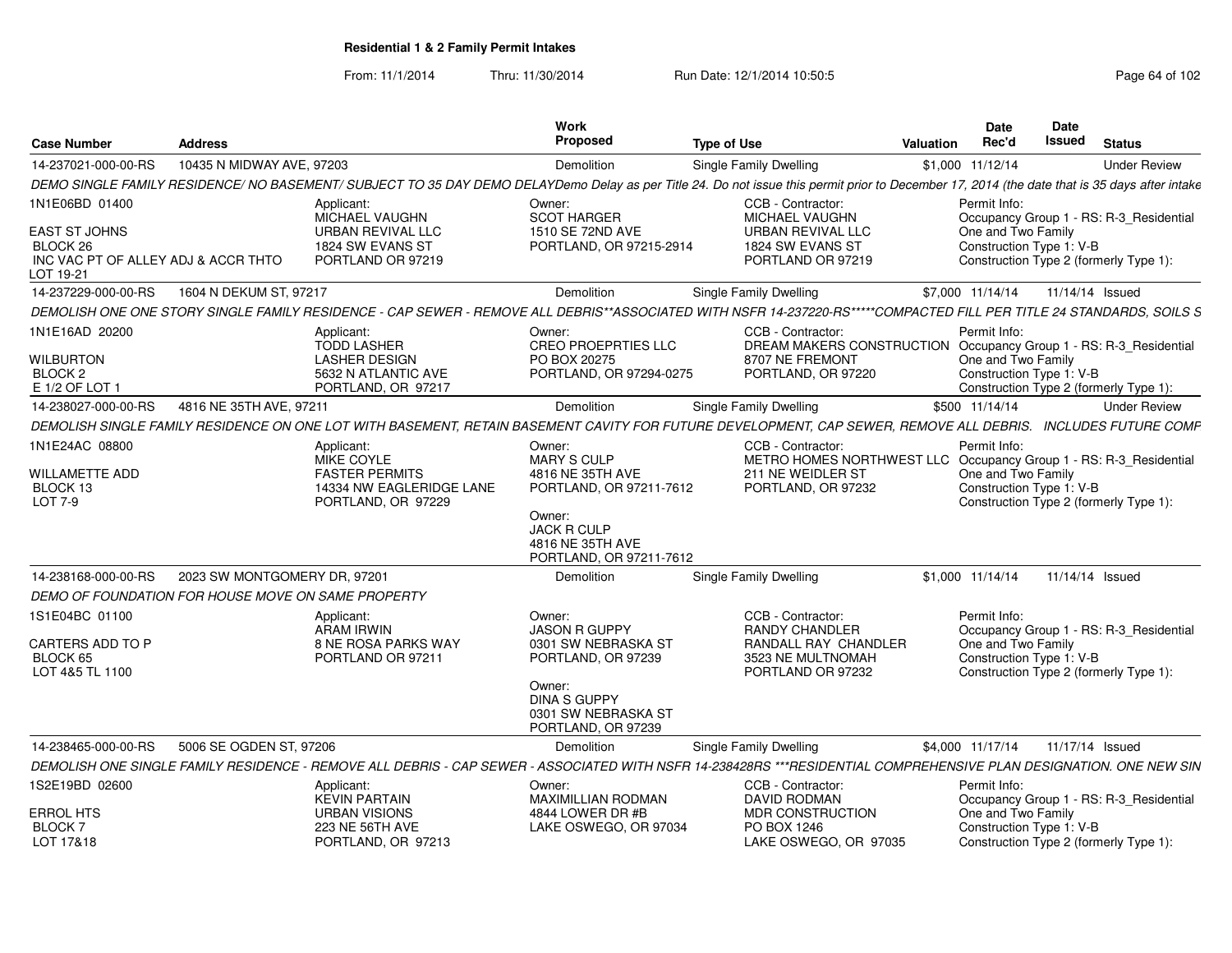From: 11/1/2014Thru: 11/30/2014 Run Date: 12/1/2014 10:50:5<br>
Page 65 of 102

| <b>Case Number</b>                                                | <b>Address</b>          |                                                                                                      | Work<br>Proposed                                                                                                                                                           | <b>Type of Use</b>                                                                                                                                                                         | Valuation | Date<br>Rec'd                                                  | <b>Date</b><br>Issued | <b>Status</b>                                                                     |
|-------------------------------------------------------------------|-------------------------|------------------------------------------------------------------------------------------------------|----------------------------------------------------------------------------------------------------------------------------------------------------------------------------|--------------------------------------------------------------------------------------------------------------------------------------------------------------------------------------------|-----------|----------------------------------------------------------------|-----------------------|-----------------------------------------------------------------------------------|
| 14-238793-000-00-RS                                               | 3823 NE COUCH ST, 97232 |                                                                                                      | Demolition                                                                                                                                                                 | Single Family Dwelling                                                                                                                                                                     |           | \$1,000 11/18/14                                               | 11/18/14 Issued       |                                                                                   |
|                                                                   |                         |                                                                                                      |                                                                                                                                                                            | DEMO SFR; RETAIN BASEMENT FOR THE FUTURE RESIDENCE-Replacement house under permit 14-228903-RS-Remove all foundations and debris -Cap utilities-Includes Future Compaction Agreement. Sit  |           |                                                                |                       |                                                                                   |
| 1N1E36DA 14200                                                    |                         | Applicant:<br>Dan Williams<br><b>FASTER PERMITS</b><br>14334 NW EAGLERIDGE LANE<br>PORTLAND OR 97229 | Owner:<br>EVERETT CUSTOM HOMES INC<br>735 SW 158TH AVE #180<br>BEAVERTON, OR 97006                                                                                         | CCB - Contractor:<br><b>VIC REMMERS</b><br>EVERETT CUSTOM HOMES INC<br>735 SW 158TH AVE STE 180<br>BEAVERTON OR 97008                                                                      |           | Permit Info:<br>One and Two Family<br>Construction Type 1: V-B |                       | Occupancy Group 1 - RS: R-3_Residential<br>Construction Type 2 (formerly Type 1): |
| 14-239954-000-00-RS                                               | 3654 NE 44TH AVE, 97213 |                                                                                                      | <b>Demolition</b>                                                                                                                                                          | Single Family Dwelling                                                                                                                                                                     |           | \$13,500 11/19/14                                              | 11/19/14 Issued       |                                                                                   |
|                                                                   |                         |                                                                                                      |                                                                                                                                                                            | DEMO SINGLE FAMILY RESIDENCE WITH BASEMENT, DECOMMISSION CESSPOOLS Replacement house under permit 14-239826-RS; Compacted fill per Title 24 standards, Soils special inspection required   |           |                                                                |                       |                                                                                   |
| 1N2E19CC 18000<br><b>ROSLYN</b><br>BLOCK <sub>3</sub><br>LOT 1&2  |                         | Applicant:<br>mike mele<br>21903ne lake court<br>fairview, OR 97024                                  | Owner:<br><b>STEVEN GEURTS</b><br>3654 NE 44TH AVE<br>PORTLAND, OR 97213-1020<br>Owner:<br><b>JENNIFER MELE-GEURTS</b><br>3654 NE 44TH AVE<br>PORTLAND, OR 97213-1020      | CCB - Contractor:<br>MICHAEL LOUIS MELE<br>PO BOX 907<br>GRESHAM, OR 97030                                                                                                                 |           | Permit Info:<br>One and Two Family<br>Construction Type 1: V-B |                       | Occupancy Group 1 - RS: R-3_Residential<br>Construction Type 2 (formerly Type 1): |
| 14-239973-000-00-RS                                               | 4824 SE 63RD AVE, 97206 |                                                                                                      | <b>Demolition</b>                                                                                                                                                          | <b>Single Family Dwelling</b>                                                                                                                                                              |           | \$4,000 11/19/14                                               | 11/19/14 Issued       |                                                                                   |
|                                                                   |                         |                                                                                                      |                                                                                                                                                                            | DEMOLISH EXISTING SFR NO BASEMENT, GARAGE DEMO ON PERMIT 14-239973-Replacement house under permit 14-239949-RS -No fill greater than 24" -Remove all foundations and debris -Cap utilities |           |                                                                |                       |                                                                                   |
| 1S2E17BB 13800<br>ARLETA PK3<br>BLOCK 3<br>LOT 18&19              |                         | Applicant:<br>NIZAR SLIM<br>PO BOX 6602<br>PORTLAND OR 97228                                         | Owner:<br><b>MATE SKORO</b><br>PO BOX 3219<br>CLACKAMAS, OR 97015-3219                                                                                                     | CCB - Contractor:<br>MATE SKORO<br>SKORO CONSTRUCTION LLC<br>11390 SE 222ND DR<br>DAMASCUS, OR 97089                                                                                       |           | Permit Info:<br>One and Two Family<br>Construction Type 1: V-B |                       | Occupancy Group 1 - RS: R-3 Residential<br>Construction Type 2 (formerly Type 1): |
| 14-240241-000-00-RS                                               | 7604 SE CLAY ST, 97215  |                                                                                                      | <b>Demolition</b>                                                                                                                                                          | Single Family Dwelling                                                                                                                                                                     |           | \$3,000 11/20/14                                               |                       | <b>Under Review</b>                                                               |
|                                                                   |                         |                                                                                                      |                                                                                                                                                                            | DEMOLISH SINGLE FAMILY RESIDENCE, NO BASEMENT, CAP SEWER, REMOVE ALL DEBRIS*SUBJECT TO 35 DAY DEMO DELAY* Last day of demo delay is December 25, 2014.                                     |           |                                                                |                       |                                                                                   |
| 1S2E05DB 00700<br><b>TABORSIDE</b><br>BLOCK 9<br>LOT <sub>1</sub> |                         | Applicant:<br><b>KEVIN PARTAIN</b><br><b>URBAN VISIONS</b><br>223 NE 56TH AVE<br>PORTLAND, OR 97213  | Owner:<br>TIMOTHY J MANICKAM<br>3029 NE ROCKY BUTTE RD<br>PORTLAND, OR 97220-3617<br>Owner:<br><b>GAIL A MANICKAM</b><br>3029 NE ROCKY BUTTE RD<br>PORTLAND, OR 97220-3617 | Primary Contractor:<br>TO BID                                                                                                                                                              |           | Permit Info:<br>One and Two Family<br>Construction Type 1: V-B |                       | Occupancy Group 1 - RS: R-3_Residential<br>Construction Type 2 (formerly Type 1): |
| 14-240243-000-00-RS                                               | 7112 N OMAHA AVE, 97217 |                                                                                                      | <b>Demolition</b>                                                                                                                                                          | <b>Single Family Dwelling</b>                                                                                                                                                              |           | \$3,000 11/20/14                                               |                       | <b>Under Review</b>                                                               |
|                                                                   |                         |                                                                                                      |                                                                                                                                                                            | DEMOLISH SINGLE FAMILY RESIDENCE, NO BASEMENT, CAP SEWER, REMOVE ALL DEBRIS, DECOMISSION CESSPOOL*SUBJECT TO 35 DAY DEMO DELAY* Last day of demo delay is December 25,                     |           |                                                                |                       |                                                                                   |
| 1N1E16AB 15700                                                    |                         | Applicant:<br><b>KEVIN PARTAIN</b>                                                                   | Owner:<br>ROYAL CUSTOM HOMES INC                                                                                                                                           | CCB - Contractor:<br>EDUARD SHTOGRIN                                                                                                                                                       |           | Permit Info:                                                   |                       | Occupancy Group 1 - RS: R-3_Residential                                           |
| <b>FIRST ELECTRIC ADD</b><br>BLOCK 3<br>LOT 14-16                 |                         | <b>URBAN VISIONS</b><br>223 NE 56TH AVE<br>PORTLAND, OR 97213                                        | PO BOX 3091<br>CLACKAMAS, OR 97015-3091                                                                                                                                    | ROYAL CUSTOM HOMES INC.<br>13543 SE WILLINGHAM COURT<br>CLACKAMAS, OR 97015                                                                                                                |           | One and Two Family<br>Construction Type 1: V-B                 |                       | Construction Type 2 (formerly Type 1):                                            |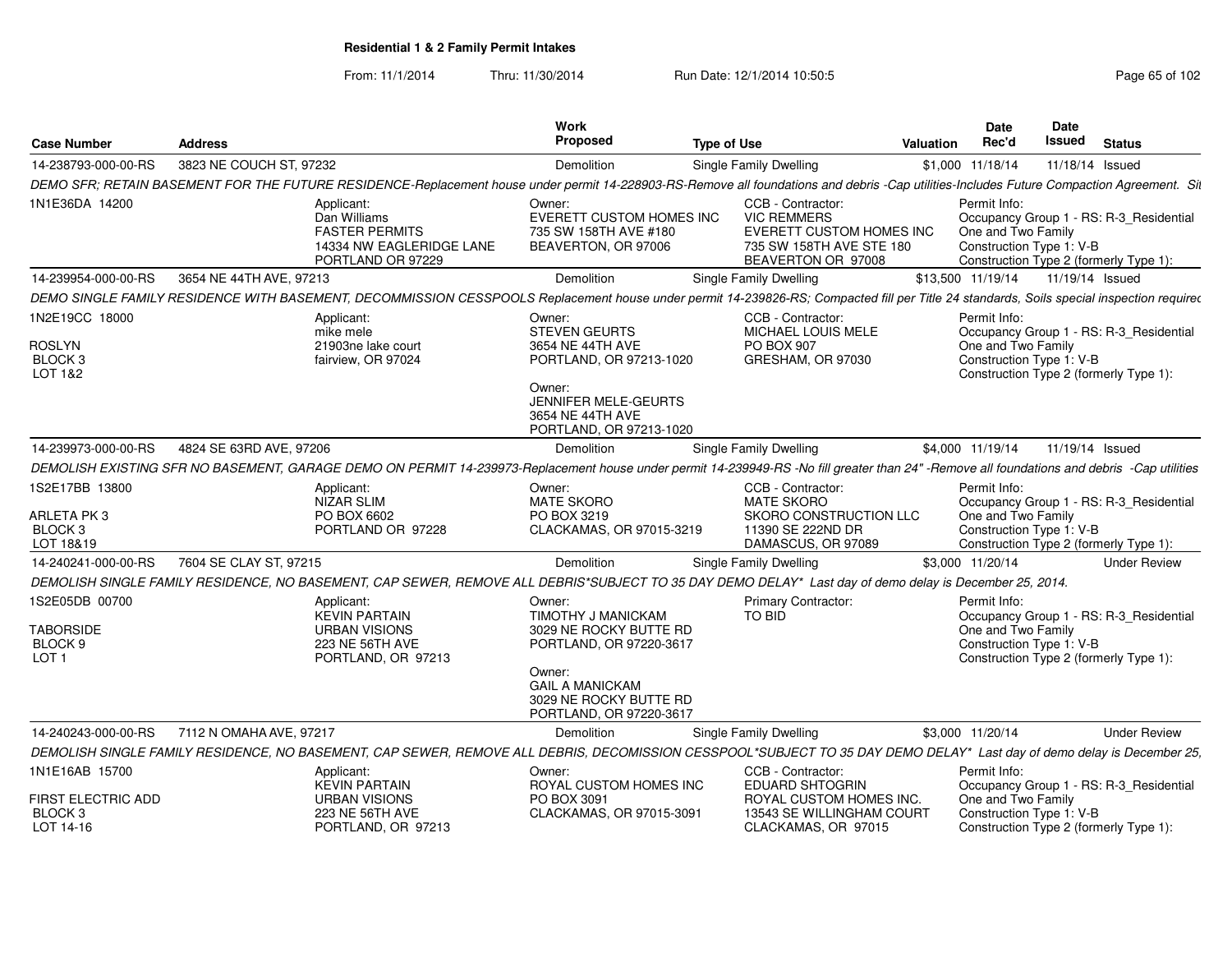From: 11/1/2014Thru: 11/30/2014 Run Date: 12/1/2014 10:50:5<br>
Page 66 of 102

| <b>Case Number</b>                                          | <b>Address</b>                  |                                                                                                                                                                                         | <b>Work</b><br>Proposed                                                                    | <b>Type of Use</b> |                                                                                                                                   | <b>Valuation</b>  | <b>Date</b><br>Rec'd                                           | Date<br><b>Issued</b> | <b>Status</b>                                                                     |
|-------------------------------------------------------------|---------------------------------|-----------------------------------------------------------------------------------------------------------------------------------------------------------------------------------------|--------------------------------------------------------------------------------------------|--------------------|-----------------------------------------------------------------------------------------------------------------------------------|-------------------|----------------------------------------------------------------|-----------------------|-----------------------------------------------------------------------------------|
| 14-240376-000-00-RS                                         | 4543 SE HARNEY DR. 97206        |                                                                                                                                                                                         | Demolition                                                                                 |                    | Single Family Dwelling                                                                                                            | \$30,000          | 11/20/14                                                       |                       | <b>Under Review</b>                                                               |
|                                                             |                                 | DEMOLITION OF SINGLE FAMILY RESIDENCE/REMOVE ALL DEBRIS/NO TREES TO BE REMOVED. 35 DAY DEMO DELAY DO NOT ISSUE PERMIT BEFORE 12.25.14                                                   |                                                                                            |                    |                                                                                                                                   |                   |                                                                |                       |                                                                                   |
| 1S2E19CD 04900                                              |                                 | Applicant:<br><b>ELI CALLISON</b>                                                                                                                                                       | Owner:<br>PORTLAND CITY OF                                                                 |                    | <b>Primary Contractor:</b><br>TO BID                                                                                              |                   | Permit Info:                                                   |                       | Occupancy Group 1 - RS: R-3_Residential                                           |
| <b>ERROL HTS</b><br>BLOCK 38&39 EXC PT IN ST                |                                 | <b>BUREAU OF ENVIRONMENTAL</b><br><b>SERVICES</b><br>1120 SW 5TH AV<br>PORTLAND, OR 97207                                                                                               | 1120 SW 5TH AVE #1000<br>PORTLAND, OR 97204-1912                                           |                    |                                                                                                                                   |                   | One and Two Family<br>Construction Type 1: V-B                 |                       | Construction Type 2 (formerly Type 1):                                            |
| 14-240388-000-00-RS                                         | 15341 SE FOSTER RD, 97236       |                                                                                                                                                                                         | Demolition                                                                                 |                    | Single Family Dwelling                                                                                                            | \$30,000 11/20/14 |                                                                |                       | <b>Under Review</b>                                                               |
|                                                             |                                 | DEMOLITION OF SINGLE FAMILY RESIDENCE/REMOVE ALL DEBRIS35 DAY DEMO DELAY Issue permit 12.25.14. Subject to 35-Day Demolition. Residential Comprehensive Plan Designation with No Replac |                                                                                            |                    |                                                                                                                                   |                   |                                                                |                       |                                                                                   |
| 1S2E13DC 00900<br>SYCAMORE AC<br>LOT 25&27-29 TL 900        |                                 | Applicant:<br>ELI CALLISON<br>BUREAU OF ENVIRONMENTAL<br><b>SERVICES</b><br>1120 SW 5TH AV<br>PORTLAND, OR 97207                                                                        | Owner:<br>PORTLAND CITY OF<br>1120 SW 5TH AVE #1000<br>PORTLAND, OR 97204-1912             |                    | <b>Primary Contractor:</b><br>TO BID                                                                                              |                   | Permit Info:<br>One and Two Family<br>Construction Type 1: V-B |                       | Occupancy Group 1 - RS: R-3_Residential<br>Construction Type 2 (formerly Type 1): |
| 14-240401-000-00-RS                                         | 15912 SE CLATSOP ST, 97236      |                                                                                                                                                                                         | Demolition                                                                                 |                    | <b>Single Family Dwelling</b>                                                                                                     |                   | \$40,000 11/20/14                                              |                       | <b>Under Review</b>                                                               |
|                                                             |                                 | DEMOLITION OF SINGLE FAMILY RESIDENCE NO BASEMENT. 35 DAY DEMO DELAY DO NOT ISSUE PERMIT UNTIL 12.25.14. SEPTIC DECOMMISSIONING REQUIRED.                                               |                                                                                            |                    |                                                                                                                                   |                   |                                                                |                       |                                                                                   |
| 12E25A 00101                                                |                                 | Applicant:<br>ELI CALLISON<br><b>BUREAU OF ENVIRONMENTAL</b><br><b>SERVICES</b><br>1120 SW 5TH AV<br>PORTLAND, OR 97207                                                                 |                                                                                            |                    | Primary Contractor:<br>TO BID                                                                                                     |                   | Permit Info:<br>One and Two Family<br>Construction Type 1: V-B |                       | Occupancy Group 1 - RS: R-3_Residential<br>Construction Type 2 (formerly Type 1): |
| 14-240434-000-00-RS                                         | 2670 NW BEUHLA VISTA TER, 97210 |                                                                                                                                                                                         | Demolition                                                                                 |                    | Single Family Dwelling                                                                                                            | \$10,000 11/20/14 |                                                                |                       | <b>Under Review</b>                                                               |
|                                                             |                                 | DEMOLITON OF SINGLE FAMILY HOME, BASEMENT TO REMAIN, 35DAY DEMO DELAY do not issue permit until 12.25.14                                                                                |                                                                                            |                    |                                                                                                                                   |                   |                                                                |                       |                                                                                   |
| 1N1E32DA 03700<br>KINGS HTS & RPLT                          |                                 | Applicant:<br>KATHLEEN KEPPINGER<br>1983 SW CARTER LN                                                                                                                                   | Owner:<br>KATHLEEN KEPPINGER<br>1983 SW CARTER LN                                          |                    | <b>Primary Contractor:</b><br>TO BID                                                                                              |                   | Permit Info:<br>One and Two Family                             |                       | Occupancy Group 1 - RS: R-3_Residential                                           |
| BLOCK 14<br>E 1/2 OF LOT 2<br>LOT <sub>3</sub>              |                                 | PORTLAND, OR 97201                                                                                                                                                                      | PORTLAND, OR 97201-2478                                                                    |                    |                                                                                                                                   |                   | Construction Type 1: V-B                                       |                       | Construction Type 2 (formerly Type 1):                                            |
| 14-240447-000-00-RS                                         | 2534 N ARGYLE ST, 97217         |                                                                                                                                                                                         | Demolition                                                                                 |                    | Single Family Dwelling                                                                                                            |                   | \$750 11/20/14                                                 |                       | <b>Under Review</b>                                                               |
|                                                             |                                 | DEMOLITION OF SINGLE FAMILY RESIDENCE WITH BASEMENT/REMOVE ALL DEBRIS35 DAY DEMO DELAY DO NOT ISSUE PERMIT UNTIL 12/26/15***COMPACTED FILL PER TITLE 24 STANDARDS, .                    |                                                                                            |                    |                                                                                                                                   |                   |                                                                |                       |                                                                                   |
| 1N1E09CA 00300<br>PENINSULAR ADD 3<br>BLOCK 40<br>LOT 18-20 |                                 | Applicant:<br><b>MIKE COYLE</b><br><b>FASTER PERMITS</b><br>14334 NW EAGLERIDGE LANE<br>PORTLAND, OR 97229                                                                              | Owner:<br>DANIEL W BROWN<br>950 LLOYD CENTER PMB 109<br>PORTLAND, OR 97232-1262            |                    | CCB - Contractor:<br>METRO HOMES NORTHWEST LLC Occupancy Group 1 - RS: R-3_Residential<br>211 NE WEIDLER ST<br>PORTLAND, OR 97232 |                   | Permit Info:<br>One and Two Family<br>Construction Type 1: V-B |                       | Construction Type 2 (formerly Type 1):                                            |
|                                                             |                                 |                                                                                                                                                                                         | Owner:<br><b>SHANNON L REINDERS</b><br>950 LLOYD CENTER PMB 109<br>PORTLAND, OR 97232-1262 |                    |                                                                                                                                   |                   |                                                                |                       |                                                                                   |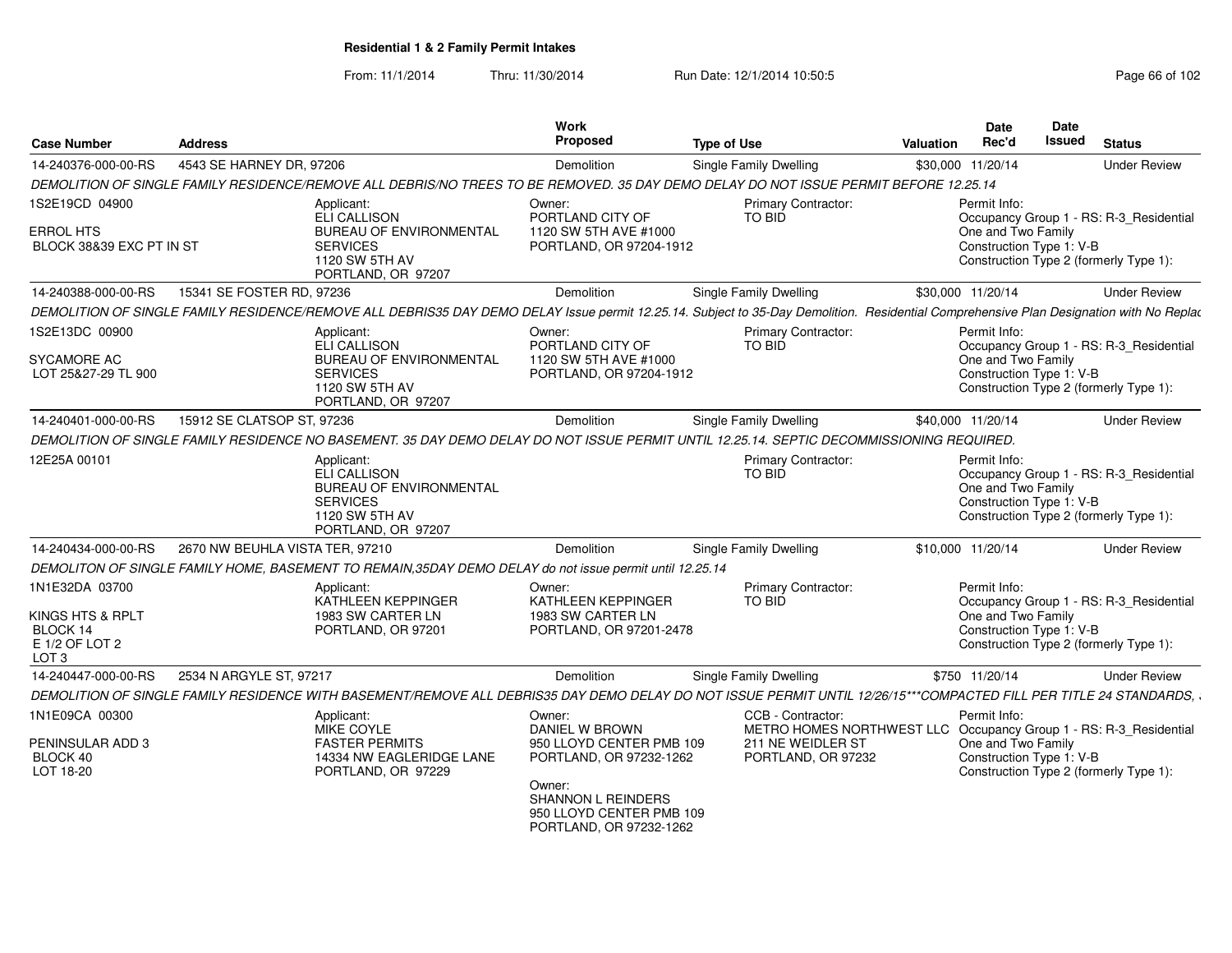From: 11/1/2014Thru: 11/30/2014 Run Date: 12/1/2014 10:50:5<br>
Page 67 of 102

| <b>Case Number</b>                                                                    | <b>Address</b>               |                                                                                                                                                                   | Work<br>Proposed                                                                                                                                | <b>Type of Use</b>                                                                                                                  | <b>Valuation</b> | <b>Date</b><br>Rec'd               | <b>Date</b><br>Issued    | <b>Status</b>                                                                     |
|---------------------------------------------------------------------------------------|------------------------------|-------------------------------------------------------------------------------------------------------------------------------------------------------------------|-------------------------------------------------------------------------------------------------------------------------------------------------|-------------------------------------------------------------------------------------------------------------------------------------|------------------|------------------------------------|--------------------------|-----------------------------------------------------------------------------------|
| 14-240939-000-00-RS                                                                   | 5910 SE STEELE ST. 97206     |                                                                                                                                                                   | Demolition                                                                                                                                      | Single Family Dwelling                                                                                                              |                  | \$2,000 11/24/14                   | 11/24/14 Issued          |                                                                                   |
|                                                                                       |                              | DEMOLITION OF PORTION OF FOUNDATION FOR HOUSE MOVE ON EXISTING LOT                                                                                                |                                                                                                                                                 |                                                                                                                                     |                  |                                    |                          |                                                                                   |
| 1S2E18AD 13300<br><b>TREMONT PK</b><br>BLOCK 17<br>LOT 18&19                          |                              | Applicant:<br><b>KEVIN PARTAIN</b><br><b>URBAN VISIONS</b><br>223 NE 56TH AVE<br>PORTLAND, OR 97213                                                               | Owner:<br>SUN CREST CONSTRUCTION INC<br>5910 SE STEELE ST<br>PORTLAND, OR 97206-5567                                                            | CCB - Contractor:<br>SUN CREST CONSTRUCTION INC<br>PO BOX 66902<br>PORTLAND OR 97290                                                |                  | Permit Info:<br>One and Two Family | Construction Type 1: V-B | Occupancy Group 1 - RS: R-3_Residential<br>Construction Type 2 (formerly Type 1): |
| 14-241038-000-00-RS                                                                   | 2246 NW PETTYGROVE ST, 97210 |                                                                                                                                                                   | Demolition                                                                                                                                      | Single Family Dwelling                                                                                                              |                  | \$10,000 11/21/14                  |                          | <b>Under Review</b>                                                               |
|                                                                                       |                              | DEMOLITION OF SINGLE FAMILY HOME NO BASEMENT, REMOVE DEBRIS, AND REMOVE ALL EXISTING TREES, CAP UTILITIES SUBJECT TO 35-DAY DEMOLITION DELAY. RESIDENTIAL COMPREH |                                                                                                                                                 |                                                                                                                                     |                  |                                    |                          |                                                                                   |
| 1N1E33BA 07100<br>COUCHS ADD<br>LOT 10 BLOCK 307                                      |                              | Applicant:<br>ERIK OPSAHL<br>RAINIER PACIFIC DEVELOPMENT<br><b>LLC</b><br>1845 NW 23RD PL<br>PORTLAND OR 97210                                                    | Owner:<br><b>GREGG OPSAHL</b><br>1845 NW 23RD PL<br>PORTLAND, OR 97210<br>Owner:<br><b>HANA OPSAHL</b><br>1845 NW 23RD PL<br>PORTLAND, OR 97210 | CCB - Contractor:<br><b>ERIK OPSAHL</b><br><b>RAINIER PACIFIC DEVELOPMENT</b><br><b>LLC</b><br>1845 NW 23RD PL<br>PORTLAND OR 97210 |                  | Permit Info:<br>One and Two Family | Construction Type 1: V-B | Occupancy Group 1 - RS: R-3_Residential<br>Construction Type 2 (formerly Type 1): |
| 14-241788-000-00-RS                                                                   | 10506 E BURNSIDE ST, 97216   |                                                                                                                                                                   | Demolition                                                                                                                                      | Single Family Dwelling                                                                                                              |                  | \$15,000 11/24/14                  |                          | <b>Under Review</b>                                                               |
|                                                                                       |                              | DEMO SINGLE FAMILY HOUSE WITH BASEMENT. SUBJECT TO 35 DAY DEMO DELAY. Demo delay expires 12.29.2014.                                                              |                                                                                                                                                 |                                                                                                                                     |                  |                                    |                          |                                                                                   |
| 1N2E34CC 00500<br>KILWORTH AC<br>INC VAC ST ACCRUING THERETO BY CO<br>ORD 1661 LOT 22 |                              | Applicant:<br><b>JESSICA GREENLEE</b><br>AFFINITY PROPERTY MGMT LLC<br>1303 SW 16TH AVE<br>PORTLAND, OR 97201                                                     | Owner:<br><b>AFFINITY PROPERTY</b><br>MANAGEMENT LLC<br>1303 SW 16TH AVE<br>PORTLAND, OR 97201                                                  | CCB - Contractor:<br><b>DAN RIEHL</b><br>DAN RIEHL EXCAVATING INC<br>24801 SE HOFFMEISTER<br><b>BORING, OR 97009</b>                |                  | Permit Info:<br>One and Two Family | Construction Type 1: V-B | Occupancy Group 1 - RS: R-3 Residential<br>Construction Type 2 (formerly Type 1): |
| 14-242671-000-00-RS                                                                   | 3624 SE 130TH AVE, 97236     |                                                                                                                                                                   | Demolition                                                                                                                                      | Single Family Dwelling                                                                                                              |                  | \$4,000 11/26/14                   | 11/26/14 Issued          |                                                                                   |
|                                                                                       |                              | DEMOLISH SFR NO BASEMENT - NOT SUBJECT TO 35 DAY DEMO DELAY SEE 14-237362-RS                                                                                      |                                                                                                                                                 |                                                                                                                                     |                  |                                    |                          |                                                                                   |
| 1S2E11CA 01000<br>LINN PK<br>LOT 8 TL 1000                                            |                              | Applicant:<br>VIC SEMCHUK<br>1919 SE 162ND AVE<br>Portland, OR 97233                                                                                              | Owner:<br><b>ANATOLIY BALTAG</b><br>3624 SE 130TH AVE<br>PORTLAND, OR 97236-3310                                                                | CCB - Contractor:<br><b>WESTSIDE BUILDING &amp;</b><br><b>REMODELING LLC</b><br>1919 SE 162ND AVE<br>PORTLAND OR 97233              |                  | Permit Info:<br>One and Two Family | Construction Type 1: V-B | Occupancy Group 1 - RS: R-3 Residential<br>Construction Type 2 (formerly Type 1): |
| 14-243030-000-00-RS                                                                   | 5518 SE 56TH AVE, 97206      |                                                                                                                                                                   | Demolition                                                                                                                                      | Single Family Dwelling                                                                                                              |                  | \$1,500 11/26/14                   | 11/26/14 Issued          |                                                                                   |
|                                                                                       |                              | DEMOLISH ONE SINGLE FAMILY RESIDENCE - CAP SEWER - REMOVE ALL DEBRIS**WITH GARAGE DEMO 14-243041-RS**RESIDENTIAL COMPREHENSIVE PLAN DESIGNATION. ONE NEW SINGLE   |                                                                                                                                                 |                                                                                                                                     |                  |                                    |                          |                                                                                   |
| 1S2E18DB 01300                                                                        |                              | Applicant:<br><b>JOSH PATRICK</b>                                                                                                                                 |                                                                                                                                                 | CCB - Contractor:<br>AFFORDABLE NEW HOMES LLC                                                                                       |                  | Permit Info:                       |                          | Occupancy Group 1 - RS: R-3 Residential                                           |
| <b>TREMONT PK</b><br>BLOCK 9<br>W 71.43' OF LOT 3<br>N 30' OF W 71.43' OF LOT 4       |                              | METRO HOMES NW LLC<br>211 NE WEIDLER<br>PORTLAND, OR 97232                                                                                                        |                                                                                                                                                 | 211 NE WEIDER<br>PORTLAND, OR 97232                                                                                                 |                  | One and Two Family                 | Construction Type 1: V-B | Construction Type 2 (formerly Type 1):                                            |

**Total # of RS Demolition permit intakes: 55**

**Total valuation of RS Demolition permit intakes: \$262,350**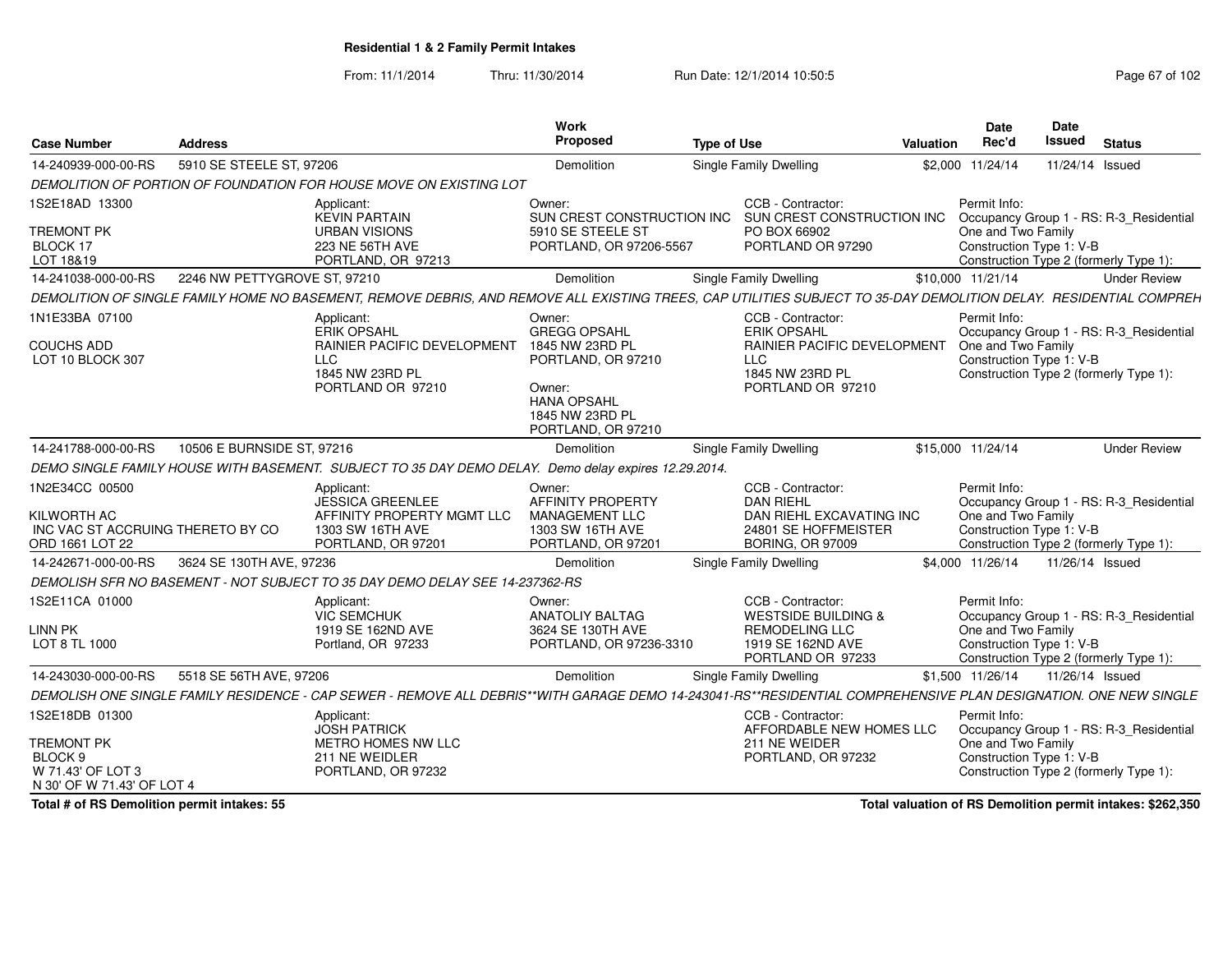From: 11/1/2014Thru: 11/30/2014 Run Date: 12/1/2014 10:50:5<br>
Page 68 of 102

| <b>Case Number</b>                                             | <b>Address</b>                                 |                                                                                | Work<br><b>Proposed</b>                                                    | <b>Type of Use</b>                                                                    | <b>Valuation</b> | <b>Date</b><br>Rec'd                                           | Date<br><b>Issued</b> | <b>Status</b>                                                                     |
|----------------------------------------------------------------|------------------------------------------------|--------------------------------------------------------------------------------|----------------------------------------------------------------------------|---------------------------------------------------------------------------------------|------------------|----------------------------------------------------------------|-----------------------|-----------------------------------------------------------------------------------|
| 14-233614-000-00-RS                                            | 6225 N AMHERST ST, 97203                       |                                                                                | <b>Interior Alteration Only</b>                                            | <b>Single Family Dwelling</b>                                                         |                  | \$22,987 11/3/14                                               | 11/3/14               | Issued                                                                            |
| <b>REMODEL KITCHEN.</b>                                        |                                                |                                                                                |                                                                            |                                                                                       |                  |                                                                |                       |                                                                                   |
| 1N1E07DB 07802                                                 |                                                | Applicant:<br>ADAM                                                             | Owner:<br><b>SUSAN STILLWELL</b>                                           | CCB - Contractor:<br>ADAM                                                             |                  | Permit Info:                                                   |                       | Occupancy Group 1 - RS: R-3_Residential                                           |
| PARTITION PLAT 1996-25<br>LOT <sub>2</sub>                     |                                                | ARCIFORM LLC<br>2303 N RANDOLPH AVE<br>PORTLAND, OR 97227                      | 6225 N AMHERST ST<br>PORTLAND, OR 97203-5107                               | <b>ARCIFORM LLC</b><br>2303 N RANDOLPH AVE<br>PORTLAND, OR 97227                      |                  | One and Two Family<br>Construction Type 1: V-B                 |                       | Construction Type 2 (formerly Type 1):                                            |
| 14-233693-000-00-RS                                            | 4410 SW FREEMAN ST, 97219                      |                                                                                | Interior Alteration Only Single Family Dwelling                            |                                                                                       |                  | \$21,000 11/4/14                                               | 11/4/14 Final         |                                                                                   |
|                                                                | NEW RANGE HOOD. RELOCATE RECEPTACLE FOR RANGE. |                                                                                |                                                                            |                                                                                       |                  |                                                                |                       |                                                                                   |
| 1S1E20CC 06200<br>PORTLAND PK ADD<br>E 60' OF LOT 1-5 BLOCK 24 |                                                | Applicant:<br>NEIL KELLY CO INC<br>804 N ALBERTA ST<br>PORTLAND, OR 97217-2693 | Owner:<br>DEBORAH K SHANNON<br>4410 SW FREEMAN ST<br>PORTLAND, OR 97219    | CCB - Contractor:<br>NEIL KELLY CO INC<br>804 N ALBERTA ST<br>PORTLAND, OR 97217-2693 |                  | Permit Info:<br>One and Two Family<br>Construction Type 1: V-B |                       | Occupancy Group 1 - RS: R-3_Residential<br>Construction Type 2 (formerly Type 1): |
|                                                                |                                                |                                                                                |                                                                            | CCB - Contractor:<br>COHO ELECTRIC<br>PO BOX 40<br>WILSONVILLE OR 97070               |                  |                                                                |                       |                                                                                   |
| 14-235395-000-00-RS                                            | 3026 NE 32ND PL, 97212                         |                                                                                | Interior Alteration Only                                                   | Single Family Dwelling                                                                |                  | \$15,000 11/6/14                                               |                       | 11/6/14 Issued                                                                    |
| <b>REMODEL BATHROOM.</b>                                       |                                                |                                                                                |                                                                            |                                                                                       |                  |                                                                |                       |                                                                                   |
| 1N1E25BA 19900                                                 |                                                | Applicant:<br>NATHALIE PILLSBURY                                               | Owner:<br>NATHALIE C PILLSBURY                                             | CCB - Contractor:<br>NATHALIE PILLSBURY                                               |                  | Permit Info:                                                   |                       | Occupancy Group 1 - RS: R-3_Residential                                           |
| WAYNEWOOD<br><b>BLOCK1</b><br>LOT <sub>30</sub>                |                                                | ROLOFF CONSTRUCTION INC<br>PO BOX 12142<br>PORTLAND, OR 97212                  | 3026 NE 32ND PL<br>PORTLAND, OR 97212-3632                                 | ROLOFF CONSTRUCTION INC<br>PO BOX 12142<br>PORTLAND, OR 97212                         |                  | One and Two Family<br>Construction Type 1: V-B                 |                       | Construction Type 2 (formerly Type 1):                                            |
| 14-235409-000-00-RS                                            | 7420 SE 34TH AVE, 97202                        |                                                                                | <b>Interior Alteration Only</b>                                            | <b>Single Family Dwelling</b>                                                         |                  | \$15,000 11/6/14                                               |                       | 11/12/14 Under Inspection                                                         |
| <b>REMODEL KITCHEN.</b>                                        |                                                |                                                                                |                                                                            |                                                                                       |                  |                                                                |                       |                                                                                   |
| 1S1E24AC 12800                                                 |                                                | Applicant:<br><b>JASON PECK</b>                                                | Owner:<br><b>DARCY DEERING</b>                                             | CCB - Contractor:<br><b>JASON PECK</b>                                                |                  | Permit Info:                                                   |                       | Occupancy Group 1 - RS: R-3_Residential                                           |
| EASTMORELAND<br>BLOCK 64<br>LOT 6                              |                                                | <b>ARTS &amp; CRAFTSMEN</b><br>4207 SE WOODSTOCK BLVD #1<br>PORTLAND OR 97206  | 7420 SE 34TH AVE<br>PORTLAND, OR 97202-8310                                | <b>ARTS &amp; CRAFTSMEN</b><br>4207 SE WOODSTOCK BLVD #1<br>PORTLAND OR 97206         |                  | One and Two Family<br>Construction Type 1: V-B                 |                       | Construction Type 2 (formerly Type 1):                                            |
| N 1/2 OF LOT 7                                                 |                                                |                                                                                | Owner:<br>RICHARD L JAMISON<br>7420 SE 34TH AVE<br>PORTLAND, OR 97202-8310 |                                                                                       |                  |                                                                |                       |                                                                                   |
| 14-235488-000-00-RS                                            | 7216 SE 20TH AVE, 97202                        |                                                                                | Interior Alteration Only Single Family Dwelling                            |                                                                                       |                  | \$2,000 11/7/14                                                |                       | 11/7/14 Under Inspection                                                          |
|                                                                | VOLUNTARY UNDERPINNING USING (2) HELICAL PIERS |                                                                                |                                                                            |                                                                                       |                  |                                                                |                       |                                                                                   |
| 1S1E23AA 09200                                                 |                                                | Applicant:<br><b>TERRAFIRMA FOUNDATION</b>                                     | Owner:<br><b>LYNN S WALSH</b>                                              | CCB - Contractor:<br><b>TERRAFIRMA FOUNDATION</b>                                     |                  | Permit Info:                                                   |                       | Occupancy Group 1 - RS: R-3_Residential                                           |
| WESTMORELAND<br>BLOCK 28<br>LOT <sub>10</sub>                  |                                                | <b>SYSTEMS</b><br>1308 NW PARK ST<br>ROSEBURG, OR 97470                        | 7216 SE 20TH AVE<br>PORTLAND, OR 97202-5844                                | <b>SYSTEMS</b><br>1308 NW PARK ST<br>ROSEBURG, OR 97470                               |                  | One and Two Family<br>Construction Type 1: V-B                 |                       | Construction Type 2 (formerly Type 1):                                            |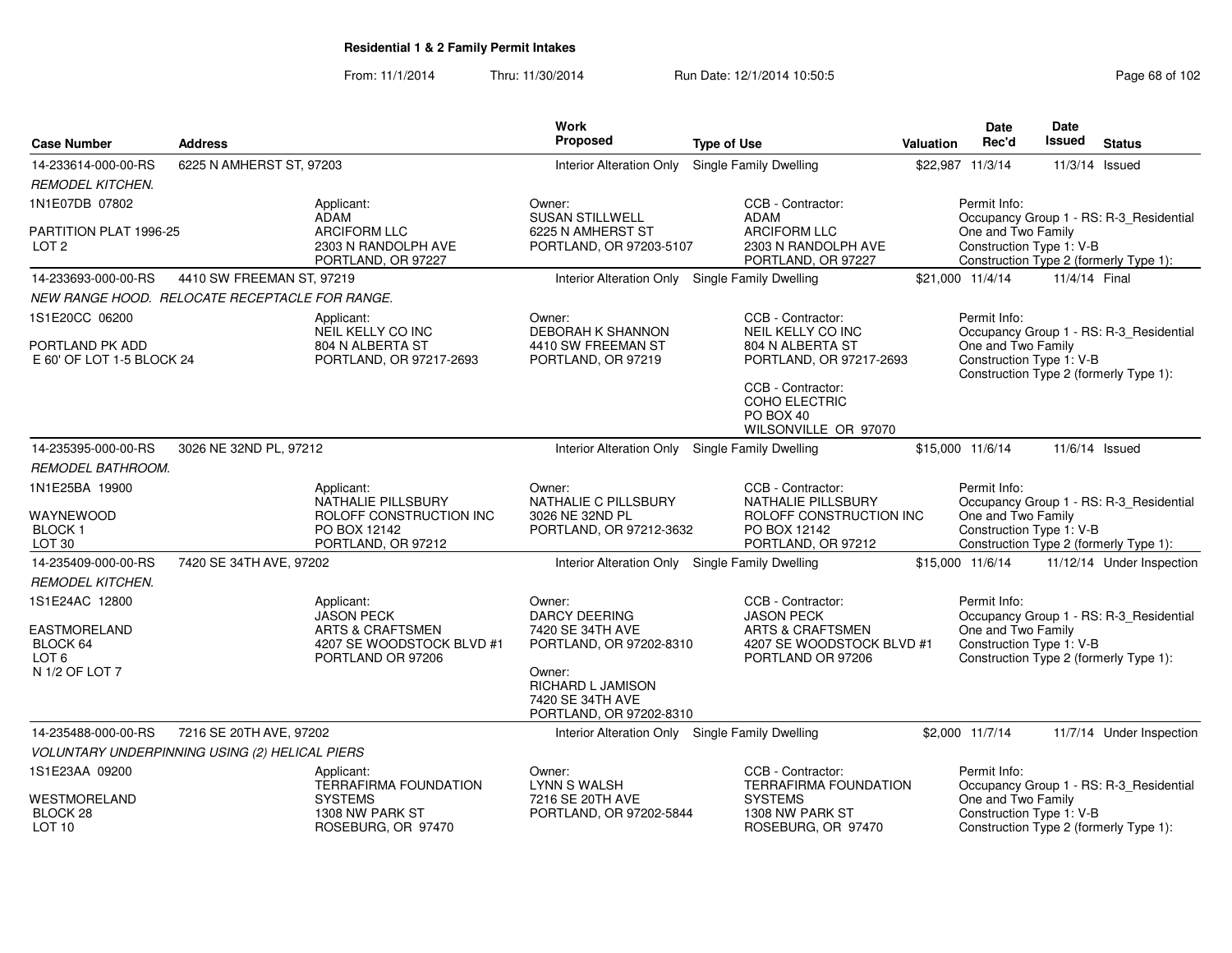From: 11/1/2014

Thru: 11/30/2014 Run Date: 12/1/2014 10:50:5<br>
Page 69 of 102

| <b>Case Number</b>                         | <b>Address</b>                  |                                                                             | <b>Work</b><br>Proposed                           | <b>Type of Use</b>                         | <b>Valuation</b>          | <b>Date</b><br>Rec'd                           | <b>Date</b><br>Issued | <b>Status</b>                           |
|--------------------------------------------|---------------------------------|-----------------------------------------------------------------------------|---------------------------------------------------|--------------------------------------------|---------------------------|------------------------------------------------|-----------------------|-----------------------------------------|
| 14-235711-000-00-RS                        | 1023 SE 14TH AVE, 97214         |                                                                             | <b>Interior Alteration Only</b>                   | Single Family Dwelling                     |                           | \$2,000 11/7/14                                | 11/7/14 Final         |                                         |
|                                            |                                 | VOLUNTARY SEISMIC UPGRADE/STRENGHTENING AT INTERIOR PERIMETER OF FOUNDATION |                                                   |                                            |                           |                                                |                       |                                         |
|                                            |                                 |                                                                             |                                                   |                                            |                           |                                                |                       |                                         |
| 1S1E02BD 00300                             |                                 | Applicant:<br>MICHAEL WIEBER                                                | Owner:<br>ELIZABETH S AMES                        | CCB - Contractor:<br><b>MICHAEL WIEBER</b> |                           | Permit Info:                                   |                       | Occupancy Group 1 - RS: R-3_Residential |
| <b>HAWTHORNE PK</b>                        |                                 | ELYSIUM CONSTRUCTION LLC                                                    | 1023 SE 14TH AVE                                  |                                            | ELYSIUM CONSTRUCTION LLC  | One and Two Family                             |                       |                                         |
| BLOCK 287                                  |                                 | PO BOX 12010                                                                | PORTLAND, OR 97214                                | PO BOX 12010                               |                           | Construction Type 1: V-B                       |                       |                                         |
| N 45.5' OF E 1/2 OF LOT 6                  |                                 | PORTLAND OR 97212                                                           |                                                   | PORTLAND OR 97212                          |                           |                                                |                       | Construction Type 2 (formerly Type 1):  |
| 14-236310-000-00-RS                        | 6027 SW TAYLORS FERRY RD, 97219 |                                                                             | Interior Alteration Only                          | Single Family Dwelling                     |                           | \$25,000 11/10/14                              | 11/10/14 Issued       |                                         |
|                                            |                                 | RELOCATE KITCHEN. RELOCATE FREESTANDING GAS STOVE. NEW GAS FIREPLACE.       |                                                   |                                            |                           |                                                |                       |                                         |
| 1S1E30BC 07200                             |                                 | Applicant:                                                                  | Owner:                                            | CCB - Contractor:                          |                           | Permit Info:                                   |                       |                                         |
| <b>TUALATIN AC</b>                         |                                 | NEIL KELLY CO INC<br>804 N ALBERTA ST                                       | JAMES B FOGLESONG<br>6027 SW TAYLORS FERRY RD     | NEIL KELLY CO INC<br>804 N ALBERTA ST      |                           | One and Two Family                             |                       | Occupancy Group 1 - RS: R-3_Residential |
| <b>BLOCK1</b>                              |                                 | PORTLAND, OR 97217-2693                                                     | PORTLAND, OR 97219-5627                           | PORTLAND, OR 97217-2693                    |                           | Construction Type 1: V-B                       |                       |                                         |
| LOT <sub>5</sub>                           |                                 |                                                                             |                                                   |                                            |                           |                                                |                       | Construction Type 2 (formerly Type 1):  |
|                                            |                                 |                                                                             | Owner:<br>MARJORIE A B FOGLESONG                  |                                            |                           |                                                |                       |                                         |
|                                            |                                 |                                                                             | 6027 SW TAYLORS FERRY RD                          |                                            |                           |                                                |                       |                                         |
|                                            |                                 |                                                                             | PORTLAND, OR 97219-5627                           |                                            |                           |                                                |                       |                                         |
| 14-236759-000-00-RS                        | 5924 SW NEBRASKA ST, 97221      |                                                                             | Interior Alteration Only                          | Single Family Dwelling                     |                           | \$2,000 11/12/14                               | 11/12/14 Final        |                                         |
| <b>VOLUNTARY FOUNDATION ANCHORING</b>      |                                 |                                                                             |                                                   |                                            |                           |                                                |                       |                                         |
| 1S1E18CD 06000                             |                                 | Applicant:                                                                  | Owner:                                            | CCB - Contractor:                          |                           | Permit Info:                                   |                       |                                         |
|                                            |                                 | <b>MICHAEL WIEBER</b>                                                       | <b>SEAN N GORDON</b>                              | <b>MICHAEL WIEBER</b>                      |                           |                                                |                       | Occupancy Group 1 - RS: R-3_Residential |
| <b>VERMONT HILLS</b><br>BLOCK <sub>3</sub> |                                 | ELYSIUM CONSTRUCTION LLC<br>PO BOX 12010                                    | 5924 SW NEBRASKA ST<br>PORTLAND, OR 97221         | PO BOX 12010                               | ELYSIUM CONSTRUCTION LLC  | One and Two Family<br>Construction Type 1: V-B |                       |                                         |
| LOT <sub>2</sub>                           |                                 | PORTLAND OR 97212                                                           |                                                   | PORTLAND OR 97212                          |                           |                                                |                       | Construction Type 2 (formerly Type 1):  |
|                                            |                                 |                                                                             | Owner:                                            |                                            |                           |                                                |                       |                                         |
|                                            |                                 |                                                                             | <b>KELLY L GORDON</b><br>5924 SW NEBRASKA ST      |                                            |                           |                                                |                       |                                         |
|                                            |                                 |                                                                             | PORTLAND, OR 97221                                |                                            |                           |                                                |                       |                                         |
| 14-236762-000-00-RS                        | 1401 SW SPRING GARDEN ST, 97219 |                                                                             | Interior Alteration Only                          | Single Family Dwelling                     |                           | \$2,000 11/12/14                               | 11/12/14 Final        |                                         |
| <b>VOLUNTARY FOUNDATION ANCHORING</b>      |                                 |                                                                             |                                                   |                                            |                           |                                                |                       |                                         |
| 1S1E21CD 05300                             |                                 | Applicant:                                                                  | Owner:                                            | CCB - Contractor:                          |                           | Permit Info:                                   |                       |                                         |
| <b>CAPITOL HILL</b>                        |                                 | <b>MICHAEL WIEBER</b><br>ELYSIUM CONSTRUCTION LLC                           | <b>SUSAN J HARRIS</b><br>1401 SW SPRING GARDEN ST | <b>MICHAEL WIEBER</b>                      | ELYSIUM CONSTRUCTION LLC  | One and Two Family                             |                       | Occupancy Group 1 - RS: R-3_Residential |
| BLOCK 37                                   |                                 | PO BOX 12010                                                                | PORTLAND, OR 97219-4280                           | PO BOX 12010                               |                           | Construction Type 1: V-B                       |                       |                                         |
| <b>LOT 20</b>                              |                                 | PORTLAND OR 97212                                                           |                                                   | PORTLAND OR 97212                          |                           |                                                |                       | Construction Type 2 (formerly Type 1):  |
| 14-236863-000-00-RS                        | 2044 SE HARRISON ST, 97214      |                                                                             | Interior Alteration Only                          | <b>Single Family Dwelling</b>              |                           | \$1,500 11/12/14                               | 11/12/14 Final        |                                         |
| <b>VOLUNTARY SEISMIC STRENGTHENING</b>     |                                 |                                                                             |                                                   |                                            |                           |                                                |                       |                                         |
| 1S1E02DD 16000                             |                                 | Applicant:                                                                  | Owner:                                            | CCB - Contractor:                          |                           | Permit Info:                                   |                       |                                         |
|                                            |                                 | MIKE ROSE CONTRACTING LLC                                                   | <b>MARY B MONGA</b><br>2044 SE HARRISON ST        |                                            | MIKE ROSE CONTRACTING LLC |                                                |                       | Occupancy Group 1 - RS: R-3_Residential |
| SECTION 02 1S 1E<br>TL 16000 0.11 ACRES    |                                 | 3543 SE FRANKLIN ST<br>PORTLAND, OR 97202                                   | PORTLAND, OR 97214-4832                           | 3543 SE FRANKLIN ST<br>PORTLAND, OR 97202  |                           | One and Two Family<br>Construction Type 1: V-B |                       |                                         |
|                                            |                                 |                                                                             |                                                   |                                            |                           |                                                |                       | Construction Type 2 (formerly Type 1):  |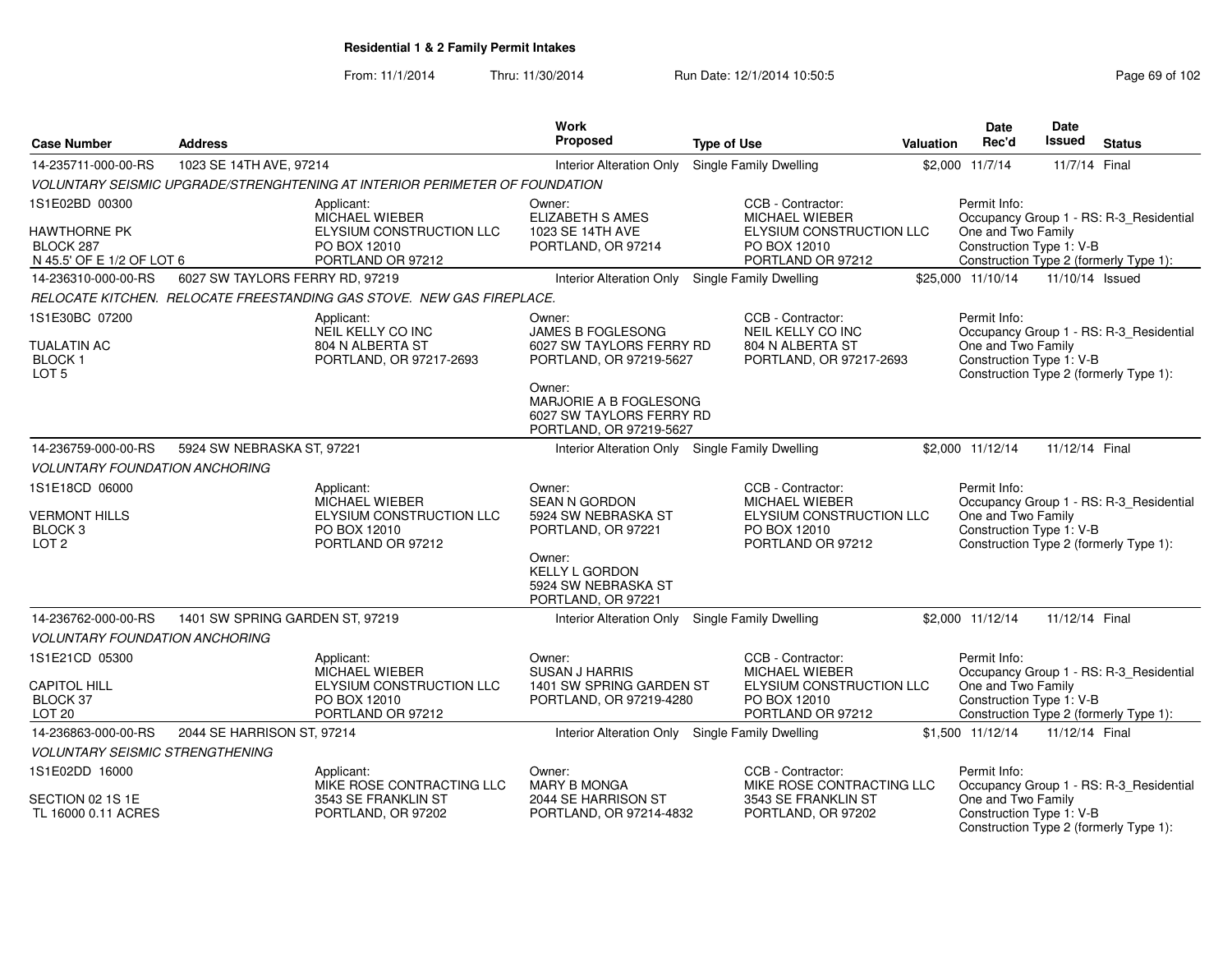From: 11/1/2014Thru: 11/30/2014 Run Date: 12/1/2014 10:50:5<br>
Page 70 of 102

| <b>Case Number</b>                                                       | <b>Address</b>                                                                                                                                               | Work<br><b>Proposed</b>                                                                                      | <b>Type of Use</b>                                                                                      | Valuation         | <b>Date</b><br>Rec'd               | Date<br><b>Issued</b>    | <b>Status</b>                                                                     |
|--------------------------------------------------------------------------|--------------------------------------------------------------------------------------------------------------------------------------------------------------|--------------------------------------------------------------------------------------------------------------|---------------------------------------------------------------------------------------------------------|-------------------|------------------------------------|--------------------------|-----------------------------------------------------------------------------------|
| 14-237664-000-00-RS                                                      | 746 SE 45TH AVE, 97215                                                                                                                                       | Interior Alteration Only                                                                                     | Single Family Dwelling                                                                                  | \$40,000 11/14/14 |                                    | 11/14/14 Issued          |                                                                                   |
| <b>REMODEL TWO EXISTING BATHROOMS.</b>                                   |                                                                                                                                                              |                                                                                                              |                                                                                                         |                   |                                    |                          |                                                                                   |
| 1S2E06BB 08400<br><b>PARADISE SPR TR</b><br>BLOCK 5<br>LOT <sub>7</sub>  | Applicant:<br><b>MICHAEL BRUNO</b><br><b>CONSTRUCTION INC</b><br>2547 NE 50TH AVE<br>PORTLAND, OR 97213                                                      | Owner:<br><b>THOMAS A HAMM</b><br>746 SE 45TH AVE<br>PORTLAND, OR 97215-1620<br>Owner:<br>PATRICIA A POLEN   | CCB - Contractor:<br>MICHAEL BRUNO<br><b>CONSTRUCTION INC</b><br>2547 NE 50TH AVE<br>PORTLAND, OR 97213 |                   | Permit Info:<br>One and Two Family | Construction Type 1: V-B | Occupancy Group 1 - RS: R-3_Residential<br>Construction Type 2 (formerly Type 1): |
|                                                                          |                                                                                                                                                              | 746 SE 45TH AVE<br>PORTLAND, OR 97215-1620                                                                   |                                                                                                         |                   |                                    |                          |                                                                                   |
| 14-238182-000-00-RS                                                      | 1615 NE DEKUM ST, 97211                                                                                                                                      | Interior Alteration Only Single Family Dwelling                                                              |                                                                                                         | \$25,000 11/14/14 |                                    | 11/14/14 Issued          |                                                                                   |
|                                                                          | ADD NEW BATHROOM TO SINGLE FAMILY HOUSE: REMOVE PORTION OF WALL IN KITCHEN: TRADES TO BE PULLED LATER                                                        |                                                                                                              |                                                                                                         |                   |                                    |                          |                                                                                   |
| 1N1E14AC 13800<br><b>COLUMBIA HTS</b><br>BLOCK 14<br>LOT 14 EXC PT IN ST | Applicant:<br>EXCEPTIONAL L/D INC<br>8165 SW ELLMAN LN<br>DURHAM, OR 97224                                                                                   | Owner:<br><b>WILLIE L HART</b><br>1615 NE DEKUM ST<br>PORTLAND, OR 97211-4839<br>Owner:<br><b>ROANN HART</b> | CCB - Contractor:<br><b>EXCEPTIONAL L/D INC</b><br>8165 SW ELLMAN LN<br>DURHAM, OR 97224                |                   | Permit Info:<br>One and Two Family | Construction Type 1: V-B | Occupancy Group 1 - RS: R-3 Residential<br>Construction Type 2 (formerly Type 1): |
|                                                                          |                                                                                                                                                              | 1615 NE DEKUM ST<br>PORTLAND, OR 97211-4839                                                                  |                                                                                                         |                   |                                    |                          |                                                                                   |
| 14-238355-000-00-RS                                                      | 2423 NE 8TH AVE, 97212                                                                                                                                       | Interior Alteration Only Single Family Dwelling                                                              |                                                                                                         | \$30,000 11/15/14 |                                    |                          | Approved to Issue                                                                 |
|                                                                          | BASEMENT RENOVATION: ADD FULL BATHROOM AND RELOCATE LAUNDRY AREA. NEW BEAM, POST AND FOOTING INCLUDED IN ACTIVITY ROOM FRAMING. NO EXTERIOR ALTERATIONS. TOT |                                                                                                              |                                                                                                         |                   |                                    |                          |                                                                                   |
| 1N1E26CB 10100<br><b>IRVINGTON</b>                                       | Applicant:<br>JAMES DAVID LOVESTRAND<br>3015 NE 20TH AVE                                                                                                     | Owner:<br><b>JULIE L DIERINGER</b><br>2423 NE 8TH AVE                                                        | CCB - Contractor:<br>JAMES DAVID LOVESTRAND                                                             |                   | Permit Info:                       |                          | Occupancy Group 1 - RS: R-3_Residential                                           |
| BLOCK 118<br>LOT <sub>3</sub>                                            | PORTLAND, OR 97212                                                                                                                                           | PORTLAND, OR 97212<br>Owner:<br>JENNIFER LOSBORNE<br>2423 NE 8TH AVE<br>PORTLAND, OR 97212                   | 3015 NE 20TH AVE<br>PORTLAND, OR 97212                                                                  |                   | One and Two Family                 | Construction Type 1: V-B | Construction Type 2 (formerly Type 1):                                            |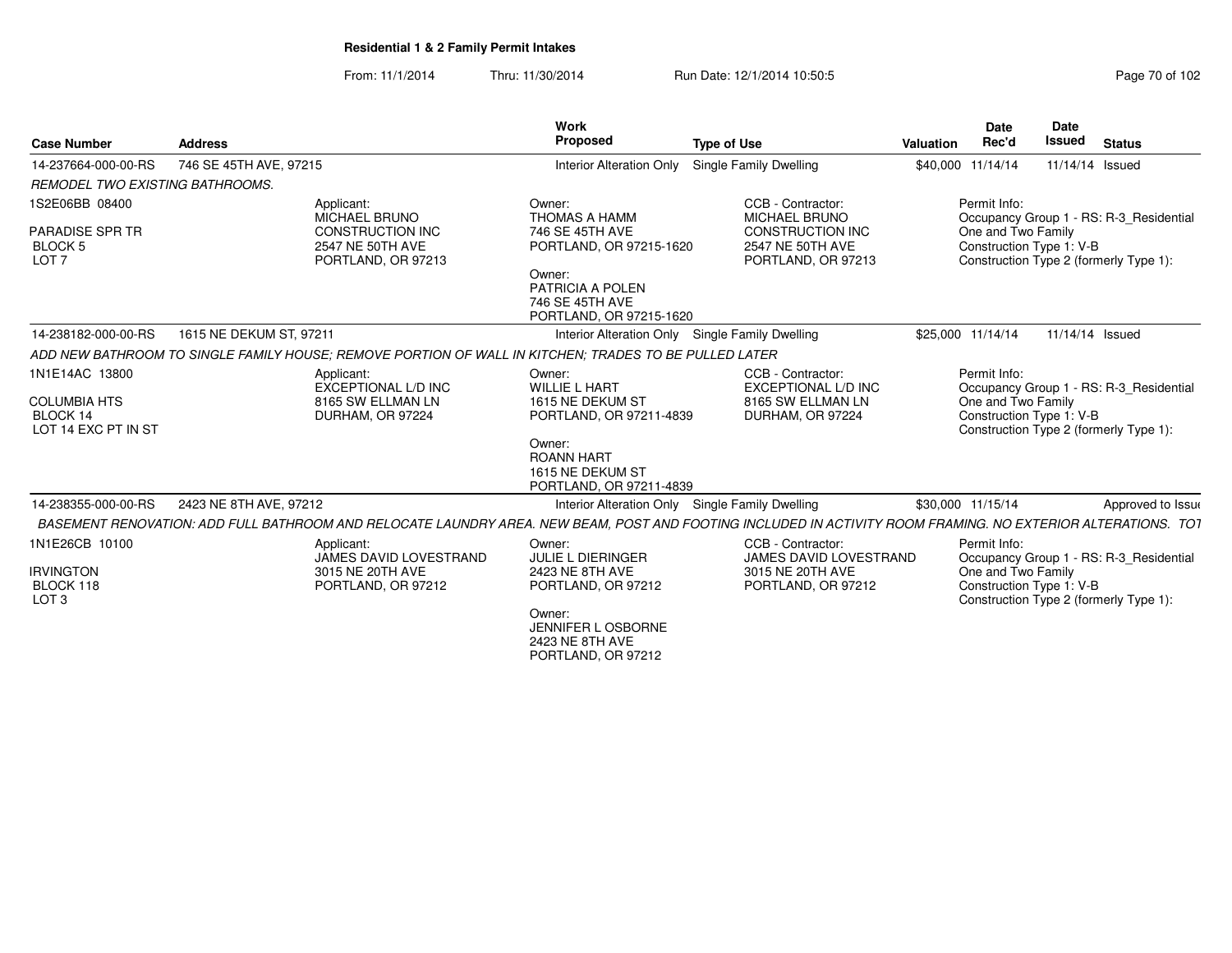From: 11/1/2014Thru: 11/30/2014 Run Date: 12/1/2014 10:50:5<br>
Page 71 of 102

| <b>Case Number</b>                                              | <b>Address</b>                                                          |                                           | Work<br>Proposed                                                                    | <b>Type of Use</b>                                                                                                       | Valuation | <b>Date</b><br>Rec'd                                                                                                                                  | <b>Date</b><br>Issued | <b>Status</b>                                                                     |  |
|-----------------------------------------------------------------|-------------------------------------------------------------------------|-------------------------------------------|-------------------------------------------------------------------------------------|--------------------------------------------------------------------------------------------------------------------------|-----------|-------------------------------------------------------------------------------------------------------------------------------------------------------|-----------------------|-----------------------------------------------------------------------------------|--|
| 14-241421-000-00-RS                                             | 9036 N IDA AVE, 97203                                                   |                                           | <b>Interior Alteration Only</b>                                                     | Single Family Dwelling                                                                                                   |           | \$13,000 11/22/14                                                                                                                                     | 11/22/14 Issued       |                                                                                   |  |
| REMODEL EXISTING BATHROOM.                                      |                                                                         |                                           |                                                                                     |                                                                                                                          |           |                                                                                                                                                       |                       |                                                                                   |  |
| 1N1E07BA 06000                                                  | Applicant:<br><b>BRYAN SCHMITZ</b>                                      |                                           | Owner:<br><b>VICKI L HARTMANN</b>                                                   | CCB - Contractor:<br>RHINO PLUMBING INC                                                                                  |           | Permit Info:                                                                                                                                          |                       | Occupancy Group 1 - RS: R-3_Residential                                           |  |
| ROOSEVELT PK ADD<br>BLOCK 1<br>LOT <sub>4</sub>                 | 3836 NE SKIDMORE ST<br>PORTLAND, OR 972118252                           | BSC GENERAL CONTRACTORS IN 9036 N IDA AVE | PORTLAND, OR 97203-6235                                                             | 18761 SE EL CAMINO TER<br>DAMASCUS OR 97089                                                                              |           | One and Two Family<br>Construction Type 1: V-B                                                                                                        |                       | Construction Type 2 (formerly Type 1):                                            |  |
|                                                                 |                                                                         |                                           |                                                                                     | CCB - Contractor:<br>STEVEN SANDERSON dba COST<br>PLUS HEAT & AIR<br>7132 N FESSENDEN ST<br>PORTLAND, OR 972031865       |           |                                                                                                                                                       |                       |                                                                                   |  |
|                                                                 |                                                                         |                                           |                                                                                     | CCB - Contractor:<br><b>SAM HARDING INC</b><br>23833 NE GLISAN<br>WOOD VILLAGE, OR 97060-2942                            |           |                                                                                                                                                       |                       |                                                                                   |  |
|                                                                 |                                                                         |                                           |                                                                                     | CCB - Contractor:<br><b>BRIAN SCHMITZ</b><br>BSC GENERAL CONTRACTORS IN<br>3836 NE SKIDMORE ST<br>PORTLAND, OR 972118252 |           |                                                                                                                                                       |                       |                                                                                   |  |
| 14-241618-000-00-RS                                             | 206 NE 41ST AVE, 97232                                                  |                                           | Interior Alteration Only                                                            | Single Family Dwelling                                                                                                   |           | \$5,000 11/24/14                                                                                                                                      |                       | 11/24/14 Under Inspection                                                         |  |
|                                                                 | MOVE WALL AND DOOR LOCATION IN BEDROOM TO EXPAND KITCHEN                |                                           |                                                                                     |                                                                                                                          |           |                                                                                                                                                       |                       |                                                                                   |  |
| 1N1E36DA 04300                                                  | Applicant:                                                              |                                           | Owner:<br><b>MICHAEL DI BLASI</b>                                                   | CCB - Contractor:                                                                                                        |           | Permit Info:                                                                                                                                          |                       |                                                                                   |  |
| LAURELHURST<br>BLOCK 113<br>LOT <sub>20</sub>                   | MICHAEL DI BLASI<br>206 NE 41ST AVE<br>PORTLAND, OR 97232-3417          |                                           | 206 NE 41ST AVE<br>PORTLAND, OR 97232-3417                                          | TERRY MASSEY PLUMBING<br>PO BOX 2407<br>CLACKAMAS OR 97015-2407                                                          |           | Occupancy Group 1 - RS: R-3_Remodel<br>Construction Type 1: V-B<br>Construction Type 2 (formerly Type 1):<br>Total Square Footage - Display Only: 100 |                       |                                                                                   |  |
|                                                                 |                                                                         |                                           | Owner:<br><b>SCOTT TIAZKUN</b><br><b>206 NE 41ST AVE</b><br>PORTLAND, OR 97232-3417 |                                                                                                                          |           |                                                                                                                                                       |                       |                                                                                   |  |
| 14-241863-000-00-RS                                             | 1007 NE KNOTT ST, 97212                                                 |                                           | Interior Alteration Only Single Family Dwelling                                     |                                                                                                                          |           | \$1,500 11/24/14                                                                                                                                      | 11/24/14 Issued       |                                                                                   |  |
|                                                                 | VOLUNTARY FOUNDATION ANCHORING RETROFIT OF SINGLE FAMILY RESIDENCE      |                                           |                                                                                     |                                                                                                                          |           |                                                                                                                                                       |                       |                                                                                   |  |
| 1N1E26BD 09000<br><b>IRVINGTON</b><br>BLOCK 95<br><b>LOT 11</b> | Applicant:<br><b>MIKE ROSE</b><br>3543 SE FRANKLIN<br>PORTLAND OR 97202 | MIKE ROSE CONTRACTING LLC                 | Owner:<br><b>DENNIS G BAHEN</b><br>1007 NE KNOTT ST<br>PORTLAND, OR 97212           | CCB - Contractor:<br>MIKE ROSE CONTRACTING LLC<br>3543 SE FRANKLIN ST<br>PORTLAND, OR 97202                              |           | Permit Info:<br>One and Two Family<br>Construction Type 1: V-B                                                                                        |                       | Occupancy Group 1 - RS: R-3_Residential<br>Construction Type 2 (formerly Type 1): |  |
|                                                                 |                                                                         |                                           | Owner:<br><b>CHRISTINE M BAHEN</b><br>1007 NE KNOTT ST<br>PORTLAND, OR 97212        |                                                                                                                          |           |                                                                                                                                                       |                       |                                                                                   |  |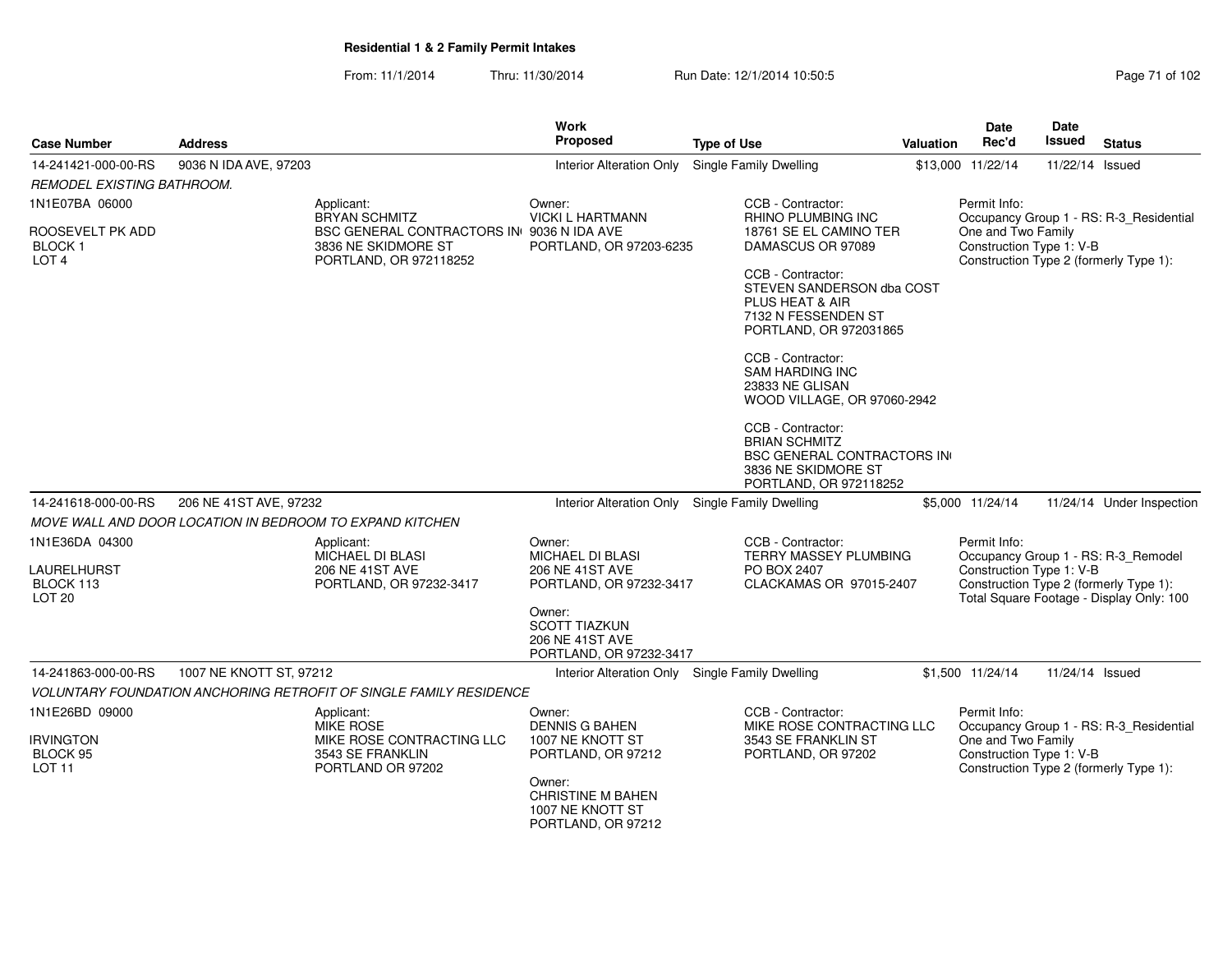From: 11/1/2014Thru: 11/30/2014 Run Date: 12/1/2014 10:50:5<br>
Page 72 of 102

|                                      |                                                           |                                                             | Work                                        |                                                                                                                                                                  |                    | Date                     | Date                                                                         |
|--------------------------------------|-----------------------------------------------------------|-------------------------------------------------------------|---------------------------------------------|------------------------------------------------------------------------------------------------------------------------------------------------------------------|--------------------|--------------------------|------------------------------------------------------------------------------|
| <b>Case Number</b>                   | <b>Address</b>                                            |                                                             | Proposed                                    | <b>Type of Use</b>                                                                                                                                               | Valuation          | Rec'd                    | Issued<br>Status                                                             |
| 14-242089-000-00-RS                  | 2207 NE 9TH AVE, 97212                                    |                                                             |                                             | Interior Alteration Only Single Family Dwelling                                                                                                                  |                    |                          | \$10,000 11/25/14  11/25/14  Issued                                          |
|                                      |                                                           |                                                             |                                             | RECONFIGURE SOME WALLS ON MAIN AND 2ND FLOOR TO ACCOMODATE MAIN AND 2ND FLOOR BATHROMM REMODEL SOME ELECTRICAL AND MECHANICAL UPGRADES                           |                    |                          |                                                                              |
| 1N1E26CB 13200                       |                                                           | Applicant:                                                  | Owner:                                      | CCB - Contractor:                                                                                                                                                |                    | Permit Info:             |                                                                              |
|                                      |                                                           | MATT GREER                                                  | <b>NICHOLAS CHOPE</b>                       | MATT GREER                                                                                                                                                       |                    |                          | Occupancy Group 1 - RS: R-3_Residential                                      |
| <b>WEST IRVINGTON</b><br>BLOCK 106   |                                                           | WINDWARD CONSTRUCTION LLC 2207 NE 9TH AVE<br>P.O. BOX 10463 | PORTLAND, OR 97212                          | WINDWARD CONSTRUCTION LLC One and Two Family<br>P.O. BOX 10463                                                                                                   |                    | Construction Type 1: V-B |                                                                              |
| LOT <sub>5</sub>                     |                                                           | PORTLAND, OREGON 97296                                      |                                             | PORTLAND, OREGON 97296                                                                                                                                           |                    |                          | Construction Type 2 (formerly Type 1):                                       |
|                                      |                                                           |                                                             | Owner:<br><b>CHAVIENNE GRUBER</b>           |                                                                                                                                                                  |                    |                          |                                                                              |
|                                      |                                                           |                                                             | 2207 NE 9TH AVE                             |                                                                                                                                                                  |                    |                          |                                                                              |
|                                      |                                                           |                                                             | PORTLAND, OR 97212                          |                                                                                                                                                                  |                    |                          |                                                                              |
|                                      | Total # of RS Interior Alteration Only permit intakes: 17 |                                                             |                                             |                                                                                                                                                                  |                    |                          | Total valuation of RS Interior Alteration Only permit intakes: \$232,987     |
|                                      | 14-238142-000-00-RS     2023 SW MONTGOMERY DR, 97201      |                                                             | Move                                        | <b>Single Family Dwelling</b>                                                                                                                                    | \$393,745 11/14/14 |                          | <b>Under Review</b>                                                          |
|                                      |                                                           |                                                             |                                             | MOVE HOUSE THREE FEET SOUTH ONTO NEW FOUNDATION; ADDITION TO WEST SIDE FOR KITCHEN REMODEL/EXPANSION ON FIRST FLOOR AND BEDROOM EXPANSION ON SECOND FLOOR,       |                    |                          |                                                                              |
| 1S1E04BC 01100                       |                                                           | Applicant:                                                  | Owner:                                      | CCB - Contractor:                                                                                                                                                |                    | Permit Info:             |                                                                              |
| CARTERS ADD TO P                     |                                                           | ARAM IRWIN<br>8 NE ROSA PARKS WAY                           | <b>JASON R GUPPY</b><br>0301 SW NEBRASKA ST | <b>RANDY CHANDLER</b><br>RANDALL RAY CHANDLER                                                                                                                    |                    | One and Two Family       | Occupancy Group 1 - RS: R-3_Residential                                      |
| BLOCK 65                             |                                                           | PORTLAND OR 97211                                           | PORTLAND, OR 97239                          | 3523 NE MULTNOMAH                                                                                                                                                |                    | Construction Type 1: V-B |                                                                              |
| LOT 4&5 TL 1100                      |                                                           |                                                             |                                             | PORTLAND OR 97232                                                                                                                                                |                    |                          | Construction Type 2 (formerly Type 1): V-B                                   |
|                                      |                                                           |                                                             | Owner:<br><b>DINA S GUPPY</b>               |                                                                                                                                                                  |                    |                          | Total Square Footage - Display Only: 7375<br>Number of New Dwelling Units: 1 |
|                                      |                                                           |                                                             | 0301 SW NEBRASKA ST                         |                                                                                                                                                                  |                    |                          |                                                                              |
|                                      |                                                           |                                                             | PORTLAND, OR 97239                          |                                                                                                                                                                  |                    |                          |                                                                              |
|                                      | 14-240931-000-00-RS 5910 SE STEELE ST, 97206              |                                                             | Move                                        | Single Family Dwelling                                                                                                                                           |                    |                          | \$15,000 11/24/14  11/24/14  Issued                                          |
|                                      |                                                           |                                                             |                                             | MOVE/ALTERATION-SHIFT LOCATION OF HOUSE ON CURRENT SITE APPROX 7 FEET WEST, NEW FOUNDATION, NEW BASEMENT TO LIVING SPACE TO INCLUDE; BEDROOM, LAUNDRY, LIVING SI |                    |                          |                                                                              |
| 1S2E18AD 13300                       |                                                           | Applicant:                                                  | Owner:                                      | CCB - Contractor:                                                                                                                                                |                    | Permit Info:             |                                                                              |
| <b>TREMONT PK</b>                    |                                                           | <b>KEVIN PARTAIN</b><br><b>URBAN VISIONS</b>                | 5910 SE STEELE ST                           | SUN CREST CONSTRUCTION INC SUN CREST CONSTRUCTION INC Occupancy Group 1 - RS: R-3_Residential<br>PO BOX 66902                                                    |                    | One and Two Family       |                                                                              |
| BLOCK 17                             |                                                           | 223 NE 56TH AVE                                             | PORTLAND, OR 97206-5567                     | PORTLAND OR 97290                                                                                                                                                |                    | Construction Type 1: V-B |                                                                              |
| LOT 18&19                            |                                                           | PORTLAND, OR 97213                                          |                                             |                                                                                                                                                                  |                    |                          | Construction Type 2 (formerly Type 1):                                       |
| Total # of RS Move permit intakes: 2 |                                                           |                                                             |                                             |                                                                                                                                                                  |                    |                          | Total valuation of RS Move permit intakes: \$408,745                         |
|                                      | 14-191899-DFS-01-RS   6814 SE 45TH AVE - Unit A           |                                                             | <b>New Construction</b>                     | <b>Accessory Dwelling Unit</b>                                                                                                                                   | \$1,000 11/26/14   |                          | Under Review                                                                 |
| <b>DFS-FIRE SPRINKLER</b>            |                                                           |                                                             |                                             |                                                                                                                                                                  |                    |                          |                                                                              |
| 1S2E19BB 13703                       |                                                           | Applicant:                                                  | Owner:                                      | CCB - Contractor:                                                                                                                                                |                    | Permit Info:             |                                                                              |
| PARTITION PLAT 2014-18               |                                                           | <b>JILL CROPP</b><br>STUDIO CROPP ARCHITECTURE PO BOX 5561  | WOODSTOCK COMMONS LLC                       | <b>ACE PLUMBING</b><br>PO BOX 1055                                                                                                                               |                    | One and Two Family       | Occupancy Group 1 - RS: R-3_Residential                                      |
| LOT <sub>2</sub>                     |                                                           | 3556 SE WOODWARD ST                                         | PORTLAND, OR 97228                          | <b>BORING, OR</b>                                                                                                                                                |                    | Construction Type 1: V-B |                                                                              |
|                                      |                                                           | PORTLAND, OR 97202                                          |                                             |                                                                                                                                                                  |                    |                          | Construction Type 2 (formerly Type 1):                                       |
|                                      |                                                           |                                                             |                                             | CCB - Contractor:<br><b>BFP ELECTRIC LLC</b>                                                                                                                     |                    |                          | Total Square Footage - Display Only: 581                                     |
|                                      |                                                           |                                                             |                                             | 28075 S BEAVERCREEK RD                                                                                                                                           |                    |                          |                                                                              |
|                                      |                                                           |                                                             |                                             | MULINO OR 97042                                                                                                                                                  |                    |                          |                                                                              |
|                                      |                                                           |                                                             |                                             | CCB - Contractor:                                                                                                                                                |                    |                          |                                                                              |
|                                      |                                                           |                                                             |                                             | ETHAN BECK HOMES INC                                                                                                                                             |                    |                          |                                                                              |
|                                      |                                                           |                                                             |                                             | 728 SE 71ST<br>PORTLAND, OR 97215                                                                                                                                |                    |                          |                                                                              |
|                                      |                                                           |                                                             |                                             |                                                                                                                                                                  |                    |                          |                                                                              |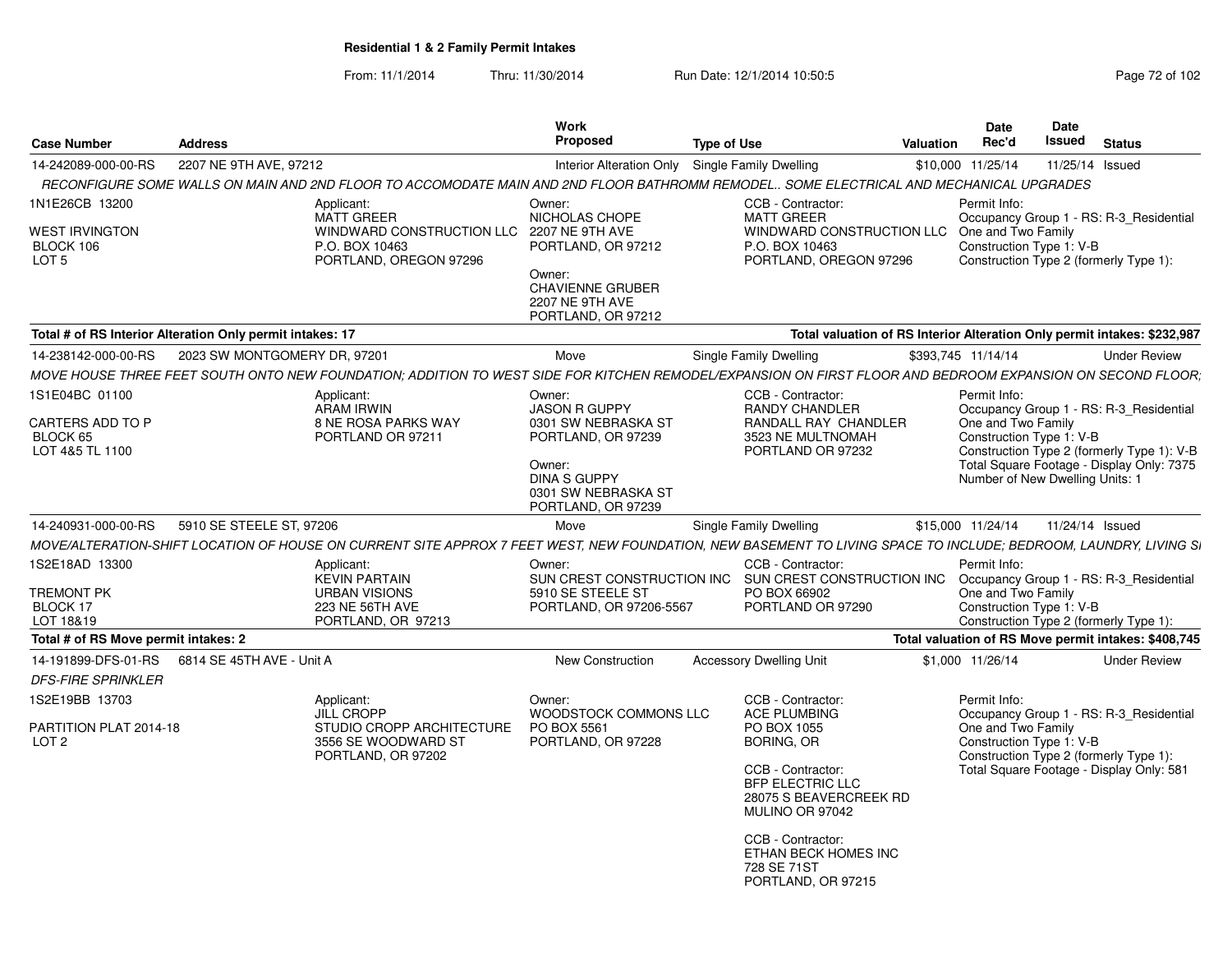From: 11/1/2014Thru: 11/30/2014 Run Date: 12/1/2014 10:50:5

| Page 73 of 102 |  |  |  |  |
|----------------|--|--|--|--|
|----------------|--|--|--|--|

| <b>Case Number</b>                         | <b>Address</b>                      |                                                                                                              | Work<br><b>Proposed</b>                                                                                            | <b>Type of Use</b> |                                                                                                                    | <b>Valuation</b> | <b>Date</b><br>Rec'd                                                                              | <b>Date</b><br>Issued | <b>Status</b>                                                                                                                     |
|--------------------------------------------|-------------------------------------|--------------------------------------------------------------------------------------------------------------|--------------------------------------------------------------------------------------------------------------------|--------------------|--------------------------------------------------------------------------------------------------------------------|------------------|---------------------------------------------------------------------------------------------------|-----------------------|-----------------------------------------------------------------------------------------------------------------------------------|
|                                            |                                     |                                                                                                              |                                                                                                                    |                    |                                                                                                                    |                  |                                                                                                   |                       |                                                                                                                                   |
| 14-191906-DFS-01-RS                        | 6822 SE 45TH AVE - Unit A           |                                                                                                              | New Construction                                                                                                   |                    | <b>Accessory Dwelling Unit</b>                                                                                     |                  | \$1,000 11/26/14                                                                                  |                       | <b>Under Review</b>                                                                                                               |
| <b>DFS FOR FIRE SPRINKLERS</b>             |                                     |                                                                                                              |                                                                                                                    |                    |                                                                                                                    |                  |                                                                                                   |                       |                                                                                                                                   |
| 1S2E19BB 13704                             |                                     | Applicant:<br>JILL CROPP                                                                                     | Owner:<br>WOODSTOCK COMMONS LLC                                                                                    |                    | CCB - Contractor:<br><b>ACE PLUMBING</b>                                                                           |                  | Permit Info:                                                                                      |                       | Occupancy Group 1 - RS: R-3_Residential                                                                                           |
| PARTITION PLAT 2014-18<br>LOT <sub>3</sub> |                                     | STUDIO CROPP ARCHITECTURE<br>3556 SE WOODWARD ST<br>PORTLAND, OR 97202                                       | PO BOX 5561<br>PORTLAND, OR 97228                                                                                  |                    | PO BOX 1055<br><b>BORING, OR</b>                                                                                   |                  | One and Two Family<br>Construction Type 1: V-B                                                    |                       | Construction Type 2 (formerly Type 1):                                                                                            |
|                                            |                                     |                                                                                                              |                                                                                                                    |                    | CCB - Contractor:<br><b>BFP ELECTRIC LLC</b><br>28075 S BEAVERCREEK RD<br>MULINO OR 97042                          |                  |                                                                                                   |                       | Total Square Footage - Display Only: 795                                                                                          |
|                                            |                                     |                                                                                                              |                                                                                                                    |                    | CCB - Contractor:<br>ETHAN BECK HOMES INC<br>728 SE 71ST<br>PORTLAND, OR 97215                                     |                  |                                                                                                   |                       |                                                                                                                                   |
| 14-232861-000-00-RS                        | 4450 N MICHIGAN AVE - Unit B        |                                                                                                              | New Construction                                                                                                   |                    | <b>Accessory Dwelling Unit</b>                                                                                     |                  | \$67,332 11/4/14                                                                                  |                       | <b>Under Review</b>                                                                                                               |
|                                            |                                     | NEW ACCESSORY DWELLING UNIT WITH ATTACHED GARAGE/2 STORY/FLAT LOT/COMPLEX *** WITH PERMIT 14-232819RS***     |                                                                                                                    |                    |                                                                                                                    |                  |                                                                                                   |                       |                                                                                                                                   |
| 1N1E22CA 04303                             |                                     | Applicant:<br><b>KEVIN PARTAIN</b><br><b>URBAN VISIONS</b><br>223 NE 56TH AVE<br>PORTLAND, OR 97213          | Owner:<br>EXCEPTIONAL HOMES BY ANDRE ANDREY KOSHUBA<br>INC.<br>14237 BRIDGE CT<br>LAKE OSWEGO, OR 97034-2177       |                    | CCB - Contractor:<br><b>EXCEPTIONAL HOMES BY</b><br><b>ANDREY INC</b><br>14237 BRIDGE CT.<br>LAKE OSWEGO, OR 97034 |                  | Permit Info:<br>One and Two Family<br>Construction Type 1: V-B<br>Number of New Dwelling Units: 1 |                       | Occupancy Group 1 - RS: R-3_Residential<br>Construction Type 2 (formerly Type 1): V-B<br>Total Square Footage - Display Only: 822 |
| 14-232891-000-00-RS                        | 4430 N MICHIGAN AVE - Unit B        |                                                                                                              | New Construction                                                                                                   |                    | <b>Accessory Dwelling Unit</b>                                                                                     |                  | \$67,332 11/4/14                                                                                  |                       | <b>Under Review</b>                                                                                                               |
|                                            |                                     | NEW ACCESSORY DWELLING UNIT WITH ATTACHED GARAGE/FLAT LOT/COMPLEX ***with 14-232851RS****                    |                                                                                                                    |                    |                                                                                                                    |                  |                                                                                                   |                       |                                                                                                                                   |
| 1N1E22CA 04304                             |                                     | Applicant:<br><b>KEVIN PARTAIN</b><br>URBAN VISIONS<br>223 NE 56TH AVE<br>PORTLAND, OR 97213                 | Owner:<br>EXCEPTIONAL HOMES BY ANDRE ANDREY KOSHUBA<br><b>INC</b><br>14237 BRIDGE CT<br>LAKE OSWEGO, OR 97034-2177 |                    | CCB - Contractor:<br><b>EXCEPTIONAL HOMES BY</b><br><b>ANDREY INC</b><br>14237 BRIDGE CT.<br>LAKE OSWEGO, OR 97034 |                  | Permit Info:<br>One and Two Family<br>Construction Type 1: V-B<br>Number of New Dwelling Units: 1 |                       | Occupancy Group 1 - RS: R-3_Residential<br>Construction Type 2 (formerly Type 1): V-B<br>Total Square Footage - Display Only: 822 |
| 14-233434-000-00-RS                        | 6222 N CAMPBELL AVE - Unit B, 97217 |                                                                                                              | New Construction                                                                                                   |                    | <b>Accessory Dwelling Unit</b>                                                                                     |                  | \$66,284 11/3/14                                                                                  |                       | <b>Under Review</b>                                                                                                               |
|                                            |                                     | NEW DETACHED ACCESSORY DWELLING UNIT/2 STORY/FLAT LOT/COMPLEX                                                |                                                                                                                    |                    |                                                                                                                    |                  |                                                                                                   |                       |                                                                                                                                   |
| 1N1E16DA 11000                             |                                     | Applicant:<br><b>WILLIE DEAN</b><br><b>GROUND UP DESIGN WORKS</b><br>1718 N Alberta St<br>Portland, OR 97217 | Owner:<br>STEWART L HULICK<br>PO BOX 11509<br>PORTLAND, OR 97211-0509                                              |                    | Primary Contractor:<br><b>TO BID</b>                                                                               |                  | Permit Info:<br>One and Two Family<br>Construction Type 1: V-B<br>Number of New Dwelling Units: 1 |                       | Occupancy Group 1 - RS: R-3_Residential<br>Construction Type 2 (formerly Type 1):<br>Total Square Footage - Display Only: 601     |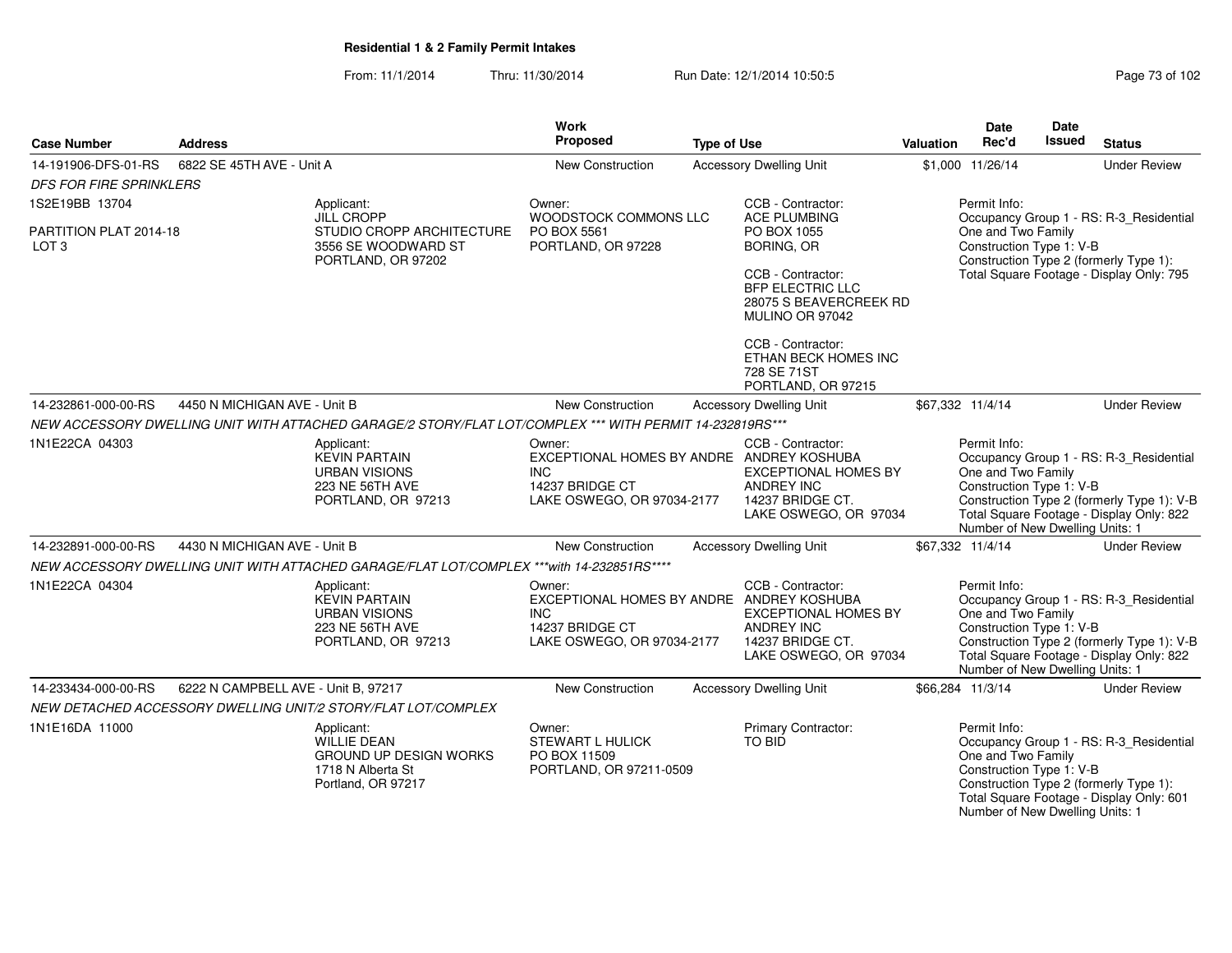From: 11/1/2014Thru: 11/30/2014 Run Date: 12/1/2014 10:50:5<br>
Page 74 of 102

|                     |                                   |                                                                                                                                                                      | Work<br><b>Proposed</b>                                                                                                                                                             |                                                                                                            |                    | Date<br>Rec'd                                                                                     | Date<br><b>Issued</b> |                                                                                                                                    |
|---------------------|-----------------------------------|----------------------------------------------------------------------------------------------------------------------------------------------------------------------|-------------------------------------------------------------------------------------------------------------------------------------------------------------------------------------|------------------------------------------------------------------------------------------------------------|--------------------|---------------------------------------------------------------------------------------------------|-----------------------|------------------------------------------------------------------------------------------------------------------------------------|
| <b>Case Number</b>  | <b>Address</b>                    |                                                                                                                                                                      |                                                                                                                                                                                     | <b>Type of Use</b>                                                                                         | <b>Valuation</b>   |                                                                                                   |                       | <b>Status</b>                                                                                                                      |
| 14-234199-000-00-RS | 5147 NE CLACKAMAS ST, 97213       |                                                                                                                                                                      | New Construction                                                                                                                                                                    | <b>Accessory Dwelling Unit</b>                                                                             | \$88,232 11/4/14   |                                                                                                   |                       | <b>Under Review</b>                                                                                                                |
| 1N2E31BA 00900      |                                   | NEW ACCESSORY DWELLING UNIT/2-STORY/NO GARAGE/FLAT LOT/COMPLEX<br>Applicant:<br><b>DAVE SPITZER</b><br>DMS ARCHITECTS, INC<br>2325 NE 19th Ave<br>PORTLAND, OR 97212 | Owner:<br>CATHERINE E HENNEKE-BUTLER<br>716 KATIES LN<br>HOOD RIVER, OR 97031                                                                                                       | Primary Contractor:<br>TO BID                                                                              |                    | Permit Info:<br>One and Two Family<br>Construction Type 1: V-B<br>Number of New Dwelling Units: 1 |                       | Occupancy Group 1 - RS: R-3_Residential<br>Construction Type 2 (formerly Type 1):<br>Total Square Footage - Display Only: 800      |
| 14-235491-000-00-RS | 8801 NE WARD ST - Unit B, 97220   |                                                                                                                                                                      | New Construction                                                                                                                                                                    | <b>Accessory Dwelling Unit</b>                                                                             | \$83,931 11/7/14   |                                                                                                   |                       | <b>Under Review</b>                                                                                                                |
|                     |                                   | NEW DETACHED ACCESSORY DWELLING UNIT/2 STORY/NO GARAGE/FLAT LOT/COMPLEX                                                                                              |                                                                                                                                                                                     |                                                                                                            |                    |                                                                                                   |                       |                                                                                                                                    |
| 1N2E21CA 07200      |                                   | Applicant:<br>JEANNETTE S KING<br>8801 NE WARD ST<br>PORTLAND, OR 97220                                                                                              | Owner:<br><b>JEANNETTE S KING</b><br>8801 NE WARD ST<br>PORTLAND, OR 97220                                                                                                          |                                                                                                            |                    | Permit Info:<br>One and Two Family<br>Construction Type 1: V-B<br>Number of New Dwelling Units: 1 |                       | Occupancy Group 1 - RS: R-3_Residential<br>Construction Type 2 (formerly Type 1):<br>Total Square Footage - Display Only: 761      |
| 14-235542-000-00-RS | 139 NE 30TH AVE, 97232            |                                                                                                                                                                      | New Construction                                                                                                                                                                    | <b>Accessory Dwelling Unit</b>                                                                             | \$88,122 11/7/14   |                                                                                                   |                       | <b>Under Review</b>                                                                                                                |
|                     |                                   | NEW DETACHED TWO STORY ADU WITH BASEMENT IN REAR YARD/FLAT LOT LOT/COMPLEX                                                                                           |                                                                                                                                                                                     |                                                                                                            |                    |                                                                                                   |                       |                                                                                                                                    |
| 1N1E36CA 15500      |                                   | Applicant:<br><b>Brint Riggs</b><br>5835 N Omaha<br>Portland, OR 97217                                                                                               | Owner:<br>SIMON J COOPER<br>1245 CHANDLER RD 2946 NE<br><b>DAVIS ST</b><br>PORTLAND, OR 97232-3237<br>Owner:<br><b>MARY A COOPER</b><br>1245 CHANDLER RD 2946 NE<br><b>DAVIS ST</b> | <b>Primary Contractor:</b><br><b>TO BID</b>                                                                |                    | Permit Info:<br>One and Two Family<br>Construction Type 1: V-B<br>Number of New Dwelling Units: 1 |                       | Occupancy Group 1 - RS: R-3 Residential<br>Construction Type 2 (formerly Type 1):<br>Total Square Footage - Display Only: 799      |
|                     |                                   |                                                                                                                                                                      | PORTLAND, OR 97232-3237                                                                                                                                                             |                                                                                                            |                    |                                                                                                   |                       |                                                                                                                                    |
| 14-238595-000-00-RS | 3838 NE 28TH AVE                  |                                                                                                                                                                      | New Construction                                                                                                                                                                    | <b>Accessory Dwelling Unit</b>                                                                             | \$141,457 11/17/14 |                                                                                                   |                       | <b>Under Review</b>                                                                                                                |
|                     |                                   | NEW DETACHED ACCESSORY DWELLING UNIT/2 STORY/ATTACHED GARAGE/FLAT LOT/COMPLEX                                                                                        |                                                                                                                                                                                     |                                                                                                            |                    |                                                                                                   |                       |                                                                                                                                    |
| 1N1E24CC 02801      |                                   | Applicant:<br>MIKE COYLE<br><b>FASTER PERMITS</b><br>14334 NW EAGLERIDGE LANE<br>PORTLAND, OR 97229                                                                  | Owner:<br><b>CRAIG H ERICSON</b><br>2817 NE HAMBLET ST<br>PORTLAND, OR 97212                                                                                                        | CCB - Contractor:<br><b>JEREMY OSTERHOLM</b><br>OSTERCRAFT HOMES INC<br>PO BOX 66259<br>PORTLAND, OR 97290 |                    | Permit Info:<br>One and Two Family<br>Construction Type 1: V-B<br>Number of New Dwelling Units: 1 |                       | Occupancy Group 1 - RS: R-3_Residential<br>Construction Type 2 (formerly Type 1): V-B<br>Total Square Footage - Display Only: 1602 |
| 14-239126-000-00-RS | 1740 NE HOLMAN ST - Unit B, 97211 |                                                                                                                                                                      | New Construction                                                                                                                                                                    | <b>Accessory Dwelling Unit</b>                                                                             |                    | \$44,667 11/18/14                                                                                 |                       | <b>Under Review</b>                                                                                                                |
|                     |                                   | NEW ACCESSORY DWELLING UNIT/2-STORY/NO GARAGE/FLAT LOT/COMPLEX                                                                                                       |                                                                                                                                                                                     |                                                                                                            |                    |                                                                                                   |                       |                                                                                                                                    |
| 1N1E14DB 11700      |                                   | Applicant:<br><b>WILLIE DEAN</b><br><b>GROUND UP DESIGN WORKS</b><br>1718 N Alberta St<br>Portland, OR 97217                                                         | Owner:<br><b>AMY HOFER</b><br>1740 NE HOLMAN ST<br>PORTLAND, OR 97211                                                                                                               | Primary Contractor:<br><b>TO BID</b>                                                                       |                    | Permit Info:<br>One and Two Family<br>Construction Type 1: V-B<br>Number of New Dwelling Units: 1 |                       | Occupancy Group 1 - RS: R-3_Residential<br>Construction Type 2 (formerly Type 1):<br>Total Square Footage - Display Only: 405      |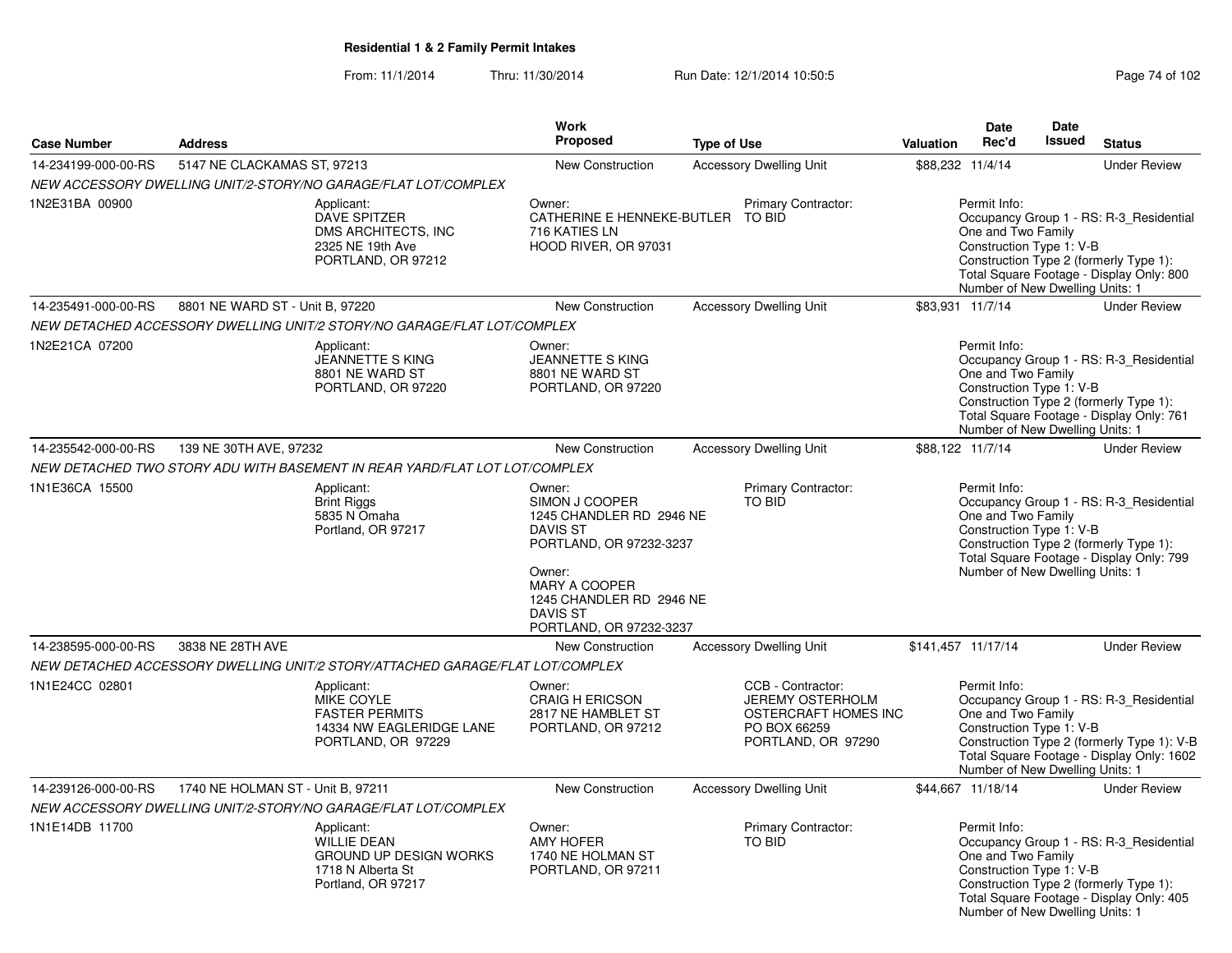From: 11/1/2014Thru: 11/30/2014 Run Date: 12/1/2014 10:50:5<br>
Page 75 of 102

|                                                   |                                   |                                                                                                                | Work                                                                                                                                                            |                                                                                                     |                                                                                                                       |                           | <b>Date</b>                                                                                                                                     | <b>Date</b>   |                                                                                                                                   |
|---------------------------------------------------|-----------------------------------|----------------------------------------------------------------------------------------------------------------|-----------------------------------------------------------------------------------------------------------------------------------------------------------------|-----------------------------------------------------------------------------------------------------|-----------------------------------------------------------------------------------------------------------------------|---------------------------|-------------------------------------------------------------------------------------------------------------------------------------------------|---------------|-----------------------------------------------------------------------------------------------------------------------------------|
| <b>Case Number</b>                                | <b>Address</b>                    |                                                                                                                | <b>Proposed</b>                                                                                                                                                 | <b>Type of Use</b>                                                                                  |                                                                                                                       | <b>Valuation</b>          | Rec'd                                                                                                                                           | <b>Issued</b> | <b>Status</b>                                                                                                                     |
| 14-240081-000-00-RS                               | 7790 SE HAROLD ST - Unit B, 97206 |                                                                                                                | <b>New Construction</b>                                                                                                                                         |                                                                                                     | <b>Accessory Dwelling Unit</b>                                                                                        |                           | \$36,665 11/19/14                                                                                                                               |               | <b>Under Review</b>                                                                                                               |
|                                                   |                                   | NEW DETACHED ACCESSORY DWELLING UNIT ABOVE ONE CAR GARAGE/2 STORY/SIMPLE ***WITH 14-240073RS***                |                                                                                                                                                                 |                                                                                                     |                                                                                                                       |                           |                                                                                                                                                 |               |                                                                                                                                   |
| 1S2E17DA 20500                                    |                                   | Applicant:<br><b>MIKE COYLE</b><br><b>FASTER PERMITS</b><br>14334 NW EAGLERIDGE LANE<br>PORTLAND, OR 97229     | Owner:<br><b>BRIAN MCMILLEN LLC</b><br><b>15151 SE FRYE ST</b><br>HAPPY VALLEY, OR 97086-2841                                                                   |                                                                                                     | CCB - Contractor:<br><b>BRIAN MCMILLEN LLC</b><br><b>15151 SE FRYE</b><br>HAPPY VALLEY, OR 97086                      |                           | Permit Info:<br>One and Two Family<br>Construction Type 1: V-B<br>Number of New Dwelling Units: 1                                               |               | Occupancy Group 1 - RS: R-3_Residential<br>Construction Type 2 (formerly Type 1): V-B<br>Total Square Footage - Display Only: 480 |
| 14-240114-000-00-RS                               | 7810 SE HAROLD ST - Unit B, 97206 |                                                                                                                | <b>New Construction</b>                                                                                                                                         |                                                                                                     | <b>Accessory Dwelling Unit</b>                                                                                        |                           | \$36,665 11/19/14                                                                                                                               |               | <b>Under Review</b>                                                                                                               |
|                                                   |                                   | NEW 2 STORY ACCESSORY DWELLING UNIT ABOVE ONE CAR GARAGE/FLAT LOT/SIMPLE ***WITH 14-240112RS****               |                                                                                                                                                                 |                                                                                                     |                                                                                                                       |                           |                                                                                                                                                 |               |                                                                                                                                   |
| 1S2E17DA 20500                                    |                                   | Applicant:<br><b>MIKE COYLE</b><br><b>FASTER PERMITS</b><br>14334 NW EAGLERIDGE LANE<br>PORTLAND, OR 97229     | Owner:<br><b>BRIAN MCMILLEN LLC</b><br><b>15151 SE FRYE ST</b><br>HAPPY VALLEY, OR 97086-2841                                                                   |                                                                                                     | CCB - Contractor:<br><b>BRIAN MCMILLEN LLC</b><br><b>15151 SE FRYE</b><br>HAPPY VALLEY, OR 97086                      |                           | Permit Info:<br>One and Two Family<br>Construction Type 1: V-B<br>Number of New Dwelling Units: 1                                               |               | Occupancy Group 1 - RS: R-3_Residential<br>Construction Type 2 (formerly Type 1): V-B<br>Total Square Footage - Display Only: 480 |
| 14-240573-000-00-RS                               | 2725 NE 29TH AVE - Unit B, 97212  |                                                                                                                | New Construction                                                                                                                                                |                                                                                                     | <b>Accessory Dwelling Unit</b>                                                                                        |                           | \$49,631 11/20/14                                                                                                                               |               | <b>Under Review</b>                                                                                                               |
|                                                   |                                   | NEW DETACHED ACCESSORY DWELLING UNIT/ONE STORY/FLAT LOT/COMPLEX                                                |                                                                                                                                                                 |                                                                                                     |                                                                                                                       |                           |                                                                                                                                                 |               |                                                                                                                                   |
| 1N1E25BC 15600                                    |                                   | Applicant:<br><b>MATT MANSFIELD</b><br>CONFLUENCE DESIGN BUILD INC<br>5504 NE SKIDMORE ST<br>PORTLAND OR 97218 | Owner:<br><b>SCOTT D BAILEY</b><br>2725 NE 29TH AVE<br>PORTLAND, OR 97212-3521<br>Owner:<br><b>NANCY M ABENS</b><br>2725 NE 29TH AVE<br>PORTLAND, OR 97212-3521 |                                                                                                     | CCB - Contractor:<br><b>MATT MANSFIELD</b><br>CONFLUENCE DESIGN BUILD INC<br>5504 NE SKIDMORE ST<br>PORTLAND OR 97218 |                           | Permit Info:<br>One and Two Family<br>Construction Type 1: V-B<br>Number of New Dwelling Units: 1                                               |               | Occupancy Group 1 - RS: R-3_Residential<br>Construction Type 2 (formerly Type 1):<br>Total Square Footage - Display Only: 450     |
| 14-235223-000-00-RS                               | 637 SW ENGLEWOOD DR, 97034        |                                                                                                                | <b>New Construction</b>                                                                                                                                         |                                                                                                     | <b>Accessory Structure</b>                                                                                            |                           | \$65,249 11/7/14                                                                                                                                |               | <b>Under Review</b>                                                                                                               |
|                                                   |                                   | NEW CONSTRUCTION OF 24' x 44' POLE BUILDING WOODWORKING SHOP                                                   |                                                                                                                                                                 |                                                                                                     |                                                                                                                       |                           |                                                                                                                                                 |               |                                                                                                                                   |
| 1S1E33DD 00900<br>ENGLEWOOD RPLT<br>LOT 29 TL 900 |                                   | Applicant:<br>CASCADE BUILDING CONCEPTS<br>8019 SE ORIENT ST<br>GRESHAM, OR 97080                              |                                                                                                                                                                 | Owner:<br><b>MARK EILERS</b><br>637 ENGLEWOOD DR<br>GRESHAM, OR 97080<br>LAKE OSWEGO, OR 97034-1101 |                                                                                                                       | CASCADE BUILDING CONCEPTS | Permit Info:<br>Occupancy Group 1 - RS: U_Private<br>Garage\Utility Misc.<br>Construction Type 1: V-B<br>Construction Type 2 (formerly Type 1): |               |                                                                                                                                   |
|                                                   |                                   |                                                                                                                | Owner:<br><b>LAURISSA CHAMPION</b><br>637 ENGLEWOOD DR<br>LAKE OSWEGO, OR 97034-1101                                                                            |                                                                                                     |                                                                                                                       |                           |                                                                                                                                                 |               | Total Square Footage - Display Only: 1536                                                                                         |
| 14-239858-000-00-RS                               | 12316 SE MADISON ST, 97233        |                                                                                                                | New Construction                                                                                                                                                |                                                                                                     | <b>Accessory Structure</b>                                                                                            |                           | \$12,000 11/19/14                                                                                                                               |               | <b>Under Review</b>                                                                                                               |
| NEW 14' X 20' STORAGE SHED                        |                                   |                                                                                                                |                                                                                                                                                                 |                                                                                                     |                                                                                                                       |                           |                                                                                                                                                 |               |                                                                                                                                   |
| 1S2E02BC 04700                                    |                                   | Applicant:<br>ALDERCREST CONSTRUCTION IN( GRETCHEN E KRIEGER                                                   | Owner:                                                                                                                                                          |                                                                                                     | CCB - Contractor:<br>ALDERCREST CONSTRUCTION IN(Construction Type 1: V-B                                              |                           | Permit Info:                                                                                                                                    |               |                                                                                                                                   |
| SPECHT AC<br>LOT 22 EXC S 40'                     |                                   | 15348 SE LA MARQUITA<br>MILWAUKIE, OR 97267                                                                    | 12316 SE MADISON ST<br>PORTLAND, OR 97233                                                                                                                       |                                                                                                     | 15348 SE LA MARQUITA<br>MILWAUKIE, OR 97267                                                                           |                           |                                                                                                                                                 |               | Construction Type 2 (formerly Type 1):                                                                                            |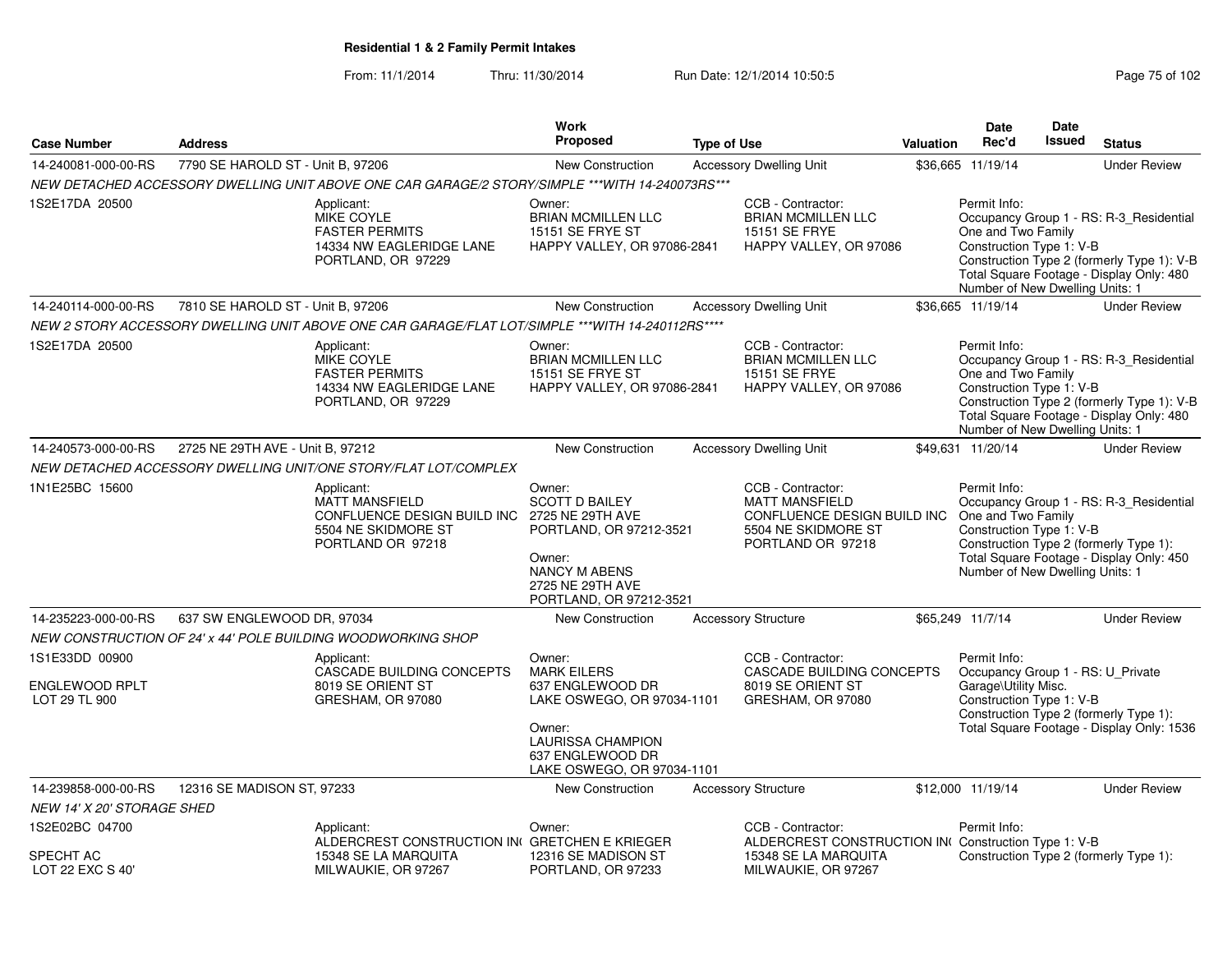From: 11/1/2014Thru: 11/30/2014 Run Date: 12/1/2014 10:50:5<br>
Page 76 of 102

|                                                                        |                                                          |                                                                                                       | Work                                                                                                                                               |                    |                                                                                                                                                                                                                                              |                  | <b>Date</b>                                                                                               | <b>Date</b>     |                                                                                                                                    |
|------------------------------------------------------------------------|----------------------------------------------------------|-------------------------------------------------------------------------------------------------------|----------------------------------------------------------------------------------------------------------------------------------------------------|--------------------|----------------------------------------------------------------------------------------------------------------------------------------------------------------------------------------------------------------------------------------------|------------------|-----------------------------------------------------------------------------------------------------------|-----------------|------------------------------------------------------------------------------------------------------------------------------------|
| <b>Case Number</b>                                                     | <b>Address</b>                                           |                                                                                                       | <b>Proposed</b>                                                                                                                                    | <b>Type of Use</b> |                                                                                                                                                                                                                                              | <b>Valuation</b> | Rec'd                                                                                                     | <b>Issued</b>   | <b>Status</b>                                                                                                                      |
| 14-233670-000-00-RS                                                    | 4626 NE 28TH AVE, 97211                                  |                                                                                                       | <b>New Construction</b>                                                                                                                            |                    | Decks, Fences, Retaining Walls                                                                                                                                                                                                               |                  | \$5.140 11/4/14                                                                                           | 11/29/14 Issued |                                                                                                                                    |
|                                                                        | CONSTRUCT NEW 11 X 22 DECK AT EAST SIDE (REAR) OF HOUSE. |                                                                                                       |                                                                                                                                                    |                    |                                                                                                                                                                                                                                              |                  |                                                                                                           |                 |                                                                                                                                    |
| 1N1E24BC 17700<br><b>ELBERTA</b><br>BLOCK 14<br>S 37 1/2' OF LOT 8     |                                                          | Applicant:<br><b>CLARKBUILT INC</b><br>5024 N MONTANA AVE<br>PORTLAND, OR 97217                       | Owner:<br><b>REGHINA WACS</b><br>48 ANDOVER DR<br>KENDALL PARK, NJ 08824                                                                           |                    | CCB - Contractor:<br><b>CLARKBUILT INC</b><br>5024 N MONTANA AVE<br>PORTLAND, OR 97217                                                                                                                                                       |                  | Permit Info:<br>Occupancy Group 1 - RS: U Decks,<br>Patios, Porches, Carports<br>Construction Type 1: V-B |                 | Construction Type 2 (formerly Type 1):<br>Total Square Footage - Display Only: 242                                                 |
| 14-238663-000-00-RS                                                    | 13933 SE ELLIS ST, 97236                                 |                                                                                                       | New Construction                                                                                                                                   | <b>Duplex</b>      |                                                                                                                                                                                                                                              |                  | \$144,918 11/17/14                                                                                        |                 | <b>Under Review</b>                                                                                                                |
|                                                                        |                                                          | UNIT A OF NEW ATTACHED DUPLEX/2 STORY/ATTACHED GARAGES/FLAT LOT/COMPLEX ***WITH 14-238678RS****       |                                                                                                                                                    |                    |                                                                                                                                                                                                                                              |                  |                                                                                                           |                 |                                                                                                                                    |
| 1S2E14AD 02900<br>LAMARGENT HTS<br>LOT 11 TL 2900                      |                                                          | Applicant:<br><b>VASILY CHEPA</b><br>V.C. CONSTRUCTION<br>13206 NE 37TH CIRCLE<br>VANCOUVER, WA 98682 | Owner:<br><b>DMITRY KERDIVARA</b><br>1616 NE 16TH WAY #203<br>GRESHAM, OR 97030-4227                                                               |                    | CCB - Contractor:<br><b>VASILY PETROVICH CHEPA</b><br>13806 NE 37TH CIR<br>VANCOUVER, WA 98682                                                                                                                                               |                  | Permit Info:<br>One and Two Family<br>Construction Type 1: V-B<br>Number of New Dwelling Units: 1         |                 | Occupancy Group 1 - RS: R-3_Residential<br>Construction Type 2 (formerly Type 1): V-B<br>Total Square Footage - Display Only: 1456 |
| 14-238678-000-00-RS                                                    | 13933 SE ELLIS ST, 97236                                 |                                                                                                       | <b>New Construction</b>                                                                                                                            | <b>Duplex</b>      |                                                                                                                                                                                                                                              |                  | \$149,960 11/17/14                                                                                        |                 | <b>Under Review</b>                                                                                                                |
|                                                                        |                                                          | UNIT B OF NEW ATTACHED DUPLEX/2 STORY/ATTACHED GARAGES/FLAT LOT/COMPLEX ***WITH 14-238663RS****       |                                                                                                                                                    |                    |                                                                                                                                                                                                                                              |                  |                                                                                                           |                 |                                                                                                                                    |
| 1S2E14AD 02900<br>LAMARGENT HTS<br>LOT 11 TL 2900                      |                                                          | Applicant:<br><b>VASILY CHEPA</b><br>V.C. CONSTRUCTION<br>13206 NE 37TH CIRCLE<br>VANCOUVER, WA 98682 | Owner:<br><b>DMITRY KERDIVARA</b><br>1616 NE 16TH WAY #203<br>GRESHAM, OR 97030-4227                                                               |                    | CCB - Contractor:<br><b>VASILY PETROVICH CHEPA</b><br>13806 NE 37TH CIR<br>VANCOUVER, WA 98682                                                                                                                                               |                  | Permit Info:<br>One and Two Family<br>Construction Type 1: V-B<br>Number of New Dwelling Units: 1         |                 | Occupancy Group 1 - RS: R-3_Residential<br>Construction Type 2 (formerly Type 1): V-B<br>Total Square Footage - Display Only: 1522 |
| 14-176412-000-00-RS                                                    | 1944 SE 51ST AVE, 97215                                  |                                                                                                       | New Construction                                                                                                                                   | Garage/Carport     |                                                                                                                                                                                                                                              |                  | \$14,018 11/21/14                                                                                         | 11/21/14 Issued |                                                                                                                                    |
|                                                                        |                                                          | NEW DETACHED GARAGE, SINGLE STORY, COMPLEX, NEW APPROACH AND DRIVEWAY                                 |                                                                                                                                                    |                    |                                                                                                                                                                                                                                              |                  |                                                                                                           |                 |                                                                                                                                    |
| 1S2E06DB 21600<br>SECOND ELECTRIC ADD<br>BLOCK 1<br>LOT 22-24 TL 21600 |                                                          | Applicant:<br><b>KEVIN PARTAIN</b><br><b>URBAN VISIONS</b><br>223 NE 56TH AVE<br>PORTLAND, OR 97213   | Owner:<br>JOHN W WALKER<br>1944 SE 51ST AVE<br>PORTLAND, OR 97215-3312<br>Owner:<br>SANDRA J WALKER<br>1944 SE 51ST AVE<br>PORTLAND, OR 97215-3312 |                    | CCB - Contractor:<br>DBA WRIGHT 1 ELECTRIC and<br>THREE PHASE ELECTRIC<br>5618 SE 135TH<br>PORTLAND OR 97236<br>CCB - Contractor:<br><b>VIC REMMERS</b><br><b>EVERETT CUSTOM HOMES INC</b><br>735 SW 158TH AVE STE 180<br>BEAVERTON OR 97008 |                  | Permit Info:<br>Occupancy Group 1 - RS: U_Private<br>Garage\Utility Misc.<br>Construction Type 1: V-B     |                 | Construction Type 2 (formerly Type 1):<br>Total Square Footage - Display Only: 330                                                 |
| 14-208474-REV-01-RS                                                    | 5000 SE 59TH AVE, 97206                                  |                                                                                                       | <b>New Construction</b>                                                                                                                            | Garage/Carport     |                                                                                                                                                                                                                                              |                  | \$11/4/14                                                                                                 |                 | 11/4/14 Issued                                                                                                                     |
|                                                                        |                                                          | REVISION TO FOUNDATION PROVIDE SPREAD FOOTING AND SEMM WALL IN LIEU OF MONOLITIHIC FOUNDATION         |                                                                                                                                                    |                    |                                                                                                                                                                                                                                              |                  |                                                                                                           |                 |                                                                                                                                    |
| 1S2E18AD 16300<br>SECTION 18 1S 2E<br>TL 16300 0.16 ACRES              |                                                          | Applicant:<br>ADAM M POND<br>5000 SE 59TH AVE<br>PORTLAND, OR 97206-4712                              | Owner:<br>ADAM M POND<br>5000 SE 59TH AVE<br>PORTLAND, OR 97206-4712                                                                               |                    |                                                                                                                                                                                                                                              |                  | Permit Info:<br>Occupancy Group 1 - RS: U_Private<br>Garage\Utility Misc.<br>Construction Type 1: V-B     |                 | Construction Type 2 (formerly Type 1):<br>Total Square Footage - Display Only: 300                                                 |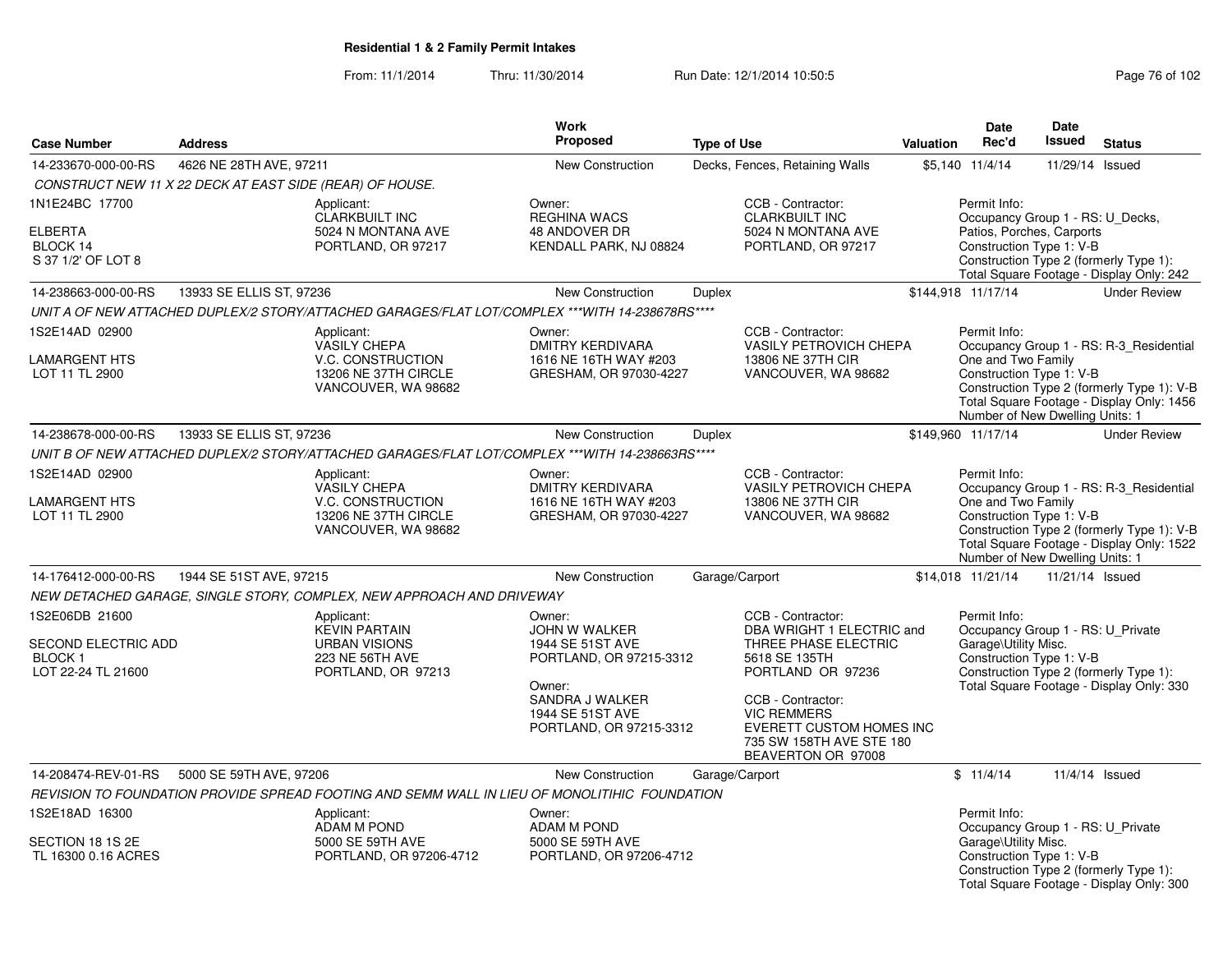From: 11/1/2014Thru: 11/30/2014 Run Date: 12/1/2014 10:50:5<br>
Page 77 of 102

| <b>Case Number</b>                                                              | <b>Address</b>              |                                                                                                                                                          | Work<br><b>Proposed</b>                                                                                                                 | <b>Type of Use</b>                                                                            | Valuation                                                                                  | Date<br>Rec'd                                     | Date<br>Issued                                   | <b>Status</b>                                                                      |  |
|---------------------------------------------------------------------------------|-----------------------------|----------------------------------------------------------------------------------------------------------------------------------------------------------|-----------------------------------------------------------------------------------------------------------------------------------------|-----------------------------------------------------------------------------------------------|--------------------------------------------------------------------------------------------|---------------------------------------------------|--------------------------------------------------|------------------------------------------------------------------------------------|--|
|                                                                                 |                             |                                                                                                                                                          |                                                                                                                                         |                                                                                               |                                                                                            |                                                   |                                                  |                                                                                    |  |
| 14-213914-DFS-01-RS                                                             | 1924 SE LEXINGTON ST, 97202 |                                                                                                                                                          | New Construction                                                                                                                        | Garage/Carport                                                                                |                                                                                            | \$4,500 11/19/14                                  |                                                  | <b>Under Review</b>                                                                |  |
| <b>DFS - TRUSSES</b>                                                            |                             |                                                                                                                                                          |                                                                                                                                         |                                                                                               |                                                                                            |                                                   |                                                  |                                                                                    |  |
| 1S1E23DA 07800                                                                  |                             | Applicant:<br><b>MAJID HABIBI</b>                                                                                                                        | Owner:<br>PORTLAND DEVELOPMENT                                                                                                          | CCB - Contractor:<br><b>GENE</b>                                                              |                                                                                            | Permit Info:<br>Occupancy Group 1 - RS: U_Private |                                                  |                                                                                    |  |
| <b>MOSELEY ADD</b><br><b>BLOCK 5</b><br><b>LOT 11</b>                           |                             | PORTLAND DEVELOPMENT<br><b>GROUP, LLC</b><br>11124 NE HALSEY ST PMB 643<br>PORTLAND, OR 97220                                                            | <b>GROUP</b><br>11124 NE HALSEY ST PMB 643<br>PORTLAND, OR 97220-2021<br>Owner:<br><b>INVESTMENTS LLC</b><br>11124 NE HALSEY ST PMB 643 | PORTLAND DEVELOPMENT<br><b>GROUP LLC</b><br>11124 NE HALSEY ST. PMB 643<br>PORTLAND, OR 97220 |                                                                                            | Garage\Utility Misc.<br>Construction Type 1: V-B  |                                                  | Construction Type 2 (formerly Type 1):<br>Total Square Footage - Display Only: 240 |  |
|                                                                                 |                             |                                                                                                                                                          | PORTLAND, OR 97220-2021                                                                                                                 |                                                                                               |                                                                                            |                                                   |                                                  |                                                                                    |  |
| 14-218469-000-00-RS                                                             | 1908 SE 54TH AVE, 97215     |                                                                                                                                                          | New Construction                                                                                                                        | Garage/Carport                                                                                |                                                                                            | \$13,594 11/12/14                                 |                                                  | 11/12/14 Issued                                                                    |  |
| NEW 16' X 20' TUFF SHED GARAGE ON EXISTING PAD                                  |                             |                                                                                                                                                          |                                                                                                                                         |                                                                                               |                                                                                            |                                                   |                                                  |                                                                                    |  |
| 1S2E06DB 11400                                                                  |                             | Applicant:<br>LUVERN V MEYER                                                                                                                             | Owner:<br><b>LUVERN V MEYER</b>                                                                                                         |                                                                                               |                                                                                            | Permit Info:<br>Occupancy Group 1 - RS: U_Private |                                                  |                                                                                    |  |
| CRYSTAL SPR PK & PLAT 2<br>N 1/2 OF LOT 8 BLOCK 2<br>S 37 1/2' OF LOT 9 BLOCK 2 |                             | 1908 SE 54TH AVE<br>PORTLAND, OR 97215-3336                                                                                                              | 1908 SE 54TH AVE<br>PORTLAND, OR 97215-3336                                                                                             |                                                                                               |                                                                                            | Garage\Utility Misc.<br>Construction Type 1: V-B  |                                                  | Construction Type 2 (formerly Type 1):                                             |  |
|                                                                                 |                             |                                                                                                                                                          | Owner:<br><b>GLORIA D MEYER</b><br>1908 SE 54TH AVE<br>PORTLAND, OR 97215-3336                                                          |                                                                                               |                                                                                            |                                                   |                                                  | Total Square Footage - Display Only: 320                                           |  |
| 14-225995-000-00-RS                                                             | 11930 SE FOSTER RD, 97266   |                                                                                                                                                          | New Construction                                                                                                                        | Garage/Carport                                                                                |                                                                                            | \$47,578 11/3/14                                  |                                                  | 11/3/14 Under Inspection                                                           |  |
| CONSTRUCT NEW 28' X 40' DETACHED GARAGE                                         |                             |                                                                                                                                                          |                                                                                                                                         |                                                                                               |                                                                                            |                                                   |                                                  |                                                                                    |  |
| 1S2E15DD 03600                                                                  |                             | Applicant:<br><b>JUSTIN NGUYEN</b>                                                                                                                       | Owner:<br>ANH L VAN                                                                                                                     |                                                                                               |                                                                                            | Permit Info:<br>Occupancy Group 1 - RS: U_Private |                                                  |                                                                                    |  |
| <b>FOSTER VILLAGE</b><br>LOT 30 EXC PT IN ST                                    |                             | 4230 SE 80TH AVE<br>PORTLAND OR 97206                                                                                                                    | 13824 SE CORA ST<br>PORTLAND, OR 97236                                                                                                  |                                                                                               | Garage\Utility Misc.<br>Construction Type 1: V-B<br>Construction Type 2 (formerly Type 1): |                                                   |                                                  |                                                                                    |  |
|                                                                                 |                             |                                                                                                                                                          |                                                                                                                                         | Owner:<br>ROY PHONG CLINTON<br>13824 SE CORA ST<br>PORTLAND, OR 97236                         |                                                                                            |                                                   | Total Square Footage - Display Only: 1120        |                                                                                    |  |
| 14-229026-000-00-RS                                                             | 7044 NE EVERETT ST, 97213   |                                                                                                                                                          | New Construction                                                                                                                        | Garage/Carport                                                                                |                                                                                            | \$24,468 11/10/14                                 |                                                  | 11/10/14 Issued                                                                    |  |
|                                                                                 |                             | NEW 576 SF DETACHED GARAGE W/464 SF ATTIC AT THE REAR OF THE OF SINGLE FAMILY HOME; Only electrical Trade permit added. M and P to be pulled separately. |                                                                                                                                         |                                                                                               |                                                                                            |                                                   |                                                  |                                                                                    |  |
| 1N2E32CA 14000                                                                  |                             | Applicant:<br>Scott Earl                                                                                                                                 | Owner:<br><b>ROBERT M VOSS</b>                                                                                                          | CCB - Contractor:<br>TUFF SHED INC                                                            |                                                                                            | Permit Info:<br>Occupancy Group 1 - RS: U_Private |                                                  |                                                                                    |  |
| <b>JONESMORE</b><br>BLOCK 26<br>LOT <sub>3</sub>                                |                             | Permit-It.com<br>PO Box 998<br>Washougal, WA 98671                                                                                                       | 7044 NE EVERETT ST                                                                                                                      | 6500 NE HALSEY ST<br>PORTLAND, OR 97213-5632<br>PORTLAND, OR 97213                            |                                                                                            |                                                   | Garage\Utility Misc.<br>Construction Type 1: V-B | Construction Type 2 (formerly Type 1):                                             |  |
|                                                                                 |                             |                                                                                                                                                          | Owner:<br>TONYA DRAYDEN<br>7044 NE EVERETT ST<br>PORTLAND, OR 97213-5632                                                                |                                                                                               |                                                                                            |                                                   |                                                  | Total Square Footage - Display Only: 576                                           |  |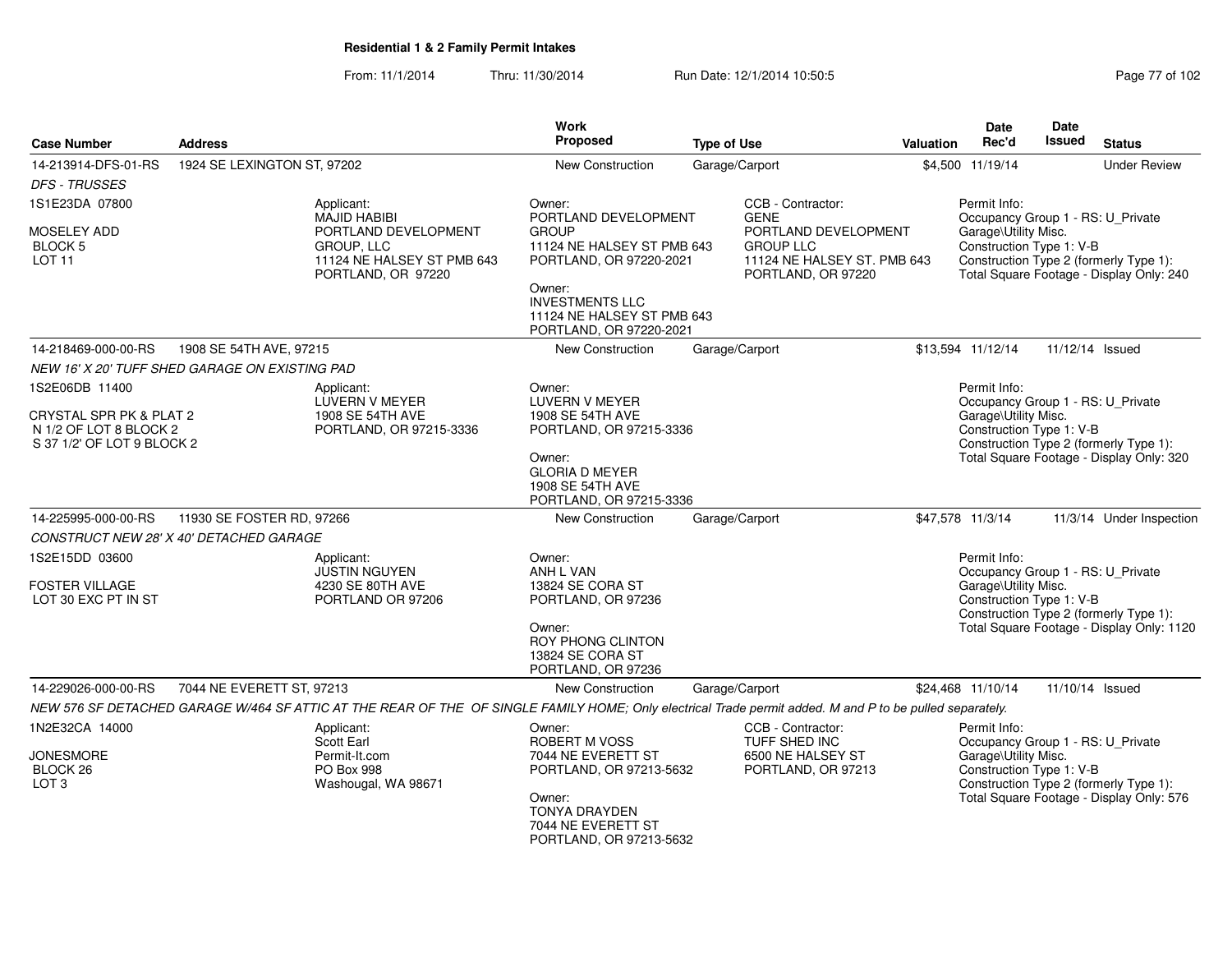From: 11/1/2014

Thru: 11/30/2014 Run Date: 12/1/2014 10:50:5<br>
Page 78 of 102

| <b>Case Number</b>                                | <b>Address</b>                                                                                                  | Work<br><b>Proposed</b>                                                                            | <b>Type of Use</b> |                                                                                               | <b>Valuation</b> | <b>Date</b><br>Rec'd                                                                                                            | Date<br><b>Issued</b> | <b>Status</b>                                                                      |
|---------------------------------------------------|-----------------------------------------------------------------------------------------------------------------|----------------------------------------------------------------------------------------------------|--------------------|-----------------------------------------------------------------------------------------------|------------------|---------------------------------------------------------------------------------------------------------------------------------|-----------------------|------------------------------------------------------------------------------------|
| 14-233234-000-00-RS                               | 3429 NE CESAR E CHAVEZ BLVD, 97212                                                                              | New Construction                                                                                   | Garage/Carport     |                                                                                               |                  | \$12,000 11/3/14                                                                                                                | 11/3/14               | Under Inspection                                                                   |
|                                                   | CONSTRUCT NEW 260 SF, FLAT ROOF, SINGLE CAR GARAGE                                                              |                                                                                                    |                    |                                                                                               |                  |                                                                                                                                 |                       |                                                                                    |
| 1N1E25AA 04400                                    | Applicant:<br><b>KEVIN FISCHER</b>                                                                              | Owner:<br>ELIZABETH A ANDERSON                                                                     |                    | CCB - Contractor:<br>YORCK MICHAEL FRANKEN                                                    |                  | Permit Info:<br>Occupancy Group 1 - RS: U Private                                                                               |                       |                                                                                    |
| <b>BEAUMONT</b><br>BLOCK 43<br>LOT <sub>15</sub>  | <b>ALICE DESIGN</b><br>4803 NE 32ND AVENUE<br>PORTLAND OR 97211                                                 | 3429 NE CESAR E CHAVEZ BLVD<br>PORTLAND, OR 97212-1907                                             |                    | 602 SE 47TH AVE<br>PORTLAND OR 972151713                                                      |                  | Garage\Utility Misc.<br>Construction Type 1: V-B                                                                                |                       | Construction Type 2 (formerly Type 1):<br>Total Square Footage - Display Only: 265 |
| 14-233319-000-00-RS                               | 9044 NE WYGANT ST, 97220                                                                                        | New Construction                                                                                   | Garage/Carport     |                                                                                               |                  | \$24,468 11/3/14                                                                                                                | 11/3/14 Issued        |                                                                                    |
|                                                   | NEW DETACHED TUFF SHED GARAGE-WITH NEW DRIVEWAY WITH ENTRY ON 91ST                                              |                                                                                                    |                    |                                                                                               |                  |                                                                                                                                 |                       |                                                                                    |
| 1N2E21BD 11300                                    | Applicant:<br>RICHARD ALBERDING                                                                                 | Owner:<br><b>LISA A GEORGE</b>                                                                     |                    | CCB - Contractor:<br>TUFF SHED INC                                                            |                  | Permit Info:<br>Occupancy Group 1 - RS: U Private                                                                               |                       |                                                                                    |
| ROSEWAY & PLAT 2<br>BLOCK 31<br>LOT 5             | PO BOX 17521<br>PORTLAND OREGON 97217                                                                           | <b>PO BOX 873</b><br>VANCOUVER, WA 98666                                                           |                    | 6500 NE HALSEY ST<br>PORTLAND, OR 97213                                                       |                  | Garage\Utility Misc.<br>Construction Type 1: V-B                                                                                |                       | Construction Type 2 (formerly Type 1):<br>Total Square Footage - Display Only: 576 |
| 14-233493-000-00-RS                               | 5230 N AMHERST ST, 97203                                                                                        | New Construction                                                                                   | Garage/Carport     |                                                                                               |                  | \$16,992 11/6/14                                                                                                                |                       | <b>Under Review</b>                                                                |
|                                                   | NEW DETACHED ONE STORY 2 CAR GARAGE/FLAT LOT/SIMPLE. With NSFR **# 14-232953**.                                 |                                                                                                    |                    |                                                                                               |                  |                                                                                                                                 |                       |                                                                                    |
| 1N1E07DD 03200                                    | Applicant:<br><b>KYM NGUYEN</b><br>CONCEPT DESIGN AND<br><b>ASSOCIATES</b><br>PO BOX 8464<br>PORTLAND, OR 97207 |                                                                                                    |                    | CCB - Contractor:<br><b>DAMIR KARIN</b><br>DK HOMES LLC<br>PO BOX 90277<br>PORTLAND, OR 97290 |                  | Permit Info:<br>Occupancy Group 1 - RS: U_Private<br>Garage\Utility Misc.<br>Construction Type 1: V-B                           |                       | Construction Type 2 (formerly Type 1):<br>Total Square Footage - Display Only: 400 |
| 14-234472-000-00-RS                               | 2726 NE 19TH AVE, 97212                                                                                         | New Construction                                                                                   | Garage/Carport     |                                                                                               |                  | \$15,000 11/5/14                                                                                                                |                       | <b>Under Review</b>                                                                |
|                                                   | NEW DETACHED GARAGE THAT SERVES BOTH PROPERTIES SEE LU14-181743. ELEC, PLUMBING TO BE PULLED SEPARATLY.         |                                                                                                    |                    |                                                                                               |                  |                                                                                                                                 |                       |                                                                                    |
| 1N1E26AD 07200                                    | Applicant:<br><b>DAVE DIMOFF</b>                                                                                | Owner:<br><b>ERSKINE A WILLIAMS</b>                                                                |                    | CCB - Contractor:<br><b>WALKER HOME IMPROVEMENT</b>                                           |                  | Permit Info:                                                                                                                    |                       |                                                                                    |
| <b>IRVINGTON</b><br>BLOCK 32<br>LOT <sub>13</sub> | <b>DIMOFF DESIGNS</b><br>2032 NE 53RD<br>PORTLAND, OR 97213                                                     | 2726 NE 19TH AVE<br>PORTLAND, OR 97212-3318                                                        |                    | <b>INC</b><br>3014 NE 16TH AV<br>PORTLAND, OR 97212                                           |                  | Occupancy Group 1 - RS: U_Private<br>Garage\Utility Misc.<br>Construction Type 1: V-B<br>Construction Type 2 (formerly Type 1): |                       |                                                                                    |
| S 10' OF LOT 14                                   |                                                                                                                 | Owner:<br>KATHRYN M WILLIAMS<br>2726 NE 19TH AVE<br>PORTLAND, OR 97212-3318                        |                    |                                                                                               |                  | Total Square Footage - Display Only: 220                                                                                        |                       |                                                                                    |
| 14-234474-000-00-RS                               | 2738 NE 19TH AVE, 97212                                                                                         | New Construction                                                                                   | Garage/Carport     |                                                                                               |                  | \$25,633 11/5/14                                                                                                                |                       | <b>Under Review</b>                                                                |
|                                                   | NEW DETACHED GARAGE THAT SERVES BOTH PROPERTIES SEE LU14-181743. ELEC AND PLUMBING TO BE PULLED SEPARATELY.     |                                                                                                    |                    |                                                                                               |                  |                                                                                                                                 |                       |                                                                                    |
| 1N1E26AD 07100<br><b>IRVINGTON</b><br>BLOCK 32    | Applicant:<br><b>DAVE DIMOFF</b><br><b>DIMOFF DESIGNS</b><br>2032 NE 53RD                                       | Owner:<br>AARON M WINER<br>2738 NE 19TH AVE                                                        |                    | CCB - Contractor:<br><b>WALKER HOME IMPROVEMENT</b><br>INC<br>3014 NE 16TH AV                 |                  | Permit Info:<br>Occupancy Group 1 - RS: U_Private<br>Garage\Utility Misc.<br>Construction Type 1: V-B                           |                       |                                                                                    |
| N 40' OF LOT 14<br>S 10' OF LOT 15                | PORTLAND, OR 97213                                                                                              | PORTLAND, OR 97212-3318<br>Owner:<br>RACHEL E WINER<br>2738 NE 19TH AVE<br>PORTLAND, OR 97212-3318 |                    | PORTLAND, OR 97212                                                                            |                  |                                                                                                                                 |                       | Construction Type 2 (formerly Type 1):<br>Total Square Footage - Display Only: 441 |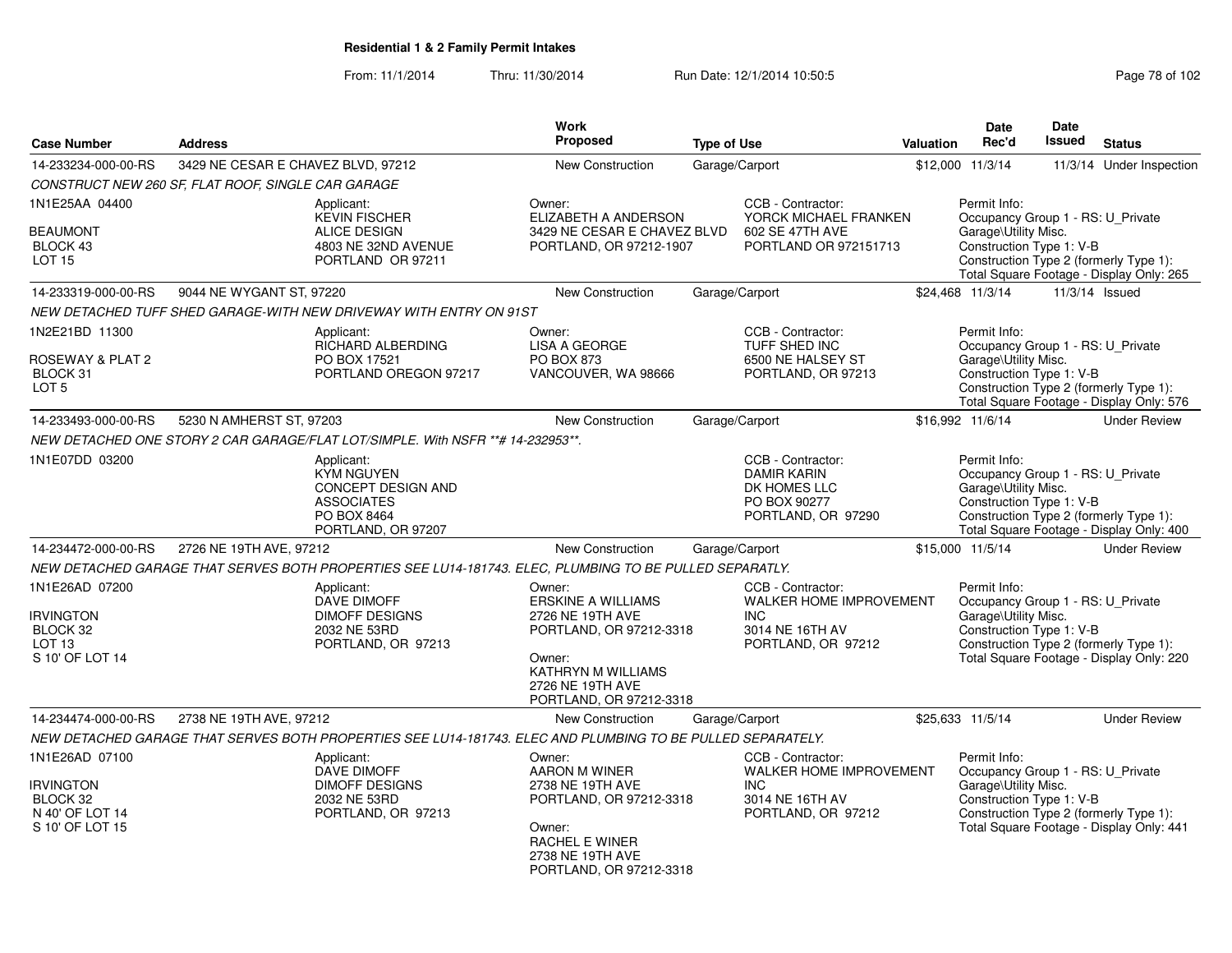From: 11/1/2014Thru: 11/30/2014 Run Date: 12/1/2014 10:50:5<br>
Page 79 of 102

|                                                                                 |                                                        |                                                                                                              | Work                                                                                                                                                                 |                                                                                                                       |           | Date                                                                                                                                 | <b>Date</b>                                                        |                                                                                    |
|---------------------------------------------------------------------------------|--------------------------------------------------------|--------------------------------------------------------------------------------------------------------------|----------------------------------------------------------------------------------------------------------------------------------------------------------------------|-----------------------------------------------------------------------------------------------------------------------|-----------|--------------------------------------------------------------------------------------------------------------------------------------|--------------------------------------------------------------------|------------------------------------------------------------------------------------|
| <b>Case Number</b>                                                              | <b>Address</b>                                         |                                                                                                              | <b>Proposed</b>                                                                                                                                                      | <b>Type of Use</b>                                                                                                    | Valuation | Rec'd                                                                                                                                | <b>Issued</b>                                                      | <b>Status</b>                                                                      |
| 14-237220-000-00-RS                                                             | 1604 N DEKUM ST, 97217                                 |                                                                                                              | <b>New Construction</b>                                                                                                                                              | Garage/Carport                                                                                                        |           | \$10,195 11/14/14                                                                                                                    |                                                                    | <b>Under Review</b>                                                                |
|                                                                                 |                                                        | NEW DETACHED ONE STORY ONE CAR GARAGE**WITH NSFR 14-237213-RS**                                              |                                                                                                                                                                      |                                                                                                                       |           |                                                                                                                                      |                                                                    |                                                                                    |
| 1N1E16AD 20200                                                                  |                                                        | Applicant:<br><b>TODD LASHER</b>                                                                             | Owner:<br><b>CREO PROEPRTIES LLC</b>                                                                                                                                 | CCB - Contractor:<br>DREAM MAKERS CONSTRUCTION Occupancy Group 1 - RS: U_Private                                      |           | Permit Info:                                                                                                                         |                                                                    |                                                                                    |
| <b>WILBURTON</b><br><b>BLOCK 2</b><br>E 1/2 OF LOT 1                            |                                                        | <b>LASHER DESIGN</b><br>5632 N ATLANTIC AVE<br>PORTLAND, OR 97217                                            | PO BOX 20275<br>PORTLAND, OR 97294-0275                                                                                                                              | 8707 NE FREMONT<br>PORTLAND, OR 97220                                                                                 |           | Garage\Utility Misc.<br>Construction Type 1: V-B                                                                                     |                                                                    | Construction Type 2 (formerly Type 1):<br>Total Square Footage - Display Only: 240 |
| 14-238045-000-00-RS                                                             | 3122 NE OREGON ST, 97232                               |                                                                                                              | New Construction                                                                                                                                                     | Garage/Carport                                                                                                        |           | \$16,000 11/14/14                                                                                                                    |                                                                    | 11/14/14 Under Inspection                                                          |
| <b>NEW DETACHED 1 CAR GARAGE</b>                                                |                                                        |                                                                                                              |                                                                                                                                                                      |                                                                                                                       |           |                                                                                                                                      |                                                                    |                                                                                    |
| 1N1E36BD 02600                                                                  |                                                        | Applicant:<br>TASOS CONSTRUCTION LLC                                                                         | Owner:<br>PAUL T GRIBBON                                                                                                                                             | CCB - Contractor:<br>TASOS CONSTRUCTION LLC                                                                           |           | Permit Info:<br>Occupancy Group 1 - RS: U_Private                                                                                    |                                                                    |                                                                                    |
| LAURELHURST<br>BLOCK 18<br>INC STRIP N OF & ADJ LOT 3                           |                                                        | 112 SE 57TH AVE<br>PORTLAND, OR 97215                                                                        | 3122 NE OREGON ST<br>PORTLAND, OR 97232-2511                                                                                                                         | 112 SE 57TH AVE<br>PORTLAND, OR 97215                                                                                 |           | Garage\Utility Misc.                                                                                                                 | Construction Type 1: V-B<br>Construction Type 2 (formerly Type 1): |                                                                                    |
|                                                                                 |                                                        |                                                                                                              | Owner:<br><b>VIRGINIA D GRIBBON</b><br>3122 NE OREGON ST<br>PORTLAND, OR 97232-2511                                                                                  |                                                                                                                       |           | Total Square Footage - Display Only: 216                                                                                             |                                                                    |                                                                                    |
| 14-239103-000-00-RS                                                             | 3736 SE HENRY ST, 97202                                |                                                                                                              | New Construction                                                                                                                                                     | Garage/Carport                                                                                                        |           | \$50,182 11/24/14                                                                                                                    | 11/24/14 Issued                                                    |                                                                                    |
|                                                                                 |                                                        | CONSTRUCT NEW 2 STORY DETACHED GARAGE; SECOND FL TO BE USED AS A STORAGE                                     |                                                                                                                                                                      |                                                                                                                       |           |                                                                                                                                      |                                                                    |                                                                                    |
| 1S1E13DD 15500                                                                  |                                                        | Applicant:<br>SNOW CONSTRUCTION LLC                                                                          | Owner:<br><b>KAREN J SNOW</b>                                                                                                                                        | CCB - Contractor:<br>SNOW CONSTRUCTION LLC                                                                            |           | Permit Info:                                                                                                                         |                                                                    | Occupancy Group 1 - RS: R-3_Residential                                            |
| <b>COLLEGE VIEW</b><br>BLOCK <sub>2</sub><br>LOT <sub>4</sub><br>W 16' OF LOT 5 |                                                        | 3736 SE HENRY ST<br>PORTLAND, OR 97202                                                                       | 3736 SE HENRY ST<br>PORTLAND, OR 97202-7667                                                                                                                          | 3736 SE HENRY ST<br>PORTLAND, OR 97202                                                                                |           | One and Two Family<br>Construction Type 1: V-B<br>Construction Type 2 (formerly Type 1):<br>Total Square Footage - Display Only: 455 |                                                                    |                                                                                    |
| 14-239293-000-00-RS                                                             | 5540 SW NEVADA CT, 97219                               |                                                                                                              | New Construction                                                                                                                                                     | Garage/Carport                                                                                                        |           | \$11,215 11/18/14                                                                                                                    |                                                                    | <b>Under Review</b>                                                                |
|                                                                                 | NEW DETACHED GARAGE/ONE STORY *** WITH 14-239278RS *** |                                                                                                              |                                                                                                                                                                      |                                                                                                                       |           |                                                                                                                                      |                                                                    |                                                                                    |
|                                                                                 |                                                        |                                                                                                              |                                                                                                                                                                      |                                                                                                                       |           | Permit Info:                                                                                                                         |                                                                    |                                                                                    |
| 1S1E19BA 13600                                                                  |                                                        | Applicant:<br><b>ROB HUMPHREY</b><br><b>FASTER PERMITS</b><br>14334 NW EAGLERIDGE LANE<br>PORTLAND, OR 97229 | Owner:<br>STEPHEN H SALTZMAN<br>7750 SW BROADMOOR TER<br>PORTLAND, OR 97225-2115<br>Owner:<br>REBECCA G SALTZMAN<br>7750 SW BROADMOOR TER<br>PORTLAND, OR 97225-2115 | CCB - Contractor:<br><b>VIC REMMERS</b><br>EVERETT CUSTOM HOMES INC<br>735 SW 158TH AVE STE 180<br>BEAVERTON OR 97008 |           | Occupancy Group 1 - RS: U_Private<br>Garage\Utility Misc.<br>Construction Type 1: V-B                                                |                                                                    | Construction Type 2 (formerly Type 1):<br>Total Square Footage - Display Only: 264 |
| 14-241194-000-00-RS                                                             | 7118 SE RAMONA ST, 97206                               |                                                                                                              | <b>New Construction</b>                                                                                                                                              | Garage/Carport                                                                                                        |           | \$10,195 11/21/14                                                                                                                    |                                                                    | <b>Under Review</b>                                                                |
|                                                                                 |                                                        | NEW ONE STORY ONE CAR DETACHED GARAGE ***WITH 14-241175RS****                                                |                                                                                                                                                                      |                                                                                                                       |           |                                                                                                                                      |                                                                    |                                                                                    |
| 1S2E17CA 16000                                                                  |                                                        | Applicant:                                                                                                   | Owner:                                                                                                                                                               | CCB - Contractor:                                                                                                     |           | Permit Info:                                                                                                                         |                                                                    |                                                                                    |
|                                                                                 |                                                        | MICHAEL MALONEY<br><b>1584 PARRISH STREET</b><br>LAKE OSWEGO OR 97034                                        | MICHAEL E MALONEY<br>4988 PARKHILL ST<br>LAKE OSWEGO, OR 97035-3320                                                                                                  | MICHAEL MALONEY<br>RIDGE POINT INC<br>1584 PARRISH ST<br>LAKE OSWEGO, OR 97034                                        |           | Occupancy Group 1 - RS: U_Private<br>Garage\Utility Misc.<br>Construction Type 1: V-B                                                |                                                                    | Construction Type 2 (formerly Type 1):<br>Total Square Footage - Display Only: 240 |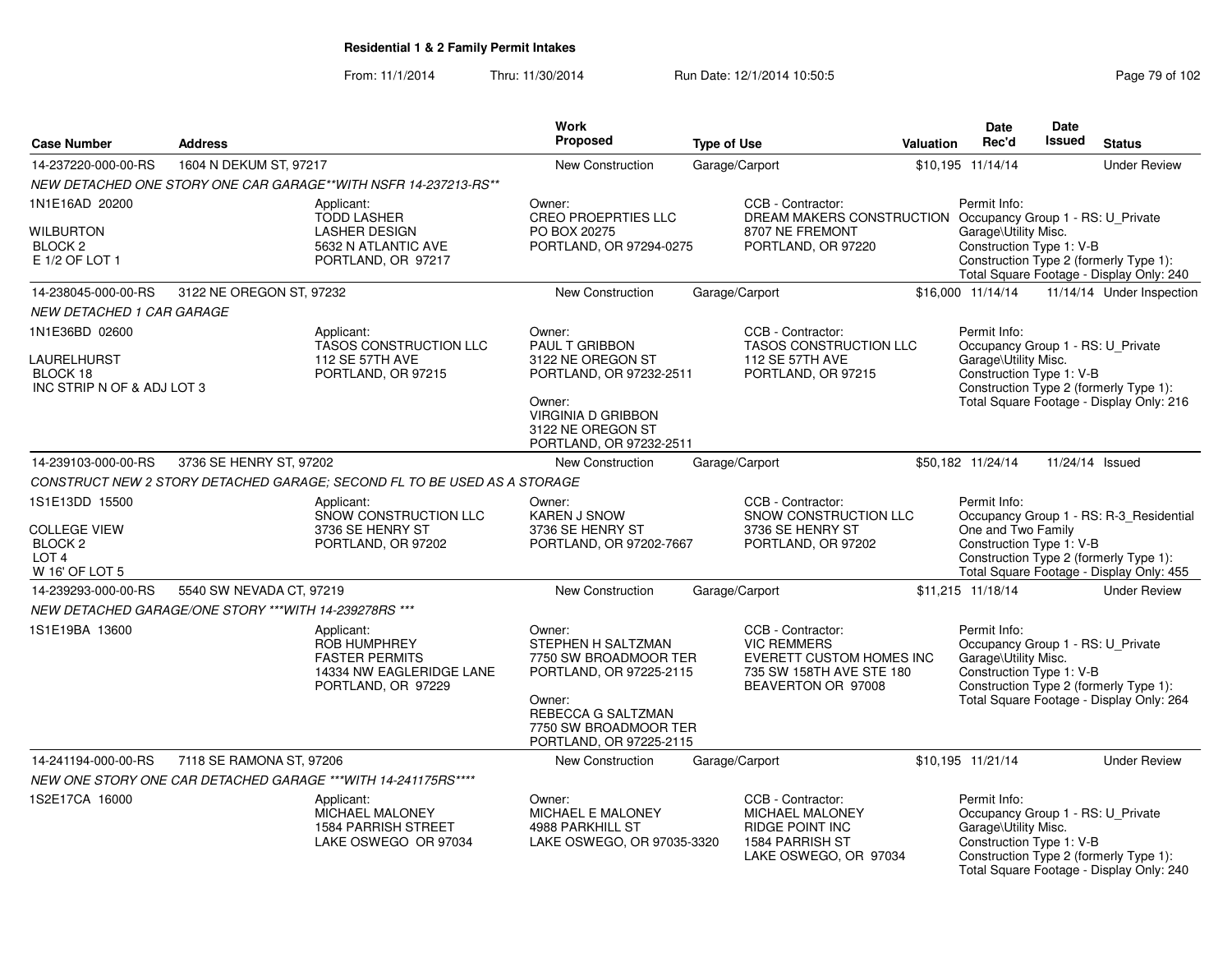From: 11/1/2014Thru: 11/30/2014 Run Date: 12/1/2014 10:50:5<br>
Page 80 of 102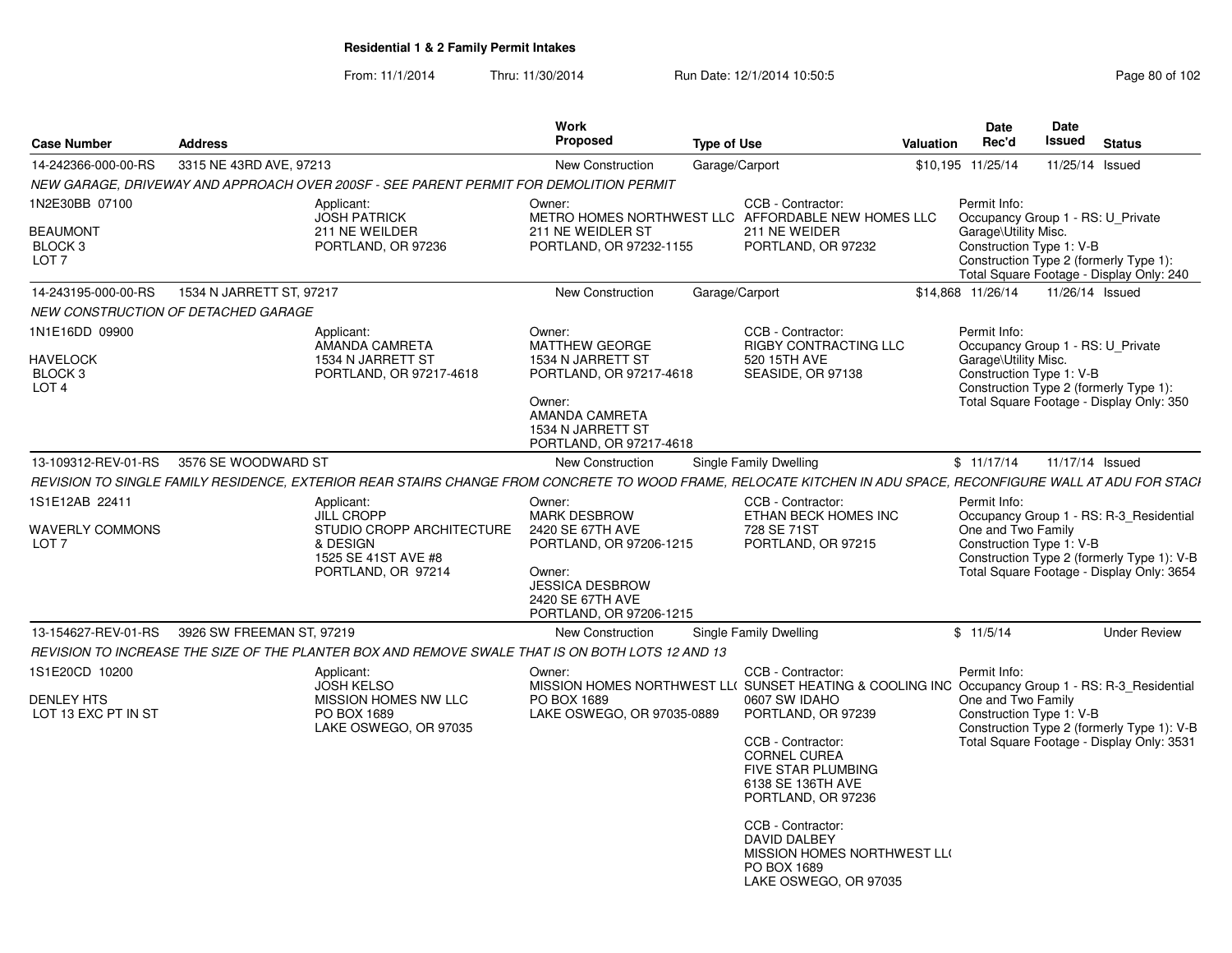From: 11/1/2014Thru: 11/30/2014 Run Date: 12/1/2014 10:50:5

| Page 81 of 102 |  |  |
|----------------|--|--|
|----------------|--|--|

| <b>Case Number</b>                                       | <b>Address</b>            |                                                                                                                  | Work<br><b>Proposed</b>                 | <b>Type of Use</b>                                                                                                                                                                                                                                                  | Valuation | <b>Date</b><br>Rec'd                                                                                                                      | <b>Date</b><br><b>Issued</b> | <b>Status</b>                                                                           |
|----------------------------------------------------------|---------------------------|------------------------------------------------------------------------------------------------------------------|-----------------------------------------|---------------------------------------------------------------------------------------------------------------------------------------------------------------------------------------------------------------------------------------------------------------------|-----------|-------------------------------------------------------------------------------------------------------------------------------------------|------------------------------|-----------------------------------------------------------------------------------------|
| 13-195308-REV-01-RS                                      | 3912 SW FREEMAN ST, 97219 |                                                                                                                  | New Construction                        | <b>Single Family Dwelling</b>                                                                                                                                                                                                                                       |           | \$11/5/14                                                                                                                                 |                              | <b>Under Review</b>                                                                     |
|                                                          |                           | REVISION TO INCREASE THE SIZE OF THE PLANTER BOX AND CHANGE LOCATION                                             |                                         |                                                                                                                                                                                                                                                                     |           |                                                                                                                                           |                              |                                                                                         |
| 1S1E20CD 10100                                           |                           | Applicant:<br><b>DAVID DALBEY</b>                                                                                | Owner:<br>MISSION HOMES NW LLC          | CCB - Contractor:<br>SUNSET HEATING & COOLING INC Occupancy Group 1 - RS: R-3_Residential                                                                                                                                                                           |           | Permit Info:                                                                                                                              |                              |                                                                                         |
| <b>DENLEY HTS</b><br><b>LOT 11</b>                       |                           | MISSION HOMES NORTHWEST LL( PO BOX 1689<br>PO BOX 1689<br>LAKE OSWEGO, OR 97035<br>LAKE OSWEGO, OR 97035         |                                         | 0607 SW IDAHO<br>PORTLAND, OR 97239<br>CCB - Contractor:<br><b>CORNEL CUREA</b><br><b>FIVE STAR PLUMBING</b><br>6138 SE 136TH AVE<br>PORTLAND, OR 97236                                                                                                             |           | One and Two Family<br>Construction Type 1: V-B<br>Construction Type 2 (formerly Type 1): V-B<br>Total Square Footage - Display Only: 3776 |                              |                                                                                         |
|                                                          |                           |                                                                                                                  |                                         | CCB - Contractor:<br><b>DAVID DALBEY</b><br>MISSION HOMES NORTHWEST LLO<br>PO BOX 1689<br>LAKE OSWEGO, OR 97035                                                                                                                                                     |           |                                                                                                                                           |                              |                                                                                         |
| 13-195319-REV-01-RS                                      | 3918 SW FREEMAN ST        |                                                                                                                  | New Construction                        | Single Family Dwelling                                                                                                                                                                                                                                              |           | \$11/5/14                                                                                                                                 |                              | <b>Under Review</b>                                                                     |
|                                                          |                           | REVISION TO INCREASE THE SIZE OF THE PLANTER BOX AND CHANGE LOCATION REMOVE SWALE THAT IS ON BOTH LOTS 12 AND 13 |                                         |                                                                                                                                                                                                                                                                     |           |                                                                                                                                           |                              |                                                                                         |
| 1S1E20CD 10101                                           |                           | Applicant:<br><b>DAVID DALBEY</b>                                                                                | Owner:<br><b>MISSION HOMES NW LLC</b>   | CCB - Contractor:<br>SUNSET HEATING & COOLING INC Occupancy Group 1 - RS: R-3_Residential                                                                                                                                                                           |           | Permit Info:                                                                                                                              |                              |                                                                                         |
| <b>DENLEY HTS</b><br>LOT <sub>12</sub>                   |                           | MISSION HOMES NORTHWEST LL( PO BOX 1689<br>PO BOX 1689<br>LAKE OSWEGO, OR 97035                                  | LAKE OSWEGO, OR 97035                   | 0607 SW IDAHO<br>PORTLAND, OR 97239<br>CCB - Contractor:<br><b>CORNEL CUREA</b><br><b>FIVE STAR PLUMBING</b><br>6138 SE 136TH AVE<br>PORTLAND, OR 97236<br>CCB - Contractor:<br>DAVID DALBEY<br>MISSION HOMES NORTHWEST LLO<br>PO BOX 1689<br>LAKE OSWEGO, OR 97035 |           | One and Two Family<br>Construction Type 1: V-B                                                                                            |                              | Construction Type 2 (formerly Type 1): V-B<br>Total Square Footage - Display Only: 3865 |
| 13-221375-REV-02-RS                                      | 12528 SE LONG ST          |                                                                                                                  | <b>New Construction</b>                 | <b>Single Family Dwelling</b>                                                                                                                                                                                                                                       |           | \$11/3/14                                                                                                                                 |                              | <b>Under Review</b>                                                                     |
|                                                          |                           |                                                                                                                  |                                         | REVISION TO MODIFY STRUCTURE TO SUPPORT REVISED TRUSS LAYOUT. ADD (2) LSL TO HEADER IN GREAT ROOM AREA AND ADD 3' x 3' FOOTING UNDER DINING ROOM AREA                                                                                                               |           |                                                                                                                                           |                              |                                                                                         |
| 1S2E14BB 03106                                           |                           | Applicant:<br>MICHAEL SAVERCHENKO                                                                                | Owner:<br>MICHAEL SAVERCHENKO           |                                                                                                                                                                                                                                                                     |           | Permit Info:                                                                                                                              |                              | Occupancy Group 1 - RS: R-3_Residential                                                 |
| <b>VICTOR ACRES</b><br>LOT 6<br>POTENTIAL ADDITIONAL TAX |                           | 9404 NE GLISAN ST<br>PORTLAND, OR 97220                                                                          | 9404 NE GLISAN ST<br>PORTLAND, OR 97220 |                                                                                                                                                                                                                                                                     |           | One and Two Family<br>Construction Type 1: V-B                                                                                            |                              | Construction Type 2 (formerly Type 1): V-B<br>Total Square Footage - Display Only: 3233 |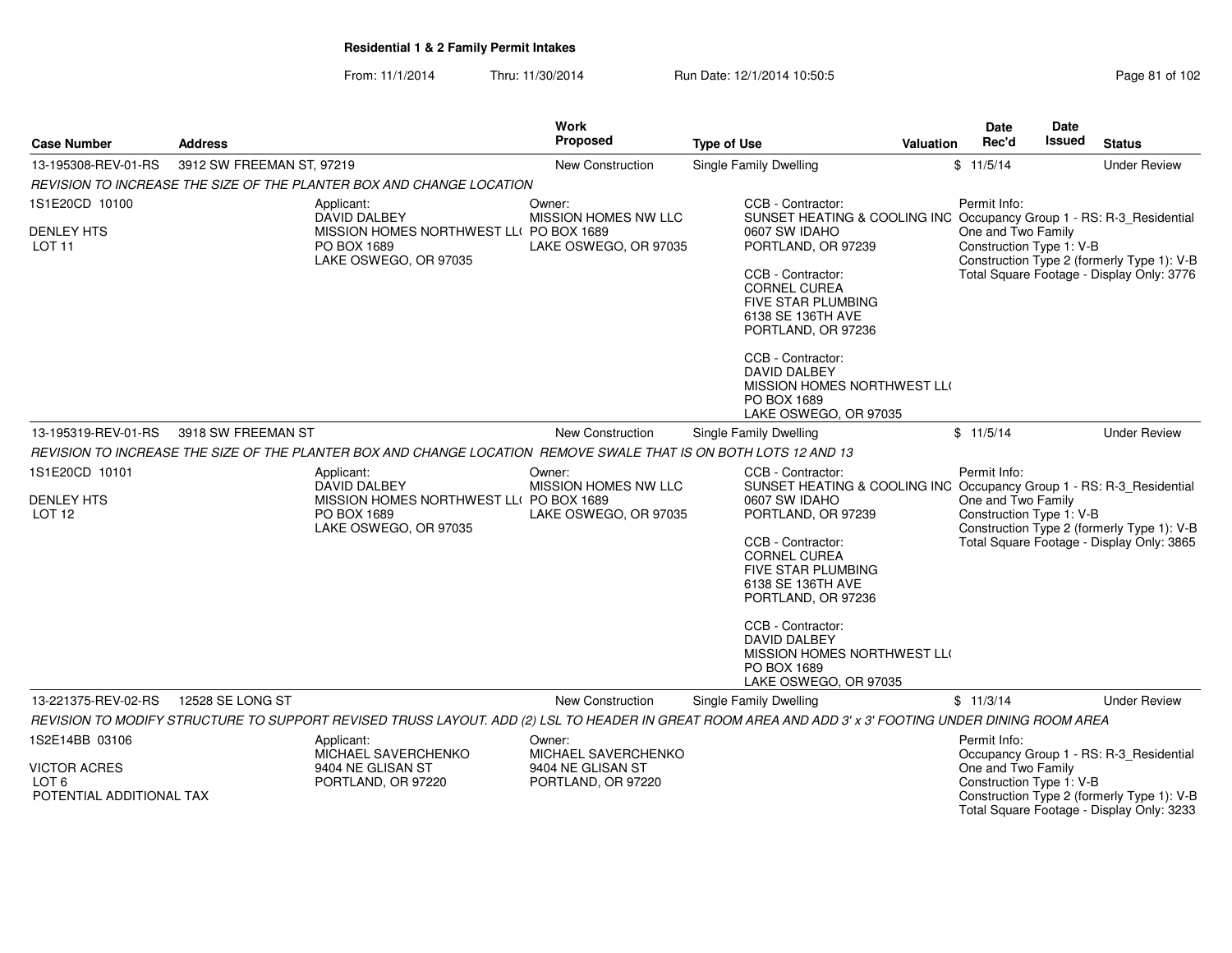From: 11/1/2014Thru: 11/30/2014 Run Date: 12/1/2014 10:50:5

| Page 82 of 102 |  |  |  |  |
|----------------|--|--|--|--|
|----------------|--|--|--|--|

|                        |                                                                                                     | <b>Work</b>                                                                                                                                                                                                                                           |                                                                                                                                                      |                                                                                                           |                                                                                                                                                                                                                                                                                                                                                                                                                                                                                                                                                                                                                                           | Date                                                                                                                                                                                                                                                                                                   | Date          |                                                                                                                                                                                                                                                                                                                                                                                                                                                                                                                                                                  |
|------------------------|-----------------------------------------------------------------------------------------------------|-------------------------------------------------------------------------------------------------------------------------------------------------------------------------------------------------------------------------------------------------------|------------------------------------------------------------------------------------------------------------------------------------------------------|-----------------------------------------------------------------------------------------------------------|-------------------------------------------------------------------------------------------------------------------------------------------------------------------------------------------------------------------------------------------------------------------------------------------------------------------------------------------------------------------------------------------------------------------------------------------------------------------------------------------------------------------------------------------------------------------------------------------------------------------------------------------|--------------------------------------------------------------------------------------------------------------------------------------------------------------------------------------------------------------------------------------------------------------------------------------------------------|---------------|------------------------------------------------------------------------------------------------------------------------------------------------------------------------------------------------------------------------------------------------------------------------------------------------------------------------------------------------------------------------------------------------------------------------------------------------------------------------------------------------------------------------------------------------------------------|
| <b>Address</b>         |                                                                                                     | <b>Proposed</b>                                                                                                                                                                                                                                       |                                                                                                                                                      |                                                                                                           |                                                                                                                                                                                                                                                                                                                                                                                                                                                                                                                                                                                                                                           | Rec'd                                                                                                                                                                                                                                                                                                  | <b>Issued</b> | <b>Status</b>                                                                                                                                                                                                                                                                                                                                                                                                                                                                                                                                                    |
| 4419 SW 47TH DR        |                                                                                                     | New Construction                                                                                                                                                                                                                                      |                                                                                                                                                      |                                                                                                           |                                                                                                                                                                                                                                                                                                                                                                                                                                                                                                                                                                                                                                           | \$11/10/14                                                                                                                                                                                                                                                                                             |               | <b>Under Review</b>                                                                                                                                                                                                                                                                                                                                                                                                                                                                                                                                              |
|                        |                                                                                                     |                                                                                                                                                                                                                                                       |                                                                                                                                                      |                                                                                                           |                                                                                                                                                                                                                                                                                                                                                                                                                                                                                                                                                                                                                                           |                                                                                                                                                                                                                                                                                                        |               |                                                                                                                                                                                                                                                                                                                                                                                                                                                                                                                                                                  |
|                        | Applicant:<br><b>SAM SCOTT</b>                                                                      | Owner:<br>MCGEHEE HOMES LLC                                                                                                                                                                                                                           |                                                                                                                                                      |                                                                                                           |                                                                                                                                                                                                                                                                                                                                                                                                                                                                                                                                                                                                                                           | Permit Info:                                                                                                                                                                                                                                                                                           |               |                                                                                                                                                                                                                                                                                                                                                                                                                                                                                                                                                                  |
| PARTITION PLAT 2009-69 |                                                                                                     | PORTLAND, OR 97298                                                                                                                                                                                                                                    |                                                                                                                                                      |                                                                                                           |                                                                                                                                                                                                                                                                                                                                                                                                                                                                                                                                                                                                                                           |                                                                                                                                                                                                                                                                                                        |               |                                                                                                                                                                                                                                                                                                                                                                                                                                                                                                                                                                  |
|                        |                                                                                                     |                                                                                                                                                                                                                                                       |                                                                                                                                                      |                                                                                                           |                                                                                                                                                                                                                                                                                                                                                                                                                                                                                                                                                                                                                                           |                                                                                                                                                                                                                                                                                                        |               |                                                                                                                                                                                                                                                                                                                                                                                                                                                                                                                                                                  |
|                        |                                                                                                     | <b>New Construction</b>                                                                                                                                                                                                                               |                                                                                                                                                      |                                                                                                           |                                                                                                                                                                                                                                                                                                                                                                                                                                                                                                                                                                                                                                           | \$11/21/14                                                                                                                                                                                                                                                                                             |               | 11/21/14 Issued                                                                                                                                                                                                                                                                                                                                                                                                                                                                                                                                                  |
|                        |                                                                                                     |                                                                                                                                                                                                                                                       |                                                                                                                                                      |                                                                                                           |                                                                                                                                                                                                                                                                                                                                                                                                                                                                                                                                                                                                                                           |                                                                                                                                                                                                                                                                                                        |               |                                                                                                                                                                                                                                                                                                                                                                                                                                                                                                                                                                  |
|                        | Applicant:                                                                                          | Owner:                                                                                                                                                                                                                                                |                                                                                                                                                      |                                                                                                           |                                                                                                                                                                                                                                                                                                                                                                                                                                                                                                                                                                                                                                           | Permit Info:                                                                                                                                                                                                                                                                                           |               |                                                                                                                                                                                                                                                                                                                                                                                                                                                                                                                                                                  |
|                        |                                                                                                     |                                                                                                                                                                                                                                                       |                                                                                                                                                      |                                                                                                           |                                                                                                                                                                                                                                                                                                                                                                                                                                                                                                                                                                                                                                           |                                                                                                                                                                                                                                                                                                        |               |                                                                                                                                                                                                                                                                                                                                                                                                                                                                                                                                                                  |
|                        | 728 SE 71ST                                                                                         | PORTLAND, OR 97214                                                                                                                                                                                                                                    |                                                                                                                                                      |                                                                                                           |                                                                                                                                                                                                                                                                                                                                                                                                                                                                                                                                                                                                                                           |                                                                                                                                                                                                                                                                                                        |               |                                                                                                                                                                                                                                                                                                                                                                                                                                                                                                                                                                  |
|                        |                                                                                                     | Owner:<br>1315 SE MADISON ST<br>PORTLAND, OR 97214                                                                                                                                                                                                    |                                                                                                                                                      |                                                                                                           |                                                                                                                                                                                                                                                                                                                                                                                                                                                                                                                                                                                                                                           |                                                                                                                                                                                                                                                                                                        |               |                                                                                                                                                                                                                                                                                                                                                                                                                                                                                                                                                                  |
|                        |                                                                                                     |                                                                                                                                                                                                                                                       |                                                                                                                                                      |                                                                                                           |                                                                                                                                                                                                                                                                                                                                                                                                                                                                                                                                                                                                                                           |                                                                                                                                                                                                                                                                                                        |               |                                                                                                                                                                                                                                                                                                                                                                                                                                                                                                                                                                  |
|                        |                                                                                                     | New Construction                                                                                                                                                                                                                                      |                                                                                                                                                      |                                                                                                           |                                                                                                                                                                                                                                                                                                                                                                                                                                                                                                                                                                                                                                           | \$11/14/14                                                                                                                                                                                                                                                                                             |               | 11/14/14 Issued                                                                                                                                                                                                                                                                                                                                                                                                                                                                                                                                                  |
|                        |                                                                                                     |                                                                                                                                                                                                                                                       |                                                                                                                                                      |                                                                                                           |                                                                                                                                                                                                                                                                                                                                                                                                                                                                                                                                                                                                                                           |                                                                                                                                                                                                                                                                                                        |               |                                                                                                                                                                                                                                                                                                                                                                                                                                                                                                                                                                  |
|                        | Applicant:<br>MIKE COYLE<br><b>FASTER PERMITS</b><br>14334 NW EAGLERIDGE LANE<br>PORTLAND, OR 97229 | Owner:<br>1697 19TH ST<br>Owner:<br><b>GROUP INC</b><br>1697 19TH ST                                                                                                                                                                                  |                                                                                                                                                      |                                                                                                           |                                                                                                                                                                                                                                                                                                                                                                                                                                                                                                                                                                                                                                           | Permit Info:                                                                                                                                                                                                                                                                                           |               |                                                                                                                                                                                                                                                                                                                                                                                                                                                                                                                                                                  |
|                        |                                                                                                     | REVISION TO CHANGE TRUSS DETAILS FROM 2 PLY TO 1 PLY<br>MCGEHEE HOMES<br>3545 SE BROOKLYN ST<br><b>ETHAN BECK</b><br><b>ETHAN BECK HOMES</b><br>PORTLAND, OR 97215<br>3515 SW CUSTER ST, 97219<br>REVISION TO STORMWATER LINE APPROVED APPEAL ON FILE | PO BOX 25571<br>REVISION TO VARIOUS STUCTURAL DETAILS. CLARIFY FLOOR JOISTS. NO EXTERIOR CHANGES.<br><b>LIANE BRAKKE-POUND</b><br>1315 SE MADISON ST | RUTHERFORD BRAKKE-POUND<br>WEST COAST DEVELOPMENT<br>WEST LINN, OR 97068-4453<br>WEST LINN, OR 97068-4453 | <b>Type of Use</b><br>Single Family Dwelling<br>CCB - Contractor:<br><b>JIM MCGEHEE</b><br>PO BOX 25571<br>Portland, Oregon 97298<br>CCB - Contractor:<br>PORTLAND, OR 97225<br>Single Family Dwelling<br>CCB - Contractor:<br><b>ACE PLUMBING</b><br>PO BOX 1055<br><b>BORING, OR</b><br>CCB - Contractor:<br><b>BFP ELECTRIC LLC</b><br>MULINO OR 97042<br>CCB - Contractor:<br>728 SE 71ST<br>PORTLAND, OR 97215<br><b>Single Family Dwelling</b><br>CCB - Contractor:<br>PORTLAND OR 97206<br>CCB - Contractor:<br>5618 SE 135TH<br>PORTLAND OR 97236<br>CCB - Contractor:<br><b>GROUP INC</b><br>1697 19TH ST<br>WEST LINN, OR 97068 | MCGEHEE CONSTRUCTION LLC<br>DREAMHOUSE ELECTRIC LLC<br>221 SW MOONRIDGE PLACE<br>28075 S BEAVERCREEK RD<br>ETHAN BECK HOMES INC<br><b>HAPPY'S EXCAVATION &amp;</b><br>PLUMBING REPAIR INC<br>7483 SE JOHNSON CREEK BLVD<br>DBA WRIGHT 1 ELECTRIC and<br>THREE PHASE ELECTRIC<br>WEST COAST DEVELOPMENT | Valuation     | Occupancy Group 1 - RS: R-3 Residential<br>One and Two Family<br>Construction Type 1: V-B<br>Construction Type 2 (formerly Type 1): V-B<br>Total Square Footage - Display Only: 4074<br>Occupancy Group 1 - RS: R-3 Residential<br>One and Two Family<br>Construction Type 1: V-B<br>Construction Type 2 (formerly Type 1): V-B<br>Total Square Footage - Display Only: 4209<br>Occupancy Group 1 - RS: R-3_Residential<br>One and Two Family<br>Construction Type 1: V-B<br>Construction Type 2 (formerly Type 1):<br>Total Square Footage - Display Only: 3265 |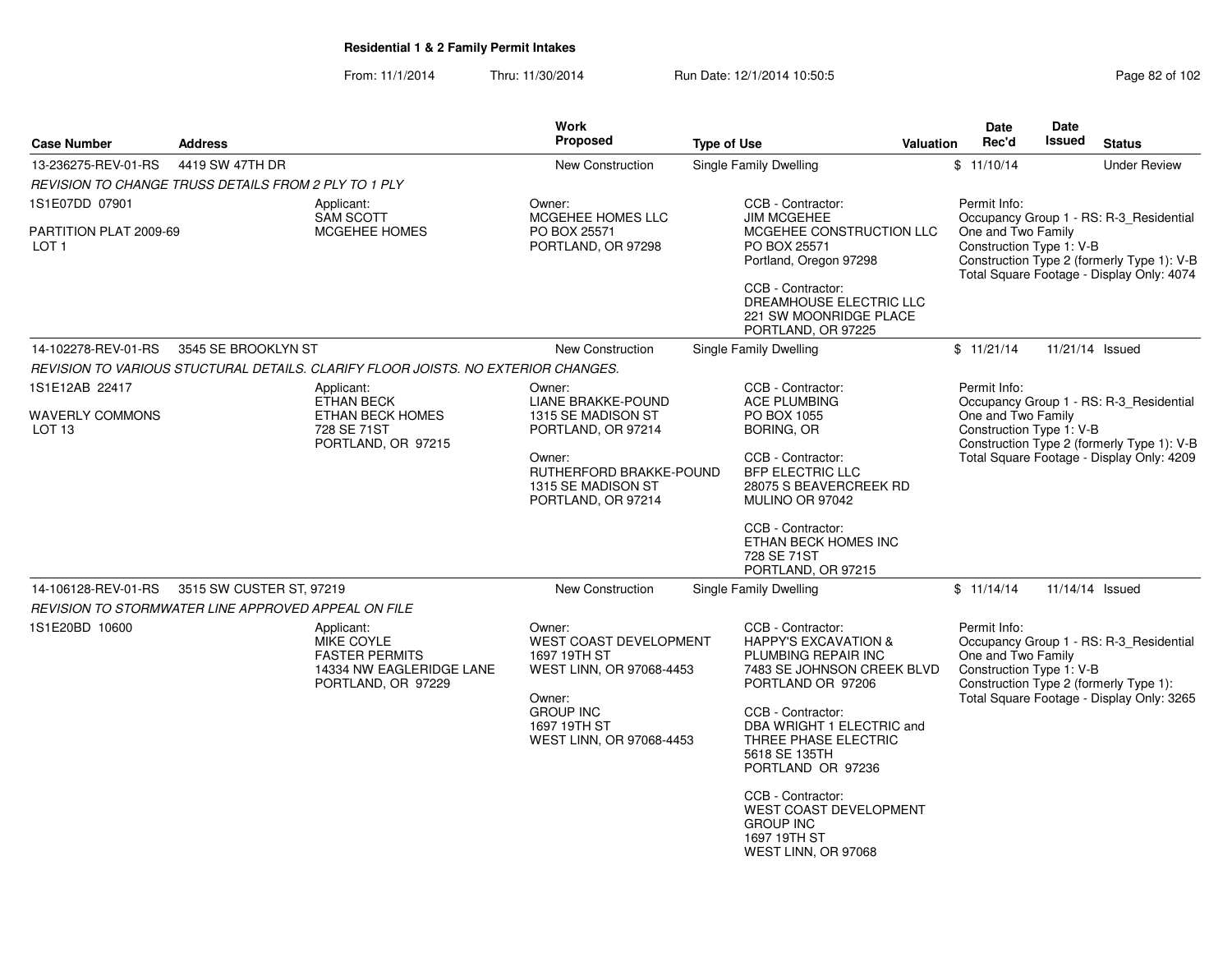From: 11/1/2014Thru: 11/30/2014 Run Date: 12/1/2014 10:50:5<br>
Page 83 of 102

|                                                                                                                                           | <b>Work</b><br>Proposed                                                                                                                                  | <b>Type of Use</b>                                                                                                                                           | Valuation                                                                                                                                                                                                                     | <b>Date</b><br>Rec'd                                                                                                                                                                                                                                                                                                                                                                                                                                                                     | Date<br><b>Issued</b>                                          | <b>Status</b>                                                                                                                                                                                                                                                                                                                                                                                                |
|-------------------------------------------------------------------------------------------------------------------------------------------|----------------------------------------------------------------------------------------------------------------------------------------------------------|--------------------------------------------------------------------------------------------------------------------------------------------------------------|-------------------------------------------------------------------------------------------------------------------------------------------------------------------------------------------------------------------------------|------------------------------------------------------------------------------------------------------------------------------------------------------------------------------------------------------------------------------------------------------------------------------------------------------------------------------------------------------------------------------------------------------------------------------------------------------------------------------------------|----------------------------------------------------------------|--------------------------------------------------------------------------------------------------------------------------------------------------------------------------------------------------------------------------------------------------------------------------------------------------------------------------------------------------------------------------------------------------------------|
|                                                                                                                                           | <b>New Construction</b>                                                                                                                                  | Single Family Dwelling                                                                                                                                       |                                                                                                                                                                                                                               |                                                                                                                                                                                                                                                                                                                                                                                                                                                                                          |                                                                |                                                                                                                                                                                                                                                                                                                                                                                                              |
|                                                                                                                                           |                                                                                                                                                          |                                                                                                                                                              |                                                                                                                                                                                                                               |                                                                                                                                                                                                                                                                                                                                                                                                                                                                                          |                                                                |                                                                                                                                                                                                                                                                                                                                                                                                              |
| 1N2E19CC 17900<br>Applicant:<br><b>ROSLYN</b><br>211 NE WEIDLER ST<br>BLOCK <sub>3</sub><br>PORTLAND, OR 97232-1155<br><b>LOT 3&amp;4</b> |                                                                                                                                                          | CCB - Contractor:<br>5618 SE 135TH<br>CCB - Contractor:<br><b>RIVER HWY</b><br>CCB - Contractor:<br>211 NE WEIDLER ST                                        |                                                                                                                                                                                                                               |                                                                                                                                                                                                                                                                                                                                                                                                                                                                                          |                                                                |                                                                                                                                                                                                                                                                                                                                                                                                              |
|                                                                                                                                           |                                                                                                                                                          |                                                                                                                                                              |                                                                                                                                                                                                                               |                                                                                                                                                                                                                                                                                                                                                                                                                                                                                          |                                                                |                                                                                                                                                                                                                                                                                                                                                                                                              |
| 4529 NE 34TH AVE, 97211<br>14-147699-REV-02-RS                                                                                            |                                                                                                                                                          |                                                                                                                                                              |                                                                                                                                                                                                                               |                                                                                                                                                                                                                                                                                                                                                                                                                                                                                          |                                                                |                                                                                                                                                                                                                                                                                                                                                                                                              |
|                                                                                                                                           |                                                                                                                                                          |                                                                                                                                                              |                                                                                                                                                                                                                               |                                                                                                                                                                                                                                                                                                                                                                                                                                                                                          |                                                                |                                                                                                                                                                                                                                                                                                                                                                                                              |
| EUGENE SOBOL<br>SKYLINE CONSTRUCTION INC.<br>5227 SE MALDEN STREET<br>PORTLAND, OR 97206                                                  | Owner:<br><b>JOEL ANDERSEN</b><br>2134 NE 19TH AVE<br>Owner:<br><b>MISTI ANDERSEN</b><br>2134 NE 19TH AVE                                                | 9015 SE FLAVEL ST<br>CCB - Contractor:<br>CCB - Contractor:<br>#445<br>HILSBORO OR 97123<br>CCB - Contractor:<br><b>NEC ELECTRIC INC</b><br>1508 NE 194TH ST |                                                                                                                                                                                                                               |                                                                                                                                                                                                                                                                                                                                                                                                                                                                                          |                                                                |                                                                                                                                                                                                                                                                                                                                                                                                              |
|                                                                                                                                           | <b>Address</b><br>3646 NE 44TH AVE, 97213<br>VALUE ADDED REVISION-ADD BASEMENT DOORS AND ADDITIONAL DECK AREA<br>METRO HOMES NORTHWEST LLC<br>Applicant: | Owner:<br>211 NE WEIDLER ST<br>New Construction                                                                                                              | PORTLAND, OR 97232-1155<br>Single Family Dwelling<br>REVISION TO CLEARLY SHOW EXISTING VS NEW FOUNDATION TO ELIMINATE NEED FOR SPECIAL INSPECTIONS<br>CCB - Contractor:<br>PORTLAND, OR 97212-4613<br>PORTLAND, OR 97212-4613 | METRO HOMES NORTHWEST LLC DBA WRIGHT 1 ELECTRIC and<br>THREE PHASE ELECTRIC<br>PORTLAND OR 97236<br>DEVELOPMENT NORTHWEST<br><b>INC/dba Wolcott Plumbing</b><br>1075 W HISTORIC COLUMBIA<br>TROUTDALE OR 97060<br>METRO HOMES NORTHWEST LLC<br>PORTLAND, OR 97232<br><b>GARYS VACUFLO INC</b><br>PORTLAND, OR 97266-5583<br>SKYLINE CONSTRUCTION INC<br>1481 NE EVENING STAR DR<br>HILLSBORO OR 97124<br>MAX PLUMBING SERVICE LLC<br>2900 SW CORNELIUS PASS ROAD<br>RIDGEFIELD, WA 98642 | \$3,412 11/21/14<br>Permit Info:<br>\$11/24/14<br>Permit Info: | 11/21/14 Issued<br>Occupancy Group 1 - RS: U_Decks,<br>Patios, Porches, Carports<br>Construction Type 1: V-B<br>Construction Type 2 (formerly Type 1): V-B<br>Total Square Footage - Display Only: 157<br>11/24/14 Final<br>Occupancy Group 1 - RS: R-3 Residential<br>One and Two Family<br>Construction Type 1: V-B<br>Construction Type 2 (formerly Type 1):<br>Total Square Footage - Display Only: 2853 |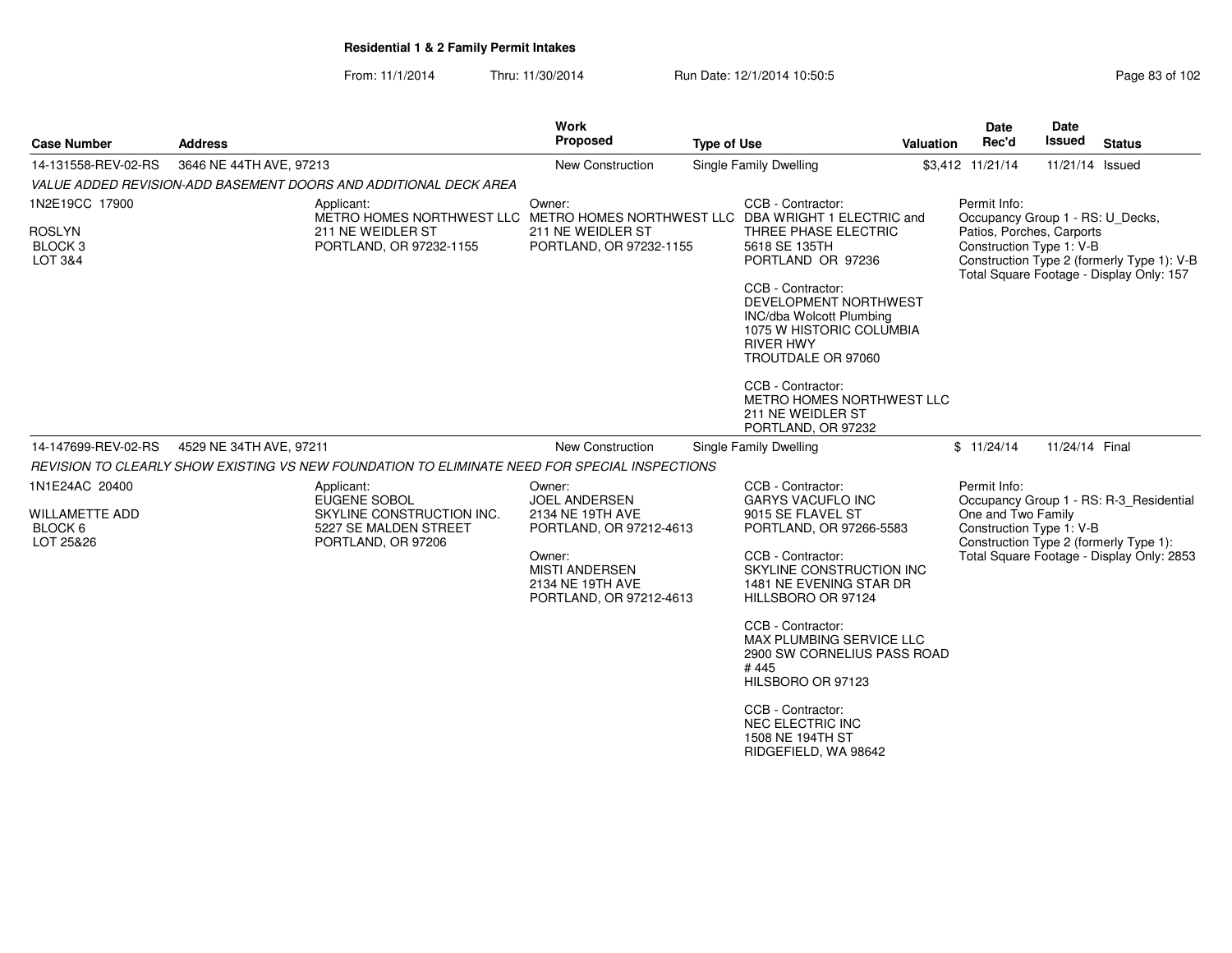From: 11/1/2014Thru: 11/30/2014 Run Date: 12/1/2014 10:50:5<br>
Page 84 of 102

|                                                                                       |                                                                                                 |                                                                                                 | Work<br><b>Proposed</b>                                                                                                                                                                              |                                                                                                                                                                                                                                                                                                                                  |           | Date<br>Rec'd                                                  | <b>Date</b><br><b>Issued</b> |                                                                                                                                    |
|---------------------------------------------------------------------------------------|-------------------------------------------------------------------------------------------------|-------------------------------------------------------------------------------------------------|------------------------------------------------------------------------------------------------------------------------------------------------------------------------------------------------------|----------------------------------------------------------------------------------------------------------------------------------------------------------------------------------------------------------------------------------------------------------------------------------------------------------------------------------|-----------|----------------------------------------------------------------|------------------------------|------------------------------------------------------------------------------------------------------------------------------------|
| <b>Case Number</b>                                                                    | <b>Address</b>                                                                                  |                                                                                                 |                                                                                                                                                                                                      | <b>Type of Use</b>                                                                                                                                                                                                                                                                                                               | Valuation |                                                                |                              | <b>Status</b>                                                                                                                      |
| 14-150991-REV-01-RS                                                                   | 8333 SW 7TH AVE, 97219                                                                          |                                                                                                 | <b>New Construction</b>                                                                                                                                                                              | Single Family Dwelling                                                                                                                                                                                                                                                                                                           |           | \$11/24/14                                                     | 11/24/14 Issued              |                                                                                                                                    |
|                                                                                       | REVISION TO ADD ADDITIONAL STRUCTURAL MEMBERS AT ROOF EAVES; REDUCTION OF WINDOW 20 HEADER SIZE |                                                                                                 |                                                                                                                                                                                                      |                                                                                                                                                                                                                                                                                                                                  |           |                                                                |                              |                                                                                                                                    |
| 1S1E21DD 03000<br><b>CARSON HTS</b><br>BLOCK 22<br>S 1/2 OF LOT 7<br>LOT <sub>8</sub> | Applicant:                                                                                      | <b>STUART EMMONS</b><br><b>EMMONS DESIGN</b><br>2211 SW PARK PLACE, #403<br>PORTLAND, OR 97205  | Owner:<br><b>JAMES A KRUEGER</b><br>8333 SW 7TH AVE<br>PORTLAND, OR 97219<br>Owner:<br>THERESE E KRUEGER<br>8333 SW 7TH AVE<br>PORTLAND, OR 97219                                                    | CCB - Contractor:<br><b>ERICKSON &amp; SON</b><br><b>CONSTRUCTION INC</b><br>11578 NW PARSON ROAD<br>FOREST GROVE, OR 97116<br>CCB - Contractor:<br>PORTLAND MECH CONSTRUCTN<br>INC DBA PTLD MECH CONTR.<br>2000 HANNA HARVESTER DR<br>MILWAUKIE, OR 97222                                                                       |           | Permit Info:<br>One and Two Family<br>Construction Type 1: V-B |                              | Occupancy Group 1 - RS: R-3 Residential<br>Construction Type 2 (formerly Type 1): V-B<br>Total Square Footage - Display Only: 3581 |
| 14-158531-DFS-01-RS                                                                   | 9990 SW RIVERSIDE DR                                                                            |                                                                                                 | New Construction                                                                                                                                                                                     | Single Family Dwelling                                                                                                                                                                                                                                                                                                           |           | \$3,000 11/21/14                                               |                              | <b>Under Review</b>                                                                                                                |
| <b>DFS FOR FIRE SPRINKLERS</b>                                                        |                                                                                                 |                                                                                                 |                                                                                                                                                                                                      |                                                                                                                                                                                                                                                                                                                                  |           |                                                                |                              |                                                                                                                                    |
| 1S1E26CB 00500<br>SECTION 26 1S 1E<br>TL 500 0.23 ACRES                               | Applicant:                                                                                      | RONNIE K WILSON<br>PO BOX 1489<br>CLACKAMAS, OR 97015                                           | Owner:<br>RONNIE K WILSON<br>PO BOX 1298<br>CLACKAMAS, OR 97015                                                                                                                                      | CCB - Contractor:<br><b>WILSON COMPANY</b><br>CONTRACTORS LLC<br>PO BOX 1489<br>CLACKAMAS OR 97015                                                                                                                                                                                                                               |           | Permit Info:<br>One and Two Family<br>Construction Type 1: V-B |                              | Occupancy Group 1 - RS: R-3 Residential<br>Construction Type 2 (formerly Type 1): V-B<br>Total Square Footage - Display Only: 3478 |
| 14-159007-DFS-01-RS                                                                   | 3163 SE 71ST AVE, 97206                                                                         |                                                                                                 | <b>New Construction</b>                                                                                                                                                                              | Single Family Dwelling                                                                                                                                                                                                                                                                                                           |           | \$3,500 11/5/14                                                | 11/19/14 Issued              |                                                                                                                                    |
| <b>DFS - FIRE SPRINKLERS</b>                                                          |                                                                                                 |                                                                                                 |                                                                                                                                                                                                      |                                                                                                                                                                                                                                                                                                                                  |           |                                                                |                              |                                                                                                                                    |
| 1S2E08BD 09000                                                                        | Applicant:<br><b>MIKE COYLE</b>                                                                 | <b>FASTER PERMITS</b><br>14334 NW EAGLERIDGE LANE<br>PORTLAND, OR 97229                         | Owner:<br>DANIEL K BETENBENDER<br>3129 SE 71ST AVE<br>PORTLAND, OR 97206-1805                                                                                                                        | CCB - Contractor:<br><b>BRIAN MCMILLEN LLC</b><br>15151 SE FRYE<br>HAPPY VALLEY, OR 97086                                                                                                                                                                                                                                        |           | Permit Info:<br>One and Two Family<br>Construction Type 1: V-B |                              | Occupancy Group 1 - RS: R-3_Residential<br>Construction Type 2 (formerly Type 1):<br>Total Square Footage - Display Only: 2495     |
| 14-168660-REV-01-RS                                                                   | 321 NE 57TH AVE, 97213                                                                          |                                                                                                 | <b>New Construction</b>                                                                                                                                                                              | Single Family Dwelling                                                                                                                                                                                                                                                                                                           |           | \$11/19/14                                                     | 11/19/14 Issued              |                                                                                                                                    |
|                                                                                       | REVISION TO TRUSSES, CHANGING FROM RAISED HEEL TO STANDARD HEEL AND MANUFACTURER                |                                                                                                 |                                                                                                                                                                                                      |                                                                                                                                                                                                                                                                                                                                  |           |                                                                |                              |                                                                                                                                    |
| 1N2E31DB 09000                                                                        | Applicant:<br>GROUP, LLC                                                                        | <b>MAJID HABIBI</b><br>PORTLAND DEVELOPMENT<br>11124 NE HALSEY ST PMB 643<br>PORTLAND, OR 97220 | Owner:<br>PORTLAND DEVELOPMENT<br><b>GROUP</b><br>11124 NE HALSEY ST PMB 643<br>PORTLAND, OR 97220-2021<br>Owner:<br><b>INVESTMENTS LLC</b><br>11124 NE HALSEY ST PMB 643<br>PORTLAND, OR 97220-2021 | CCB - Contractor:<br>SUNLIGHT ELECTRIC INC<br>2804 NE 65TH AVE SUITE D<br>VANCOUVER WA 98661<br>CCB - Contractor:<br>A1 AMERICAN CONTRACTORS INC<br>9715 SE RAMONA ST<br>PORTLAND, OR 97266<br>CCB - Contractor:<br><b>GENE</b><br>PORTLAND DEVELOPMENT<br><b>GROUP LLC</b><br>11124 NE HALSEY ST. PMB 643<br>PORTLAND, OR 97220 |           | Permit Info:<br>One and Two Family<br>Construction Type 1: V-B |                              | Occupancy Group 1 - RS: R-3 Residential<br>Construction Type 2 (formerly Type 1): V-B<br>Total Square Footage - Display Only: 1793 |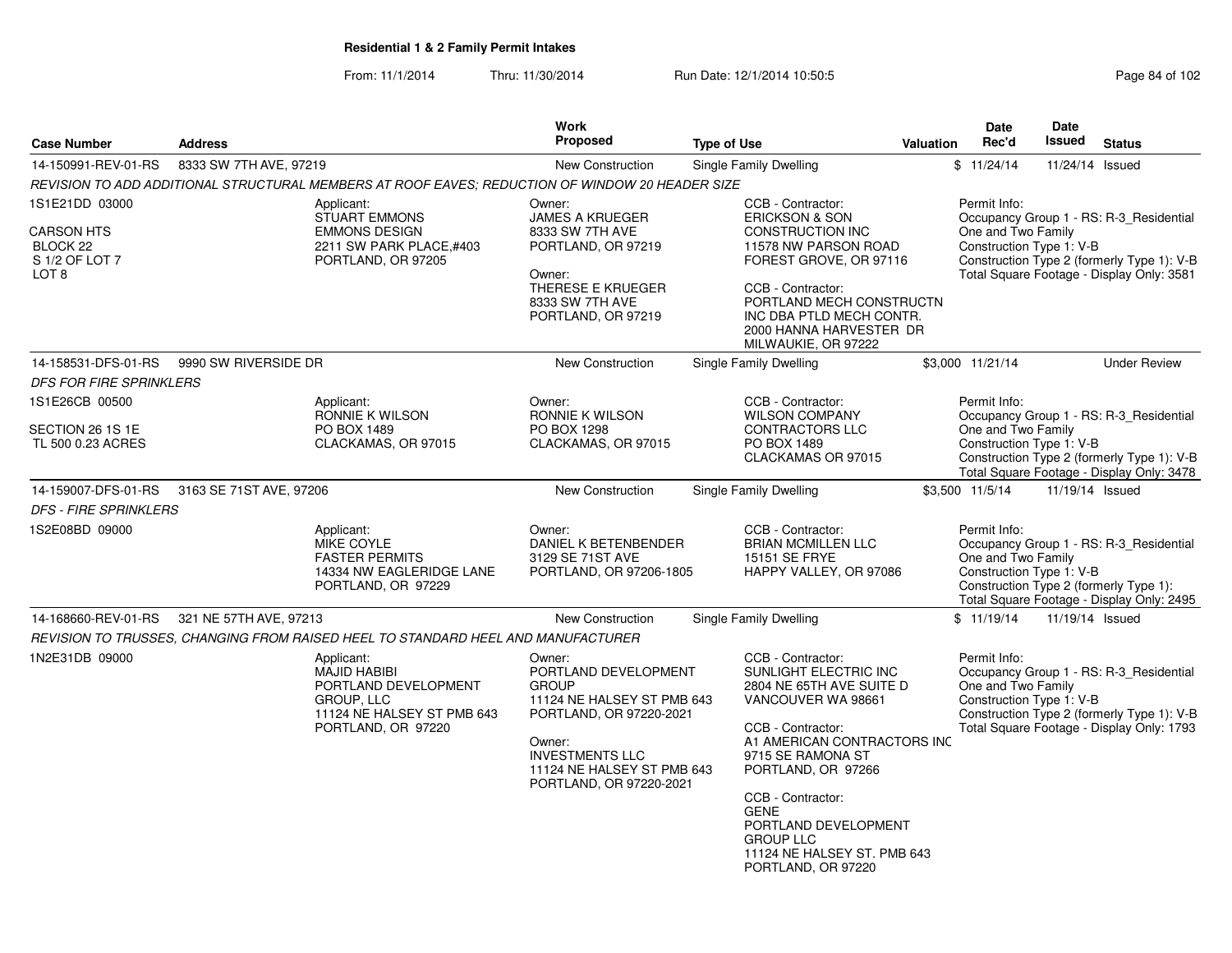From: 11/1/2014Thru: 11/30/2014 Run Date: 12/1/2014 10:50:5<br>
Page 85 of 102

|                                                                                           |                             |                                                                                                                             | Work                                                                                                                                                                                                                                   |                                                                                                                                                                                                                                                                                                                                  |                  | <b>Date</b>                                                    | Date            |                                                                                                                                    |
|-------------------------------------------------------------------------------------------|-----------------------------|-----------------------------------------------------------------------------------------------------------------------------|----------------------------------------------------------------------------------------------------------------------------------------------------------------------------------------------------------------------------------------|----------------------------------------------------------------------------------------------------------------------------------------------------------------------------------------------------------------------------------------------------------------------------------------------------------------------------------|------------------|----------------------------------------------------------------|-----------------|------------------------------------------------------------------------------------------------------------------------------------|
| <b>Case Number</b>                                                                        | <b>Address</b>              |                                                                                                                             | <b>Proposed</b>                                                                                                                                                                                                                        | <b>Type of Use</b>                                                                                                                                                                                                                                                                                                               | <b>Valuation</b> | Rec'd                                                          | <b>Issued</b>   | <b>Status</b>                                                                                                                      |
| 14-168679-REV-01-RS                                                                       | 327 NE 57TH AVE, 97213      |                                                                                                                             | New Construction                                                                                                                                                                                                                       | Single Family Dwelling                                                                                                                                                                                                                                                                                                           |                  | \$1 11/19/14                                                   | 11/19/14 Issued |                                                                                                                                    |
|                                                                                           |                             | REVISION TO TRUSSES, CHANGING FROM RAISED HEEL TO STANDARD HEEL AND MANFACTURER.                                            |                                                                                                                                                                                                                                        |                                                                                                                                                                                                                                                                                                                                  |                  |                                                                |                 |                                                                                                                                    |
| 1N2E31DB 09000                                                                            |                             | Applicant:<br><b>MAJID HABIBI</b><br>PORTLAND DEVELOPMENT<br>GROUP, LLC<br>11124 NE HALSEY ST PMB 643<br>PORTLAND, OR 97220 | Owner:<br>PORTLAND DEVELOPMENT<br><b>GROUP</b><br>11124 NE HALSEY ST PMB 643<br>PORTLAND, OR 97220-2021<br>Owner:<br><b>INVESTMENTS LLC</b><br>11124 NE HALSEY ST PMB 643<br>PORTLAND, OR 97220-2021                                   | CCB - Contractor:<br>SUNLIGHT ELECTRIC INC<br>2804 NE 65TH AVE SUITE D<br>VANCOUVER WA 98661<br>CCB - Contractor:<br>A1 AMERICAN CONTRACTORS INC<br>9715 SE RAMONA ST<br>PORTLAND, OR 97266<br>CCB - Contractor:<br><b>GENE</b><br>PORTLAND DEVELOPMENT<br><b>GROUP LLC</b><br>11124 NE HALSEY ST. PMB 643<br>PORTLAND, OR 97220 |                  | Permit Info:<br>One and Two Family<br>Construction Type 1: V-B |                 | Occupancy Group 1 - RS: R-3_Residential<br>Construction Type 2 (formerly Type 1): V-B<br>Total Square Footage - Display Only: 1793 |
| 14-168903-REV-01-RS                                                                       | 8840 NW MAPLEVIEW TER       |                                                                                                                             | New Construction                                                                                                                                                                                                                       | Single Family Dwelling                                                                                                                                                                                                                                                                                                           |                  | \$11/7/14                                                      |                 | 11/7/14 Issued                                                                                                                     |
|                                                                                           |                             | REVISION - MODIFICATION TO FOUNDATION WALL - NO CHANGE TO HEIGHT                                                            |                                                                                                                                                                                                                                        |                                                                                                                                                                                                                                                                                                                                  |                  |                                                                |                 |                                                                                                                                    |
| 1N1W26AA 04906                                                                            |                             | Applicant:                                                                                                                  | Owner:                                                                                                                                                                                                                                 | CCB - Contractor:                                                                                                                                                                                                                                                                                                                |                  | Permit Info:                                                   |                 |                                                                                                                                    |
| <b>MAPLEVIEW</b><br>LOT <sub>6</sub><br>INC UND INT TRACTS A THRU E                       |                             | <b>JOHN GERRITZ</b><br>3343 NW TULLAMORE COURT<br>PORTLAND, OR 97229                                                        | MAPLE VIEW LLC<br>3343 NW TULLAMORE CT<br>PORTLAND, OR 97229-8021                                                                                                                                                                      | MAPLE VIEW HOMES LLC<br>3343 NW TULLAMORE CT<br>PORTLAND, OR 97229                                                                                                                                                                                                                                                               |                  | One and Two Family<br>Construction Type 1: V-B                 |                 | Occupancy Group 1 - RS: R-3_Residential<br>Construction Type 2 (formerly Type 1): V-B<br>Total Square Footage - Display Only: 5851 |
| 14-169547-REV-01-RS                                                                       | 9310 N MACRUM AVE           |                                                                                                                             | New Construction                                                                                                                                                                                                                       | Single Family Dwelling                                                                                                                                                                                                                                                                                                           |                  | \$11/14/14                                                     | 11/14/14 Issued |                                                                                                                                    |
|                                                                                           |                             | REVISION TO CREATE CANTILEVER AREA IN THE REAR OF THE HOUSE                                                                 |                                                                                                                                                                                                                                        |                                                                                                                                                                                                                                                                                                                                  |                  |                                                                |                 |                                                                                                                                    |
| 1N1E07AB 08718<br><b>CALVERT FARMS</b><br>LOT <sub>18</sub><br>INC UND INT TRACT A THRU G |                             | Applicant:<br><b>KEVIN PARTAIN</b><br><b>URBAN VISIONS</b><br><b>223 NE 56TH AVE</b><br>PORTLAND, OR 97213                  | Owner:<br>RAASCH CONSTRUCTION LTD<br>3880 SE DEER CREEK WAY<br>GRESHAM, OR 97080-8497<br>Owner:<br><b>BRIAN RAASCH</b><br>3880 SE DEER CREEK WAY<br>GRESHAM, OR 97080-8497<br>Owner:<br><b>KRISTY RAASCH</b><br>3880 SE DEER CREEK WAY | CCB - Contractor:<br><b>KRISTY RAASCH</b><br>RAASCH CONSTRUCTION LTD<br>3880 SE DEER CREEK WAY<br>GRESHAM, OR 97080                                                                                                                                                                                                              |                  | Permit Info:<br>One and Two Family<br>Construction Type 1: V-B |                 | Occupancy Group 1 - RS: R-3_Residential<br>Construction Type 2 (formerly Type 1): V-B<br>Total Square Footage - Display Only: 1792 |
| 14-171280-REV-01-RS                                                                       | 2635 SW GRENWOLDE PL, 97201 |                                                                                                                             | GRESHAM, OR 97080-8497<br><b>New Construction</b>                                                                                                                                                                                      | Single Family Dwelling                                                                                                                                                                                                                                                                                                           |                  | \$11/6/14                                                      |                 | <b>Under Review</b>                                                                                                                |
|                                                                                           |                             | REVISION TO MIRROR HOUSE ON LOT AND OTHER CHANGES, NEW STRUCTURAL CALCULATIONS PROVIDED                                     |                                                                                                                                                                                                                                        |                                                                                                                                                                                                                                                                                                                                  |                  |                                                                |                 |                                                                                                                                    |
| 1S1E05DD 07500                                                                            |                             | Applicant:<br><b>MIKE COYLE</b>                                                                                             | Owner:<br>TREECE & LAMBERT LLC                                                                                                                                                                                                         | CCB - Contractor:<br><b>MORRISON BUILT LLC</b>                                                                                                                                                                                                                                                                                   |                  | Permit Info:                                                   |                 | Occupancy Group 1 - RS: R-3 Residential                                                                                            |
| SMITHS ADD TO P<br><b>BLOCK D</b><br>S 10' OF LOT 4<br>LOT <sub>5</sub>                   |                             | <b>FASTER PERMITS</b><br>14334 NW EAGLERIDGE LANE<br>PORTLAND, OR 97229                                                     | 2950 SW 1ST AVE<br>PORTLAND, OR 97201                                                                                                                                                                                                  | 4614 SW Kelly Avenue, Ste 17<br>Portland, OR 97239                                                                                                                                                                                                                                                                               |                  | One and Two Family<br>Construction Type 1: V-B                 |                 | Construction Type 2 (formerly Type 1): V-B<br>Total Square Footage - Display Only: 4984                                            |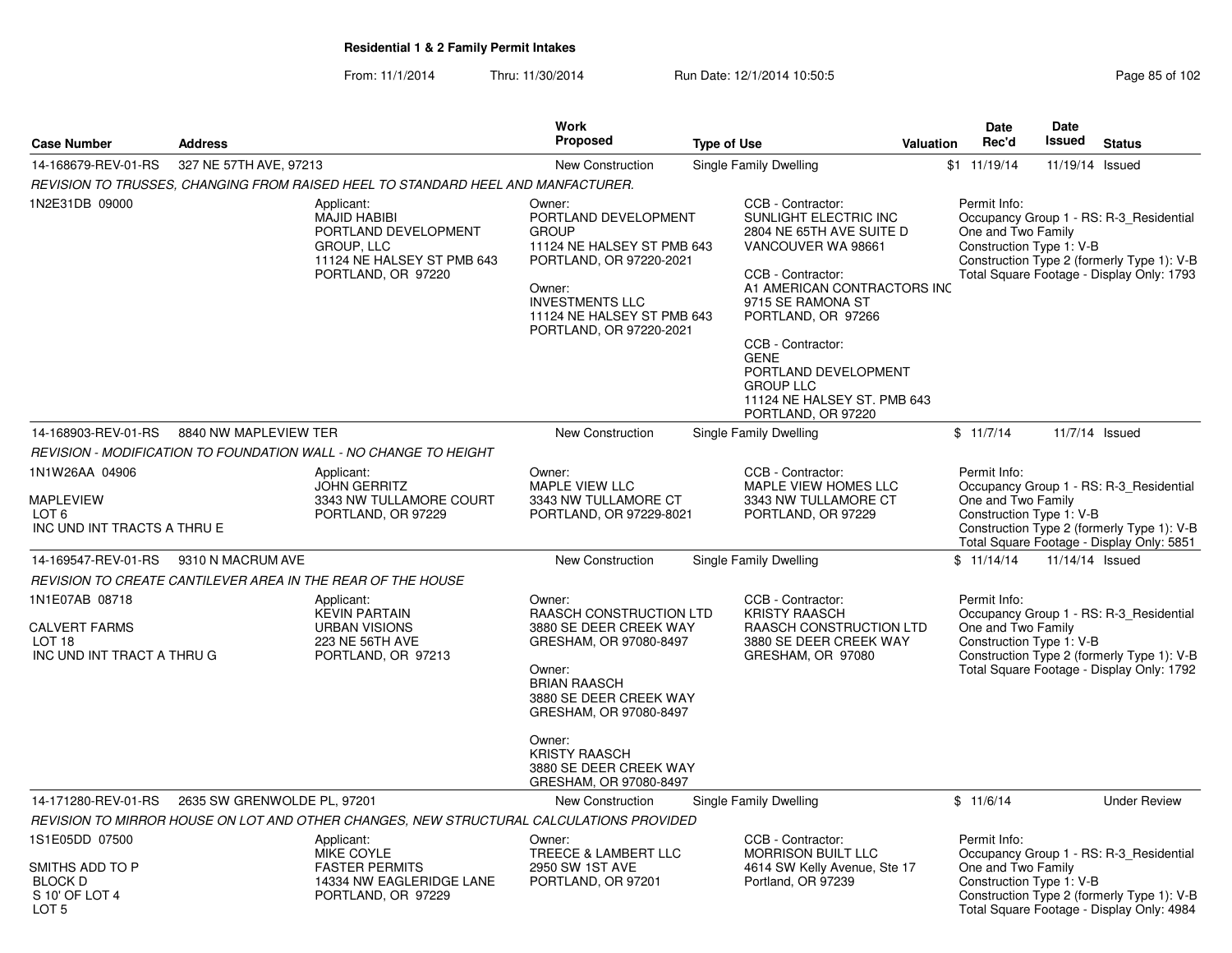From: 11/1/2014Thru: 11/30/2014 Run Date: 12/1/2014 10:50:5<br>
Page 86 of 102

| <b>Case Number</b>  | <b>Address</b>                                                                                  | Work<br>Proposed                                                                            | <b>Type of Use</b>                                                                                             | <b>Valuation</b> | Date<br>Rec'd                                                  | <b>Date</b><br><b>Issued</b> | <b>Status</b>                                                                                                                      |
|---------------------|-------------------------------------------------------------------------------------------------|---------------------------------------------------------------------------------------------|----------------------------------------------------------------------------------------------------------------|------------------|----------------------------------------------------------------|------------------------------|------------------------------------------------------------------------------------------------------------------------------------|
| 14-172952-REV-01-RS | 3536 SE 80TH AVE, 97206                                                                         | <b>New Construction</b>                                                                     | Single Family Dwelling                                                                                         |                  | \$11/12/14                                                     | 11/12/14 Issued              |                                                                                                                                    |
|                     | REVISION TO CHANGE GROUND FLOOR SYSTEM FROM I JOIST TO POST AND BEAM                            |                                                                                             |                                                                                                                |                  |                                                                |                              |                                                                                                                                    |
| 1S2E08DA 07300      | Applicant:<br><b>JOSH PATRICK</b><br>METRO HOMES NW LLC<br>211 NE WEIDLER<br>PORTLAND, OR 97232 | Owner:<br>211 NE WEIDLER ST<br>PORTLAND, OR 97232-1155                                      | CCB - Contractor:<br>METRO HOMES NORTHWEST LLC AFFORDABLE NEW HOMES LLC<br>211 NE WEIDER<br>PORTLAND, OR 97232 |                  | Permit Info:<br>One and Two Family<br>Construction Type 1: V-B |                              | Occupancy Group 1 - RS: R-3_Residential<br>Construction Type 2 (formerly Type 1): V-B<br>Total Square Footage - Display Only: 2152 |
| 14-179674-DFS-01-RS | 4111 SE 92ND AVE, 97266                                                                         | New Construction                                                                            | Single Family Dwelling                                                                                         |                  | \$500 11/18/14                                                 |                              | <b>Under Review</b>                                                                                                                |
|                     | DFS FOR MANUFACTURED TRUSSESDO NOT ISSUE BEFORE SINGLE FAMILY PERMIT IS ISSUED                  |                                                                                             |                                                                                                                |                  |                                                                |                              |                                                                                                                                    |
| 1S2E09CD 01200      | Applicant:<br><b>KYM NGUYEN</b><br>PO BOX 8464<br>PORTLAND OR 97207                             | Owner:<br>AAV ONE LLC<br>CONCEPT DESIGN & ASSOCIATES 4119 SE 92ND AVE<br>PORTLAND, OR 97266 | CCB - Contractor:<br><b>CHALET HOMES LLC</b><br>8733 SE DIVISION ST #201<br>PORTLAND, OR 97266                 |                  | Permit Info:<br>One and Two Family<br>Construction Type 1: V-B |                              | Occupancy Group 1 - RS: R-3_Residential<br>Construction Type 2 (formerly Type 1):<br>Total Square Footage - Display Only: 1100     |
| 14-179694-DFS-01-RS | 4121 SE 92ND AVE, 97266                                                                         | New Construction                                                                            | Single Family Dwelling                                                                                         |                  | \$500 11/18/14                                                 |                              | <b>Under Review</b>                                                                                                                |
|                     | DFS FOR MANUFACTURED TRUSSESDO NOT ISSUE BEFORE SINGLE FAMILY PERMIT IS ISSUED                  |                                                                                             |                                                                                                                |                  |                                                                |                              |                                                                                                                                    |
| 1S2E09CD 01200      | Applicant:<br><b>KYM NGUYEN</b><br>PO BOX 8464<br>PORTLAND OR 97207                             | Owner:<br>AAV ONE LLC<br>CONCEPT DESIGN & ASSOCIATES 4119 SE 92ND AVE<br>PORTLAND, OR 97266 | CCB - Contractor:<br><b>CHALET HOMES LLC</b><br>8733 SE DIVISION ST #201<br>PORTLAND, OR 97266                 |                  | Permit Info:<br>One and Two Family<br>Construction Type 1: V-B |                              | Occupancy Group 1 - RS: R-3 Residential<br>Construction Type 2 (formerly Type 1):<br>Total Square Footage - Display Only: 1100     |
| 14-179698-DFS-01-RS | 4115 SE 92ND AVE, 97266                                                                         | New Construction                                                                            | <b>Single Family Dwelling</b>                                                                                  |                  | \$500 11/18/14                                                 |                              | <b>Under Review</b>                                                                                                                |
|                     | DFS FOR MANUFACTURED TRUSSESDO NOT ISSUE BEFORE SINGLE FAMILY PERMIT IS ISSUED                  |                                                                                             |                                                                                                                |                  |                                                                |                              |                                                                                                                                    |
| 1S2E09CD 01200      | Applicant:<br><b>KYM NGUYEN</b><br>PO BOX 8464<br>PORTLAND OR 97207                             | Owner:<br>AAV ONE LLC<br>CONCEPT DESIGN & ASSOCIATES 4119 SE 92ND AVE<br>PORTLAND, OR 97266 | CCB - Contractor:<br><b>CHALET HOMES LLC</b><br>8733 SE DIVISION ST #201<br>PORTLAND, OR 97266                 |                  | Permit Info:<br>One and Two Family<br>Construction Type 1: V-B |                              | Occupancy Group 1 - RS: R-3_Residential<br>Construction Type 2 (formerly Type 1):<br>Total Square Footage - Display Only: 1100     |
| 14-179706-DFS-01-RS | 4117 SE 92ND AVE, 97266                                                                         | New Construction                                                                            | Single Family Dwelling                                                                                         |                  | \$500 11/18/14                                                 |                              | <b>Under Review</b>                                                                                                                |
|                     | DFS FOR MANUFACTURED TRUSSESDO NOT ISSUE BEFORE SINGLE FAMILY PERMIT IS ISSUED                  |                                                                                             |                                                                                                                |                  |                                                                |                              |                                                                                                                                    |
| 1S2E09CD 01200      | Applicant:<br><b>KYM NGUYEN</b><br>PO BOX 8464<br>PORTLAND OR 97207                             | Owner:<br>AAV ONE LLC<br>CONCEPT DESIGN & ASSOCIATES 4119 SE 92ND AVE<br>PORTLAND, OR 97266 | CCB - Contractor:<br><b>CHALET HOMES LLC</b><br>8733 SE DIVISION ST #201<br>PORTLAND, OR 97266                 |                  | Permit Info:<br>One and Two Family<br>Construction Type 1: V-B |                              | Occupancy Group 1 - RS: R-3_Residential<br>Construction Type 2 (formerly Type 1):<br>Total Square Footage - Display Only: 1100     |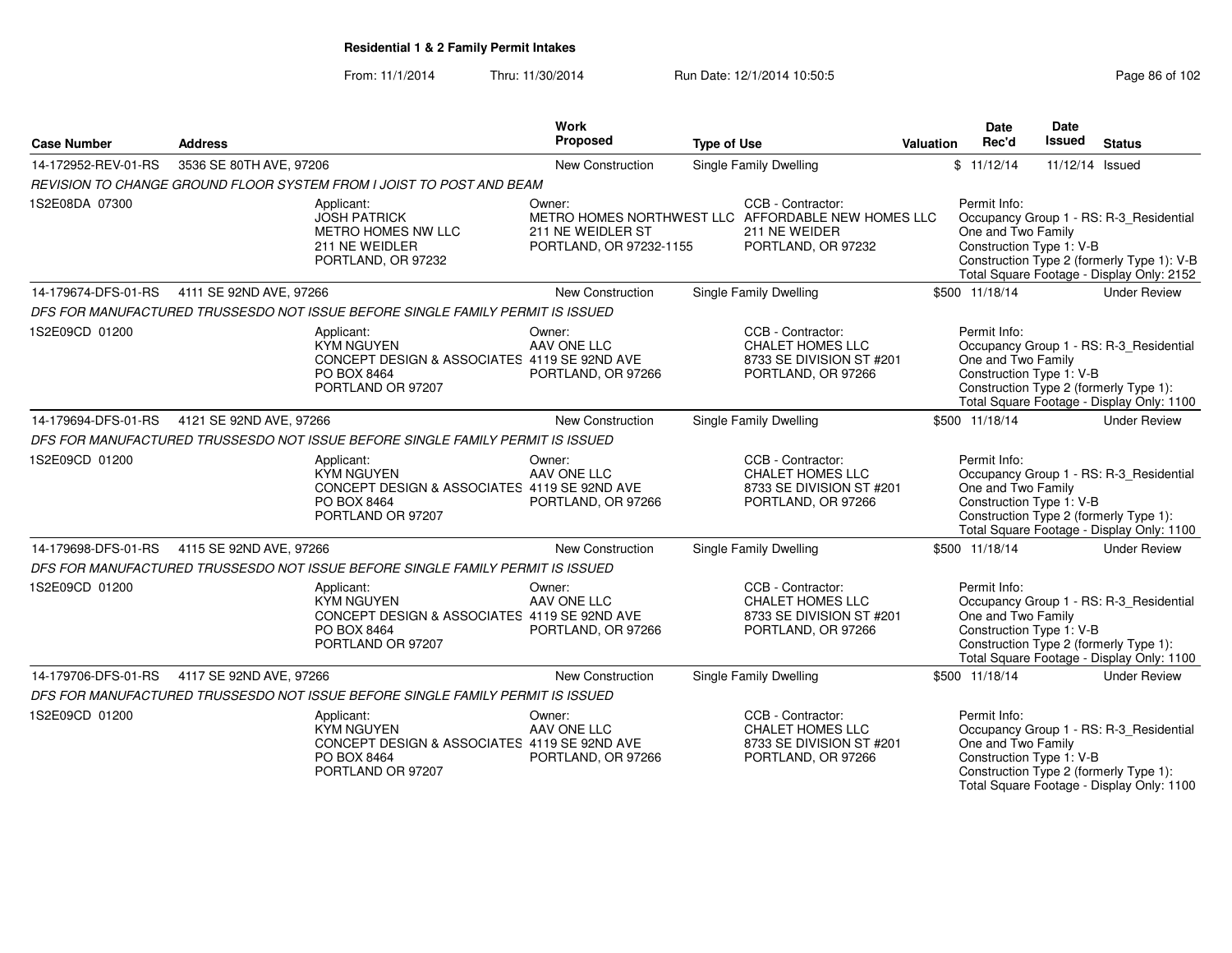From: 11/1/2014Thru: 11/30/2014 Run Date: 12/1/2014 10:50:5

| Page 87 of 102 |  |  |
|----------------|--|--|
|----------------|--|--|

| <b>Case Number</b>                                 | <b>Address</b>                                                                                                                                                         |                                                                          | <b>Work</b><br>Proposed                                                                   | <b>Type of Use</b>                                                                                             | Valuation | <b>Date</b><br>Rec'd                                           | Date<br><b>Issued</b> | <b>Status</b>                                                                                                                      |
|----------------------------------------------------|------------------------------------------------------------------------------------------------------------------------------------------------------------------------|--------------------------------------------------------------------------|-------------------------------------------------------------------------------------------|----------------------------------------------------------------------------------------------------------------|-----------|----------------------------------------------------------------|-----------------------|------------------------------------------------------------------------------------------------------------------------------------|
| 14-183445-DFS-01-RS                                | 3419 NE 35TH PL, 97212                                                                                                                                                 |                                                                          | <b>New Construction</b>                                                                   | <b>Single Family Dwelling</b>                                                                                  |           | \$5,000 11/25/14                                               |                       | <b>Under Review</b>                                                                                                                |
| DFS FOR ROOF STRUCTURE/TRUSSES                     |                                                                                                                                                                        |                                                                          |                                                                                           |                                                                                                                |           |                                                                |                       |                                                                                                                                    |
| 1N1E25AB 02300                                     | Applicant:<br><b>RICK BLUHM</b>                                                                                                                                        |                                                                          | Owner:<br><b>BURNETT WOODS LLC</b>                                                        | CCB - Contractor:<br><b>RANDY ROGERS PLBG</b>                                                                  |           | Permit Info:                                                   |                       | Occupancy Group 1 - RS: R-3 Residential                                                                                            |
| <b>IRENE HTS</b>                                   |                                                                                                                                                                        | <b>COMPLETE CONSTRUCTION</b>                                             | 1631 NE BROADWAY PMB 322                                                                  | 44265 SE KLEINSMITH RD                                                                                         |           | One and Two Family                                             |                       |                                                                                                                                    |
| BLOCK <sub>1</sub><br>E 97' OF LOT 8               | 7078 NE 8TH AVE                                                                                                                                                        | PORTLAND, OR 97211                                                       | PORTLAND, OR 97232-1425                                                                   | P O BOX 358<br>SANDY OR 970558638                                                                              |           | Construction Type 1: V-B                                       |                       | Construction Type 2 (formerly Type 1): V-B<br>Total Square Footage - Display Only: 6405                                            |
|                                                    |                                                                                                                                                                        |                                                                          |                                                                                           | CCB - Contractor:<br><b>RICK BLUHM</b><br>COMPLETE CONSTRUCTION LLC<br>7078 NE 8TH AVE<br>PORTLAND, OR 97211   |           |                                                                |                       |                                                                                                                                    |
|                                                    | 14-184732-REV-01-RS  4763 SW ADMIRAL ST                                                                                                                                |                                                                          | <b>New Construction</b>                                                                   | <b>Single Family Dwelling</b>                                                                                  |           | \$11/26/14                                                     |                       | <b>Under Review</b>                                                                                                                |
|                                                    | REVISION: CHANGE HEADER SIZE ON DINING AREA WINDOW; REVISE UPPER FLOOR BEAM SIZE OF FB-10 FROM 5 1/8" X 12 GL TO 3 1/8" WIDE x (SOME DEPTH), AND REVISE ROOF TRUSS PAC |                                                                          |                                                                                           |                                                                                                                |           |                                                                |                       |                                                                                                                                    |
| 1S1E18AA 06901                                     | Applicant:<br>OLEG PILIPENKO                                                                                                                                           |                                                                          | Owner:<br>ROBERT J VANDEN BOS                                                             | CCB - Contractor:<br><b>GVC PLUMBING LLC</b>                                                                   |           | Permit Info:                                                   |                       | Occupancy Group 1 - RS: R-3_Residential                                                                                            |
| <b>FAIRVALE</b>                                    | 230 NW SEBLAR DR                                                                                                                                                       |                                                                          | 5048 FOOTHILLS RD #C                                                                      | 3008 NE 166TH PL                                                                                               |           | One and Two Family                                             |                       |                                                                                                                                    |
| BLOCK 6<br>LOT 15 EXC PT IN ST                     |                                                                                                                                                                        | PORTLAND, OR 97210                                                       | LAKE OSWEGO, OR 97034                                                                     | VANCOUVER, WA 98682                                                                                            |           | Construction Type 1: V-B                                       |                       | Construction Type 2 (formerly Type 1): V-B                                                                                         |
|                                                    |                                                                                                                                                                        |                                                                          | Owner:<br>ELAINE E HOWARD<br>5048 FOOTHILLS RD #C<br>LAKE OSWEGO, OR 97034                | CCB - Contractor:<br>PORTLAND ELECTRIC LLC<br>1915 E 5TH ST STE D<br>VANCOUVER WA 98661                        |           |                                                                |                       | Total Square Footage - Display Only: 3133                                                                                          |
| 14-190696-REV-01-RS                                | 4453 SE UMATILLA ST, 97206                                                                                                                                             |                                                                          | New Construction                                                                          | <b>Single Family Dwelling</b>                                                                                  |           | \$11/14/14                                                     | 11/14/14 Issued       |                                                                                                                                    |
|                                                    | REVISION TO CHANGE FLOOR SYSTEM FROM FLOOR JOISTS TO POST AND BEAM                                                                                                     |                                                                          |                                                                                           |                                                                                                                |           |                                                                |                       |                                                                                                                                    |
| 1S2E19CC 01900                                     | Applicant:<br><b>JOSH PATRICK</b><br>211 NE WEIDLER                                                                                                                    | METRO HOMES NW LLC<br>PORTLAND, OR 97232                                 | Owner:<br>211 NE WEIDLER ST<br>PORTLAND, OR 97232-1155                                    | CCB - Contractor:<br>METRO HOMES NORTHWEST LLC AFFORDABLE NEW HOMES LLC<br>211 NE WEIDER<br>PORTLAND, OR 97232 |           | Permit Info:<br>One and Two Family<br>Construction Type 1: V-B |                       | Occupancy Group 1 - RS: R-3_Residential<br>Construction Type 2 (formerly Type 1): V-B<br>Total Square Footage - Display Only: 1699 |
| 14-213903-DFS-01-RS                                | 1924 SE LEXINGTON ST, 97202                                                                                                                                            |                                                                          | <b>New Construction</b>                                                                   | <b>Single Family Dwelling</b>                                                                                  |           | \$4,500 11/19/14                                               |                       | <b>Under Review</b>                                                                                                                |
| <b>DFS - TRUSSES</b>                               |                                                                                                                                                                        |                                                                          |                                                                                           |                                                                                                                |           |                                                                |                       |                                                                                                                                    |
| 1S1E23DA 07800                                     | Applicant:<br>MAJID HABIBI                                                                                                                                             |                                                                          | Owner:<br>PORTLAND DEVELOPMENT                                                            | CCB - Contractor:<br><b>GENE</b>                                                                               |           | Permit Info:                                                   |                       | Occupancy Group 1 - RS: R-3 Residential                                                                                            |
| MOSELEY ADD<br><b>BLOCK 5</b><br>LOT <sub>11</sub> | <b>GROUP, LLC</b>                                                                                                                                                      | PORTLAND DEVELOPMENT<br>11124 NE HALSEY ST PMB 643<br>PORTLAND, OR 97220 | <b>GROUP</b><br>11124 NE HALSEY ST PMB 643<br>PORTLAND, OR 97220-2021                     | PORTLAND DEVELOPMENT<br><b>GROUP LLC</b><br>11124 NE HALSEY ST. PMB 643<br>PORTLAND, OR 97220                  |           | One and Two Family<br>Construction Type 1: V-B                 |                       | Construction Type 2 (formerly Type 1):<br>Total Square Footage - Display Only: 3502                                                |
|                                                    |                                                                                                                                                                        |                                                                          | Owner:<br><b>INVESTMENTS LLC</b><br>11124 NE HALSEY ST PMB 643<br>PORTLAND, OR 97220-2021 |                                                                                                                |           |                                                                |                       |                                                                                                                                    |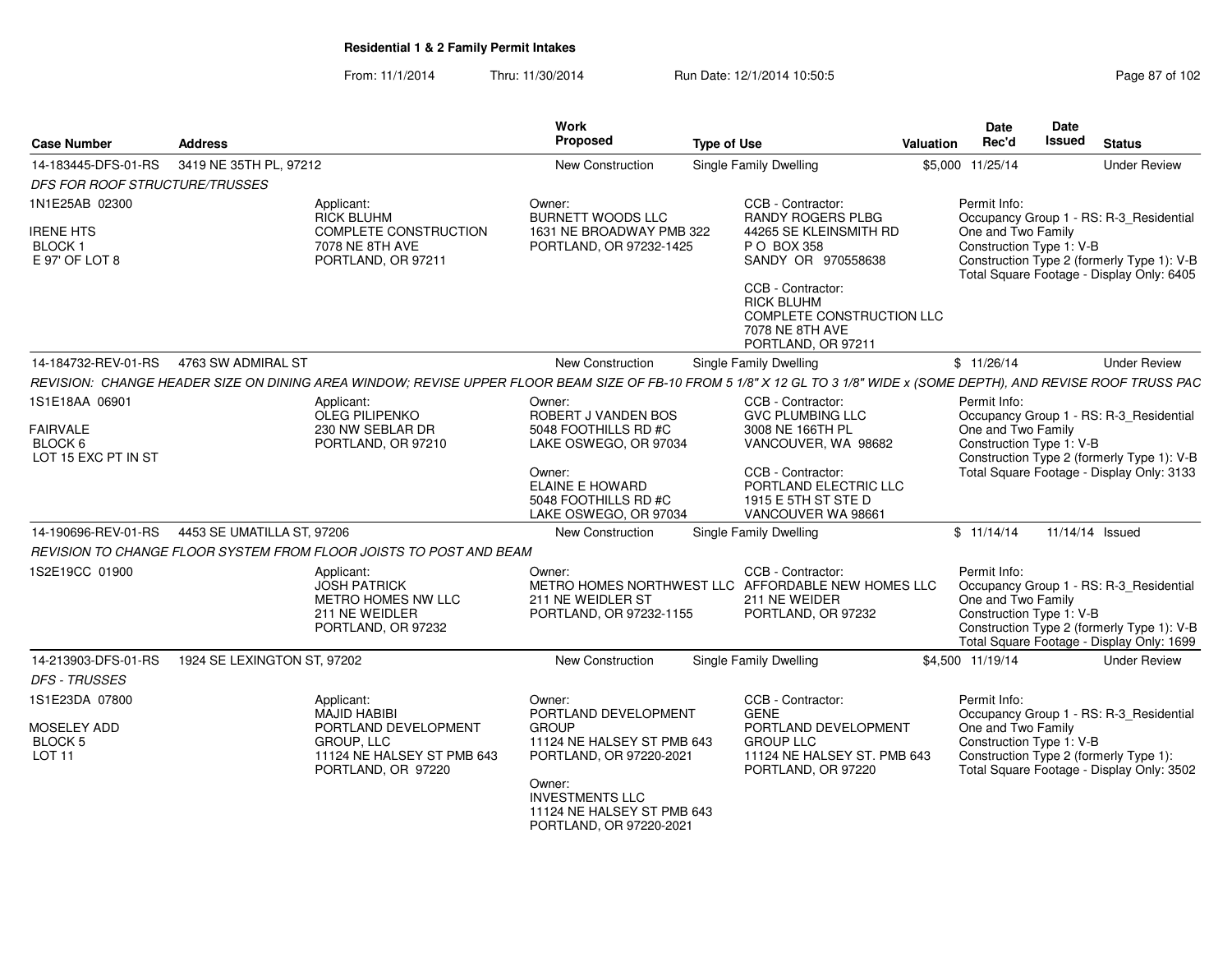From: 11/1/2014Thru: 11/30/2014 Run Date: 12/1/2014 10:50:5<br>
Page 88 of 102

| <b>Case Number</b>                                 | <b>Address</b>                                                                                         | <b>Work</b><br>Proposed                                                                                                                                                                                                              | <b>Type of Use</b>            |                                                                                                              | Valuation | <b>Date</b><br>Rec'd                                                                              | <b>Date</b><br>Issued | <b>Status</b>                                                                                                                      |
|----------------------------------------------------|--------------------------------------------------------------------------------------------------------|--------------------------------------------------------------------------------------------------------------------------------------------------------------------------------------------------------------------------------------|-------------------------------|--------------------------------------------------------------------------------------------------------------|-----------|---------------------------------------------------------------------------------------------------|-----------------------|------------------------------------------------------------------------------------------------------------------------------------|
| 14-213903-DFS-02-RS                                | 1924 SE LEXINGTON ST, 97202                                                                            | New Construction                                                                                                                                                                                                                     | Single Family Dwelling        |                                                                                                              |           | \$4,500 11/19/14                                                                                  |                       | <b>Under Review</b>                                                                                                                |
| <b>DFS - FLOOR JOISTS</b>                          |                                                                                                        |                                                                                                                                                                                                                                      |                               |                                                                                                              |           |                                                                                                   |                       |                                                                                                                                    |
| 1S1E23DA 07800                                     | Applicant:                                                                                             | Owner:                                                                                                                                                                                                                               |                               | CCB - Contractor:                                                                                            |           | Permit Info:                                                                                      |                       |                                                                                                                                    |
| MOSELEY ADD<br>BLOCK <sub>5</sub><br><b>LOT 11</b> | MAJID HABIBI<br>PORTLAND DEVELOPMENT<br>GROUP, LLC<br>11124 NE HALSEY ST PMB 643<br>PORTLAND, OR 97220 | PORTLAND DEVELOPMENT<br><b>GROUP</b><br>11124 NE HALSEY ST PMB 643<br>PORTLAND, OR 97220-2021<br>Owner:<br><b>INVESTMENTS LLC</b><br>11124 NE HALSEY ST PMB 643                                                                      |                               | <b>GENE</b><br>PORTLAND DEVELOPMENT<br><b>GROUP LLC</b><br>11124 NE HALSEY ST. PMB 643<br>PORTLAND, OR 97220 |           | One and Two Family<br>Construction Type 1: V-B                                                    |                       | Occupancy Group 1 - RS: R-3_Residential<br>Construction Type 2 (formerly Type 1):<br>Total Square Footage - Display Only: 3502     |
| 14-233538-000-00-RS                                | 6615 SW VIRGINIA AVE, 97201                                                                            | PORTLAND, OR 97220-2021<br>New Construction                                                                                                                                                                                          |                               |                                                                                                              |           | \$311,578 11/3/14                                                                                 |                       | <b>Under Review</b>                                                                                                                |
|                                                    |                                                                                                        |                                                                                                                                                                                                                                      | Single Family Dwelling        |                                                                                                              |           |                                                                                                   |                       |                                                                                                                                    |
| 1S1E15CD 11800                                     | Applicant:<br><b>KEVIN PARTAIN</b><br><b>URBAN VISIONS</b><br>223 NE 56TH AVE<br>PORTLAND, OR 97213    | NEW SINGLE FAMILY RESIDENCE/2 STORY HOUSE WITH TUCK-UNDER GARAGE/FLAT LOT/COMPLEX. Demolition permit 14-236219-RS.<br>Owner:<br><b>RENAISSANCE CUSTOM HOMES</b><br><b>LLC</b><br>16771 BOONES FERRY RD<br>LAKE OSWEGO, OR 97035-4213 | <b>LLC</b>                    | CCB - Contractor:<br><b>RENAISSANCE CUSTOM HOMES</b><br>16771 Boones Ferry Rd<br>Lake Oswego, OR 97035       |           | Permit Info:<br>One and Two Family<br>Construction Type 1: V-B<br>Number of New Dwelling Units: 1 |                       | Occupancy Group 1 - RS: R-3_Residential<br>Construction Type 2 (formerly Type 1): V-B<br>Total Square Footage - Display Only: 3087 |
| 14-234139-000-00-RS                                | 13538 SE MALL ST                                                                                       | New Construction                                                                                                                                                                                                                     | <b>Single Family Dwelling</b> |                                                                                                              |           | \$224,466 11/4/14                                                                                 |                       | <b>Under Review</b>                                                                                                                |
|                                                    | NEW SINGLE FAMILY RESIDENCE/1-STORY/ATTACHED GARAGE/FLAT LOT/SIMPLE                                    |                                                                                                                                                                                                                                      |                               |                                                                                                              |           |                                                                                                   |                       |                                                                                                                                    |
| 1S2E11DC 04713                                     | Applicant:<br><b>KEVIN PARTAIN</b><br><b>URBAN VISIONS</b><br>223 NE 56TH AVE<br>PORTLAND, OR 97213    | Owner:<br><b>TERRY MARION</b><br>4343 SE 136TH AVE<br>PORTLAND, OR 97236<br>Owner:<br><b>PATTI MARION</b><br>4343 SE 136TH AVE<br>PORTLAND, OR 97236                                                                                 | <b>INC</b>                    | CCB - Contractor:<br>SCHUMACHER CUSTOM HOMES<br>PO BOX 66207<br>PORTLAND, OR 97290                           |           | Permit Info:<br>One and Two Family<br>Construction Type 1: V-B<br>Number of New Dwelling Units: 1 |                       | Occupancy Group 1 - RS: R-3_Residential<br>Construction Type 2 (formerly Type 1): V-B<br>Total Square Footage - Display Only: 2443 |
| 14-234169-000-00-RS                                | 4614 NE RODNEY AVE, 97211                                                                              | <b>New Construction</b>                                                                                                                                                                                                              | Single Family Dwelling        |                                                                                                              |           | \$303,597 11/4/14                                                                                 |                       | <b>Under Review</b>                                                                                                                |
|                                                    | NEW SINGLE FAMILY RESIDENCE/2-STORY/ATTACHED GARAGE/FLAT LOT/COMPLEX                                   |                                                                                                                                                                                                                                      |                               |                                                                                                              |           |                                                                                                   |                       |                                                                                                                                    |
| 1N1E22AD 12300                                     | Applicant:<br><b>KEVIN PARTAIN</b><br><b>URBAN VISIONS</b><br>223 NE 56TH AVE<br>PORTLAND OR 97213     | Owner:<br>MADDIE M RICHMOND<br>4612 NE RODNEY AVE<br>PORTLAND, OR 97211-2736                                                                                                                                                         | <b>LLC</b>                    | CCB - Contractor:<br>RENAISSANCE CUSTOM HOMES<br>16771 Boones Ferry Rd<br>Lake Oswego, OR 97035              |           | Permit Info:<br>One and Two Family<br>Construction Type 1: V-B<br>Number of New Dwelling Units: 1 |                       | Occupancy Group 1 - RS: R-3_Residential<br>Construction Type 2 (formerly Type 1): V-B<br>Total Square Footage - Display Only: 2947 |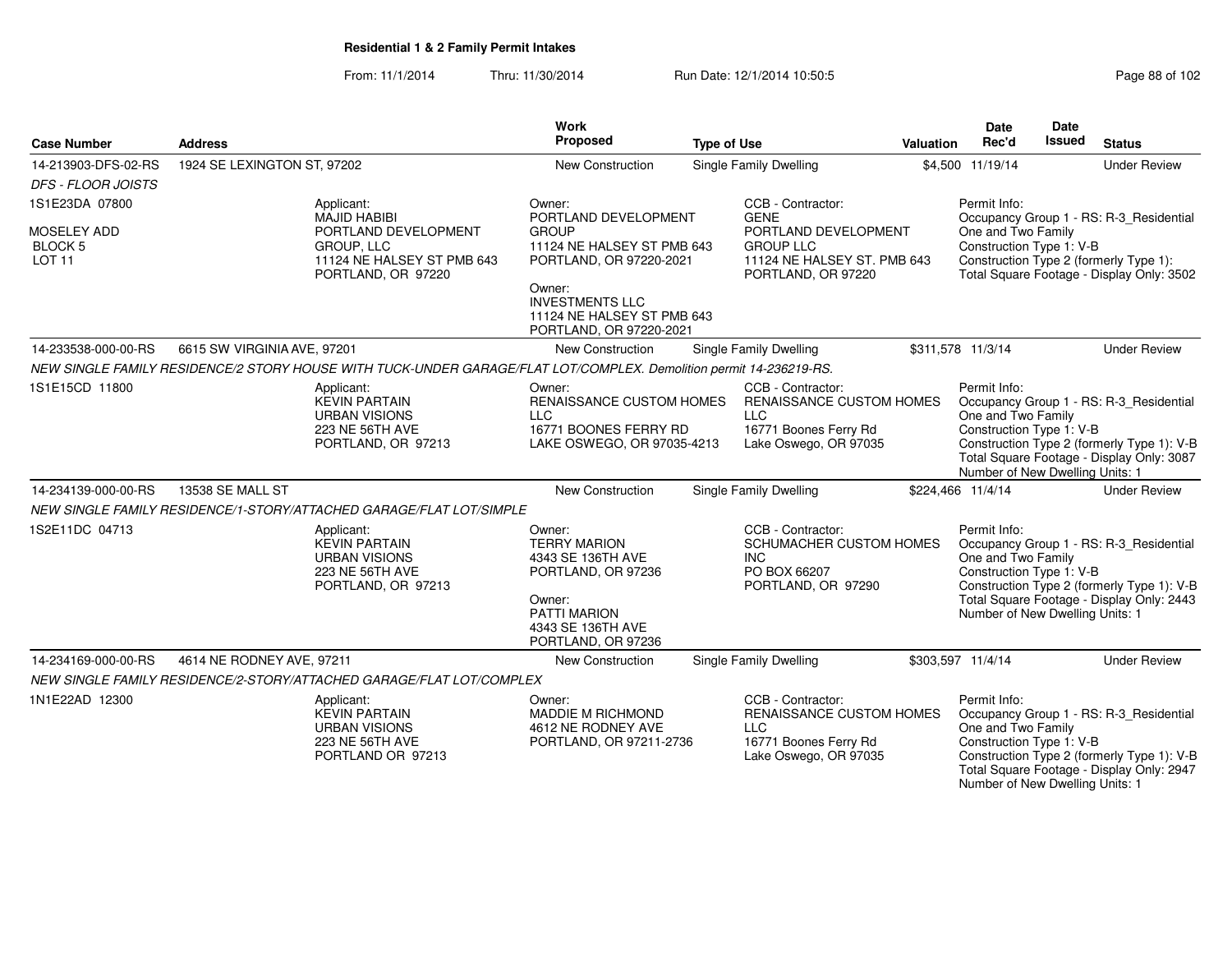From: 11/1/2014Thru: 11/30/2014 Run Date: 12/1/2014 10:50:5<br>
Page 89 of 102

|                     |                                   |                                                                                                                                               | Work                                                                                       |                    |                                                                                                                |                  | Date                                                                                              | Date          |                                                                                                                                    |
|---------------------|-----------------------------------|-----------------------------------------------------------------------------------------------------------------------------------------------|--------------------------------------------------------------------------------------------|--------------------|----------------------------------------------------------------------------------------------------------------|------------------|---------------------------------------------------------------------------------------------------|---------------|------------------------------------------------------------------------------------------------------------------------------------|
| <b>Case Number</b>  | <b>Address</b>                    |                                                                                                                                               | <b>Proposed</b>                                                                            | <b>Type of Use</b> |                                                                                                                | <b>Valuation</b> | Rec'd                                                                                             | <b>Issued</b> | <b>Status</b>                                                                                                                      |
| 14-234211-000-00-RS | 3329 NE 74TH AVE, 97213           |                                                                                                                                               | <b>New Construction</b>                                                                    |                    | <b>Single Family Dwelling</b>                                                                                  |                  | \$220,253 11/4/14                                                                                 |               | <b>Under Review</b>                                                                                                                |
|                     |                                   | NEW SINGLE FAMILY RESIDENCE/2 STORY/ATTACHED ONE CAR GARAGE/FLAT LOT/COMPLEX LOT 19 *** IDENTICAL DESIGN ON ADJACENT LOT 20, 14-234227-RS *** |                                                                                            |                    |                                                                                                                |                  |                                                                                                   |               |                                                                                                                                    |
| 1N2E29AB 07800      |                                   | Applicant:<br><b>JOSH PATRICK</b><br>METRO HOMES NW LLC<br>211 NE WEIDLER<br>PORTLAND, OR 97232                                               | Owner:<br>211 NE WEIDLER ST<br>PORTLAND, OR 97232-1155                                     |                    | CCB - Contractor:<br>METRO HOMES NORTHWEST LLC AFFORDABLE NEW HOMES LLC<br>211 NE WEIDER<br>PORTLAND, OR 97232 |                  | Permit Info:<br>One and Two Family<br>Construction Type 1: V-B<br>Number of New Dwelling Units: 1 |               | Occupancy Group 1 - RS: R-3_Residential<br>Construction Type 2 (formerly Type 1): V-B<br>Total Square Footage - Display Only: 2120 |
| 14-234227-000-00-RS | 3321 NE 74TH AVE, 97213           |                                                                                                                                               | New Construction                                                                           |                    | <b>Single Family Dwelling</b>                                                                                  |                  | \$220,253 11/4/14                                                                                 |               | <b>Under Review</b>                                                                                                                |
|                     |                                   | NEW SINGLE FAMILY RESIDENCE/2 STORY/ATTACHED ONE CAR GARAGE/FLAT LOT/COMPLEX LOT 20 *** IDENTICAL DESIGN ON ADJACENT LOT 19, 14-234211-RS *** |                                                                                            |                    |                                                                                                                |                  |                                                                                                   |               |                                                                                                                                    |
| 1N2E29AB 07800      |                                   | Applicant:<br><b>JOSH PATRICK</b><br><b>METRO HOMES NW LLC</b><br>211 NE WEIDLER<br>PORTLAND, OR 97232                                        | Owner:<br>211 NE WEIDLER ST<br>PORTLAND, OR 97232-1155                                     |                    | CCB - Contractor:<br>METRO HOMES NORTHWEST LLC AFFORDABLE NEW HOMES LLC<br>211 NE WEIDER<br>PORTLAND, OR 97232 |                  | Permit Info:<br>One and Two Family<br>Construction Type 1: V-B<br>Number of New Dwelling Units: 1 |               | Occupancy Group 1 - RS: R-3_Residential<br>Construction Type 2 (formerly Type 1): V-B<br>Total Square Footage - Display Only: 2120 |
| 14-234261-000-00-RS | 9224 N PORTSMOUTH AVE, 97203      |                                                                                                                                               | New Construction                                                                           |                    | <b>Single Family Dwelling</b>                                                                                  |                  | \$220,253 11/4/14                                                                                 |               | <b>Under Review</b>                                                                                                                |
|                     |                                   | NEW SINGLE FAMILY RESIDENCE/2 STORY WITH ATTACHED GARAGE/FLAT LOT/COMPLEX *** IDENTICAL DESIGN WITH 14-234211RS, 14-234283RS, 14-234227RS *** |                                                                                            |                    |                                                                                                                |                  |                                                                                                   |               |                                                                                                                                    |
| 1N1E08BB 12700      |                                   | Applicant:<br>METRO HOMES NW LLC<br>211 NE WEIDLER ST<br>PORTLAND, OR 97232                                                                   | Owner:<br>211 NE WEIDLER ST<br>PORTLAND, OR 97232-1155                                     |                    | CCB - Contractor:<br>METRO HOMES NORTHWEST LLC AFFORDABLE NEW HOMES LLC<br>211 NE WEIDER<br>PORTLAND, OR 97232 |                  | Permit Info:<br>One and Two Family<br>Construction Type 1: V-B<br>Number of New Dwelling Units: 1 |               | Occupancy Group 1 - RS: R-3_Residential<br>Construction Type 2 (formerly Type 1): V-B<br>Total Square Footage - Display Only: 2120 |
| 14-234283-000-00-RS | 1536 SE 87TH AVE, 97216           |                                                                                                                                               | New Construction                                                                           |                    | <b>Single Family Dwelling</b>                                                                                  |                  | \$220,253 11/4/14                                                                                 |               | <b>Under Review</b>                                                                                                                |
|                     |                                   | NEW SINGLE FAMILY RESIDENCE/2 STORY WITH ATTACHED GARAGE/FLAT LOT/COMPLEX *** IDENTICAL DESIGN AS 14-234227, 14-234261, 14-234211RS***        |                                                                                            |                    |                                                                                                                |                  |                                                                                                   |               |                                                                                                                                    |
| 1S2E04BD 07200      |                                   | Applicant:<br><b>JOSH PATRICK</b><br>METRO HOMES NW LLC<br>211 NE WEIDLER<br>PORTLAND, OR 97232                                               | Owner:<br>211 NE WEIDLER ST<br>PORTLAND, OR 97232-1155                                     |                    | CCB - Contractor:<br>METRO HOMES NORTHWEST LLC AFFORDABLE NEW HOMES LLC<br>211 NE WEIDER<br>PORTLAND, OR 97232 |                  | Permit Info:<br>One and Two Family<br>Construction Type 1: V-B<br>Number of New Dwelling Units: 1 |               | Occupancy Group 1 - RS: R-3_Residential<br>Construction Type 2 (formerly Type 1): V-B<br>Total Square Footage - Display Only: 2120 |
| 14-234740-000-00-RS | 2906 N HALLECK ST - Unit A, 97217 |                                                                                                                                               | New Construction                                                                           |                    | <b>Single Family Dwelling</b>                                                                                  |                  | \$232,311 11/5/14                                                                                 |               | <b>Under Review</b>                                                                                                                |
|                     |                                   | NEW SINGLE FAMILY RESIDENCE/2 STORY WITH BASEMENT ADU/ATTACHED GARAGE/FLAT LOT/COMPLEX                                                        |                                                                                            |                    |                                                                                                                |                  |                                                                                                   |               |                                                                                                                                    |
| 1N1E09CA 10300      |                                   | Applicant:<br><b>JENNIFER FARMER</b><br>DOZER CONSTRUCTION LLC<br>126 NE ALBERTA ST. SUITE 206<br>PORTLAND OR 97211                           | Owner:<br><b>GEZA DEVELOPMENT LLC</b><br>126 NE ALBERTA ST #206<br>PORTLAND, OR 97211-2665 |                    | CCB - Contractor:<br>DOZER CONSTRUCTION LLC<br>5324 NE 28TH AVE<br>PORTLAND, OR 97211                          |                  | Permit Info:<br>One and Two Family<br>Construction Type 1: V-B<br>Number of New Dwelling Units: 2 |               | Occupancy Group 1 - RS: R-3_Residential<br>Construction Type 2 (formerly Type 1): V-B<br>Total Square Footage - Display Only: 2257 |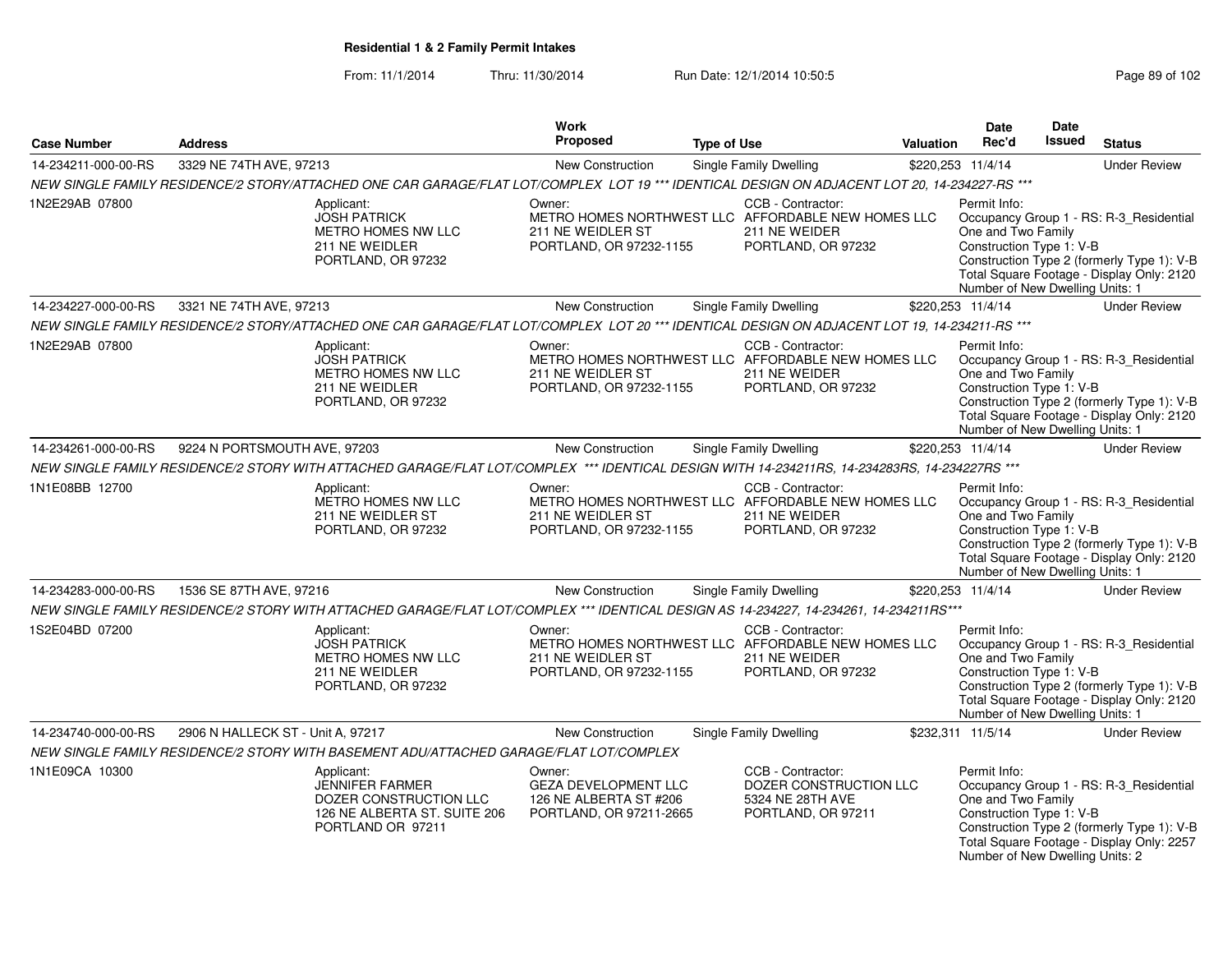From: 11/1/2014Thru: 11/30/2014 Run Date: 12/1/2014 10:50:5<br>
Page 90 of 102

|                                                          |                             |                                                                                                                 | Work                                                                                                                                                             |                    |                                                                                                           |                  | <b>Date</b>                                                                                       | <b>Date</b>   |                                                                                                                                    |
|----------------------------------------------------------|-----------------------------|-----------------------------------------------------------------------------------------------------------------|------------------------------------------------------------------------------------------------------------------------------------------------------------------|--------------------|-----------------------------------------------------------------------------------------------------------|------------------|---------------------------------------------------------------------------------------------------|---------------|------------------------------------------------------------------------------------------------------------------------------------|
| <b>Case Number</b>                                       | <b>Address</b>              |                                                                                                                 | <b>Proposed</b>                                                                                                                                                  | <b>Type of Use</b> |                                                                                                           | <b>Valuation</b> | Rec'd                                                                                             | <b>Issued</b> | <b>Status</b>                                                                                                                      |
| 14-235571-000-00-RS                                      | 5503 SE HENDERSON ST, 97206 |                                                                                                                 | <b>New Construction</b>                                                                                                                                          |                    | Single Family Dwelling                                                                                    |                  | \$253,684 11/7/14                                                                                 |               | <b>Under Review</b>                                                                                                                |
|                                                          |                             | NEW SINGLE FAMILY RESIDENCE/2-STORY/ATTACHED GARAGE/FLAT LOT/COMPLEX                                            |                                                                                                                                                                  |                    |                                                                                                           |                  |                                                                                                   |               |                                                                                                                                    |
| 1S2E19AC 06600<br>OBERLIN<br>BLOCK 5<br>LOT 33&34        |                             | Applicant:<br><b>KEVIN PARTAIN</b><br><b>URBAN VISIONS</b><br>223 NE 56TH AVE<br>PORTLAND, OR 97213             | Owner:<br>SCHUMACHER CUSTOM HOMES<br><b>INC</b><br>PO BOX 66207<br>PORTLAND, OR 97290<br>Owner:<br><b>GEOFF SCHUMACHER</b><br>PO BOX 66207<br>PORTLAND, OR 97290 |                    | CCB - Contractor:<br>SCHUMACHER CUSTOM HOMES<br><b>INC</b><br>PO BOX 66207<br>PORTLAND, OR 97290          |                  | Permit Info:<br>One and Two Family<br>Construction Type 1: V-B<br>Number of New Dwelling Units: 1 |               | Occupancy Group 1 - RS: R-3_Residential<br>Construction Type 2 (formerly Type 1): V-B<br>Total Square Footage - Display Only: 2468 |
| 14-235719-000-00-RS                                      | 10035 SE CLINTON ST, 97266  |                                                                                                                 | <b>New Construction</b>                                                                                                                                          |                    | <b>Single Family Dwelling</b>                                                                             |                  | \$226,425 11/19/14                                                                                |               | <b>Under Review</b>                                                                                                                |
|                                                          |                             | NEW SINGLE FAMILY RESIDENCE/ 2 STORY/ ATTACHED GARAGE /FLAT LOT/SIMPLE**LOT 5**                                 |                                                                                                                                                                  |                    |                                                                                                           |                  |                                                                                                   |               |                                                                                                                                    |
| 1S2E09AA 06005<br><b>CHAN'S PROP</b><br>LOT <sub>5</sub> |                             | Applicant:<br>Kym Nguyen<br><b>Concept Design and Associates</b><br>P.O. BOX 8464<br>PORTLAND OR                | Owner:<br>DK HOMES LLC<br>PO BOX 90277<br>PORTLAND, OR 97290-0277                                                                                                |                    | CCB - Contractor:<br><b>DAMIR KARIN</b><br>DK HOMES LLC<br>PO BOX 90277<br>PORTLAND, OR 97290             |                  | Permit Info:<br>One and Two Family<br>Construction Type 1: V-B<br>Number of New Dwelling Units: 1 |               | Occupancy Group 1 - RS: R-3_Residential<br>Construction Type 2 (formerly Type 1): V-B<br>Total Square Footage - Display Only: 2310 |
| 14-236119-000-00-RS                                      | 7826 SW 11TH AVE            |                                                                                                                 | <b>New Construction</b>                                                                                                                                          |                    | Single Family Dwelling                                                                                    |                  | \$341,265 11/10/14                                                                                |               | <b>Under Review</b>                                                                                                                |
|                                                          |                             | NEW SINGLE FAMILY RESIDENCE/TWO STORY WITH FINISHED LOWER LEVEL/TUCKUNDER GARAGE/20% GREATER SLOPED LOT/COMPLEX |                                                                                                                                                                  |                    |                                                                                                           |                  |                                                                                                   |               |                                                                                                                                    |
| 1S1E21DB 10801                                           |                             | Applicant:<br>MIKE COYLE<br><b>FASTER PERMITS</b><br>14334 NW EAGLERIDGE LANE<br>PORTLAND, OR 97229             | Owner:<br>TASSO CUSTOM HOMES LLC<br><b>15151 SE FRYE ST</b><br>HAPPY VALLEY, OR 97086                                                                            |                    | CCB - Contractor:<br><b>BRIAN MCMILLEN LLC</b><br>15151 SE FRYE<br>HAPPY VALLEY, OR 97086                 |                  | Permit Info:<br>One and Two Family<br>Construction Type 1: V-B<br>Number of New Dwelling Units: 1 |               | Occupancy Group 1 - RS: R-3_Residential<br>Construction Type 2 (formerly Type 1): V-B<br>Total Square Footage - Display Only: 3374 |
| 14-236209-000-00-RS                                      | 1645 SW SUNSET BLVD         |                                                                                                                 | <b>New Construction</b>                                                                                                                                          |                    | Single Family Dwelling                                                                                    |                  | \$340,284 11/10/14                                                                                |               | <b>Admin Hold</b>                                                                                                                  |
|                                                          |                             | NEW SINGLE FAMILY RESIDENCE/TWO STORY/ATTACHED GARAGE/FLAT LOT/COMPLEX                                          |                                                                                                                                                                  |                    |                                                                                                           |                  |                                                                                                   |               |                                                                                                                                    |
| 1S1E16CA 08902                                           |                             | Applicant:<br><b>DANIEL MACNAUGHTON</b><br>3802 SW MARTINS LN<br>PORTLAND, OR 97239-1481                        | Owner:<br>1655 SUNSET LLC<br>1050 SW ENGLEWOOD DR<br>LAKE OSWEGO, OR 97034                                                                                       |                    | CCB - Contractor:<br>DANIEL MACNAUGHTON INC<br>01673 SW RADCLIFFE RD<br>PORTLAND OR 97219                 |                  | Permit Info:<br>One and Two Family<br>Construction Type 1: V-B<br>Number of New Dwelling Units: 1 |               | Occupancy Group 1 - RS: R-3_Residential<br>Construction Type 2 (formerly Type 1): V-B<br>Total Square Footage - Display Only: 3402 |
| 14-236773-000-00-RS                                      | 2317 NE 92ND AVE            |                                                                                                                 | <b>New Construction</b>                                                                                                                                          |                    | Single Family Dwelling                                                                                    |                  | \$179,955 11/12/14                                                                                |               | <b>Under Review</b>                                                                                                                |
|                                                          |                             | NEW SINGLE FAMILY RESIDENCE/2-STORY/ATTACHED GARAGE/FLAT LOT/COMPLEX                                            |                                                                                                                                                                  |                    |                                                                                                           |                  |                                                                                                   |               |                                                                                                                                    |
| 1N2E28CA 05901                                           |                             | Applicant:<br><b>DONNA KEOUGH</b><br>508 NW 44TH ST<br>VANCOUVER, WA 98660                                      | Owner:<br><b>FREDERICK G SHERVEY</b><br>PO BOX 86320<br>PORTLAND, OR 97286-0320                                                                                  |                    | CCB - Contractor:<br><b>FREDERICK G SHERVEY</b><br>CONSTRUCTION INC<br>PO BOX 86320<br>PORTLAND, OR 97286 |                  | Permit Info:<br>One and Two Family<br>Construction Type 1: V-B<br>Number of New Dwelling Units: 1 |               | Occupancy Group 1 - RS: R-3_Residential<br>Construction Type 2 (formerly Type 1): V-B<br>Total Square Footage - Display Only: 1780 |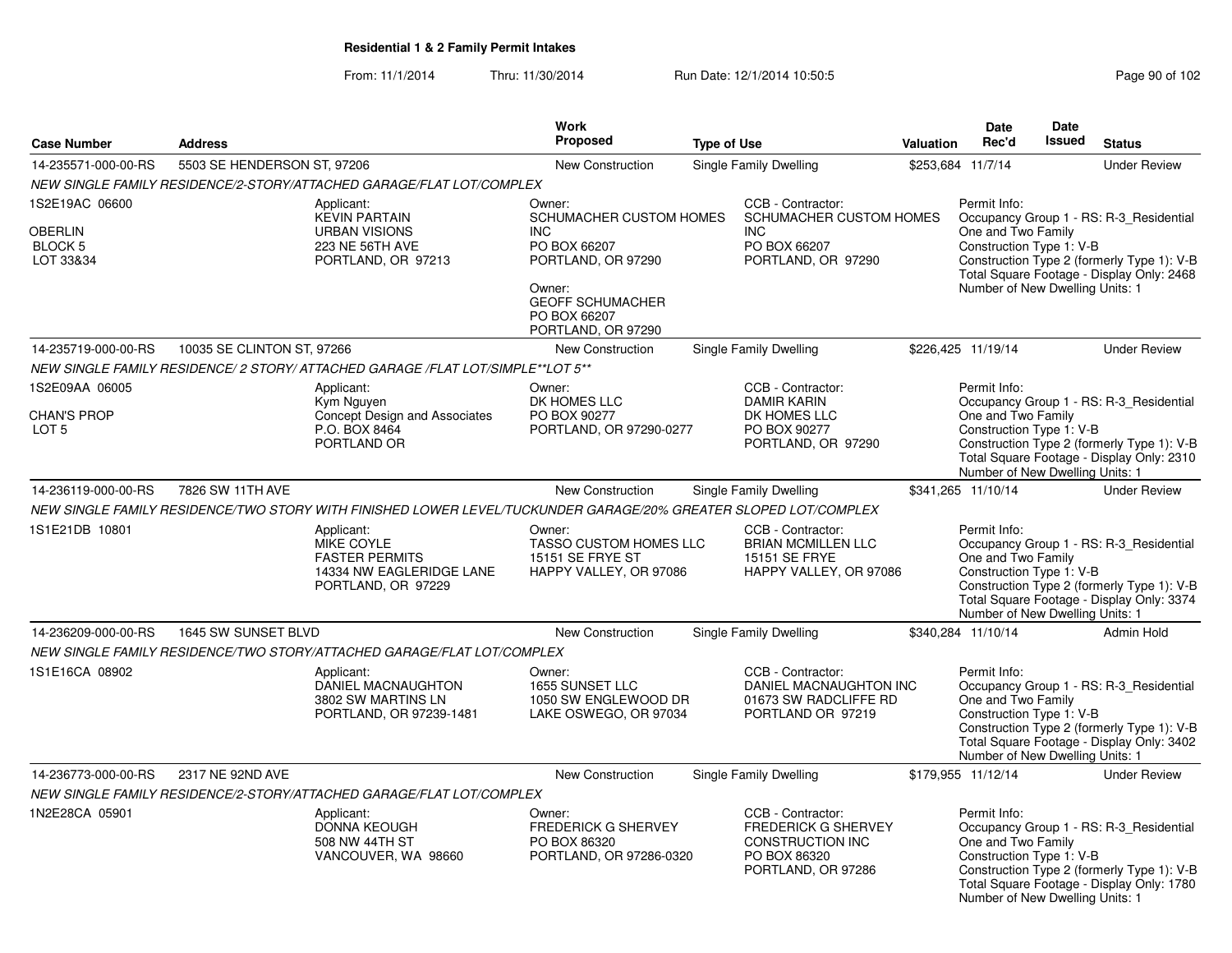### From: 11/1/2014Thru: 11/30/2014 Run Date: 12/1/2014 10:50:5<br>
Page 91 of 102

| <b>Case Number</b>                                                         | <b>Address</b>           |                                                                                                                                             | Work<br>Proposed                                                                   | <b>Type of Use</b>                                                                                                                       | <b>Valuation</b> | <b>Date</b><br>Rec'd                                                                              | Date<br><b>Issued</b> | <b>Status</b>                                                                                                                      |
|----------------------------------------------------------------------------|--------------------------|---------------------------------------------------------------------------------------------------------------------------------------------|------------------------------------------------------------------------------------|------------------------------------------------------------------------------------------------------------------------------------------|------------------|---------------------------------------------------------------------------------------------------|-----------------------|------------------------------------------------------------------------------------------------------------------------------------|
|                                                                            |                          |                                                                                                                                             |                                                                                    |                                                                                                                                          |                  |                                                                                                   |                       |                                                                                                                                    |
| 14-236792-000-00-RS                                                        | 2319 NE 92ND AVE         |                                                                                                                                             | <b>New Construction</b>                                                            | Single Family Dwelling                                                                                                                   |                  | \$177,113 11/12/14                                                                                |                       | <b>Under Review</b>                                                                                                                |
| 1N2E28CA 05902                                                             |                          | NEW SINGLE FAMILY RESIDENCE/2-STORY/ATTACHED GARAGE/FLAT LOT/COMPLEX<br>Applicant:<br>DONNA KEOUGH<br>508 NW 44TH ST<br>VANCOUVER, WA 98660 | Owner:<br><b>FREDERICK G SHERVEY</b><br>PO BOX 86320<br>PORTLAND, OR 97286-0320    | CCB - Contractor:<br><b>FREDERICK G SHERVEY</b><br>CONSTRUCTION INC<br>PO BOX 86320<br>PORTLAND, OR 97286                                |                  | Permit Info:<br>One and Two Family<br>Construction Type 1: V-B<br>Number of New Dwelling Units: 1 |                       | Occupancy Group 1 - RS: R-3_Residential<br>Construction Type 2 (formerly Type 1): V-B<br>Total Square Footage - Display Only: 1753 |
| 14-236984-000-00-RS                                                        | 9410 NE SCHUYLER ST      |                                                                                                                                             | <b>New Construction</b>                                                            | <b>Single Family Dwelling</b>                                                                                                            |                  | \$237,022 11/12/14                                                                                |                       | <b>Under Review</b>                                                                                                                |
|                                                                            |                          | NEW SINGLE FAMILY RESIDENCE/2 STORY/ATTACHED GARAGE/SLOPED LOT/SIMPLE                                                                       |                                                                                    |                                                                                                                                          |                  |                                                                                                   |                       |                                                                                                                                    |
| 1N2E28DC 04702                                                             |                          | Applicant:<br><b>D A GREY LIMITED</b><br>1905 SW 257TH AVE<br>TROUTDALE, OR 97060-1964                                                      | Owner:<br><b>D A GREY LIMITED</b><br>1905 SW 257TH AVE<br>TROUTDALE, OR 97060-1964 | CCB - Contractor:<br>DA GREY LIMITED<br>1905 SW 257TH AVE<br>TROUTDALE, OR 97060                                                         |                  | Permit Info:<br>One and Two Family<br>Construction Type 1: V-B<br>Number of New Dwelling Units: 1 |                       | Occupancy Group 1 - RS: R-3_Residential<br>Construction Type 2 (formerly Type 1): V-B<br>Total Square Footage - Display Only: 2411 |
| 14-237213-000-00-RS                                                        | 1604 N DEKUM ST, 97217   |                                                                                                                                             | <b>New Construction</b>                                                            | Single Family Dwelling                                                                                                                   |                  | \$272,416 11/14/14                                                                                |                       | <b>Under Review</b>                                                                                                                |
|                                                                            |                          |                                                                                                                                             |                                                                                    | NEW SINGLE FAMILY RESIDENCE/TWO STORY/DETACHED GARAGE/FLAT LOT/COMPLEX**WITH GARAGE 14-237220-RS AND ASSOCIATED WITH DEMO 14-237229-RS** |                  |                                                                                                   |                       |                                                                                                                                    |
| 1N1E16AD 20200<br><b>WILBURTON</b><br>BLOCK <sub>2</sub><br>E 1/2 OF LOT 1 |                          | Applicant:<br><b>TODD LASHER</b><br><b>LASHER DESIGN</b><br>5632 N ATLANTIC AVE<br>PORTLAND, OR 97217                                       | Owner:<br><b>CREO PROEPRTIES LLC</b><br>PO BOX 20275<br>PORTLAND, OR 97294-0275    | CCB - Contractor:<br>DREAM MAKERS CONSTRUCTION Occupancy Group 1 - RS: R-3 Residential<br>8707 NE FREMONT<br>PORTLAND, OR 97220          |                  | Permit Info:<br>One and Two Family<br>Construction Type 1: V-B<br>Number of New Dwelling Units: 1 |                       | Construction Type 2 (formerly Type 1):<br>Total Square Footage - Display Only: 2470                                                |
| 14-237362-000-00-RS                                                        | 3624 SE 130TH AVE, 97236 |                                                                                                                                             | New Construction                                                                   | <b>Single Family Dwelling</b>                                                                                                            |                  | \$262,232 11/14/14                                                                                |                       | <b>Under Review</b>                                                                                                                |
|                                                                            |                          | NEW SINGLE FAMILY RESIDENCE/TWO STORY/ATTACHED GARAGE/FLAT LOT/COMPLEX                                                                      |                                                                                    |                                                                                                                                          |                  |                                                                                                   |                       |                                                                                                                                    |
| 1S2E11CA 01000<br>LINN PK<br>LOT 8 TL 1000                                 |                          | Applicant:<br><b>VIC SEMCHUK</b><br>1919 SE 162ND AVE<br>Portland, OR 97233                                                                 | Owner:<br>ANATOLIY BALTAG<br>3624 SE 130TH AVE<br>PORTLAND, OR 97236-3310          | CCB - Contractor:<br><b>WESTSIDE BUILDING &amp;</b><br>REMODELING LLC<br>1919 SE 162ND AVE<br>PORTLAND OR 97233                          |                  | Permit Info:<br>One and Two Family<br>Construction Type 1: V-B<br>Number of New Dwelling Units: 1 |                       | Occupancy Group 1 - RS: R-3_Residential<br>Construction Type 2 (formerly Type 1): V-B<br>Total Square Footage - Display Only: 2765 |
| 14-237784-000-00-RS                                                        | 7331 SE STEELE ST, 97206 |                                                                                                                                             | <b>New Construction</b>                                                            | Single Family Dwelling                                                                                                                   |                  | \$175,815 11/14/14                                                                                |                       | <b>Under Review</b>                                                                                                                |
|                                                                            |                          | NEW SINGLE FAMILY RESIDENCE/2-STORY/ATTACHED GARAGE/FLAT LOT/COMPLEX                                                                        |                                                                                    |                                                                                                                                          |                  |                                                                                                   |                       |                                                                                                                                    |
| 1S2E17AC 08700                                                             |                          | Applicant:<br><b>MIKE COYLE</b><br><b>FASTER PERMITS</b><br>14334 NW EAGLERIDGE LANE<br>PORTLAND, OR 97229                                  | Owner:<br><b>GREENWOOD HOMES LLC</b><br>PO BOX 1225<br>CANBY, OR 97013             | CCB - Contractor:<br><b>GREENWOOD HOMES LLC</b><br>16280 NW BETHANY CT<br>BEAVERTON OR 97006                                             |                  | Permit Info:<br>One and Two Family<br>Construction Type 1: V-B<br>Number of New Dwelling Units: 1 |                       | Occupancy Group 1 - RS: R-3_Residential<br>Construction Type 2 (formerly Type 1): V-B<br>Total Square Footage - Display Only: 1722 |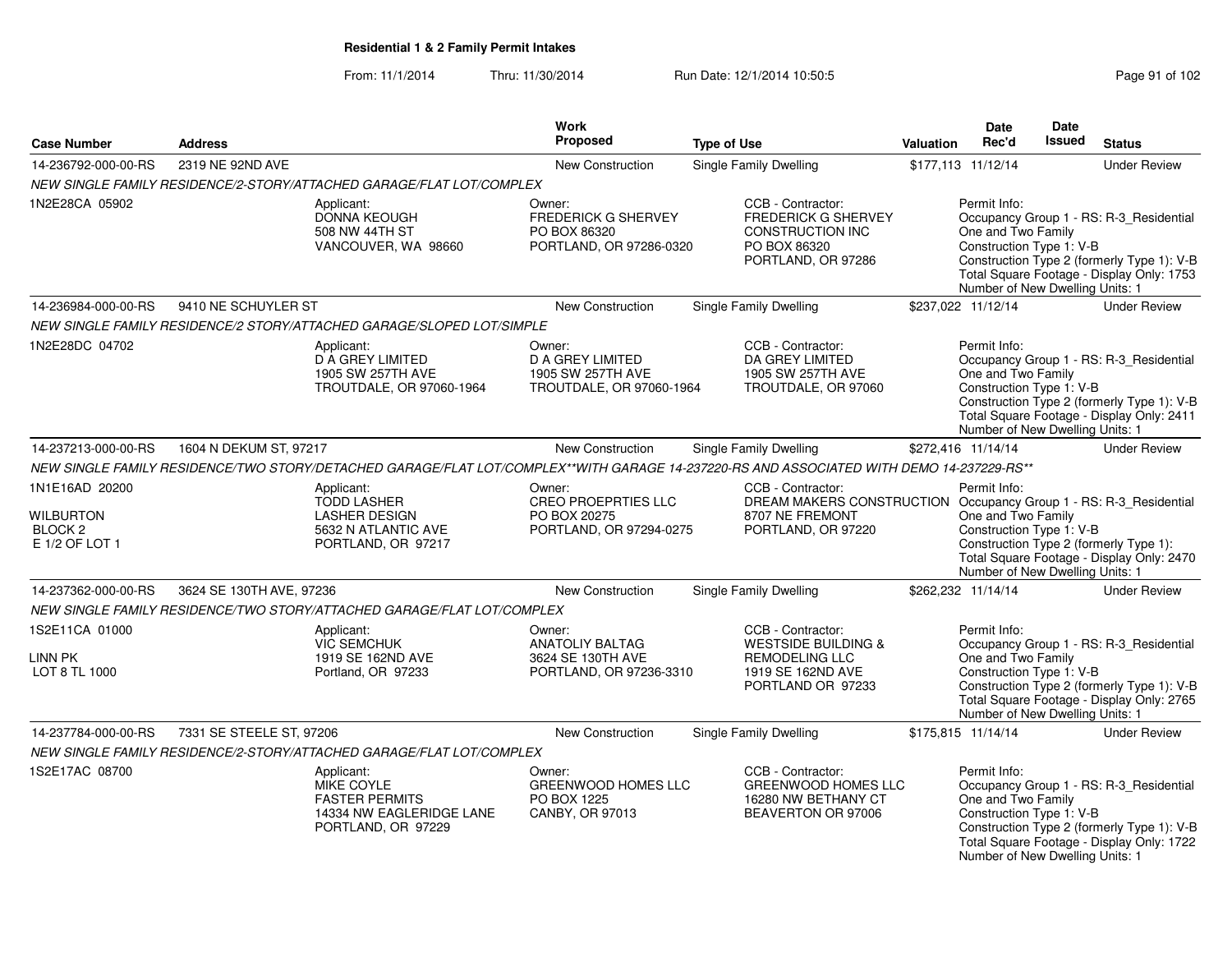From: 11/1/2014Thru: 11/30/2014 Run Date: 12/1/2014 10:50:5<br>
Page 92 of 102

|                                                                               |                          |                                                                                                                | <b>Work</b>                                                                                                                                                                                   |                    |                                                                                                                                  |                  | Date                                                                                              | <b>Date</b>   |                                                                                                                                    |
|-------------------------------------------------------------------------------|--------------------------|----------------------------------------------------------------------------------------------------------------|-----------------------------------------------------------------------------------------------------------------------------------------------------------------------------------------------|--------------------|----------------------------------------------------------------------------------------------------------------------------------|------------------|---------------------------------------------------------------------------------------------------|---------------|------------------------------------------------------------------------------------------------------------------------------------|
| <b>Case Number</b>                                                            | <b>Address</b>           |                                                                                                                | <b>Proposed</b>                                                                                                                                                                               | <b>Type of Use</b> |                                                                                                                                  | <b>Valuation</b> | Rec'd                                                                                             | <b>Issued</b> | <b>Status</b>                                                                                                                      |
| 14-237826-000-00-RS                                                           | 7335 SE STEELE ST, 97206 |                                                                                                                | <b>New Construction</b>                                                                                                                                                                       |                    | Single Family Dwelling                                                                                                           |                  | \$175,815 11/14/14                                                                                |               | <b>Under Review</b>                                                                                                                |
|                                                                               |                          | NEW SINGLE FAMILY RESIDENCE/2-STORY/ATTACHED GARAGE/FLAT LOT/COMPLEX                                           |                                                                                                                                                                                               |                    |                                                                                                                                  |                  |                                                                                                   |               |                                                                                                                                    |
| 1S2E17AC 08700                                                                |                          | Applicant:<br>MIKE COYLE<br><b>FASTER PERMITS</b><br>14334 NW EAGLERIDGE LANE<br>PORTLAND, OR 97229            | Owner:<br>GREENWOOD HOMES LLC<br>PO BOX 1225<br>CANBY, OR 97013                                                                                                                               |                    | CCB - Contractor:<br><b>GREENWOOD HOMES LLC</b><br>16280 NW BETHANY CT<br>BEAVERTON OR 97006                                     |                  | Permit Info:<br>One and Two Family<br>Construction Type 1: V-B<br>Number of New Dwelling Units: 1 |               | Occupancy Group 1 - RS: R-3_Residential<br>Construction Type 2 (formerly Type 1): V-B<br>Total Square Footage - Display Only: 1722 |
| 14-238428-000-00-RS                                                           | 7214 SE 50TH AVE, 97206  |                                                                                                                | New Construction                                                                                                                                                                              |                    | Single Family Dwelling                                                                                                           |                  | \$213,377 11/17/14                                                                                |               | <b>Under Review</b>                                                                                                                |
|                                                                               |                          | NEW SINGLE FAMILY RESIDENCE/2 STORY/ATTACHED GARAGE/FLAT LOT/COMPLEX                                           |                                                                                                                                                                                               |                    |                                                                                                                                  |                  |                                                                                                   |               |                                                                                                                                    |
| 1S2E19BD 02600                                                                |                          | Applicant:<br><b>KEVIN PARTAIN</b><br><b>URBAN VISIONS</b><br>223 NE 56TH AVE<br>PORTLAND, OR 97213            | Owner:<br>MAXIMILLIAN RODMAN<br>4844 LOWER DR #B<br>LAKE OSWEGO, OR 97034                                                                                                                     |                    | CCB - Contractor:<br><b>DAVID RODMAN</b><br>MDR CONSTRUCTION<br>PO BOX 1246<br>LAKE OSWEGO, OR 97035                             |                  | Permit Info:<br>One and Two Family<br>Construction Type 1: V-B<br>Number of New Dwelling Units: 1 |               | Occupancy Group 1 - RS: R-3 Residential<br>Construction Type 2 (formerly Type 1): V-B<br>Total Square Footage - Display Only: 2105 |
| 14-238452-000-00-RS                                                           | 1021 SW CARSON ST        |                                                                                                                | New Construction                                                                                                                                                                              |                    | Single Family Dwelling                                                                                                           |                  | \$331,111 11/17/14                                                                                |               | <b>Under Review</b>                                                                                                                |
|                                                                               |                          | NEW SINGLE FAMILY RESIDENCE/2 STORY/TUCK UNDER GARAGE/FLAT LOT/COMPLEX                                         |                                                                                                                                                                                               |                    |                                                                                                                                  |                  |                                                                                                   |               |                                                                                                                                    |
| 1S1E21DC 01701                                                                |                          | Applicant:<br><b>KEVIN PARTAIN</b><br><b>URBAN VISIONS</b><br>223 NE 56TH AVE<br>PORTLAND, OR 97213            | Owner:<br>EXCEPTIONAL HOMES BY ANDRE ANDREY KOSHUBA<br>INC.<br>14237 BRIDGE CT<br>LAKE OSWEGO, OR 97034-2177                                                                                  |                    | CCB - Contractor:<br><b>EXCEPTIONAL HOMES BY</b><br>ANDREY INC<br>14237 BRIDGE CT.<br>LAKE OSWEGO, OR 97034                      |                  | Permit Info:<br>One and Two Family<br>Construction Type 1: V-B<br>Number of New Dwelling Units: 1 |               | Occupancy Group 1 - RS: R-3 Residential<br>Construction Type 2 (formerly Type 1): V-B<br>Total Square Footage - Display Only: 3293 |
| 14-238551-000-00-RS                                                           | 5716 NE SUMNER ST, 97218 |                                                                                                                | New Construction                                                                                                                                                                              |                    | Single Family Dwelling                                                                                                           |                  | \$192,116 11/17/14                                                                                |               | <b>Under Review</b>                                                                                                                |
|                                                                               |                          | NEW SINGLE FAMILY RESIDENCE/2 STORY/ ATTACHED GARAGE/FLAT LOT/COMPLEX                                          |                                                                                                                                                                                               |                    |                                                                                                                                  |                  |                                                                                                   |               |                                                                                                                                    |
| 1N2E19AA 06800<br><b>PRIMROSE PK</b><br>BLOCK <sub>3</sub><br>LOT 2 EXC S 60' |                          | Applicant:<br><b>MIKE COYLE</b><br><b>FASTER PERMITS</b><br>14334 NW EAGLERIDGE LANE<br>PORTLAND, OR 97229     | Owner:<br>LINCOLN LOAN CO<br>PO BOX 14652<br>PORTLAND, OR 97293-0652<br>Owner:<br><b>BRISTOL CREEK HOMES &amp;</b><br>DEVELOPMENT CO LLC<br>520 SW YAMHILL ST SUITE 600<br>PORTLAND, OR 97204 |                    | CCB - Contractor:<br><b>BRISTOL CREEK HOMES &amp;</b><br>DEVELOPMENT CO LLC<br>520 SW YAMHILL ST SUITE 600<br>PORTLAND, OR 97204 |                  | Permit Info:<br>One and Two Family<br>Construction Type 1: V-B<br>Number of New Dwelling Units: 1 |               | Occupancy Group 1 - RS: R-3 Residential<br>Construction Type 2 (formerly Type 1): V-B<br>Total Square Footage - Display Only: 1994 |
| 14-238743-000-00-RS                                                           | 1210 SE LAMBERT ST       |                                                                                                                | <b>New Construction</b>                                                                                                                                                                       |                    | Single Family Dwelling                                                                                                           |                  | \$238,668 11/17/14                                                                                |               | <b>Under Review</b>                                                                                                                |
|                                                                               |                          | NEW SINGLE FAMILY RESIDENCE/2 STORY/NO GARAGE/FLAT LOT/COMPLEX *** DESIGN IS THE MIRROR OF NSFR 14-238764RS*** |                                                                                                                                                                                               |                    |                                                                                                                                  |                  |                                                                                                   |               |                                                                                                                                    |
| 1S1E23CA 17201                                                                |                          | Applicant:<br><b>MIKE COYLE</b><br><b>FASTER PERMITS</b><br>14334 NW EAGLERIDGE LANE<br>PORTLAND, OR 97229     | Owner:<br>DILUSSO HOMES LLC<br>PO BOX 1251<br>CLACKAMAS, OR 97015-1251                                                                                                                        |                    | CCB - Contractor:<br><b>VLAD RUDNITSKY</b><br><b>DILUSSO RENOVATIONS LLC</b><br>4415 NE SANDY BLVD #201<br>PORTLAND, OR 97213    |                  | Permit Info:<br>One and Two Family<br>Construction Type 1: V-B<br>Number of New Dwelling Units: 1 |               | Occupancy Group 1 - RS: R-3 Residential<br>Construction Type 2 (formerly Type 1):<br>Total Square Footage - Display Only: 2164     |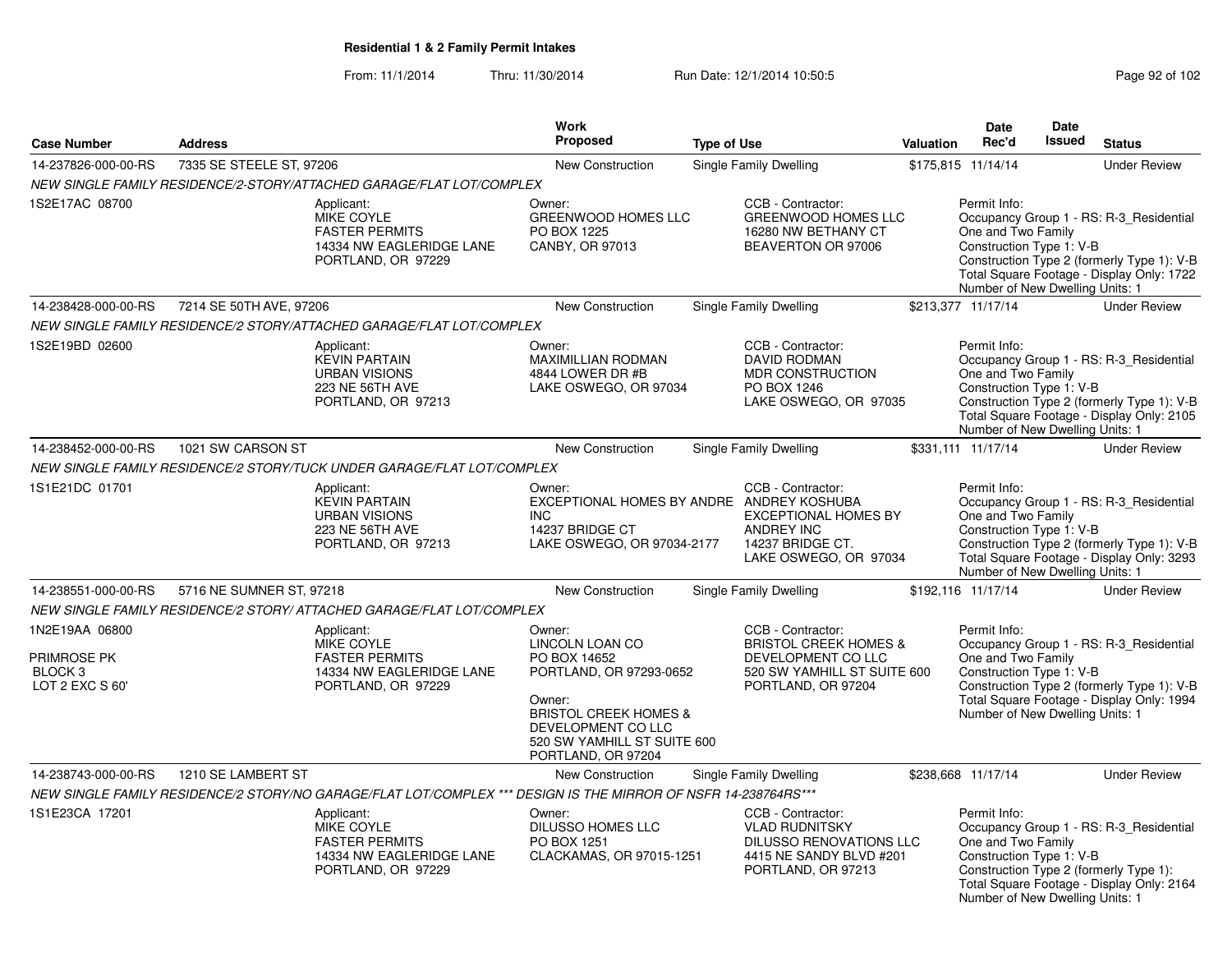From: 11/1/2014Thru: 11/30/2014 Run Date: 12/1/2014 10:50:5<br>
Page 93 of 102

|                                                                  |                          |                                                                                                              | <b>Work</b>                                                                                                                                                          |                    |                                                                                                                        |           | <b>Date</b>                                                                                       | Date          |                                                                                                                                    |
|------------------------------------------------------------------|--------------------------|--------------------------------------------------------------------------------------------------------------|----------------------------------------------------------------------------------------------------------------------------------------------------------------------|--------------------|------------------------------------------------------------------------------------------------------------------------|-----------|---------------------------------------------------------------------------------------------------|---------------|------------------------------------------------------------------------------------------------------------------------------------|
| <b>Case Number</b>                                               | <b>Address</b>           |                                                                                                              | <b>Proposed</b>                                                                                                                                                      | <b>Type of Use</b> |                                                                                                                        | Valuation | Rec'd                                                                                             | <b>Issued</b> | <b>Status</b>                                                                                                                      |
| 14-238764-000-00-RS                                              | 1240 SE LAMBERT ST       |                                                                                                              | New Construction                                                                                                                                                     |                    | Single Family Dwelling                                                                                                 |           | \$238,668 11/17/14                                                                                |               | <b>Under Review</b>                                                                                                                |
|                                                                  |                          | NEW SINGLE FAMILY RESIDENCE/2 STORY/NO GARAGE/FLAT LOT/COMPLEX ***MIRROR OF DESIGN FOR 14-238743RS***        |                                                                                                                                                                      |                    |                                                                                                                        |           |                                                                                                   |               |                                                                                                                                    |
| 1S1E23CA 17204                                                   |                          | Applicant:<br><b>MIKE COYLE</b><br><b>FASTER PERMITS</b><br>14334 NW EAGLERIDGE LANE<br>PORTLAND, OR 97229   | Owner:<br><b>DILUSSO HOMES LLC</b><br>PO BOX 1251<br>CLACKAMAS, OR 97015-1251                                                                                        |                    | CCB - Contractor:<br><b>VLAD RUDNITSKY</b><br>DILUSSO RENOVATIONS LLC<br>4415 NE SANDY BLVD #201<br>PORTLAND, OR 97213 |           | Permit Info:<br>One and Two Family<br>Construction Type 1: V-B<br>Number of New Dwelling Units: 1 |               | Occupancy Group 1 - RS: R-3_Residential<br>Construction Type 2 (formerly Type 1):<br>Total Square Footage - Display Only: 2164     |
| 14-239278-000-00-RS                                              | 5540 SW NEVADA CT, 97219 |                                                                                                              | <b>New Construction</b>                                                                                                                                              |                    | Single Family Dwelling                                                                                                 |           | \$247,932 11/18/14                                                                                |               | <b>Under Review</b>                                                                                                                |
|                                                                  |                          | NEW SINGLE FAMILY RESIDENCE/2 STORY/DETACHED GARAGE/FLAT LOT/COMPLEX ***WITH 14-239293RS ***                 |                                                                                                                                                                      |                    |                                                                                                                        |           |                                                                                                   |               |                                                                                                                                    |
| 1S1E19BA 13600                                                   |                          | Applicant:<br><b>ROB HUMPHREY</b><br><b>FASTER PERMITS</b><br>14334 NW EAGLERIDGE LANE<br>PORTLAND, OR 97229 | Owner:<br>STEPHEN H SALTZMAN<br>7750 SW BROADMOOR TER<br>PORTLAND, OR 97225-2115<br>Owner:<br>REBECCA G SALTZMAN<br>7750 SW BROADMOOR TER<br>PORTLAND, OR 97225-2115 |                    | CCB - Contractor:<br><b>VIC REMMERS</b><br>EVERETT CUSTOM HOMES INC<br>735 SW 158TH AVE STE 180<br>BEAVERTON OR 97008  |           | Permit Info:<br>One and Two Family<br>Construction Type 1: V-B<br>Number of New Dwelling Units: 1 |               | Occupancy Group 1 - RS: R-3_Residential<br>Construction Type 2 (formerly Type 1):<br>Total Square Footage - Display Only: 2248     |
| 14-239324-000-00-RS                                              | 2254 N WATTS ST          |                                                                                                              | <b>New Construction</b>                                                                                                                                              |                    | Single Family Dwelling                                                                                                 |           | \$213,211 11/18/14                                                                                |               | <b>Under Review</b>                                                                                                                |
|                                                                  |                          | NEW SINGLE FAMILY RESIDENCE/3 STORY/ATTACHED GARAGE/FLAT LOT/COMPLEX                                         |                                                                                                                                                                      |                    |                                                                                                                        |           |                                                                                                   |               |                                                                                                                                    |
| 1N1E09DC 01601                                                   |                          | Applicant:<br><b>MIKE COYLE</b><br><b>FASTER PERMITS</b><br>14334 NW EAGLERIDGE LANE<br>PORTLAND, OR 97229   | Owner:<br>SARAH M MISCOE<br>2304 N WATTS ST<br>PORTLAND, OR 97217                                                                                                    |                    | CCB - Contractor:<br><b>VIC REMMERS</b><br>EVERETT CUSTOM HOMES INC<br>735 SW 158TH AVE STE 180<br>BEAVERTON OR 97008  |           | Permit Info:<br>One and Two Family<br>Construction Type 1: V-B<br>Number of New Dwelling Units: 1 |               | Occupancy Group 1 - RS: R-3_Residential<br>Construction Type 2 (formerly Type 1): V-B<br>Total Square Footage - Display Only: 2058 |
| 14-239826-000-00-RS                                              | 3654 NE 44TH AVE, 97213  |                                                                                                              | New Construction                                                                                                                                                     |                    | Single Family Dwelling                                                                                                 |           | \$397,165 11/19/14                                                                                |               | <b>Under Review</b>                                                                                                                |
|                                                                  |                          | NEW SINGLE FAMILY RESIDENCE/3 STORY/TUCK-UNDER GARAGE/FLAT LOT/COMPLEX                                       |                                                                                                                                                                      |                    |                                                                                                                        |           |                                                                                                   |               |                                                                                                                                    |
| 1N2E19CC 18000<br><b>ROSLYN</b><br>BLOCK <sub>3</sub><br>LOT 1&2 |                          | Applicant:<br>mike mele<br>21903ne lake court<br>fairview, OR 97024                                          | Owner:<br><b>STEVEN GEURTS</b><br>3654 NE 44TH AVE<br>PORTLAND, OR 97213-1020<br>Owner:<br>JENNIFER MELE-GEURTS<br>3654 NE 44TH AVE<br>PORTLAND, OR 97213-1020       |                    |                                                                                                                        |           | Permit Info:<br>One and Two Family<br>Construction Type 1: V-B<br>Number of New Dwelling Units: 1 |               | Occupancy Group 1 - RS: R-3_Residential<br>Construction Type 2 (formerly Type 1): V-B<br>Total Square Footage - Display Only: 3970 |
| 14-239949-000-00-RS                                              | 4814 SE 63RD AVE, 97206  |                                                                                                              | New Construction                                                                                                                                                     |                    | Single Family Dwelling                                                                                                 |           | \$215,420 11/19/14                                                                                |               | <b>Under Review</b>                                                                                                                |
|                                                                  |                          | NEW SINGLE FAMILY RESIDENCE/2 STORY/ATTACHED GARAGE/FLAT LOT/COMPLEX                                         |                                                                                                                                                                      |                    |                                                                                                                        |           |                                                                                                   |               |                                                                                                                                    |
| 1S2E17BB 13800                                                   |                          | Applicant:<br><b>NIZAR SLIM</b><br>PO BOX 6602<br>PORTLAND OR 97228                                          | Owner:<br><b>MATE SKORO</b><br>PO BOX 3219<br>CLACKAMAS, OR 97015-3219                                                                                               |                    | CCB - Contractor:<br><b>MATE SKORO</b><br>SKORO CONSTRUCTION LLC<br>11390 SE 222ND DR<br>DAMASCUS, OR 97089            |           | Permit Info:<br>One and Two Family<br>Construction Type 1: V-B<br>Number of New Dwelling Units: 1 |               | Occupancy Group 1 - RS: R-3_Residential<br>Construction Type 2 (formerly Type 1): V-B<br>Total Square Footage - Display Only: 2102 |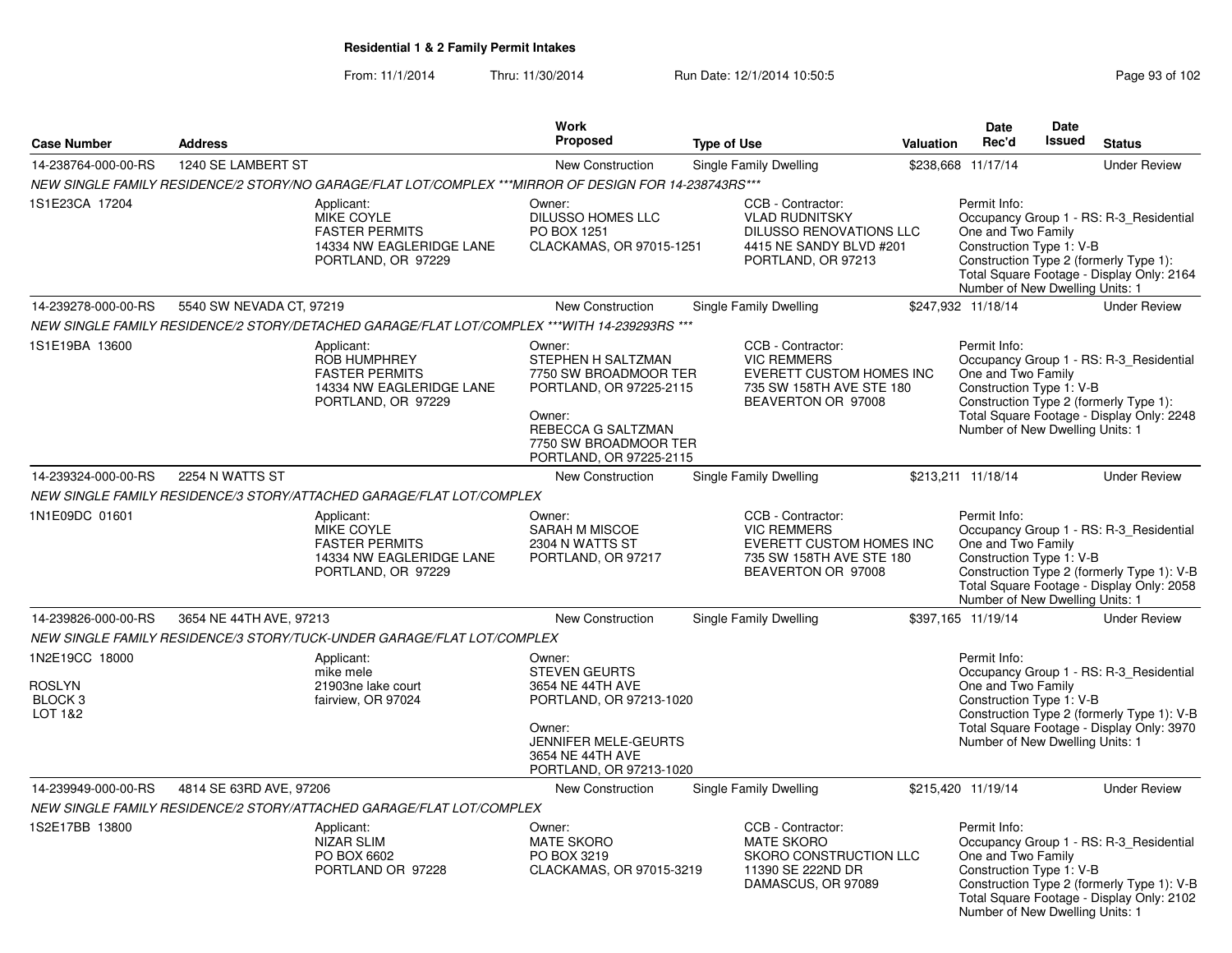From: 11/1/2014Thru: 11/30/2014 Run Date: 12/1/2014 10:50:5<br>
Page 94 of 102

|                                                                            |                                   |                                                                                                            | Work                                                                                          |                    |                                                                                                                        |                  | Date                                                                                              | <b>Date</b> |                                                                                                                                    |
|----------------------------------------------------------------------------|-----------------------------------|------------------------------------------------------------------------------------------------------------|-----------------------------------------------------------------------------------------------|--------------------|------------------------------------------------------------------------------------------------------------------------|------------------|---------------------------------------------------------------------------------------------------|-------------|------------------------------------------------------------------------------------------------------------------------------------|
| <b>Case Number</b>                                                         | <b>Address</b>                    |                                                                                                            | <b>Proposed</b>                                                                               | <b>Type of Use</b> |                                                                                                                        | <b>Valuation</b> | Rec'd                                                                                             | Issued      | <b>Status</b>                                                                                                                      |
| 14-240073-000-00-RS                                                        | 7790 SE HAROLD ST - Unit A, 97206 |                                                                                                            | <b>New Construction</b>                                                                       |                    | Single Family Dwelling                                                                                                 |                  | \$202,162 11/19/14                                                                                |             | <b>Under Review</b>                                                                                                                |
|                                                                            |                                   | NEW SINGLE FAMILY RESIDENCE/2 STORY/GARAGE SEPARATE/FLAT LOT/COMPLEX ***WITH 14-240081****                 |                                                                                               |                    |                                                                                                                        |                  |                                                                                                   |             |                                                                                                                                    |
| 1S2E17DA 20500                                                             |                                   | Applicant:<br><b>MIKE COYLE</b><br><b>FASTER PERMITS</b><br>14334 NW EAGLERIDGE LANE<br>PORTLAND, OR 97229 | Owner:<br><b>BRIAN MCMILLEN LLC</b><br>15151 SE FRYE ST<br>HAPPY VALLEY, OR 97086-2841        |                    | CCB - Contractor:<br><b>BRIAN MCMILLEN LLC</b><br>15151 SE FRYE<br>HAPPY VALLEY, OR 97086                              |                  | Permit Info:<br>One and Two Family<br>Construction Type 1: V-B<br>Number of New Dwelling Units: 1 |             | Occupancy Group 1 - RS: R-3_Residential<br>Construction Type 2 (formerly Type 1):<br>Total Square Footage - Display Only: 1833     |
| 14-240112-000-00-RS                                                        | 7810 SE HAROLD ST - Unit A, 97206 |                                                                                                            | New Construction                                                                              |                    | Single Family Dwelling                                                                                                 |                  | \$202,162 11/19/14                                                                                |             | <b>Under Review</b>                                                                                                                |
|                                                                            |                                   | NEW SINGLE FAMILY RESIDENCE/2 STORY/GARAGE SEPARATE/FLAT LOT/COMPLEX ***WITH 14-240114RS***                |                                                                                               |                    |                                                                                                                        |                  |                                                                                                   |             |                                                                                                                                    |
| 1S2E17DA 20500                                                             |                                   | Applicant:<br>MIKE COYLE<br><b>FASTER PERMITS</b><br>14334 NW EAGLERIDGE LANE<br>PORTLAND, OR 97229        | Owner:<br><b>BRIAN MCMILLEN LLC</b><br><b>15151 SE FRYE ST</b><br>HAPPY VALLEY, OR 97086-2841 |                    | CCB - Contractor:<br><b>BRIAN MCMILLEN LLC</b><br><b>15151 SE FRYE</b><br>HAPPY VALLEY, OR 97086                       |                  | Permit Info:<br>One and Two Family<br>Construction Type 1: V-B<br>Number of New Dwelling Units: 1 |             | Occupancy Group 1 - RS: R-3_Residential<br>Construction Type 2 (formerly Type 1):<br>Total Square Footage - Display Only: 1833     |
| 14-241145-000-00-RS                                                        | 2619 N KILPATRICK ST              |                                                                                                            | New Construction                                                                              |                    | <b>Single Family Dwelling</b>                                                                                          |                  | \$169,461 11/21/14                                                                                |             | <b>Under Review</b>                                                                                                                |
|                                                                            |                                   | NEW SINGLE FAMILY RESIDENCE/2 STORY/ATTACHED GARAGE/FLAT LOT/COMPLEX                                       |                                                                                               |                    |                                                                                                                        |                  |                                                                                                   |             |                                                                                                                                    |
| 1N1E09CA 12802<br>PENINSULAR ADD<br>BLOCK <sub>5</sub><br>LOT <sub>7</sub> |                                   | Applicant:<br><b>BRIAN MAYEA</b><br>ROSE CITY HOMEWORKS, LLC<br>18975 ADDIE ST<br>GLADSTONE, OR 97027      | Owner:<br>ALLEN J MAYEA<br>10907 N VANCOUVER AVE<br>PORTLAND, OR 97217-8065                   |                    |                                                                                                                        |                  | Permit Info:<br>One and Two Family<br>Construction Type 1: V-B<br>Number of New Dwelling Units: 1 |             | Occupancy Group 1 - RS: R-3_Residential<br>Construction Type 2 (formerly Type 1): V-B<br>Total Square Footage - Display Only: 1665 |
| 14-241175-000-00-RS                                                        | 7118 SE RAMONA ST, 97206          |                                                                                                            | <b>New Construction</b>                                                                       |                    | Single Family Dwelling                                                                                                 |                  | \$209,330 11/21/14                                                                                |             | <b>Under Review</b>                                                                                                                |
|                                                                            |                                   | NEW SINGLE FAMILY RESIDENCE/2 STORY/DETACHED GARAGE/FLAT LOT/COMPLEX***WITH 14-241194RS***                 |                                                                                               |                    |                                                                                                                        |                  |                                                                                                   |             |                                                                                                                                    |
| 1S2E17CA 16000                                                             |                                   | Applicant:<br>MICHAEL MALONEY<br><b>1584 PARRISH STREET</b><br>LAKE OSWEGO OR 97034                        | Owner:<br><b>MICHAEL E MALONEY</b><br>4988 PARKHILL ST<br>LAKE OSWEGO, OR 97035-3320          |                    | CCB - Contractor:<br><b>MICHAEL MALONEY</b><br><b>RIDGE POINT INC</b><br>1584 PARRISH ST<br>LAKE OSWEGO, OR 97034      |                  | Permit Info:<br>One and Two Family<br>Construction Type 1: V-B<br>Number of New Dwelling Units: 1 |             | Occupancy Group 1 - RS: R-3_Residential<br>Construction Type 2 (formerly Type 1):<br>Total Square Footage - Display Only: 1898     |
| 14-241232-000-00-RS                                                        | 8874 NW MAPLEVIEW TER             |                                                                                                            | <b>New Construction</b>                                                                       |                    | <b>Single Family Dwelling</b>                                                                                          |                  | \$546,195 11/21/14                                                                                |             | <b>Under Review</b>                                                                                                                |
|                                                                            |                                   | NEW SINGLE FAMILY RESIDENCE/3 STORY/ATTACHED 3 CAR GARAGE/SLOPED LOT/COMPLEX                               |                                                                                               |                    |                                                                                                                        |                  |                                                                                                   |             |                                                                                                                                    |
| 1N1W26AA 04903                                                             |                                   | Applicant:<br><b>MIKE COYLE</b><br><b>FASTER PERMITS</b><br>14334 NW EAGLERIDGE LANE<br>PORTLAND, OR 97229 | Owner:<br>17941 SW CICERO CT<br>BEAVERTON, OR 97007-9037                                      |                    | CCB - Contractor:<br>PEVZNER HOMES CORPORATION PEVZNER CONSTRUCTION LLC<br>12246 SW MIEADER WAY<br>BEAVERTON, OR 97008 |                  | Permit Info:<br>One and Two Family<br>Construction Type 1: V-B<br>Number of New Dwelling Units: 1 |             | Occupancy Group 1 - RS: R-3_Residential<br>Construction Type 2 (formerly Type 1): V-B<br>Total Square Footage - Display Only: 5344 |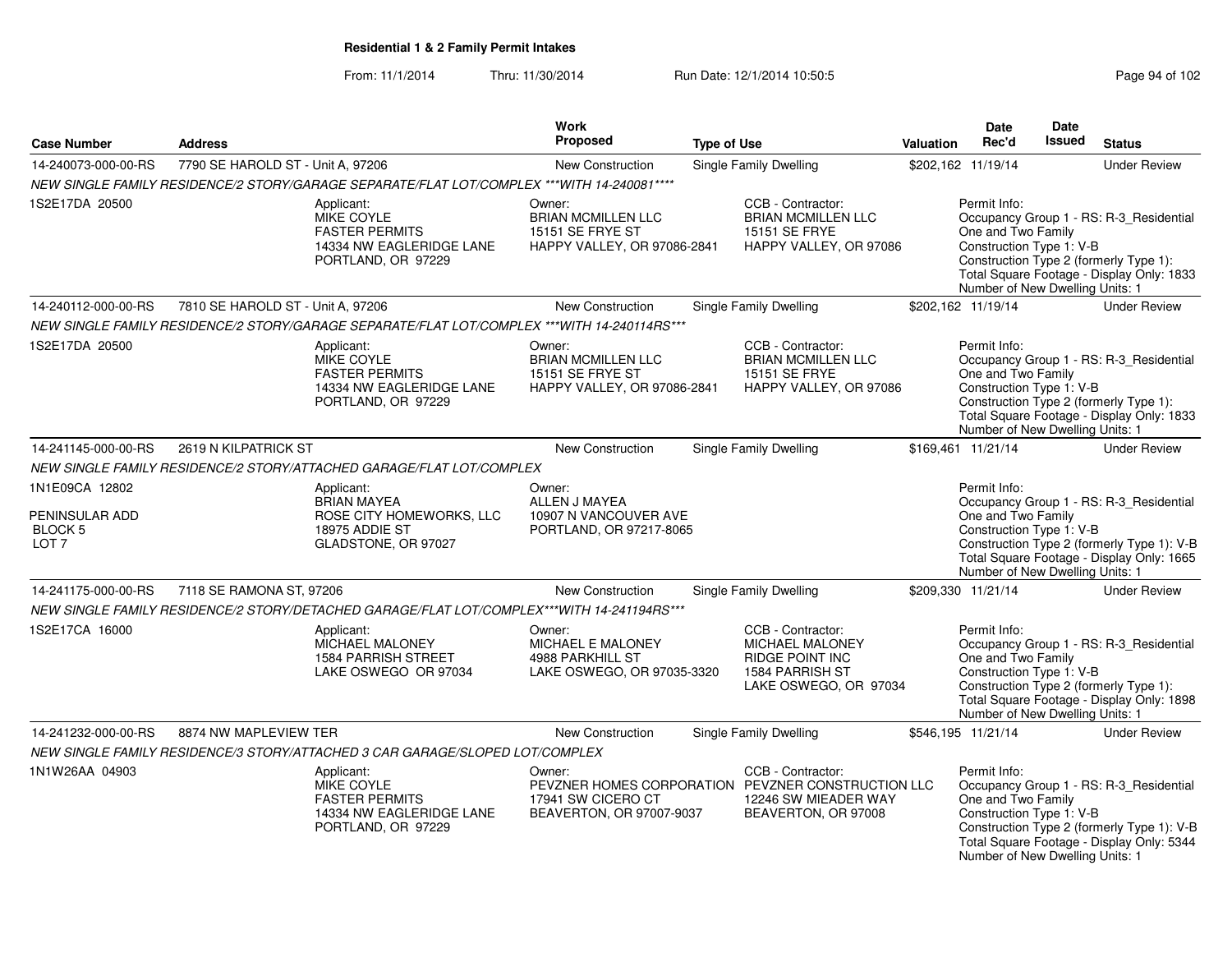From: 11/1/2014Thru: 11/30/2014 Run Date: 12/1/2014 10:50:5<br>
Page 95 of 102

|                                                                                  |                           |                                                                                                                                 | <b>Work</b>                                                                                                                                                       |                    |                                                                                                                              |           | Date                                                                                              | <b>Date</b><br><b>Issued</b> |                                                                                                                                    |
|----------------------------------------------------------------------------------|---------------------------|---------------------------------------------------------------------------------------------------------------------------------|-------------------------------------------------------------------------------------------------------------------------------------------------------------------|--------------------|------------------------------------------------------------------------------------------------------------------------------|-----------|---------------------------------------------------------------------------------------------------|------------------------------|------------------------------------------------------------------------------------------------------------------------------------|
| <b>Case Number</b>                                                               | <b>Address</b>            |                                                                                                                                 | Proposed                                                                                                                                                          | <b>Type of Use</b> |                                                                                                                              | Valuation | Rec'd                                                                                             |                              | <b>Status</b>                                                                                                                      |
| 14-241253-000-00-RS                                                              | 7960 N HAVEN AVE          |                                                                                                                                 | New Construction                                                                                                                                                  |                    | Single Family Dwelling                                                                                                       |           | \$217,136 11/21/14                                                                                |                              | <b>Under Review</b>                                                                                                                |
|                                                                                  |                           | NEW SINGLE FAMILY RESIDENCE/2 STORY/ATTACHED GARAGE/FLAT LOT/COMPLEX                                                            |                                                                                                                                                                   |                    |                                                                                                                              |           |                                                                                                   |                              |                                                                                                                                    |
| 1N1E08CB 14201                                                                   |                           | Applicant:<br>MIKE COYLE<br><b>FASTER PERMITS</b><br>14334 NW EAGLERIDGE LANE<br>PORTLAND, OR 97229                             | Owner:<br><b>BELLAJOUR LLC</b><br>PO BOX 66406<br>PORTLAND, OR 97290-6406                                                                                         |                    | CCB - Contractor:<br>UKA CONSTRUCTION LLC<br>11016 SE HAPPY VALLEY DR<br>PORTLAND, OR 97086                                  |           | Permit Info:<br>One and Two Family<br>Construction Type 1: V-B<br>Number of New Dwelling Units: 1 |                              | Occupancy Group 1 - RS: R-3_Residential<br>Construction Type 2 (formerly Type 1): V-B<br>Total Square Footage - Display Only: 2227 |
| 14-241780-000-00-RS                                                              | .97212                    |                                                                                                                                 | New Construction                                                                                                                                                  |                    | Single Family Dwelling                                                                                                       |           | \$197.640 11/24/14                                                                                |                              | <b>Under Review</b>                                                                                                                |
|                                                                                  |                           | NEW SINGLE FAMILY RESIDENCE/2 STORY/NO GARAGE/FLAT LOT/COMPLEX                                                                  |                                                                                                                                                                   |                    |                                                                                                                              |           |                                                                                                   |                              |                                                                                                                                    |
| 1N1E27AA 11700<br><b>WILLIAMS AVE ADD</b><br>BLOCK <sub>8</sub><br><b>LOT 24</b> |                           | Applicant:<br><b>MIKE COYLE</b><br><b>FASTER PERMITS</b><br>14334 NW EAGLERIDGE LANE<br>PORTLAND, OR 97229                      | Owner:<br><b>EVERETT CUSTOM HOMES INC</b><br>735 SW 158TH AVE #180<br>BEAVERTON, OR 97006-4952                                                                    |                    | CCB - Contractor:<br><b>VIC REMMERS</b><br>EVERETT CUSTOM HOMES INC<br>735 SW 158TH AVE STE 180<br>BEAVERTON OR 97008        |           | Permit Info:<br>One and Two Family<br>Construction Type 1: V-B<br>Number of New Dwelling Units: 1 |                              | Occupancy Group 1 - RS: R-3_Residential<br>Construction Type 2 (formerly Type 1):<br>Total Square Footage - Display Only: 1792     |
| 14-241811-000-00-RS                                                              | .97201                    |                                                                                                                                 | <b>New Construction</b>                                                                                                                                           |                    | Single Family Dwelling                                                                                                       |           | \$397.105 11/24/14                                                                                |                              | <b>Under Review</b>                                                                                                                |
|                                                                                  |                           | NEW SINGLE FAMILY RESIDENCE/3 STORY/TUCK UNDER GARAGE WITH BASEMENT/FLAT LOT/COMPLEX                                            |                                                                                                                                                                   |                    |                                                                                                                              |           |                                                                                                   |                              |                                                                                                                                    |
| 1S1E15CA 11200<br><b>SOUTHPORT</b><br><b>BLOCK 4</b><br><b>LOT 16</b>            |                           | Applicant:<br><b>MIKE COYLE</b><br><b>FASTER PERMITS</b><br>14334 NW EAGLERIDGE LANE<br>PORTLAND, OR 97229                      | Owner:<br><b>EVERETT CUSTOM HOMES</b><br>735 SW 158TH AVE #180<br>BEAVERTON, OR 97006-4952                                                                        |                    | CCB - Contractor:<br><b>VIC REMMERS</b><br><b>EVERETT CUSTOM HOMES INC</b><br>735 SW 158TH AVE STE 180<br>BEAVERTON OR 97008 |           | Permit Info:<br>One and Two Family<br>Construction Type 1: V-B<br>Number of New Dwelling Units: 1 |                              | Occupancy Group 1 - RS: R-3 Residential<br>Construction Type 2 (formerly Type 1): V-B<br>Total Square Footage - Display Only: 3959 |
| 14-242334-000-00-RS                                                              |                           |                                                                                                                                 | <b>New Construction</b>                                                                                                                                           |                    | Single Family Dwelling                                                                                                       |           | \$143.563 11/25/14                                                                                |                              | <b>Under Review</b>                                                                                                                |
|                                                                                  |                           | NEW SINGLE FAMILY RESIDENCE/2-STORY/ATTACHED GARAGE/FLAT LOT/SIMPLE                                                             |                                                                                                                                                                   |                    |                                                                                                                              |           |                                                                                                   |                              |                                                                                                                                    |
| 1N2E33DD 09401<br>PRUNEDALE ADD<br>BLOCK <sub>9</sub><br>N 35' OF LOT 13&14      |                           | Applicant:<br><b>DAVID GREEN</b><br>DAVID GREEN CONSTRUCTION<br><b>LLC</b><br>161 NW ADAMS AVE SUITE 214<br>HILLSBORO, OR 97124 | Owner:<br><b>VITALIY KOLPAKOV</b><br>11334 SE HIGHLAND LOOP<br>CLACKAMAS, OR 97015<br>Owner:<br>NATALYA KOLPAKOV<br>11334 SE HIGHLAND LOOP<br>CLACKAMAS, OR 97015 |                    | CCB - Contractor:<br>DAVID GREEN CONSTRUCTION<br><b>LLC</b><br>161 NW ADAMS AVE STE 207<br>HILLSBORO, OR 97124-3399          |           | Permit Info:<br>One and Two Family<br>Construction Type 1: V-B<br>Number of New Dwelling Units: 1 |                              | Occupancy Group 1 - RS: R-3_Residential<br>Construction Type 2 (formerly Type 1): V-B<br>Total Square Footage - Display Only: 1464 |
| 14-242353-000-00-RS                                                              | 11405 SE RAMONA CT, 97266 |                                                                                                                                 | New Construction                                                                                                                                                  |                    | <b>Single Family Dwelling</b>                                                                                                |           | \$263,152 11/25/14                                                                                |                              | <b>Under Review</b>                                                                                                                |
|                                                                                  |                           | NEW SINGLE FAMILY RESIDENCE/2-STORY/NO GARAGE/FLAT LOT/COMPLEX                                                                  |                                                                                                                                                                   |                    |                                                                                                                              |           |                                                                                                   |                              |                                                                                                                                    |
| 1S2E15DB 05800<br><b>KIRKPATRICK AC</b><br>BLOCK 4<br>N 105' OF LOT 2 EXC E 250' |                           | Applicant:<br>DAVID GREEN<br>161 NW ADAMS AVE<br>HILLSBORO, OR 97124                                                            | Owner:<br>DARREN J DIGBY<br>11405 SE RAMONA CT<br>PORTLAND, OR 97266<br>Owner:<br><b>HEATHER J DIGBY</b><br>11405 SE RAMONA CT<br>PORTLAND, OR 97266              |                    | CCB - Contractor:<br>DAVID GREEN CONSTRUCTION<br><b>LLC</b><br>161 NW ADAMS AVE STE 207<br>HILLSBORO, OR 97124-3399          |           | Permit Info:<br>One and Two Family<br>Construction Type 1: V-B<br>Number of New Dwelling Units: 1 |                              | Occupancy Group 1 - RS: R-3 Residential<br>Construction Type 2 (formerly Type 1):<br>Total Square Footage - Display Only: 2386     |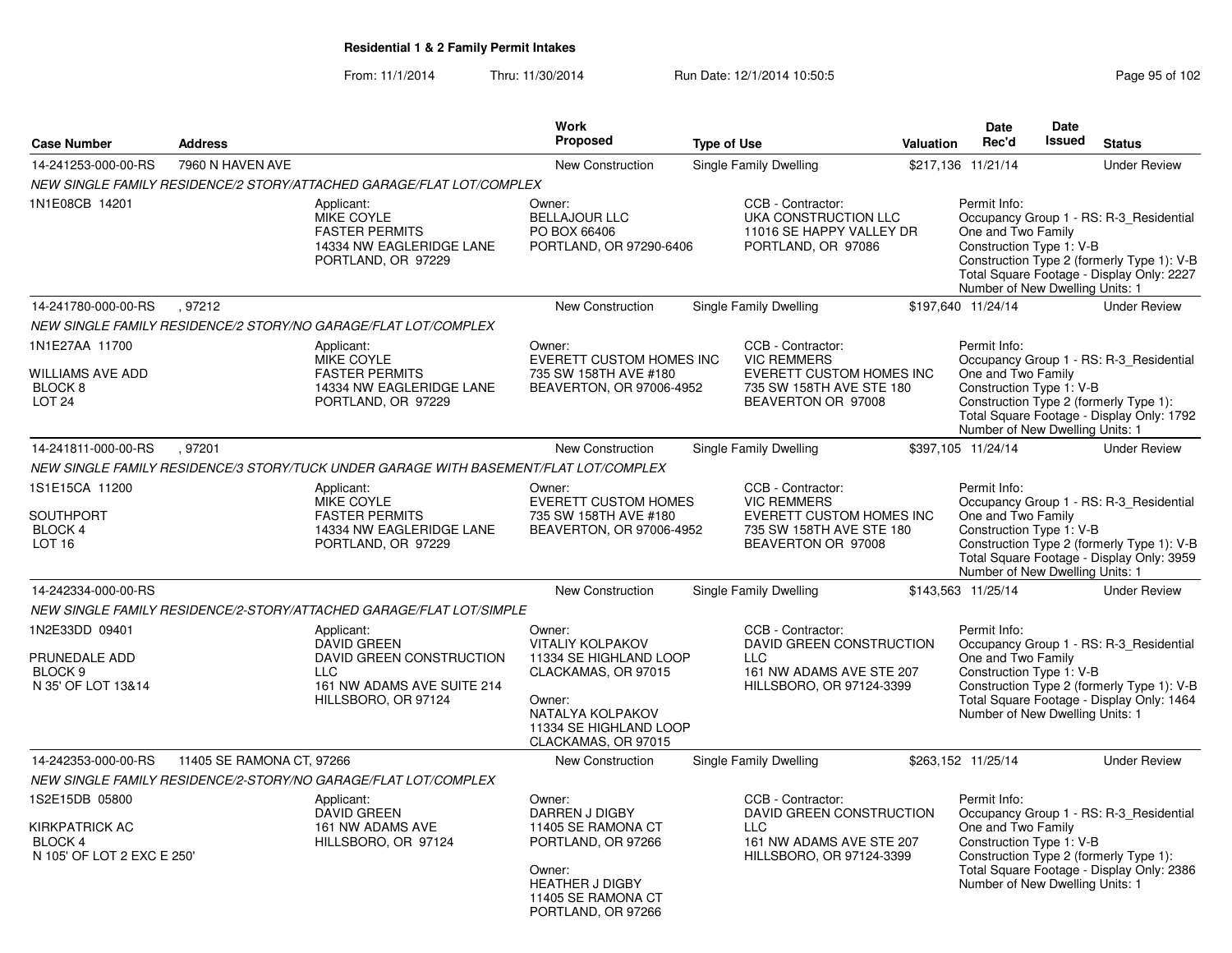From: 11/1/2014Thru: 11/30/2014 Run Date: 12/1/2014 10:50:5<br>
Page 96 of 102

| <b>Case Number</b>                                                              | <b>Address</b>          |                                                                                                        | Work<br>Proposed                                                                           | <b>Type of Use</b> |                                                | <b>Valuation</b> | <b>Date</b><br>Rec'd                                                              | <b>Date</b><br><b>Issued</b>              | <b>Status</b>                                                                           |
|---------------------------------------------------------------------------------|-------------------------|--------------------------------------------------------------------------------------------------------|--------------------------------------------------------------------------------------------|--------------------|------------------------------------------------|------------------|-----------------------------------------------------------------------------------|-------------------------------------------|-----------------------------------------------------------------------------------------|
| 14-242905-000-00-RS                                                             | 2534 N ARGYLE ST, 97217 |                                                                                                        | New Construction                                                                           |                    | Single Family Dwelling                         |                  | \$217,712 11/26/14                                                                |                                           | <b>Under Review</b>                                                                     |
|                                                                                 |                         | NEW SINGLE FAMILY RESIDENCE/TWO STORY/DETACHED GARAGE/FLAT LOT/COMPLEX**WITH 14-242915-ZP FOR GARAGE** |                                                                                            |                    |                                                |                  |                                                                                   |                                           |                                                                                         |
| 1N1E09CA 00300                                                                  |                         | Applicant:<br><b>JOSH PATRICK</b>                                                                      | Owner:<br><b>DANIEL W BROWN</b><br>950 LLOYD CENTER PMB 109                                |                    | CCB - Contractor:<br>AFFORDABLE NEW HOMES LLC  |                  | Permit Info:                                                                      |                                           | Occupancy Group 1 - RS: R-3_Residential                                                 |
| PENINSULAR ADD 3<br>BLOCK 40<br>LOT 18-20                                       |                         | METRO HOMES NW LLC<br>211 NE WEIDLER<br>PORTLAND, OR 97232                                             | PORTLAND, OR 97232-1262                                                                    |                    | 211 NE WEIDER<br>PORTLAND, OR 97232            |                  | One and Two Family<br>Construction Type 1: V-B                                    |                                           | Construction Type 2 (formerly Type 1):                                                  |
|                                                                                 |                         |                                                                                                        | Owner:<br><b>SHANNON L REINDERS</b><br>950 LLOYD CENTER PMB 109<br>PORTLAND, OR 97232-1262 |                    |                                                |                  | Total Square Footage - Display Only: 1974<br>Number of New Dwelling Units: 1      |                                           |                                                                                         |
| 14-242921-000-00-RS                                                             | 2534 N ARGYLE ST, 97217 |                                                                                                        | New Construction                                                                           |                    | Single Family Dwelling                         |                  | \$217,712 11/26/14                                                                |                                           | <b>Under Review</b>                                                                     |
|                                                                                 |                         | NEW SINGLE FAMILY RESIDENCE/TWO STORY/DETACHED GARAGE/FLAT LOT/COMPLEX**WITH 14-242926-ZP FOR GARAGE** |                                                                                            |                    |                                                |                  |                                                                                   |                                           |                                                                                         |
| 1N1E09CA 00300                                                                  |                         | Applicant:<br><b>JOSH PATRICK</b>                                                                      | Owner:<br>DANIEL W BROWN                                                                   |                    | CCB - Contractor:<br>AFFORDABLE NEW HOMES LLC  |                  | Permit Info:                                                                      |                                           | Occupancy Group 1 - RS: R-3_Residential                                                 |
| PENINSULAR ADD 3<br>BLOCK 40<br>LOT 18-20                                       |                         | METRO HOMES NW LLC<br>211 NE WEIDLER<br>PORTLAND, OR 97232                                             | 950 LLOYD CENTER PMB 109<br>PORTLAND, OR 97232-1262                                        |                    | 211 NE WEIDER<br>PORTLAND, OR 97232            |                  | One and Two Family<br>Construction Type 1: V-B                                    |                                           | Construction Type 2 (formerly Type 1):                                                  |
|                                                                                 |                         |                                                                                                        | Owner:<br><b>SHANNON L REINDERS</b><br>950 LLOYD CENTER PMB 109<br>PORTLAND, OR 97232-1262 |                    |                                                |                  | Number of New Dwelling Units: 1                                                   | Total Square Footage - Display Only: 1974 |                                                                                         |
| 14-242986-000-00-RS                                                             | 681 SW MAPLECREST DR    |                                                                                                        | New Construction                                                                           |                    | <b>Single Family Dwelling</b>                  |                  | \$372,191 11/26/14                                                                |                                           | <b>Under Review</b>                                                                     |
|                                                                                 |                         | NEW SINGLE FAMILY RESIDENCE/TWO STORY/TUCKUNDER GARAGE/FLAT LOT/COMPLEX                                |                                                                                            |                    |                                                |                  |                                                                                   |                                           |                                                                                         |
| 1S1E28DA 02702                                                                  |                         | Applicant:<br>MIKE COYLE                                                                               | Owner:<br>BRIAN MCMILLEN LLC                                                               |                    | CCB - Contractor:<br><b>BRIAN MCMILLEN LLC</b> |                  | Permit Info:                                                                      |                                           | Occupancy Group 1 - RS: R-3_Residential                                                 |
| PARTITION PLAT 2008-78<br>LOT 2 EXC PT IN ST                                    |                         | <b>FASTER PERMITS</b><br>14334 NW EAGLERIDGE LANE<br>PORTLAND, OR 97229                                | 15151 SE FRYE ST<br>HAPPY VALLEY, OR 97086-2841                                            |                    | 15151 SE FRYE<br>HAPPY VALLEY, OR 97086        |                  | One and Two Family<br>Construction Type 1: V-B<br>Number of New Dwelling Units: 1 |                                           | Construction Type 2 (formerly Type 1): V-B<br>Total Square Footage - Display Only: 3679 |
| 14-243007-000-00-RS                                                             | 5518 SE 56TH AVE, 97206 |                                                                                                        | <b>New Construction</b>                                                                    |                    | Single Family Dwelling                         |                  | \$287.961 11/26/14                                                                |                                           | <b>Under Review</b>                                                                     |
|                                                                                 |                         | NEW SINGLE FAMILY RESIDENCE/TWO STORY/ATTACHED GARAGE/FLAT LOT/COMPLEX**WITH DEMO 14-243030-RS**       |                                                                                            |                    |                                                |                  |                                                                                   |                                           |                                                                                         |
| 1S2E18DB 01300                                                                  |                         | Applicant:<br><b>JOSH PATRICK</b>                                                                      | Owner:<br>METRO HOMES NORTHWEST LLC AFFORDABLE NEW HOMES LLC                               |                    | CCB - Contractor:                              |                  | Permit Info:                                                                      |                                           | Occupancy Group 1 - RS: R-3_Residential                                                 |
| <b>TREMONT PK</b><br>BLOCK 9<br>W 71.43' OF LOT 3<br>N 30' OF W 71.43' OF LOT 4 |                         | METRO HOMES NW LLC<br>211 NE WEIDLER<br>PORTLAND, OR 97232                                             | 211 NE WEIDLER ST<br>PORTLAND, OR 97232-1155                                               |                    | 211 NE WEIDER<br>PORTLAND, OR 97232            |                  | One and Two Family<br>Construction Type 1: V-B<br>Number of New Dwelling Units: 1 |                                           | Construction Type 2 (formerly Type 1): V-B<br>Total Square Footage - Display Only: 2804 |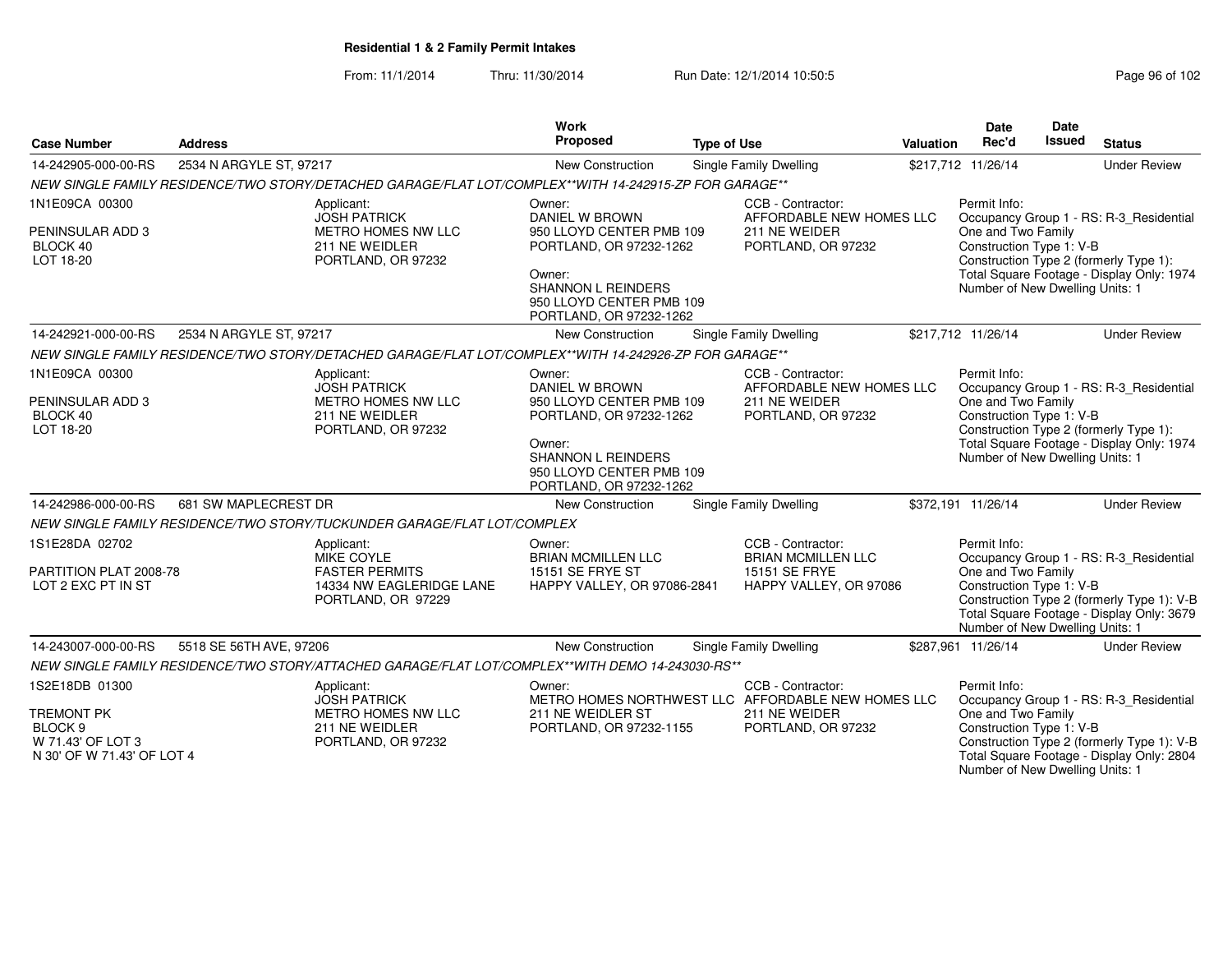From: 11/1/2014Thru: 11/30/2014 Run Date: 12/1/2014 10:50:5<br>
Page 97 of 102

|                                                                                                              |                            |                                                                                                                                                                                                         | Work                                                                                                                                                             |                    |                                                                                                                                 |           | <b>Date</b>                                                                                       | <b>Date</b>     |                                                                                                                                    |
|--------------------------------------------------------------------------------------------------------------|----------------------------|---------------------------------------------------------------------------------------------------------------------------------------------------------------------------------------------------------|------------------------------------------------------------------------------------------------------------------------------------------------------------------|--------------------|---------------------------------------------------------------------------------------------------------------------------------|-----------|---------------------------------------------------------------------------------------------------|-----------------|------------------------------------------------------------------------------------------------------------------------------------|
| <b>Case Number</b>                                                                                           | <b>Address</b>             |                                                                                                                                                                                                         | Proposed                                                                                                                                                         | <b>Type of Use</b> |                                                                                                                                 | Valuation | Rec'd                                                                                             | <b>Issued</b>   | <b>Status</b>                                                                                                                      |
| 14-243016-000-00-RS                                                                                          | 5518 SE 56TH AVE, 97206    |                                                                                                                                                                                                         | <b>New Construction</b>                                                                                                                                          |                    | Single Family Dwelling                                                                                                          |           | \$287,961 11/26/14                                                                                |                 | <b>Under Review</b>                                                                                                                |
|                                                                                                              |                            | NEW SINGLE FAMILY RESIDENCE/TWO STORY/ATTACHED GARAGE/FLAT LOT/COMPLEX                                                                                                                                  |                                                                                                                                                                  |                    |                                                                                                                                 |           |                                                                                                   |                 |                                                                                                                                    |
| 1S2E18DB 01300<br><b>TREMONT PK</b><br>BLOCK <sub>9</sub><br>W 71.43' OF LOT 3<br>N 30' OF W 71.43' OF LOT 4 |                            | Applicant:<br><b>JOSH PATRICK</b><br>METRO HOMES NW LLC<br>211 NE WEIDLER<br>PORTLAND, OR 97232                                                                                                         | Owner:<br><b>RICHARD L ELLINGSON</b><br>5518 SE 56TH AVE<br>PORTLAND, OR 97206<br>Owner:<br><b>LILLIAN M ELLINGSON</b><br>5518 SE 56TH AVE<br>PORTLAND, OR 97206 |                    | CCB - Contractor:<br>AFFORDABLE NEW HOMES LLC<br>211 NE WEIDER<br>PORTLAND, OR 97232                                            |           | Permit Info:<br>One and Two Family<br>Construction Type 1: V-B<br>Number of New Dwelling Units: 1 |                 | Occupancy Group 1 - RS: R-3 Residential<br>Construction Type 2 (formerly Type 1): V-B<br>Total Square Footage - Display Only: 2804 |
| 14-243091-000-00-RS                                                                                          | 8322 SW CAPITOL HWY, 97219 |                                                                                                                                                                                                         | <b>New Construction</b>                                                                                                                                          |                    | Single Family Dwelling                                                                                                          |           | \$318,536 11/26/14                                                                                |                 | <b>Under Review</b>                                                                                                                |
|                                                                                                              |                            | NEW SINGLE FAMILY RESIDENCE/TWO STORY/ATTACHED GARAGE/SLOPING LOT 10% OR GREATER/COMPLEX ***LIMITED STRUCTURAL FORM SIGNED***                                                                           |                                                                                                                                                                  |                    |                                                                                                                                 |           |                                                                                                   |                 |                                                                                                                                    |
| 1S1E20CD 08700<br>HIGHWAY TR<br>LOT <sub>11</sub>                                                            |                            | Applicant:<br>ERIC RYSTADT<br>MAIN STREET DEVELOPMENT INC MAIN STREET DEVELOPMENT INC MAIN STREET DEVELOPMENT INC One and Two Family<br>PMB# 208 5331 SW MACADAM<br>AVE SUITE 258<br>PORTLAND, OR 97239 | Owner:<br><b>ERIC RYSTADT</b><br>PMB# 208 5331 SW MACADAM<br>AVE SUITE 258<br>PORTLAND, OR 97239                                                                 |                    | CCB - Contractor:<br><b>ERIC RYSTADT</b><br>PO BOX 91096<br>PORTLAND, OR 97291                                                  |           | Permit Info:<br>Construction Type 1: V-B<br>Number of New Dwelling Units: 1                       |                 | Occupancy Group 1 - RS: R-3_Residential<br>Construction Type 2 (formerly Type 1): V-B<br>Total Square Footage - Display Only: 3163 |
| 14-180934-REV-02-RS                                                                                          | 1522 NE 73RD AVE           |                                                                                                                                                                                                         | <b>New Construction</b>                                                                                                                                          |                    | Townhouse (2 Units)                                                                                                             |           | \$11/5/14                                                                                         |                 | 11/5/14 Issued                                                                                                                     |
|                                                                                                              |                            | REVISION TO CHANGE CHANGE COMMON WALL BETWEEN UNITS-TO BE CONSTRUCTED WITH 7/16" OSB SUBSTITUTED FOR 3/8" CDX SPECIFIED                                                                                 |                                                                                                                                                                  |                    |                                                                                                                                 |           |                                                                                                   |                 |                                                                                                                                    |
| 1N2E29DC 07301<br><b>JONESMORE</b><br>BLOCK 34<br>LOT <sub>5</sub>                                           |                            | Applicant:<br><b>JEFF OVINGTON</b><br><b>METRO HOMES NW. LLC</b><br>211 NE WEIDLER ST<br>PORTLAND, OR 97232                                                                                             | Owner:<br>METRO HOMES NORTHWEST LLC AFFORDABLE NEW HOMES LLC<br>2645 SW SCHAEFFER RD<br>WEST LINN, OR 97068-9659                                                 |                    | CCB - Contractor:<br>211 NE WEIDER<br>PORTLAND, OR 97232                                                                        |           | Permit Info:<br>One and Two Family<br>Construction Type 1: V-B                                    |                 | Occupancy Group 1 - RS: R-3_Residential<br>Construction Type 2 (formerly Type 1): V-B<br>Total Square Footage - Display Only: 2139 |
| 14-180942-REV-02-RS                                                                                          | 1526 NE 73RD AVE, 97213    |                                                                                                                                                                                                         | <b>New Construction</b>                                                                                                                                          |                    | Townhouse (2 Units)                                                                                                             |           | \$11/5/14                                                                                         |                 | 11/5/14 Issued                                                                                                                     |
|                                                                                                              |                            | REVISION TO CHANGE CHANGE COMMON WALL BETWEEN UNITS-TO BE CONSTRUCTED WITH 7/16" OSB SUBSTITUTED FOR 3/8" CDX SPECIFIED                                                                                 |                                                                                                                                                                  |                    |                                                                                                                                 |           |                                                                                                   |                 |                                                                                                                                    |
| 1N2E29DC 07300<br><b>JONESMORE</b><br>BLOCK 34<br>LOT <sub>6</sub>                                           |                            | Applicant:<br>JEFF OVINGTON<br>METRO HOMES NW. LLC<br>211 NE WEIDLER ST<br>PORTLAND, OR 97232                                                                                                           | Owner:<br>METRO HOMES NORTHWEST LLC AFFORDABLE NEW HOMES LLC<br>2645 SW SCHAEFFER RD<br>WEST LINN, OR 97068-9659                                                 |                    | CCB - Contractor:<br>211 NE WEIDER<br>PORTLAND, OR 97232                                                                        |           | Permit Info:<br>One and Two Family<br>Construction Type 1: V-B                                    |                 | Occupancy Group 1 - RS: R-3_Residential<br>Construction Type 2 (formerly Type 1): V-B<br>Total Square Footage - Display Only: 2139 |
| 14-195994-REV-01-RS                                                                                          | 3605 NE 14TH AVE - Unit B  |                                                                                                                                                                                                         | New Construction                                                                                                                                                 |                    | Townhouse (2 Units)                                                                                                             |           | \$2,500 11/17/14                                                                                  | 11/17/14 Issued |                                                                                                                                    |
|                                                                                                              |                            | ADDED VALUE REVISION - ADD ACCESSORY DWELLING UNIT TO BASEMENT WITH NEW EXTERIOR ENTRANCE                                                                                                               |                                                                                                                                                                  |                    |                                                                                                                                 |           |                                                                                                   |                 |                                                                                                                                    |
| 1N1E23CD 19501                                                                                               |                            | Applicant:<br><b>DONNA KEOUGH</b><br>508 NW 44TH ST<br>VANCOUVER, WA 98660                                                                                                                              | Owner:<br>FIRENZE DEVELOPMENT INC<br>7110 SW OLD WILSONVILLE RD<br>WILSONVILLE, OR 97070-7857                                                                    |                    | CCB - Contractor:<br>PETER A KUSYK<br>FIRENZE DEVELOPMENT INC<br>7110 SW OLD WILSONVILLE<br><b>ROAD</b><br>WILSONVILLE OR 97070 |           | Permit Info:<br>One and Two Family<br>Construction Type 1: V-B<br>Number of New Dwelling Units: 1 |                 | Occupancy Group 1 - RS: R-3_Residential<br>Construction Type 2 (formerly Type 1): V-B<br>Total Square Footage - Display Only: 3053 |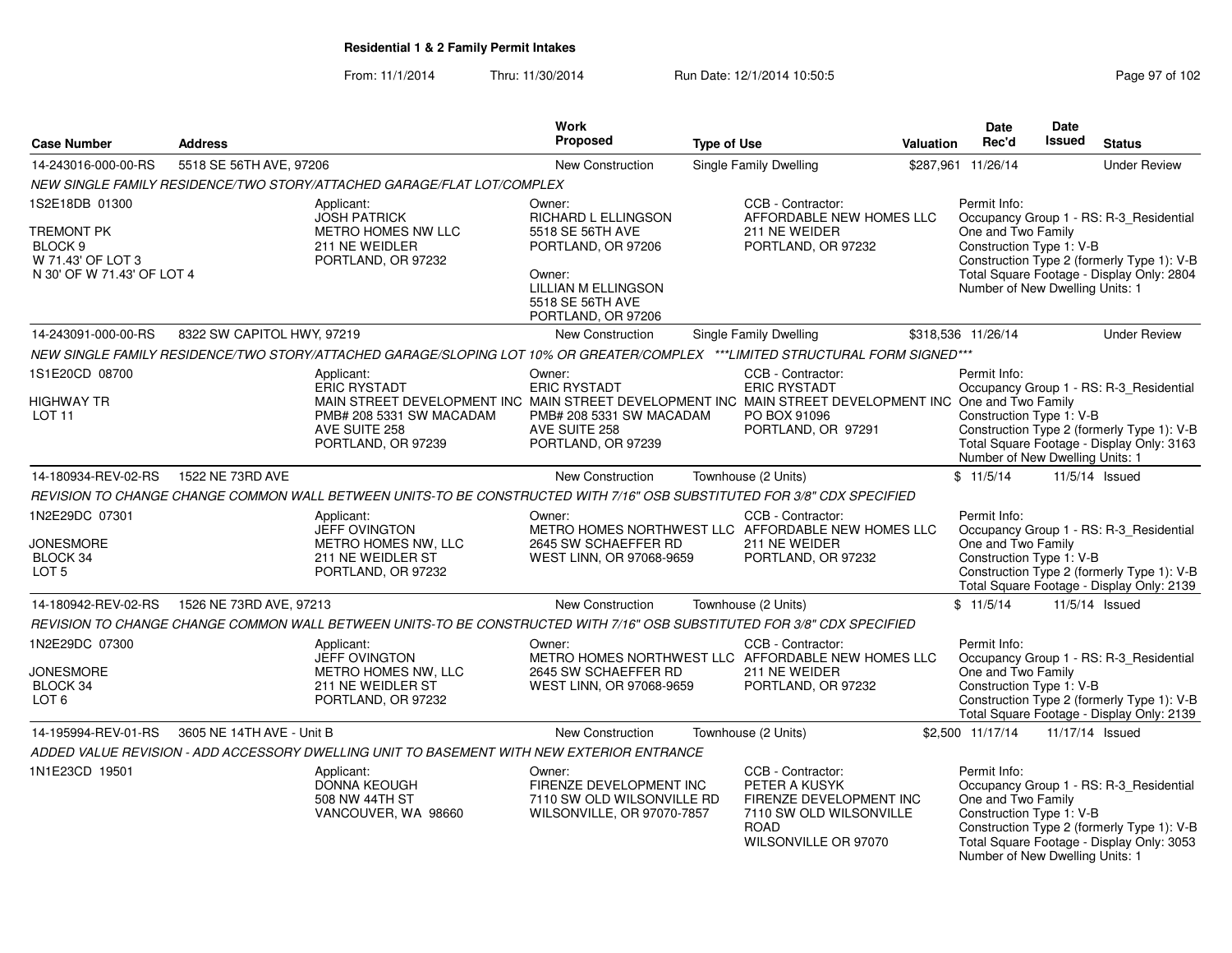From: 11/1/2014Thru: 11/30/2014 Run Date: 12/1/2014 10:50:5<br>
Page 98 of 102

|                     |                                  |                                                                                                                                    | <b>Work</b>                                                                                                  |                    |                                                                                                                                      |           | <b>Date</b>                                                                                       | Date            |                                                                                                                                    |
|---------------------|----------------------------------|------------------------------------------------------------------------------------------------------------------------------------|--------------------------------------------------------------------------------------------------------------|--------------------|--------------------------------------------------------------------------------------------------------------------------------------|-----------|---------------------------------------------------------------------------------------------------|-----------------|------------------------------------------------------------------------------------------------------------------------------------|
| <b>Case Number</b>  | <b>Address</b>                   |                                                                                                                                    | <b>Proposed</b>                                                                                              | <b>Type of Use</b> |                                                                                                                                      | Valuation | Rec'd                                                                                             | <b>Issued</b>   | <b>Status</b>                                                                                                                      |
| 14-196002-REV-01-RS | 3609 NE 14TH AVE - Unit B        |                                                                                                                                    | New Construction                                                                                             |                    | Townhouse (2 Units)                                                                                                                  |           | \$2,500 11/17/14                                                                                  | 11/17/14 Issued |                                                                                                                                    |
|                     |                                  | ADDED VALUE REVISION - ADD ACCESSORY DWELLING UNIT TO BASEMENT WITH NEW EXTERIOR ENTRANCE                                          |                                                                                                              |                    |                                                                                                                                      |           |                                                                                                   |                 |                                                                                                                                    |
| 1N1E23CD 19502      |                                  | Applicant:<br>DONNA KEOUGH<br>508 NW 44TH ST<br>VANCOUVER, WA 98660                                                                | Owner:<br>FIRENZE DEVELOPMENT INC<br>7110 SW OLD WILSONVILLE RD<br>WILSONVILLE, OR 97070-7857                |                    | CCB - Contractor:<br>PETER A KUSYK<br>FIRENZE DEVELOPMENT INC<br>7110 SW OLD WILSONVILLE<br><b>ROAD</b><br>WILSONVILLE OR 97070      |           | Permit Info:<br>One and Two Family<br>Construction Type 1: V-B<br>Number of New Dwelling Units: 1 |                 | Occupancy Group 1 - RS: R-3_Residential<br>Construction Type 2 (formerly Type 1): V-B<br>Total Square Footage - Display Only: 3053 |
| 14-196013-REV-01-RS | 3615 NE 14TH AVE - Unit B, 97212 |                                                                                                                                    | <b>New Construction</b>                                                                                      |                    | Townhouse (2 Units)                                                                                                                  |           | \$5,000 11/5/14                                                                                   |                 | 11/5/14 Issued                                                                                                                     |
|                     |                                  | ADDED VALUE REVISION - ADD ACCESSORY DWELLING UNIT TO BASEMENT WITH NEW EXTERIOR ENTRANCE                                          |                                                                                                              |                    |                                                                                                                                      |           |                                                                                                   |                 |                                                                                                                                    |
| 1N1E23CD 19600      |                                  | Applicant:<br><b>DONNA KEOUGH</b><br>508 NW 44TH ST<br>VANCOUVER, WA 98660                                                         | Owner:<br>FIRENZE DEVELOPMENT INC<br>3617 NE 14TH AVE<br>PORTLAND, OR 97212                                  |                    | CCB - Contractor:<br>PETER A KUSYK<br>FIRENZE DEVELOPMENT INC<br>7110 SW OLD WILSONVILLE<br><b>ROAD</b><br>WILSONVILLE OR 97070      |           | Permit Info:<br>One and Two Family<br>Construction Type 1: V-B<br>Number of New Dwelling Units: 2 |                 | Occupancy Group 1 - RS: R-3_Residential<br>Construction Type 2 (formerly Type 1): V-B<br>Total Square Footage - Display Only: 3053 |
| 14-232819-000-00-RS | 4450 N MICHIGAN AVE - Unit A     |                                                                                                                                    | <b>New Construction</b>                                                                                      |                    | Townhouse (2 Units)                                                                                                                  |           | \$230,727 11/4/14                                                                                 |                 | <b>Under Review</b>                                                                                                                |
|                     |                                  | UNIT 1 OF TWO UNIT TOWNHOUSE on individual taxlot /3 STORY/DETACHED GARAGE AND ADU/FLAT LOT/COMPLEX *** WITH PERMIT 14-232861RS*** |                                                                                                              |                    |                                                                                                                                      |           |                                                                                                   |                 |                                                                                                                                    |
| 1N1E22CA 04303      |                                  | Applicant:<br><b>KEVIN PARTAIN</b><br><b>URBAN VISIONS</b><br>223 NE 56TH AVE<br>PORTLAND, OR 97213                                | Owner:<br>EXCEPTIONAL HOMES BY ANDRE ANDREY KOSHUBA<br>INC.<br>14237 BRIDGE CT<br>LAKE OSWEGO, OR 97034-2177 |                    | CCB - Contractor:<br><b>EXCEPTIONAL HOMES BY</b><br>ANDREY INC<br>14237 BRIDGE CT.<br>LAKE OSWEGO, OR 97034                          |           | Permit Info:<br>One and Two Family<br>Construction Type 1: V-B<br>Number of New Dwelling Units: 1 |                 | Occupancy Group 1 - RS: R-3 Residential<br>Construction Type 2 (formerly Type 1):<br>Total Square Footage - Display Only: 2092     |
| 14-232851-000-00-RS | 4430 N MICHIGAN AVE - Unit A     |                                                                                                                                    | <b>New Construction</b>                                                                                      |                    | Townhouse (2 Units)                                                                                                                  |           | \$230,727 11/4/14                                                                                 |                 | <b>Under Review</b>                                                                                                                |
|                     |                                  | UNIT 2 OF TWO UNIT TOWNHOUSE on individual taxlot /3 STORY/DETACHED GARAGE AND ADU/FLAT LOT/COMPLEX ***with 14-232891RS****        |                                                                                                              |                    |                                                                                                                                      |           |                                                                                                   |                 |                                                                                                                                    |
| 1N1E22CA 04304      |                                  | Applicant:<br><b>KEVIN PARTAIN</b><br><b>URBAN VISIONS</b><br>223 NE 56TH AVE<br>PORTLAND, OR 97213                                | Owner:<br>EXCEPTIONAL HOMES BY ANDRE ANDREY KOSHUBA<br>INC.<br>14237 BRIDGE CT<br>LAKE OSWEGO, OR 97034-2177 |                    | CCB - Contractor:<br><b>EXCEPTIONAL HOMES BY</b><br><b>ANDREY INC</b><br>14237 BRIDGE CT.<br>LAKE OSWEGO, OR 97034                   |           | Permit Info:<br>One and Two Family<br>Construction Type 1: V-B<br>Number of New Dwelling Units: 1 |                 | Occupancy Group 1 - RS: R-3_Residential<br>Construction Type 2 (formerly Type 1):<br>Total Square Footage - Display Only: 2092     |
| 14-235075-000-00-RS | 3847 NE 16TH AVE                 |                                                                                                                                    | <b>New Construction</b>                                                                                      |                    | Townhouse (2 Units)                                                                                                                  |           | \$299,732 11/6/14                                                                                 |                 | <b>Under Review</b>                                                                                                                |
|                     |                                  | NEW 1 OF 2 UNIT TOWNHOUSE on individual tax lots/2 STORY/ATTACHED GARAGE/FLAT LOT/COMPLEX *** WITH 14-235106RS ***                 |                                                                                                              |                    |                                                                                                                                      |           |                                                                                                   |                 |                                                                                                                                    |
| 1N1E23DC 07701      |                                  | Applicant:<br><b>KEVIN PARTAIN</b><br><b>URBAN VISIONS</b><br>223 NE 56TH AVE<br>PORTLAND, OR 97213                                | Owner:<br><b>EXCEPTIONAL HOMES</b><br>14237 BRIDGE CT<br>LAKE OSWEGO, OR 97034-2177                          |                    | CCB - Contractor:<br><b>ANDREY KOSHUBA</b><br><b>EXCEPTIONAL HOMES BY</b><br>ANDREY INC<br>14237 BRIDGE CT.<br>LAKE OSWEGO, OR 97034 |           | Permit Info:<br>One and Two Family<br>Construction Type 1: V-B<br>Number of New Dwelling Units: 1 |                 | Occupancy Group 1 - RS: R-3_Residential<br>Construction Type 2 (formerly Type 1): V-B<br>Total Square Footage - Display Only: 2864 |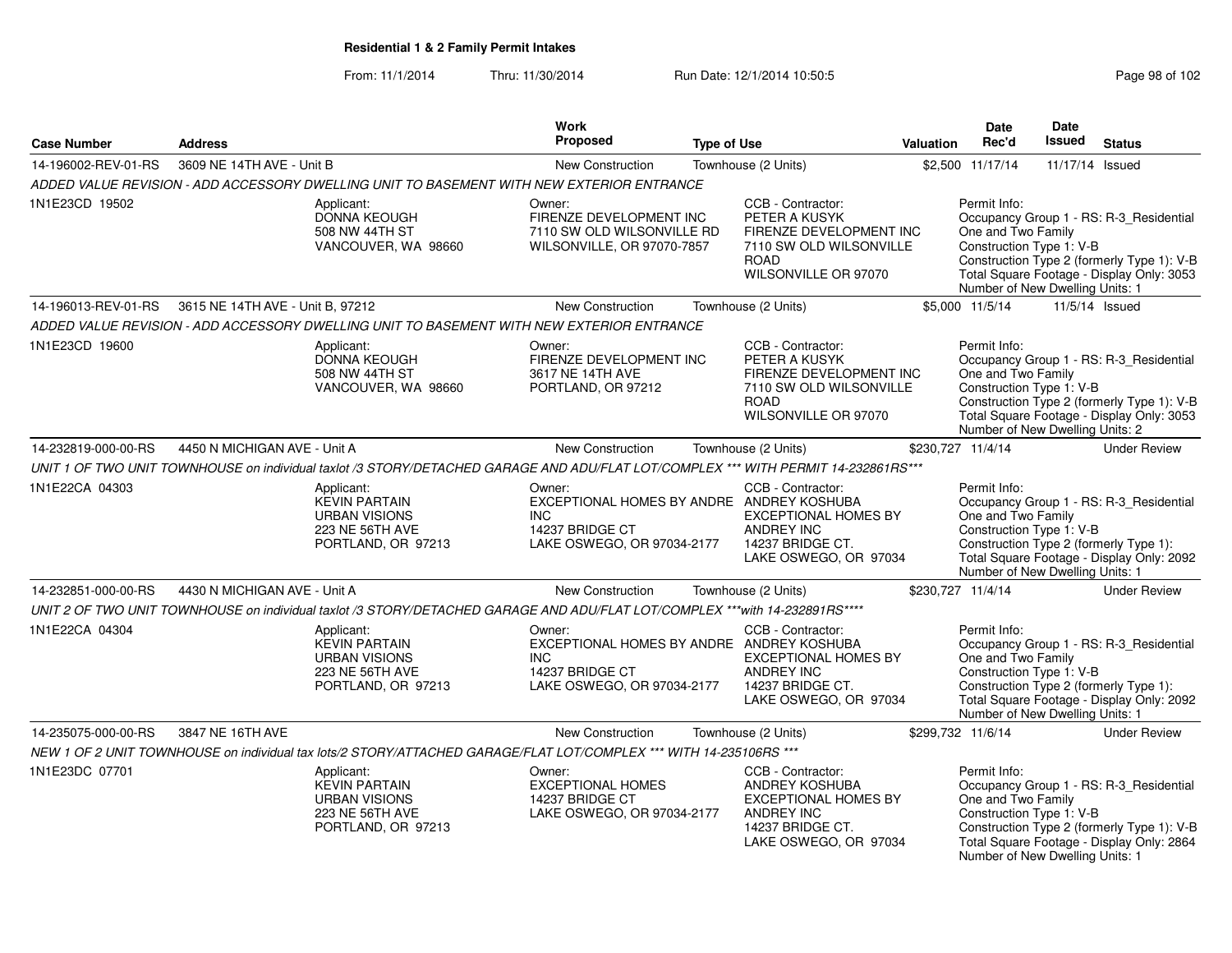From: 11/1/2014Thru: 11/30/2014 Run Date: 12/1/2014 10:50:5<br>
Page 99 of 102

|                     |                           |                                                                                                                    | Work                                                                                |                                                                                                                                             |           | Date                                                                                              | Date          |                                                                                                                                    |
|---------------------|---------------------------|--------------------------------------------------------------------------------------------------------------------|-------------------------------------------------------------------------------------|---------------------------------------------------------------------------------------------------------------------------------------------|-----------|---------------------------------------------------------------------------------------------------|---------------|------------------------------------------------------------------------------------------------------------------------------------|
| <b>Case Number</b>  | <b>Address</b>            |                                                                                                                    | <b>Proposed</b>                                                                     | <b>Type of Use</b>                                                                                                                          | Valuation | Rec'd                                                                                             | <b>Issued</b> | <b>Status</b>                                                                                                                      |
| 14-235106-000-00-RS | 1550 NE FAILING ST        |                                                                                                                    | <b>New Construction</b>                                                             | Townhouse (2 Units)                                                                                                                         |           | \$285,615 11/6/14                                                                                 |               | <b>Under Review</b>                                                                                                                |
|                     |                           | NEW 2 OF 2 UNIT TOWNHOUSE on individual tax lots/2 STORY/ATTACHED GARAGE/FLAT LOT/COMPLEX *** WITH 14-235075RS *** |                                                                                     |                                                                                                                                             |           |                                                                                                   |               |                                                                                                                                    |
| 1N1E23DC 07702      |                           | Applicant:<br><b>KEVIN PARTAIN</b><br><b>URBAN VISIONS</b><br>223 NE 56TH AVE<br>PORTLAND, OR 97213                | Owner:<br><b>EXCEPTIONAL HOMES</b><br>14237 BRIDGE CT<br>LAKE OSWEGO, OR 97034-2177 | CCB - Contractor:<br><b>ANDREY KOSHUBA</b><br><b>EXCEPTIONAL HOMES BY</b><br><b>ANDREY INC</b><br>14237 BRIDGE CT.<br>LAKE OSWEGO, OR 97034 |           | Permit Info:<br>One and Two Family<br>Construction Type 1: V-B<br>Number of New Dwelling Units: 1 |               | Occupancy Group 1 - RS: R-3 Residential<br>Construction Type 2 (formerly Type 1): V-B<br>Total Square Footage - Display Only: 2736 |
| 14-236842-000-00-RS | 1523 SE 35TH PL, 97214    |                                                                                                                    | New Construction                                                                    | Townhouse (2 Units)                                                                                                                         |           | \$234,647 11/12/14                                                                                |               | <b>Under Review</b>                                                                                                                |
|                     |                           | UNIT 1 OF 2 TOWNHOUSES on separate tax lots/2 STORY/TUCK UNDER GARAGE/FLAT LOT/COMPLEX *** WITH 14-236855RS***     |                                                                                     |                                                                                                                                             |           |                                                                                                   |               |                                                                                                                                    |
| 1S1E01DB 12000      |                           | Applicant:<br><b>GUY BRYANT</b><br>GPB CONSTRUCTION INC<br>17764 KELOK RD<br>LAKE OSWEGO, OR 97034                 | Owner:<br>GPB DEVELOPMENT LLC<br>17764 KELOK RD<br>LAKE OSWEGO, OR 97034-6623       | CCB - Contractor:<br><b>GUY BRYANT</b><br>GPB CONSTRUCTION INC.<br>6027 SE MAIN ST.<br>PORTLAND, OR 97215                                   |           | Permit Info:<br>One and Two Family<br>Construction Type 1: V-B<br>Number of New Dwelling Units: 1 |               | Occupancy Group 1 - RS: R-3_Residential<br>Construction Type 2 (formerly Type 1): V-B<br>Total Square Footage - Display Only: 2304 |
| 14-236855-000-00-RS | 1515 SE 35TH PL, 97214    |                                                                                                                    | New Construction                                                                    | Townhouse (2 Units)                                                                                                                         |           | \$234,647 11/12/14                                                                                |               | <b>Under Review</b>                                                                                                                |
|                     |                           | UNIT 2 OF 2 TOWNHOUSES on separate tax lots/2 STORY/TUCK UNDER GARAGE/FLAT LOT/COMPLEX *** WITH 14-236842RS***     |                                                                                     |                                                                                                                                             |           |                                                                                                   |               |                                                                                                                                    |
| 1S1E01DB 12000      |                           | Applicant:<br><b>GUY BRYANT</b><br>GPB CONSTRUCTION INC<br>17764 KELOK RD<br>LAKE OSWEGO, OR 97034                 | Owner:<br>GPB DEVELOPMENT LLC<br>17764 KELOK RD<br>LAKE OSWEGO, OR 97034-6623       | CCB - Contractor:<br><b>GUY BRYANT</b><br>GPB CONSTRUCTION INC.<br>6027 SE MAIN ST.<br>PORTLAND, OR 97215                                   |           | Permit Info:<br>One and Two Family<br>Construction Type 1: V-B<br>Number of New Dwelling Units: 1 |               | Occupancy Group 1 - RS: R-3_Residential<br>Construction Type 2 (formerly Type 1): V-B<br>Total Square Footage - Display Only: 2304 |
| 14-242485-000-00-RS | 1208 SE LAMBERT ST, 97202 |                                                                                                                    | New Construction                                                                    | Townhouse (2 Units)                                                                                                                         |           | \$190,361 11/25/14                                                                                |               | <b>Under Review</b>                                                                                                                |
|                     |                           | UNIT 1 OF 2 UNIT TOWNHOUSE on individual tax lots 2-STORY/NO GARAGE/FLAT LOT/COMPLEX***DFS TRUSSESS***             |                                                                                     |                                                                                                                                             |           |                                                                                                   |               |                                                                                                                                    |
| 1S1E23CA 17200      |                           | Applicant:<br><b>MIKE COYLE</b><br><b>FASTER PERMITS</b><br>14334 NW EAGLERIDGE LANE<br>PORTLAND, OR 97229         | Owner:<br><b>DILUSSO HOMES LLC</b><br>PO BOX 1251<br>CLACKAMAS, OR 97015-1251       | CCB - Contractor:<br><b>VLAD RUDNITSKY</b><br>DILUSSO RENOVATIONS LLC<br>4415 NE SANDY BLVD #201<br>PORTLAND, OR 97213                      |           | Permit Info:<br>One and Two Family<br>Construction Type 1: V-B<br>Number of New Dwelling Units: 1 |               | Occupancy Group 1 - RS: R-3_Residential<br>Construction Type 2 (formerly Type 1):<br>Total Square Footage - Display Only: 1726     |
| 14-242505-000-00-RS | 1208 SE LAMBERT ST, 97202 |                                                                                                                    | New Construction                                                                    | Townhouse (2 Units)                                                                                                                         |           | \$190,361 11/25/14                                                                                |               | <b>Under Review</b>                                                                                                                |
|                     |                           | UNIT 2 OF 2 UNIT TOWNHOUSE on individual tax lots 2-STORY/NO GARAGE/FLAT LOT/COMPLEX***DFS TRUSSES***              |                                                                                     |                                                                                                                                             |           |                                                                                                   |               |                                                                                                                                    |
| 1S1E23CA 17200      |                           | Applicant:<br><b>MIKE COYLE</b><br><b>FASTER PERMITS</b><br>14334 NW EAGLERIDGE LANE<br>PORTLAND, OR 97229         | Owner:<br>DILUSSO HOMES LLC<br>PO BOX 1251<br>CLACKAMAS, OR 97015-1251              | CCB - Contractor:<br><b>VLAD RUDNITSKY</b><br><b>DILUSSO RENOVATIONS LLC</b><br>4415 NE SANDY BLVD #201<br>PORTLAND, OR 97213               |           | Permit Info:<br>One and Two Family<br>Construction Type 1: V-B<br>Number of New Dwelling Units: 1 |               | Occupancy Group 1 - RS: R-3_Residential<br>Construction Type 2 (formerly Type 1):<br>Total Square Footage - Display Only: 1726     |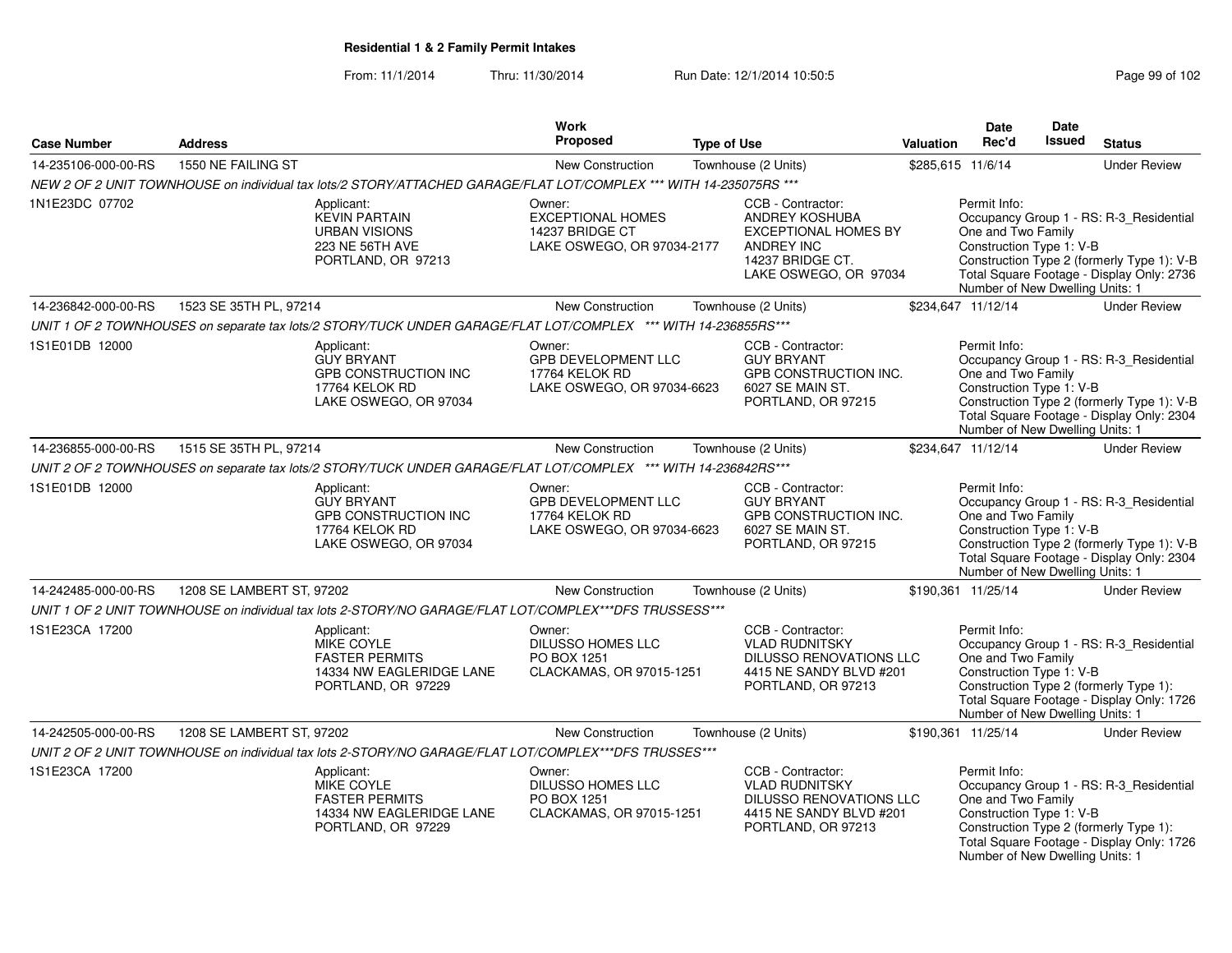From: 11/1/2014Thru: 11/30/2014 Run Date: 12/1/2014 10:50:5<br>
Page 100 of 102

| <b>Case Number</b>  | <b>Address</b>                                                                                                          | <b>Work</b><br>Proposed                                                                                                                                         | <b>Type of Use</b>                                                                                                       | <b>Valuation</b> | Date<br>Rec'd                                                                                     | Date<br><b>Issued</b> | <b>Status</b>                                                                                                                      |
|---------------------|-------------------------------------------------------------------------------------------------------------------------|-----------------------------------------------------------------------------------------------------------------------------------------------------------------|--------------------------------------------------------------------------------------------------------------------------|------------------|---------------------------------------------------------------------------------------------------|-----------------------|------------------------------------------------------------------------------------------------------------------------------------|
| 14-238228-000-00-RS | 313 NE MORRIS ST, 97212                                                                                                 | <b>New Construction</b>                                                                                                                                         | Townhouse (3 or more units)                                                                                              |                  | \$184,515 11/18/14                                                                                |                       | <b>Under Review</b>                                                                                                                |
|                     | BLDG 1 OF 2, UNIT 1 OF 11 UNIT TOWNHOUSE all on same tax lot, 3-STORY/ATTACHED GARAGE/FLAT LOT/COMPLEX                  |                                                                                                                                                                 |                                                                                                                          |                  |                                                                                                   |                       |                                                                                                                                    |
| 1N1E27AA 23900      | Applicant:<br><b>KEVIN PARTAIN</b><br><b>URBAN VISIONS</b><br>223 NE 56TH AVE<br>PORTLAND, OR 97213                     | Owner:<br><b>CHARLES W WAINWRIGHT</b><br>6120 SW HUBER ST<br>PORTLAND, OR 97219<br>Owner:<br>TONI A WAINWRIGHT<br>6120 SW HUBER ST<br>PORTLAND, OR 97219        | CCB - Contractor:<br><b>STEVE MELKERSON</b><br><b>CALIBER HOMES</b><br>4110 SE HAWTHORNE BLVD #166<br>PORTLAND, OR 97214 |                  | Permit Info:<br>One and Two Family<br>Construction Type 1: V-B<br>Number of New Dwelling Units: 1 |                       | Occupancy Group 1 - RS: R-3_Residential<br>Construction Type 2 (formerly Type 1): V-B<br>Total Square Footage - Display Only: 1839 |
| 14-238231-000-00-RS | 317 NE MORRIS ST, 97212                                                                                                 | New Construction                                                                                                                                                | Townhouse (3 or more units)                                                                                              |                  | \$164,898 11/18/14                                                                                |                       | <b>Under Review</b>                                                                                                                |
|                     | BLDG 1 OF 2, UNIT 2 OF 11 UNIT TOWNHOUSE all on same tax lot, 3-STORY/ATTACHED GARAGE/FLAT LOT/COMPLEX                  |                                                                                                                                                                 |                                                                                                                          |                  |                                                                                                   |                       |                                                                                                                                    |
| 1N1E27AA 23900      | Applicant:<br><b>KEVIN PARTAIN</b><br><b>URBAN VISIONS</b><br>223 NE 56TH AVE<br>PORTLAND, OR 97213                     | Owner:<br><b>CHARLES W WAINWRIGHT</b><br>6120 SW HUBER ST<br>PORTLAND, OR 97219<br>Owner:<br><b>TONI A WAINWRIGHT</b><br>6120 SW HUBER ST<br>PORTLAND, OR 97219 | CCB - Contractor:<br><b>STEVE MELKERSON</b><br><b>CALIBER HOMES</b><br>4110 SE HAWTHORNE BLVD #166<br>PORTLAND, OR 97214 |                  | Permit Info:<br>One and Two Family<br>Construction Type 1: V-B<br>Number of New Dwelling Units: 1 |                       | Occupancy Group 1 - RS: R-3_Residential<br>Construction Type 2 (formerly Type 1): V-B<br>Total Square Footage - Display Only: 1639 |
| 14-238234-000-00-RS | 321 NE MORRIS ST, 97212                                                                                                 | <b>New Construction</b>                                                                                                                                         | Townhouse (3 or more units)                                                                                              |                  | \$164,898 11/18/14                                                                                |                       | <b>Under Review</b>                                                                                                                |
|                     | BLDG 1 OF 2, UNIT 3 OF 11 UNIT TOWNHOUSE all on same tax lot, 3-STORY/ATTACHED GARAGE/FLAT LOT/COMPLEX                  |                                                                                                                                                                 |                                                                                                                          |                  |                                                                                                   |                       |                                                                                                                                    |
| 1N1E27AA 23900      | Applicant:<br><b>KEVIN PARTAIN</b><br><b>URBAN VISIONS</b><br>223 NE 56TH AVE<br>PORTLAND, OR 97213                     | Owner:<br><b>CHARLES W WAINWRIGHT</b><br>6120 SW HUBER ST<br>PORTLAND, OR 97219<br>Owner:<br><b>TONI A WAINWRIGHT</b><br>6120 SW HUBER ST<br>PORTLAND, OR 97219 | CCB - Contractor:<br><b>STEVE MELKERSON</b><br><b>CALIBER HOMES</b><br>4110 SE HAWTHORNE BLVD #166<br>PORTLAND, OR 97214 |                  | Permit Info:<br>One and Two Family<br>Construction Type 1: V-B<br>Number of New Dwelling Units: 1 |                       | Occupancy Group 1 - RS: R-3_Residential<br>Construction Type 2 (formerly Type 1): V-B<br>Total Square Footage - Display Only: 1639 |
| 14-238235-000-00-RS | 325 NE MORRIS ST, 97212                                                                                                 | <b>New Construction</b>                                                                                                                                         | Townhouse (3 or more units)                                                                                              |                  | \$164,898 11/18/14                                                                                |                       | <b>Under Review</b>                                                                                                                |
|                     | BLDG 1 OF 2, UNIT 4 OF 11 UNIT TOWNHOUSE all on same tax lot, 3-STORY/ATTACHED GARAGE/FLAT LOT/COMPLEX***DFS TRUSSES*** |                                                                                                                                                                 |                                                                                                                          |                  |                                                                                                   |                       |                                                                                                                                    |
| 1N1E27AA 23900      | Applicant:<br><b>KEVIN PARTAIN</b><br><b>URBAN VISIONS</b><br>223 NE 56TH AVE<br>PORTLAND, OR 97213                     | Owner:<br><b>CHARLES W WAINWRIGHT</b><br>6120 SW HUBER ST<br>PORTLAND, OR 97219<br>Owner:<br><b>TONI A WAINWRIGHT</b><br>6120 SW HUBER ST<br>PORTLAND, OR 97219 | CCB - Contractor:<br>STEVE MELKERSON<br><b>CALIBER HOMES</b><br>4110 SE HAWTHORNE BLVD #166<br>PORTLAND, OR 97214        |                  | Permit Info:<br>One and Two Family<br>Construction Type 1: V-B<br>Number of New Dwelling Units: 1 |                       | Occupancy Group 1 - RS: R-3_Residential<br>Construction Type 2 (formerly Type 1): V-B<br>Total Square Footage - Display Only: 1639 |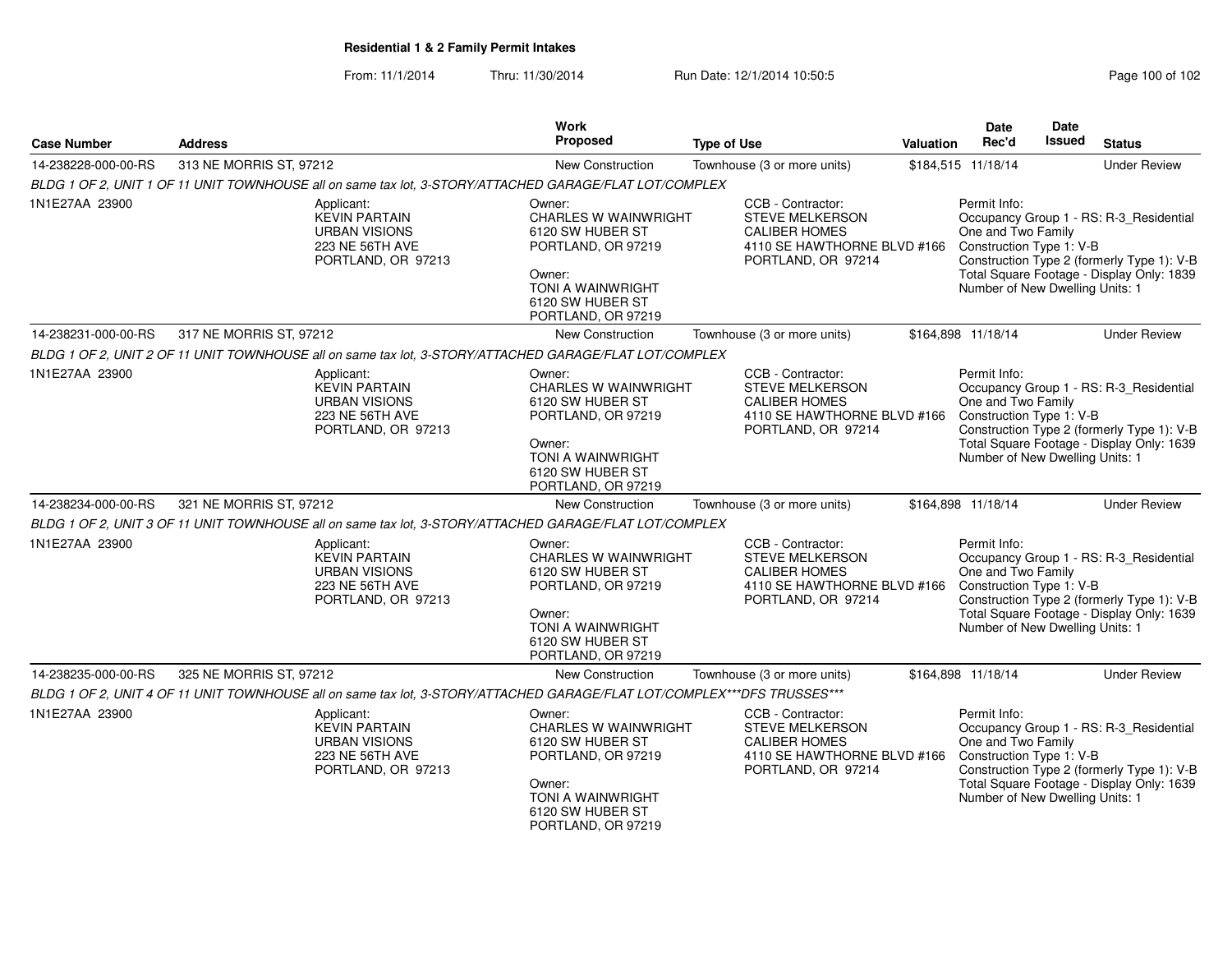From: 11/1/2014Thru: 11/30/2014 Run Date: 12/1/2014 10:50:5<br>
Page 101 of 102

| <b>Case Number</b>  | <b>Address</b>          |                                                                                                        | <b>Work</b><br>Proposed                                                                                                                                         | <b>Type of Use</b> |                                                                                                                          | <b>Valuation</b> | Date<br>Rec'd                                                                                     | Date<br><b>Issued</b> | <b>Status</b>                                                                                                                      |
|---------------------|-------------------------|--------------------------------------------------------------------------------------------------------|-----------------------------------------------------------------------------------------------------------------------------------------------------------------|--------------------|--------------------------------------------------------------------------------------------------------------------------|------------------|---------------------------------------------------------------------------------------------------|-----------------------|------------------------------------------------------------------------------------------------------------------------------------|
| 14-238236-000-00-RS | 329 NE MORRIS ST, 97212 |                                                                                                        | <b>New Construction</b>                                                                                                                                         |                    | Townhouse (3 or more units)                                                                                              |                  | \$164,898 11/18/14                                                                                |                       | <b>Under Review</b>                                                                                                                |
|                     |                         | BLDG 1 OF 2, UNIT 5 OF 11 UNIT TOWNHOUSE all on same tax lot, 3-STORY/ATTACHED GARAGE/FLAT LOT/COMPLEX |                                                                                                                                                                 |                    |                                                                                                                          |                  |                                                                                                   |                       |                                                                                                                                    |
| 1N1E27AA 23900      |                         | Applicant:<br><b>KEVIN PARTAIN</b><br><b>URBAN VISIONS</b><br>223 NE 56TH AVE<br>PORTLAND, OR 97213    | Owner:<br><b>CHARLES W WAINWRIGHT</b><br>6120 SW HUBER ST<br>PORTLAND, OR 97219<br>Owner:<br>TONI A WAINWRIGHT<br>6120 SW HUBER ST<br>PORTLAND, OR 97219        |                    | CCB - Contractor:<br><b>STEVE MELKERSON</b><br><b>CALIBER HOMES</b><br>4110 SE HAWTHORNE BLVD #166<br>PORTLAND, OR 97214 |                  | Permit Info:<br>One and Two Family<br>Construction Type 1: V-B<br>Number of New Dwelling Units: 1 |                       | Occupancy Group 1 - RS: R-3_Residential<br>Construction Type 2 (formerly Type 1): V-B<br>Total Square Footage - Display Only: 1639 |
| 14-238237-000-00-RS | 333 NE MORRIS ST, 97212 |                                                                                                        | <b>New Construction</b>                                                                                                                                         |                    | Townhouse (3 or more units)                                                                                              |                  | \$160,376 11/18/14                                                                                |                       | <b>Under Review</b>                                                                                                                |
|                     |                         | BLDG 1 OF 2, UNIT 6 OF 11 UNIT TOWNHOUSE all on same tax lot, 3-STORY/ATTACHED GARAGE/FLAT LOT/COMPLEX |                                                                                                                                                                 |                    |                                                                                                                          |                  |                                                                                                   |                       |                                                                                                                                    |
| 1N1E27AA 23900      |                         | Applicant:<br><b>KEVIN PARTAIN</b><br><b>URBAN VISIONS</b><br>223 NE 56TH AVE<br>PORTLAND, OR 97213    | Owner:<br><b>CHARLES W WAINWRIGHT</b><br>6120 SW HUBER ST<br>PORTLAND, OR 97219<br>Owner:<br>TONI A WAINWRIGHT<br>6120 SW HUBER ST<br>PORTLAND, OR 97219        |                    | CCB - Contractor:<br><b>STEVE MELKERSON</b><br><b>CALIBER HOMES</b><br>4110 SE HAWTHORNE BLVD #166<br>PORTLAND, OR 97214 |                  | Permit Info:<br>One and Two Family<br>Construction Type 1: V-B<br>Number of New Dwelling Units: 1 |                       | Occupancy Group 1 - RS: R-3_Residential<br>Construction Type 2 (formerly Type 1): V-B<br>Total Square Footage - Display Only: 1598 |
| 14-238238-000-00-RS | 337 NE MORRIS ST, 97212 |                                                                                                        | New Construction                                                                                                                                                |                    | Townhouse (3 or more units)                                                                                              |                  | \$137,345 11/18/14                                                                                |                       | <b>Under Review</b>                                                                                                                |
|                     |                         | BLDG 2 OF 2, UNIT 7 OF 11 UNIT TOWNHOUSE all on same tax lot, 3-STORY/ATTACHED GARAGE/FLAT LOT/COMPLEX |                                                                                                                                                                 |                    |                                                                                                                          |                  |                                                                                                   |                       |                                                                                                                                    |
| 1N1E27AA 23900      |                         | Applicant:<br><b>KEVIN PARTAIN</b><br><b>URBAN VISIONS</b><br>223 NE 56TH AVE<br>PORTLAND, OR 97213    | Owner:<br><b>CHARLES W WAINWRIGHT</b><br>6120 SW HUBER ST<br>PORTLAND, OR 97219<br>Owner:<br><b>TONI A WAINWRIGHT</b><br>6120 SW HUBER ST<br>PORTLAND, OR 97219 |                    | CCB - Contractor:<br><b>STEVE MELKERSON</b><br><b>CALIBER HOMES</b><br>4110 SE HAWTHORNE BLVD #166<br>PORTLAND, OR 97214 |                  | Permit Info:<br>One and Two Family<br>Construction Type 1: V-B<br>Number of New Dwelling Units: 1 |                       | Occupancy Group 1 - RS: R-3_Residential<br>Construction Type 2 (formerly Type 1): V-B<br>Total Square Footage - Display Only: 1506 |
| 14-238239-000-00-RS | 341 NE MORRIS ST, 97212 |                                                                                                        | <b>New Construction</b>                                                                                                                                         |                    | Townhouse (3 or more units)                                                                                              |                  | \$137,345 11/18/14                                                                                |                       | <b>Under Review</b>                                                                                                                |
|                     |                         | BLDG 2 OF 2, UNIT 8 OF 11 UNIT TOWNHOUSE all on same tax lot, 3-STORY/ATTACHED GARAGE/FLAT LOT/COMPLEX |                                                                                                                                                                 |                    |                                                                                                                          |                  |                                                                                                   |                       |                                                                                                                                    |
| 1N1E27AA 23900      |                         | Applicant:<br><b>KEVIN PARTAIN</b><br><b>URBAN VISIONS</b><br>223 NE 56TH AVE<br>PORTLAND, OR 97213    | Owner:<br><b>CHARLES W WAINWRIGHT</b><br>6120 SW HUBER ST<br>PORTLAND, OR 97219<br>Owner:<br>TONI A WAINWRIGHT<br>6120 SW HUBER ST<br>PORTLAND, OR 97219        |                    | CCB - Contractor:<br>STEVE MELKERSON<br><b>CALIBER HOMES</b><br>4110 SE HAWTHORNE BLVD #166<br>PORTLAND, OR 97214        |                  | Permit Info:<br>One and Two Family<br>Construction Type 1: V-B<br>Number of New Dwelling Units: 1 |                       | Occupancy Group 1 - RS: R-3_Residential<br>Construction Type 2 (formerly Type 1): V-B<br>Total Square Footage - Display Only: 1506 |